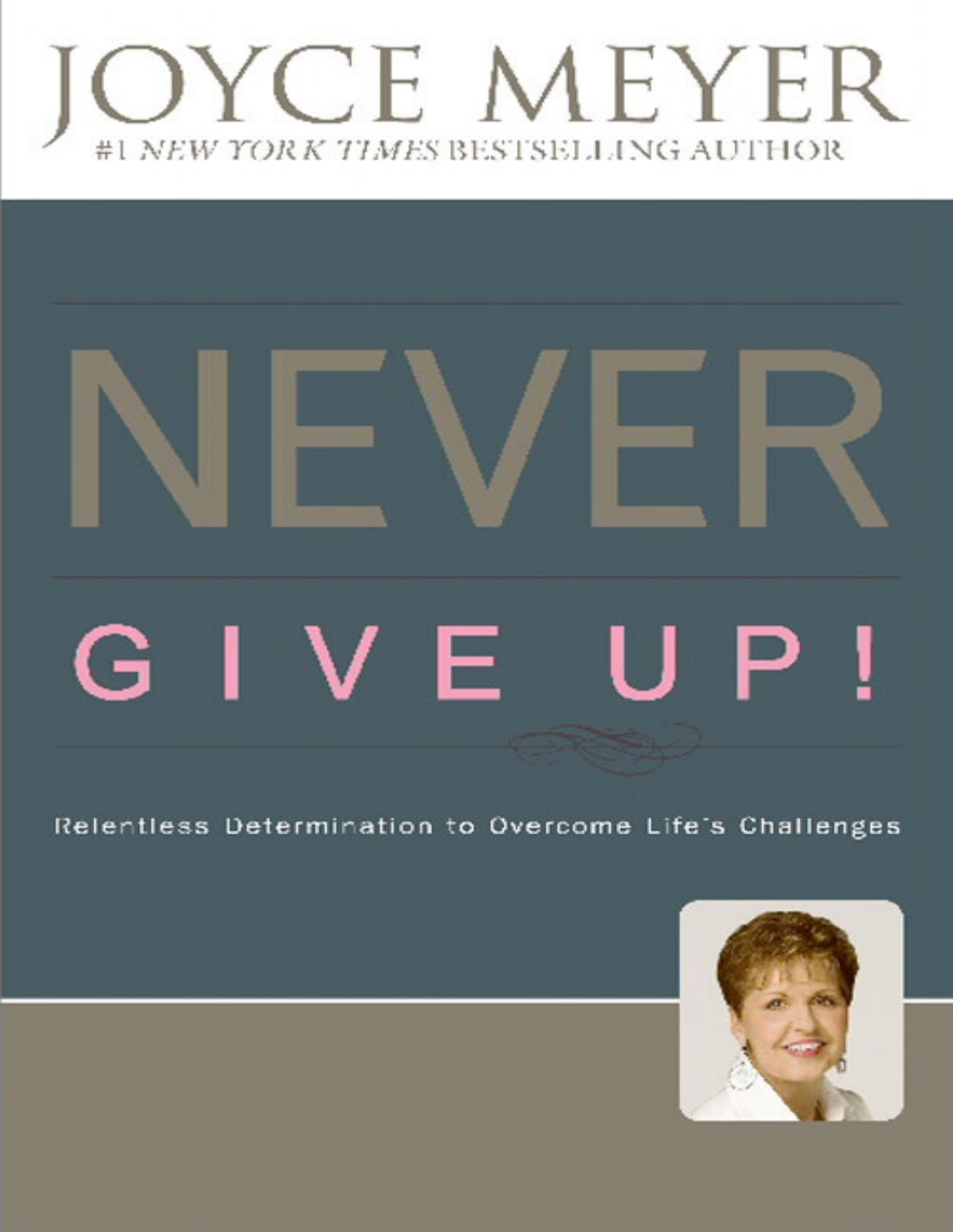<span id="page-1-0"></span>Unless otherwise indicated, Scriptures are taken from the Amplified® Bible. Copyright © 1954, 1962, 1965, 1987 by The Lockman Foundation. Used by permission.

Scriptures noted The Message are taken from The Message. Copyright © 1993, 1994, 1995, 1996, 2000, 2001, 2002. Used by permission of NavPress Publishing Group.

Copyright © 2008 by Joyce Meyer

All rights reserved. Except as permitted under the U.S. Copyright Act of 1976, no part of this publication may be reproduced, distributed, or transmitted in any form or by any means, or stored in a database or retrieval system, without the prior written permission of the publisher.

> FaithWords Hachette Book Group 237 Park Avenue New York, NY 10017

Visit our Web site at [www.faithwords.com.](http://www.faithwords.com)

First eBook Edition: March 2009

FaithWords is a division of Hachette Book Group USA, Inc. The FaithWords name and logo are trademarks of Hachette Book Group USA, Inc.

ISBN: 978-0-446-54449-8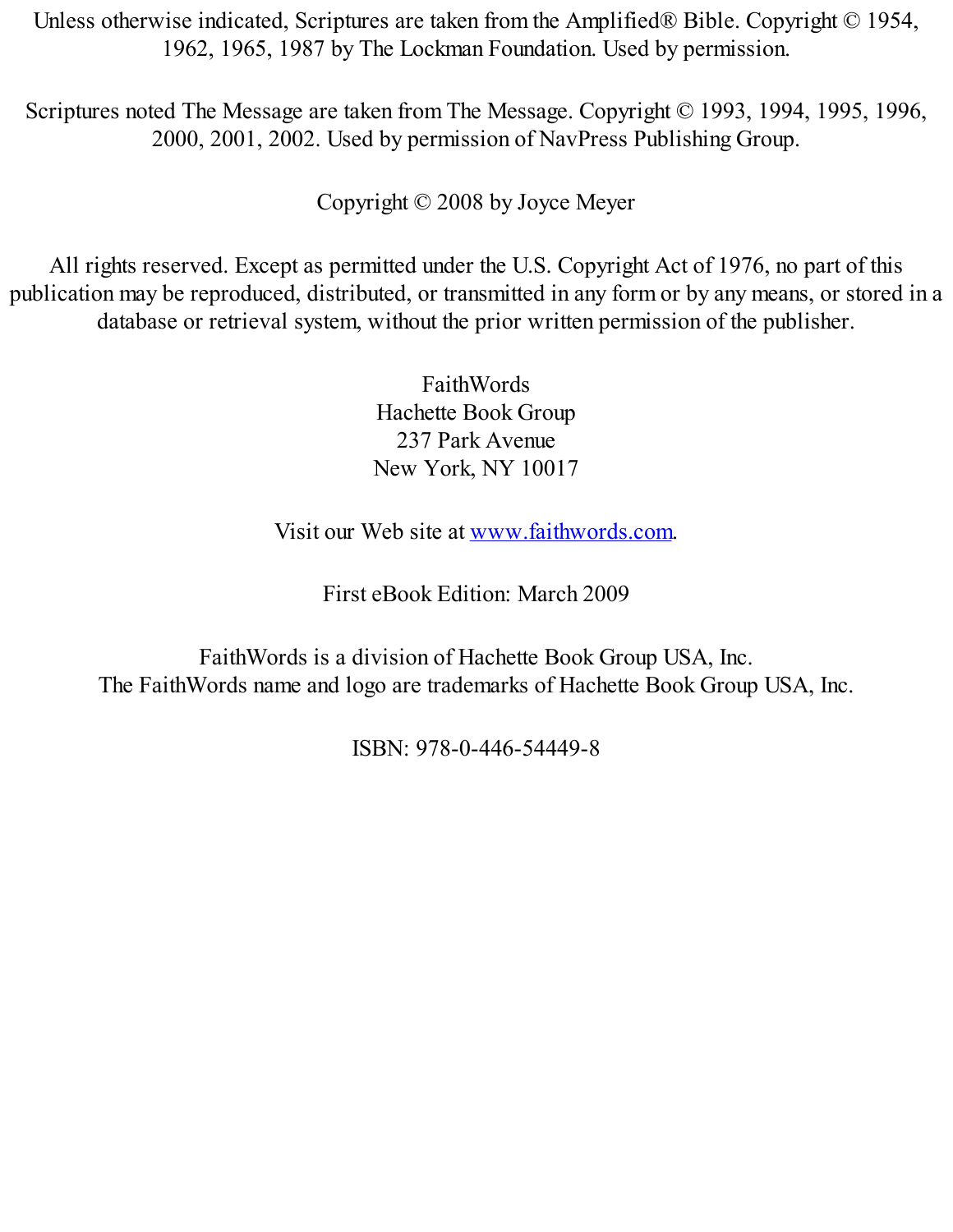### Contents

#### [Copyright](#page-1-0) Page

<span id="page-2-0"></span>**[INTRODUCTION](#page-3-0)** 

<span id="page-2-4"></span><span id="page-2-3"></span><span id="page-2-2"></span><span id="page-2-1"></span>[CHAPTER](#page-6-0) 1: NEVER SAY "NO WAY" CHAPTER 2: NEVER GIVE UP ON [YOURSELF](#page-15-0) [CHAPTER](#page-24-0) 3: REFUSE TO LIVE IN FEAR CHAPTER 4: [CONFRONTING](#page-34-0) YOUR FEARS [CHAPTER](#page-43-0) 5: IT'LL COST YOU! CHAPTER 6: THE [CONQUERER'S](#page-54-0) SPIRIT CHAPTER 7: NEVER GIVE UP ON WHAT'S [IMPORTANT](#page-63-0) TO YOU [CHAPTER](#page-73-0) 8: THE KEYS TO SUCCESS CHAPTER 9: [OVERCOMING](#page-84-0) THE OBSTACLES TO SUCCESS CHAPTER 10: [TESTIMONY](#page-94-0) BEGINS WITH T-E-S-T CHAPTER 11: TRY [SOMETHING](#page-102-0) NEW [CHAPTER](#page-110-0) 12: YOUR OWN WORST ENEMY CHAPTER 13: NEVER BE [ASHAMED](#page-118-0) [CHAPTER](#page-125-0) 14: YOUR SECRET WEAPON CHAPTER 15: THE [STRENGTH](#page-133-0) TO SOAR [CHAPTER](#page-139-0) 16: NEVER GIVE UP ON YOUR FUTURE [CHAPTER](#page-146-0) 17: THE POWER OF HOPE [CHAPTER](#page-152-0) 18: LIKE A SUDDEN WIND [APPENDIX](#page-160-0) ABOUT THE [AUTHOR](#page-163-0)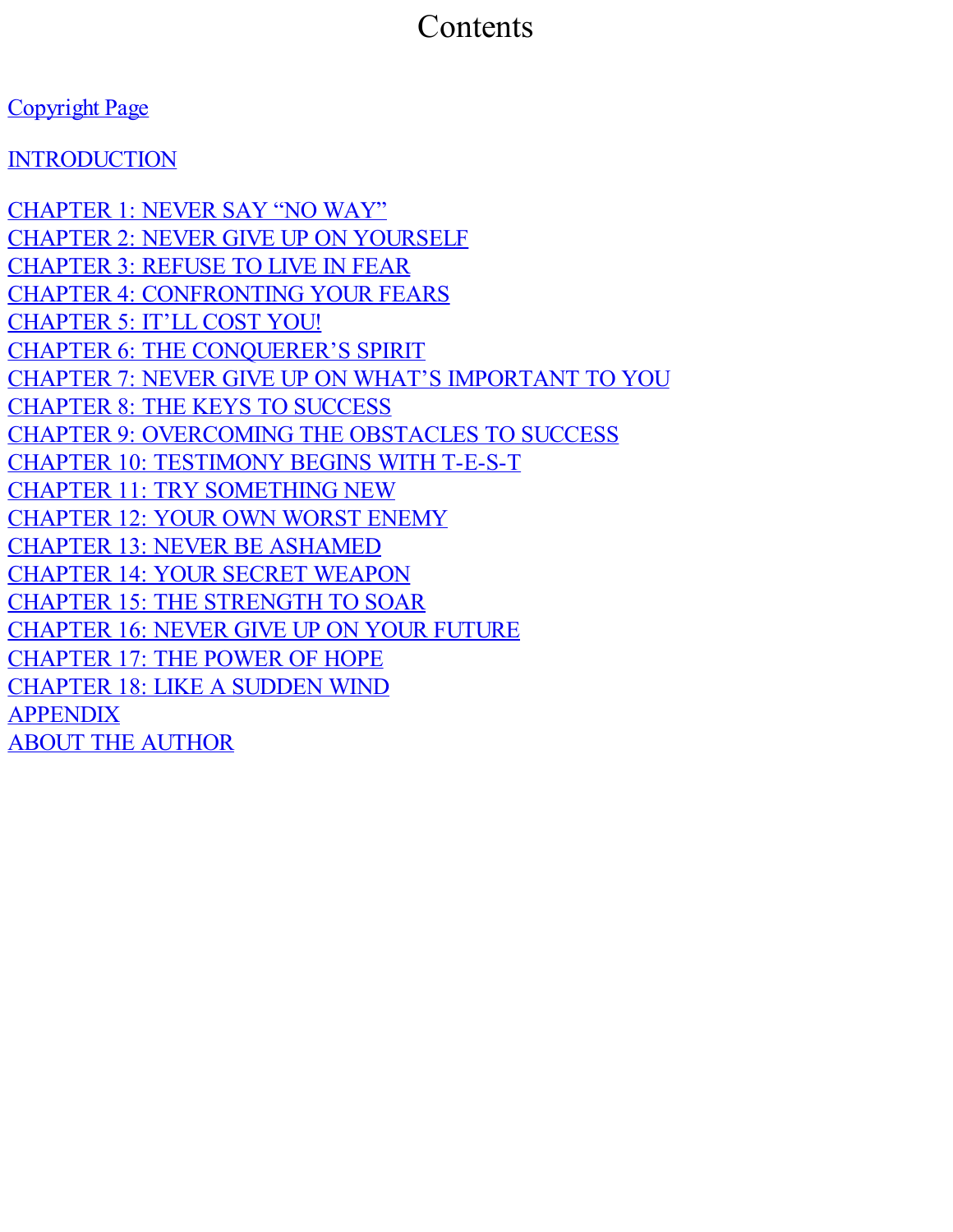# **[INTRODUCTION](#page-2-0)**

æo

<span id="page-3-0"></span>**M**ore than anything else, <sup>I</sup> want you to know you can have <sup>a</sup> deep, intimate, personal relationship with God through Jesus Christ and the very best life has to offer. God is no respecter of persons (see Acts 10:34) and His promises apply equally to everyone. Yes, you can have the very best God offers, but you will have to be determined to never give up until you have succeeded in every area of life.

I believe God has a great purpose for you, and I urge you to not settle for anything less. He wants to bless you and give you a life that will not only thrill you, fulfill you, and bring you deep joy and sweet satisfaction but also challenge you, stretch you, frustrate you at times, and even lead you to moments when you are tempted to give up.

Think of this book as a manual to use as you pursue the best in every area of your life. It will give you the inspiration you need to keep putting one foot in front of the other when you grow weary on your journey and remind you over and over again, in a variety of ways: *You can do it if you never give up.* It will give you strength to soar above life's tests and trials like a majestic eagle, increase your determination, and teach you how to turn adversities into opportunities. It will empower you to persevere, and build your confidence in God's ability to see you through to the achievement of the goals He has given you. It will strengthen your faith in His desire to fulfill the dreams He has put in your heart.

As you walk through the pages of this book, you will become acquainted with amazing people, people who refused to settle for less than the best and whose stories will inspire you and astound you. With every word you read, I will be cheering you on, reminding you God is on your side, and urging you to never give up.

One of the primary reasons people give up is that they try things, don't succeed, and feel like "a failure." The truth is that we are never a failure unless we give up. When we don't succeed at something, many times we do not have the courage to try again, and we settle for less than we could achieve or enjoy if we would simply keep trying. The fact is, we all have times when things just don't work out the way we hope they will, even though we do our best. We may fail at one thing, or even a few things, but that certainly does not make us a failure in life. I believe these temporary setbacks are part of life and we must experience them in order for us to ever be truly successful. Failing at some things on our way to success humbles us and teaches us lessons we need to learn. For people who never give up, failure is simply the fuel for greater determination and success in the future.

Some of the most successful people in history failed and, instead of being discouraged, refused to give up. For example, consider the following:

- Henry Ford, who invented the automobile, went broke five times before he succeeded in business.
- The great dancer and movie star Fred Astaire took a screen test at MGM studios in 1933. A studio memo reported he was slightly bald, could not act, and could dance a little.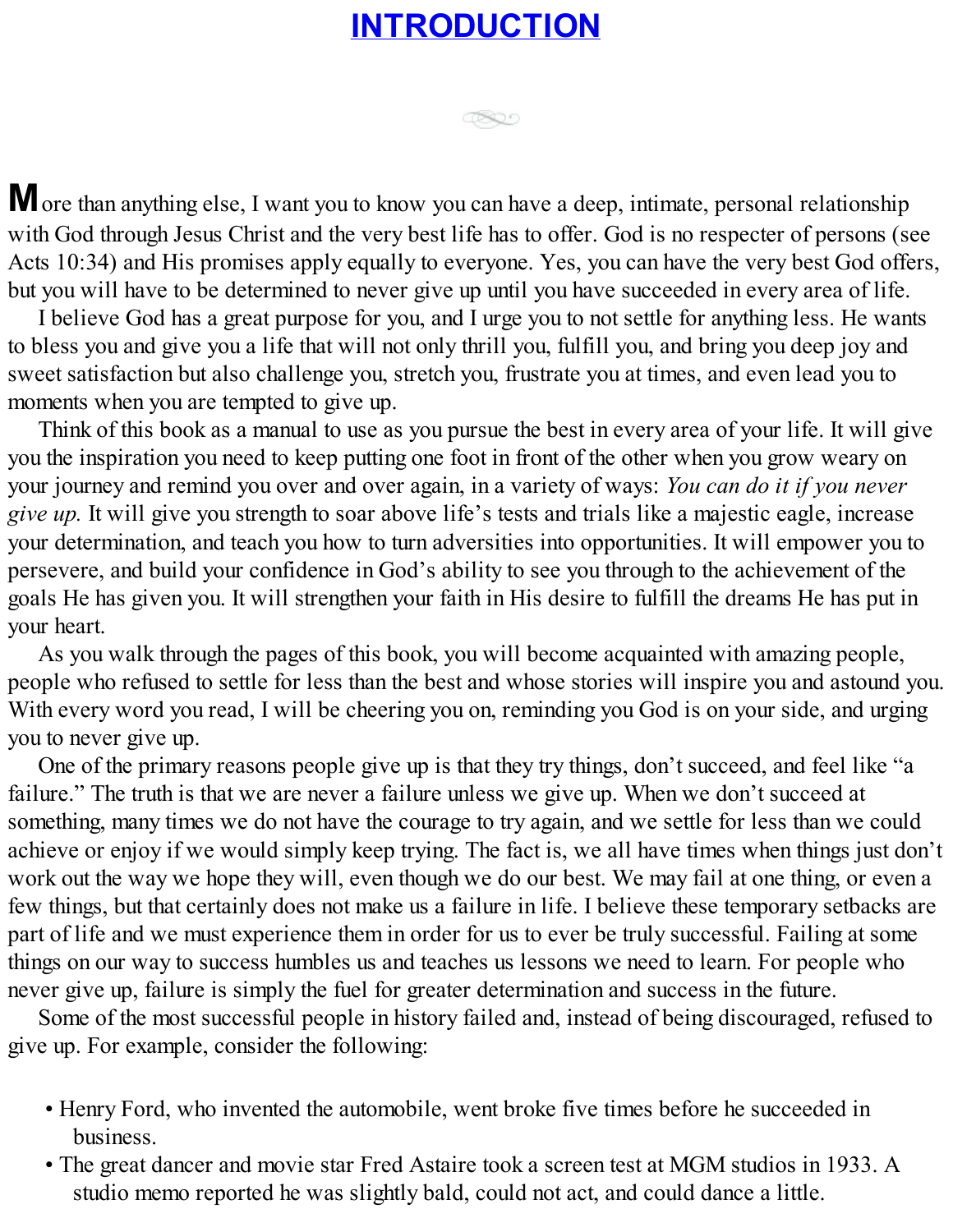- The family of Louisa May Alcott, the great author who wrote the popular book *Little Women,* thought she should abandon the idea of being a writer and become a seamstress instead.
- A newspaper fired Walt Disney for lack of ideas, and he went bankrupt several times before building Disneyland.
- Enrico Caruso's parents believed a voice teacher who said he had no future in music—he simply could not sing at all. He did not believe the teacher and became one of the most famous opera singers in the world.
- Theodore Roosevelt suffered the deaths of both his mother and his wife on the same day in 1884 before he became a war hero and a very effective president of the United States.
- John Wesley, the founder of Methodism, was often asked to not return to churches after preaching in them once. When he preached on the streets, townspeople kicked him out. When he preached in a meadow, people turned a bull loose on him. But later, because he refused to give up, he preached in a pasture and ten thousand people came to hear him.

The story of Abraham Lincoln also amazes me. In the face of many defeats, he had reason to believe there was no way he could succeed in life or be president of the United States. At twenty-two years old, he failed in business. One year later, he ran for the legislature and lost. When he was twenty-four, he experienced a second business failure. At twenty-six, the woman he loved passed away, and he suffered a nervous breakdown the next year. When he was twenty-nine, he lost another political race, and at thirty-four he made an unsuccessful run for Congress. At thirty-seven, he did get elected to Congress, only to be defeated again two years later. At forty-six, he lost his bid for the Senate, and the next year, he failed in his attempt to become vice president. When he was forty-nine, he was defeated for the Senate again. He had four sons, but only one lived to adulthood. But, at fiftyone years of age, Abraham Lincoln was elected president of the United States, and successfully led the country through one of its most difficult periods. Many people would have said, "No way," but not Lincoln. He never gave up.

In addition to the well-known people who had to persevere, there have been countless others whose names we do not know, but whose failures or mistakes became some of the best-known, bestselling products in the world today.

For example, Ivory soap was never intended to float. It floats because of a manufacturing error and its buoyancy is the quality that distinguishes it from every other soap on the market.

Similarly, the material used to manufacture Kleenex tissues was originally intended to be used to make filters in gas masks during World War I, but it did not work. It also failed as a cold cream remover. But when someone decided to package and market it in the form of disposable handkerchiefs . . . well, you know the rest of the story.

I believe you are destined to do great things. God created you for a purpose. He has opportunities He wants to give you and assignments with which He wants to entrust you. I'm sure you have realized by this point in your life that you will face opposition as you follow God. People who are called to greatness meet great challenges. He never promised us it would be easy. In fact, He guarantees us adversities in His Word. He also promises to be with us through difficulties, to fight on our behalf, to strengthen us to overcome any obstacle we confront, and to give us the ability to overcome them under one condition—that we never give up.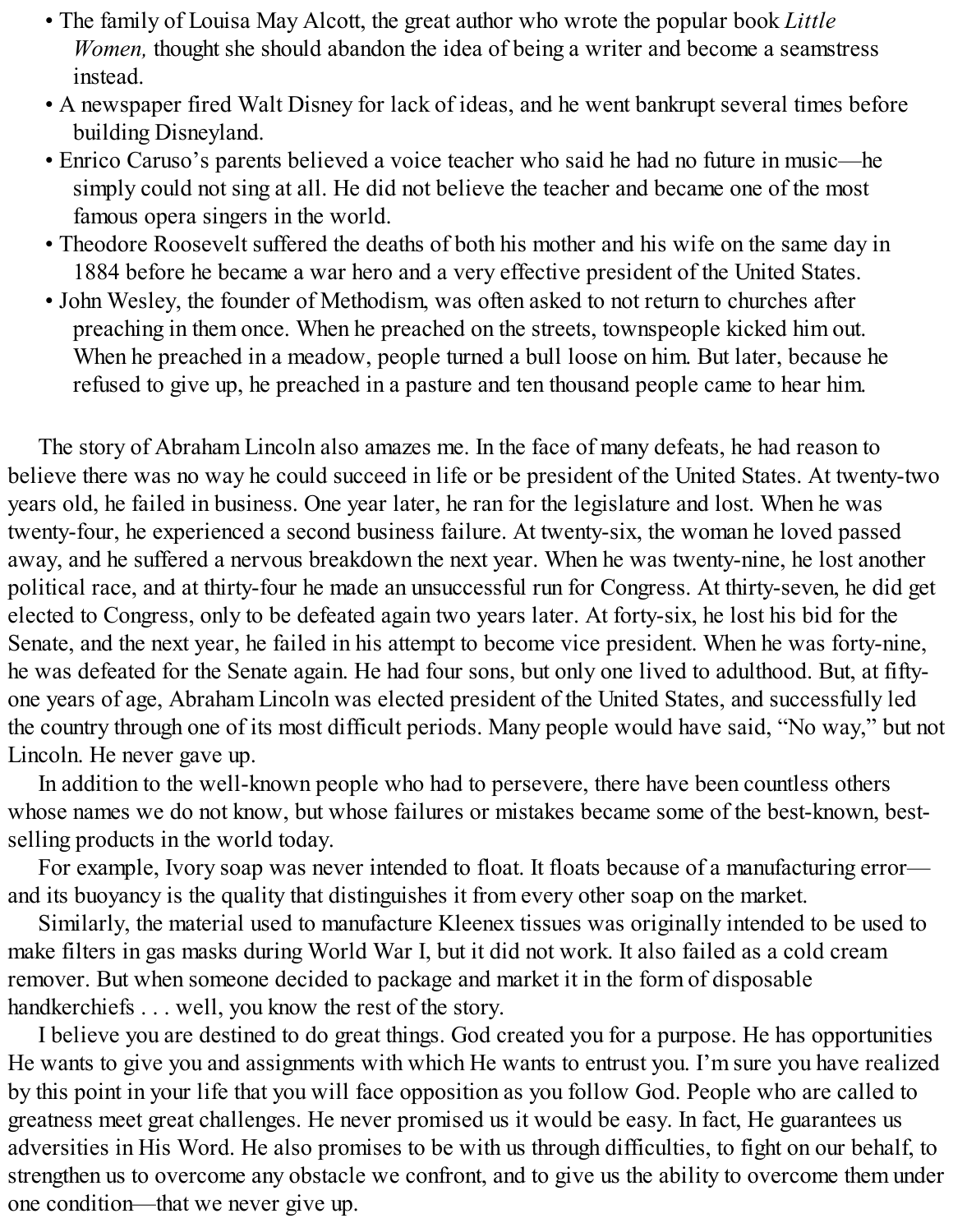No matter what comes your way, *refuse to quit.* Before you get started, I want to remind you of a biblical truth to carry with you through the pages of this book and long after you finish it: "God, who got you started in this spiritual adventure, shares with us the life of his Son and our Master Jesus. *He will never give up on you.* Never forget that" (1 Corinthians 1:9 The Message, emphasis mine).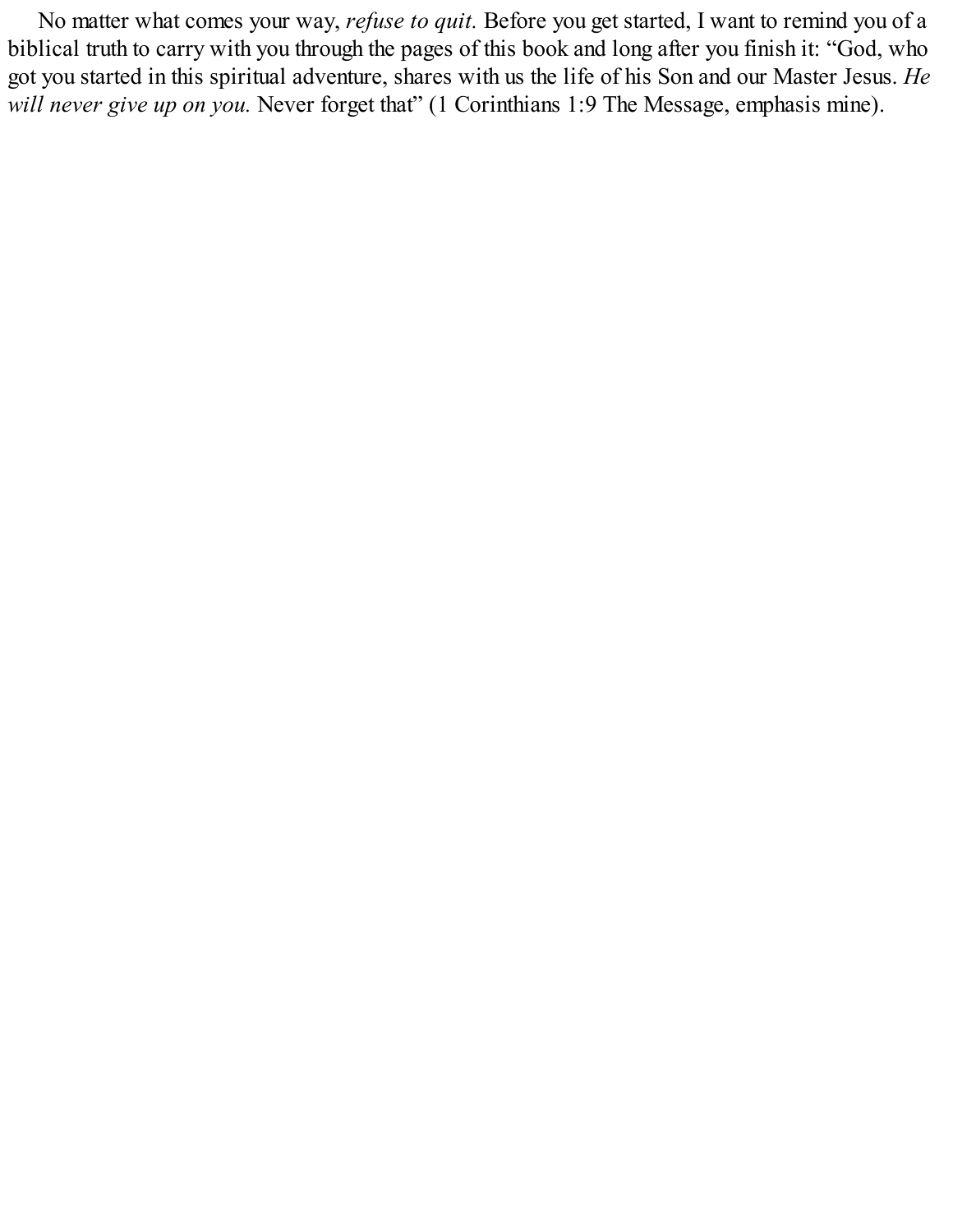### **[CHAPTER](#page-2-1) 1**

# **[NEVER](#page-2-1) SAY "NO WAY"**

<span id="page-6-0"></span>"Without the way, there is no going; without the truth, there is no knowing; without the life, there *is no living."*

#### THOMAS À KEMPIS

ඥාල

Have you ever faced a situation and said, "There is no way this can ever be"? Maybe some of these thoughts weigh on your mind:

- There is no way I can handle the pressure at work.
- There is no way I can pay my bills at the end of the month.
- There is no way to save my marriage.
- There is no way my children will ever grow up to be responsible adults.
- There is no way I can keep my house clean and straight.
- There is no way for me to open my own business.
- There is no way I can go back to college at my age.
- There is no way I can lose the weight I need to lose.

I want you to know there is always a way. It may not be easy; it may not be convenient; it may not come quickly. You may have to go over, under, around, or through. But if you will simply keep on keeping on and refuse to give up, you *will* find a way.

I want you to make yourself a promise. Promise yourself that you will never again say, "There is no way." The truth is, even when there seems to be no way, with God there is always a way. If you are a born-again Christian, the Spirit of God lives inside of you. All the creativity in the world resides in Him, and because He lives in you, you have access to all that creativity. The Holy Spirit can give you ideas that never occurred to you and show you ways to do things you never thought you could do.

Instead of dwelling on our difficulties, we need to focus more on the fact that God is for us and His power is at work in us. Often, we give up too easily, saying, "This is too hard" or "This is taking too long." We must stop looking at situations in our lives and thinking, *I really cannot handle this;* it's too much for me. I've already tried too many times. I have to accept there is just no way it will *ever happen.* Instead, we need to say, "I don't care whether there seems to be a way or not. Jesus is the Way; His Spirit lives in me; and I will find a way!" God promised He would make a way in the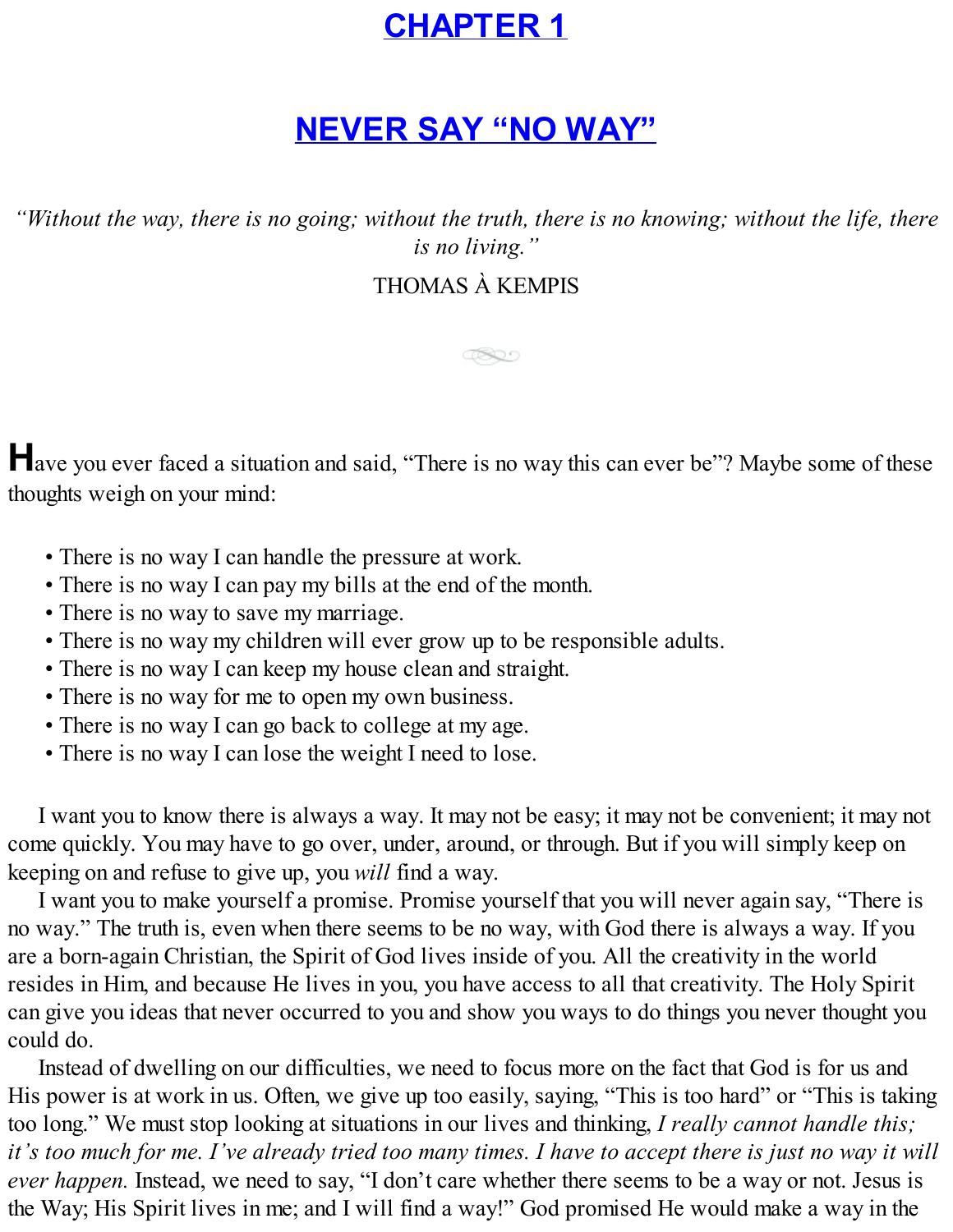wilderness and rivers in the desert (see Isaiah 43:19).

Jesus said in John 14:6, "I am the Way and the Truth and the Life." He is the way, and He will help you find a way where there doesn't seem to be one. First Corinthians 10:13 says, "For no temptation . . . has overtaken you and laid hold on you that is not common to man . . . but with the temptation He will [always] also provide the way out (the means of escape to a landing place), that you may be capable and strong and powerful to bear up under it patiently." In other words, God always has a way for us if we will look for it, wait for it, and refuse to give up on it.

> *I wonder how many times people give up just before a breakthrough, on the very brink of success.*

I wonder how many times people give up just before a breakthrough, on the very brink of success. You can feel the same way for ten years and then suddenly, one day you wake up and everything will change. You don't feel any different than you have felt any other day. Nothing looks any different than it ever has; nothing appears to be happening, but something does happen; and when you go to bed that night, your dream has finally been fulfilled, the situation you lived in for so long is finally over, or you finally achieve the accomplishment for which you labored for years.

I know a young woman who was once working at a job she did not particularly like and was single but wanting to be married. Within one month she became engaged and was hired for her dream job. She waited for what seemed an eternity, but at the right time God made a way. God's ways are not our ways, but His way is always best!

God has a plan for you and He has heard your prayers; you may not realize how close you are to your breakthrough. Even if you have to wait three, four, or five more years, if you will keep pressing on, you *will* have the victory you need. Whatever you do, do not give up on the brink of your breakthrough. Do not stop hoping, believing, and trying. Instead, say, "I will never quit; I will never give up; I will never say, 'No way.' "

# **THREE KEY ISSUES**

I have encountered thousands upon thousands of people over the past thirty years in ministry and I have observed that most people consider three aspects of their lives most challenging and most worth fighting for: health, finances, and family. I have dealt with each of these areas on a personal level over the years and have seen great improvements and victories. If you are willing to persevere through the struggles you face in your health, your family, and your finances, I know you will emerge victorious too.

## *Never Give Up on Your Health*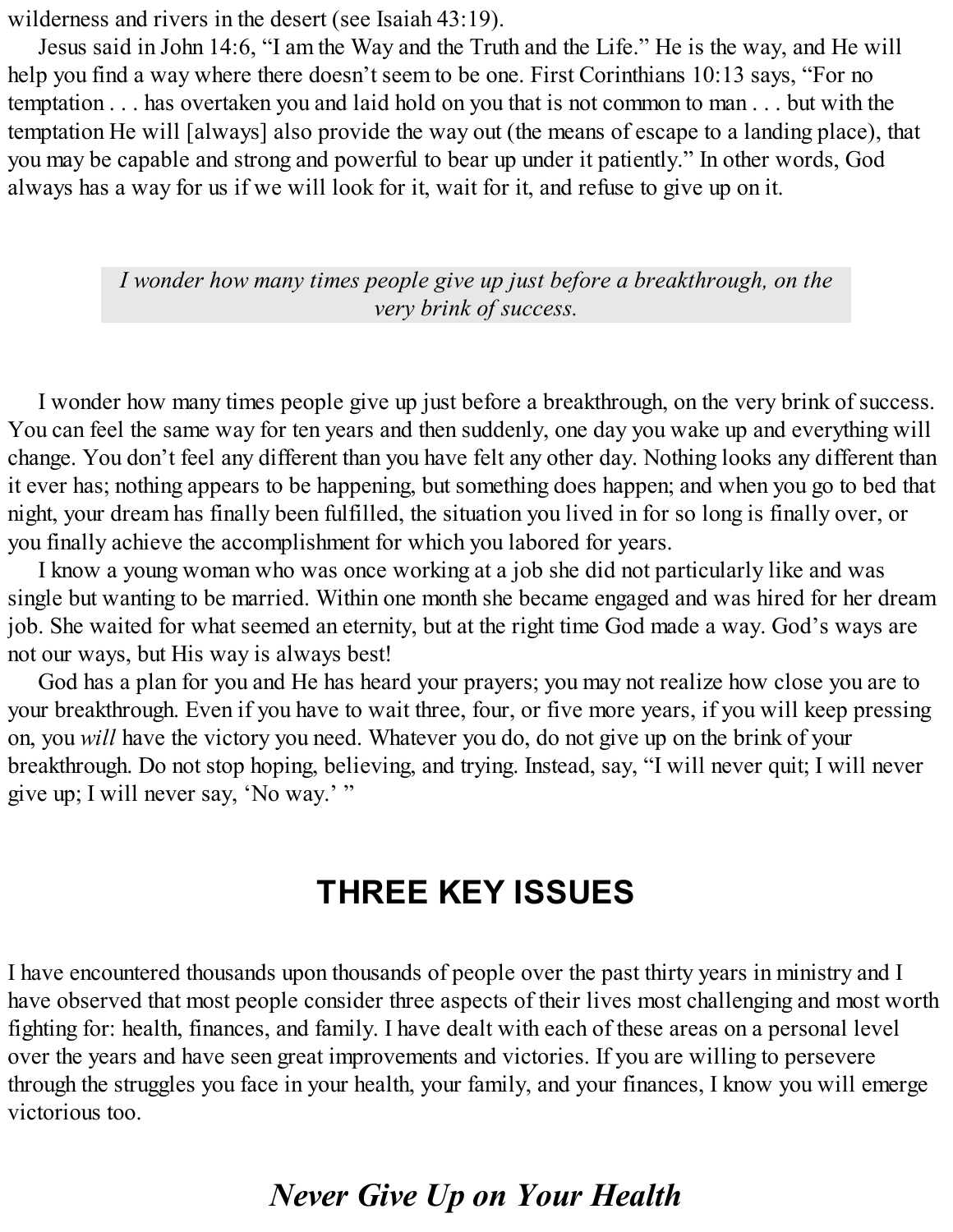I'm amazed by the number of people who simply do not feel strong, vibrant, and healthy. I often overhear people telling each other, "Oh, I am so tired"; or, "I would do some of the things I enjoy if I had the energy." This lethargic approach to life is not God's best for us! God wants us to feel good and have the passion and energy we need to enjoy our lives and do everything He calls us to do. He does not want us to be too exhausted or depleted to do the things that give us joy or move us forward in His purposes for our lives.

Though some people do suffer with various conditions that must be treated with medication or therapy, many health problems people struggle with are stress related. Other health conditions develop because people do not take care of themselves; they do not eat healthily, drink enough water, exercise regularly, or get enough rest. If they would simply make some lifestyle changes, their health and quality of life would improve dramatically.

In chapter 8, I discuss in further detail the ten-year period during which I struggled with various health problems. I saw many doctors during that time, and all of them told me my problems were stress related. As I learned about nutrition, exercise, living a balanced life, and reducing stress, my health improved remarkably. I feel better today than I felt thirty years ago.

My daughter Sandra has a similar testimony. She felt badly and suffered with health problems for years. Many of her problems resulted from the stress that came with being a perfectionist's perfectionist. After she gave birth to her twins, she had terrible digestive problems, back pain, and other physical challenges to the point that she had to be taken to the emergency room several times. Sandra finally reached a point where she knew in her heart she could be healthy and feel well. She determined to find the causes of her problems and to solve them. Though she had to be diligent and disciplined, she refused to give up on the prospect of good health. As she applied the lessons she learned about nutrition and exercise, and learned how to keep the stress of perfectionism (worry, fear, etc.) from affecting her physically, she began to feel better and gain strength. Now, she feels terrific and is in good health.

I urge you to do everything you can do to improve your physical health. Make the lifestyle changes you need to make to feel better and be stronger and more energetic. If you need to change your eating habits to include more fruits and vegetables and less sugar and fat, change them. If you need to drink more water and fewer soft drinks, do so. If you need to discipline yourself to sleep a certain number of hours each night, adjust your schedule to accommodate the sleep you need. If you need to exercise more, start exercising more.

In addition, deal with the stress and emotional issues that affect you physically because your mental and emotional state certainly impacts your body. Being a perfectionist may be affecting you, as it did Sandra. Maybe worry is causing your blood pressure to be higher than it should, or perhaps fear or nervousness is affecting your digestive system. Maybe stress and tension are giving you headaches or causing your muscles to stay tight instead of limber. No matter what is affecting you, make sure you seek help for it so it does not make you feel bad or do permanent damage to your body.

If you are tired, lethargic, or simply not feeling well, see your doctor. Find out why you do not feel well and learn what to do about it. Do not settle for poor health when good health is just a few lifestyle changes away. Do everything you can do to feel well and be energetic.

#### *Never Give Up on Your Finances*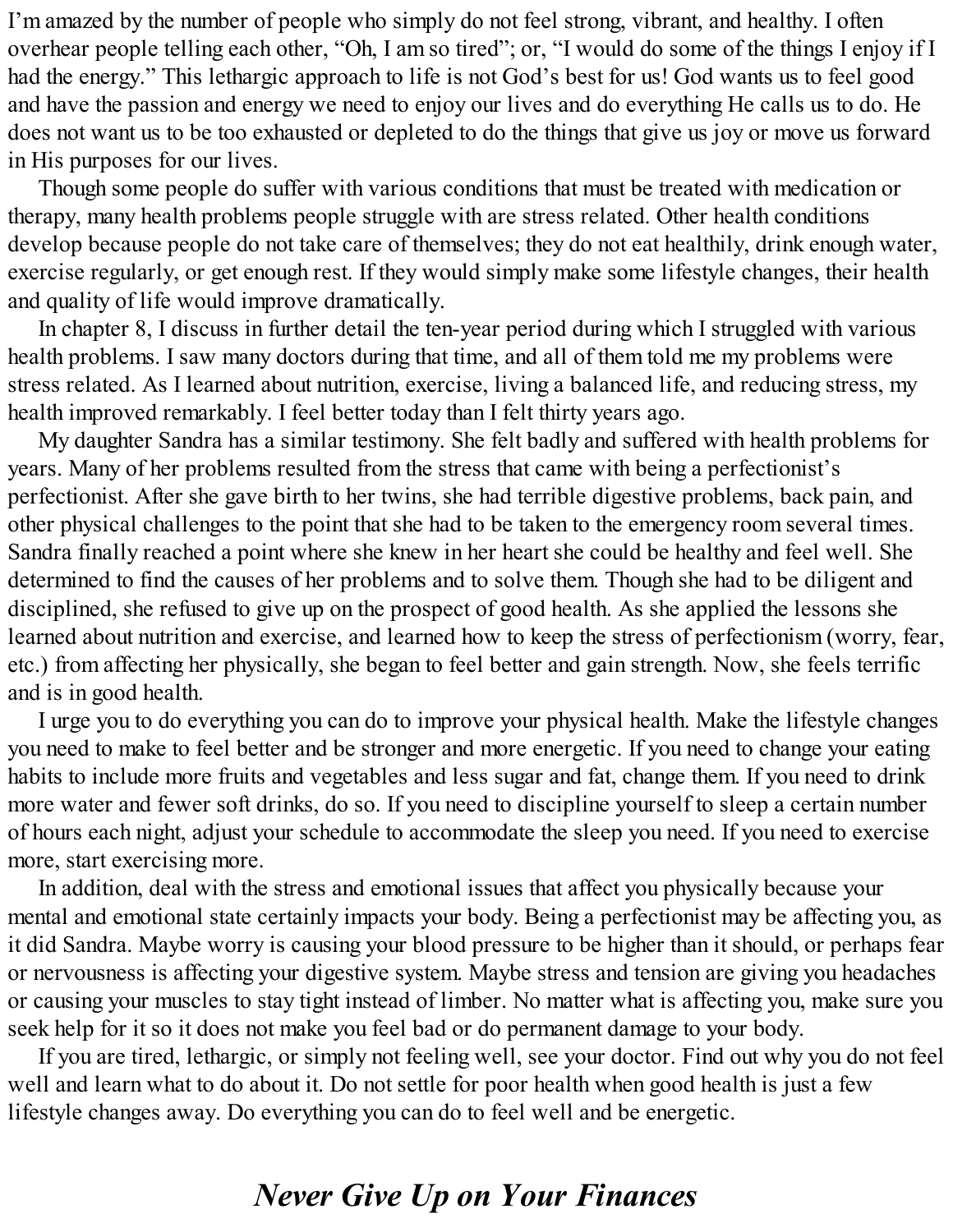So many people are trapped in debt these days, struggling to pay their bills at the end of each month, wondering how to build a savings account, and concerned about how to finance their retirement or their children's education.

I remember when Dave and I had to buy clothes for our children at garage sales and drive cars so old we never knew if they would run or not. In the early days of our ministry, we could not afford to stay in hotels when I preached meetings at night, so no matter where we were or how tired we were, we had to drive home. Sometimes we were so exhausted we had to pull over on the side of the road to sleep for several hours before we could continue. I can remember buying canned goods with no labels because they were on sale at the grocery store. I never knew whether I would open those cans to find peaches, green beans, alphabet soup, or cat food, but the "mystery cans" were so inexpensive I had to try them.

I share these memories to let you know I understand financial hardship. I also know from personal experience, and from seeing God turn around the financial situations of countless others, that you should never give up on your finances. Never allow yourself to believe you will always be in debt or never be able to save money.

Bookstores and libraries are full of resources designed to help you break free from the bondage of debt and become a wise steward of your money. With discipline, determination, good counsel, and enough time, you can eliminate your debt, pay cash for your purchases, make investments, and save for the future. Do not think financial freedom is not possible for you, because it is. It may not be easy, but you can achieve it.

#### *Never Give Up on Those You Love*

Before Dave and I married, he asked God to send him someone he could help. When God sent him me, he got more than he bargained for! Because of the abuse in my background, I had serious, serious problems. Trying to be in an intimate relationship with me would have been extremely difficult for anyone, and I am sure many men would have given up. But Dave continued to pray and seek God for ways to help me, even when I acted as though I did not want help. At times, he even wept because he did not know what to do. He has even shared that he often went for a drive in the car to pray and cry, and returned home trusting that God would change me. After a few days, he noticed I had suddenly changed. I had not totally changed, but at least he saw progress and that let him know God was working.

I am so thankful today that God was faithful to Dave and to me. He had to lead me along an arduous path of healing, deliverance, and wholeness. He had to teach me to think differently, to trust people, to allow myself to be loved, and how to love others. He even had to teach me to be nice because I grew up thinking I had to protect myself, which meant I was often defensive and harsh.

Our journey was not easy, but Dave refused to give up on me, and we both refused to give up on God. Now we have had more than forty years of marriage, and I can honestly say our relationship is better than ever. Though our early years were difficult, we have had many years of happiness and we look forward to many more.

Like Dave, I also had the opportunity to refuse to give up on someone I loved. My oldest son,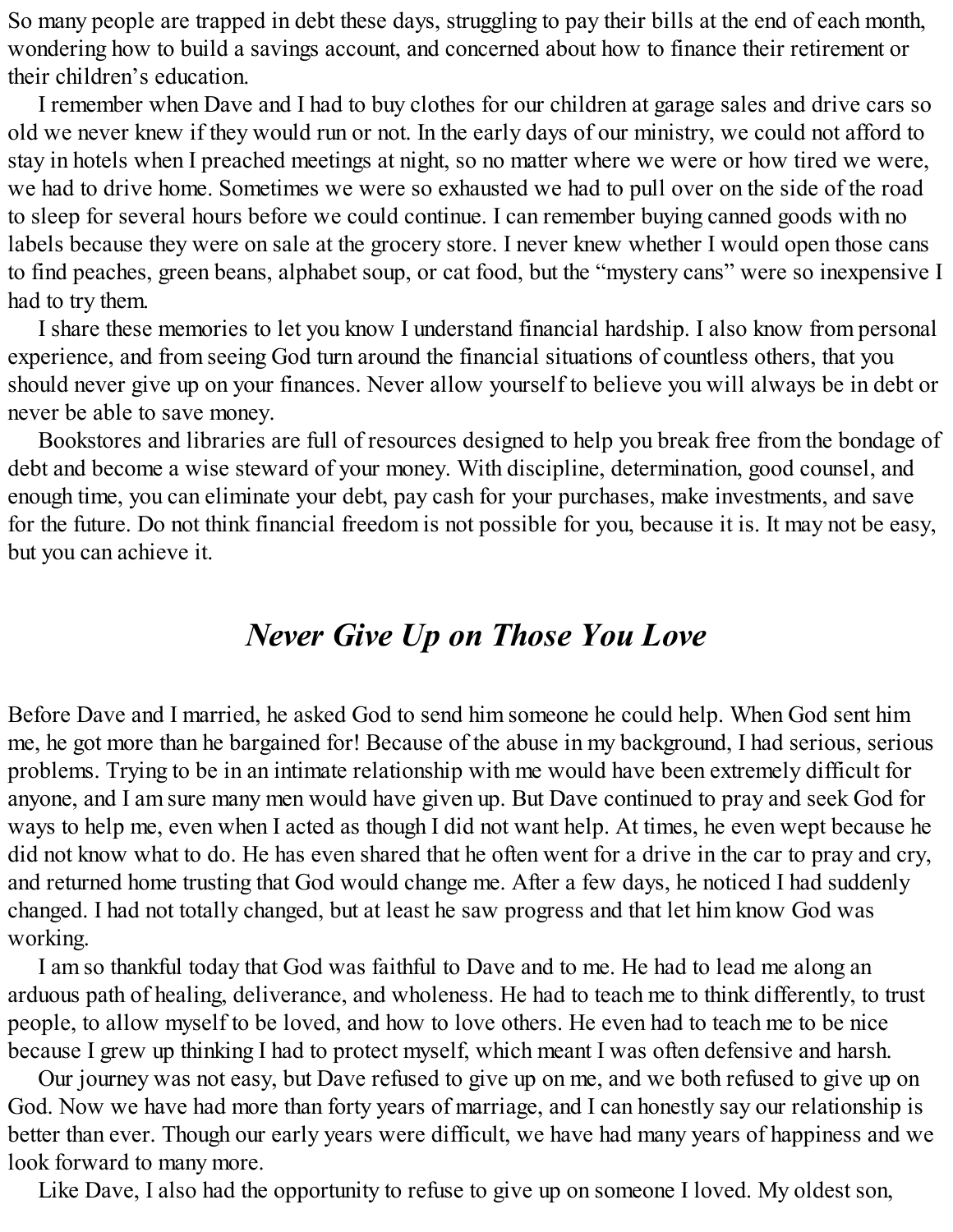David, and I were so much alike we could hardly stand each other at times. At one point, he worked in the ministry and the two of us clashed so intensely I finally decided to tell him to find another job. I did not want to fire him, but I did not believe I could endure the conflict that characterized our relationship. I planned to talk to him and let him know his presence in the ministry simply was not working, but God spoke to my heart, *Don't give up on David.*

Over time, David and I learned to get along well. Now he runs our world missions department, has opened eighteen foreign offices for us, and oversees numerous international outreaches. I am very thankful for his good work and glad God told me to not give up on him.

When you are tempted to give up on your loved ones, remember David and me. Dave refused to give up on me, and I refused to give up on David. Whether you are believing for someone you love to become a Christian, change their behavior, leave a bad relationship, stop using drugs, go back to school, come home, or get a job, keep believing change is possible. Do not give up on the ones you love; your patient love and faithfulness may be exactly what they need to make a complete turnaround.

Love never fails. In other words, it never gives up on people. The apostle Paul describes what love is in 1 Corinthians 13 and mentions that love always believes the best; it is positive and filled with faith and hope. While Jesus was on earth, He gave a new commandment to His followers: that we love one another (see John 13:34). I believe walking in love should be the main goal of every Christian.

God is love (see 1 John 4:8) and He never gives up on us. Let's choose to live with that same attitude. Believe in the power of love to change and transform anything and anyone.

### **AGAINST ALL ODDS**

When I think of people who never gave up, I think of my friend Pennie Sheperd. Her story is the remarkable account of a woman who experienced a tremendous miracle of God's grace and healing in her life because she was determined to reach her goal.

When Pennie Sheperd was thirteen years old, she fell and broke her tailbone. For years after that accident, she lived in chronic pain. When she got out of bed each morning, she felt as though someone had jammed a knife into her back. After she married, there were times her husband had to help her out of bed. She could not stand or sit for long periods of time or bend over to wash her hair in a sink. She slept with an ice pack, or a heating pad, or lots of pillows, but nothing seemed to help. She exhausted every possible avenue of escape from her agony. At times, she was almost completely overwhelmed; at other times, she was depressed by it and thought, *How can I live through one more day?*

Pennie's doctor, Caroline Rogers, diagnosed her with post-trauma arthritis and degenerative disc disease. This caused muscle imbalances, which led to problems in parts of her body where she had not suffered previously. She was trapped in a cycle of pain and suffering that was irreversible unless, of course, a miracle happened.

Pennie loved God and truly believed He could heal her. She believed every day held the potential for a miraculous healing in her life. So day after day, year after year, she asked God for her miracle.

As Pennie prayed one day, she heard these words in her heart: *Run to your miracle.* Those words did not make sense to Pennie, because she was not a runner and had never been one. She didn't like to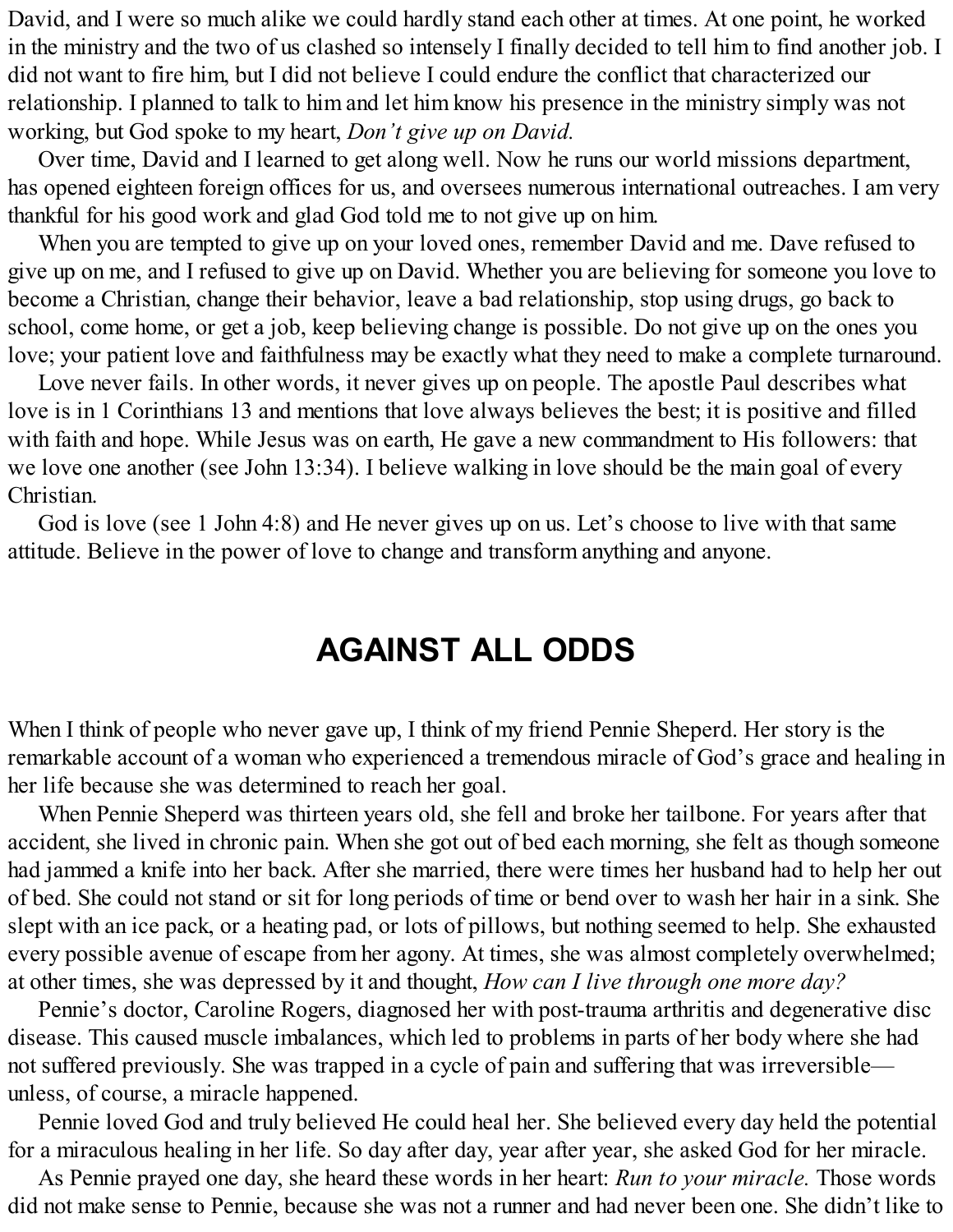run, and she lived in so much pain she did not even want to try. But when God spoke to her heart, *Run to your miracle,* she committed to do so.

The greatest distance she could think of running was a full-length marathon—26.2 miles! So with her family's support and her doctor's permission and offer to act as her trainer, she began the grueling physical and mental training process.

For the next four months, Pennie pushed through the pain to train for the marathon. She kept a strict diet and a rigorous schedule seven days a week, eventually getting up by 3:00 a.m. to get in a long run before a full day of work and family responsibilities. After several months of training, Pennie had no relief from her pain, so she continued to pray about her participation in the marathon to make sure the pain was not an indicator she should stop training. She was determined to pay the price of progress and to not give up. She wanted to be able to stand at the starting line and know she had done everything God asked her to do.

The day of the marathon drew near, but just two weeks before the race, her knee went out. The night before the race, she could hardly walk around her hotel room. She still believed God had spoken to her and felt she had to press through the agony. She was determined to show up at that starting line. She said, "I am going to the starting line even if someone has to carry me to get me there."

Her husband and daughters, her strongest supporters, wrote scriptures and inspiring messages all over her hands and arms. Before sunrise on marathon day, she literally hobbled up to the starting line, with Dr. Rogers beside her, knowing she was exactly where she was supposed to be. She was going to run to her miracle!

As she stood at the line barely able to walk, she turned to Dr. Rogers

and cried, "My back doesn't hurt! My back doesn't hurt!" She had not said those words for twenty-eight years. Her knee hurt like crazy, but her back didn't hurt!

Dr. Rogers suggested they begin the race by walking to warm up and see how the knee responded. About a mile and a half into the race, Pennie told Dr. Rogers, "I think I'm going to be able to run."

Throughout the whole race, she had much encouragement. A group of friends prayed for her during the seven hours of the race. Her husband and daughters were at the starting line and at regular checkpoints along the way to encourage and support her.

At the fourteen-mile marker, Dr. Rogers and Pennie were thirty-six seconds off the seven-hour pace, which meant a "sweeper" would pick them up and drive them to the finish line if they did not make up the time. But Pennie gave it her all.

At the twenty-three-mile marker, she hurt so badly her daughters began to run with her—one under each arm to help support her. Pennie crossed the finish line in about seven hours.

On our *Enjoying Everyday Life* broadcast, she said, "Before the race, I had always envisioned in my mind that I would cross the finish line and get my miracle. The truth is, I was not healed at the finish line; I did not receive my miracle at the finish line. I got my miracle at the *starting* line. All I had to do was show up. It doesn't take running a marathon to get a miracle. In my case, it took obedience and commitment."

Pennie Sheperd is a woman who could have said, "No way." Instead, with God's help, the support of family and friends, and a "never say no way" attitude, she never gave up. Pennie's miracle took place in January 2004 and she is still healed today.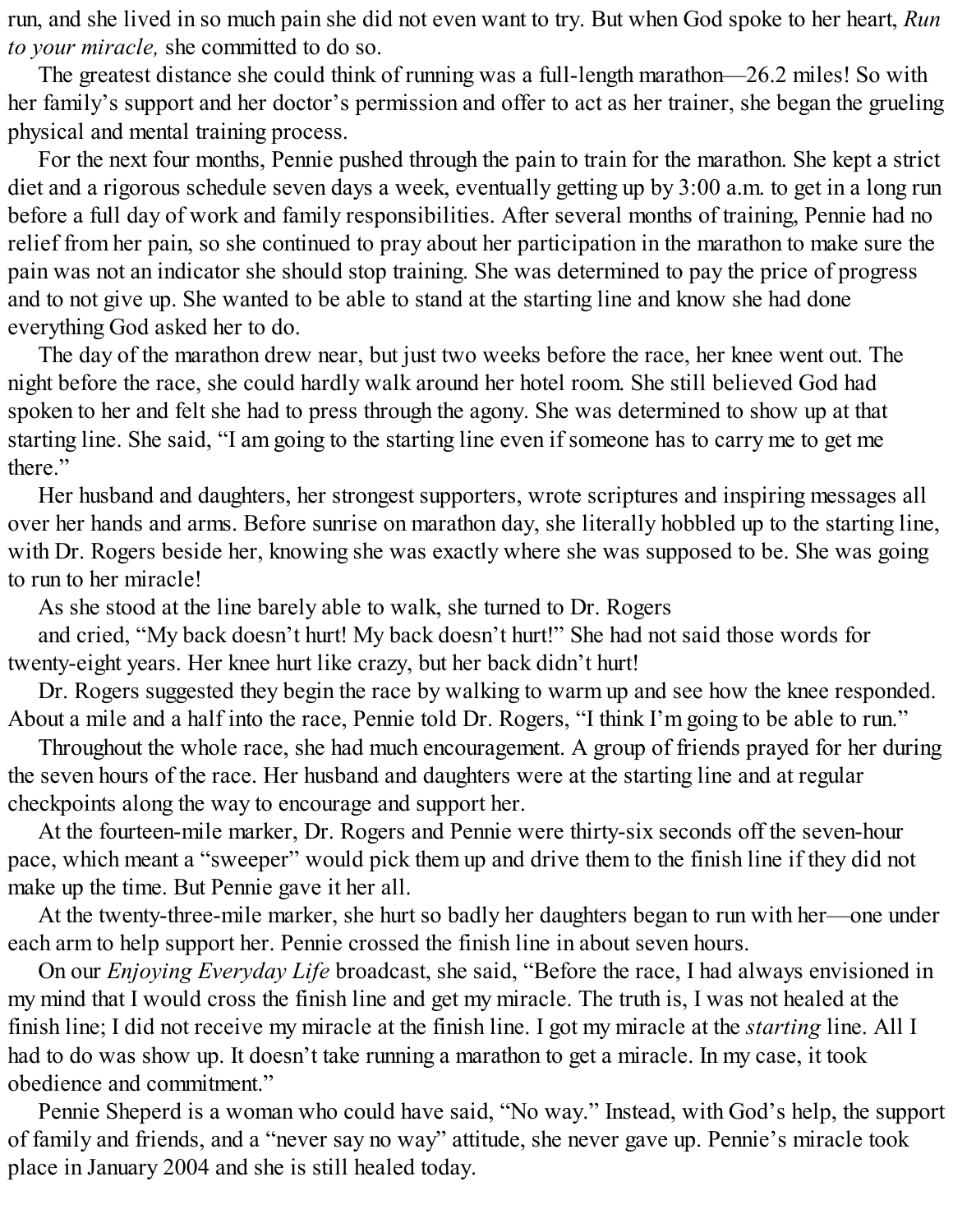# **GET A GOAL**

Right now, I want you to think of an area in your life in which you need to refuse to give up. Come up with a goal—one that will require you to be disciplined and to overcome some obstacles, but one that promises great reward. It may be as basic as making your bed each morning, or as ambitious as running a marathon or climbing Mt. Everest. It may be to break free from a fear of flying or a fear of public speaking, or it may be to overcome a physical handicap or a learning disability. It may be cleaning your house or getting out of debt.

> *Get with God and decide what your goal needs to be and what is worth putting your energy into.*

If other people think your objective is too easy, then that is too bad. If it is a legitimate goal for you, then stick with it. If other people think it is impossible, do not allow them to discourage you. Just make sure you and God are in agreement and then go after your goal with everything in you.

You will see as you read this book that rewards await those who overcome. I am praying that God will help you be full of "holy determination"—not some kind of fleshly determination or willpower —but true God-given determination. I encourage you to pray and be determined to be disciplined and diligent in every area of your life, because that is the way you will overcome your obstacles and enjoy your hard-won successes. Take life one day at a time and remember that God has rewards in store for you. Don't you dare miss them!

# **BE SMART ABOUT IT**

Many people never accomplish their goals because they do not know how to set them. A popular and easy-to-remember acronym that has been successful in helping countless people reach their goals is the word *smart*:

**S**pecific **M**easurable **A**ttainable **Re**alistic **T**imely

Let me elaborate.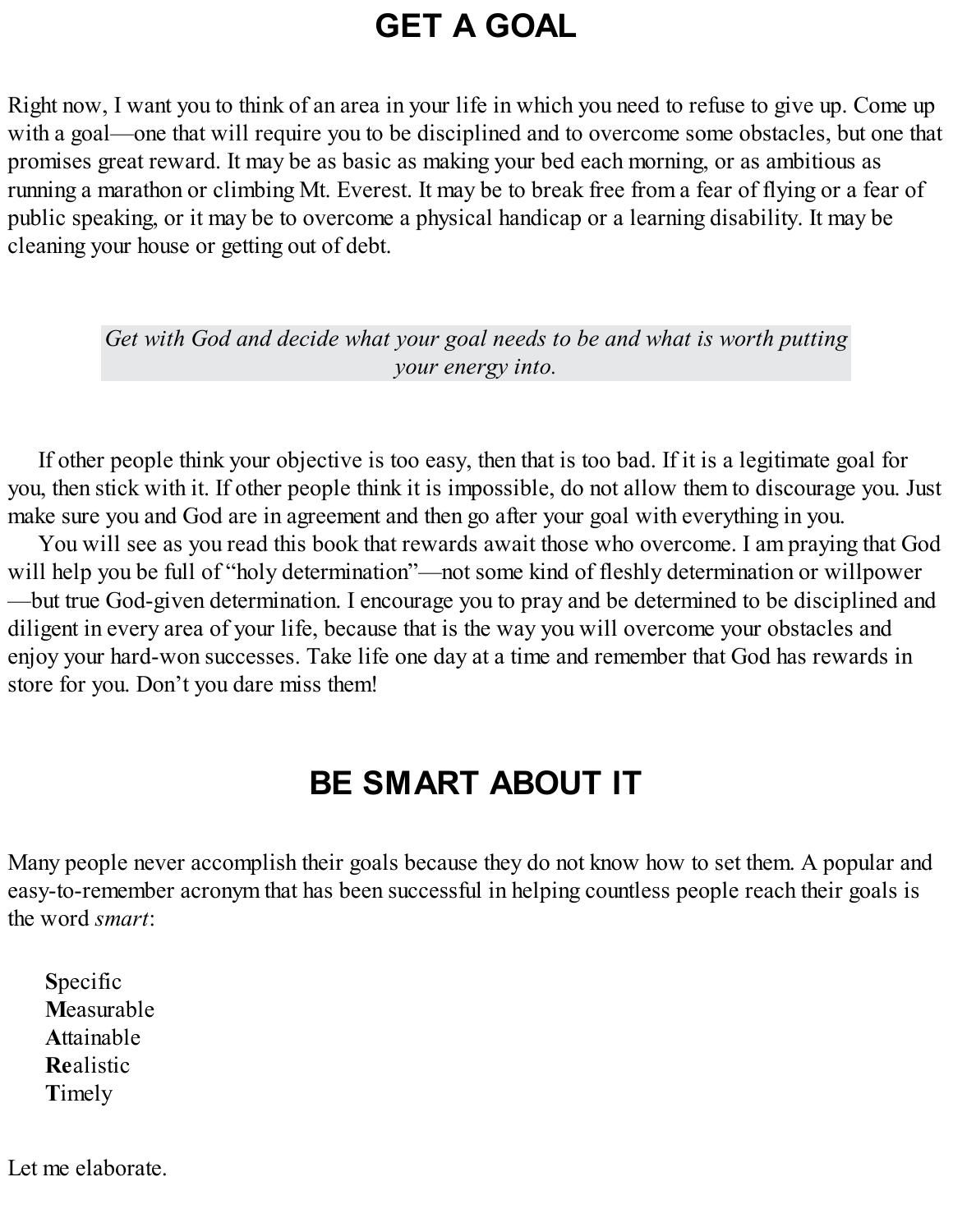**Specific:** Make sure your goal is as specific and accurate as possible. For instance, don't simply say, "I want to lose weight"; say, "I want to lose ten pounds in the next three months. Every time you hear yourself speaking of your goals in vague terms, ask yourself, "What does that mean?" You'll soon find yourself making comments such as, "I am going to stop watching television at nine-thirty every night and be in bed by ten" instead of, "I need to watch less television and get more sleep."

**Measurable:** Goals that are hard to measure are goals that are hard to meet. Before you commit to a goal, decide how you will monitor your progress. For goals involving debt reduction, you can measure your progress with monthly statements. For goals that involve exercise, you can keep track of how many pounds you can lift or how many miles you can run. Whatever your goals are, find ways to measure them, whether that includes a journal, a checklist, a chart, a graph, a spreadsheet, or some other creative way to see how you are doing.

**Attainable:** Make sure the goal itself is reachable. Don't have a goal of losing thirty pounds in one week or paying off all your debt in one year—when your debt is more than your annual salary. Choose goals that lie just beyond your reach—not so easy that they don't challenge you, but not so difficult that they stretch you to the breaking point.

**Realistic:** I believe in dreaming big dreams and aiming high, but don't set yourself up for disappointment by trying to reach an unrealistic goal. Assess all the factors that will affect your ability to reach your goals and work within those parameters. Make sure it is realistic, given your health and physical condition, finances, schedule, personal capacity, and other priorities.

**Timely:** People who set goals without target completion dates rarely accomplish their objectives. Give yourself deadlines by which to accomplish your goals. If you are working toward a goal over a long period of time, consider setting intermediate goals each week or month, to keep you on track.

## He Coined the Phrase

You may know of him as one of the most effective political leaders ever to stand on the world stage or as one of the most highly regarded statesmen of all time, but do you know what former British prime minister Winston Churchill suffered before he ever achieved greatness?

Winston Leonard Spencer Churchill's premature birth occurred on November 30, 1874 —two months before he was due. He was born into a prominent English family, but his parents had no time for him. His mother did not feed him, but left him in the care of a wet nurse when he was an infant, and with a nanny as he grew older, while she pursued social activities. His father, a busy political leader, never demonstrated much interest in him.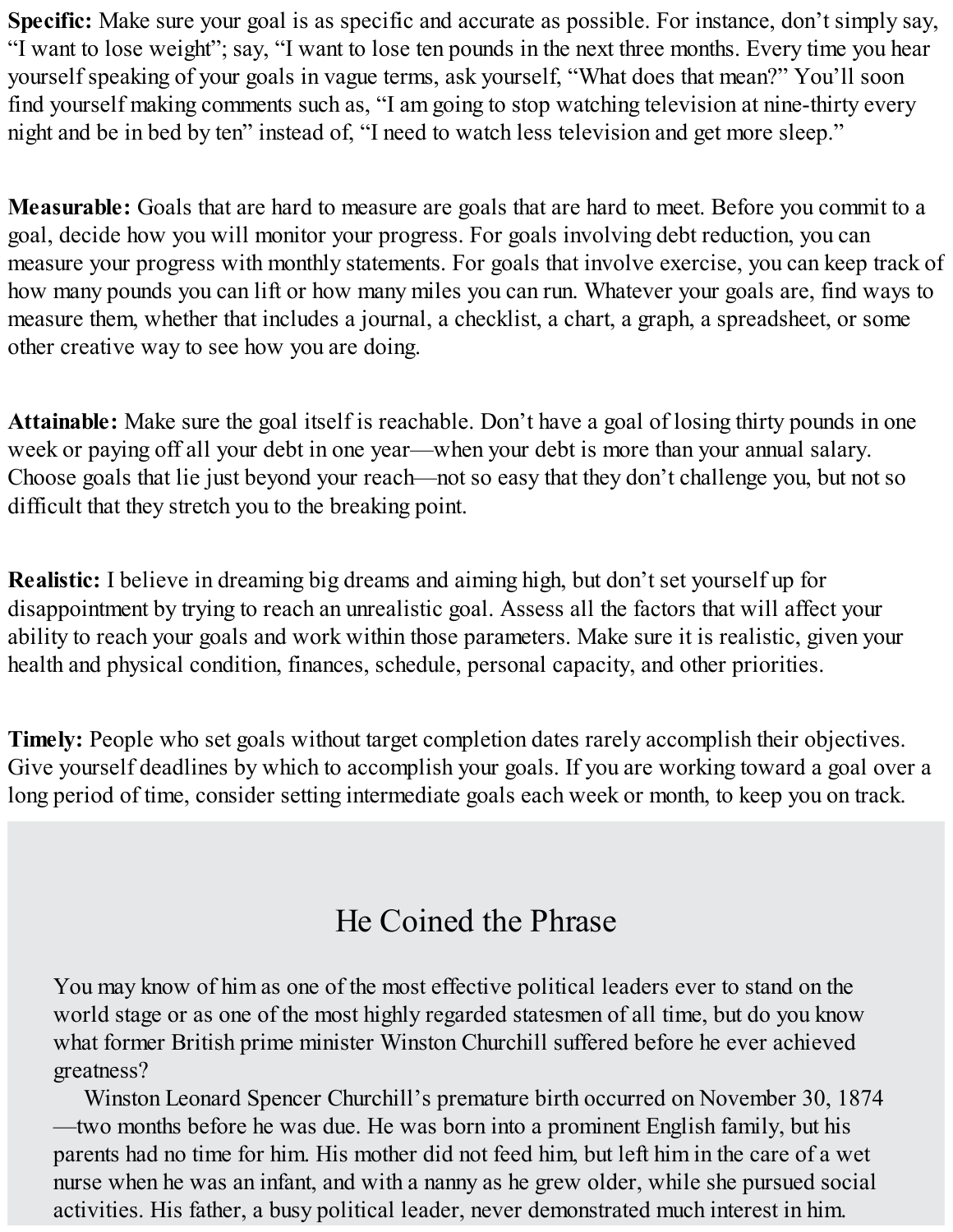Churchill had a difficult life, certainly one full of challenges, tumult, opposition, and near misses. His parents sent the neglected boy to boarding school as a child. He did not excel academically (except in English and history) or socially. He had a speech impediment (which he never completely lost) and failed to make friends or even get along well with others. Later in life, he told stories about having to dodge cricket balls his fellow students threw at him. After that, at age nineteen, he nearly drowned in an accident in Lake Lausanne, and much later at age fifty-seven, he was hit by a car in New York City.

A graduate of the Royal Military College, the short, stocky, shy Churchill served in the British army as a young man. During that time, he saw combat; participated in a cavalry charge; traveled Europe, Africa, Cuba, and India; and wrote newspaper reports and books.

At age twenty-four, Churchill resigned his military commission to pursue journalism and politics. He sought a seat in

Parliament, but lost the election. He then traveled to South Africa as a journalist covering the Boer War, but was captured and thrown into prison. However, he managed to escape, which positioned him as a military hero upon his return to England in 1900. That same year, he ran for Parliament again, and won his seat by a narrow margin.

In 1940, Churchill became prime minister, and in that position, exercised brilliant, courageous, strategic leadership that rescued Great Britain from the edge of seemingly certain defeat to victory in World War II.

In 1941, while visiting the school where he had studied as a youngster, the then-prime minister Churchill is erroneously reported to have given a three-word speech: "Never give in" and then promptly returned to his seat. In reality, Churchill gave a longer speech which included these words: "This is the lesson: never give in, never give in, never, never, never, never—in nothing, great or small, large or petty—never give in except to convictions of honor and good sense. Never yield to force; never yield to the apparently overwhelming might of the enemy."

I encourage you today as Churchill exhorted the schoolboys in 1941: "Whatever you do, never give in—and never, never, never give up."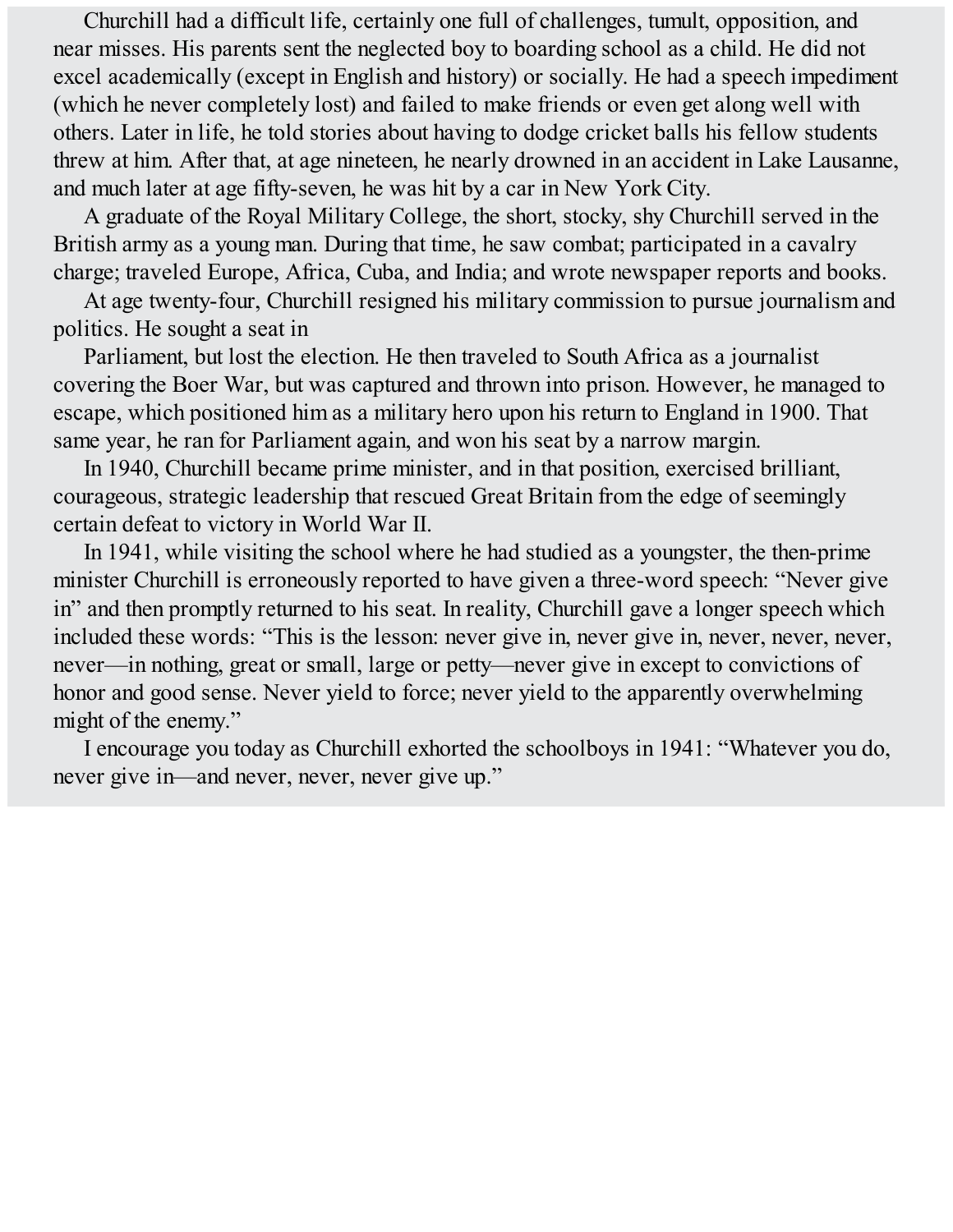#### **[CHAPTER](#page-2-2) 2**

## <span id="page-15-0"></span>**NEVER GIVE UP ON [YOURSELF](#page-2-2)**

*"By perseverance the snail reached the ark."* CHARLES HADDON SPURGEON

ඥාල

Afarmer once took an egg from an eagle's nest. He took it home and placed it under one of his hens and it hatched with a little brood of chickens. The farmer raised the bird with great patience and attempted to tame him. The eagle never really seemed to fit in with the chickens. It always walked alone; it could not seem to relate to or interact with the chickens.

As the eagle grew, he realized something seemed to be wrong deep inside of him. Even though he had never known any other existence but life in the chicken yard, it just did not feel like home to him. He wanted to leave the chicken yard and take to the skies. He even tried to do so, and the farmer finally had to clip the eagle's wings to keep him from flying away.

Since the eagle could not fly, he just sat in the chicken yard looking up at the sky. One day a storm began to brew, the sky grew dark, and all the barnyard animals scurried around for cover; the chickens were terribly frightened, as chickens are prone to be. The eagle sat watching the scene in front of him, realizing the storm did not frighten him in the least.

At that moment, he could not help but stretch out his wings, and as he did, he noticed that the farmer had failed to keep them clipped. Suddenly, his eye caught sight of a great eagle riding the wind above him, his wings outstretched in majestic form.

The eagle that was raised as a chicken looked again at the chickens scurrying around frantically, then returned his gaze to the eagle soaring peacefully above him, then looked back at the chickens and then up at the eagle again. He heard the eagle let out an awesome, piercing cry. In that instant, he knew he had to get out of that chicken yard! A mighty gust of wind swept beneath his outstretched wings and lifted him into the air. With a shrill scream of victory and freedom, he left the barnyard forever.

# **YOU HAVE THE HEART OF AN EAGLE**

I wanted to share the story of the eagle in the chicken yard with you to fill you with a fresh sense of encouragement to never give up on yourself. I hope it stirs something deep inside of you—something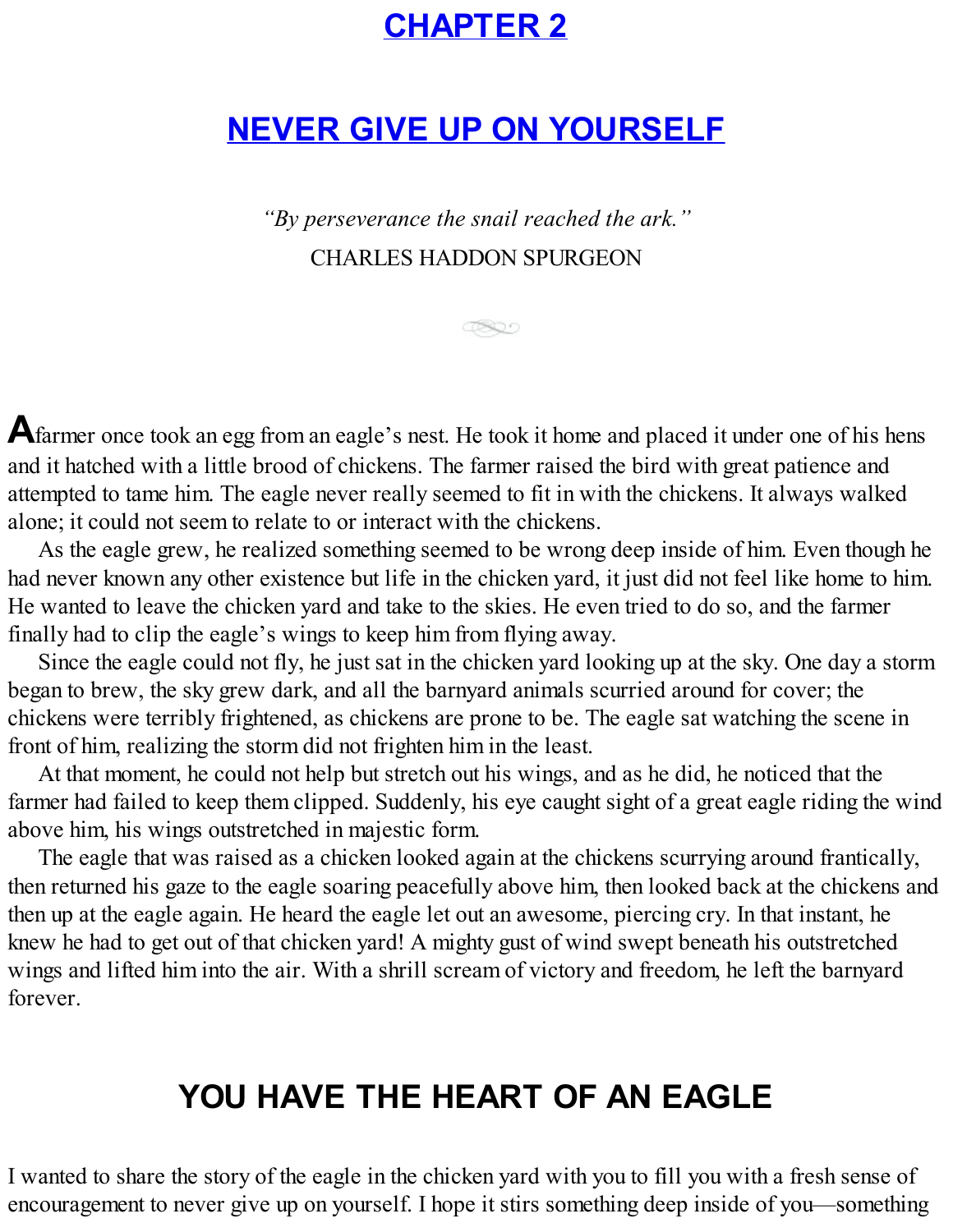that makes you want to press through every obstacle you face, to be who you are, and to make the courageous choices needed to break free from everything holding you back from the greatness for which you were created.

> *Do you ever feel you are like an eagle in a chicken yard? You know there is much more within you than you are experiencing and expressing in your life right now.*

Do you ever feel you are like an eagle in a chicken yard? You know there is much more within you than you are experiencing and expressing in your life right now. You know God has a great purpose for your life—and you cannot escape or ignore the inner urge to "go for it." But do you also know you will have to work hard; take risks; endure loneliness; leave some things behind; make some difficult decisions; or perhaps be misunderstood, judged, or even criticized in order to achieve and enjoy the fullness of God's destiny for your life?

Know this: All eagles are uncomfortable in a barnyard. They all long for the clear, blue, open skies. When you are living in a place that keeps you from being who you were made to be and doing what you are meant to do, you will be uncomfortable too. When the thought of moving beyond where you are begins to take root in your heart and mind, when a seed of greatness begins to grow, when you have a burning desire to step out of where you are or a desire to be adventurous and do something new or different, pay attention to it. Begin to act on it. But also realize that people around you may not understand your desire to break out of the box. They may want to clip your wings. They may even say, "Now just settle down and be like all the other chickens. Here you have this nice chicken yard and these nice little worms and grubs. Why should you ever want any more than that?"

When you hear such comments and questions, something inside of you may ask, *What is wrong* with me? Why do I think as I think? Why do I feel this way? Why can't I just settle down and live a *normal life like everybody else?* The reason you cannot just settle down is that you are not a chicken; you are an eagle! You will *never* feel at home in that chicken yard because you were made for something bigger, more beautiful, and more fulfilling.

I encourage you today to fan the flame inside of you. Fan it until it burns brightly. Never give up on the greatness for which you were created, never try to hide your uniqueness, and never feel you cannot do what you believe you were made to do. Realize your hunger for adventure is God-given; wanting to try something new is a wonderful desire; and embracing life and aiming high is what you were made for. You are an eagle!

# **LIKE AN EAGLE**

The eagle is one of nature's best examples of strength, perseverance, and determination. It is a bird who refuses to be denied its destiny, one who never gives up. As you and I continue on our journeys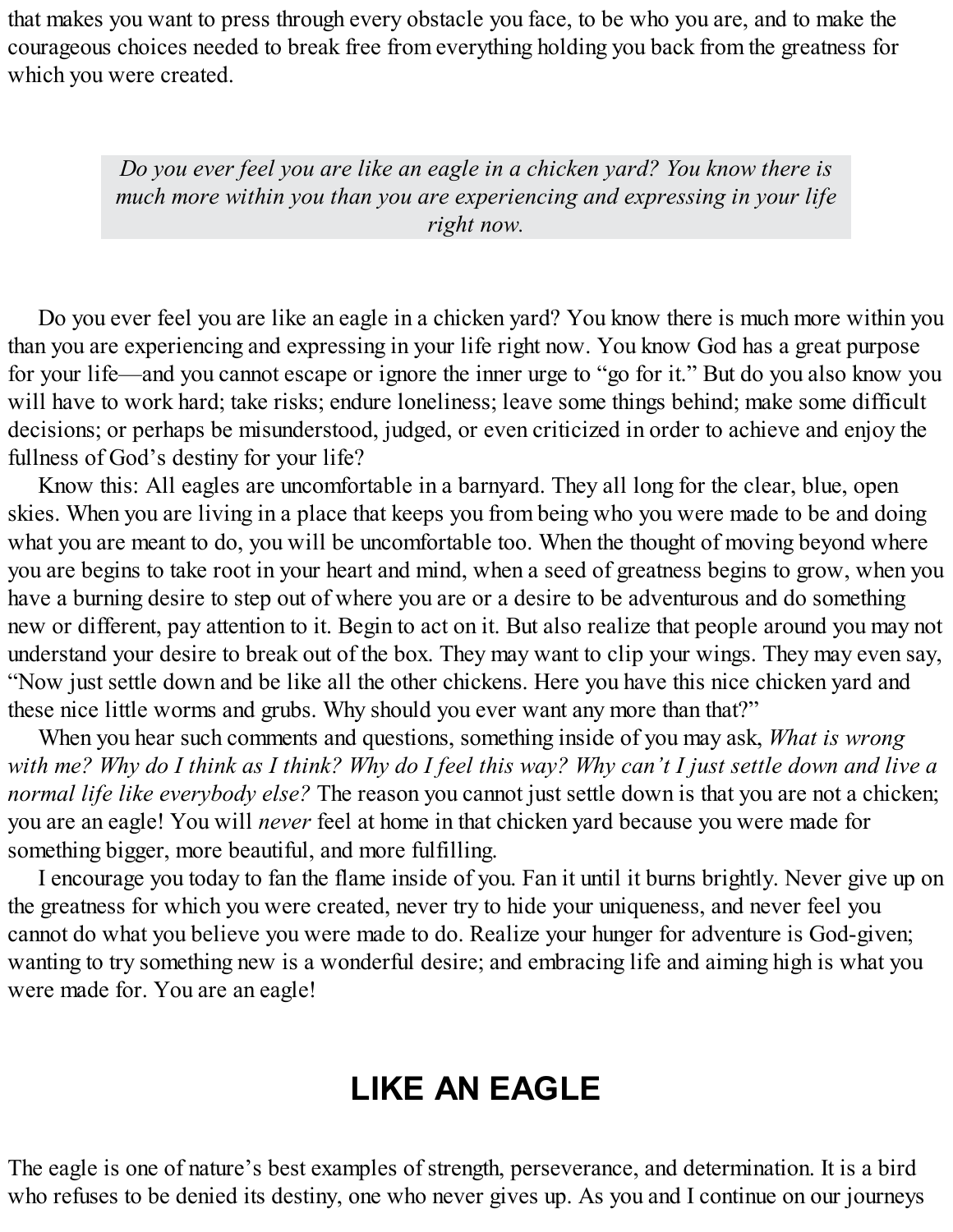through life and stay committed to never giving up, we can learn some important lessons from this powerful, majestic bird.

Eagles and chickens have one characteristic in common: they are both birds. Aside from that, they could not be more different! I have spoken many times about the fact that different kinds of birds often remind me of the different types of Christians I have observed in the body of Christ. Certain characteristics of these birds are similar to characteristics of some people, and I believe, by the time you read about them, you will see what I mean.

#### *The Chicken*

First, I think about chickens. Chickens are generally skittish and afraid of life; they are lazy; and they rarely reach their potential. Chickens simply scratch around barnyards and cluck. We do not see chickens flying, because chickens flap; they do not fly. They need to live inside the confines of a fence and are satisfied to do so. They cannot handle freedom; they must be kept in a chicken yard. As you read in the story at the beginning of this chapter, when a storm comes, the chickens' first response is to flap around in the chicken yard, stirring up dirt, and to run to the chicken house to huddle in fear with all the other chickens, trying to find a little grub worm on the way.

Christians who "flap around" and "run for the chicken house" when difficulties arise are not living the victorious life Jesus died to give us. We have to stop running from things, especially the storms in life. We are more than conquerors (see Romans 8:37). We can be confident in God at all times, and we can stay peaceful in the midst of storms. God has called and equipped us to *overcome,* not to be fearful or intimidated.

#### *The Magpie*

Magpies are overly aggressive bullies who abuse other birds. "Magpie Christians" generally drive others away from God and are selfish, arrogant, and self-centered to the point of rudeness. These harsh, pushy Christians cause much disrespect toward the kingdom of God and give fellow believers a bad name.

#### *The Kookaburra*

To the kookaburra, life is one big party, one big joke. "Kookaburra Christians" are those who take nothing seriously and laugh at everything (even when laughter is totally inappropriate). They are not sensitive to anything around them and they often wound, hurt, and offend others.

The Bible says we need to be sober-minded (see 1 Peter 1:13). That does not mean we can't have fun, but it does mean we need to pay attention to what is going on around us; be sensitive; and understand there are times when certain stories, jokes, or types of behavior are appropriate and times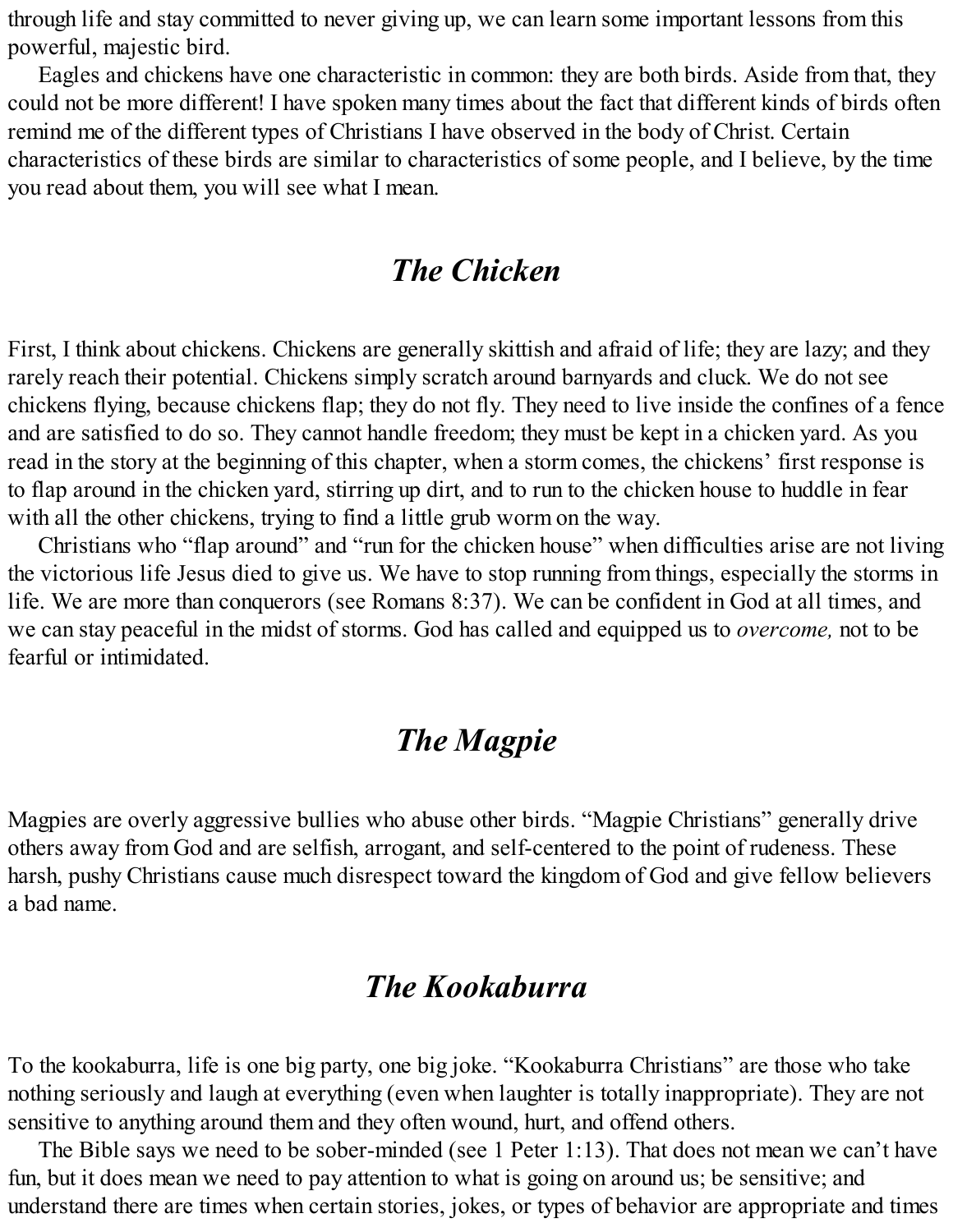## *The Vulture*

We know vultures, or buzzards, as the garbage collectors of the bird kingdom. They are drawn to death and uncleanness. These birds enjoy destruction and the filth of life—everything corrupt, rotten, and stinking.

"Vulture Christians" are attracted to people with problems. They love to see people suffer and fail, and they use their words to destroy people's lives. They spread rumors and seem to secretly enjoy ruining the reputation of a person or ministry.

### *Parrots and Cockatoos*

Parrots and cockatoos are the "talkers" in the bird kingdom. "Parrot Christians" are those who "talk the talk," but do not "walk the walk." They appear to know much more than they do because they have learned to repeat what they hear and to mimic what others say. They may have some intellectual knowledge of God, but no personal relationship with Him. They are all noise and no action, all talk and no depth of experience.

### *The Cuckoo*

Cuckoos do not like to work and are happy to sponge off other people. These birds will not even build their own nests; they look for nests other birds have already built, lay their eggs there, and then leave their babies for other birds to raise!

Regrettably, there are cuckoos in the church today. They exist on handouts; they do not want to work. Sometimes they are not even born again, but they operate under a religious spirit. They want to ride on the coattails of other people's faith and enjoy the benefits of the Christian life without investing in it.

## *The Peacock*

If you have ever seen a peacock, you know they strut around as though they own the entire world. "Peacock Christians" are flashy, showy, overly ambitious, worldly, full of pride, and very much in love with and impressed with themselves. They have large egos and feel superior to everyone else. They love to "strut their stuff"—clothes, cars, jewelry, and other things—but are selfish and have little or nothing for people in need.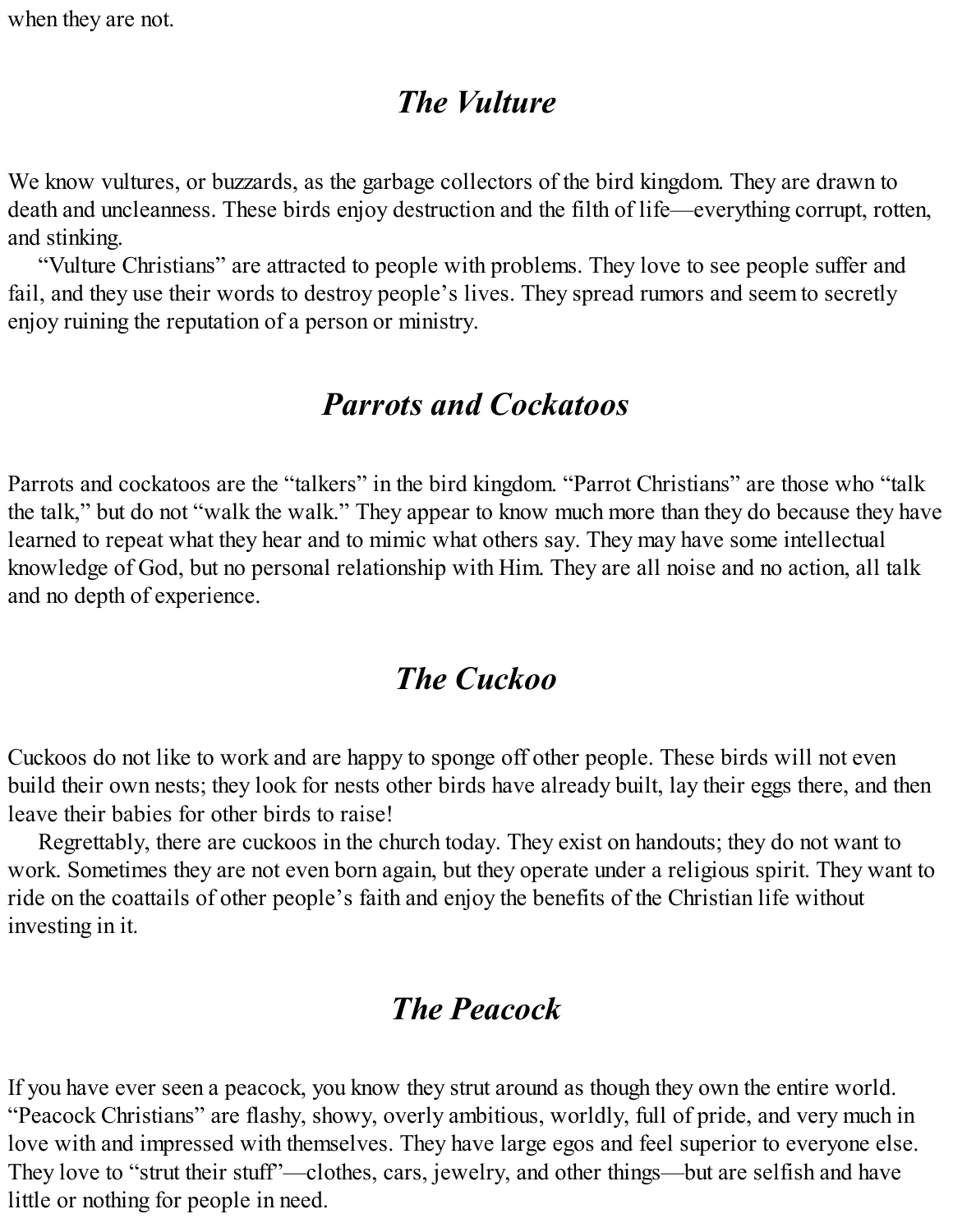#### *The Pelican*

The big, jolly pelican has a big mouth and is only interested in eating. He seeks whatever he can find to fill his belly.

"Pelican Christians" do the same. They have ravenous appetites and hunger for the Word of God. They could become spiritual giants, but are content to sit on the couch eating junk food, watching television, and ignoring their spiritual lives. They are always happy to let others take positions of spiritual leadership, even though they could do so if they would simply put forth a little effort.

### *The Canary*

Canaries and other caged birds are usually beautiful birds with tremendous potential who spend their lives locked in cages. They do not seem to realize the bondage in which they live; they even sing in the midst of it!

"Canary Christians" are those who go merrily along, either oblivious to or content with the "cages" they live in. Perhaps they are trapped in religious tradition, a lifeless church, a powerless prayer life, inferiority or insecurity, or a host of other problems that keep them from enjoying the freedom and joy available to them in God. They refuse to break free; therefore they never embrace life in all its fullness.

### *The Crow*

If you have ever visited a farm or read a story about one, you know that some fields have scarecrows. The crows must be scared away because they damage the crops. These dirty, noisy animals eat what does not belong to them, reducing the value of a farmer's livelihood and spoiling the fruit of his labors. Crows also enjoy destroying the young of other species. They are cunning, dangerous, and only out for themselves. Nothing matters except their own selfish desires, and they seek their own fulfillment ravenously.

"Crow Christians" also enjoy hurting others and causing destruction. They think nothing of ruining a pastor's reputation or dividing a church. They are some of the most cunning and dangerous people in the church.

One interesting fact about crows is they spend a great deal of time pestering eagles. If you want to be an "eagle Christian," which I will write about in the next section, get ready to be pestered by the crows in the kingdom.

# *The Eagle*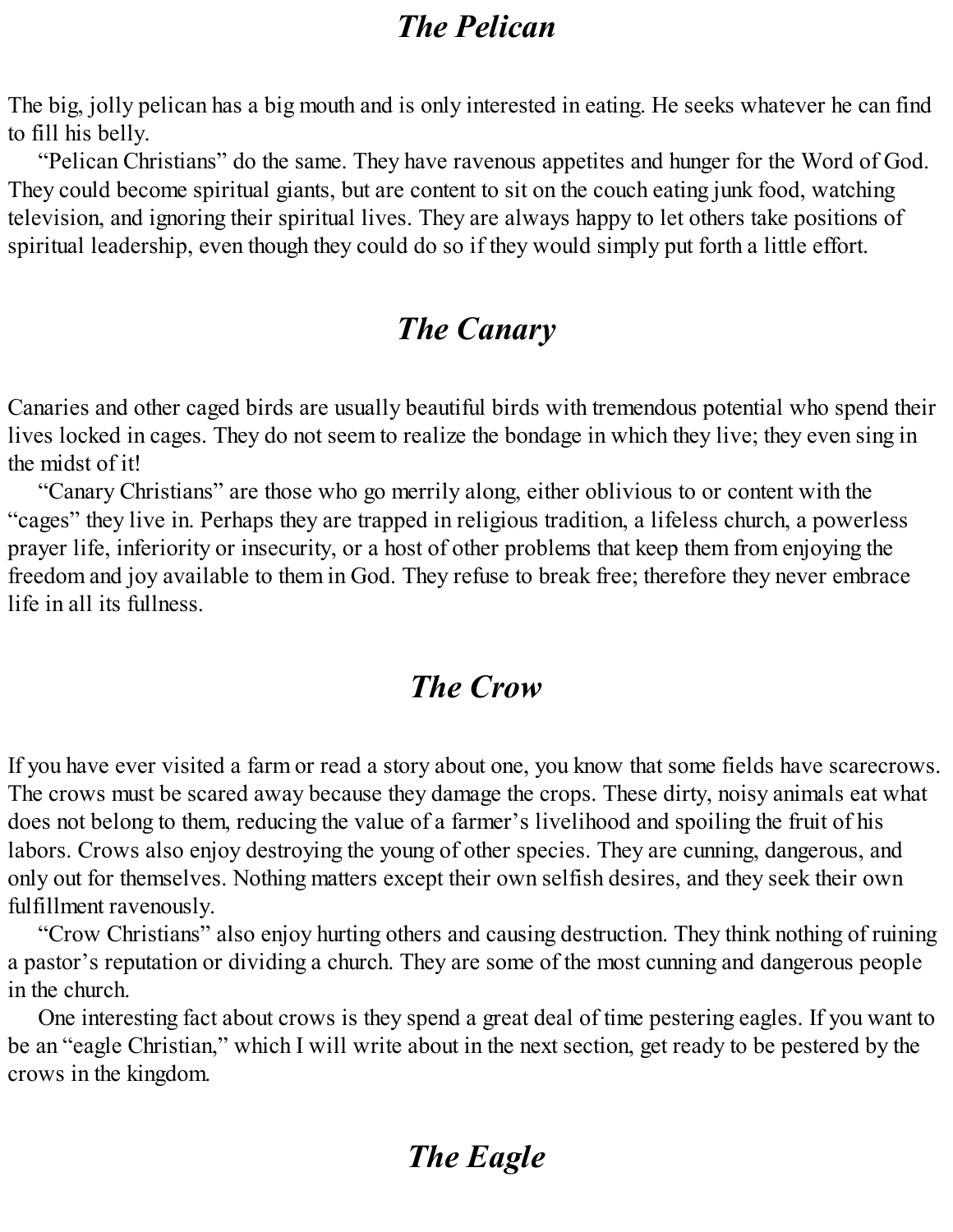In the midst of all other birds, we find the eagle. Bold, strong, courageous, fiercely devoted the eagle has many wonderful characteristics. Charles Prestwich Scott rightly observed, "Eagles come in all shapes and sizes, but you will recognize them chiefly by their attitudes." Among its other admirable traits, an eagle is loyal and committed, a reliable mate, and a devoted parent. An eagle has sharp, keen eyesight and knows how to fly efficiently by riding the thermal currents of the earth. This bird dwells on the rocks in high places and is confident enough to fly alone and to stand alone in life when necessary and to be strong against the storms, spreading its wings and soaring above the clouds and storms of destruction.

# **EAGLES OR CHICKENS?**

Over the years, I have encountered many people who are eagles but think they are chickens. That is a real problem because eagles who think they are chickens will act like chickens. They will scratch and flap around the barnyard making noise instead of soaring confidently and smoothly above the storms beneath them. The Bible tells us a powerful truth about our thoughts: "As he thinks in his heart, so is he" (Proverbs 23:7). In other words, we become what we think. The things we think about, focus on, and surround ourselves with will shape the people we become. If a bird thinks he is a chicken, he will be fearful and go into hysterics when a storm comes, but if he thinks he is an eagle, he will be strong and courageous.

Let me ask you some important questions, and I really want you to ponder them and answer them honestly: What do you think of yourself? How do you feel about yourself? What is your attitude toward yourself? Do you respect yourself? Do you value yourself?

You have a relationship with yourself. You are with yourself more than you are with anybody else; you can never get away from yourself. You cannot ever go anywhere in the world without yourself, no matter how hard you try. This is why valuing yourself, liking yourself, and feeling good about who you are is so important.

Many cultures in the world suffer from a self-respect crisis, and I think one reason for it is that people don't take care of themselves because they don't value themselves enough. Some even believe putting themselves at the bottom of their priority lists is holy! They think God wants them to neglect their own well-being and just sacrifice . . . sacrifice . . . sacrifice and serve everyone else.

Yes, we are called to sacrifice, to serve others, to give, and to not live greedy, self-centered lives. At the same time, we are also called to realize and embrace the truth that we are the people in whom God dwells. We belong to Him; He wants to use us; He wants us to be the kind of people who cause others to want to know Him—and to do these things, we must value and take care of ourselves.

You are God's house (see 1 Corinthians 6:19). You are His building, His temple, and He lives in you! You will destroy the temple by being overcommitted, overworked, living on junk food, not drinking enough water, not getting enough sleep and rest, and failing to exercise. In that condition, you cannot be much good to yourself, to the people around you, or to God because you will not be healthy and energized. You will not be able to persevere through difficult times in life or to fully enjoy the good times.

I urge you today: start respecting yourself and taking care of yourself mentally, physically,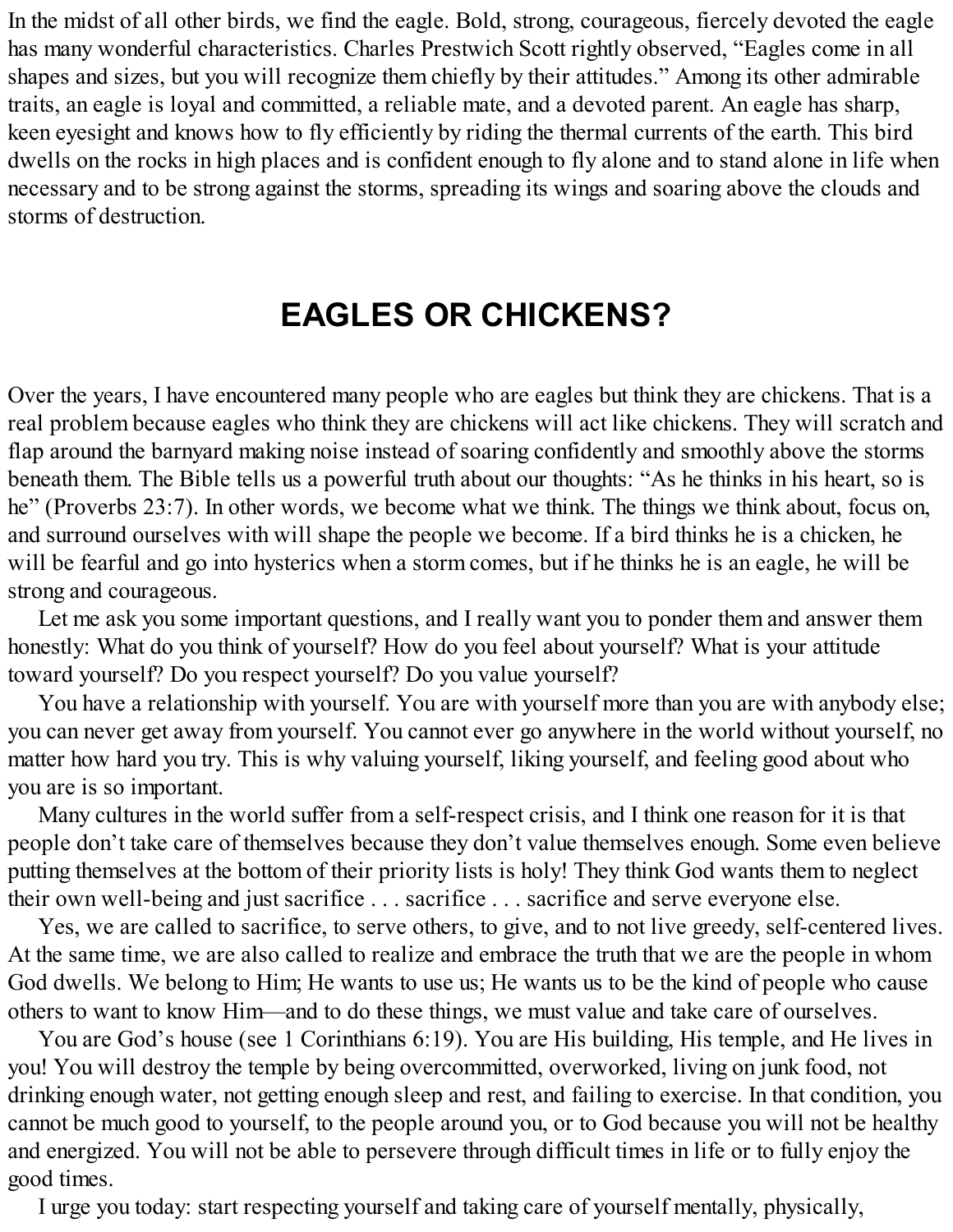emotionally, and spiritually. Discipline yourself to get enough rest, to eat healthily, to stay hydrated, and to exercise. You will be surprised how your mind changes, your emotions settle, and your body feels strong and healthy. To get started on this healthy lifestyle, let me recommend my book *Look Great, Feel Great.*

I believe you are created to be an eagle. God wants you to be an "eagle Christian," one who can fly high, be bold, live with power, keep circumstances and relationships in perspective, live at peace, stay strong, and soar above the storms of life. Begin to see yourself that way, because that's the way God sees you. Begin to value yourself, because He values you. Walk out of any "chicken mentality" you may have, and live like the eagle you were created to be.

## **DON'T GIVE UP WHEN YOU ARE ALONE**

Most of us, when we think of an eagle soaring, envision a lone bird flying majestically against a bright blue sky. We don't think of eagles in pairs or in flocks. This is because eagles soar alone. They do not fly in flocks, as geese do, or in a covey, as quail do. In the United States, you can watch a congregation of swallows leave San Juan Capistrano, California, every October and then watch them return in March. These birds migrate south for the winter together and make a "group trip" back to California each spring. You might happen upon a bevy of larks, chirping or singing together, but you will not come across a bevy of eagles. They simply do not travel in groups. Something about the character, the strength, and the nature of the eagle gives it the courage to soar by itself.

The first lesson we need to learn if we want to be "eagle Christians" is that we will have to fly alone at times. This does not mean we cannot have relationships or be friends with people. It simply means we will often have to make and act upon decisions that separate us from the pack and enable us to reach higher heights than the people around us may want to go.

One time, I was complaining about being lonely: "I don't have any friends. I seem to spend all of my time alone. Everybody thinks I'm strange and different; they call me a fanatic. Some people in my family don't even like me anymore . . . " The Spirit of God spoke to my heart: *Just remember this: other birds fly in flocks, but eagles fly alone. What do you want to be, Joyce?*

If you are going to be an "eagle Christian," you may go through some lonely seasons in life. There may be times when you have to go it alone—perhaps as a parent or at work—and follow your convictions in spite of peer pressure. Maybe it's as small as being tempted to tell a white lie to your boss or succumbing to the pressure to "fudge the numbers." As parents, we are often called to stand alone in the best interests of our children. All of your son's friends may be allowed to play video games that you believe are too violent or to surf the Internet without supervision. It is not easy to take a stand against the opposition or your colleagues—and it's even harder when it's your unhappy child!

Maybe it's as simple as being the only one who does not attend a function or do something others are doing. For example, you might have to stay home and spend an evening with God while all your friends go to a party.

Going to the party may not be wrong in itself, but if you are going to be an eagle, you may have to skip the party because you feel you are tired and you know you need to rest. You may be a bit grouchy and realize that you need to spend some quality time with God so you can get your attitude renewed.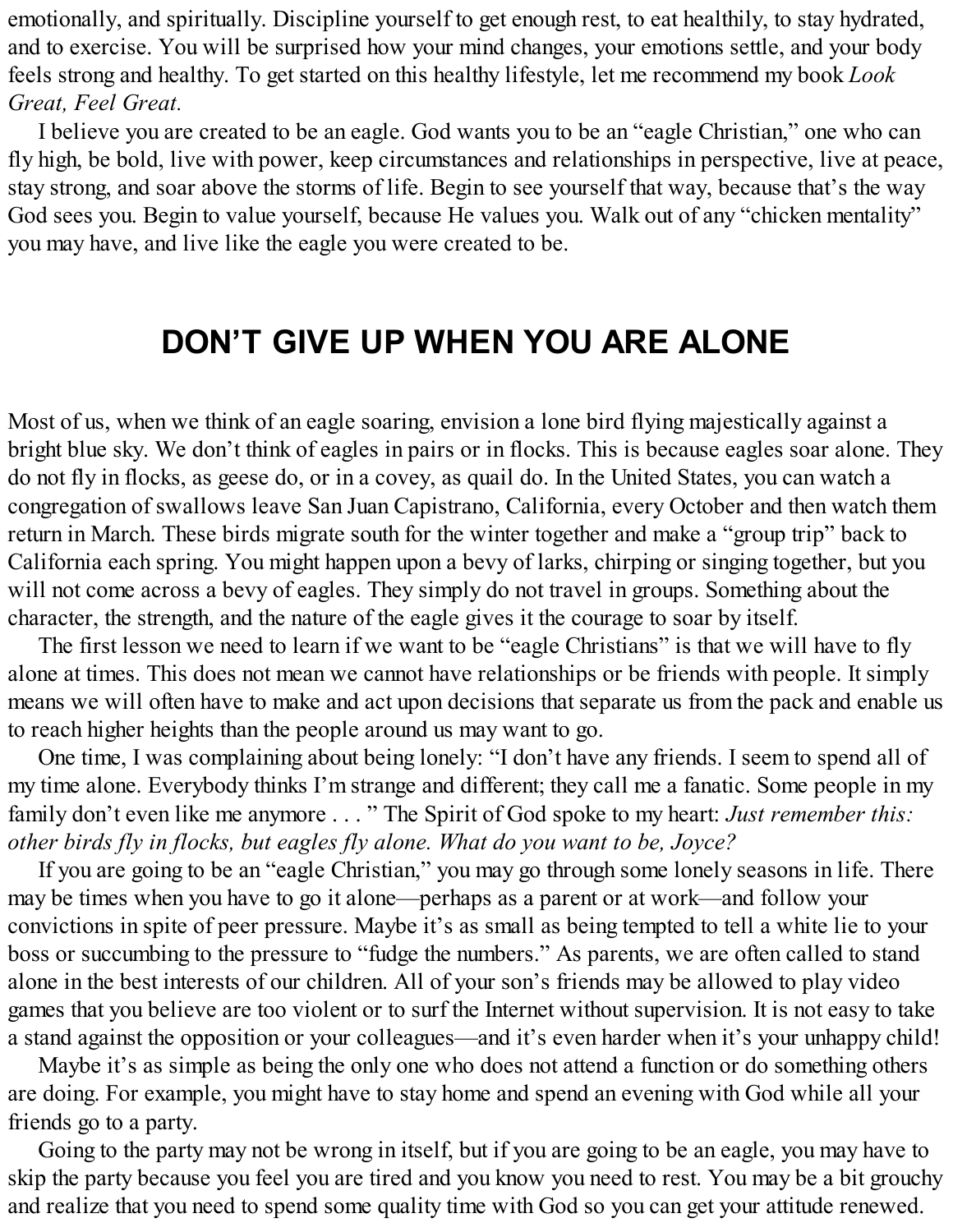In all of these cases, you may have to take a stand and not be overly concerned about what people think or say. Setting limits with your children or with colleagues may be the harder choice. Spending the evening alone praying and studying God's Word may not seem exciting to your emotions. But in both cases, you and those you love will reap the benefits of wisdom and stability. You will also have the peace of knowing you obeyed God instead of merely doing what you felt like doing.

I need to spend the first couple of hours every day with God, because if I don't, I could be grumpy and short with people. But I want to be an eagle for God, so I take time with Him at the beginning of every day. This is what Isaiah 40:31 means when it encourages us to wait for God.

Being an eagle doesn't mean you will never be weary or feel stressed; it means you run to God and allow Him to renew your strength when you do feel weary or pressured. Many of us could avoid losing our tempers or saying words we later regret if we would simply spend some extra time with God when we realize weariness is setting in. This will help you keep going strong and not want to give up on yourself.

Don't stop short of knowing who you are, valuing who you are, and encouraging yourself to be and do everything God intends for you. Even when you feel like an eagle surrounded by chickens, don't quit believing in God's purpose for your life, and never give up on yourself. You may be well aware of your weaknesses, but don't be discouraged by them. Instead of allowing them to separate you from God, run to Him with them. He is the only One who can help you overcome them. We all have faults and flaws, so don't give up because of yours. Remember, God is not surprised by your faults. He knew about them before you did—and He loves you anyway!

#### *Noble and Nobel*

Marie Curie, also known as "Madame Curie," was the first woman to ever win a Nobel Prize—and she won two of them, a truly remarkable achievement.

Born Maria Sklodowska in Poland in 1867 to a piano player and a mathematics and physics professor, Marie demonstrated an interest in education at an early age and won academic awards for her school achievements and acclaim for her remarkable memory. She hoped to continue her education following her completion of secondary school at age sixteen, but her father lost much of his money through an unwise investment; so Marie had to go to work as a teacher, dashing her hopes for further study—at least temporarily. When she was eighteen, she took a job as a governess, during which time she endured a sad love affair.

Marie and her sister Bronia, both affected by their father's loss of money, agreed that Marie would use the earnings from her governess job to finance Bronia's education; and when her education was complete, Bronia would fund Marie's studies. Both sisters kept their promise to each other.

Marie traveled to Paris in 1891 to further her education in mathematics, physics, and chemistry at the world-famous university, the Sorbonne. With amazing dedication, Marie lived in a small, cramped student-housing facility, where she survived primarily on bread,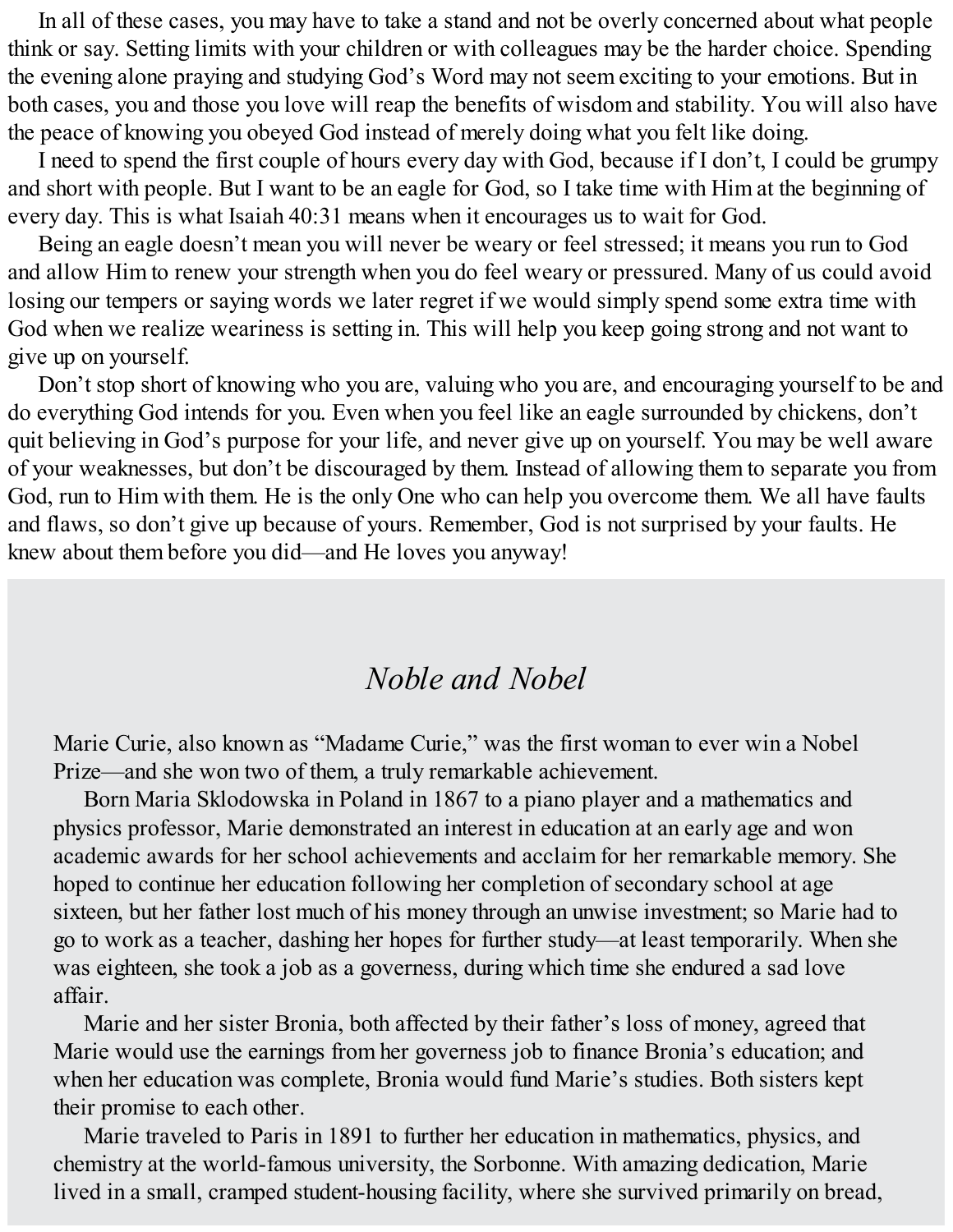butter, and tea.

At the Sorbonne, Marie met physics professor Pierre Curie, and the two married in Paris in 1895. Marie and Pierre committed their lives to science, particularly to the study of radium and polonium, which they isolated in 1898 and Marie named in honor of her native country. Though their research was brilliant,

they had to conduct it in its early years under very poor laboratory conditions and were unable to support themselves with their work, so Pierre and Marie both had to spend hours teaching in order to make a living and provide for their two daughters.

Marie's findings earned her a doctorate in 1903, the same year she, Pierre, and Antoine Henri Becquerel received the Nobel Prize for physics. In 1904, she was able to leave her job as a physics teacher at a nearby girls' school and become the chief assistant in Pierre's laboratory. The couple worked diligently and intensely, and among other significant achievements, discovered radioactivity.

The couple's successful scientific partnership came to a tragic end in 1906, when Pierre was hit by a car and killed. Though his death had a profound impact on Marie, it also intensified her resolve to carry on the work the couple had begun. She was soon appointed to fill the teaching position her husband had held, professor of general physics in the faculty of sciences, and thereby became the first woman to teach in the Sorbonne.

In 1911, Marie Curie won a second Nobel Prize, this time for chemistry, and continued in her dedication to her work, particularly in finding therapeutic uses for radium in an attempt to apply it in medical situations to alleviate human suffering.

Marie Curie could have given up on her desire to pursue her education, decided not to suffer through the difficult laboratory arrangements under which she worked, and given up on her work in the wake of her husband's death. But she pressed through her challenges, delays, and difficulties—and contributed greatly to scientific advances that continue to affect and save lives today.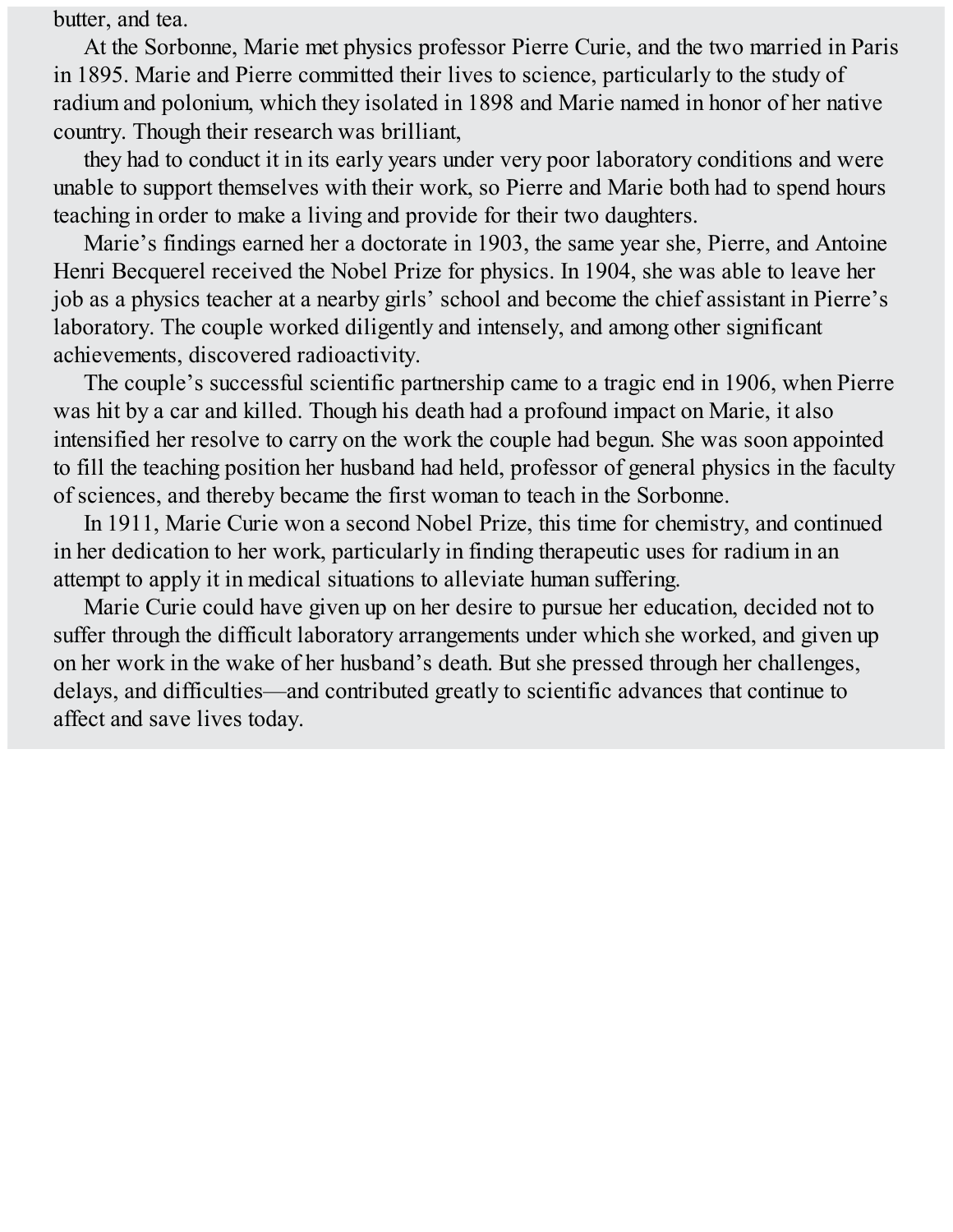#### **[CHAPTER](#page-2-3) 3**

### **[REFUSE](#page-2-3) TO LIVE IN FEAR**

<span id="page-24-0"></span>*"The only thing we have to fear is fear itself—nameless, unreasoning, unjustified terror which paralyzes needed ef orts to convert retreat into advance."*

FRANKLIN D. ROOSEVELT

**4300** 

**T**he first African American licensed aviator was <sup>a</sup> beautiful, vivacious, and courageous young woman named Bessie Coleman, who came to be known as "Queen Bess." She was also the first American woman to earn an international pilot's license. Before she accomplished these remarkable achievements, Coleman dreamed of adventure in her hometown of Atlanta, Texas. When she was twenty-three years old, she finally ventured outside the confines of small-town life and moved to the big city of Chicago to be near several of her brothers and to pursue a life that had been beyond her reach in Atlanta, Texas.

In Chicago, Coleman worked as a manicurist in a barber shop, where she listened to stories about World War I pilots and their adventures in the sky. She dreamed of becoming a pilot herself, but could not afford to do so. At the barbershop, Coleman met two influential businessmen who wanted to help fund her training. One was a newspaper man who thought her story would be good for business. Because flight schools in America did not train black women, Coleman studied diligently to learn French and moved to Paris to attend flight school in 1920. Upon her return to America, she gained much media attention, and people of all races embraced her as they learned about her in the newspapers. Throughout her career, she participated in air shows and was invited to attend important events.

Bessie Coleman died in a plane crash, probably resulting from a wrench in one of the gears, on April 30, 1926. More than ten thousand people attended the funeral of this courageous young woman who refused to give up.

Bessie Coleman faced much discouragement and many obstacles because American flight schools refused to accept her and she had to put her dreams on hold while making the effort involved in learning a foreign language. She had to move alone to a new country, which took great boldness for the determined young woman. Even though her path to success was not as easy as those of her white counterparts, she found a way to do what she really wanted. It required extra time and effort, but she did not let fear or the uncertainties of moving to a foreign country keep her from pursuing her dream because she was determined to not give up.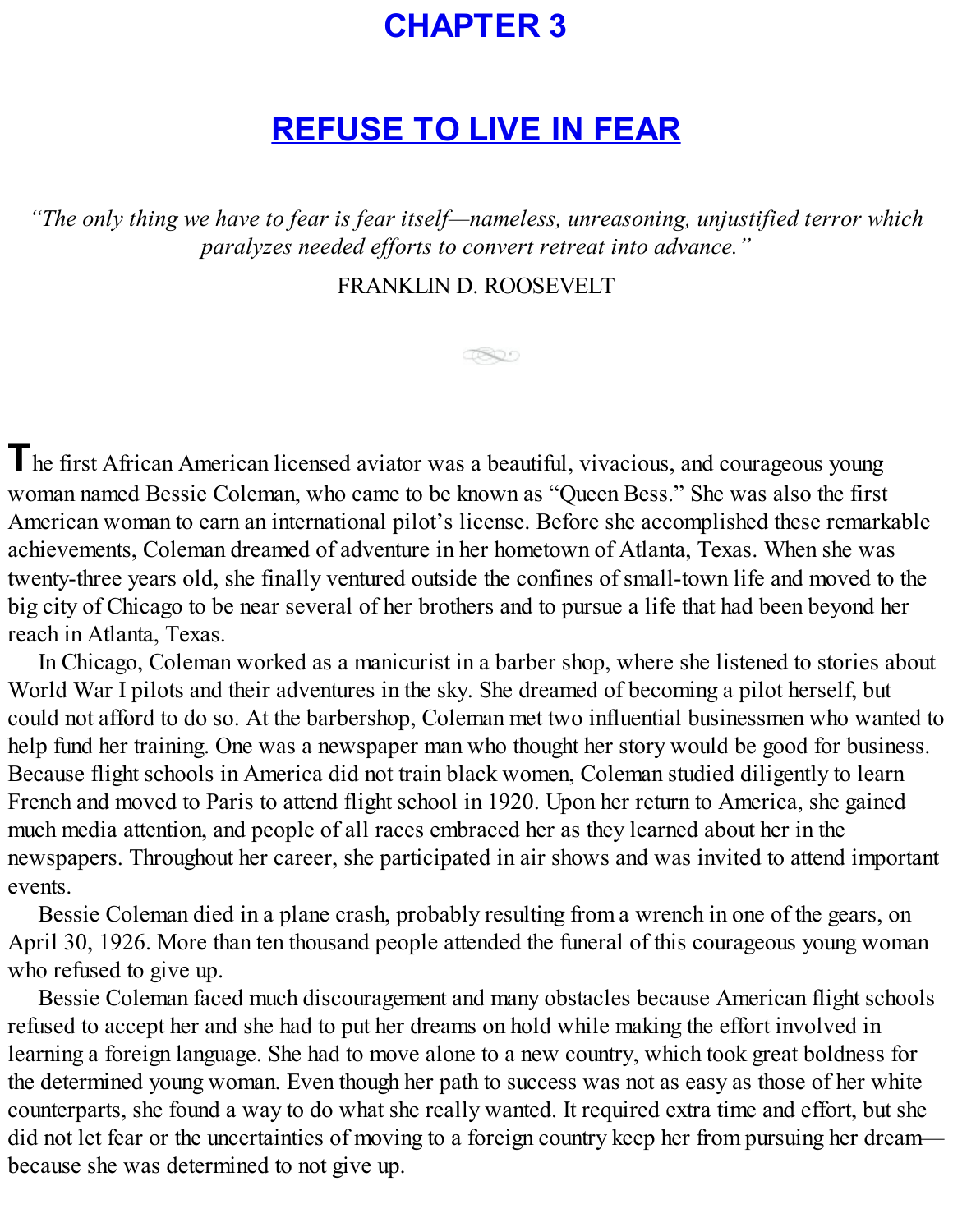# **NO NEED TO FEAR**

For many years, well-known advice columnist Ann Landers typically received approximately ten thousand letters per month, most of which had to do with people's problems and struggles. When asked what she thought was the biggest problem in people's lives, she responded with one word: fear.

Indeed, many of us struggle with fear. Let me begin by saying those of us who are believers in Jesus Christ have no need to fear. He is always with us. He loves us with a perfect love, and as 1 John 4:18 says: "There is no fear in love [dread does not exist], but full-grown (complete, perfect) love turns fear out of doors and expels every trace of terror!"

God knows the minute He calls us to do anything big or small that will take us to a new level change careers, get married, have children, leave behind all that's familiar for a life on the mission field, go back to work after twenty years as a homemaker, get serious about diet and exercise—the first emotion that typically hits us is fear. Whether it's low-level nervousness or full-blown panic, most of us experience some degree of fear when we think of doing something new. Our minds are filled with excitement, yet we think, *What if this? What if that? What if? What if? What if?*

#### **NEW LEVEL, NEW DEVIL**

Any time we step out to do something new, especially something new for God, we will almost always —and almost immediately—face a negative circumstance that will try to discourage us or convince us we cannot do what God asks of us. Something will come up to tell us it is too hard; it does not make sense; it will not work; or we are not qualified to do it. The enemy uses such words and thoughts to discourage us, hoping fervently we will never accomplish what we set out to do.

Revelation 12:4 gives insight on how the devil tries to plant fear in us before we even get started. It says, "And the dragon stationed himself in front of the woman who was about to be delivered, so that he might devour her child as soon as she brought it forth." The woman mentioned in this verse was about to give birth, but the dragon (who represents Satan) had stationed himself in front of her so he could devour her newborn child.

This scene represents a dynamic that often happens in our lives as believers. Every time God puts a fresh, new idea in our hearts or gives us a dream, a vision, or a new challenge for our lives, the enemy will be there to oppose us. I am not referring simply to the times we want to do "big" things for God; the enemy is not selective. We face new levels often. When we receive Jesus as our Savior, that's a new level. When we begin to move into a deeper walk with God, or begin to pray bolder prayers, those are new levels. When we begin to give time, money, and energy into God's kingdom, we are moving to a new level. God constantly calls us to new levels; some seem big and important, while others may seem relatively small or insignificant. Whatever the case, when we reach a new level, we face a new level of opposition from our enemy, the devil. The Bible tells us that opposition comes with opportunity (see 1 Corinthians 16:9), but God is always with us and we have no need to fear. Some things may seem too great for us, but nothing is impossible with God. He is not surprised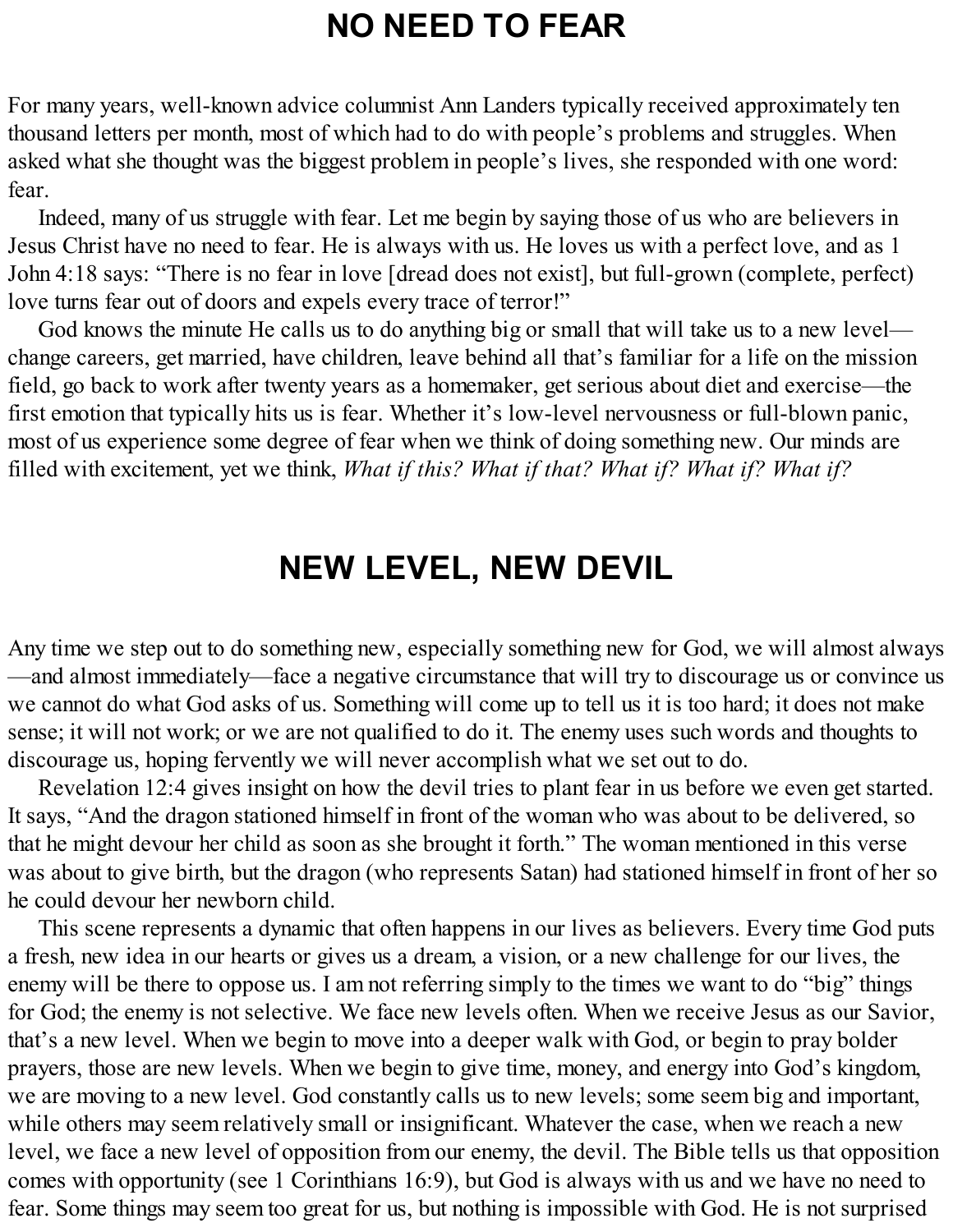or frightened by anything.

If we are going to do anything great for God and if we are determined never to give up on our dreams, we have to take chances; we have to be courageous. When we face situations that threaten or intimidate, we do not need to pray so much for the fear to go away as we need to pray for boldness and a courageous spirit. I can promise you, fear will not go away. It is not something we can get rid of, so we must learn to overcome it.

The spirit of fear will always try to keep us from going forward. For centuries, the enemy has used fear to try to stop people, and he is not going to change his strategy now. But we can defeat fear; we are more than conquerors through Him who loves us (see Romans 8:37). Courage is not the absence of fear; it is pressing forward while the feeling of fear is present.

### **THE RIGHT PERSPECTIVE ON FEAR**

I teach often on Isaiah 41:10 because it encourages us and helps us know what to do when we are afraid. "Fear not [there is nothing to fear], for I am with you; do not look around you in terror and be dismayed, for I am your God. I will strengthen and harden you to difficulties, yes, I will help you; yes, I will hold you up and retain you with My [victorious] right hand of rightness and justice."

What does this scripture mean when it says, "Fear not . . . for I am with you; . . . I will strengthen and harden you to difficulties"? It means God makes us stronger and stronger as we go through things. It also means that over time, we become less affected by the difficulties and challenges we face. It is like exercise. When we first do it we get sore, but as we press through the soreness we build muscle and gain strength. We must go through the pain to get the gain.

Consider your life. Are there situations you now handle well that would have previously made you feel fearful and anxious? Of course there are. As you have been walking with God, He has been strengthening you and hardening you to difficulties. In the same way, I can also assure you and encourage you that some of the things bothering you right now will not affect you the same way in five years. I often feel fear when I do certain things for the first time. But after gaining some experience, that feeling is no longer present. We must press through feelings and never allow them to control us.

*If God removed all fear, we would never grow and overcome obstacles.*

If God removed all fear, we would never grow and overcome obstacles. He often permits difficulty in our lives because He is trying to reveal something that needs to be strengthened or changed in us. Our weaknesses are never revealed in good times, but they quickly show up in times of trial and tribulation. Sometimes He shows us what we are afraid of because He wants to deliver us from that fear and strengthen us for things that will come in the future. In those times, we need to say, "Thank You, God, for allowing me to see that fear in my life. It reveals an area that needs to be dealt with in me." Once that particular area of fear is dealt with, then the enemy will have a very hard time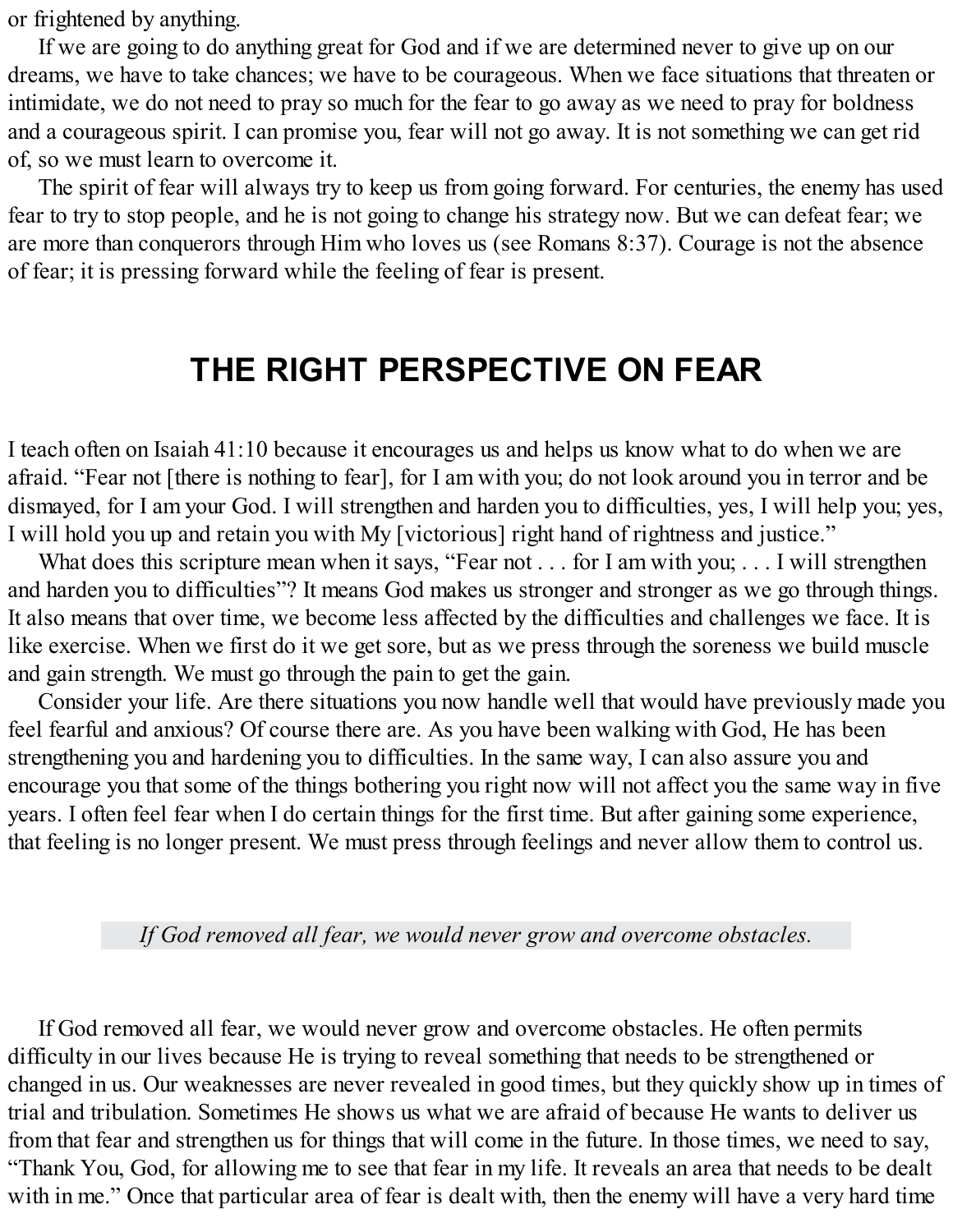bothering you—and succeeding—in that area again. This is one way God hardens us to difficulties and teaches us to not be afraid.

No matter what we may go through in life, we must always remember that God only does us good as long as we live (see Deuteronomy 8:16). Some things may not feel good initially, but they will work out for our good if we keep going forward and trust God each step of the way.

### **GOD SAYS, "I WILL BE WITH YOU"**

The presence of God in our lives helps us overcome fear. If we know by faith that God is with us, we can take on any challenge with confidence and courage. We may not always feel God's presence, but we can trust His Word and remember that He said He would never leave us or forsake us (see Deuteronomy 31:6).

In Joshua 1:1-3, God called Joshua to a great challenge of leadership—taking the children of Israel into the Promised Land: "After the death of Moses the servant of the Lord, the Lord said to Joshua son of Nun, Moses' minister, Moses My servant is dead. So now arise [take his place], go over this Jordan, you and all this people, into the land which I am giving to them, the Israelites. Every place upon which the sole of your foot shall tread, that have I given to you, as I promised Moses."

The Bible simply tells us in this passage Moses had died and Joshua was going to take his place as the leader of God's people. As soon as God gave this news to Joshua, He immediately assured him: "No man shall be able to stand before you all the days of your life. As I was with Moses, so I will be with you; I will not fail you or forsake you. Be strong (confident) and of good courage" (vv. 5-6). Later in this same scene, God encouraged Joshua again, saying, "Be strong, vigorous, and very courageous. Be not afraid, neither be dismayed, for the Lord your God is with you wherever you go" (v. 9). Basically, God was saying to Joshua, "You have a big job to do, but don't let it intimidate you. Fear not. Do not be afraid because I will be with you."

In the Bible, the basis for not fearing is simply this: God is with us. And if we know God's character and nature, we know He is trustworthy. We do not have to know what He is going to do; simply knowing He is with us is more than enough.

Fear is a spirit that produces feelings. When God told Joshua to not be afraid, He was not commanding him to not "feel" fear; He was commanding Him to not *give in* to the fear he was facing. Perhaps you have heard my teaching, "Do it afraid." That basically means, when fear attacks you, you need to go ahead and do whatever God is telling you to do anyway. You may do it with your knees knocking or your palms sweating, but do it anyway. That's what it means to "fear not."

When I feel afraid I often meditate on scripture because it strengthens me to keep pressing forward, no matter how I feel. The Word of God has power inherent in it and will actually strengthen you on the inside. I have personally been encouraged quite often by Genesis 28:15: "And behold, I am with you and will keep (watch over you with care, take notice of) you wherever you may go, and I will bring you back to this land; for I will not leave you until I have done all of which I have told you."

Every man or woman who has ever been given the opportunity to do something great has had to face fear. What will you do when you are tempted to be afraid? Will you run, or will you stand firm,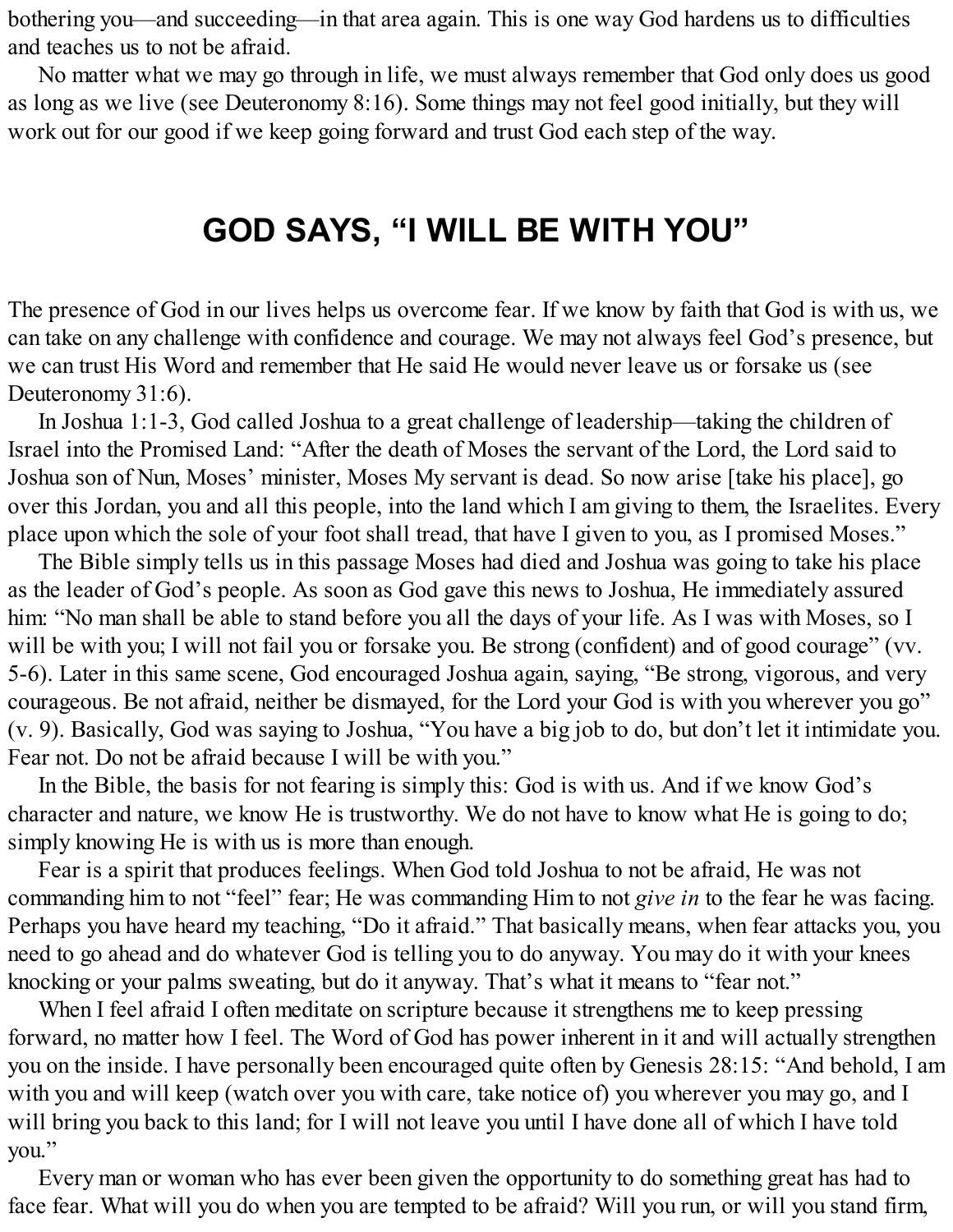# **FACING FEAR**

One meaning of the word *fear* is "to take flight," so when we use the phrase "fear not," in a very real sense we are saying, "Don't run away from what frightens you. Face the situation; don't run from it. Don't try to hide from it; just meet it head on, even when you'd rather not."

One of the women who works at Joyce Meyer Ministries has a remarkable testimony. When faced with a life-threatening illness, she decided to not run from her fear. She was very fearful when she received her diagnosis, but she did not give up—she pressed through. It is my hope you will find encouragement to face your fears, whatever they may be, with God's empowerment until you see victory, just like Peggy did. Here's how she tells it.

*After forty-eight years of living my life "my way," I found myself in the emergency room at a local hospital. My sisters took me there because they were concerned about the way I looked. I was pale; I had trouble sitting up; and I had shortness of breath because my abdomen was enlarged. On March 2, 1996, I was diagnosed with ovarian cancer.*

*I went through the surgery, a complete hysterectomy (during which surgeons removed a twelve-pound tumor), and then after a four-week recovery from the surgery I took chemotherapy treatments for six months.*

*When I first heard my diagnosis, I was naturally very scared; I thought I was going to die. The cancer was in late stage three, and I felt I had been handed a death sentence. My doctors were very concerned, and one of them told me some women live five to ten years after surgery and chemo. This was not all that encouraging to me, and it was then I decided* to begin praying and evaluating my life. As is the case for so many people, it took a serious *wake-up call to get my attention.*

*I attended church as a child (mostly Sunday school), and I did believe in God. Not long after I began praying, I noticed I had a sense of peace, and I developed a good attitude about my situation. It was hard to explain to my friends and family, but I knew I would be fine if I did not give up hope.*

*My chemo treatments ended in October 1996. I was put on disability and informed I could not work for at least five years. During one of my many follow-up visits to doctors,* one asked if he could pray with me in his office; I said yes. He suggested a church for me to go to. I went three times and on the third time I received Jesus as my Lord and Savior! That *was on March 2, 1997. Exactly one year to the day I had been given the "death sentence," I received eternal life! I have been serving God ever since, and I am completely cancer free!*

Peggy learned to face her fear of death by turning her life over to Jesus Christ. As she did, she was healed and she learned a valuable lesson: running away from fear does not work, but courageously facing it with God's help brings hope and victory.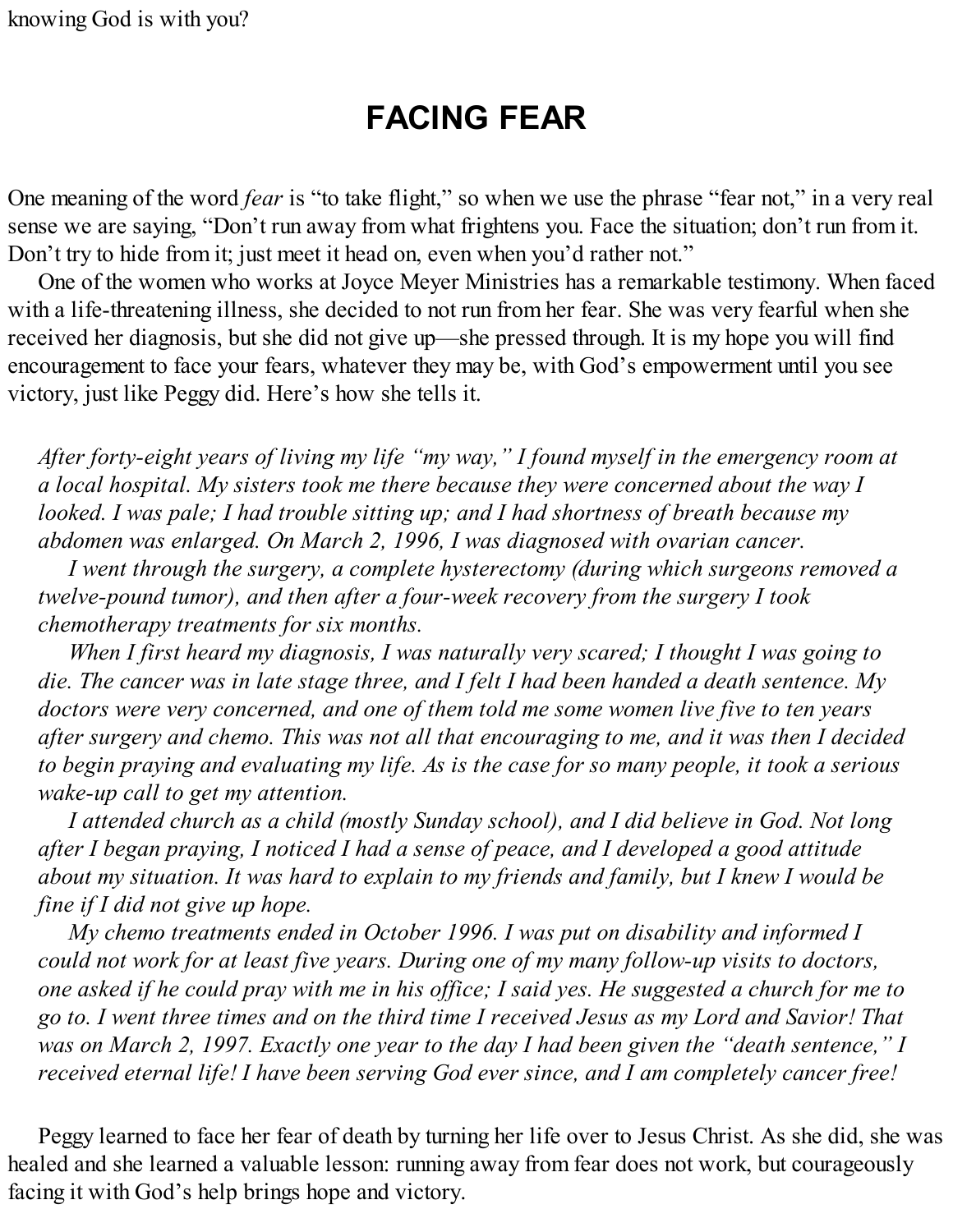I also had a bout with cancer in 1989. I went to the doctor for a routine checkup and was told two days later that I had breast cancer and needed to have a quick mastectomy because the tumor they found was a very aggressive form of cancer. To say I was shocked and frightened would be an understatement, but God quickly reminded me of His Word and gave me courage to go forward. I actually thought of just ignoring it and going on with my life. (People often do that, you know, because it's a way of running from the problem rather than dealing with it. They just ignore things hoping they will go away. The problem is: those things don't go away.) Had God told me to not have surgery, I wouldn't have, but I actually felt in my heart that I was to have the operation, so I did. Like Peggy, I heard all the negative reports about the possibility the cancer could return. But that was nineteen years ago, and I am still cancer-free.

One young woman had a different kind of brush with death, but like Peggy, she never let the odds against her survival keep her from keeping on. Like most recent graduates, Juliane Koepcke must have been filled with excitement after graduating high school. The German native had finished her studies in Lima, Peru, where her father worked as a biologist. Juliane and her mother were seated side-byside on a flight that would take them from Lima to join her father in Pucallpa.

When the plane carrying ninety-two people flew into an unexpected storm, Juliane noticed the right wing outside her window seat in flames. Her mother commented, "This is the end of everything." The next thing Juliane knew—and the last thing she remembers—she was tumbling through the air, still strapped to her seat.

Several hours later, Juliane awoke somewhere in the vast Amazon rain forest unable to see out of one eye and having suffered a broken collarbone and a deep cut in her arm. After releasing herself from her seat, she began searching for her mother. She found nothing more than some empty seats and the bodies of three young women. Juliane soon realized she was the only one who survived the crash.

Juliane was determined not to die in the rain forest, but had no idea where she was and no one to help her. In her traumatized state, she somehow remembered hearing her father say that a downhill direction in a jungle always leads to water, and water always leads to civilization. So she struck out alone, moving downhill all the way, bushwhacking her way through the rain forest. She heard planes overhead, but could not signal them from beneath the thick growth of the Amazon.

After ten grueling days, Juliane finally saw a small hut and found salt and kerosene inside exactly what she needed to get the worms out of her skin. On the eleventh day after the crash, she met a group of hunters from Peru, and they took her to an airport where she was able to catch a plane to meet her father. Juliane refused to give up for eleven agonizing days, never knowing what she would face in the jungle. She went on to become a zoologist based in Germany.

## **THE FEAR OF FAILURE**

The fear of death is just one of many fears we may have. The truth is, we have all kinds of fears everything from fear of heights to fear of spiders to fear of public speaking. In the remainder of this chapter, I want to talk about a different kind of fear that affects the core of our beings—the fear of failure.

There are many reasons why the fear of failure gets a strangle-hold on us. It could be rooted in the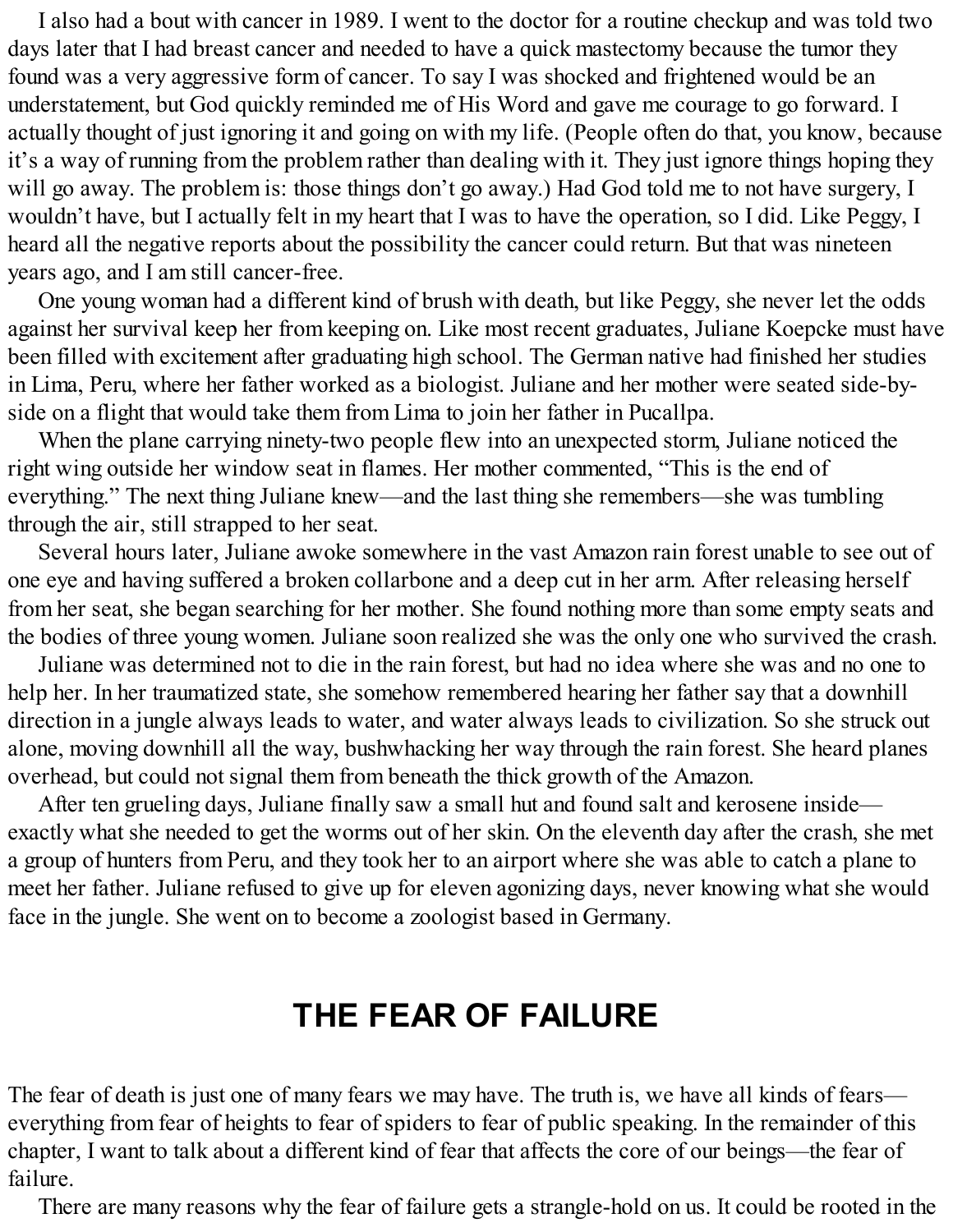fear of what other people think of us. We do not want others to think negatively of us, or maybe we do not want to live with bad thoughts about ourselves so we don't even try to do things, thinking we are protecting ourselves from feelings of failure. Whatever the case, the fear of failure can be so strong that it can keep us from stepping out and taking on challenges and risks.

If you want to be a courageous person who never gives up, you need to squarely face this kind of fear. Fear of failure will keep you from going to the next level in your life, or it will prevent you from even taking the first step toward your goal. It will hold you back from doing and being everything God has for you if you do not confront and conquer it. Always remember, when you take steps to face your fear of failure and deal with it: God is with you! Also, remember that people never fail unless they stop trying. When we do make mistakes along the way, we can always learn from them and allow them to add wisdom to our lives. We can "fail forward"!

#### *What Is It?*

The fear of failure is crippling because it holds people back from acting on their desires, and it will certainly hinder you from fulfilling your destiny. The fear of failure is nothing more than the fear we will be unable to do what needs to be done in a specific situation. In other words, we will not succeed at something we attempt to do. This fear is especially active in us when we think of doing something we have never done before. We are afraid we will fail, so we fail to try. When I look at my own capabilities apart from God, I am afraid of everything, but if I keep my eyes on Him I am assured that *through Him* I can do whatever He asks me to do (see Philippians 4:13).

## **CREATED FOR ADVENTURE**

The truth is, we were never created to do the same things all of our lives. God has put a craving for adventure in us, and adventure means trying something we have never done before. Adventure means stepping out, doing something different, doing something a little bit on the edge, and not always living in a zone that we consider "safe."

I assure you, if you are supposed to do something, God will make you able to do it. You do not have to *feel* able, and you do not have to have experience. All you need is a right motive and a heart full of faith. God is not looking for ability; He is looking for availability. He is looking for somebody to say, "Here I am, God, send me. Here I am, use me. I want to serve You, God. I want to do something for You!"

I remember a particular Sunday in my church many years ago. That day I had to confront a dreadful fear of failure that could have kept me from going deeper with God. At that time of my life, I truly loved God, but there were so many biblical truths and principles I did not know. I knew a little bit about what a person needed to do to be saved, but I did not understand victory, overcoming obstacles, power, authority, or being used by God. I had no real hope that my life would ever be any better than it was at the time.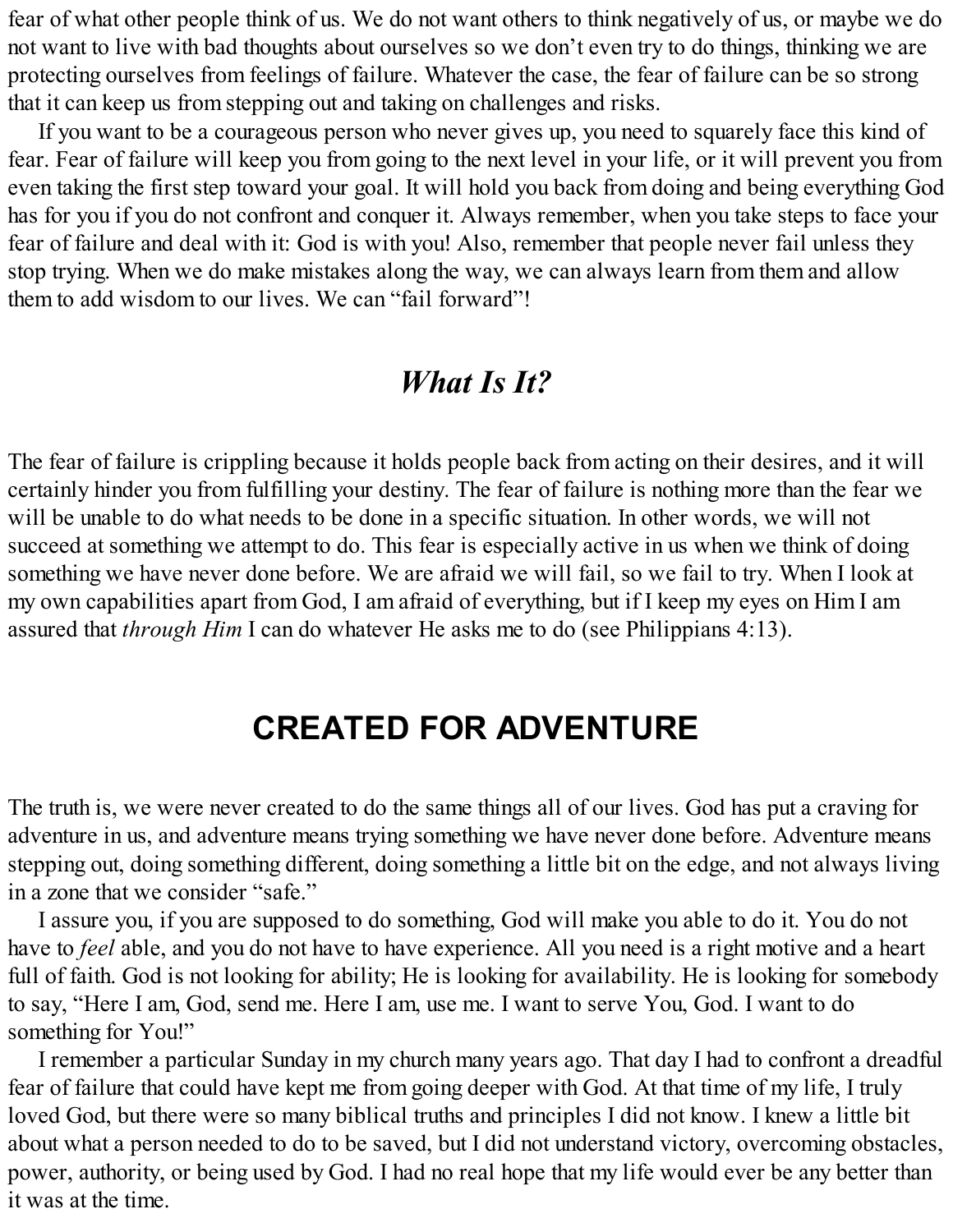In that church, we had missions Sunday once a year, and on that day, we always sang the song "Here Am I, Send Me." I remember one specific time, something welled up in me from the bottom of my heart and I sang the words with every fiber of my being: "God, here I am! Send me! Send me!" I do not know where I thought He would send me because I had a husband and three small children; I was abused as a child and spent my time simply trying to survive every day. But in my heart, I sensed I wanted Him to use me. I may not have had a lot of ability, but I was available to God. I was willing to say, "I may fall flat on my face, God, but if You want to use me, I am willing to try."

If you want God to use you, do not let the fear of failure stop you from obeying Him as He leads you. God not only sees where you are, He sees where you can be. He not only sees what you have done, He sees what you will do with His help.

Following God is often like walking in a fog. We can only see one or two steps in front of us, but as we take those steps the next ones become clear. With God, we do not always see clearly ahead into the distant future, but if we are willing to trust Him we will have an exciting journey that will make life adventurous and worth living.

#### *Failure or Stepping-Stone?*

No one sets out to fail or wants to fail. But as I wrote in the introduction to this book, I do believe "failure" can be an important stepping-stone on the way to success. Failure certainly teaches us what *not* to do, which is often as important as knowing what we *are* to do! So-called failure is all about how we look at it.

Many stories have circulated about how many times Thomas Edison failed before he invented the incandescent light bulb. I have heard he tried seven hundred times, two thousand times, six thousand times, and ten thousand times. No matter how many attempts he made, the number is staggering. But he never gave up. Edison is reported to have said in all his efforts he never failed—not once; he just had to go through many, many steps to get it right! It takes that kind of determination if you are really going to do anything worthwhile.

The man who led IBM to worldwide prominence, former president Thomas J. Watson, had no fear of failure. In fact, he had this to say about it: "Would you like me to give you a formula for success? It's quite simple, really. Double your rate of failure. You are thinking of failure as the enemy of success. But it isn't at all. You can be discouraged by failure—or you can learn from it. So go ahead and make mistakes. Make all you can. Because, remember, that's where you will find success."

Giving in to the fear of failure will surely keep you from reaching your full potential in life. The good news is, you have no reason to fear failure. First of all, God is with you. And secondly, there is no such thing as failure if you simply refuse to quit.

Every time you are tempted to fear, remember God is with you. He will not fail you or forsake you. He is your God; He will help you and hold you in His hand. He is hardening you to be able to face difficulties. He is building in you the strength, stability, and character you need to press through to the good things He has in store for you, and He is building in you the courage to never give up.

I have often pondered why some people do great things with their lives while others do little or nothing at all. I know that the outcome of our lives is dependent not only upon God but also upon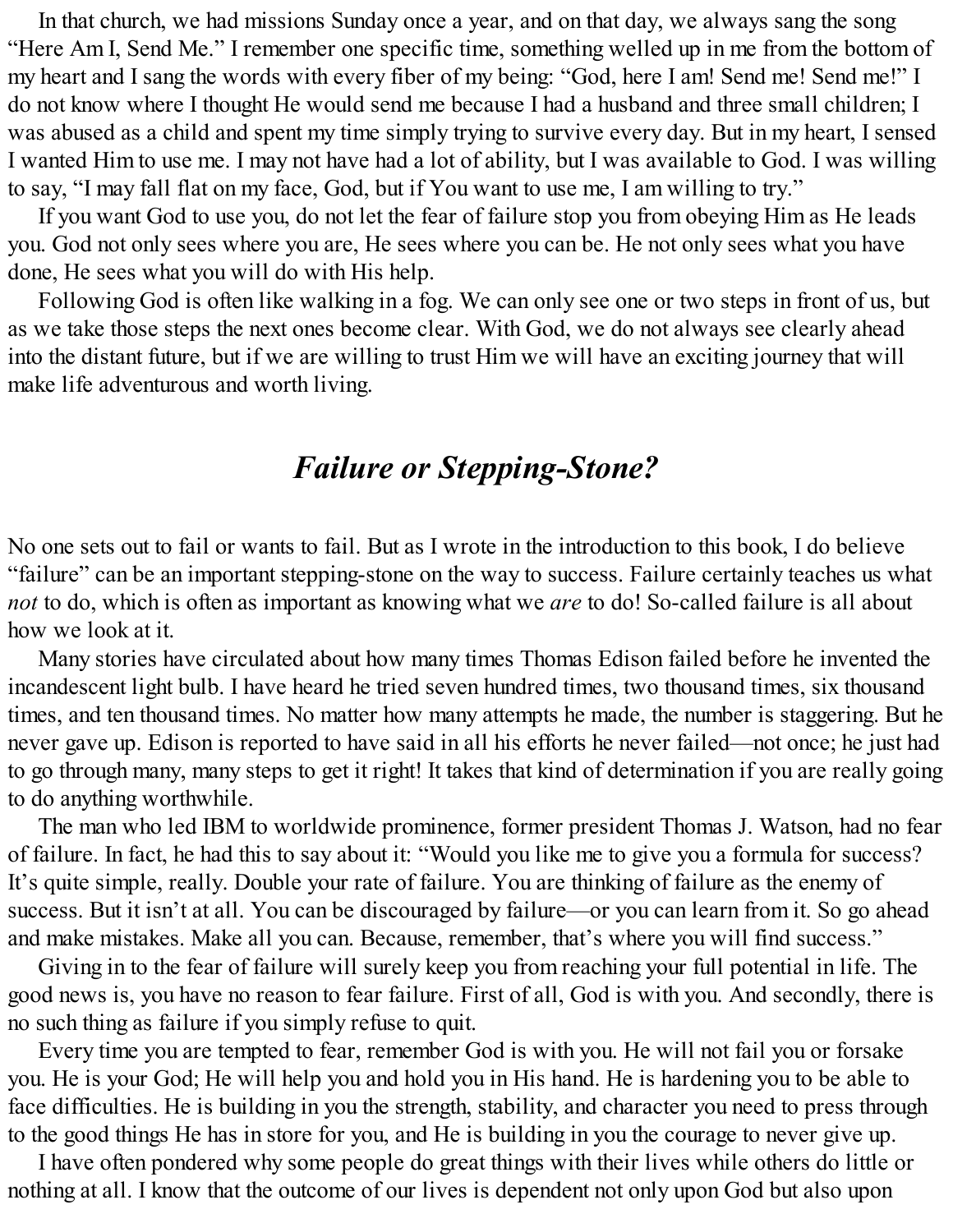something in us. Each of us must decide if we will reach down deep inside and find the courage to press past fear, mistakes, mistreatment at the hands of others, seeming injustices, and all the challenges life presents. This is not something anyone else can do for us; we must do it ourselves.

I want to encourage you to take responsibility for your life and its outcome. What will you do with what God has given you? Are you going to invest your talent and time or hide it because of fear? I truly believe God gives everyone equal opportunity. He said, "I have set before you life and death . . . choose life" (Deuteronomy 30:19). *Fear is in the category of death, faith and progress fills us with life.* It is your choice, and I believe you will make the right one!

#### *Wired for Success*

Alexander Graham Bell, inventor of the telephone and founder of the Bell Telephone Company was smart, curious, hardworking, and persistent. These qualities contributed greatly to the success he enjoyed as a result of his inventions, but the real impetus behind his great inventions was the simple fact that he wanted to help people who lived with challenges and difficulties.

Bell's mother, Eliza Grace, was hearing impaired, and he wanted to find a more effective way to communicate with her than through her ear tube, as other people did. Instead, Bell spoke to her by placing his mouth close to her forehead, believing she could sense the sound waves from his resonant voice. His mother's deafness and his father's work in speech pathology and lifelong interest in helping the hearing impaired communicate gave Bell an interest in helping people communicate too.

A native of Scotland, Bell traveled to London to pursue university studies. While in England, his two brothers contracted tuberculosis and died. Bell also contracted the dreaded disease, and in an attempt to save his life, his parents moved themselves and their last remaining son to Canada. Even though his time at the University of London was cut short, it was there that he became interested in the work of a German physicist named Hermann von Helmholtz. Bell could not read German, but did not let that stop him from finding ways to learn what Helmholtz taught. One of his assertions, which captured Bell's attention, was that electrical tuning forks and resonators could be used to make vowel sounds. Without sufficient training in German, Bell misinterpreted Helmholtz's theory and thought the physicist believed sound could be transmitted over a wire, which he eventually accomplished. Speaking of this erroneous interpretation, he later said, "It gave me confidence. If I had been able to read German, I might never have begun my experiments in electricity." Those experiments in electricity, of course, led to the invention of the telephone.

Bell is best known as the inventor of the telephone, but he also invented several other important devices including a precursor to the iron lung used to help polio patients in the 1950s. This apparatus, too, came about as a result of personal hardship in Bell's life. In 1881, his newborn son Edward died of respiratory failure. In response, Bell designed a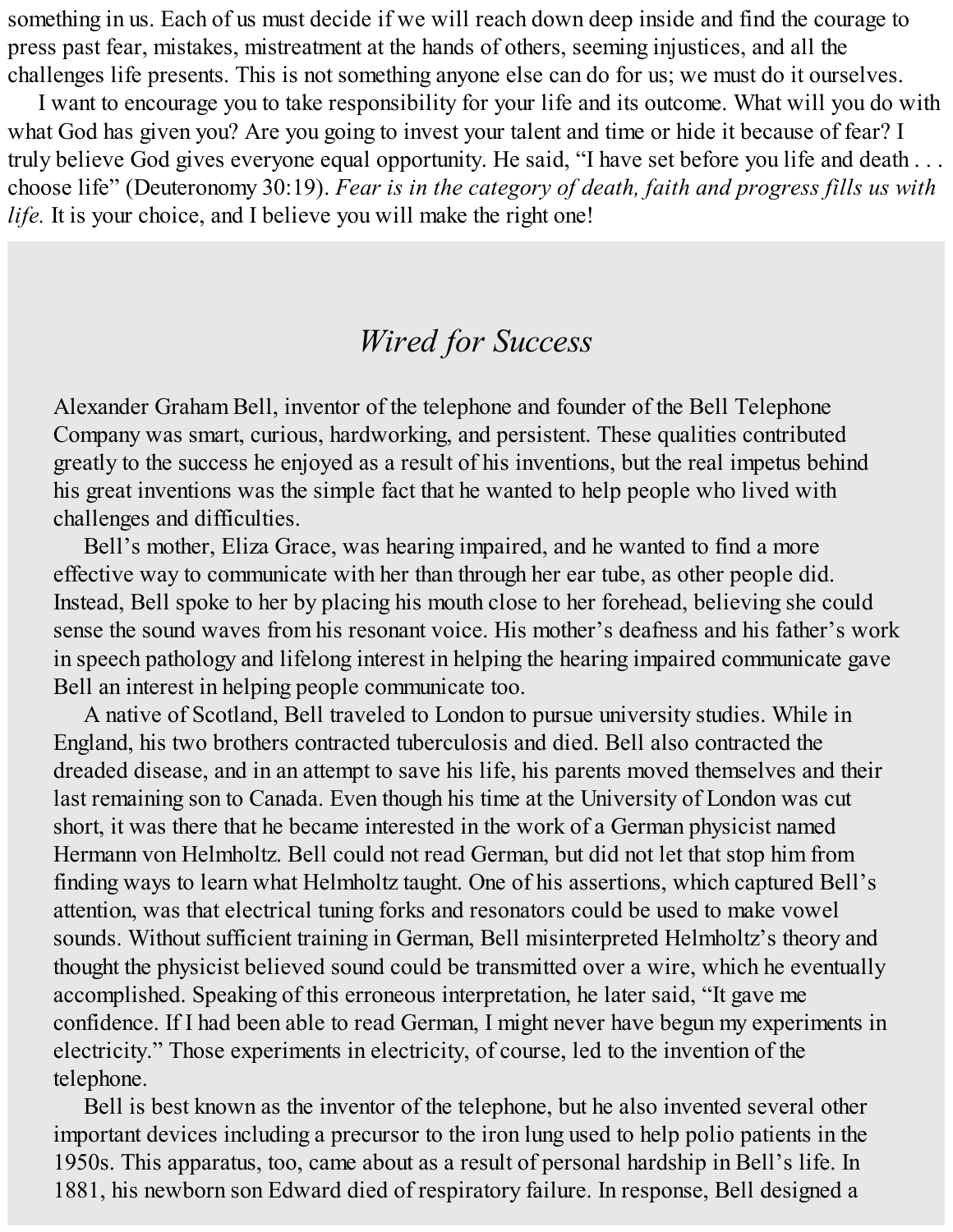metal jacket that would help those with respiratory problems breathe easier. That same year, United States president James A. Garfield was shot and Bell used his abilities to try to save his life by quickly cobbling together a metal-detecting device to find the location of the bullet. Though the president died of his wounds, Bell did his best to help save him.

Let me encourage you to be like Alexander Graham Bell and let the hardships you experience and observe inspire you to be creative. Never give up as you seek to make the world a better place and to improve the lives of those around you.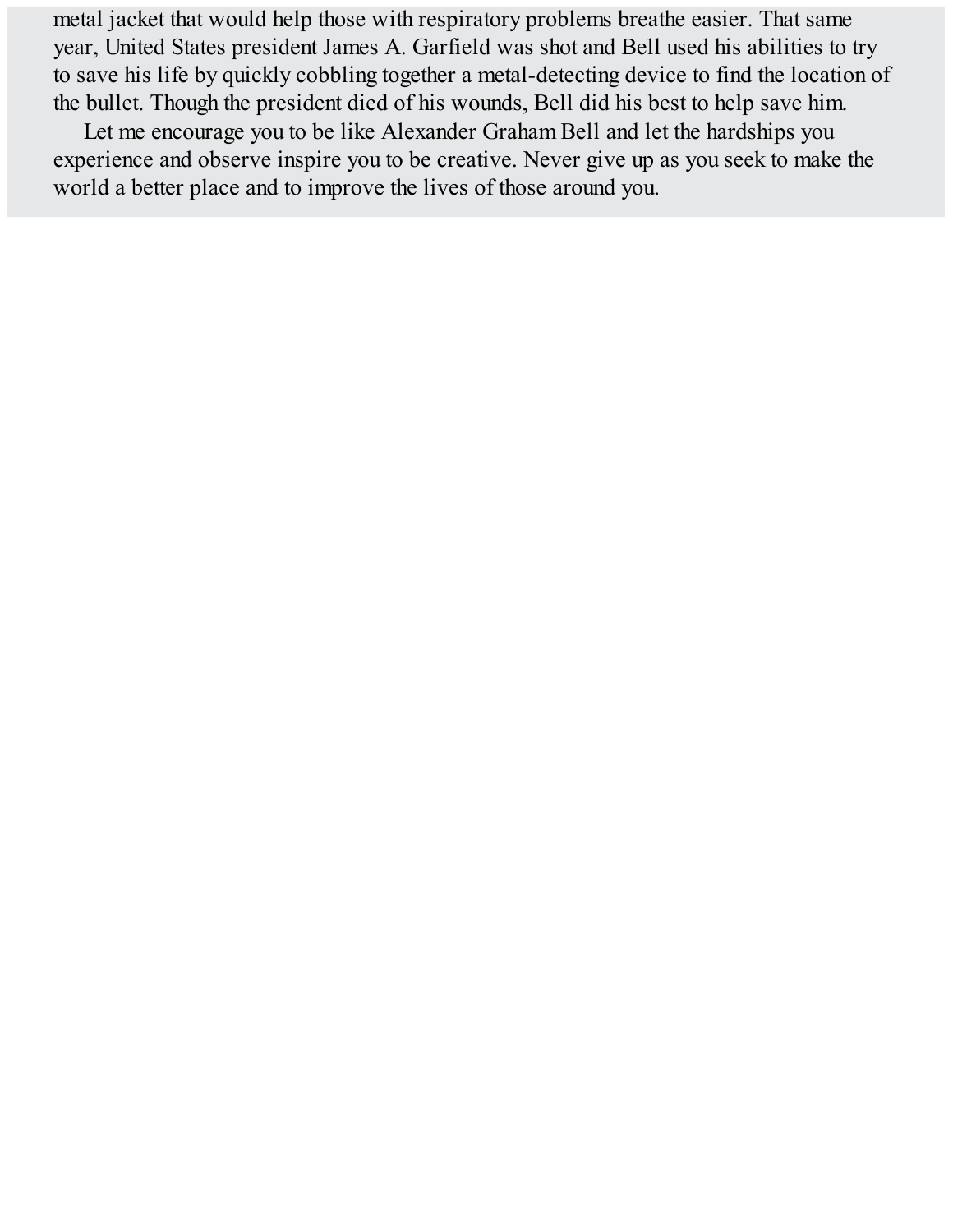#### **[CHAPTER](#page-2-4) 4**

# **[CONFRONTING](#page-2-4) YOUR FEARS**

<span id="page-34-0"></span>*"Put an eagle in a cage and it will bite the bars, whether they be of iron or gold."* IBSEN

ඥාල

**C**hickens often stay in the same chicken yard for their entire lives, but eagles learn to fly to new heights. As you continue on your journey toward being an eagle Christian, I want to call your attention to seven fears you must deal with in life. If you do not deal with these fears, they can keep you in the chicken yard, but as you confront them and overcome them, you will be well on your way to becoming an eagle. Never give up; face your fears with God's help and leave the "chicken mentality" behind!

# **SEVEN FEARS YOU MUST CONFRONT**

#### *1. Fear of What People Think*

If you want to break free from where you are now and move to the next level in life, the first thing you must deal with is the fear of what people think. So many of our decisions are made to please people, not to please God. We fail to follow our hearts, but we live to please people around us because we want their acceptance and approval. We want them to like us; we want to be part of the group; we don't want them to judge us, criticize us, or speak negatively about us.

The apostle Paul dealt with this issue in Galatians 1:10: "If I were still seeking popularity with men, I should not be a bond servant of Christ." In other words, had he chosen to care about what people thought of him or sought to be popular, he could not have served the Lord the way he did. The same may be true in your life.

Wanting to please people is a fairly natural desire, but if you are out of balance and have an excessive need for people's approval, the devil can use that to steal your destiny. You will never be all God wants you to be if your goal is to please people.

I discovered that the people in my life who didn't want to make a full commitment to serving God tried to keep me from doing so. People usually try to get us to do what they are doing, rather than giving us the freedom to make our own choices. We must not give in to their pressure because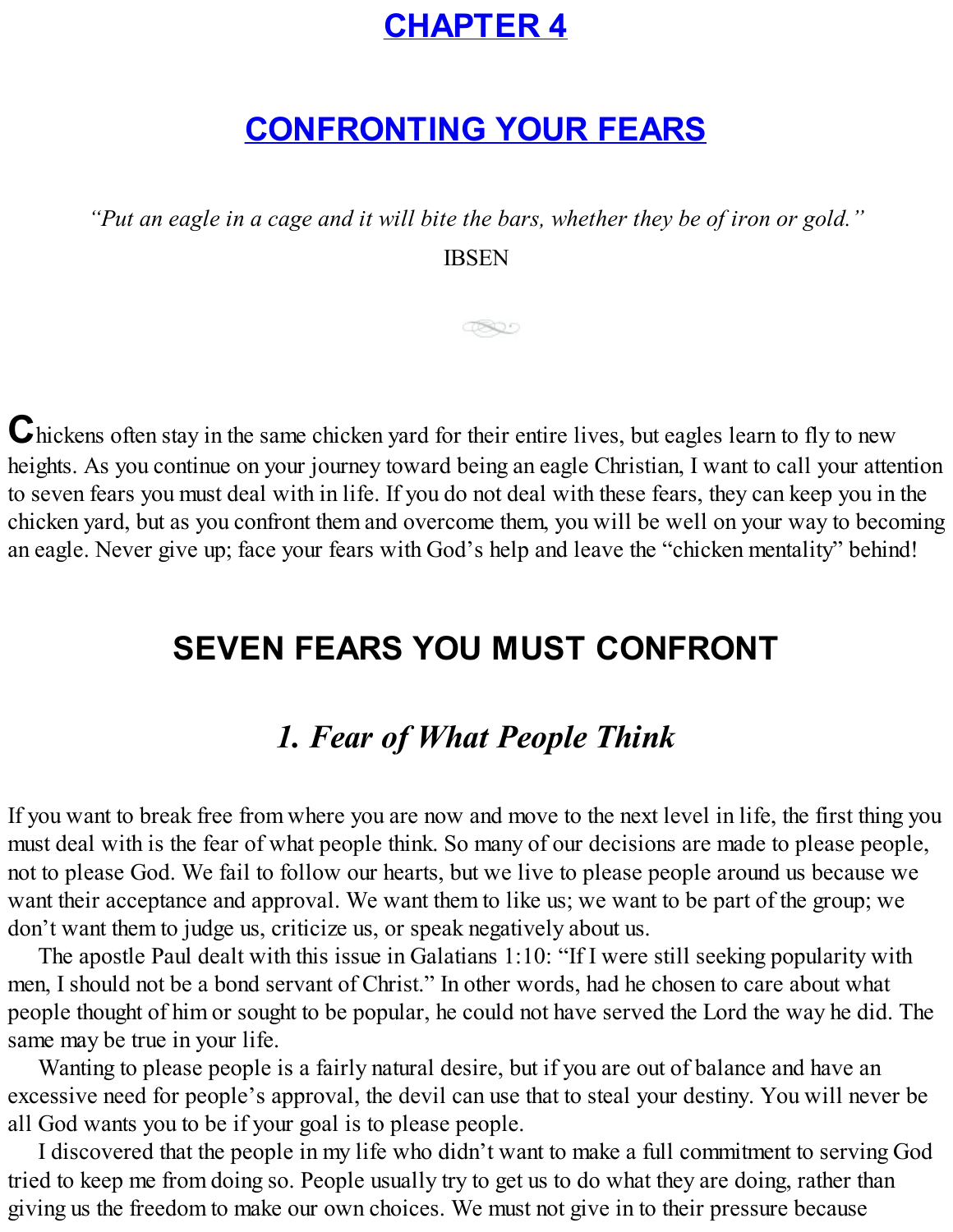eventually each of us will stand before God and give an account of our lives. We won't answer to people; we will answer to God, so we should live to please Him and Him alone.

I believe you really want to go on with God; you have a hunger to go deeper in Him; you want to be an eagle. But to do that, you will have to take the chance that some of your friends or co-workers may not understand you. Let's face it: reading your Bible during your lunch break or taking a walk and praying instead of gossiping may not be popular behavior in the environment where you live or work. People may ridicule you, but the reason for this is that your good choices cause them to feel convicted. They may call you "holier than thou" or say you have become a religious fanatic who thinks you are better than everybody else. They may reject you or speak unkindly about you, but if you know your heart's desire is simply to love God and serve Him with your whole heart, then keep pressing forward and don't let anything stop you.

As I mentioned, most of the time, the people who are upset with you for wanting to move on with God are those who do not want to go on with Him themselves. As soon as you find one other Christian who shares the same values you have and wants to participate in the same activities in which you participate, you have a new friend. God is faithful. When you want to go on in Him, He will give you new friends and surround you with people who are like-minded. I cannot promise you will not have to go through some lonely times first, but I do know God will provide the friends and companionship you need. I have certainly been through lonely times in my life; if you feel lonely, don't be discouraged because things will eventually change.

John 12:42-43 depicts a very sad situation, one that characterizes so many people's lives.

*And yet [in spite of all this] many even of the leading men (the authorities and the nobles) believed and trusted in Him. But because of the Pharisees they did not confess it, for fear that [if they should acknowledge Him] they would be expelled from the synagogue; for they loved the approval and the praise and the glory that come from men [instead of and] more than the glory that comes from God. [They valued their credit with men more than their credit with God.]*

The men in this passage missed having a deep relationship with God because they cared more about what people thought than about what God thought. Please don't be this way! If you struggle with the need for approval and acceptance, I encourage you to read my book *Approval Addiction.* Do whatever you must do to reach the point where you care more about what God thinks than about what your family, friends, neighbors, or colleagues think. Seek to please Him and you can soar with the eagles instead of scratching around the chicken yard with the chickens.

#### *2. Fear of Criticism*

A companion to the fear of what people think about us is the fear that they will criticize us. We want the people around us to think we are smart, wonderful, and always doing the right thing. We don't like any kind of criticism or judgment, nor do we enjoy knowing someone is speaking negatively about us. We don't have to like these things, but we cannot allow ourselves to fear them.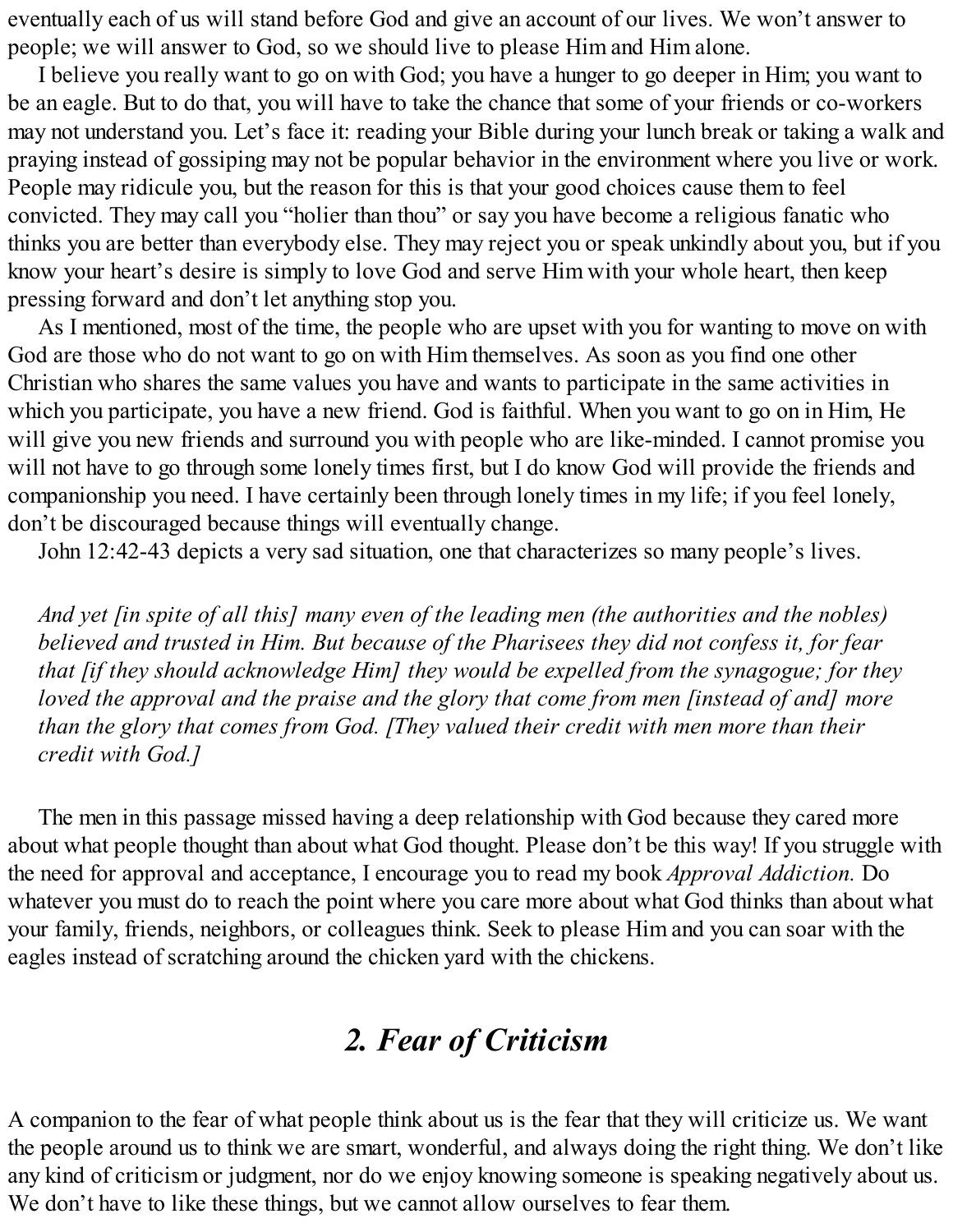When we suffer from self-doubt, we rely on the approval of others because that makes us feel that we're doing the right thing. Insecurity and the fear of making mistakes causes many people to make most, if not all, of their decisions based on what others think. But what makes us think that they have the answers and we don't? When we are truly confident and secure, the opinions of others cannot control us.

> *When we are truly confident and secure, the opinions of others cannot control us.*

My daughter Sandra suffered with insecurity and perfectionism for many years. I remember her asking excessively for other people's opinions and becoming very confused when they did not agree with her ideas about what she should do in certain situations. I often saw her change a decision to agree with others even though she still felt in her heart that her original decision was correct.

Thankfully, she has received healing from God in this area. Although she is very open to asking for advice, she is secure enough to ultimately do what she feels is right. She is much happier and has the peace of knowing she is following God to the best of her ability.

Many people suffer from insecurities like Sandra's and from other types of insecurity. If that includes you, I have good news: God will set you free. I encourage you to begin confronting the fear of being wrong and believe the Spirit of God lives in you to give you wisdom and to lead you in every situation.

When I think of people who overcame the fear of criticism, I think of Dr. Martin Luther King Jr. When he began to speak out against segregation and the unfair treatment African Americans received in the United States, critics came from many corners, some of them very vicious. In the face of criticism, cruelty, threats, intimidation, and imprisonment, King stayed true to his cause. When an assassin's bullet killed him on April 4, 1968, it struck a man who was determined to never give up. Because King confronted and conquered the fear of criticism, the social changes for which he labored eventually became reality and resulted in great changes in American society.

I believe anyone who does anything significant must first overcome the fear of criticism. We simply cannot follow God and keep all the people happy all the time. To do great things, we must accept that a certain percentage of people won't agree with us—and we can't let that stop us.

## *3. Fear of Not Pleasing God*

If you want to go higher in God, you must also address the fear that your imperfections will keep you from pleasing God. This is a significant struggle for many people; they suffer terribly with secret worries that they are not pleasing to God, they are not doing enough, or they are just not doing things correctly. They're afraid God is displeased with them because they don't read the Bible enough, they don't pray properly, or they don't have enough faith. They live in bondage to the fear that nothing they do is ever enough for God. *This is a lie!* The devil wants us to believe "enough is never enough." He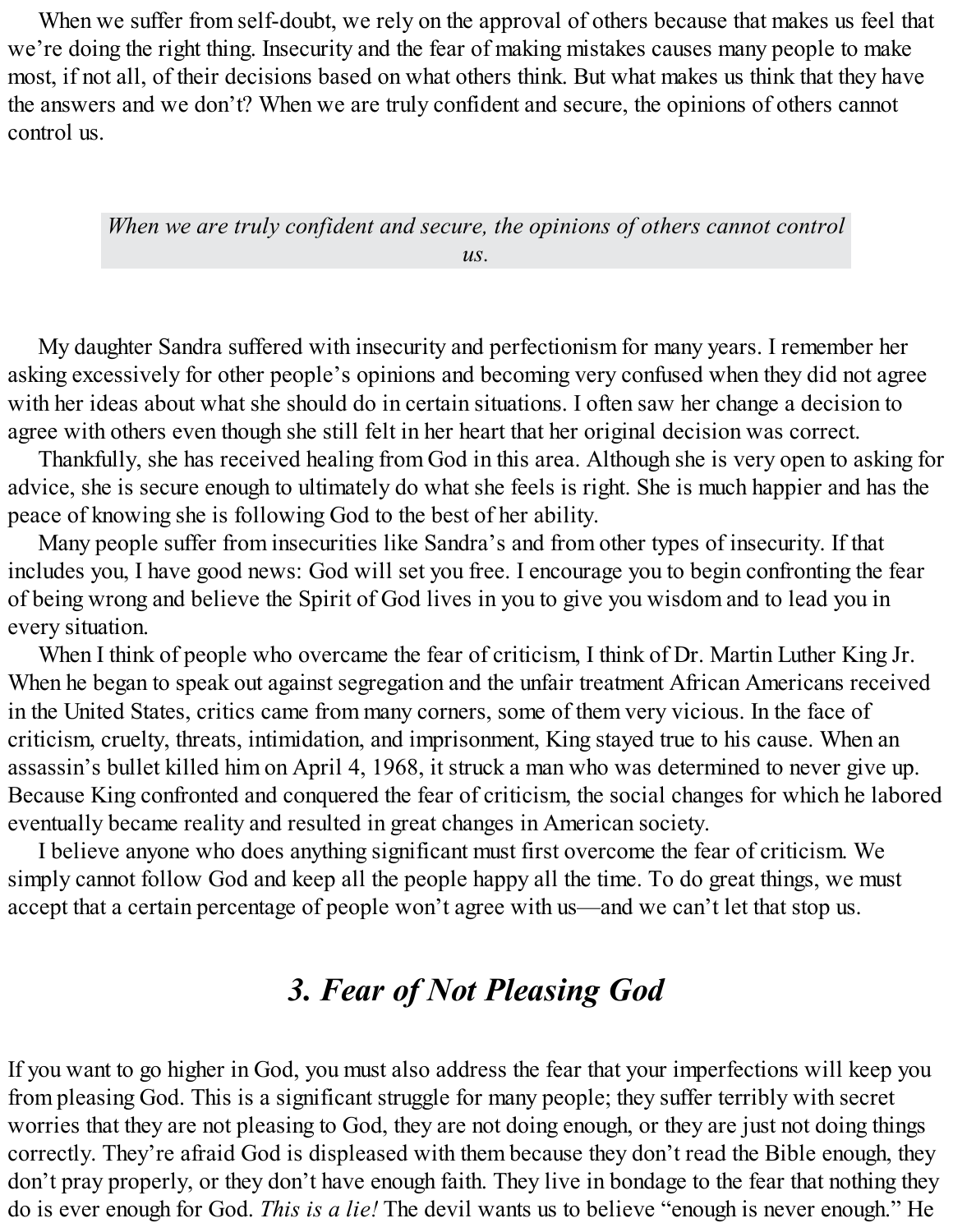wants us to feel no matter what we do, God will always want something more or something different.

This is very sad, because the truth is that God isn't nearly as hard to please as we think He is! Yes, He has high standards and desires excellence in every area, but the truth is that nothing about us surprises Him. He knew what He was getting when He called us into relationship with Himself. When we make mistakes, He doesn't sit in heaven wringing His hands saying, "I am shocked by your behavior. I never expected that!" Psalm 139 tells us plainly that He knows what we are going to do before we even do it, so try to keep in mind that God knows *all* about you and loves you anyway!

Read this next statement closely: *If you could be perfect, you would not need Jesus.* Your willingness to keep pressing toward the mark of perfection is all God requires. If you are really in love with Jesus, your love for Him will keep you pressing toward perfection every day. But I can almost guarantee you will also fall short in some way every day. If you really are a sincere Christian, there is no way you can take a lighthearted, "Oh well, I don't care" attitude toward your shortcomings. Your love for Jesus will compel you to want to do better every day. You will get up the next day and try to do better again; maybe you will do better in some area, but you may fail in something else. The message God is trying to communicate to you through these situations is: "You still need Me."

#### *If you could be perfect, you would not need Jesus.*

Jesus says in Matthew 5:48, "You, therefore, must be perfect [growing into complete maturity of godliness in mind and character, having reached the proper height of virtue and integrity], as your heavenly Father is perfect." When we think of being "perfect," we can feel intimidated, but we need to understand this word's meaning in its original New Testament language. The Amplified Bible makes this clear. *Perfect* means simply "growing into maturity." We need to rejoice and be happy when we are growing into maturity and stop criticizing ourselves when we are not perfect by human standards.

I want to encourage you to enjoy your journey. After all, life isn't as much about reaching our destination as it is about how we make the trip. People who struggle and are miserable all their lives but finally reach their destination don't accomplish nearly as much as those who may not arrive at their destinations, but enjoy the process.

You may have heard me say: "I'm not where I need to be, but thank God, I'm not where I used to be. I have not arrived, but I am on my way!" That kind of attitude infuriates the devil. Let me encourage you to not set a standard of worldly perfection for yourself. Instead, start getting excited about every step of progress you take. When you are not exactly where you want to be, remind yourself that neither are you where you used to be! Instead of focusing on your faults, focus on your progress. The very fact that you are reading this book shows you are making progress.

> *When you are not exactly where you want to be, remind yourself that neither are you where you used to be!*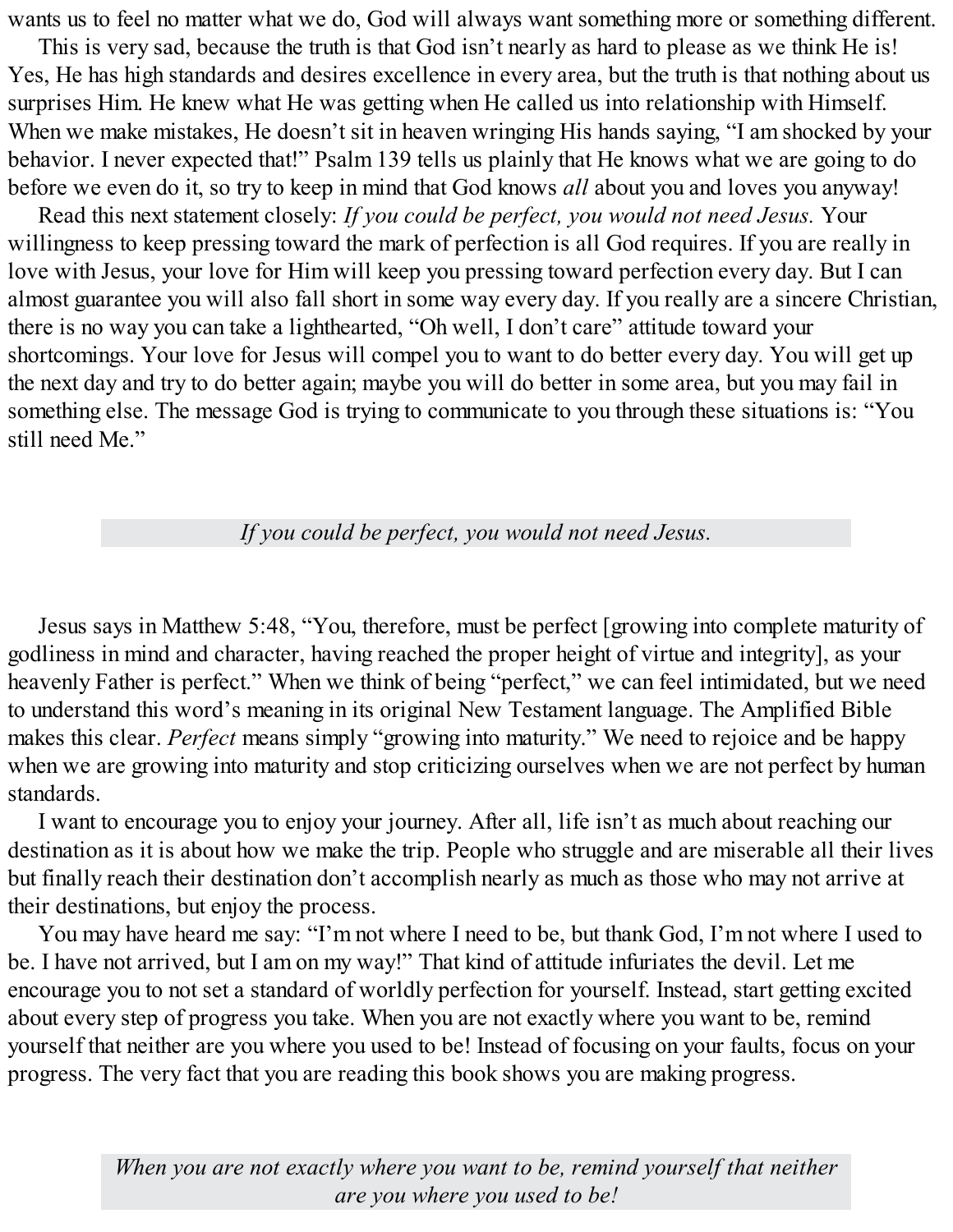You will have to stay focused as you confront and break the fear of not being pleasing to God. You can't allow your faults to distract you from going on with Him. He is the only One who can help you overcome your faults and weaknesses, so focus on Him instead of on them. Hebrews 12:2 teaches us a powerful lesson about staying focused: "Looking away [from all that will distract] to Jesus, Who is the Leader and the Source of our faith." The devil is the author of distraction, and he intends your distraction for your destruction. The devil wants you to be distracted because he knows if you keep your eyes on Jesus, then He becomes not only the author and source, but the finisher of your dream, your vision, and your faith.

Remember, you are no surprise to God. Your faults and failures do not catch Him off guard. He never looks at me and says, "Oh, Joyce! I didn't know you were going to be like *that!* Had I known you were going to do *that* I would not have allowed you to be a Bible teacher!" Read Psalm 139. Every day of your life was written in His book before you ever showed up on planet earth. God knows every word in your mouth, even the ones you have not spoken yet. Your shortcomings do not shock Him. He covered them at the cross with the blood of His Son.

If you really love God, if you are *in* love with Jesus, you will not want to sin or displease God. You will do everything you can to stay away from sin. But you will sin, and you cannot let that distract you or hinder you from moving on with God, because *when* you sin, you have an advocate with the Father. Jesus Christ, the all-righteous One (see 1 John 2:1), is faithful and just to forgive you for all of your sins and to cleanse you from all unrighteousness (see 1 John 1:9). Do not allow your sins, your faults, or your failures to distract you or cause you to believe you are not pleasing to God. If you are in Christ, you please Father God completely because He sees who you are in Jesus, not who you are on your own merits. Remember, we are saved by grace, not by our own works. Salvation is not the result of anything we could possibly do; it is a gift from God to be received by faith (see Ephesians 2:8-9).

### *4. Fear of Making the Wrong Decision*

In order to move forward as an eagle Christian, the fourth fear you need to deal with is the fear of making wrong decisions, which is otherwise known as self-doubt. I do not believe it is God's will for us to doubt ourselves; He wants us to have assurance and confidence.

I once made a decision a handful of people did not like; they did not think I made a good choice. There were also people who liked my decision and believed it was right. But I could not help thinking about the naysayers, and I began to wonder, *Did I do the right thing? Maybe I didn't do the right thing.* Then I talked to God about it: "Lord, did I do the right thing?" He affirmed me, saying I had made the right decision.

Just as you may have had to do, I have had to learn not to listen to self-doubt. God still reminds me from time to time to be careful in this area because Satan is always attacking us with all kinds of fears and doubts. I have learned to not merely believe my feelings, but instead to check my heart and see what I truly believe God is saying. It is amazing what we will find in our hearts if we simply take the time to listen.

If we question ourselves excessively or carry on internal debates about whether or not we have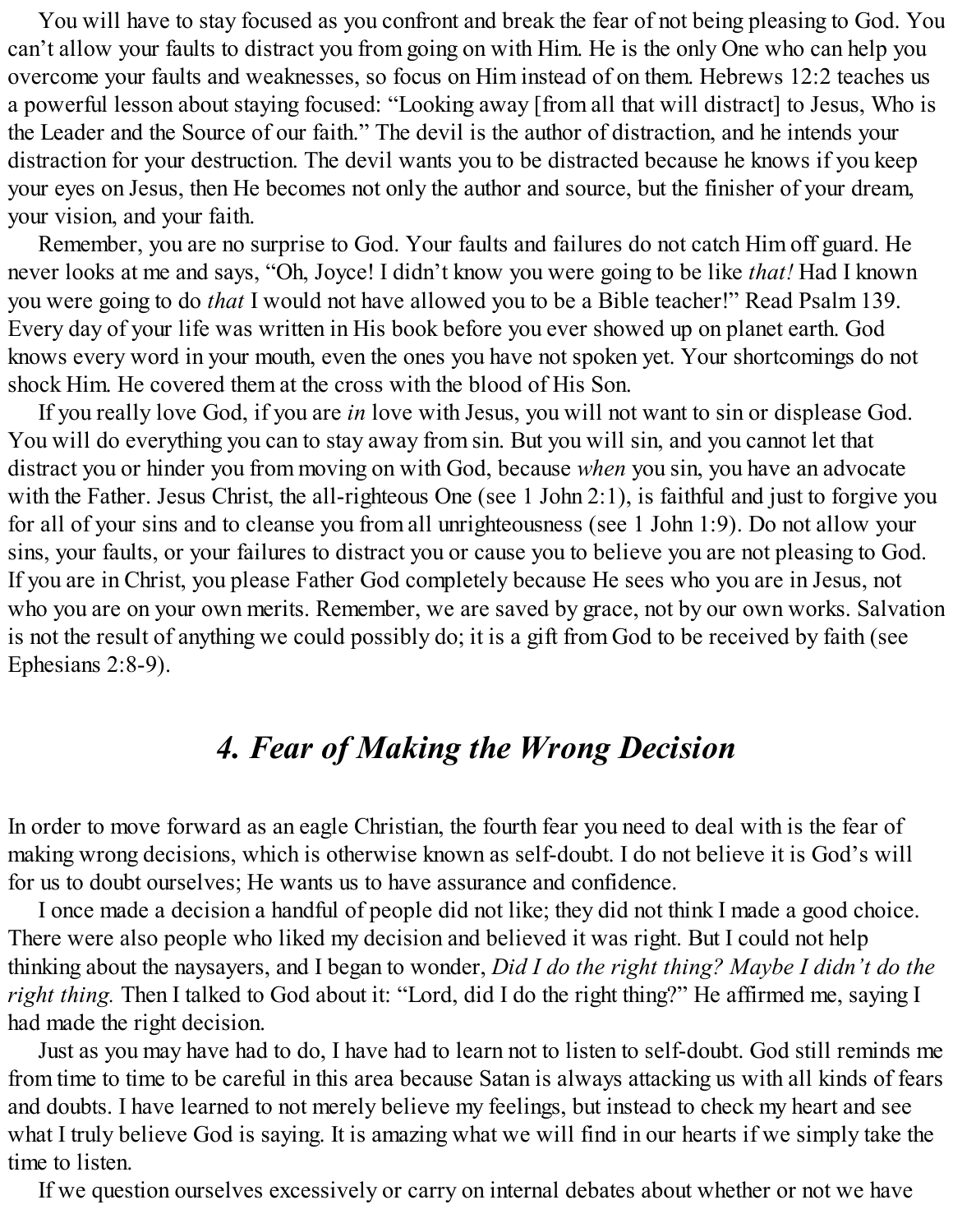made good decisions, we can all get lost in self-doubt and quickly become double-minded. James 1:7-8 teaches us that people who are double-minded are unstable in all their ways and should not expect to receive anything from God. Also, when we become extremely double-minded, we become confused. When we are really confused, we become discouraged and depressed. Pretty soon, we find ourselves back in the chicken yard scratching around with the chickens when we should be soaring with the eagles.

Don't allow yourself to wallow in self-doubt and become double-minded. If you think you have made a mistake, go to God about it. Say, "God, if I made a mistake, I trust You to show me. I want to know if I made a mistake or a bad decision. Please show me if I'm wrong." Then take some time, get quiet, and see what you sense in your heart. Remember, you will not hear wise direction by listening to your own mind, your emotions, or other people. *Listen to your heart!* As a Christian, the Spirit of God lives in you—in your heart—and He will lead and guide you.

Don't assume you are wrong simply because a handful of people disagree with your decision. If all the devil needs to do to get you off track is find someone to disagree with you, then he is definitely in the driver's seat where your life is concerned. Make sure you stay focused and single-minded, free from self-doubt as you continue to become an eagle Christian.

I've found that doubt often tries to visit me when I am praying. This vague feeling leaves me wondering if God is hearing me and will answer when I should be trusting that He is listening and will respond. Prayer is our greatest privilege and is necessary for God to act in the earth. The Bible tells us we have not because we ask not (see James 4:2), but it also says we must ask in faith with no wavering, hesitating, or doubting (see James 1:6). God works through our faith, not our fear. Maintaining an attitude of faith requires conscious effort on our part. We can decide to believe or doubt; the choice is up to us.

## *5. Fear of Missing God*

The next fear we must confront if we are going to be determined to never give up is the fear of "missing" God, of doing something "wrong" as we try to follow Him. All I have to say is: if you miss God somehow, don't worry; He'll find you.

Part of the fear of missing God (making a wrong decision) includes the fear of deprivation. Often, when God puts a dream in our hearts and calls us to do something, one of our first questions is: "What happens if I step out and try to do this and it wasn't God's will? What if He doesn't provide for me?"

If you are afraid of missing God, all you have to do is remember how much God loves you and look at the testimonies of the people who have gone before you. The Bible is full of miraculous stories of God's guidance and provision. He is the God who caused manna to fall from the sky every day for forty years so the children of Israel would have something to eat! If you want to read more remarkable stories, libraries and bookstores carry all kinds of books that chronicle God's leading and provision for people throughout history.

One misconception Christians often have in this area is the idea that we must take upon ourselves all the responsibility of never making a mistake. In reality, the whole point of God's love and grace is that if our hearts are right toward God and we are doing the best we can, when we take a step of true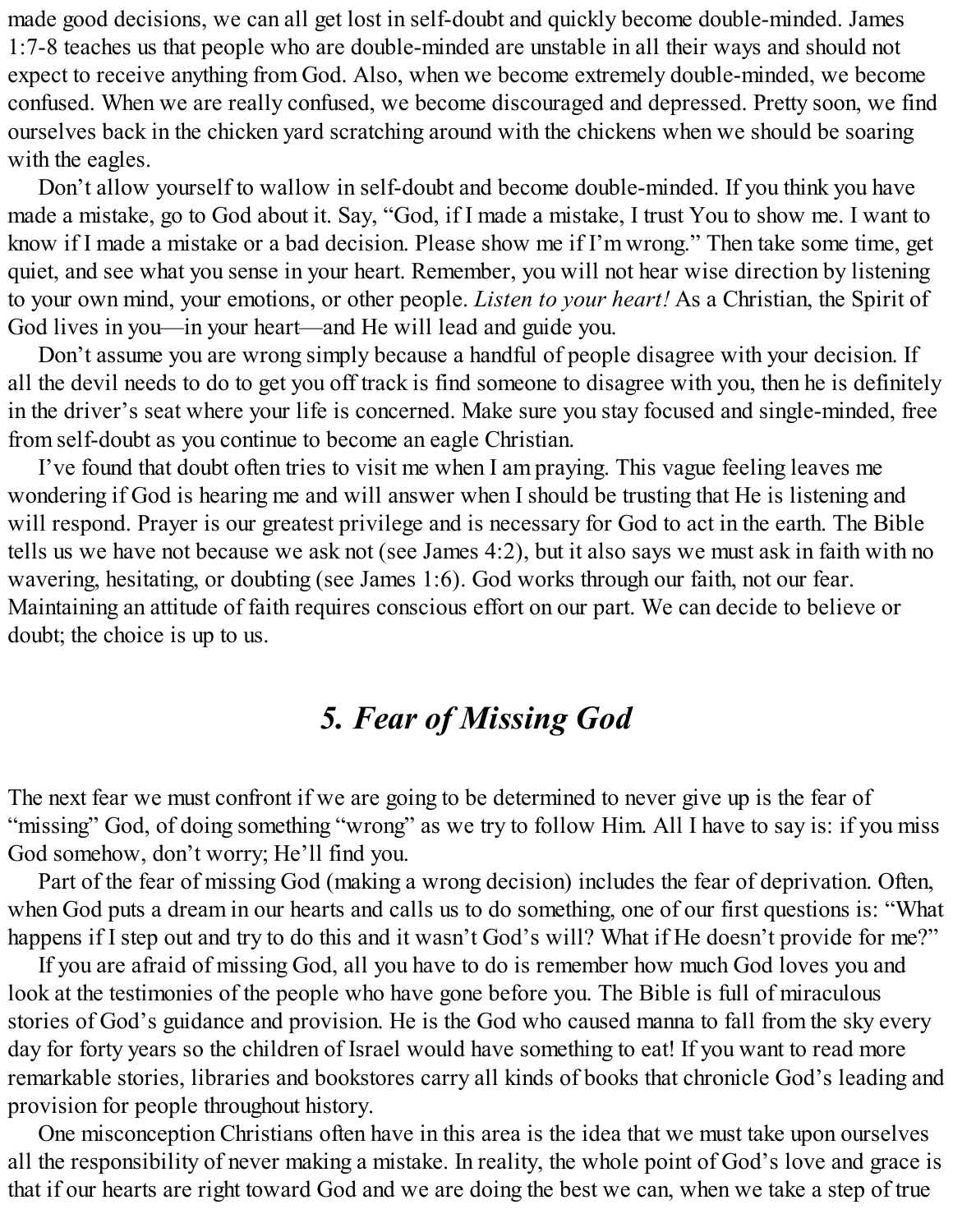faith after praying and seeking God, if we *do* make a mistake then God will help us get back on track. God has never left us, and He can make that so-called mistake somehow work out for our good. We cannot be afraid of missing God, or we will never be able to take the first step in following Him.

The truth is, everyone makes mistakes while trying to learn to follow God, but that's not the end of the world! Don't be so afraid of failing that you never try. I would actually rather try and then make a mistake than to live my life without ever attempting anything. God likes an aggressive attitude. The fear of missing God is actually the fear of failure; do not allow that fear to influence your decisions. "Step out and find out" is my motto. You cannot drive a parked car! Get going in some direction; if you make a wrong turn you can always go around the block and then head the other way.

### *6. Fear of Change*

Former U.S. president Woodrow Wilson said: "If you want to make enemies, try to change something." For some reason, many people don't like change, and I believe it is often because they fear it.

Many times, when we grow weary or simply become bored with a situation, we get restless and begin to pray: "Oh, God! Something has to change!" Then, when God tries to bring change into our lives, we say, "Lord, what are You doing? I don't think I can take this change!" We often find ourselves caught in the tension between wanting change and fearing change.

Thank God, He never changes. Because He is always the same, we can trust Him through any changing circumstances or situations. Hebrews 13:8 says: "Jesus Christ (the Messiah) is [always] the same, yesterday, today, [yes] and forever (to the ages)." And God Himself speaks in Malachi 3:6, saying: "For I am the Lord, I do not change." This should give us great courage and comfort when we face changes in our lives. We do not need to fear change; we can handle it, because God remains the same.

What if Abraham Lincoln had been afraid of change? He would not have signed the Emancipation Proclamation and the horror of slavery would have continued in America. What if Orville and Wilbur Wright had been afraid of change? We would all be stuck with traveling on the ground or sailing over the water instead of flying through the skies. What if Thomas Edison, whom I mentioned earlier, had feared change? We would still be reading by candlelight after sundown.

I share these vignettes with you to inspire you to think about the many good changes that have made people's lives better and easier through the years. I'm sure you could make your own list of positive changes that have occurred in your life. Remember, the fear of change could keep something wonderful from taking place for you. I urge you to not let that happen, but to boldly embrace the changes that come your way.

Without change there is no growth, and anything that is not growing is dying. Change is a fact of life and the more we fear and resist it, the more we are resisting God. As I noted earlier, God Himself does not change, but He definitely changes people, circumstances, and things.

*Change is a fact of life and the more we fear and resist it, the more we are*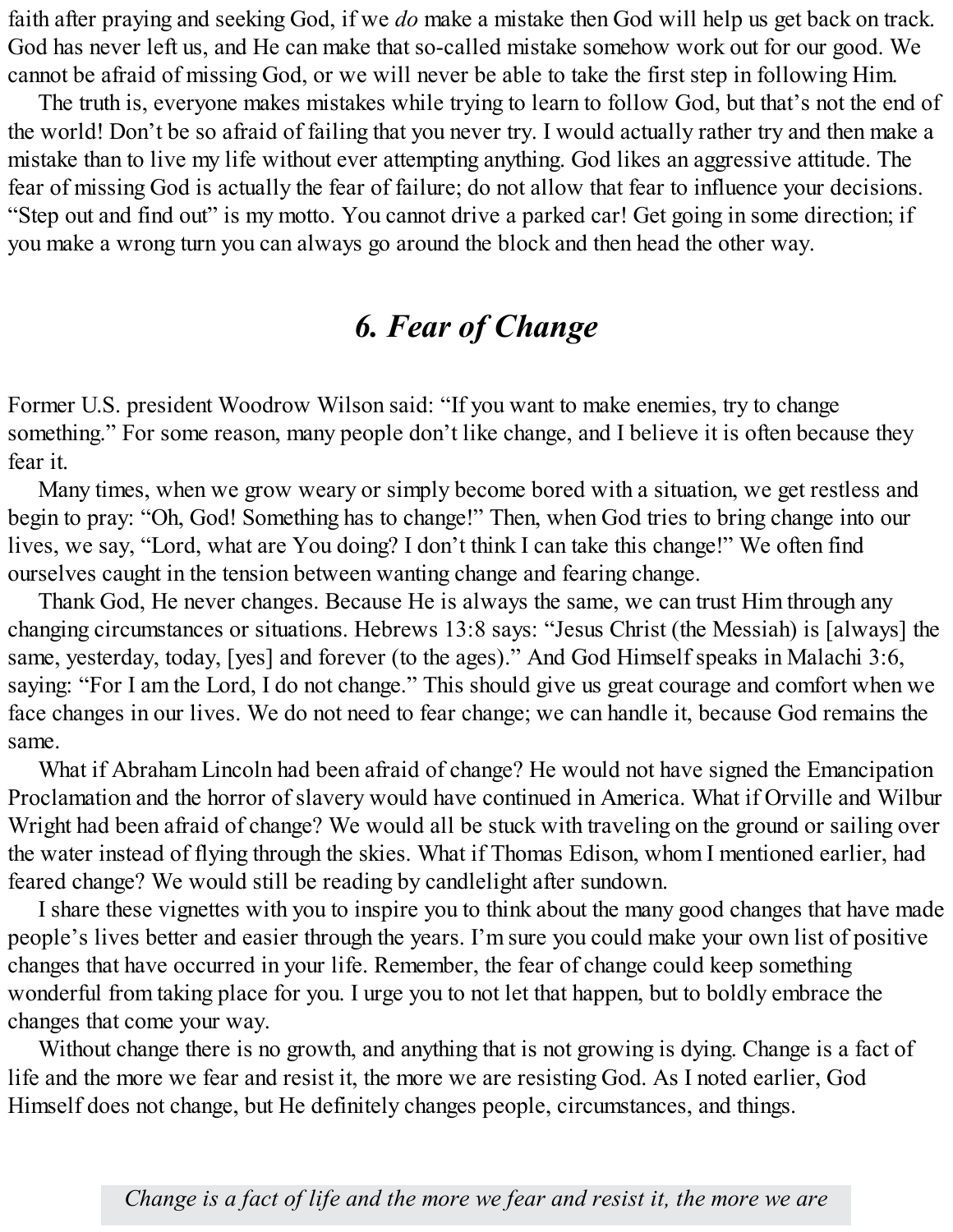#### *resisting God.*

I began to notice a few years ago that the people attending our conferences were all my age or older. I started asking myself where the younger generation was and finally had to realize that I was not offering them anything to which they could relate. I determined that I would make whatever changes I needed to make in order to be relevant to the younger generation because they are the future. We can never change God's Word because it always remains the same, but we can change the way we package it and that is exactly what we did. I changed my clothing style to be in line with today's fashion. We changed the look of our conferences by adding different music styles, updated media presentation, and different lighting techniques. Although these things don't change the Word of God, which is the main thing we are trying to present, they do draw people in. By simply being willing to change some of these exterior things, we now enjoy a congregation of all ages and are delighted to see that a "generation gap" really does not have to exist if we are willing to change some of our old ways.

We all have a tendency to think according to the generation in which we were raised, but we must realize that things are always changing. If we are not willing to change, God will not stop to wait for us and we will wonder why we missed the things He is doing today.

### *7. Fear of Sacrifice*

When we believe God is asking us to do something, we begin with the questions: *What am I going to* have to give up if I do this? If I do this, what will it cost me? If I do this, how uncomfortable am I *going to be?*

The truth is, anything we do for God requires an investment. Part of loving Him involves a willingness to lay our lives down for Him. Our willingness to sacrifice is part of the test He often puts us through, not so He will know if we really love Him and are serious about following Him, but to prove His love and commitment to ourselves and get it established in our own hearts.

More than thirty years ago, when God filled me with the Holy Spirit and called me into ministry, I lost almost all of my friends, was asked to leave my church, and fell out of favor with many members of my family. I was embarrassed; I was rejected; and it was difficult to press through those experiences without giving up. But it was all part of the price I had to pay to go on with God.

Do not be afraid of sacrifice when God calls you or puts a dream in your heart. Determine you will pay the price and pass the test. I assure you, it is worth it.

Fear of failure; fear of what people think; fear of criticism; fear of not pleasing God; fear of making wrong decisions; fear of missing God; fear of change; fear of sacrifice. Leave these fears in the chicken yard; they have no place in the sky with an eagle. You may be afraid to move away from your chicken yard because it means you have to leave the security of what is familiar to you. I urge you to never give up as you face your fears; spread your wings and fly with courage and boldness.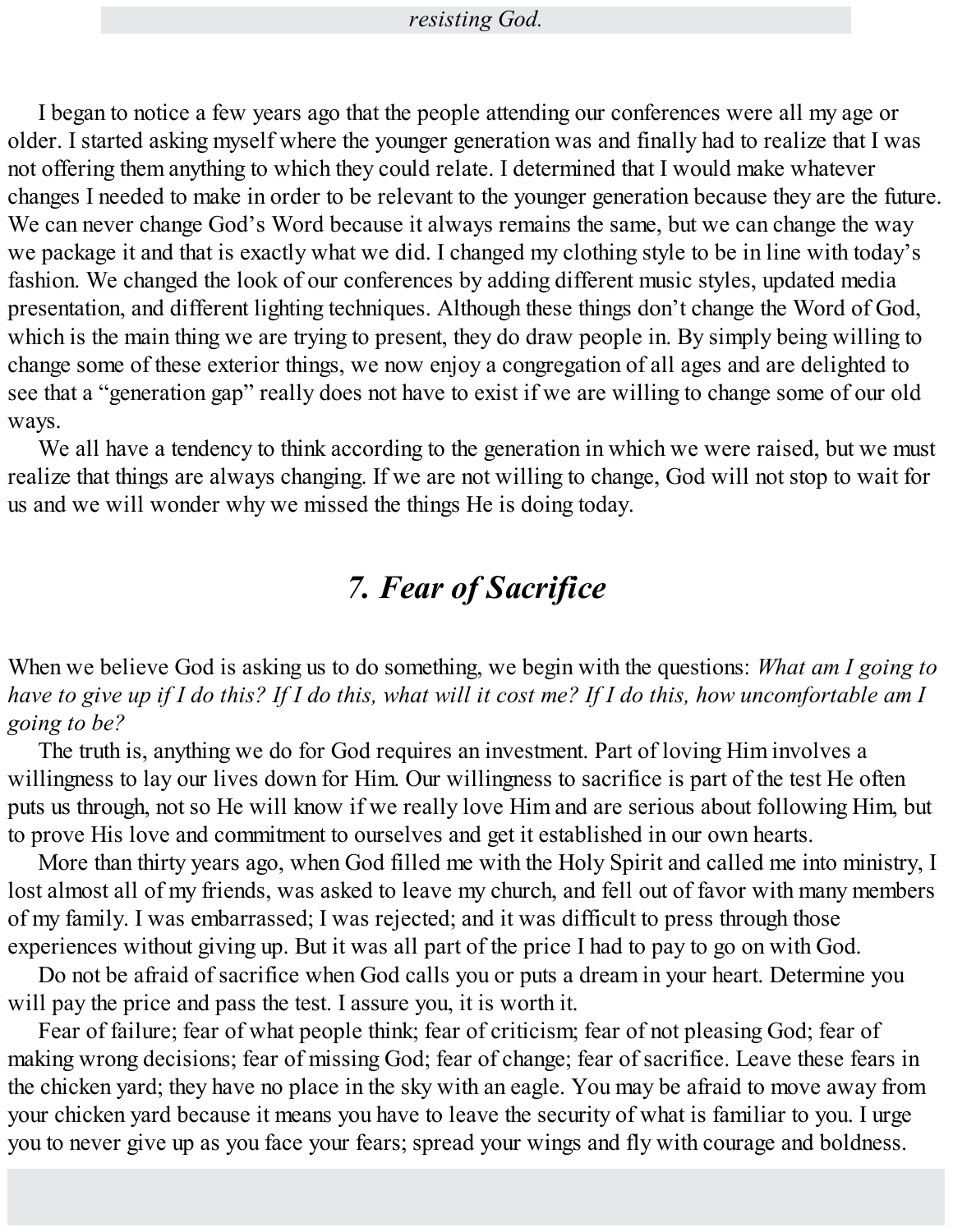#### *The Ultimate Overcomer*

One of the best-known "overcomers" in American history would have to be Helen Keller, who refused to allow the blindness of her eyes and the deafness of her ears to keep her from enjoying her life, achieving remarkable goals, and making significant contributions to society.

Until she was nineteen months old, Helen Keller's life was relatively normal. But everything changed when she became very ill with what was then called "brain fever." Many people now believe she suffered from scarlet fever, but regardless of her diagnosis, the disease left her severely handicapped, completely destroying her ability to see and hear.

In an effort to help her, her parents took her to see Alexander Graham Bell, who gained fame as inventor of the telephone, but was also a knowledgeable teacher of the deaf and helpful resource for hearing-impaired individuals. Bell referred the Kellers to Boston's Perkins School for the Blind.

The Perkins School provided Helen with a tutor named Anne Sullivan, whom Helen affectionately called "Teacher" until Sullivan's death. As a child, Helen was extremely frustrated by her handicaps and often became violently angry. But Sullivan remained patient and diligent, and over time taught Helen to read Braille, to write, and to communicate effectively despite the fact that she was blind and deaf. To learn more about this, read the play The Miracle Worker by William Gibson or watch the movie by the same name.

As a young child, Helen knew she wanted to go to college and was determined not to let her handicaps deny her that privilege. After studying hard and preparing diligently, she was admitted to Radcliffe College, the women's school associated with Harvard

University, and began her studies there, with Anne Sullivan's help, in 1900. Four years later, she had mastered several languages and graduated with honors.

In college, Helen embarked on a writing career that would last half a century and include books, newspaper articles, and magazine pieces. Her first book, The Story of My Life, was published in 1903 and eventually found its way into print in more than fifty languages.

Before the end of her life in 1968, Helen received numerous honorary degrees and awards for her humanitarian work and the inspiration she provided for the blind and the deaf, including the prestigious Presidential Medal of Freedom. Perhaps more than that, though, she enjoyed her many opportunities to meet dignitaries such as Oliver Wendall Holmes and every U.S. president from Grover Cleveland to Lyndon Johnson.

One of the primary reasons Helen Keller never gave up on herself was that Anne Sullivan never gave up on her. Throughout this book, I have urged you to not give up on yourself, and I would encourage you in that way again now. But I also want to make sure you remember to do everything you can to inspire others to persevere through their difficultiesand overcome their challenges, just as you do.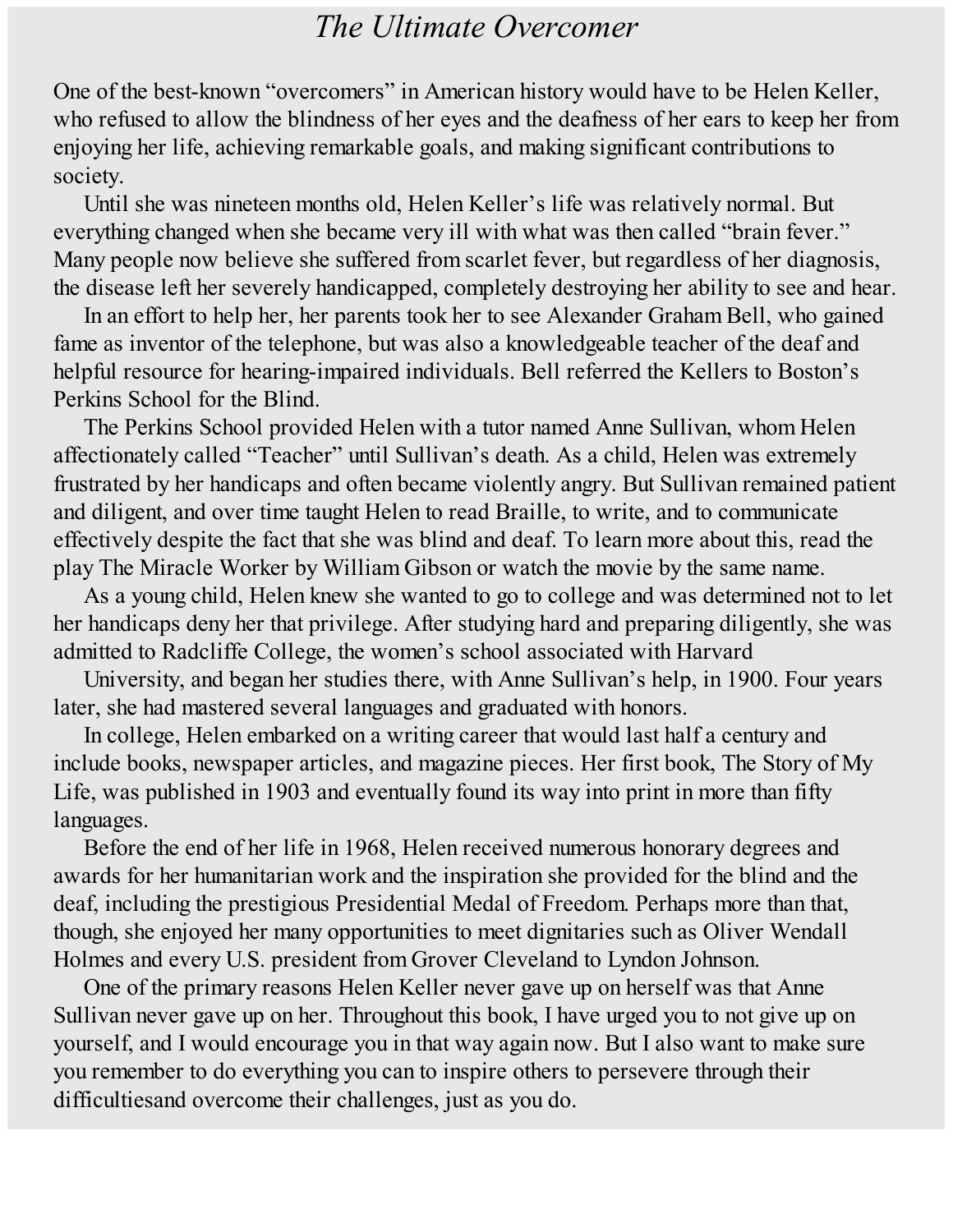### **[CHAPTER](#page-2-0) 5**

## **IT'LL [COST](#page-2-0) YOU!**

*"The block of granite which was an obstacle in the pathway of the weak becomes a stepping-stone in the pathway of the strong."*

#### THOMAS CARLYLE

ඥාල

You may have heard the name Wilma Rudolph. Perhaps you know of her as an outstanding female athlete whose story was told in the television movie *Wilma* and whose image appeared on a United States postage stamp. Indeed, this phenomenal runner, coach, and sports commentator gained remarkable recognition and acclaim, but do you have any idea what it cost her to achieve her goals and live her dreams?

She was born prematurely, the twentieth of twenty-two children in a poor family reeling from the impact of the Great Depression. In addition to suffering scarlet fever and double pneumonia as an infant, she was afflicted with polio from birth and had to be driven fifty miles twice per week to a hospital for blacks, where she received treatment. In addition, her mother had to rub her legs four times each day for years. At one point, doctors told her she would never walk, but eventually she proved them wrong and walked with a brace until she was nine years old. By the time she was twelve, she could finally walk normally. Within four short years, at age sixteen, she won her first Olympic medal. Four years later, at the 1960 Olympics in Rome, she earned gold medals in three events and became an international superstar.

The little girl who was told she would never walk ended up learning to run—better than any other woman in the world. But she did not do it without pain, without sacrifice, without discipline, or without paying a price. She wanted to see her desires fulfilled—and she did because she never gave up.

To be people who never give up, we must learn to press past both natural obstacles, as Wilma Rudolph did, and unseen forces such as anger, unforgiveness, guilt, shame, and fear. Over the next several chapters, I will be writing at length about overcoming these issues so you can press through anything that is holding you back and go on to be everything God intends for you to be. Press in, press on, press through, and pay the price now so you reach your goals and your potential.

# **GOING THROUGH**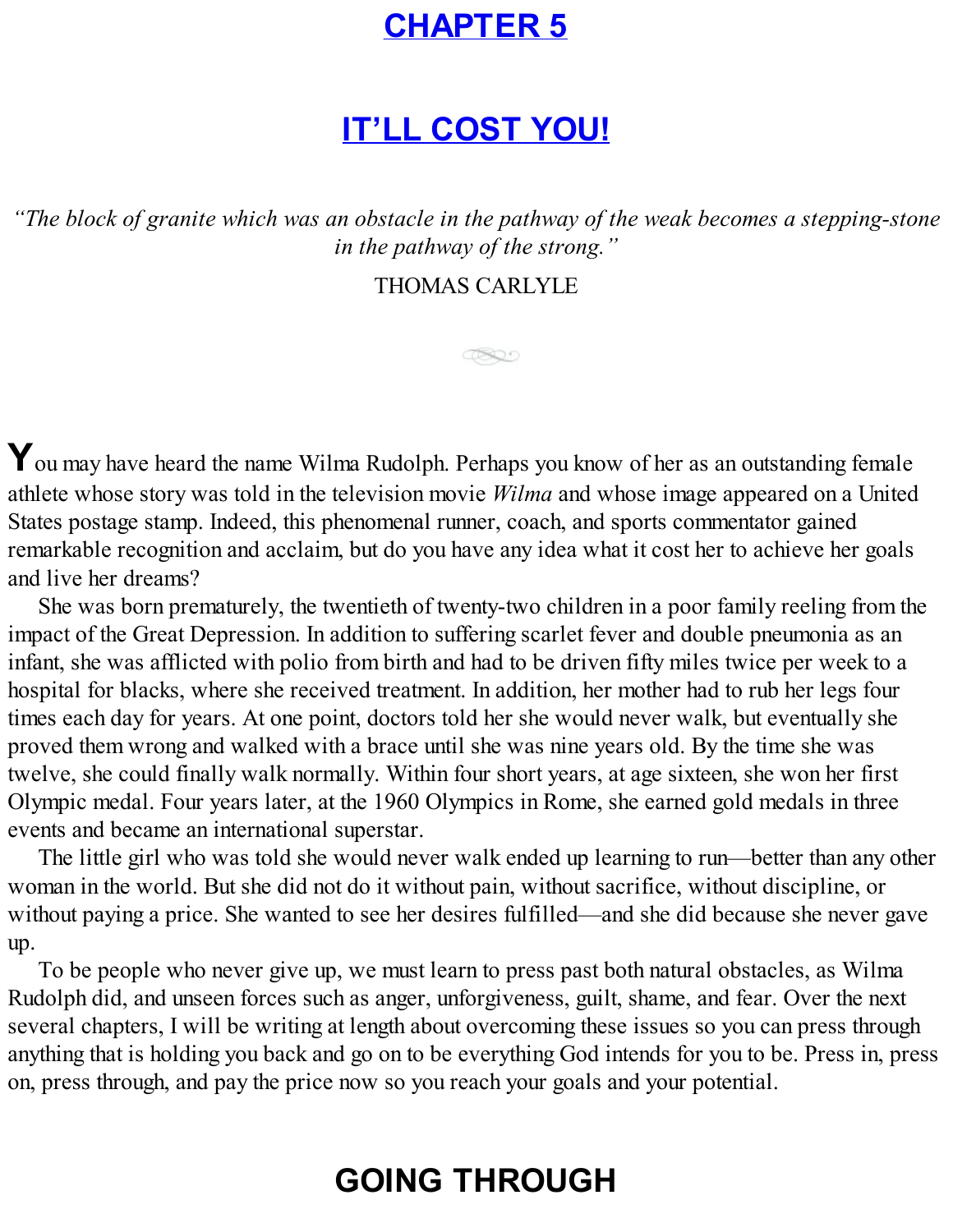We will all go through situations in life. Many times, we think the phrase "I'm going through something" is bad news, but if we view it properly, we realize *going* through is good; it means we are not stuck! We may be facing difficulties, but at least we are moving forward.

Isaiah 43:2 says: "When you pass through the waters, I will be with you, and through the rivers, they will not overwhelm you. When you walk through the fire, you will not be burned or scorched, nor will the flame kindle upon you." God's Word here is clear: we *will* go through things. We *will* face adversities in our lives. That's not bad news; that's reality.

Let me repeat: we will go through things in life, but the things we go through are the very circumstances, challenges, and situations that make us people who know how to overcome adversity. We do not grow or become strong during life's good times; we grow when we press through difficulties without giving up.

You may remember the tragic day in April 2007 when a gunman opened fire at Virginia Tech, senselessly killing thirty-three bright, young, promising students and himself. One of the students killed that day was Caitlin Hammaren, a vibrant sophomore and the only child of two doting parents. Caitlin's mother, Marian, had to find the will and determination to go on after such unthinkable loss.

After Caitlin's death, authorities gave her laptop to Marian and her husband Chris. They opened it and saw a note taped above the screen: "God, I know that today nothing can happen that you and I can't handle together." Marian knew Caitlin believed those words wholeheartedly, but she could not believe them for herself—not in the midst of the greatest tragedy of her life.

In the weeks and months that followed Caitlin's death, Marian struggled to make peace with her loss and find the strength to live without Caitlin, who had been the center of Marian's life. She devoured books on spirituality and began reading God's Word after many years without having done so. All along the way, the words from the note on Caitlin's laptop continued to surface in Marian's thoughts. But about four months after the Virginia Tech massacre, they became very personal to her. She heard them as though they were being spoken directly to her and she was able to believe them for herself.

Marian wrote in *Guideposts* magazine: "Caitlin's passing had brought me out of my old world and into a new one. A world where things can go wrong—more wrong than I'd ever imagined they could. But with the Lord's help, there was nothing—absolutely nothing—that could happen to me that I couldn't get through."

Today, Marian and Chris still struggle with the loss of their only child. The first Thanksgiving and Christmas after Caitlin's death was extremely difficult, and they mourn the many milestones that they'll never celebrate with Caitlin. But they also are gaining strength every day, and their relationship with God has taken on dimension and depth. Chris is seriously considering becoming a chaplain in the military, and Marian uses her own pain to give others support and love in the face of their own painful situations.

Suffering and tragedy are part of life. The Bible even tells us we will suffer and encounter trials, so we must learn how to deal with them in ways that help us overcome them instead of letting them overcome us. I like the note on Caitlin's laptop and encourage you to take it personally: "God, I know that today nothing can happen that you and I can't handle together."

We need to be balanced in our approach to growth and adversity because growth is not an automatic result of difficulty. Hardships do not necessarily produce growth or strength in us; it is not that simple. Some people shrink back or fall apart when difficulties arise. Like Marian Hammeran has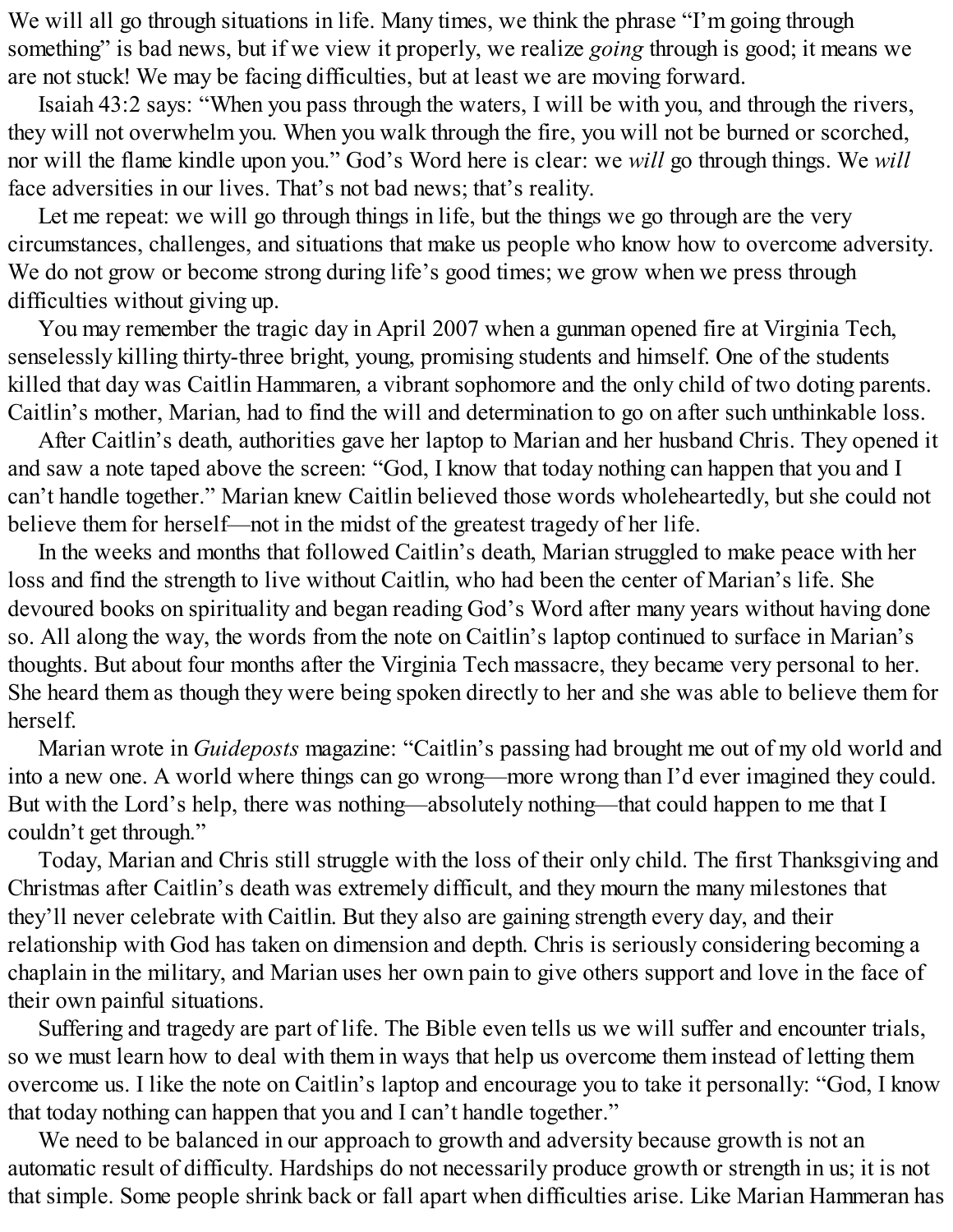learned, we grow when we determine in the midst of adversity to think and behave in godly ways. When we do what we know is right when it is difficult, uncomfortable, or inconvenient, we grow spiritually, and we are strengthened. We may have to do what is right for a long time before we feel it is "paying off," but if we stay faithful and refuse to give up, good results will come. Once we get through the adversities and challenges we face, we emerge as better people than we were when we went into them.

Determine that you will go all the way through every difficulty you might ever face in life. Make a decision now to keep going forward, no matter how difficult it is. I guarantee you'll be glad you did.

This verse has given me courage and comfort through many of my own battles in life and I believe it will also encourage you: "The Lord God is my Strength, my personal bravery, and my invincible army; He makes my feet like hinds' feet and will make me to walk [not to stand still in terror, but to walk] and make [spiritual] progress upon my high places [of trouble, suffering, or responsibility]!" (Habakkuk 3:19).

# **MAKE THE RIGHT CHOICES ANYWAY**

An important part of never giving up is to make right choices while you are hurting, discouraged, frustrated, confused, or under pressure. The right choice is often the harder choice. And when we're in the middle of terrible stress, we naturally want to take the path of least resistance. But those are exactly the moments when you need to discipline yourself to make the tougher choice. In order to reap "right" results in life, you have to do right when you do not feel like it. I call this "pressing in and pressing on," and knowing how to do it is one of the most important components of becoming a person who never gives up.

*Progress has a price; and becoming a person who never gives up will cost you.*

You see, progress has a price; and becoming a person who never gives up will cost you. You will never get where you want to be in life without being willing to sacrifice and push through the obstacles and adversities that stand in your way. Your obstacle may be an attitude, a set of circumstances, a relationship, an issue from your past, a thought or mind-set, a feeling, or a bad habit. Whatever it is, you are the only one who can press through it; no one else can do your pressing for you. You may have tried to overcome your challenges in the past. Perhaps you have tried to the point that you are weary, exhausted, or discouraged. This is precisely the point where you have to summon fresh strength from God and press in one more time.

We always grow weary and may even falter in our determination if we do not continually lean on God. The Bible says that when we wait on God our strength is renewed as the eagle (see Isaiah 40:31). To wait on God means to expect Him to do what needs to be done, to lean on and rely on Him. We must make personal decisions to press through, but we never experience success in anything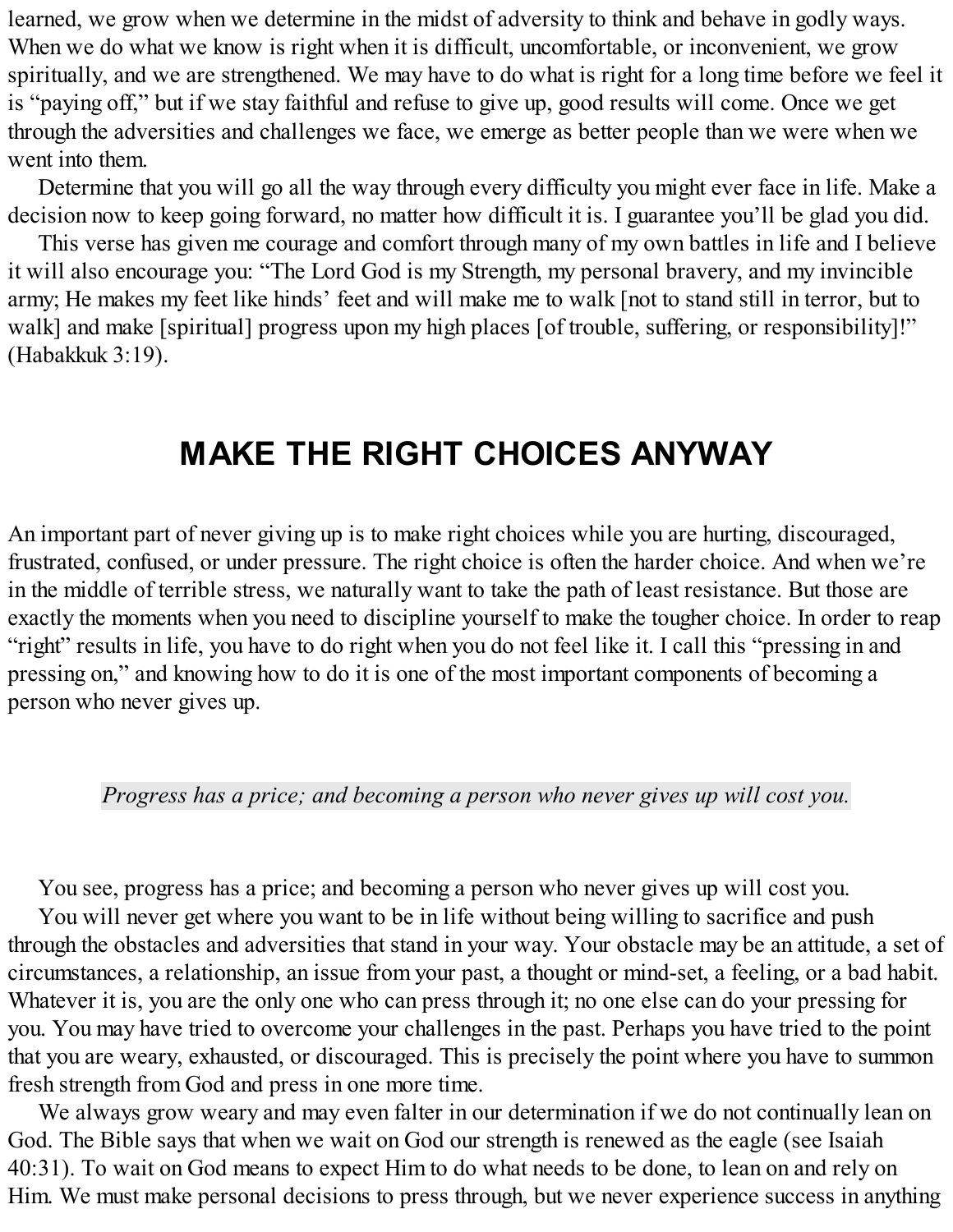unless we are relying on God to help us.

One of the definitions I like for the word *press* is: "to exert steady force or pressure against something." I often say, "You have to press against the pressure that's pressing against you!" When something is pressing against you, you must be determined to press against it with greater force, because very little that is truly worthwhile or worth having in life happens without this kind of effort.

Sometimes, you have to press through natural circumstances. For example, let's say your dream is to open a business in a certain neighborhood in your city and the zoning board repeatedly rejects your request to build the facility you need. Or, maybe your dream is to go to college, but you keep getting turned down every time you apply for a scholarship.

I suffered sexual, mental, and emotional abuse as a child. Because of that, I needed to move away from home and begin supporting myself immediately after high school graduation, and I did not get to go to college. My high school teachers recognized a writing gift in me and strongly urged me to try for a college scholarship, but I was unable to do so.

However, that didn't stop God! I've written almost eighty books and never went to school to learn how to do it. I have also received several honorary degrees and two earned degrees because of my writing. I could not go to college the "normal" way, but God had another way to help me do what He wanted me to do. I am amazed when I think of what He will do if we simply refuse to give up. With Him, all things are possible!

The situations and challenges I have described in this section are real; they must be dealt with. But I am more concerned about your response to these obstacles than about the obstacles themselves, because if you can keep your thoughts and attitudes right—and if you will refuse to give up—you will eventually have the breakthrough you need. I can't promise you will get exactly what you want, but if God does not give you what you are asking for then He will give you something better. His ways are above our ways and His thoughts above our thoughts. As you think about your life and make a fresh determination to pay the price of progress, keep in mind some of the things you may need to push through:

- failure
- fear
- disappointment
- rejection
- betrayal
- jealousy
- frustration
- delay
- offense
- -self-pity
- difficulties
- people's opinions
- discouragement
- weariness and fatigue
- depression
- anger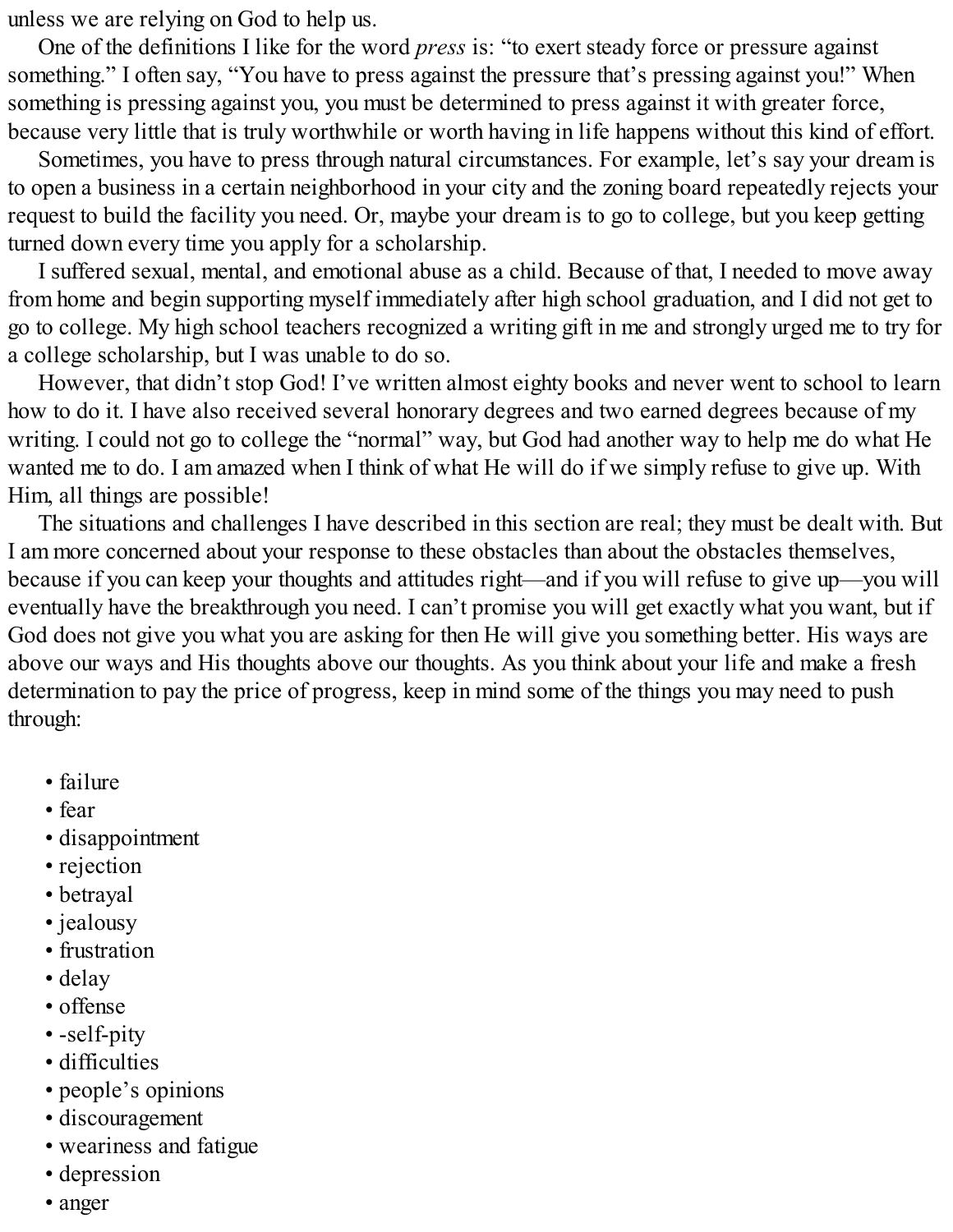- guilt
- shame
- abuse

Of course, there are other dynamics and emotions you may also need to press through, but this list will help you recognize these things as obstacles to be overcome when you encounter them. As you face them in your life, remember, press in and press on!

# **GO FOR THE FRUIT**

Hebrews 12:11 makes a statement I am sure most of us would agree with: "For the time being no discipline brings joy, but seems grievous and painful; but afterwards it yields a peaceable fruit of righteousness to those who have been trained by it [a harvest of fruit which consists in righteousness]."

I don't know many people who get excited about being disciplined. Disciplining ourselves is something we do because we know it is good for us and we know we need to do it, but it's not something we typically call "joyful." Although it is hard, discipline has its rewards. When we discipline ourselves to eat healthily and exercise, we gain energy and begin to be able to maintain the proper weight for our body frame. When we discipline ourselves to spend less money than we earn, we end up with a nice savings account and no pressure from debt. When we discipline ourselves to fellowship with God, pray, and study His Word, we reap the rewards of intimacy with Him.

I think about a woman who faithfully helped me in my home for several years. She used to say to me: "I wish I were small enough to wear your clothes!" She knew that I give away clothes quite frequently, but at that time my clothes were too small for her. Over and over again I heard her say, "Boy, I wish I could wear your clothes!"

Well, the day came when she finally made up her mind and said to me: "I'm going to wear your clothes. When you give away clothes, I'm going to be the first one in line because I'm right here in your house!"

This woman did not sit around wishing she was smaller, nor did she go on a crash diet. She began to change her eating habits, developed a healthier lifestyle than she had been living, and pressed through the pain of not eating foods that were wrong for her. Soon, I began to notice her getting smaller, then smaller and smaller and smaller and smaller. Over the next year, she lost fifty pounds and was able to wear my clothes. She ended up with a lot of them because she was right—it was easier to give them to her right there in my house than to load them into the car and take them somewhere else to give away.

Losing fifty pounds in twelve months required discipline, and it was not easy or joyful. But her discipline paid off and brought about the joy of a desire fulfilled in her life.

Let me call your attention to Hebrews 12:11 again: "For the time being no discipline brings joy, ... . but *afterwards* . . . " (emphasis mine). We must not buy into the lie that we should only live for the moment or that the present is all we have. We also have a future to consider, and we need to begin to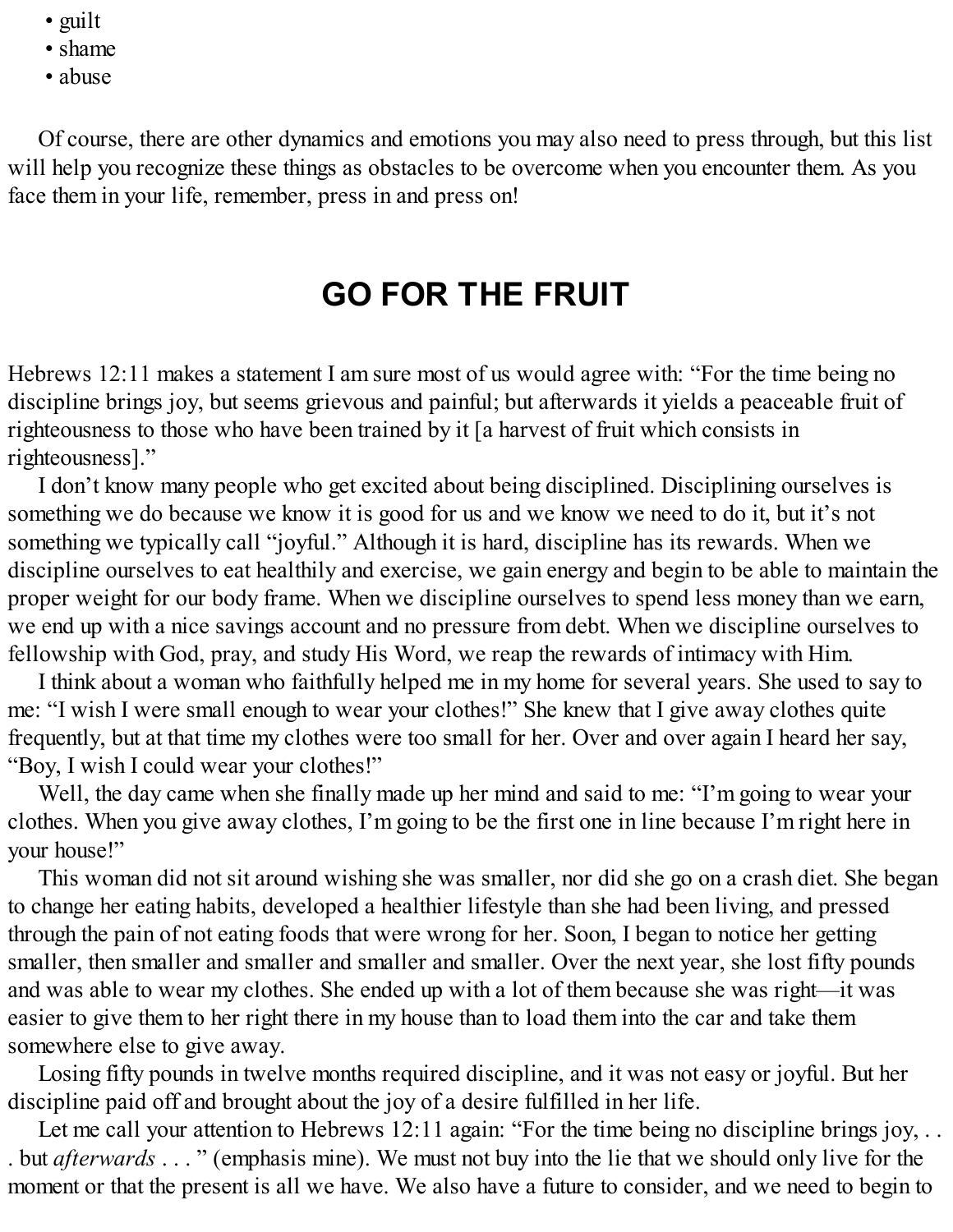live with an eye toward "afterwards," toward the "later on" times. We have to begin to care just as much or more about later on than we care about right now.

If you want to be thinner when the time comes to wear your swimsuit in June, you need to start eating healthily and exercising before summer arrives. If you want to be able to afford a new car next year, you need to work toward getting out of debt right now. If you dream of living in a nice, clean, orderly home, you have to clear out the clutter and clean it up!

Discipline may not be pleasant for your flesh while you're doing it, but it will give you a tremendous sense of satisfaction in your soul—the satisfaction that comes from knowing you are making good choices. If you will pay the price to be disciplined now, you will enjoy rewards later. If you don't pay the price to do what is right now, then you'll suffer the consequences of an undisciplined life later. You can pay now or you can pay later, but at some point, we all reap the harvest of the choices we've made. We can't simply *wish* our lives were different; we have to press through laziness, fleshly desires, and bad attitudes and refuse to give up on the discipline that will yield good fruit later on.

# **BE CONSISTENT**

I remember a time when I had gained about ten pounds and had tried everything I could think of to lose it. My clothes were getting tight; I was very uncomfortable; and I wanted to lose the weight quickly. For a few days, I ate no fat at all. When that diet didn't work, I ate nothing but protein. When I had no success with all-protein after a couple of days, I decided to eat only nine hundred calories per day. When nothing was working and I still failed to shed my extra pounds, I tried something else and finally concluded my metabolism had gone haywire and my hormones were out of whack. As you can imagine, I became very frustrated.

One day, God spoke to me and said something very simple, but something I will never forget: *Consistency is the key.* Since that day, I have certainly found those words to be true. If we want to make progress in any area of our lives, we need to keep doing the right thing over a period of time. That is what consistency means.

Where my ten pounds were concerned, I didn't need a fad diet; I needed to eat healthily and eat reasonable amounts of food regularly, as a *lifestyle.* I knew that, but continued to struggle until the day I was reminded of a phrase in the Bible: "necessary food" (Job 23:12). God spoke to me from that scripture: *If it's not necessary, don't eat it.* That did it for me. Over the next few months, I lost those ten pounds and haven't regained them since.

The point of the stories about the lady who worked in my home and about my weight battle is to state clearly: none of us can have everything we want now and everything we want later. Remember, "For the time being no discipline brings joy . . . "

Let me ask you: If you're not happy with the situation you're in right now, will you make the effort to change it? Do you want to be in the same situation this time next year? Or do you want something different? If you want to have something different, then you'll have to pay the price on this end to have what you want on that end. You will have to spend some of this year moving toward your goals for next year. As you move forward, you'll have to make tough choices and you'll come to some painful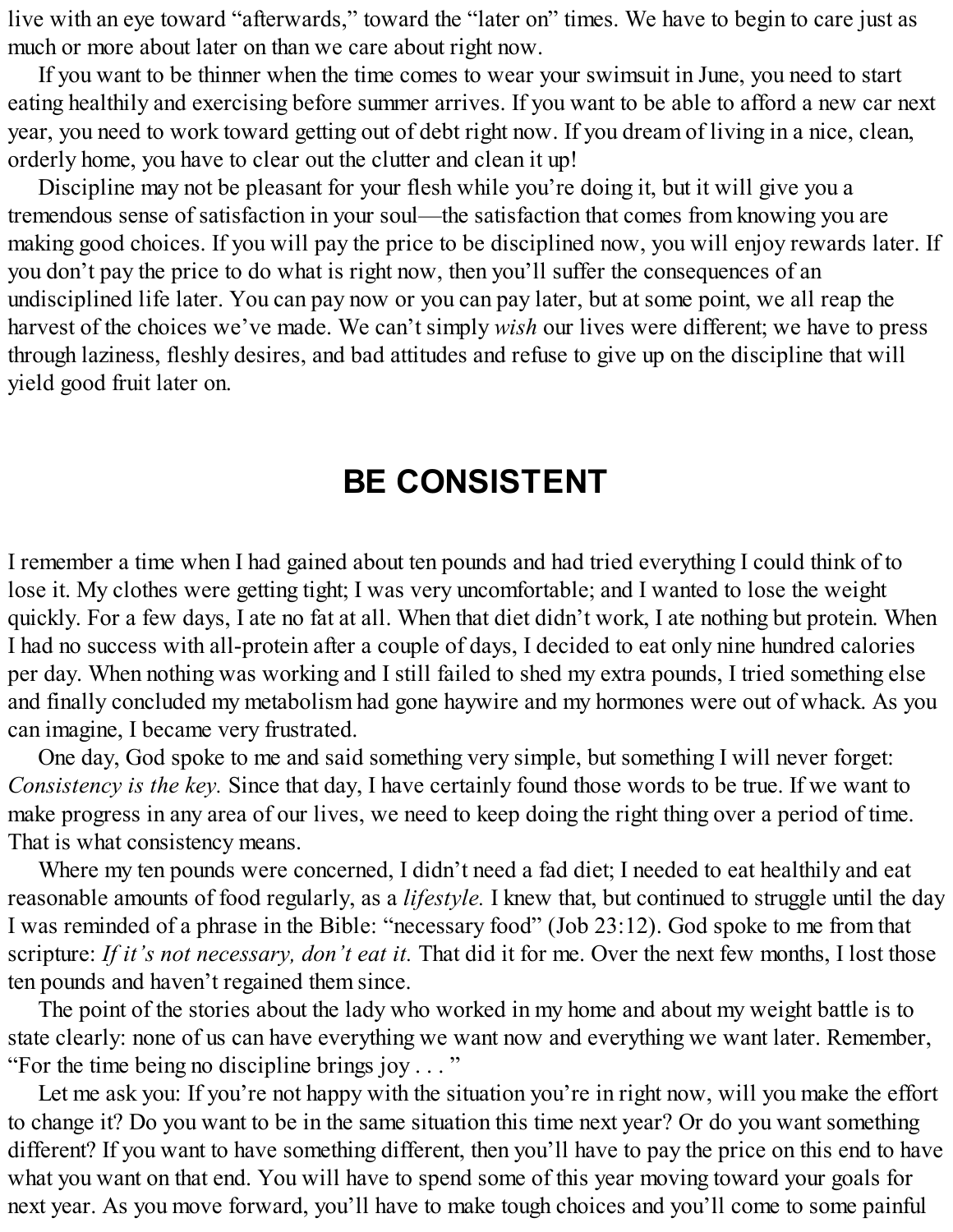crossroads. When you reach those places, you will either run back to where you came from or you will press through. If you press through, without giving up, then you'll have the victory you long for later on.

My husband is extremely healthy, and he sometimes feels better than I do physically because he has more strength and more energy. The reason for Dave's health and strength is that he has been exercising every other day since he was about sixteen years old. Like clockwork, he has made a deliberate investment in his physical well-being every other day for many years. His skin looks like that of someone thirty years younger.

I can remember looking at him wishing I didn't have any cellulite or drooping, bulging places, but wishing did not help me at all. Being jealous of Dave didn't help either. I had to start exercising myself! Now, after being diligent and consistent, I don't have nearly as many sags and bulges. I paid the price and got what I wanted!

For much of my life, I seemed to hurt myself often when I tried to exercise, so that became my excuse for not doing it. I tried to lift weights and messed up my elbow. I tried to do sit-ups and hurt my back. I now work with a strength coach who has taught me how to properly lift weights and exercise. I work out three days a week and I don't hurt myself anymore.

Dave has been paying the price to feel good for a long time. He started years ago, so he hasn't suffered the injuries I have. I'm paying the price now, and even though I'm years behind Dave, I know it's worth it. I already feel better today than I felt thirty years ago, and I expect to keep feeling better and better as I continue to exercise and take care of myself.

Another excuse that I used was that I was just too busy. I've finally realized that if we truly want to do something, we will find a way to do it. If we're too busy to be healthy then our lives are probably out of balance and we need to make some changes. Being a minister, I was busy helping people and felt I needed to sacrifice in order to do that. But I've learned that if I don't take time to take care of myself, eventually I won't be able to help anyone else either. Putting yourself at the end of the list of people you take care of is not spiritual; it is actually very foolish.

Do you need to invest in a relationship that desperately needs improvement? If you simply wait for the other person to change, the change might not ever take place. You may have to be the one to take the first step toward reconciliation. I recall a time when I felt my marital relationship was not meeting my needs. I thought of all the things I felt Dave should be doing to make me happier, but nothing changed. I even prayed about it and nothing changed. Then one day the Lord spoke to my heart, telling me I would see change if I would begin to compliment Dave often. That was difficult at first because I thought he should be doing things for me, but as I obeyed God, I saw amazing changes. It wasn't long before Dave was doing most of the things I had wanted him to do. I had to act first and then I saw results.

No matter what you want to see change, you will either press past your pain now and do what is right or you will be exactly where you are today thirty years from now—or perhaps somewhere even worse. God is a good God; He has awesome plans for your life, but you must pay the price of obedience to His Word. I encourage you to start paying today, and to keep your eye on the long-term benefits you will reap tomorrow.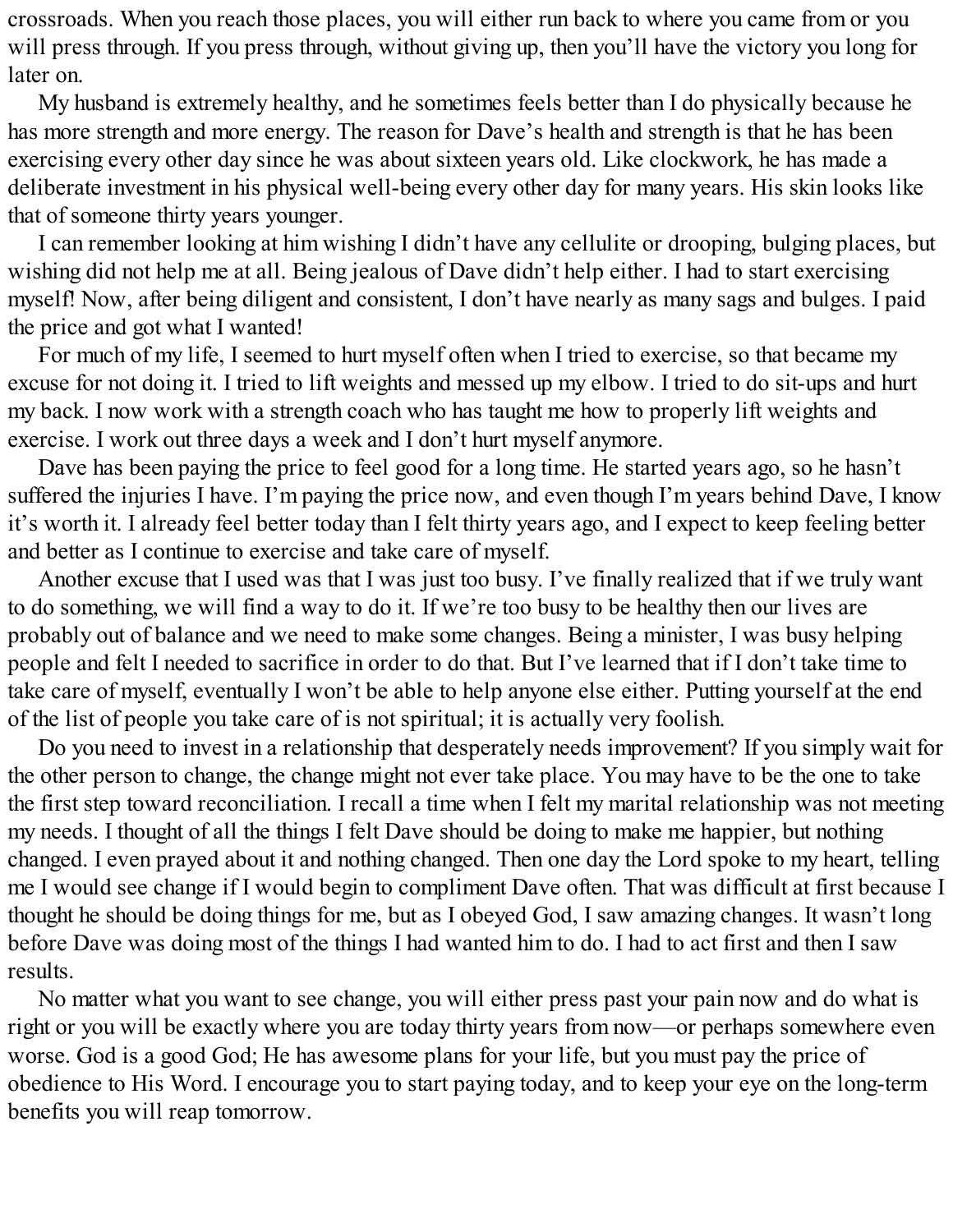# **DON'T YOU DARE SETTLE**

I want to share with you a verse we often overlook when we read the Bible. It's Genesis 11:31: "And Terah took Abram his son, Lot the son of Haran, his grandson, and Sarai his daughter-in-law, his son Abram's wife, and they went forth together to go from Ur of the Chaldees into the land of Canaan; *but when they came to Haran, they settled there*" (emphasis mine). You may know about Abram and Sarai and Lot, but you may not have ever heard much about this man named Terah.

I believe Terah, Abram's father, failed to take an opportunity God wanted him to take. I believe God wanted Terah to go all the way to Canaan, the Promised Land, but look at the words emphasized in the scripture: "but when they came to Haran, they settled there." In other words, Terah stopped short. He was supposed to go from Ur all the way to Canaan, *but* he stopped when he reached Haran. He and his family started their journey in one place, headed for another, and before they reached their goal, their travels became so difficult they settled. They settled for much less than God had for them because they did not want to press past through pain and keep going.

I believe Abram's father could have been the one with whom God made covenant. God told him to go, but he stopped; he settled. Abram ended up receiving a phenomenal blessing, but I think God also offered it to his father. His father simply quit before he reached the place where he could receive it.

I urge you today not to settle for less than the best God has for you. Don't allow yourself to get into a position to wonder why someone else ends up with something and realize that you had the same opportunity and passed it up.

If we read on in Genesis 11, we learn that "Terah lived 205 years; and Terah died in Haran" (v. 32). He died where he settled. I think many people just settle somewhere and die in that place. They may not die physically, but their dreams die; their visions die; their passion dies; their zeal dies. Their enthusiasm for life dies. Why? Because they gave up and did not press into the best God had for them. They didn't want the pain they were facing, but they ended up with something worse—the pain of disappointment and of destiny denied.

You will face different types of pain and encounter difficulties as you go through life. You simply have to choose which kind of pain you want—the pain of pressing through or the pain of giving up. I'm convinced there is no worse pain than an unfulfilled, dissatisfied life in which you know deep down that you missed God because you didn't have the courage to press on. Don't be that way. Commit right now to go all the way with Him and to press through the challenging times.

In Genesis 12, we read the rest of the story. "Now [in Haran] the Lord said to Abram, Go for yourself [for your own advantage] away from your country, from your relatives and your father's house, to the land that I will show you" (v. 1). Here, God is asking something extremely difficult of Abram, but He also gives him the promise of a reward.

I think, in today's language, God might have said something like this to Abram: "I know what I'm asking you to do is hard. I know you're attached to your family. I know you'll be lonely. I know packing up and walking away from everything familiar will be difficult. I know you will have lonely nights. I know people will not understand. I know they will talk about you, judge you, and criticize you. So let Me tell you what I will do for you: 'I will make of you a great nation, and I will bless you [with abundant increase of favors] and make your name famous and distinguished, and you will be a blessing [dispensing good to others]' " (v. 2). God went on to promise Abram He would bless him so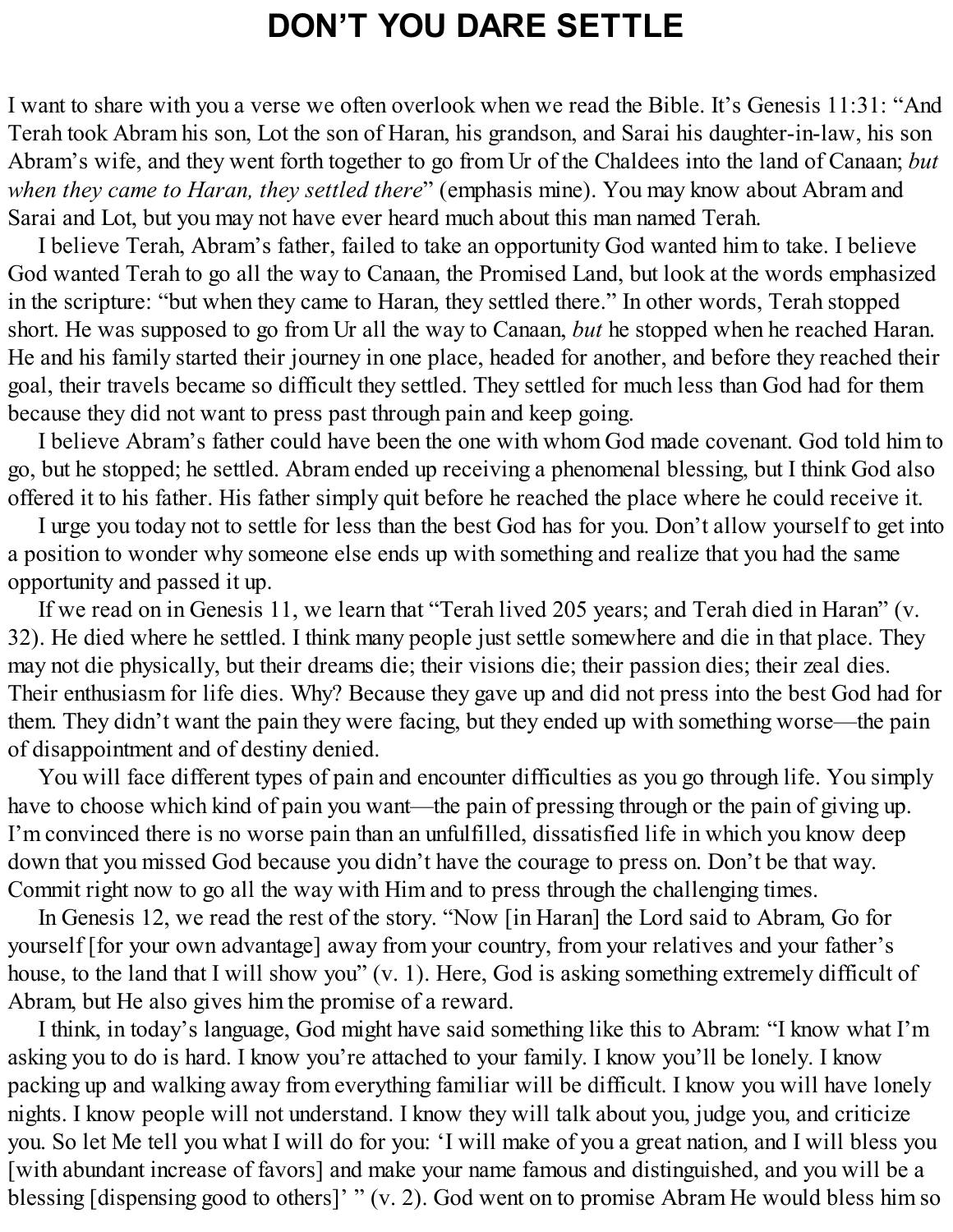much that people who came along and blessed him would be blessed, simply because they blessed him.

Throughout the Bible, we find many places where God gives a hard command, but it always comes with the promise of reward. God is not a taker; He is a giver. He never tells us to do anything unless it is for our ultimate benefit. I assure you: everything God ever asks you to do, even if it is difficult, He asks because He has something great in mind for you—but you cannot have it unless you press through that hard place. Pay the price and never give up. Victory is worth everything it costs.

#### *Everything God ever asks you to do, even if it is dif icult, He asks because He has something great in mind for you.*

I'm often humbled when I think of the extraordinary sacrifices that people have been called on to make in order to simply survive. One young man's story stands out in my mind. In February 2003, Aron Ralston, an experienced and enthusiastic outdoorsman, narrowly escaped death when caught in a fierce avalanche. In a very short time, the avalanche covered Ralston up to his neck and completely buried his skiing companion. With his considerable skill and strength, Ralston freed himself and his friend and got them both to safety.

But Ralston's alpine rescue was not his only heroic act that year. Three months later, while hiking alone through Utah's Canyonlands National Park, Ralston faced another life-and-death situation, one that required him to make a desperate decision and take a drastic measure in order to stay alive.

Ralston found himself at the bottom of a hole, one hundred feet beneath the surface of the desert, miles away from a paved road, with his arm pinned to a rock wall by an eight-hundred-pound boulder. No matter how hard he tried, the boulder would not budge. Soon, the crushing pain in his hand and arm gave way to the sensation of feeling nothing at all—not a good sign.

As Ralston thought about what to do, he realized he had broken an important hiker's rule: always tell someone where you are going. No one knew where he was; no one was expecting him to return from his hiking trip for several days. By the time anyone missed him, they would not know where to search for him. By the time anyone found him, he would probably be dead. He was in such a hidden place in such a remote desert that his body might never be found.

Five days after he had been trapped, thinking death was imminent, Ralston managed to use his video camera to record messages he hoped someone would find if he did not survive. In an effort to help those who would recover his body identify him, he used his pocketknife to etch his name; the month and year of his birth, October '75; April '03, the month of his hiking trip; and "RIP," into the rock where he was stuck.

Ralston then proceeded to do the only thing he knew to do to save his life. He used his pocketknife to amputate his arm so he could be free from the boulder. Amazingly, he then applied a tourniquet and gave himself basic first aid before he managed to rappel sixty-five feet and hike seven miles out of the canyon. He was nearing the place he had parked his truck, but had to climb eight hundred feet, straight up, to reach it. Bleeding, dehydrated, and almost in shock, Ralston pushed himself to reach his vehicle. As he neared it, he saw rescue teams convening to begin searching for him.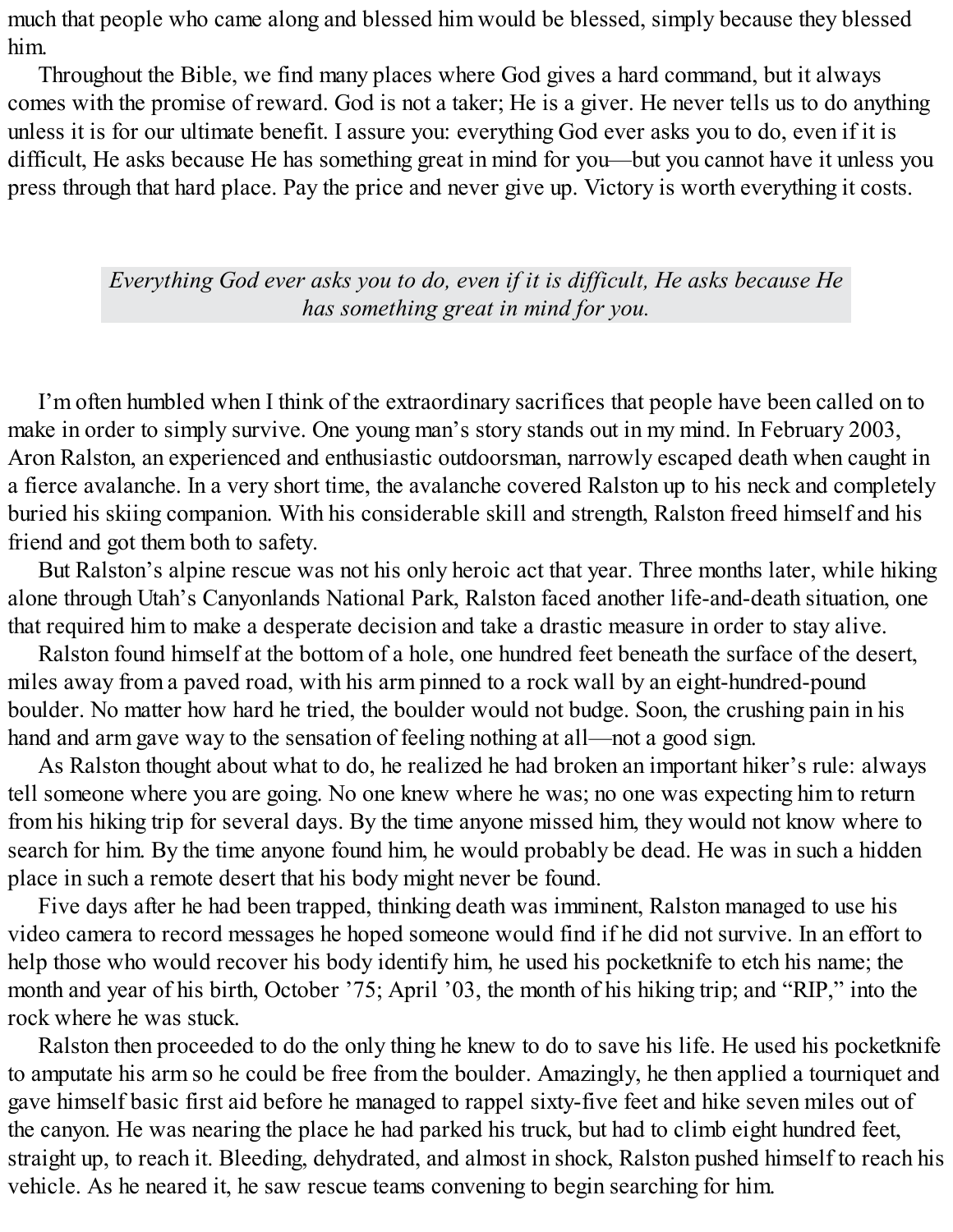He first received treatment at the nearest hospital, and was then transferred to another facility for surgery on the remaining portion of his arm.

I hope you will never find yourself in circumstances as drastic as Aron's, but I hope you will develop the courage, resourcefulness, and commitment to life he demonstrated when faced with a seemingly impossible situation.

Don't think or say, "This is just too hard" when you know you need to do something. God never requires us to handle more than we can bear, but with every difficulty He always provides a way for us to overcome. Never say, "There is no way," because He is the way (see John 14:6) and He makes a way for us. You can do whatever you need to do in life! You have what it takes!

## *The King of Denim*

Have you ever put on your favorite pair of blue jeans and wondered who invented them? Maybe not, but I believe the story is worth sharing.

For years, Levi Strauss has been the most famous name in denim, but Strauss never intended to patent the popular pants or to make a fortune selling them. He was simply a smart, hardworking Bavarian immigrant determined to make a successful and prosperous life in America after he moved from what is now Germany to New York with his mother after his father died of tuberculosis in 1845. Two of Levi's older brothers, Jonas and Louis, were settled and established in their own wholesale dry goods company in New York prior to his arrival. Following in his brothers' footsteps, Levi began to learn the dry goods business.

When Levi heard about the Gold Rush in California, he decided to head west. He made his home in San Francisco, where he started a dry goods business of his own and represented his brothers' New York company as well. Through his company, he imported dry goods and sold them to small stores in California and throughout the growing towns in the western United States.

In 1872, opportunity knocked for Levi when he received a letter from a customer in Nevada. This man, a tailor named Jacob Davis, explained to Levi in his letter that he had started making pants for working men—with metal rivets in places subject to stress, such as the corners of each pocket and the base of the fly. Because he could not afford to patent the pants alone, he solicited Levi's help in paying for the necessary paperwork and suggested the two men own the patent together. On May 20, 1873, the two received their patent for what they called "waist overalls," now known as "blue jeans."

Levi soon asked Jacobs to join him in his San Francisco factory to oversee the mass production of their riveted waist overalls. At first, seamstresses sewed the pants in their homes, but by the 1880s, demand was growing, and Levi rented factory space for the production of his popular pants. The first 501® jeans, which are still available today, were produced around this time.

Over the years, Levi's business continued to grow, and he became known not only as a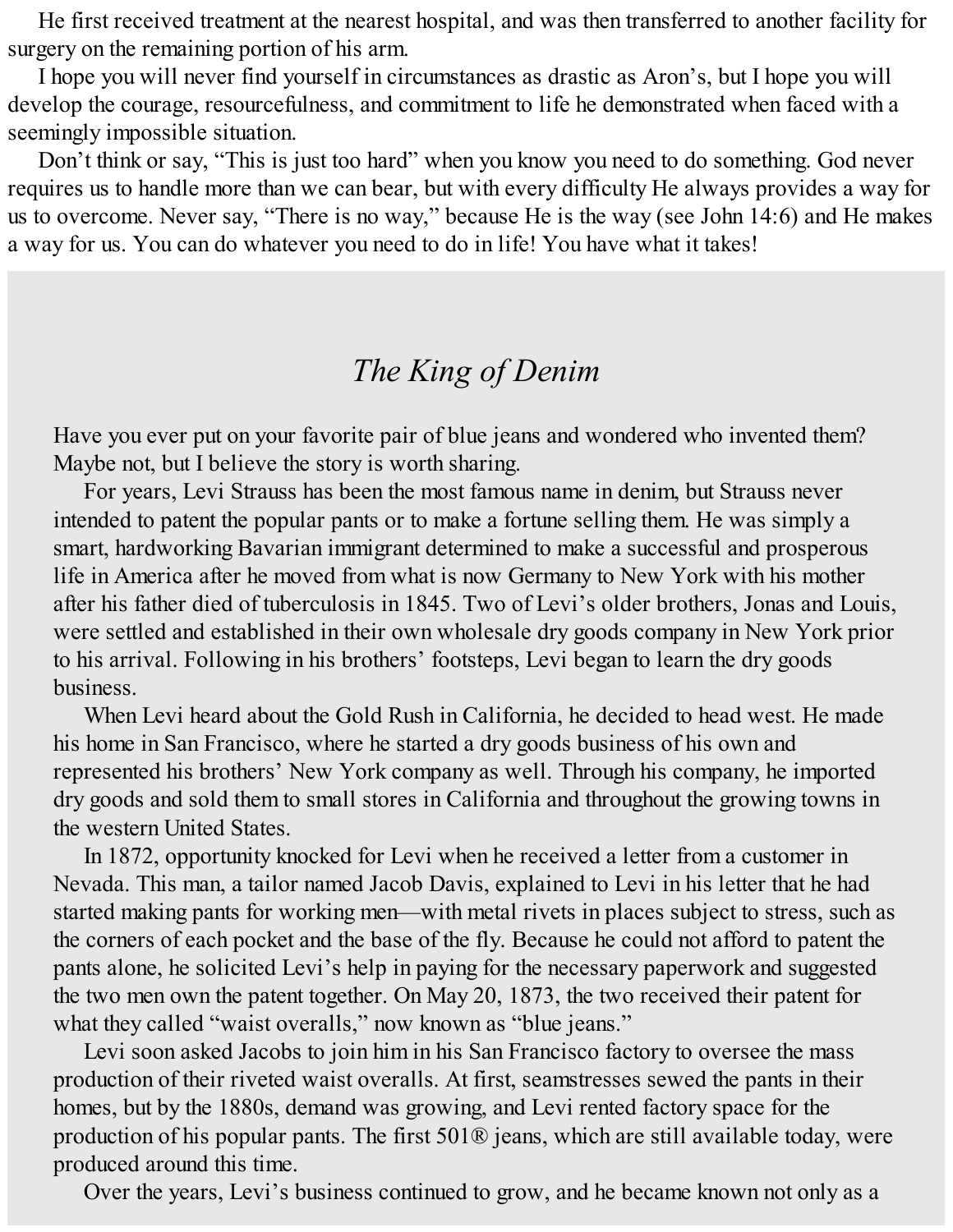smart, hardworking businessman but also as a kind, friendly, down-to-earth employer. He was also a generous philanthropist who contributed large sums of money to local charities, and in 1897, he funded twenty-eight college scholarships to the University of California at Berkeley.

You must realize you will reach goals you never dreamed were possible if you continue to persevere. When you do, be kind and generous, as Levi Strauss was, and remember to share your success and rewards of your hard work with others.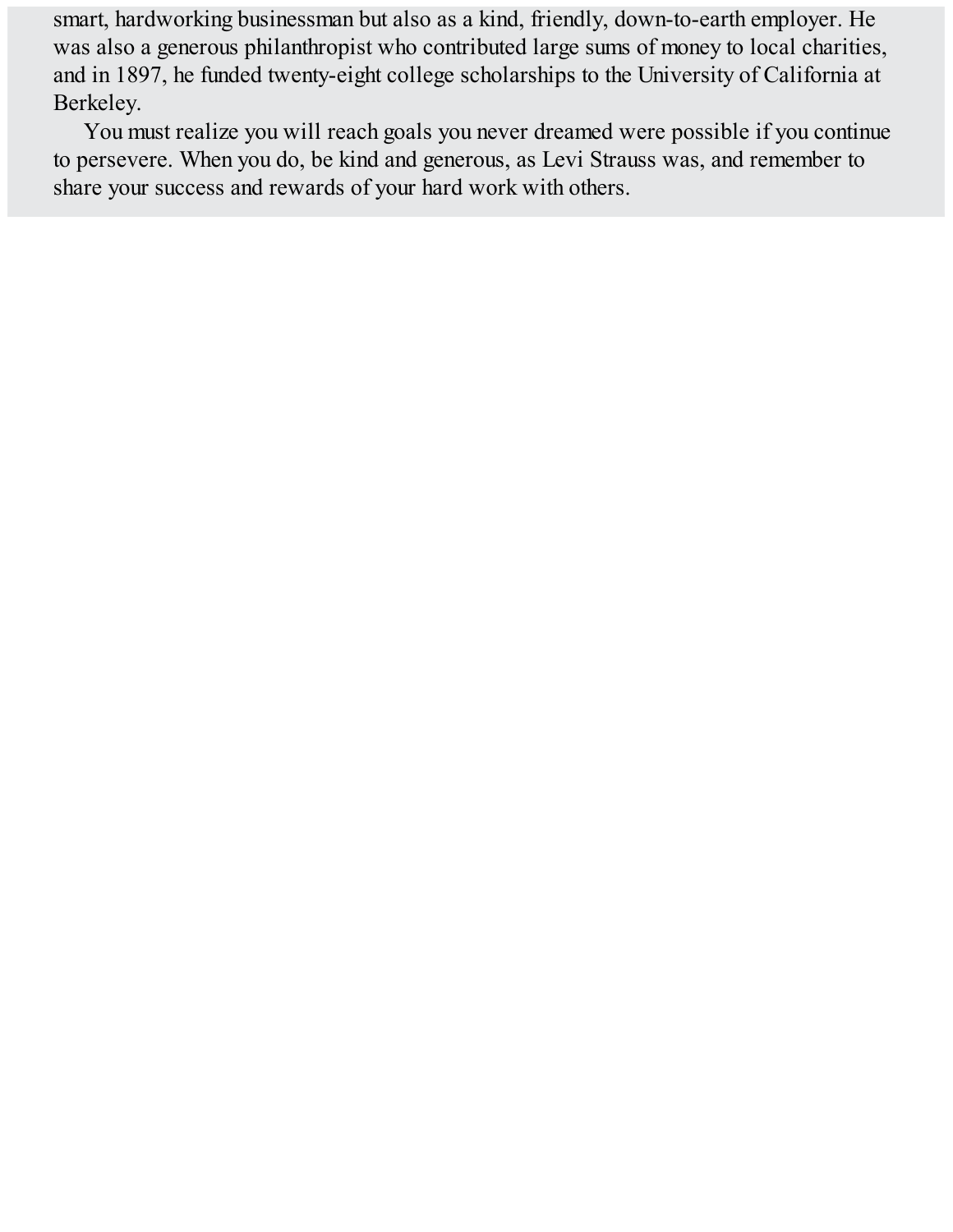## **[CHAPTER](#page-2-1) 6**

# **THE [CONQUERER'S](#page-2-1) SPIRIT**

"Difficulties show men what they are. In case of any difficulty remember that God has pitted you *against a rough antagonist that you may be a conqueror, and this cannot be without toil."*

#### **EPICTETUS**

æo

**I**<sup>n</sup> 1867, <sup>a</sup> creative engineer named John Roebling was inspired by an idea to build <sup>a</sup> spectacular bridge connecting New York City with Brooklyn. However, bridge-building experts throughout the world thought that this was an impossible feat and told Roebling to forget the idea. It just couldn't be done. It wasn't practical. It had never been done before.

Roebling couldn't ignore the vision he had in his mind of this bridge. He thought about it all the time and knew deep in his heart that it could be done. He felt he just had to share the dream with someone else. After much discussion and persuasion he managed to convince his son Washington, an up-and-coming engineer, that the bridge in fact could be built.

Working together for the first time, the father and son developed concepts of how it could be accomplished and how the obstacles could be overcome. With great excitement and inspiration, and the headiness of a wild challenge before them, they hired their crew and began to build their dream bridge.

The project started out well, but when it was only a few months under way a tragic accident on the work site took the life of John Roebling. Three years later Washington was injured, and he suffered brain damage that left him unable to walk, talk, or even move.

"We told them so."

"Crazy men and their crazy dreams."

"It's foolish to chase wild visions."

Everyone had a negative comment to make and felt the project should be scrapped since the Roeblings were the only ones who knew how the bridge could be built. Unbelievably, in spite of his handicap, Washington was never discouraged and still had a burning desire to complete the bridge. Despite his severe handicaps, his mind was still as sharp as ever.

He tried to inspire and pass on his enthusiasm to some of his friends, but they were too daunted by the task. As he lay on his bed in his hospital room, with the sunlight streaming through the windows, a gentle breeze blew the flimsy white curtains apart and he was able to see the sky and the tops of the trees outside for just a moment.

It seemed that there was a message for him to not give up. Suddenly an idea hit him. All he could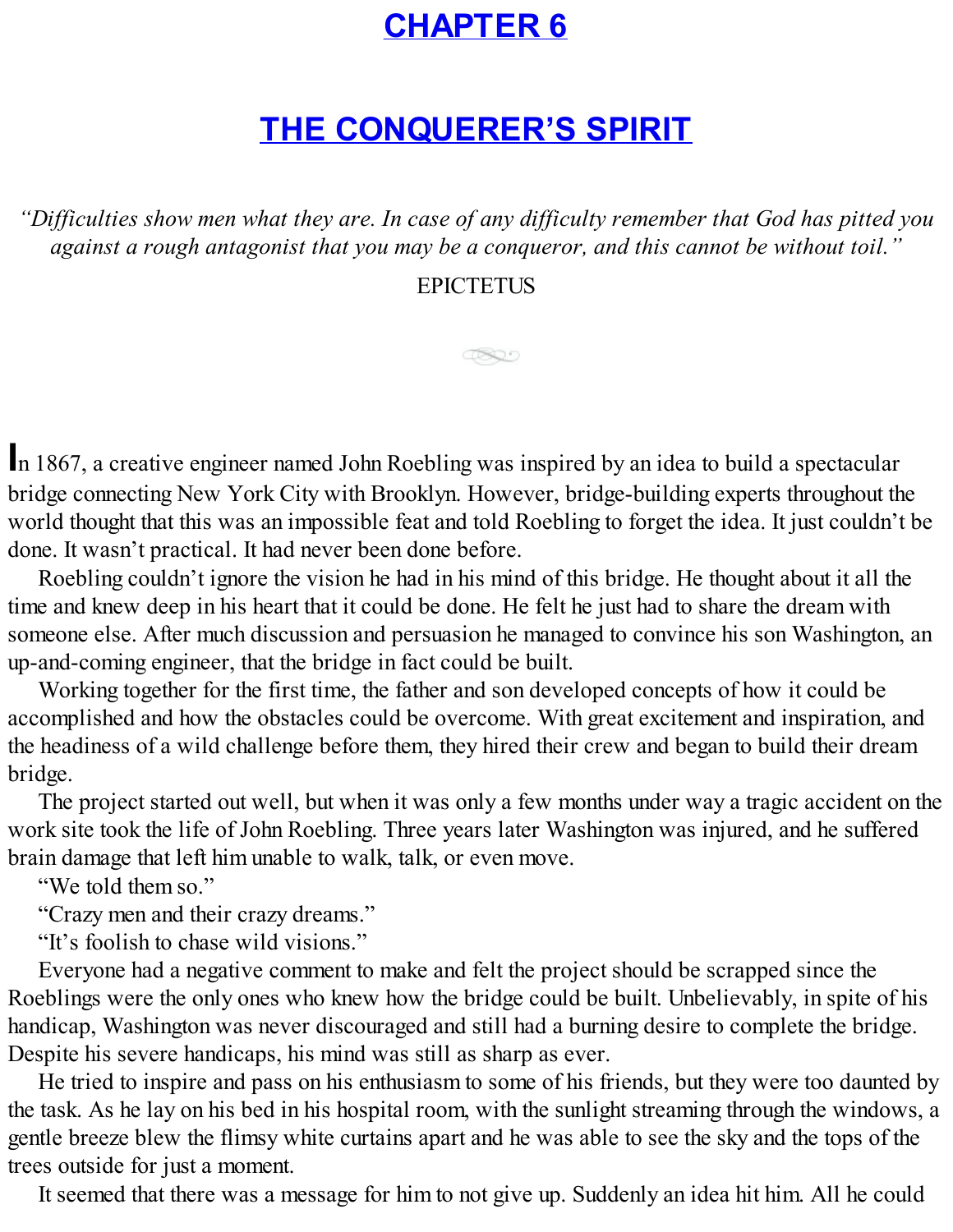do was move one finger and he decided to make the best use of it. By moving that one finger, he slowly developed a code of communication with his wife.

He touched his wife's arm with the finger, indicating that he wanted her to call the engineers again. Then he used the same method of tapping her arm to tell the engineers what to do. It seemed foolish, but the project was under way again.

For eleven years Washington tapped out his instructions with his finger on his wife's arm until the bridge was finally completed. Today the spectacular Brooklyn Bridge stands in all its glory as a tribute to the triumph of one man's indomitable spirit and his determination not to be defeated by circumstances. It is also a tribute to the engineers and their team work, and to their faith in a man who was considered mad by half the world. It stands, too, as a tangible monument to the love and devotion of his wife, who for eleven long years patiently decoded the messages of her husband and told the engineers what to do.

—Author Unknown *[http://www.dizzyboy.com/stories/inspirational-stories/inspirational\\_story\\_three.html](http://www.dizzyboy.com/stories/inspirational-stories/inspirational_story_three.html)*

# **THE SPIRIT OF A CONQUEROR**

Washington Roebling had what I call "the spirit of a conqueror," and I encourage you to get to the point where you have the spirit of a conqueror too. I want to help and inspire you to see yourself differently than you may right now, to see yourself as one who overcomes adversities, not as someone who shrinks back in fear or feels overwhelmed every time a trial comes along. I want you to be and see yourself as someone who is bold in the face of adversity and fully able to handle difficulties with courage, confidence, wisdom, and faith.

You see, adversities are not optional, and it takes a conqueror to overcome them. Jesus Himself said: "In the world you have tribulation and trials and distress and frustration; but be of good cheer [take courage; be confident, certain, undaunted]! For I have overcome the world. [I have deprived it of power to harm you and have conquered it for you]" (John 16:33).

*Adversities are not optional, and it takes a conqueror to overcome them.*

Paul understood this, and wrote in Romans 8:35-37: "Who shall ever separate us from Christ's love? Shall suffering and affliction and tribulation? Or calamity and distress? Or persecution or hunger or destitution or peril or sword? Even as it is written, For Thy sake we are put to death all the day long; we are regarded and counted as sheep for the slaughter. Yet amid all these things we are more than conquerors and gain a surpassing victory through Him Who loved us." What does it mean to be more than a conqueror? I believe it means that before you ever face adversity, before the battle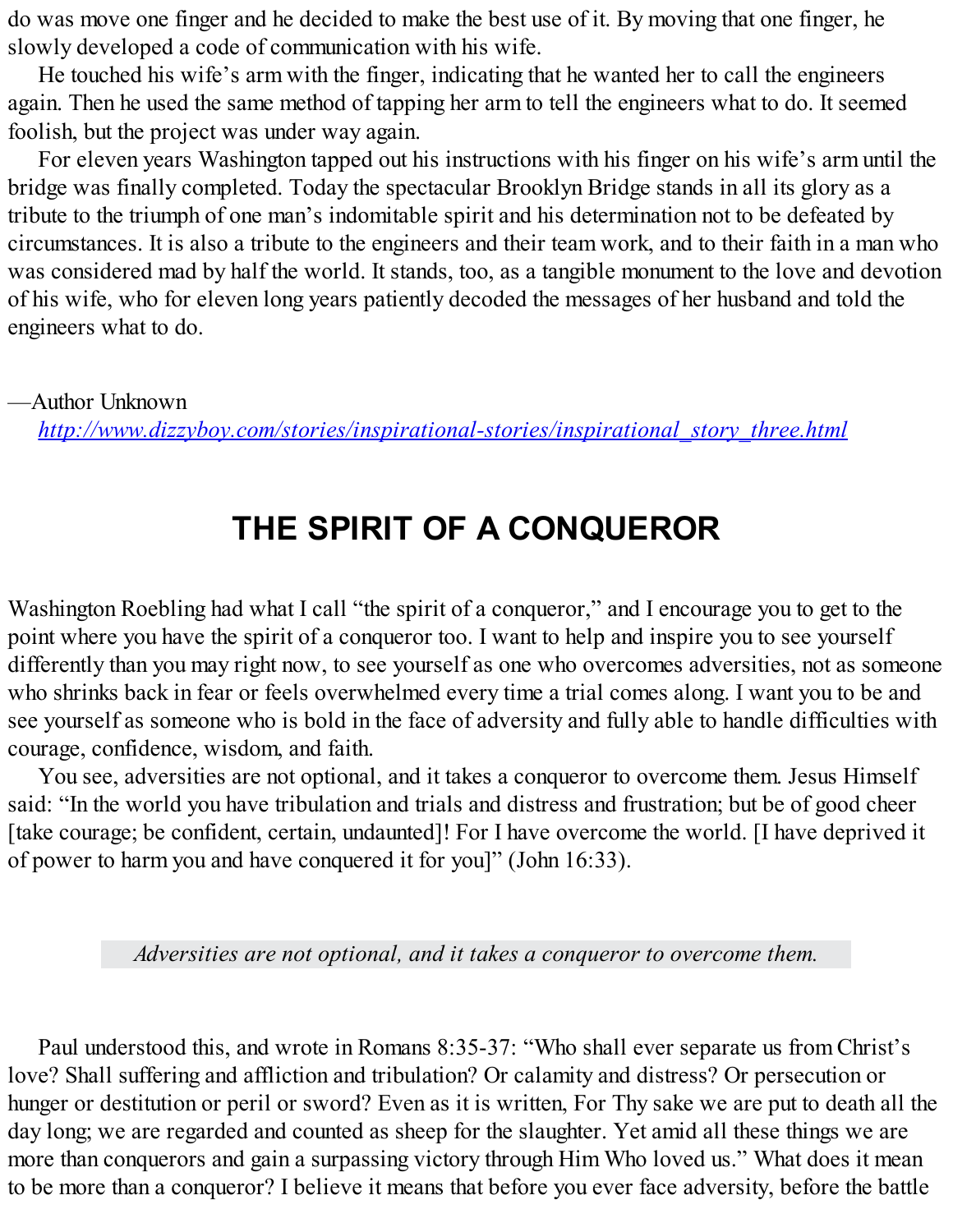against you even begins, you already know you will win in the end if you will simply refuse to give up.

Look also at Romans 8:31: "What then shall we say to [all] this? If God is for us, who [can be] against us? [Who can be our foe, if God is on our side?]" I promise you, if God is for you, you have no reason to have any other attitude than that of a conqueror. He is on your side, and He gives you the spirit of a conqueror.

If you do not feel you have a relationship with God, you may not feel that He is for you. He is, but you need to believe that and put your faith in Him to not only forgive your sins but help you throughout your life. Please see the prayer at the end of this book. When you receive Jesus Christ into your heart, you also receive the spirit of a conqueror.

No matter what you go through in life, if you have the spirit of a conqueror and you really know who you are in Christ and truly believe God is on your side, you do not have to be daunted or overwhelmed by any difficulty you may face. Whether you are trying to pay off a mountain of debt, finish your education, fight an illness, leave an intimidating and abusive relationship, start your own business, go into ministry, or simply clean your house, *you can do it* with God on your side. You just need to develop the spirit of a conqueror.

Remember the verse I wrote about earlier: "For the time being no discipline brings joy, but seems grievous and painful; but afterwards it yields a peaceable fruit of righteousness to those who have been trained by it" (Hebrews 12:11). When confronted with adversity, do not ever say, "I just can't take this anymore." Instead, have the spirit of a conqueror and say, "God is for me. He is on my side and I can do all things through Christ who strengthens me."

## **RESIST THE DEVIL**

Many Christians seem to believe their faith should make them immune to the attacks and harassment of the enemy, and they act surprised when he begins to bother them. That simply is not true; as we have learned in this chapter, we *will* go through adversity. Sometimes, but not all the time, our adversities will be the work of the enemy. What we call "a run of bad luck," "a difficult situation," or "a rough day" may actually be the devil's doing. In the face of such adversities, what do we do?

First we need to remember we *do* have authority over Satan, and the Bible tells us we are to *steadfastly* resist him. James 4:7 instructs us: "So be subject to God. Resist the devil [stand firm against him], and he will flee from you." We must understand that we really do not have any power to resist Satan if we are not first submitting to God. This is so important I want to repeat it: we will not be able to exercise power over Satan if we do not first submit ourselves to God—which simply means we need to be obedient to Him. That wholehearted obedience and submission to the Lord is what gives us the authority and the ability to resist the devil.

Resisting the devil does not mean that we merely want our trials or difficulties to go away, but it means we are determined to remain steadfast and display godly behavior at all times. "He Who lives in you is greater . . . than he who is in the world" (1 John 4:4); and with God's power working in you, not only can you outlast the enemy, you can continue serving God while the battle rages.

Remember, James 4:7 says we must "stand firm" against the enemy. He will not leave simply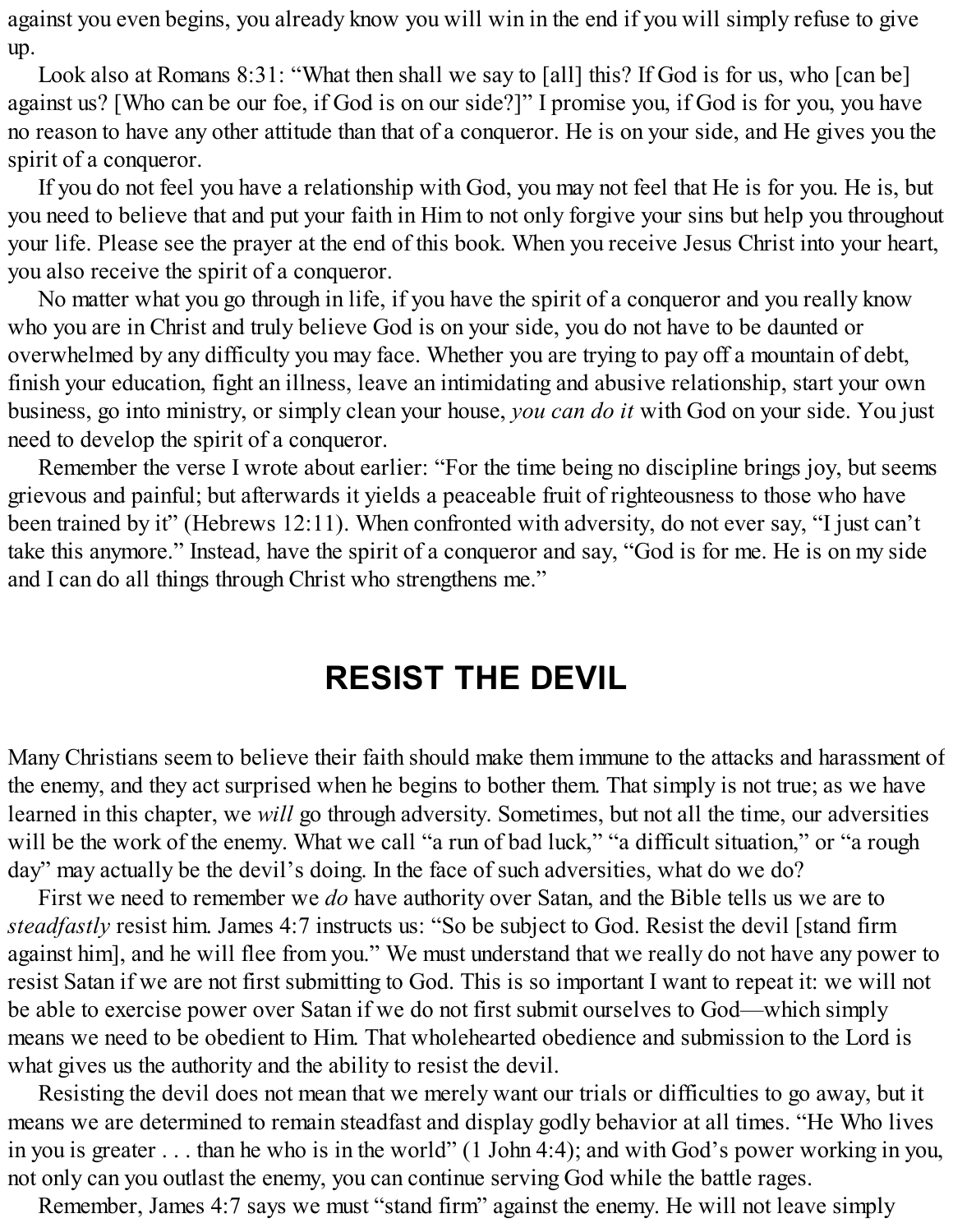because we respond to an altar call or wear jewelry with Christian symbols on it. He will not go away because we go to church every Sunday or have a library full of Christian books and CDs. We cannot defeat him unless we are firm in our decisions and determined to never give up.

# **START STRONG, FINISH WELL**

Everything we undertake in life has a beginning and an end. Typically, we are excited at the beginning of an opportunity, a relationship, or a venture; we're also happy when we can celebrate our achievement and have the satisfaction of a fulfilled desire. But between the beginning and the end, every situation or pursuit has a "middle"—and the middle is where we often face our greatest challenges, hurdles, roadblocks, obstacles, detours, and tests. People who are easily led by their emotions rarely finish what they start. They give up when the project is no longer exciting and all they see in front of them is hard work. God wants us to be people who finish what we begin, and He will help us if we let Him.

You may be in the middle of a lot of things right now. Perhaps you're in the middle of getting out of debt. You have paid off all but one of your charge accounts and you're starting to think, *I've done* pretty well. I think I will go shopping today because I read about a huge sale at the mall. Doing "pretty well" is not good enough because that was not your original goal. Discipline yourself a little while longer; you will be so glad you did when you pay off that last charge account and you are completely out of debt. If you need to do something to have some fun or relieve emotional tension, find something that does not require a charge account. Whatever you find yourself in the middle of, determine to see it all the way through to the finish.

Between our beginnings and our endings we must develop the boldness and determination necessary to overcome the overwhelming circumstances we encounter in the middle. The enemy wants us to settle for less than God's best for our lives and to stop short of receiving and enjoying everything God has for us. The devil hates progress and pushes us to give up. God, on the other hand, wants the very best for us; He wants us to finish the races set before us and finish them with joy (see Hebrews 12:1). Ask yourself if you are willing to pay the price to finish.

People who finish well in life are the ones with strong character. They have "staying power." Jesus did not quit when His circumstances were rough, and He is our example. The Bible actually says we are to look away from all that distracts us unto Jesus who is the Author and Finisher of our faith (see Hebrews 12:2).

Certainly, Washington Roebling was a finisher. Another great finisher was the apostle Paul. According to Acts 20:24, none of the obstacles he faced moved him or had any sort of negative effect on him. In this verse, Paul also said he wanted to finish his course with joy. That does not mean that what he endured wasn't difficult; it simply means it did not stop him.

I think most of us want to do and be everything God intends for us, and to enjoy it along the way. Great joy comes with finishing the race God has called you to run. Enjoy the journey and keep your eyes on the prize. Jesus endured the cross for the joy of obtaining the prize that was set before Him.

Paul had a remarkable ministry and finished many things in his life. As he neared the end of his journey on earth, he wrote: "I have fought the good (worthy, honorable, and noble) fight, I have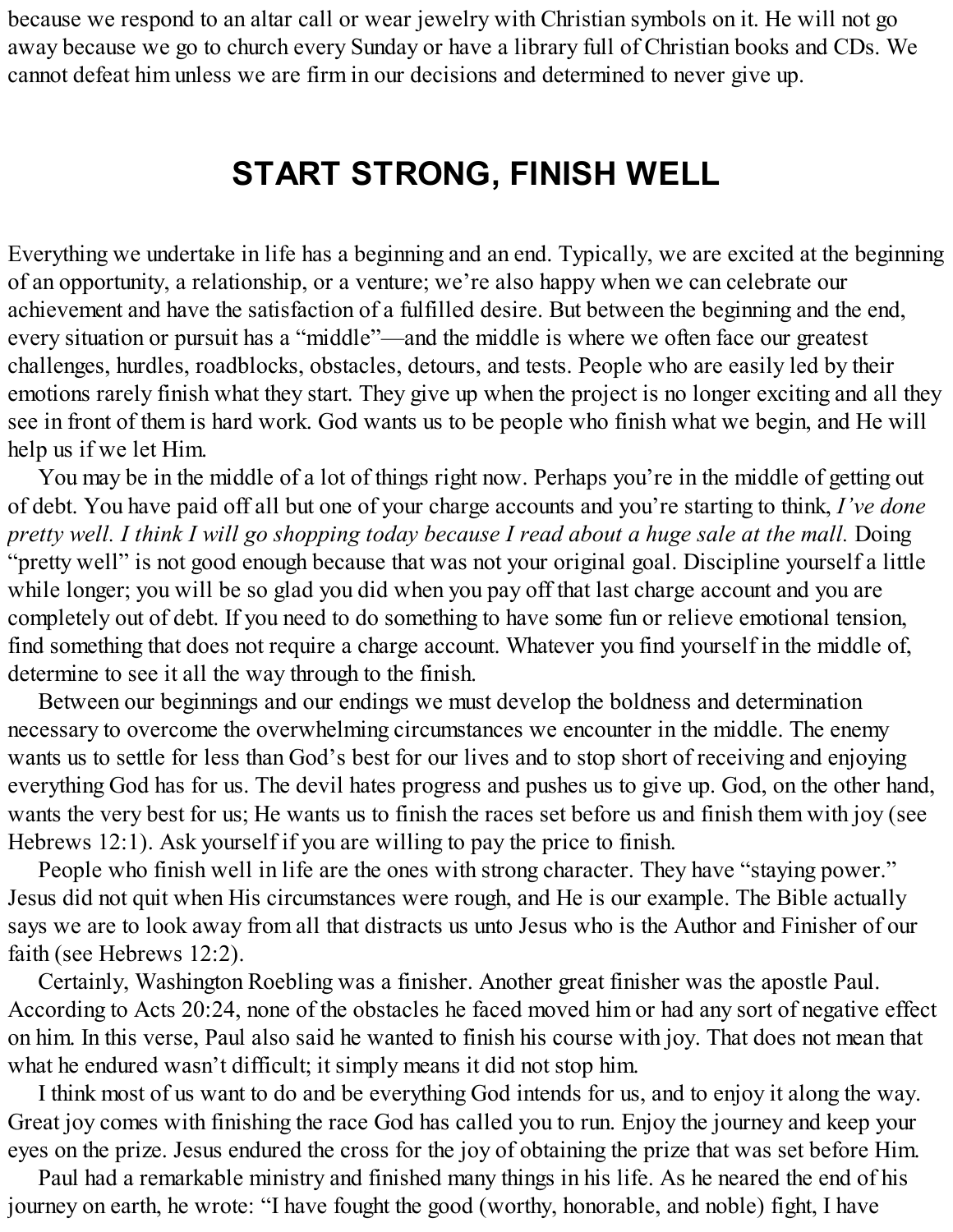finished the race, I have kept (firmly held) the faith" (2 Timothy 4:7). In this verse, he was basically saying: "I have been through a lot. But I am still here. The enemy tried to take me out, but he did not succeed!"

I think one of the greatest testimonies we can have is summed up in these three words: "I'm still here." When we speak those words, we are saying, "I did not quit. I did not give up. I am still here."

When you feel you are in the "middle" as you reach for your goal, reread some of the stories in this book. You will be inspired by the lives of people who have done amazing things because they pressed through the middle and crossed the finish line.

# **DON'T BE LED ASTRAY BY DIFFICULTIES**

Paul writes in 1 Thessalonians 3:3-5:

*That no one [of you] should be disturbed and beguiled and led astray by these af lictions and dif iculties [to which I have referred]. For you yourselves know that this is [unavoidable in our position, and must be recognized as] our appointed lot. For even when we were with you, [you know] we warned you plainly beforehand that we were to be pressed* with difficulties and made to suffer affliction, just as to your own knowledge it has [since] *happened. That is the reason that, when I could bear [the suspense] no longer, I sent that I might learn [how you were standing the strain, and the endurance of] your faith, [for I was fearful] lest somehow the tempter had tempted you and our toil [among you should prove to] be fruitless and to no purpose.*

In this passage, Paul was saying: "I was concerned that you would quit and give up because of all the trials and tribulations and afflictions that were coming against you." He was encouraging the Thessalonians, basically saying: "When difficulties come your way, don't be impressed by them; don't let them move you. Don't let them upset you. Just say: 'This too shall pass.' This is part of life, so don't fold under the pressure."

When Dave and I are challenged by difficulty, one of the first things he says is, "I am not impressed!" He shares that if we refuse to allow our difficulties to *impress* us, then they will not *oppress* us or *depress* us either. We must learn to hold steady in the storm and we will arrive safely at our desired destinations.

Any time we try to step out and do something for God, the enemy will oppose it. This has always been true, and it is unavoidable. Paul certainly experienced it and wrote in 1 Corinthians 16:9: "For a wide door of opportunity for effectual [service] has opened to me [there, a great and promising one], and [there are] many adversaries."

Over the years, many people have come to work at Joyce Meyer Ministries. Some of them relocate to St. Louis from other states and have to deal with the challenges of finding a place to live, moving, putting their children in school, and getting established in a new city. Some of these people have been amazed at the "many adversaries" they face during their first few weeks of employment. Over and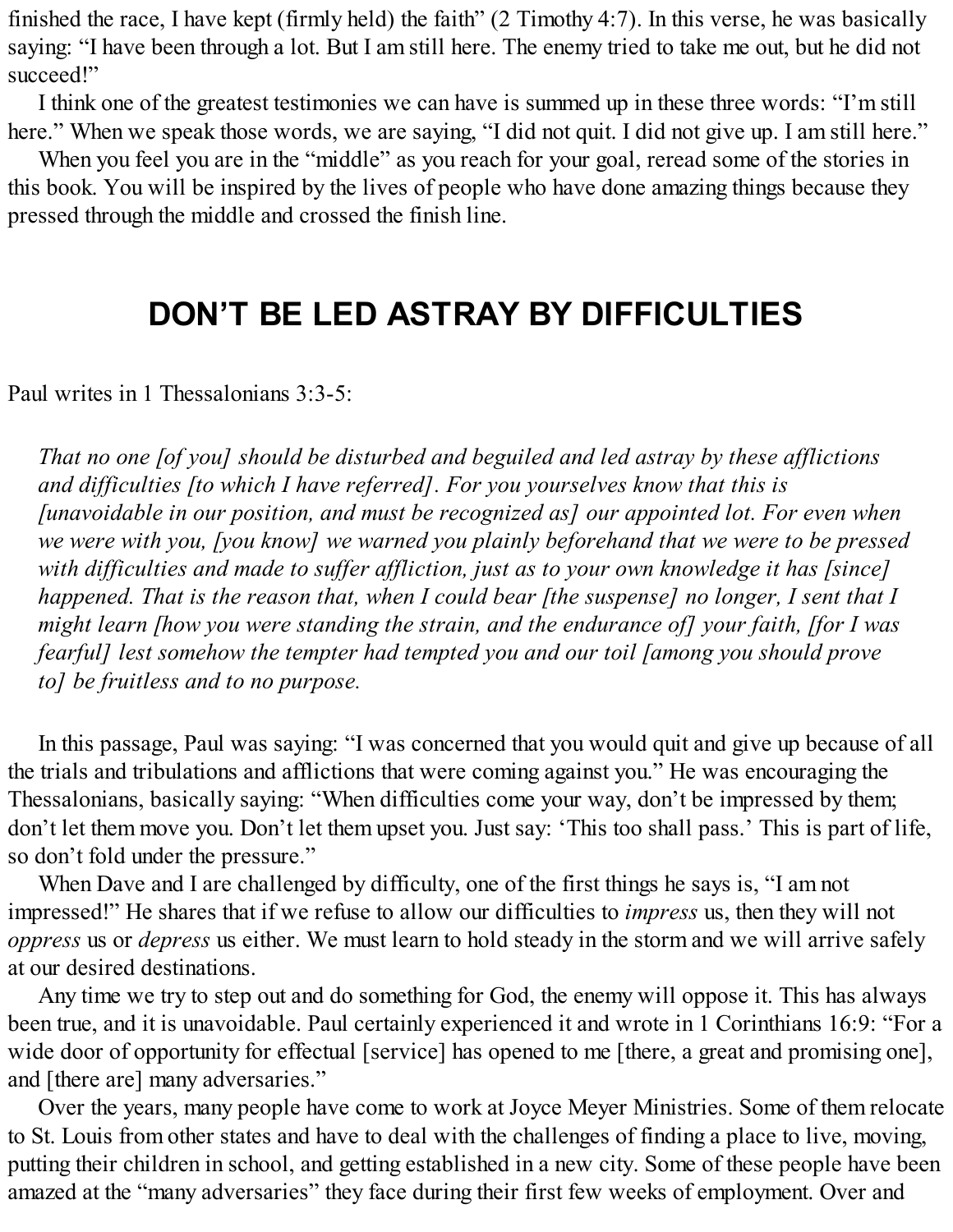over again, I've watched the enemy use these difficulties to make them think, *Well, maybe I didn't make the right decision after all. I thought this move was God's will, but maybe I was wrong. Maybe I should take my family and go back home where things were easier.*

Many times, Dave and I have needed to talk with these people and tell them, "The fact that you are having a difficult period of adjustment doesn't mean you didn't hear from God. You just need to hold steady. Go back to what's in your heart. Do not focus on your circumstances. Look at what's in your heart."

If they tell us that they do believe this is God's will for their lives, then Dave and I encourage them, "Then make up your mind that you're going to stay. Don't be double-minded, second-guessing your decision. Determine to push through this difficult season, and refuse to think about turning back. Since you really believe God has led you here, commit to stay—no matter what."

When we say to the enemy, "Look, devil, I know what's in my heart; I know what God told me to do; and I am going to stay here and see what God has for me, no matter how hard it is or how long it takes," then the enemy realizes he cannot control us with trials and tribulations. This builds a new level of faith and strength in us and demonstrates the spirit of a conqueror.

Paul said difficulties are unavoidable. You will face them as you continue to grow in God and follow Him. Do not let them lead you astray, but be determined to overcome them. I know you can make it. You will have to do your part, and it is going to take work, but you can do it!

## **DEAL WITH YOUR DIFFICULTIES**

A person with the spirit of a conqueror must confront and deal with the adversities we face, not run from them. We simply cannot keep trying to escape or avoid situations that are difficult. Anytime we run from a situation, we can almost be sure we will have to go back and face it, or something very similar, at a later time in our lives.

Think about Moses. He ran from Egypt and spent forty years in the desert, where God prepared him to be a great leader. When God appeared to him in the burning bush, He basically said: "Okay, now I want you to go back to Egypt" (see Exodus 3:2-10). Yes, God sent Moses right back to the place he tried to escape.

The Bible is full of similar stories—enough to convince me that running from adversity doesn't do anyone any good. If you run from one difficult situation, there will always be another waiting for you. You see, God knows you need the skills, strength, and training you will gain from adversity, so even if you manage to get out of one difficult situation, He will lead you into another one.

For example, let's say you live next door to some people you really, really don't like. You dislike them so much that you decide to move to get away from them. Then let's say you move to a new neighborhood and your neighbors on both sides have the same personality as the people you wanted to get away from. It may be hard for you to imagine this, but it is possible that God has put them next to you. Why would He do that? Because there may be something in you that needs to be dealt with and will only surface when you are around that type of person.

I used to have an extremely difficult time with people whose personalities were similar to my father's. Because he abused me, I didn't want to be around people who spoke the way he spoke, acted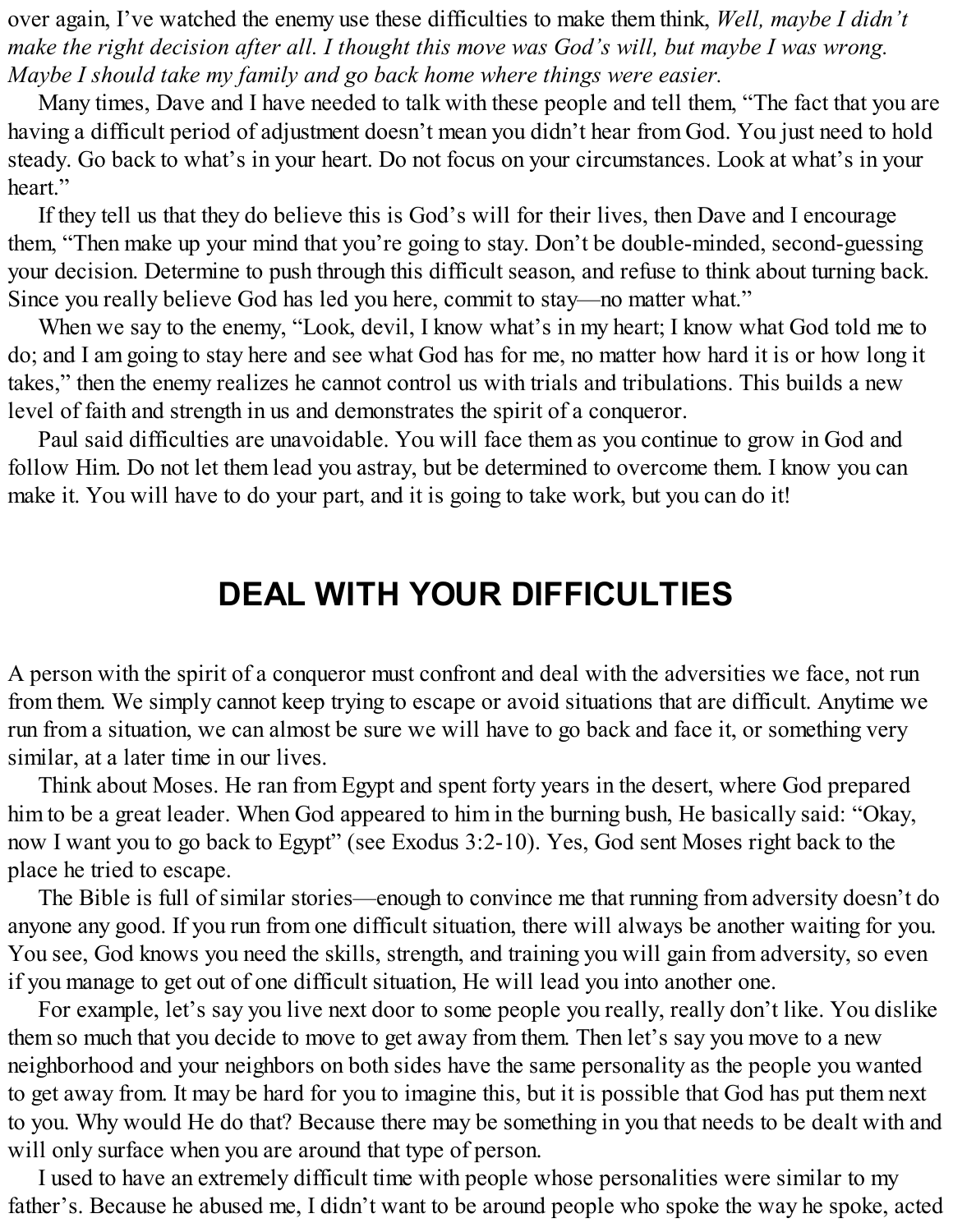the way he acted, or reminded me of him in any way.

But over a period of time I began to notice God was surrounding me with people who reminded me of my dad. Every time I encountered someone who reminded me of him, I felt insecure and fearful, and I slipped into old behavior patterns.

I didn't like my responses, nor did I understand where they came from for quite some time. But I was crying out for God to change me and show me truth. I now realize He began putting me in situations where my weaknesses would be evident so I could say: "Oh. Okay, God, I see that You want to set me free from that!" He was trying to get me to grow up and be a stronger, more mature Christian. We often ask God to deliver us from the wrong things. We want to be delivered from our trials, but we need to ask Him to deliver us from the things in our hearts that hinder His purposes for our lives.

God uses difficulties to make us people He can trust and people He can use. When we face adversity, we must have the spirit of a conqueror. David had to face Goliath before he could become king. We must not try to escape or avoid difficult situations while we are going through them. Instead, we need to say, "God, if this is something I have to go through, then I am going through it victoriously. I want to go through it with the attitude of a conqueror. Whatever You want to do in my life through this, I want You to do. But one thing I ask, God—that You help me press past my feelings and behave in a godly manner all the way through it." Getting away from trouble never needs to be our goal; our goal needs to be to conquer it with Christlike attitudes and behaviors. God teaches us to bless our enemies and pray for them (see Matthew 5:44), not to run from them. He tells us that we overcome evil with good (see Romans 12:21). No matter what is going on in your circumstances, keep doing what you know is right and you will win!

*God uses dif iculties to make us people He can trust and people He can use.*

## **DO IT FOR GOD**

The goal I want you to have when you finish this chapter is this: the next time you face a challenge, you will discipline your attitude, your emotions, your mouth, and your mind to behave in a godly manner all the way through it. That will be hard. You'll feel your flesh rebelling against it. But keep saying, "God, I am doing this for You. I can't do it on my own and I don't even want to do it for myself. I want to do it for You as an act of obedience." Jesus didn't give up. He went all the way through for us, and we can do the same for Him!

I remember one Sunday years ago when my pastor encouraged the congregation to take a moment to say hello to other people and even give them a hug and to tell them we loved them. I looked down the row where I was sitting and saw a woman who had hurt me in a significant way. I strongly sensed the Spirit of God impressing me to give her a hug and let her know I loved her. That was going to require great surrender for me because I felt she needed to apologize to me and ask me to forgive her. But she had no idea she had hurt me! Walking over to her and saying, "I love you" took everything I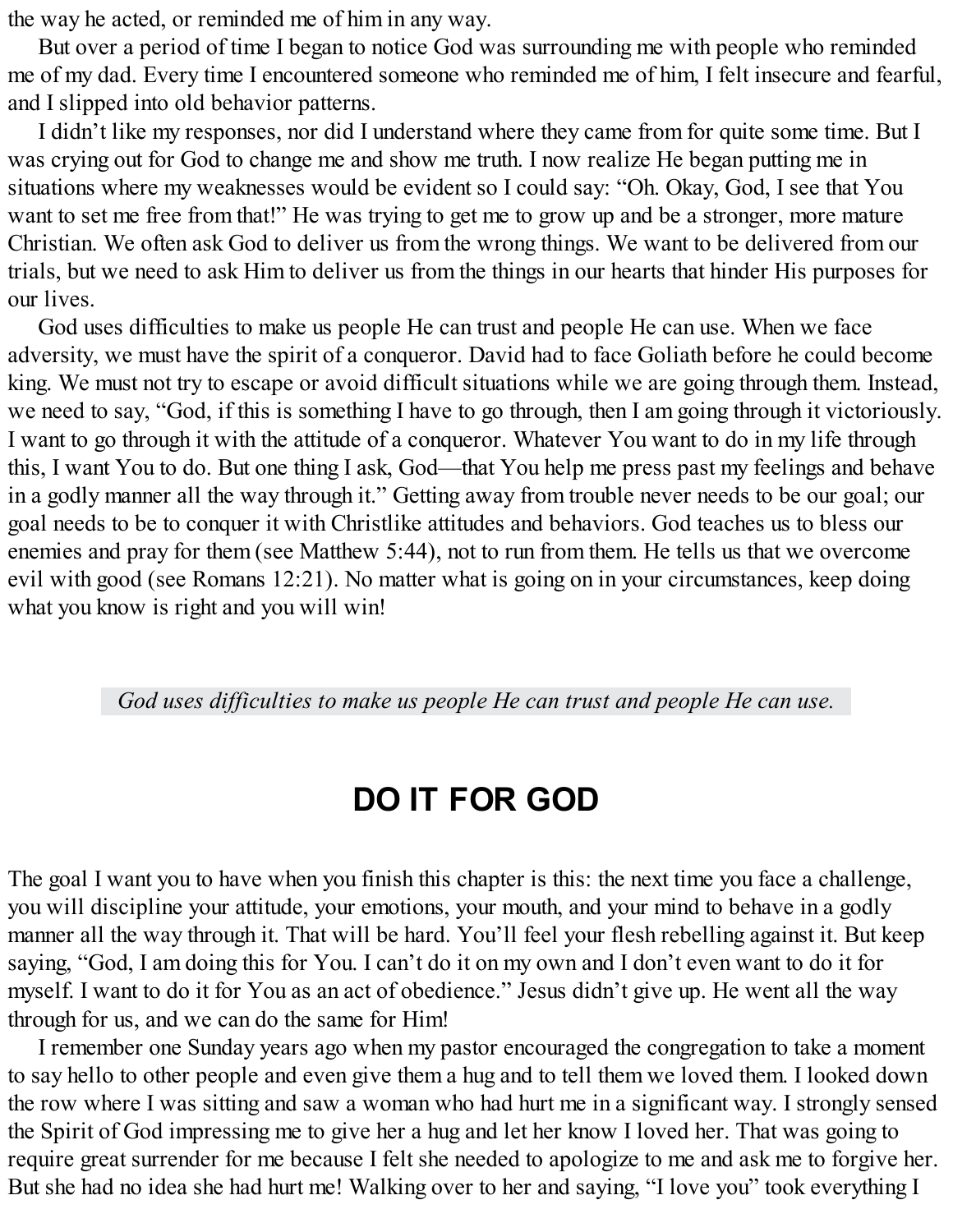had! I can't guarantee I was totally sincere, but I know I was obedient to God.

Several months later, God led me to give one of my favorite possessions to that woman. "Now God," I responded, "I don't mind giving it away. I mean, I really would like to keep it, but if You are going to make me give it away, at least let me give to someone I like so I can enjoy seeing her with it!"

God responded to me: *Joyce, if you can give her that, if you can give your favorite possession to* someone who really hurt you and is least deserving of it, you will break the power of the enemy. *You will destroy his plan to destroy you.*

We do not take steps of obedience and overcome difficult times because we feel like doing so or think obedience is a good idea. We do it because we love God, we know He loves us, we want to obey Him, and we know His ways are always best for us.

Whatever adversities you are facing right now or will face in the days to come, I urge you to confront them, embrace them, and deal with them. Face them like a conqueror. Remember, they are working for your good and God will use them to strengthen you. Embrace them with a conqueror's attitude, and you will find yourself in a place of greater maturity, wisdom, and ability than you have ever known.

Trouble, pain, suffering, and persecution are not good in and of themselves. They come from the enemy, but God intends to work something good out of everything Satan means for harm. The situation itself may not be good, but God is good; and as we continue loving and trusting Him, He will bring good out of it (see Romans 8:28). Believing this gives us the strength and courage to keep pressing on in difficult times. We must have hope. We must believe we will see the Lord's goodness in our lives (see Psalm 27:13).

# **REACH YOUR FULL POTENTIAL**

I fully believe reaching your potential is linked to the way you handle adversity. Winston Churchill said: "Difficulties mastered are opportunities won," and I wholeheartedly agree. If you allow difficulties and challenges to frustrate, intimidate, or discourage you, you will never overcome them. But if you face them head-on and press past the adversities you encounter, refusing to give up in the midst of them and moving forward with the spirit of a conqueror, you will develop the skills and determination needed to be everything you were created to be and experience everything God intends for you.

## *From Cotton Field to Corporation*

The woman who came to be known as Madam C. J. Walker, the first African American female millionaire in the United States was born Sarah Breedlove on a Louisiana plantation in 1867, to former slaves who both died and left her an orphan by the time she was seven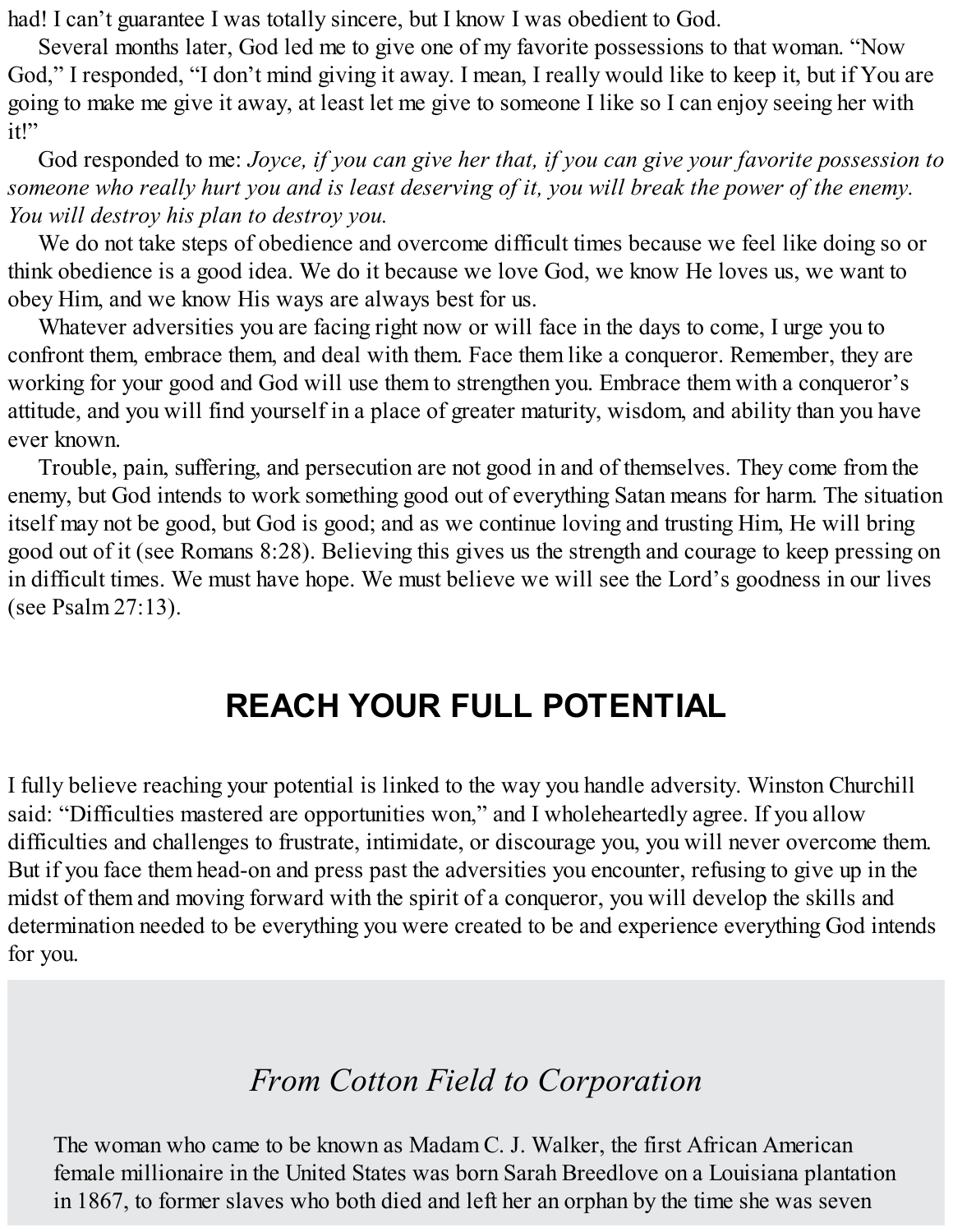years old. She and her sister survived because they were willing to do the grueling, dirty work of picking cotton in the fields of Louisiana and Mississippi.

When she was fourteen, she married a man who died six years later, leaving her alone with a young daughter. Sarah and her daughter moved to St. Louis, Missouri, where her four brothers had found work as successful barbers, and she took a job as a washer-woman, earning \$1.50 per day.

During the 1890s, Sarah found herself with a strange scalp condition that caused her to lose most of her hair. She tried every possible remedy to make her hair grow back, but nothing was effective.

Sarah took a job as a sales representative for a hair products company and moved to Denver, Colorado, where she met and married Charles Joseph Walker, and became known as "Madam C. J. Walker."

Still suffering with hair loss, Sarah finally found a solution—in an unusual way. She dreamed about an old man, who told her which ingredients to combine to make her hair grow back. The next day, she mixed the ingredients, tried the remedy, and it was successful!

Madam C. J. Walker quickly realized she had a product she could market and sell, so she opened her own business, producing and distributing "Madam Walker's Wonderful Hair Grower."

To get her business off to a strong start, Madam Walker logged many miles as she personally traveled the United States for more than a year, going door-to-door telling people about her products and giving presentations wherever she could find an audience. With diligence and determination, she continued to develop and perfect strategies for increasingly effective sales and marketing of her products.

In 1908, Madam Walker went to Pittsburgh, Pennsylvania, to open a school to train a team of "Walker hair culturists" to help her in her growing business. Two years later, she had made her home and built a factory for the production and distribution of her products in Indianapolis—the metropolis of manufacturing in her day. Before the end of her first year in Indianapolis, Madam Walker gave one thousand dollars toward the building of a local YMCA for African Americans—a remarkable achievement for a woman who once supported herself by picking cotton, but one made possible because she worked hard and refused to give up.

In 1916, Madam Walker left Indianapolis for New York, though her Indianapolis factory continued to operate under the leadership of the forewoman she had trained. Because she refused to give up in the face of the personal problem of hair loss, Madam C. J. Walker went from picking cotton to being a pioneer in the beauty industry and the first African American woman to become a millionaire in the United States. Let her story inspire you to not give up when you face challenges, but to be creative, work hard, and persevere until you reach your full potential.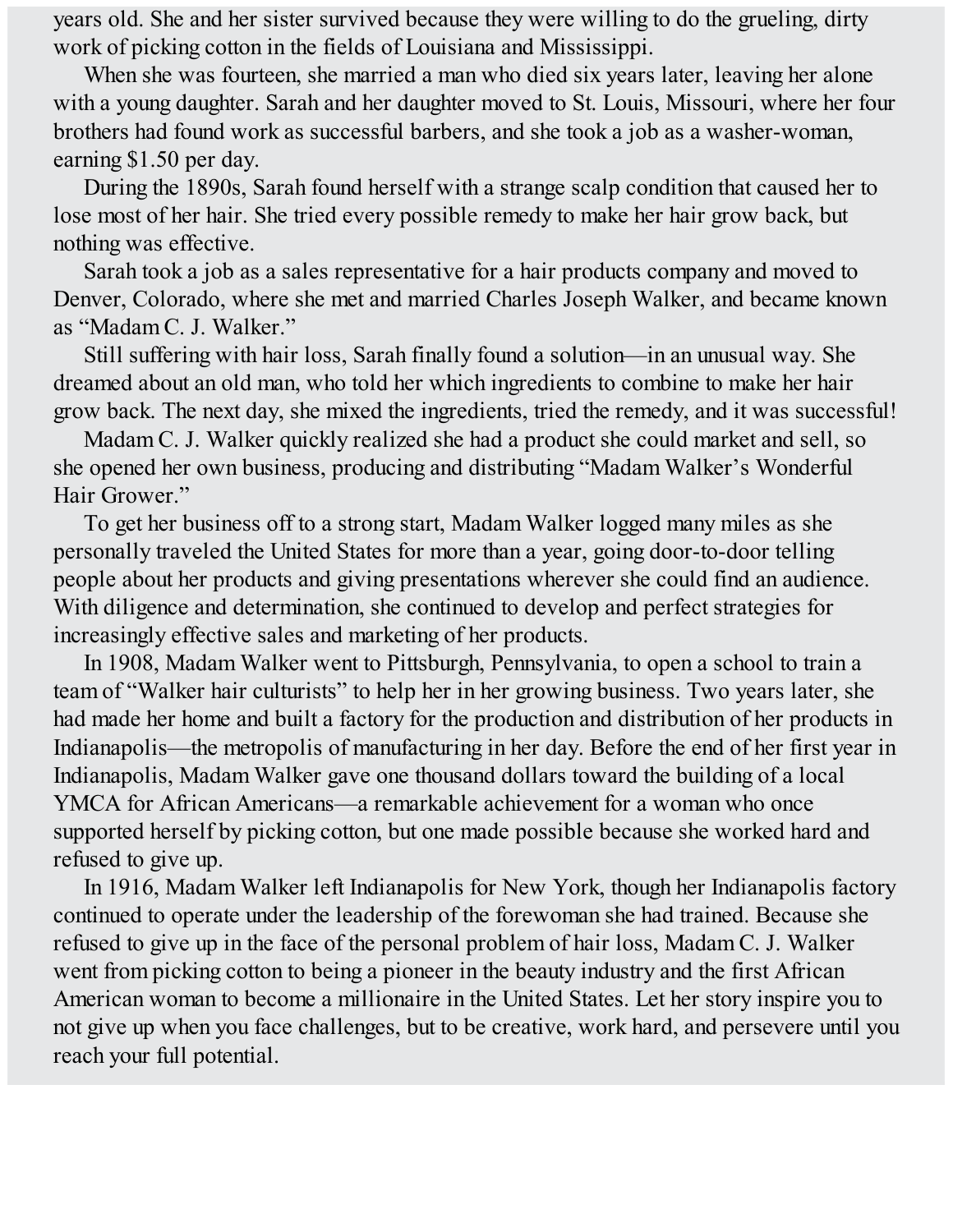## **[CHAPTER](#page-2-2) 7**

# **NEVER GIVE UP ON WHAT'S [IMPORTANT](#page-2-2) TO YOU**

*"The fishermen know that the sea is dangerous and the storm terrible, but they have never found these dangers sufficient reason for remaining ashore.*"

#### VINCENT VAN GOGH

**4300** 

What's important to you? When you stop and think about it, what really matters to you? Is it your job, your reputation, your health, your family, your relationship with God, your possessions, a project, or a cause?

Different things are important to different people. In Old Testament times, rebuilding the devastated walls of his hometown of Jerusalem was extremely important to a man named Nehemiah. It was so important he asked his employer, the king of Persia, to allow him to return to Jerusalem to oversee this project, and the king granted it.

Nehemiah definitely had the spirit of a conqueror, as you'll see as you read his story. He faced a storm of opposition, ridicule, and intimidation as he tried to finish the task so important to him, the project God called him to complete. Similarly, you will face various kinds of storms as you endeavor to do what is important to you. Nehemiah's story will teach you how to weather them well and emerge victorious.

## **TAKE COVER**

The best way to be safe through a natural storm is to take cover. If you do not seek shelter, the wind will blow you this way and that, and the rain may keep you from being able to see clearly. Besides that, you might get struck by lightning. If you do not take cover, the storm is in control of you. But if you will position yourself indoors through the storm, you will be able to ride it out and be in good shape to do what you need to do when it passes.

Psalm 91:1 gives us instructions for the spiritual storms of life: "He who dwells in the secret place of the Most High shall remain stable and fixed under the shadow the Almighty [Whose power no foe can withstand]." The first place you need to run when a storm hits in your life is to the secret place of the Most High, the presence of God. Read His Word; pray; worship Him; tell Him you trust Him as the winds of adversity blow. These are the spiritual disciplines no foe can withstand. When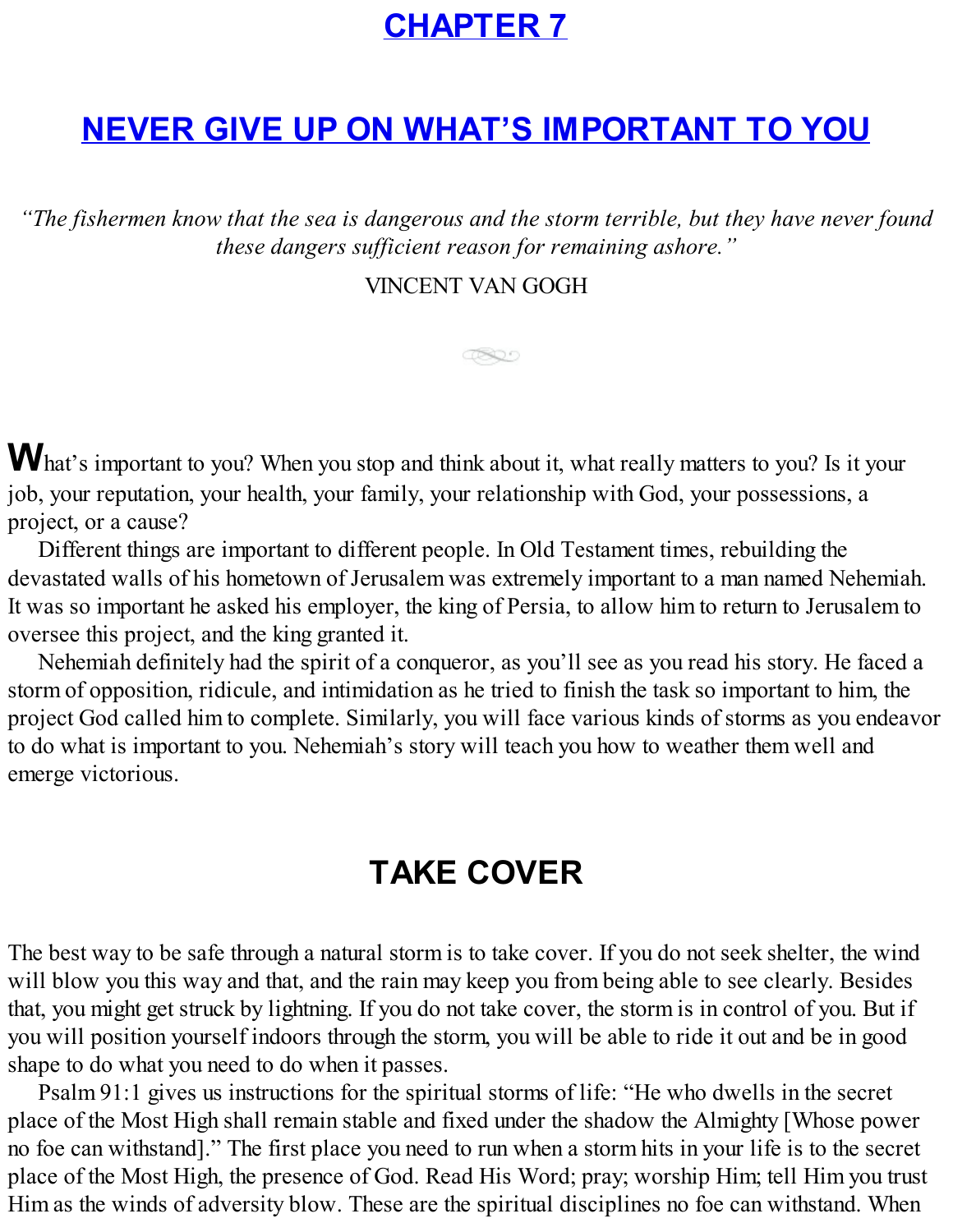you practice these habits, you actually construct spiritual walls of protection around yourself. They will not keep the storms of life away, but they will provide protection and enable you to stand strong against them.

Many of life's storms come directly from the enemy. He is a master at orchestrating circumstances that will devastate a life, a dream, a marriage, a family, a business, a school, or a geographic region. He does not want you to build walls of protection around your life. He wants all your walls torn down so he can keep attacking you successfully.

# **WALLS KEEP THE ENEMY OUT**

Upon his arrival in Jerusalem, Nehemiah saw the enemies of God's people were taking advantage of them because the city had no walls to keep the enemies out. When he first met with the people of Jerusalem, he said: "You see the bad situation we are in—how Jerusalem lies in ruins, and its gates are burned with fire. Come, let us build up the wall of Jerusalem, that we may no longer be a disgrace. Then I told them of the hand of my God which was upon me for good, and also the words that the king had spoken to me. And they said, Let us rise up and build! So they strengthened their hands for the good work" (Nehemiah 2:17-18).

The same principles in this story apply to you when you realize your life is a mess and the enemy is attacking you because of the way you have lived. You haven't kept your walls up; you have no protection. But with God's help you can begin now to build the right kind of life; you can start building walls of protection around yourself so you are protected from the enemy. He may come against you, but his plans will not succeed.

If you feel the storms of life have left you battered and tattered for too long and are ready to build some walls of protection, I'm excited for you. But don't expect to do it without opposition. That's just a reality of life. Any time you begin to move forward and do what is right, the enemy will be unhappy. But you don't need to worry about the opposition, because you have what it takes to win every battle. God is for you, in you, with you, and around you. He also works through you to not only win your own battles but to help other people win theirs.

# **A STORM IS BREWIN'**

No sooner had the Jews "strengthened their hands for the good work," than opposition arose. When people began to hear of the rebuilding effort, they ridiculed Nehemiah and the Jews. Three men particularly—Sanballat, Tobiah, and Geshem—began to mock and make fun of them. "They laughed us to scorn and despised us and said, What is this thing you are doing?" (Nehemiah 2:19).

I can remember a similar experience. I wrote earlier about how people responded to me when I received God's call on my life. Many people laughed at me and said, "What do you think you are doing?" This was an extremely difficult time for me, but I did my best to stand through the storm of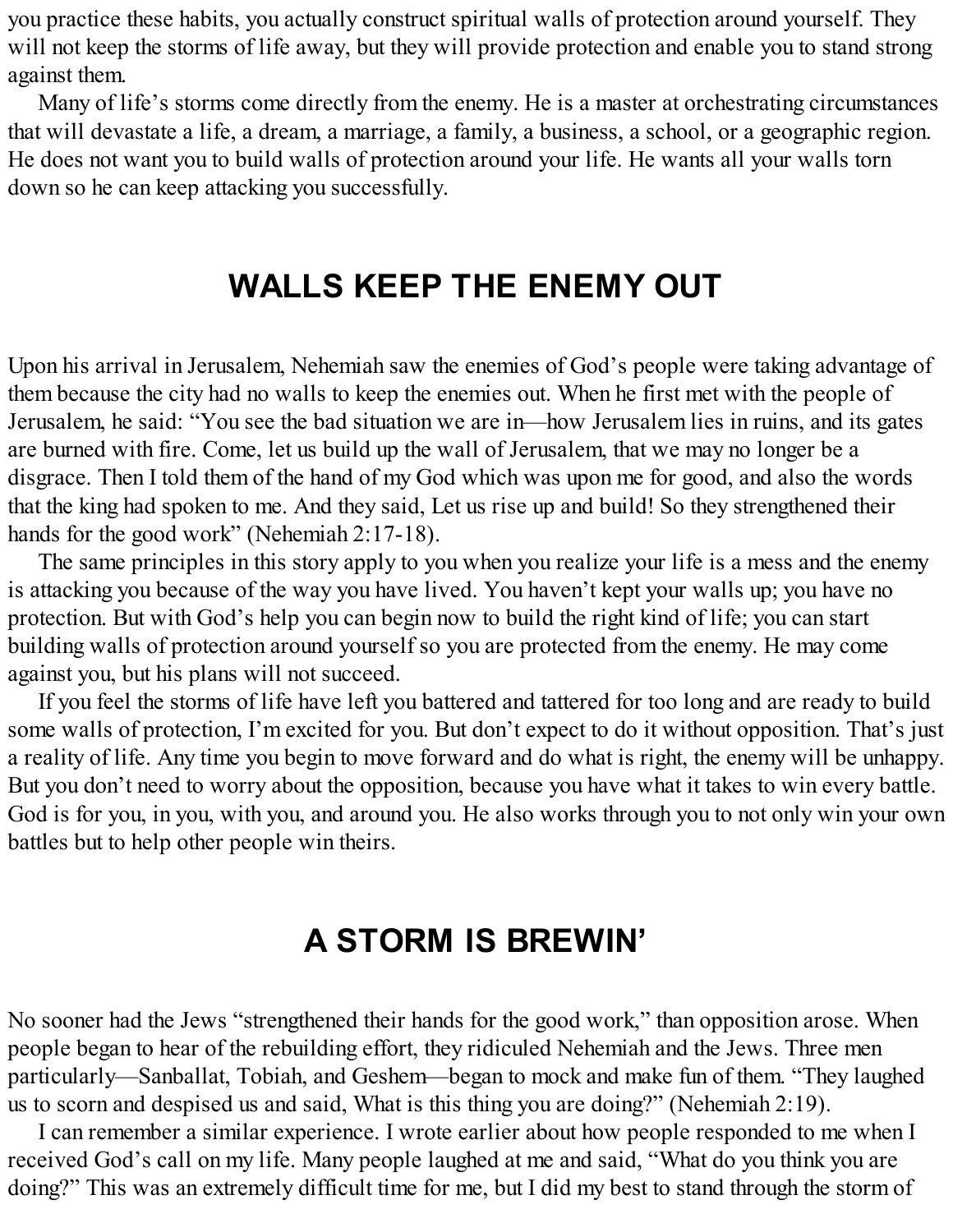disapproval. I did everything I could to stay as close to God as possible through studying His Word, praying, and spending time in His presence. I worked to improve my attitudes and my marriage and my relationships with my children. Even in the midst of being misunderstood and laughed at, I kept working with God to overcome my problems and build a healthy self-image through learning about His love and mercy. By doing this, I was building walls of protection. I was putting bricks in my wall as diligently as I could, but the enemy continued to fight against me.

Have you ever been trying as hard as you could to do what was right but felt that the storm raged even stronger? I remember a specific situation that was especially difficult for me. One day, someone I considered a friend walked up to me and said: "Joyce, someone told me you believe God is going to give you one of the largest ministries run by a woman in the whole country. Did you say that?"

I responded, "Yes, I really believe God spoke that to me."

This woman snickered and said, "Well, to tell you the truth, some of us have been talking about that, and we just think that is impossible with your personality."

Hearing such comments is like being in the middle of a violent storm with no protection. I felt as Nehemiah must have felt when Sanballat, Tobiah, and Geshem said to him, between bursts of laughter: "What on earth do you think you are doing? You can't do that!"

Nehemiah stood firm and demonstrated the spirit of a conqueror when he said, "The God of heaven will prosper us; therefore we His servants will arise and build, but you have no portion or right or memorial in Jerusalem" (Nehemiah 2:20).

When the enemy comes against you, you also have to say, "You have no right here. You can have no portion of me, nor can you hinder God's will for my life!" If you have given your life to Jesus Christ, you belong to Him, not to the devil. You simply have to remind him of that fact and resist him. You do not have to raise your voice or be dramatic, but you do need to use your authority in Christ and say: "No way, devil. You are not going to stop me. I will not give up on this. No matter what you throw at me, I will not quit!"

I refused to quit and eventually the woman who told me she and her friends thought it was impossible for me to succeed ended up working for me. God always vindicates us if we just keep doing what He tells us to do. Don't ever give up just because someone tells you that you can't succeed.

*Don't ever give up just because someone tells you that you can't succeed.*

To stand against the enemy in the storms of life, we really must be determined. Sometimes we simply give up too easily. We get a little bit discouraged, or the "Sanballats" of life hurt our feelings, and we begin to cave under the pressure. Never forget that, according to God's Word, *you are more than a conqueror* (see Romans 8:37).

# **NOT EVERYONE LIKES PROGRESS**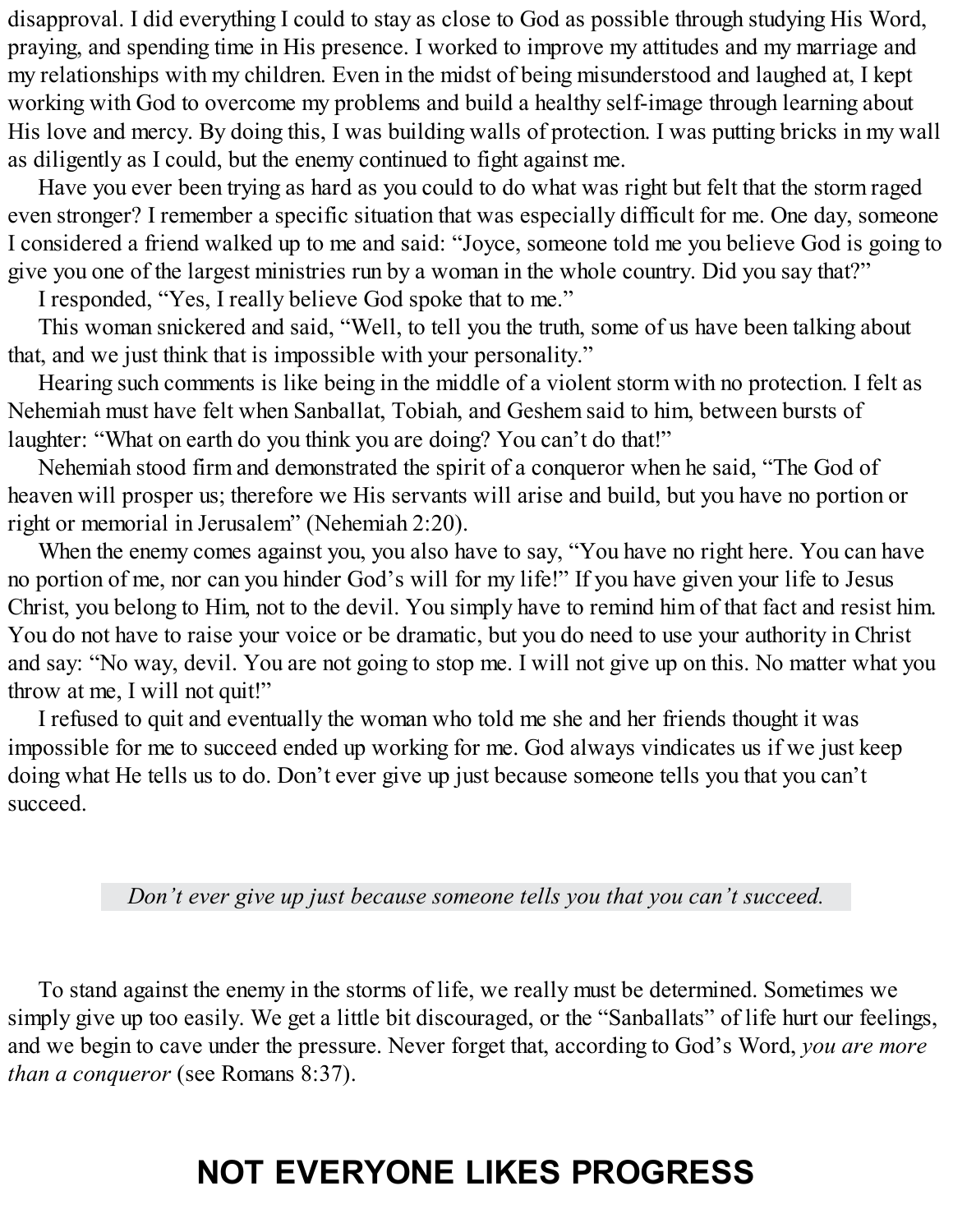Sanballat was a formidable enemy; he did not give up easily. When he heard the building of the city walls was going forward in spite of his objections, "he was angry and in a great rage, and he ridiculed the Jews" (Nehemiah 4:1). The more they built, the angrier he became.

Maybe you know people who become angry when others try to make progress, better themselves, or do something new and different. Why would people become angry about your progress? Because people who do not want to progress themselves do not want you to progress either. They would rather judge you critically than face the fact that they do not really want to make the effort necessary to improve their lives or follow their dreams. Instead of investing in their futures and pursuing their destinies, they prefer to become angry and act as though something is wrong with you. That way, they do not have to consider the possibility that something may be wrong with them. It is called "blame shifting," and people who do it do not want to be blamed for not making right choices so they shift the focus to you and try to discredit you.

Sanballat and his buddies flew into "a great rage" because Nehemiah was leading an effort to help people and improve the community. In your efforts to help yourself and the people around you, do not be surprised if you meet with someone who becomes angry and critical about it. Just stand through that storm; hold your peace; and keep doing what you believe in your heart to be right.

### **WHAT A MESS!**

Sanballat continued his angry rant in Nehemiah 4:2: "And he said before his brethren and the army of Samaria, What are these feeble Jews doing? Will they restore things [at will and by themselves]? Will they *ftry* to bribe their God] with sacrifices? Will they finish up in a day? Will they revive the stones out of the heaps of rubbish, seeing that they are burned?"

Basically, Sanballat was saying, "This mess is too big to ever rebuild!" Yes, the walls were so destroyed that they were nothing more than heaps of charred stones. They were not good building materials for walls—at least not without a lot of effort. In Sanballat's mind, building the walls was a bad idea. They were simply too far gone.

The enemy may be hurling the same accusations at you: "What do you mean you can start over? Look at what a mess your life is in!" "There is no way you can get a college degree, not with the way your mind has been messed up!" "You think you're going to save enough money to send your children to college? Your finances are in such a mess the bank can't even straighten them out!" Whatever he is saying to you, I want you to know you are never too big a mess for God to redeem and nothing is beyond His ability to restore.

If anyone's life has ever been a mess, mine was. If anyone had reason to believe trying to get better simply wasn't worth the effort, I did. And the enemy knew it too. He tried to convince me many times that I would never have a normal life. He told me I would never be "quite right," that I would never be able to have a healthy self-image because I was an incest victim. He said I wouldn't be able to trust men because of the way men had treated me, that I could never have a relationship of godly submission to my husband; that I could never stop trying to control everything around me or keep from losing my temper because of the repressed anger in me. He told me I could never be sweet and nice and kind, and that I would always be rough, harsh, hard, rude, and crude because of the way I was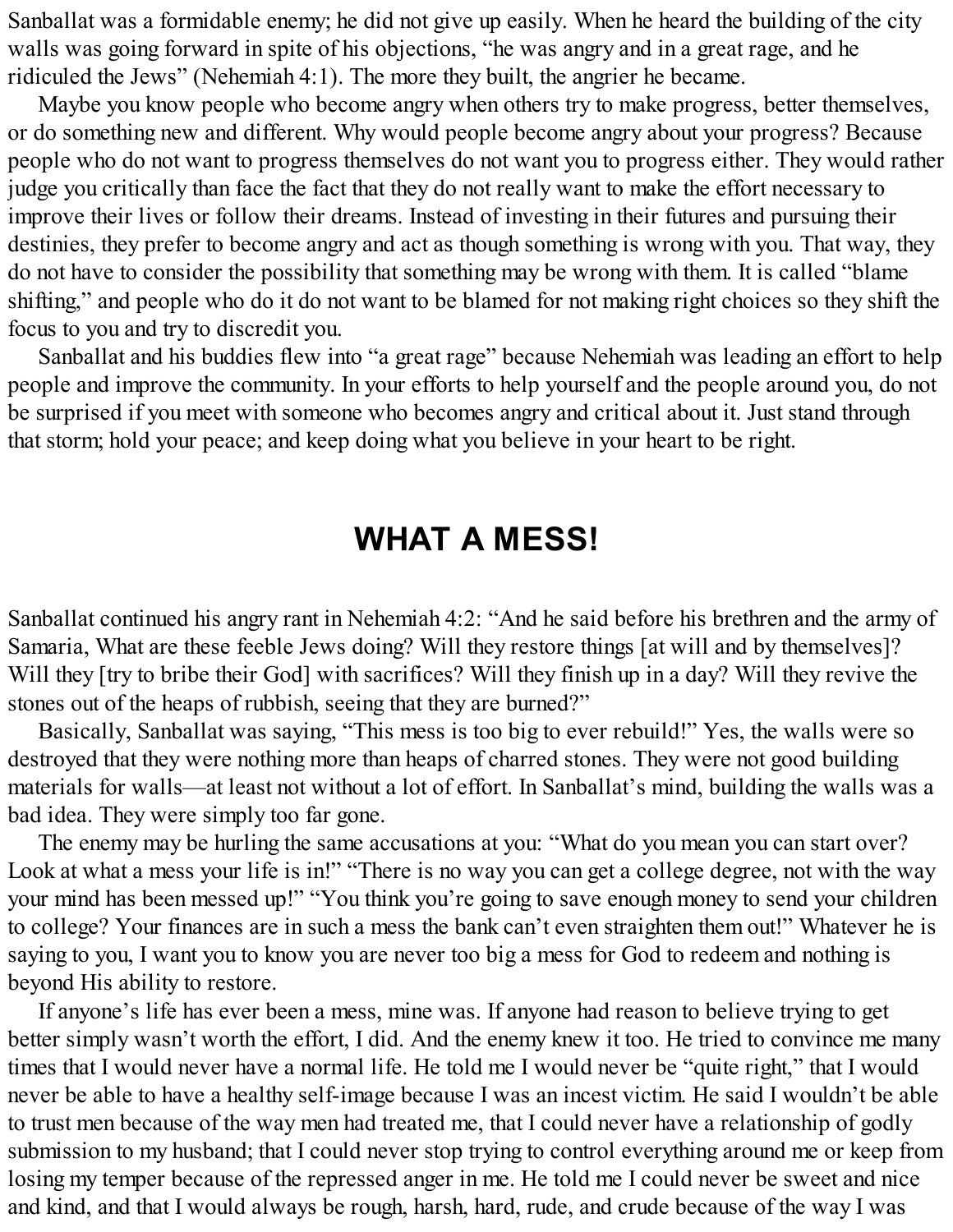raised. I desperately wanted to change and be the kind of woman I believe God wanted me to be, but I had to stand strong through the battle raging in my mind and emotions.

The devil is a liar; it's that simple (see John 8:44). He does not tell you the truth; he tells you whatever he wants to tell you in order to destroy you. He relentlessly attacks your mind and emotions. When you are tempted to give up because you think your problems are too big, just remember, the devil is a liar and nothing is impossible with God!

The devil hates all progress. Even if you commit to lose a certain amount of weight and do well on your diet for a week, then lose your willpower one day and eat a hot fudge sundae, the enemy will be right there to say: "See? This is too hard. You cannot do it. You have always been overweight and your eating habits are too ingrained in you for you to try to change them now!"

When he sends a storm of accusations against you, stand up and say: "Listen, *liar!* I had a little setback, but it is not over yet! I will meet my goals. I will do what God is calling me to do. It *is* worth the effort, and you will not stop me!" Fight the good fight of faith. You are a soldier in the army of the God, and He is on your side.

We may all have setbacks when we are learning how to do things correctly, but we can have a fresh start every day. All babies fall down while trying to learn how to walk. When they take a tumble, they do not just lie on the floor and cry for the rest of their lives. They get up, dust themselves off, and try again! No matter how many times they fall, they never give up.

#### **PRAY!**

In Nehemiah 4:4, we find three words that are vitally important to remember when we are trying to stand through a storm: "And Nehemiah prayed." How did he respond to all the attacks that came against him—the laughing, the anger, the rage, the judgment, the criticism, being told his desired goal was impossible? He prayed!

Let me ask you: What would happen if you prayed every single time you felt afraid or intimidated? What if you prayed every time you were offended, or every time someone hurt your feelings? What if you prayed immediately every time some kind of judgment or criticism came against you? Would your life be different? Would you be able to withstand those storms better? Of course you would.

We can learn an important lesson from Nehemiah's prayer: "Hear, O our God," he said, "for we are despised. Turn their taunts upon their own heads, and give them for a prey in a land of their captivity" (Nehemiah 4:4). Notice that Nehemiah didn't go after his enemies himself; he asked *God* to deal with them. His attitude was, "I'm doing Your will! You told me to build this wall and I am busy building it. You will have to take care of my enemies!"

Many times God tells us to do something or gives us an assignment and we begin doing it. But then the enemy comes against us, and when we turn to fight him, we turn away from God. Suddenly, the enemy has all of our attention. We spend our time fighting him instead of praying and asking God to intervene.

Nehemiah knew better than to let his enemies command his focus. He was aware of them, but he kept his eyes on God and the job God called him to do. And he simply prayed and asked God to deal with those who were attacking him.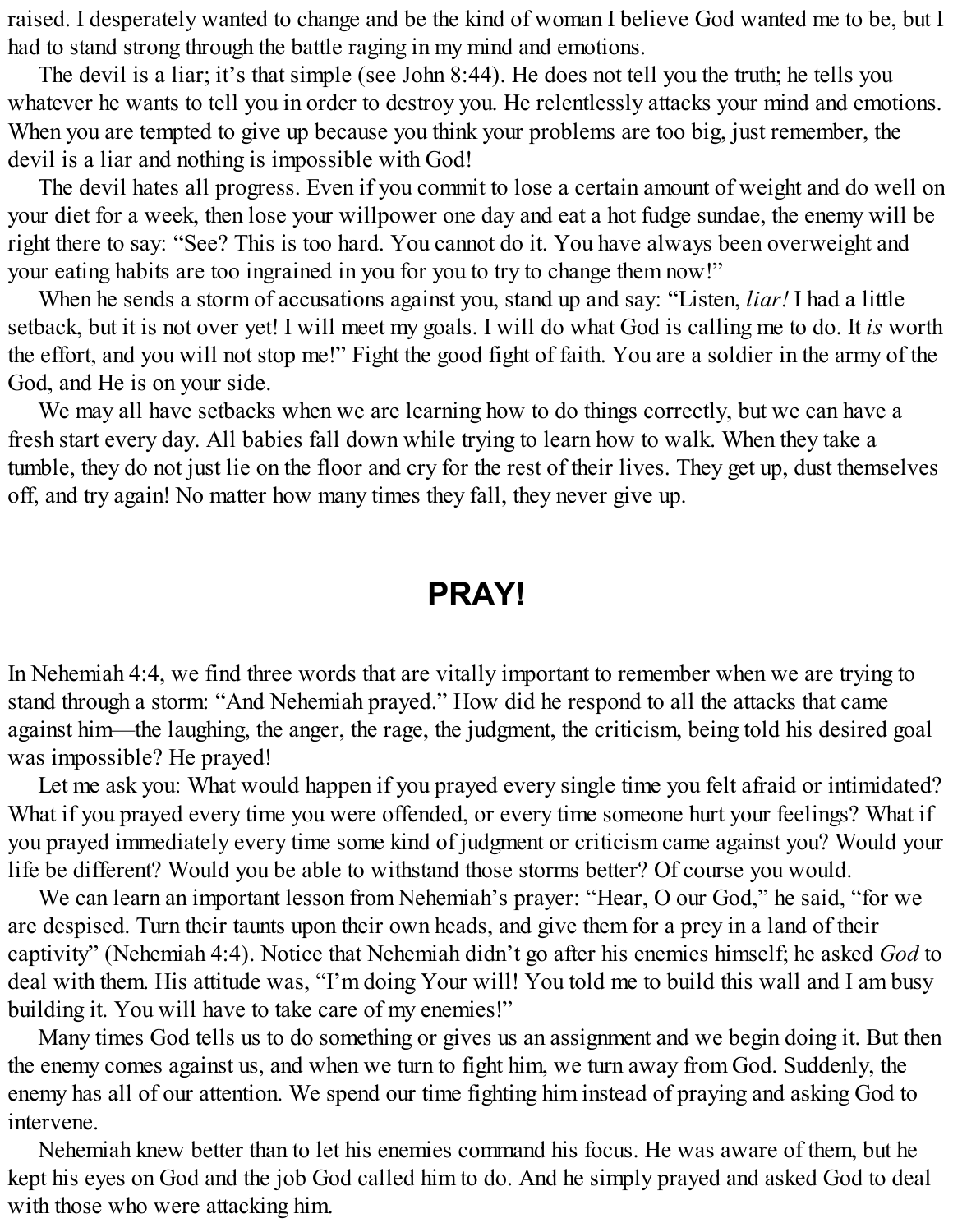Most of us will never forget September 11, 2001. I recently read an inspiring story about Stanley Praimnath, a banker who worked in Tower Two of the World Trade Center and miraculously survived the attacks. Stanley recalls: "For some particular reason, I gave the Lord a little extra of myself that morning [during prayer]. I said, 'Lord, cover me and all my loved ones under your precious blood.' And even though I said that and believed it, I said it over and over and over."

Soon after he arrived at his office on the eighty-first floor, Stanley glanced out of his window and saw Tower One on fire. He and a co-worker decided to evacuate their building, but returned to his office after a security guard assured them Tower Two was safe and secure.

Stanley reached his office just in time to catch a phone call from someone who asked him if he was watching the news. He responded that everything was fine. Then he looked up and saw an American Airlines jet heading straight for him. All he could think to do was dive under his desk, curl into a fetal position, and pray as the plane crashed about twenty feet from him and exploded. Once he got there, he said, he knew "beyond a shadow of a doubt that the Lord was going to take care of [him]."

Stanley saw a wing of the plane ablaze in the doorway to the offices of his department. Miraculously unhurt, he knew he needed to get out of the building, but he was trapped in rubble and could not move.

Stanley prayed fervently, asking God to spare his life and saying, "Lord, you take control. This is your problem now." He remembers suddenly feeling like "the strongest man alive" as strength surged through his body and enabled him to shake off the debris that held him captive. He climbed over the destruction around him and dodged flickering flames saying, "Lord, I have to go home to my loved ones. I have to make it. You have to help me."

Cut and bruised, Stanley stumbled through the dangerous remains of his office, only to realize all exits were blocked. He was trapped against a wall. He fell to his knees and began to pray again, then asked someone on the other side of the wall, "Do you know Jesus?" When the man said yes, the two of them prayed and asked God to help them break through the wall. They did, and Stanley climbed through a small hole, now able to reach the staircase of the collapsing building.

He and his new friend started down the stairs, stopping at every floor to see if anyone needed help. By the time they reached the concourse, the only people they saw were firefighters yelling, "Run! Run!"

The men wanted to run, but were surrounded by fire. If they didn't run through the flames, they would be burned to death. They doused themselves in water under the building's sprinkler system and darted through the flames to safety at last.

Stanley was determined to survive a life-threatening situation, but he could not do it without God's help. While human determination is vital to never giving up, we need to remember to rely on God in every situation, never trying to "make things happen" in our own strength, but doing our part to persevere, while counting on God to bring the breakthrough we need.

I want you to know this: the enemy is really not your problem; he is God's problem. You will waste your time if you turn your attention away from your God-given assignments and opportunities and begin to focus on the enemy. Satan knows that if he can distract you, he can ultimately defeat you. God is your defender; He promises to fight your battles for you. So when the enemy begins to stir up a storm in your life, be like Nehemiah: pray.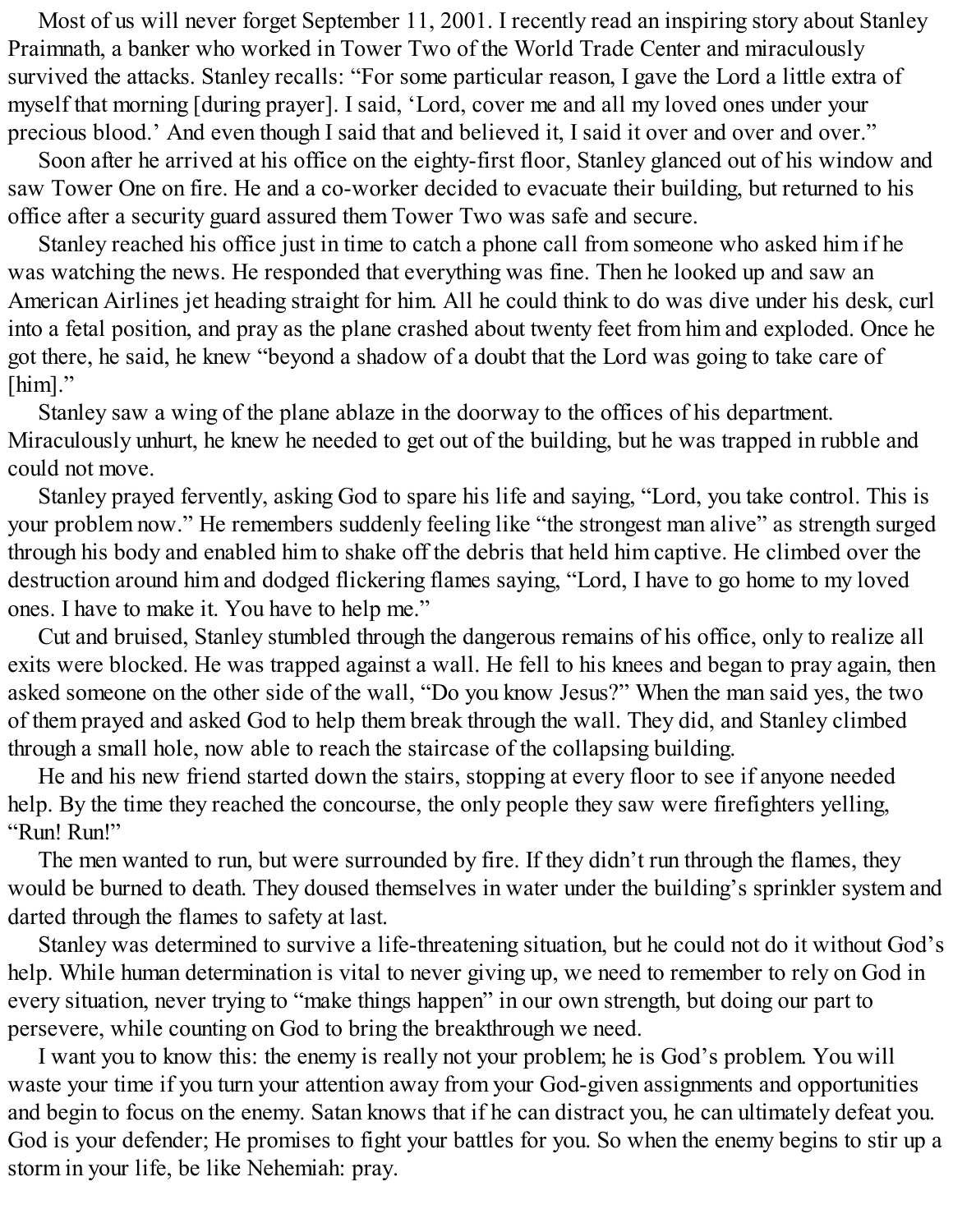# **A HEART AND MIND TO WORK**

Nehemiah has a good report in chapter 4: "So we built the wall, and all [of it] was joined together to half its height, for the people had a heart and mind to work" (v. 6). Clearly, Nehemiah's people were determined to work, even though their enemies came against them persistently. Even though their enemies were stubborn, they would not keep from building!

The enemy cannot hold you back if you are determined! You will have to be more determined than he is, but you can do it because God is on your side. The enemy may oppose you fiercely, but you can build your walls of protection and achieve your goals in life if you simply refuse to give up.

Not only did the walls begin to go up, but the breaches in the walls were being closed, the cracks were being sealed. This made Nehemiah's enemies really furious.

I believe one of the benefits of your reading this book is that the "cracks" in your life will be closed! Any places that may be weak in you are being strengthened as you learn how to be a person who never gives up. This makes the enemy angry, very angry, because he does not want you to move forward in God's purposes for your life.

Some people become afraid when they think the enemy is angry, but there's no need to fear. God is on your side, and He always leads you in triumph (see 2 Corinthians 2:14). To defeat an angry enemy, seek God, stay in His Word, worship Him, and pray, as Nehemiah did. Do not allow yourself to think you have to try to defeat the devil on your own! Pray—keep on doing what you know God is telling you to do! Pray—and keep on doing what you know the devil does not want you to do!

Nehemiah never stopped praying. I wrote about his prayer earlier, but we see him praying again in Nehemiah 4:9: "But because of them we made our prayer to our God and set a watch against them day and night." In other words, they prayed consistently.

I encourage you to pray at all times, not just when you face a crisis. You do not need God only in the midst of disasters; you need Him all the time. Cultivate a lifestyle of prayer, because that is one way you build a wall of protection around yourself and those you love. To learn more about prayer, I suggest my book *The Power of Simple Prayer.*

# **FIGHT, DON'T FEAR**

You can tell by now Nehemiah was a strong and wise leader. Not only did he seek and rely on God, he also made smart decisions and knew how to keep the people encouraged. Nehemiah 4:13-14 says:

*So I set armed men behind the wall in places where it was least protected; and I even thus used the people as families with their swords, spears, and bows. I looked [them over] and rose up and said to the nobles and of icials and the other people,* Do not be afraid of the enemy; *[earnestly] remember the Lord and imprint Him [on your minds], great and terrible, and [take from Him courage to] fight for your brethren, your sons, your daughters, your wives, and your homes (emphasis mine).*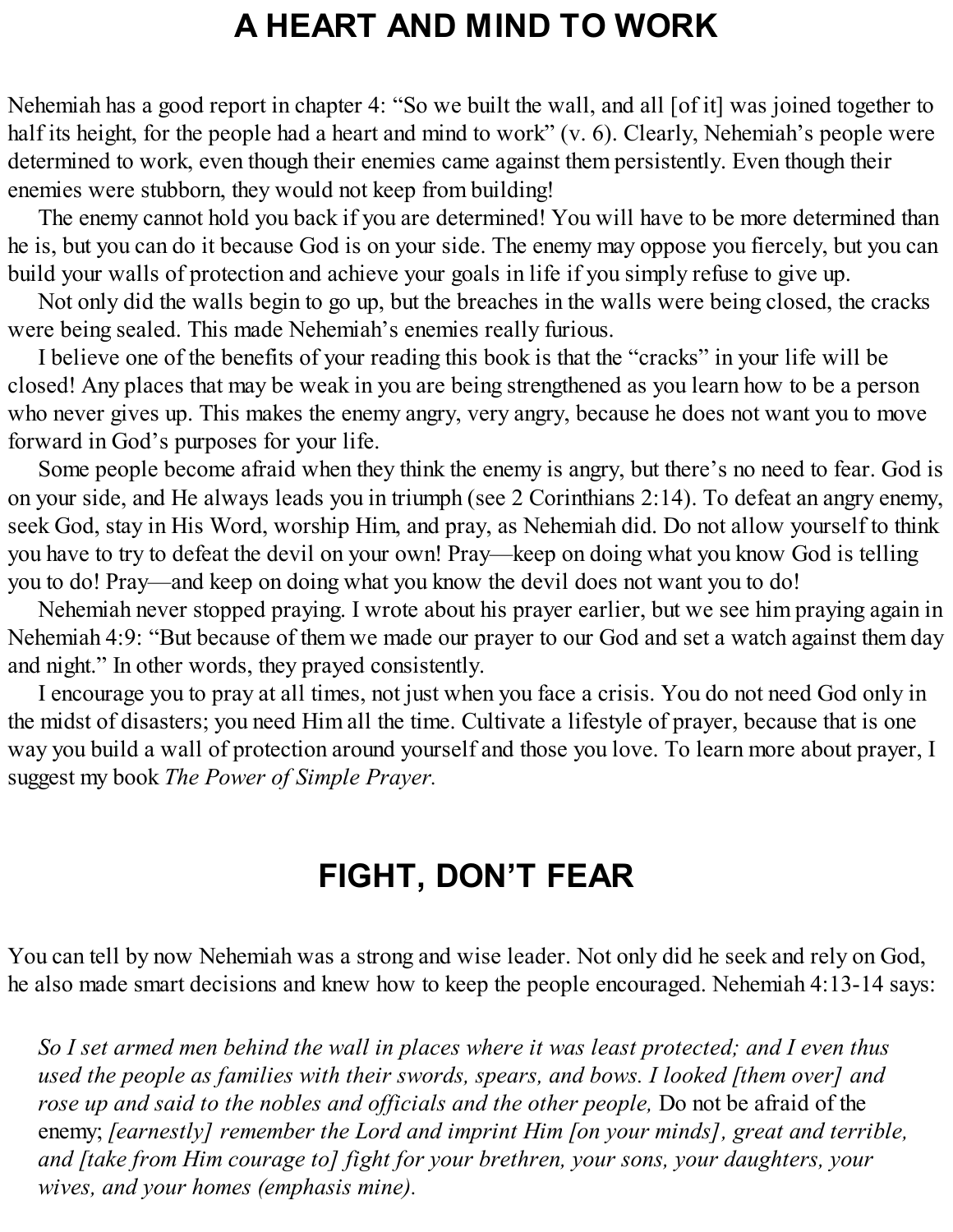I want to echo Nehemiah's words to you today: Fight for your home! Fight for your children! Fight for your right to live free from guilt and condemnation! Fight for your right to live under the grace of God and not be bound to legalism. Fight for your right to be happy! Fight for the dreams God has put in your heart! Fight for what is important to you! Refuse to settle for anything less than everything God has for you. The enemy will come against you, but do not be afraid of him. Instead, remember the Lord and take your courage from Him.

*Refuse to settle for anything less than everything God has for you.*

After this point in Nehemiah's story, he had a measure of victory: "And when our enemies heard that their plot was known to us and that God had frustrated their purposes, we all returned to the wall, everyone to his work. And from that time forth, half of my servants worked at the task, and the other half held the spears, shields, bows, and coats of mail; and the leaders stood behind all the house of Judah" (vv. 15-16).

The important lesson we learn here is that we must not let down our guard when we experience some relief or a level of victory. We want to be completely free, not merely to get a little relief. Nehemiah could have said, "Listen, everybody! Our enemies know we found out what they were plotting against us. They know God has frustrated their purposes! We can all relax!" But instead, Nehemiah wisely maintained an army against the enemy, even though he knew the enemy had retreated somewhat. He kept the same attitude he had all along: "We are contending to do what God wants us to do. Therefore, we can't slack off; we can't let up; we have to continue to think like fighters, even though our enemy is not active against us at the moment."

## **TAKE YOUR WEAPON TO WORK**

Nehemiah knew how to get a job done. We can read about his strategy in Nehemiah 4:17-18: "Those who built the wall and those who bore burdens loaded themselves so that everyone worked with one hand and held a weapon with the other hand, and every builder had his sword girded by his side, and so worked. And he who sounded the trumpet was at my side."

One of the ways we work with one hand and hold a weapon in the other is to praise God while we work. No matter what you're trying to build—your home, your marriage, your business, financial security, an exercise plan, or an intimate relationship with God—do not forget to worship as you work. Remember to praise God and thank Him for even small steps of progress. You don't have to make a production out of your praise; just keep a thankful heart and an attitude that says, "I love You, Lord. I worship You. I can't do this without You. I need Your help today. Thank You for giving me a goal to work toward and for helping me to accomplish it."

I believe the sword that Nehemiah's builders kept by their sides represents our need to keep God's Word with us all the time. God's Word is a sword for us, and we have to wield it against the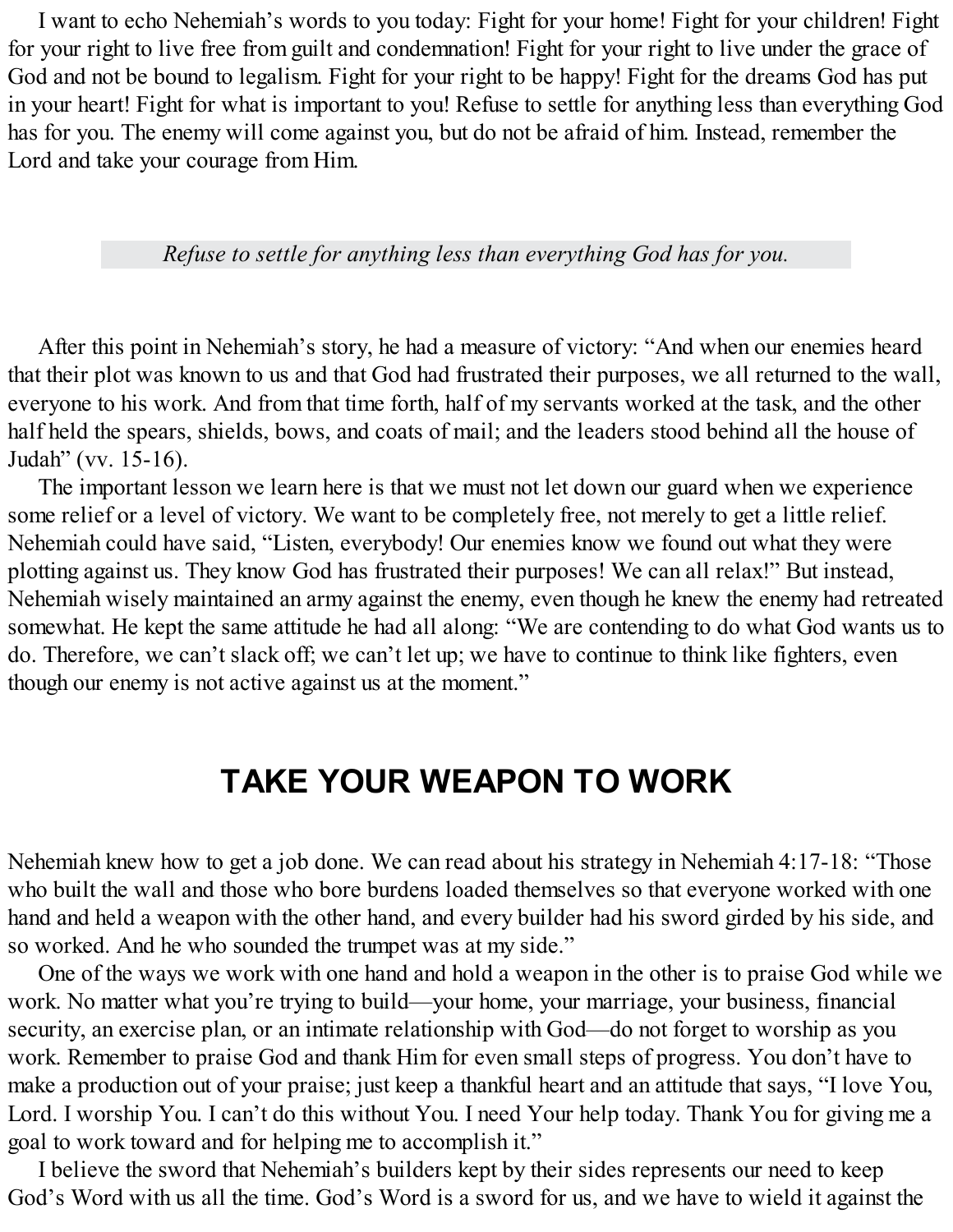enemy. Our swords will not do any good if we keep them in their sheaths, just as a Bible won't help us if it just sits on a shelf gathering dust. They will not be effective against the enemy if we do not use them. To use our swords is to know, believe, and speak the Word of God.

If you wake up one morning and feel you want to give up, use your sword by saying: "I will not give up! God has plans to give me a future and a hope and I am going to keep working so I can experience them!" (see Jeremiah 29:11). God gives us weapons of warfare so we can use them. If you want to win, you will have to remain active. Passivity and wishing never win the battle.

# **THE REST OF THE STORY**

I know you want to know what happened to Nehemiah and the wall. You can read the entire story in the book of Nehemiah, but let me say the project was a success. Nehemiah and the people had to fight their enemies until the walls were finished. He had to stand up to government officials who were not treating the people fairly, and Sanballat continued to pester him and even made one last effort to stop him through intimidation.

When the wall was finished, how do you think the enemies of God's people responded? "When all our enemies heard of it, all the nations around us feared and fell far in their own esteem, for they saw that this work was done by our God" (Nehemiah 6:16).

Even after the building of the wall was complete, Tobiah continued to send threatening letters to Nehemiah. The enemy did not go away, but he didn't stop Nehemiah from completing his task either. Nehemiah learned to stand through the storms of the enemies' assaults, to contend for what was important to him, and to emerge victorious. That is exactly what God wants for you.

## *The Integrity of a Penney*

A poor minister's son from Missouri, James Cash Penney founded one of America's most successful retail businesses on the simple, timeless values of honesty, integrity, respect, and hard work.

In addition to his work as a minister, Penney's father was a farmer, and Penney learned to work on the family farm near Hamilton, Missouri. His father wanted to make sure his children understood the value of money, so he made James work to buy his own clothes, starting at eight years old.

In 1893, Penney graduated from high school, hoping to become a lawyer. Instead, he became a salesman at a local dry goods store, J. M. Hale and Brothers. Penney soon learned that everyone did not live by the same values he held dear. Other clerks took business away from him and he had to learn to be more confident, strengthen his sales skills, and stand up for the sales opportunities that were rightfully his.

In the midst of this time of personal and professional growth, Penney's health began to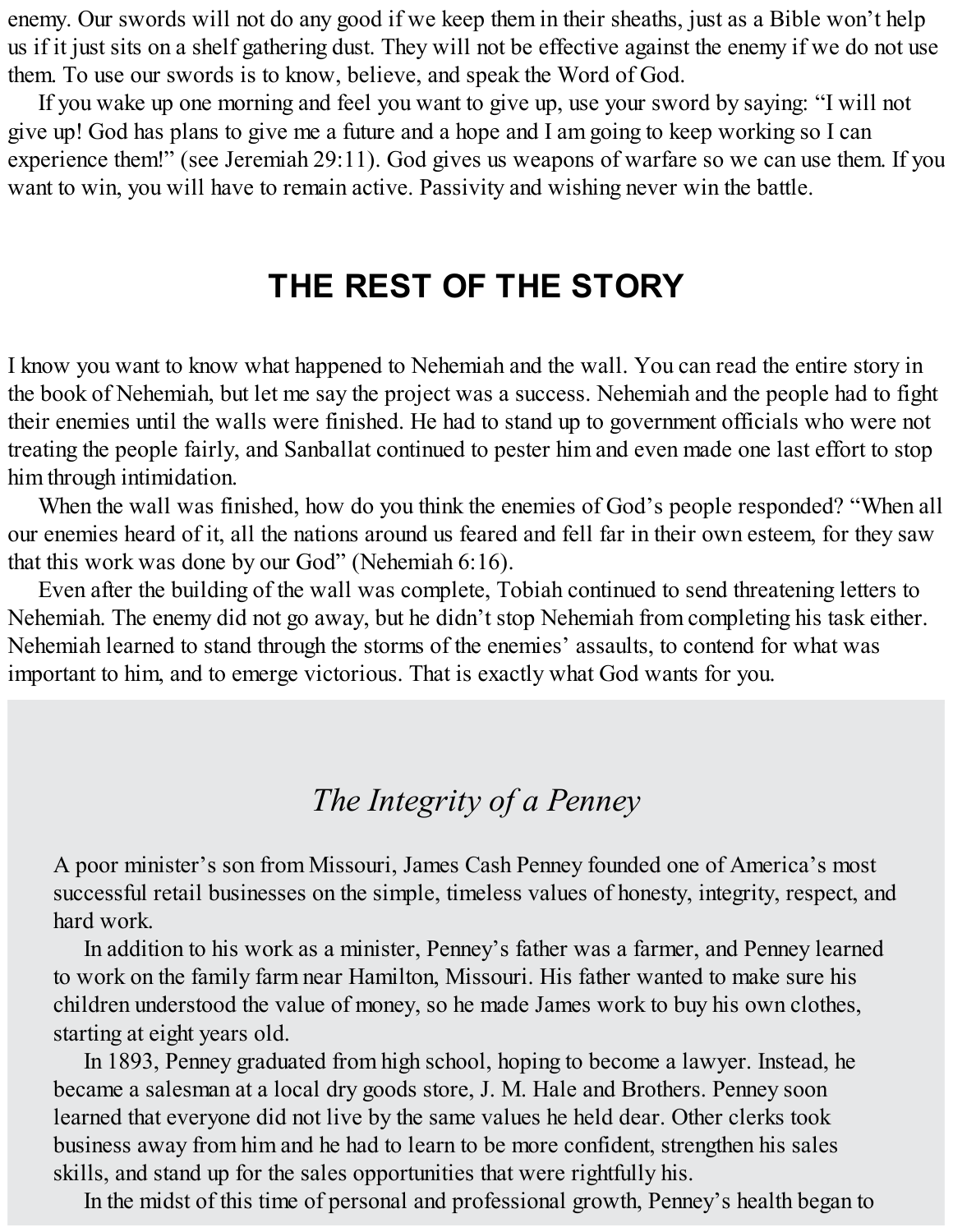decline. In danger of contracting tuberculosis, his doctor urged him to relocate from Missouri to a drier climate. He ended up in Denver, Colorado, where he found employment in the dry goods trade he had learned from Mr. Hale.

The industrious and ambitious Penney soon had enough money saved to start his own business, so he opened a butcher shop. It failed, but not because Penney was a bad businessman; it failed because of his integrity. Penney believed in treating all customers with kindness and respect, and when he refused to grant special treatment to a certain influential customer, that customer used his influence to force Penney out of business.

Following the closing of the butcher shop, Penney went to work for the chain of Golden Rule dry goods stores. He enjoyed success there, and eventually became a partner in the company. While working for Golden Rule and living in Wyoming, Penney fell in love with Berta Alva Hess, and married her.

Based on his philosophy of honesty, integrity, and respect, Penney's business continued to grow and he soon opened his own Golden Rule store. He provided quality merchandise at reasonable prices for working-class families and developed a reputation for excellent service. He refused to take credit, requiring customers to pay cash for their purchases.

The owners of Golden Rule eventually sold out to Penney and he changed the chain's name to J. C. Penney Company. Penney moved the company's headquarters to New York in 1914 and opened the first official J. C. Penney store in Missouri in 1918.

Penney had several personal tragedies to overcome as he continued to build his retail empire. In 1910, he suffered the devastating loss of his wife, Berta, who succumbed to pneumonia, leaving him to raise two sons alone. He wrote that her death caused his world to "crash" around him. In 1919, Penney married again. His wife, Mary, bore him a son, but died in 1923, leaving him a widower again. In 1926, he married again. He and his wife, Caroline, had two daughters and remained married until Penney's death.

J. C. Penney built a thriving business and a life upon good, godly principles. He never gave up on his integrity. No matter what you try to accomplish in life, hold fast to the principles in God's Word and you will always be successful.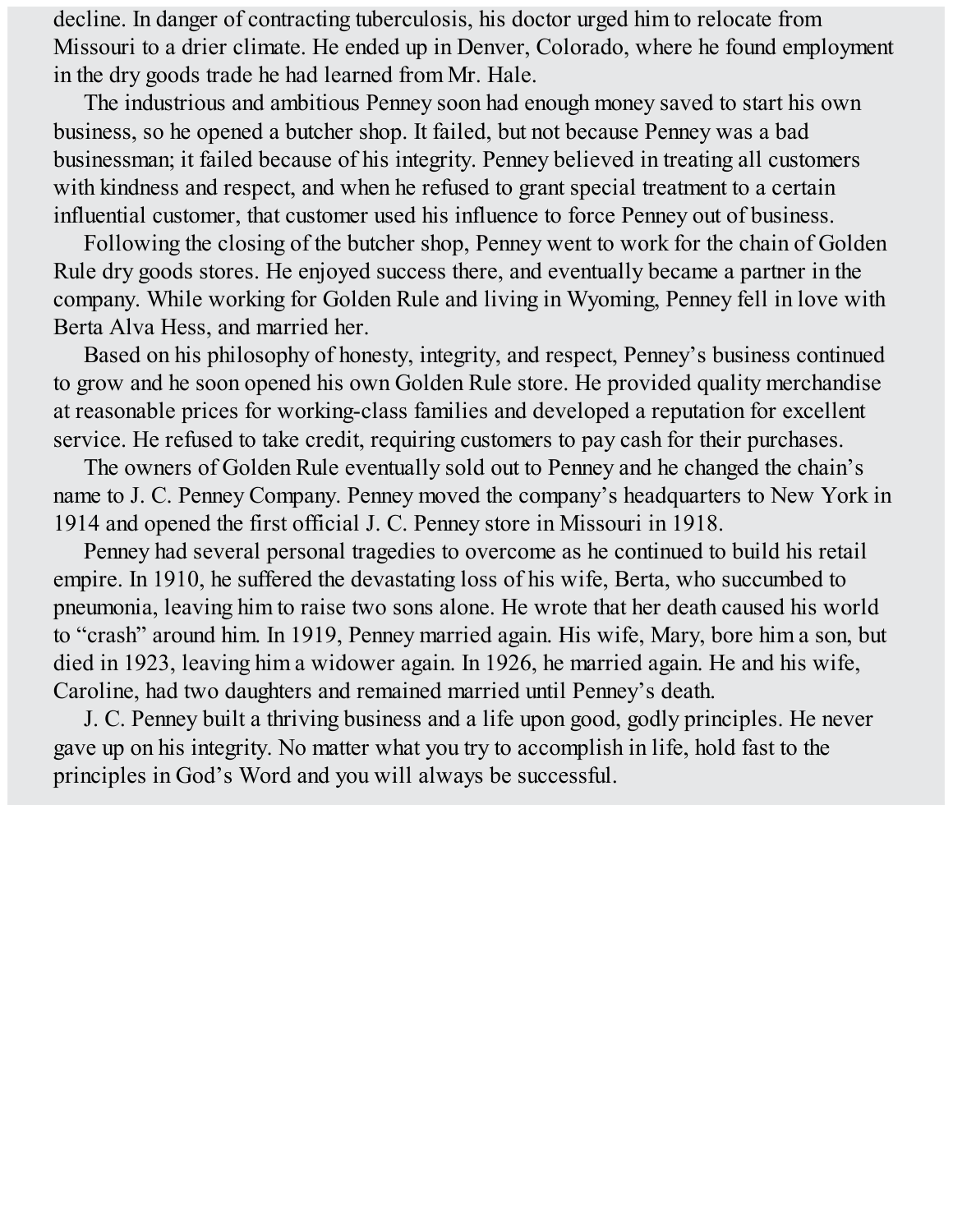### **[CHAPTER](#page-2-0) 8**

# **THE KEYS TO [SUCCESS](#page-2-0)**

"Our greatest weakness lies in giving up. The most certain way to succeed is always to try just one *more time."*

#### THOMAS EDISON

**4320** 

**T**here are four keys to success in any endeavor you undertake: commitment, determination, waiting on the Lord, and taking time to be refreshed and renewed. If these character traits and habits will become part of the routine of your life, they'll keep you from giving up and move you toward the success you long for.

# **COMMITMENT**

If you want to summarize in one word the idea of "never give up", you can use the word *commitment.* Without commitment, people give up easily; they have no staying power at all. If you want to be one who never gives up, commitment is the key.

#### *Radically Committed*

When an eaglet is about one year old, he begins to develop some independence. His eyesight is good at this point, and his talons are sharp. He can find his own food, fly, and even soar a little bit. He lives his life as a young eagle for about three more years, continuing to grow and gain strength, improving in all his abilities, and just getting established in life as an eagle.

But by the time the eagle is about four years old, he begins to change—not deliberately, but instinctively. He feels uncomfortable inside, strange, and uneasy. He probably does not understand what is happening to him. Eventually, in the midst of this strange season of growth, he begins to realize he was not created only to live for his own pleasure. He wants his life to be about more than himself.

At that point, the male eagle leaves to find a female. When he finds one, they begin a game of tag,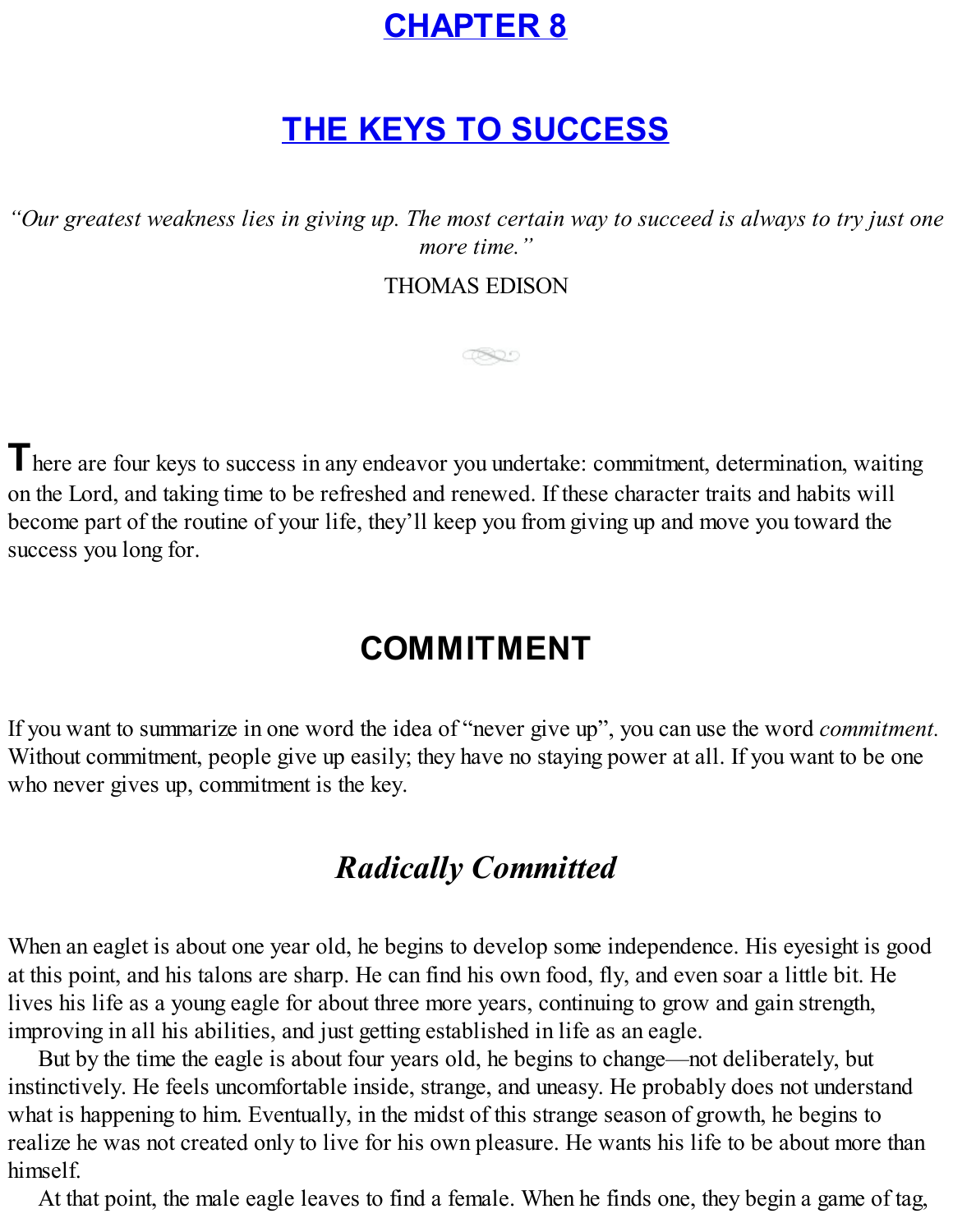which is actually a type of courtship. His uneasiness is a longing for love! It is time for him to grow up. The female eagle soars high in the sky in a figure-eight pattern and makes the male eagle chase her. Now he is no longer flying his own course; he is following someone else—someone who appears to be going in a strange direction.

After a little while she dives to the ground, picks up a twig, flies up to about ten thousand feet, and drops the twig. He dives at approximately two hundred miles per hour to catch the twig in midair and takes it back to her. What is her response? She ignores him.

At this point, even though he probably feels very insulted, he has a decision to make: "Am I going to really get committed and see this through to the finish? Is this really what I want? Or should I just forget about this and find something a little easier to do with my time?"

The female eagle repeats this process, and she makes the male's job increasingly difficult. Each time she flies, the twig gets larger and she flies at a lower altitude. That means the twig is going to hit the ground faster, and the male will have to work harder if he wants to win her over.

This game can literally go on for days. Finally, the female gets a branch that is heavier than the male eagle. I can imagine he would want to say, "This is not fair! Now, God, You *know* I can't do that! Come on, God, You *know* that is too much for me!" This time the female flies only five hundred feet above the ground and drops the branch. If he catches it, they go on together. If not, she flies off and leaves him; she has decided to wait for a male eagle who has the tenacity to be her man.

For the male eagle to continue this process, he must be extremely committed. Once he passes the final twig test, both eagles move from courtship to the final commitment test. She flies high into the sky; he chases her; and suddenly she makes an odd move. In midair, she flips over on her back and sticks her talons up. The male moves over her and locks his talons with hers while they fall toward the earth. At this point he has made up his mind. He is committed, and he would die rather than let her go. Now they begin to sing a love song. They mate for life. Neither of them ever has another mate unless one of them dies. If the female dies, the male raises the young.

Even after the mating process is finished and she is his and they are in their nest, the male eagle continues to court the female for the rest of their lives. Male eagles have been seen to stroke the feathers of their female companions and to bring green twigs home to them long after the courtship is complete. If you are a woman reading this, you are probably wishing every man on earth would learn a few things from the eagle!

This is the kind of commitment that stays steady and strong throughout the course of a lifetime, and I hope it is the kind of commitment you will develop in your life. You may not have it down perfectly, but if you want to move on with God and be blessed in your life, you need this kind of radical commitment—the kind that follows through even when times are tough, when you feel alone or rejected, or when circumstances look bad. Think of the mighty male eagle who stays committed, even though his commitment could cost him his life. And learn to say from the core of your being, "Nothing is going to shake my commitment in this situation. I am going to see it through to the finish. *I will not give up,* no matter what."

### *God, the Eagle, and You*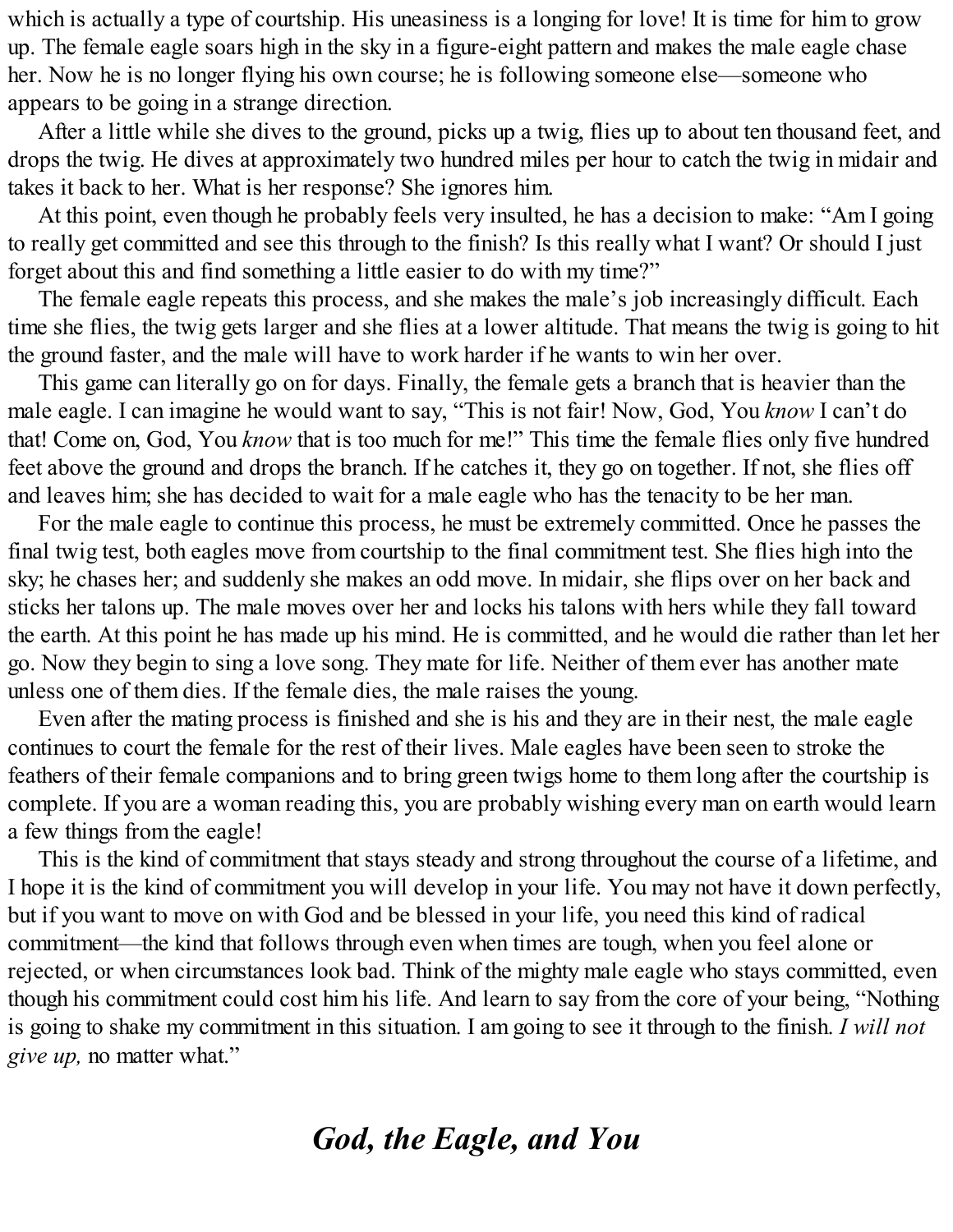Many times we find ourselves feeling uncomfortable for the same reason the four-year-old eagle does: it's time for us to grow up. We often feel a vague sort of discontentment and struggle with a sense of restlessness when God wants to take us to a new level. The way to respond is to keep our thoughts clear and our emotions calm because chances are, nothing is seriously wrong at all. The time has simply come to grow stronger and become more mature, and we need to commit to the process.

Is commitment easy? No, but it is worth all it requires. I have fought many battles in life, but I'm now very happy, fulfilled, and satisfied. No, it hasn't been easy, and yes, I've wanted to give up many, many times. But I am committed to God and to the work of ministry to which He has called me. That doesn't mean I'm never tempted to give up; it just means that the strength of my commitment enables me to resist that temptation.

#### *Is commitment easy? No, but it is worth all it requires.*

God wants to take you to a new level of commitment. He wants you, like the eagle, to be fiercely committed to His purposes for your life and to dedicate yourself to Him. He wants you to be in a committed relationship with Him—for life. I can't imagine anything more satisfying, more rewarding, or more adventuresome. He has more in store for you than you have ever asked or imagined, but in order to see His plans become a reality in your life you will need to be very committed!

# **DETERMINATION**

When we receive Christ as our Savior we receive God's Spirit; we receive a new "want-to," a determination that enables us to achieve goals and pursue dreams that seem impossible. In fact, your wantto is one of the strongest forces on earth. If it is turned in the right direction, you will be able to accomplish amazing things in life. I have discovered in my own life that I should not make excuses for anything because the truth is simply this: if I really want to do something, I will do it!

Born in inner-city Detroit to a woman who dropped out of school in the third grade and married when she was only thirteen, renowned pediatric neurosurgeon Ben Carson had a rough start. His parents divorced when he was eight years old, and as a result, his mother worked two or three jobs at a time simply to provide Ben and his brother, Curtis, with the basic needs of life. His "never give up" story is as much a testimony to her determination and perseverance as it is to his.

Neither Ben nor Curtis performed well in school. By the time Ben was in fifth grade, he had the worst grades in his class and other students referred to him as "dummy." During this time, he demonstrated uncontrollable anger and a volatile temper.

Ben's problems concerned his mother greatly. She knew she had to do something. First, she began to pray, and she prayed fervently that she would have the wisdom to know what to do to help Ben and Curtis learn the lessons they needed to know and do well in school. She then instituted strict discipline at home, limiting the time the boys could spend watching television, prohibiting them from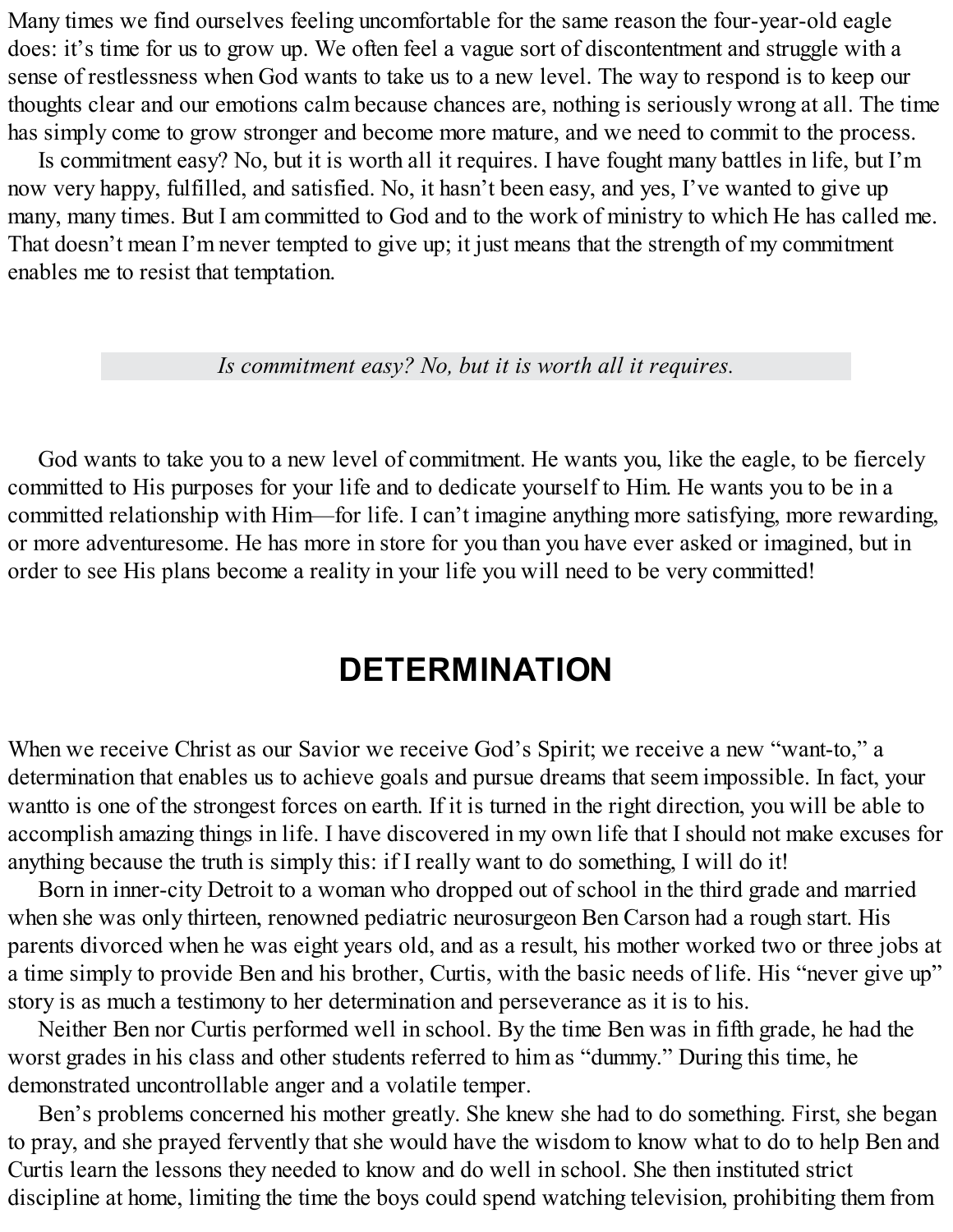playing until they finished their homework assignments each day, and requiring them to read and write reports on two books per week. As a result of the focused attention Ben gave to his schoolwork and his voracious reading habits, Ben not only improved his grades dramatically but also became convinced he was not "dumb" and could learn as well as anyone else. Over time, he learned to control his temper and get along well with others.

By the time he finished high school, Ben was an outstanding student. He graduated with honors and went on to Yale University, where he received a degree in psychology and had plans to continue his education by preparing to be a psychiatrist. Once in medical school, at the University of Michigan, Ben decided to pursue neurosurgery instead of psychiatry. Ben completed his residency in neurosurgery at one of the most respected hospitals in the world, Johns Hopkins in Baltimore, Maryland, and by the time he was in his early thirties, he was that hospital's director of pediatric neurosurgery—the youngest person to ever hold such a position at Johns Hopkins. As of this writing, he remains in this position; serves as a professor of neurological surgery, oncology, plastic surgery, and pediatrics at Johns Hopkins medical school; and maintains a busy schedule speaking to and encouraging young people to maximize their intellectual potential.

If you dream of reaching a goal that seems impossible, remember Ben Carson, who went from being the lowest achiever in his class to being one of the brightest medical minds in the world today. It was possible for him because his mother refused to give up on him and he never gave up on himself.

If you are the parent of a child who struggles in school or in any area of life, let the story of Ben Carson inspire you. Remember what a difference his mother made in his life, and do as she did: pray and ask God to give you wisdom to help your children succeed. Then help them apply the discipline they need and don't let them give up!

If you really want to come out of the bondage that's holding you captive, you will! If you really want to break free from your past and move beyond it, you will. If you really want to develop a positive attitude instead of having a negative one, you will. If you really want to wait and marry the right person and not take "second best" because you fear no one else will come along, you will!

If you're determined enough, nobody—no evil force from hell, no person on earth—can stop you from being successful. If you will obey God and do what He tells you to do, and if you will be determined to outlast the devil every single time he comes against you, then nothing will be able to keep you from reaching your goals.

#### *Be Determined*

One of the definitions of *determine* is: "to settle a dispute by an authoritative decision or a pronouncement." This definition encourages me, because I make "pronouncements" often as a way of building my determination in certain areas. Sometimes, when I know I have eaten enough, but my flesh still wants to eat more, I sit at the table and announce aloud: "This is my last bite! I am *finished* with this meal!"

When you are determined in a particular area, you may have to talk to yourself in a similar way. Sometimes the best way to overcome the temptation to give up on something is to say to yourself, "Oh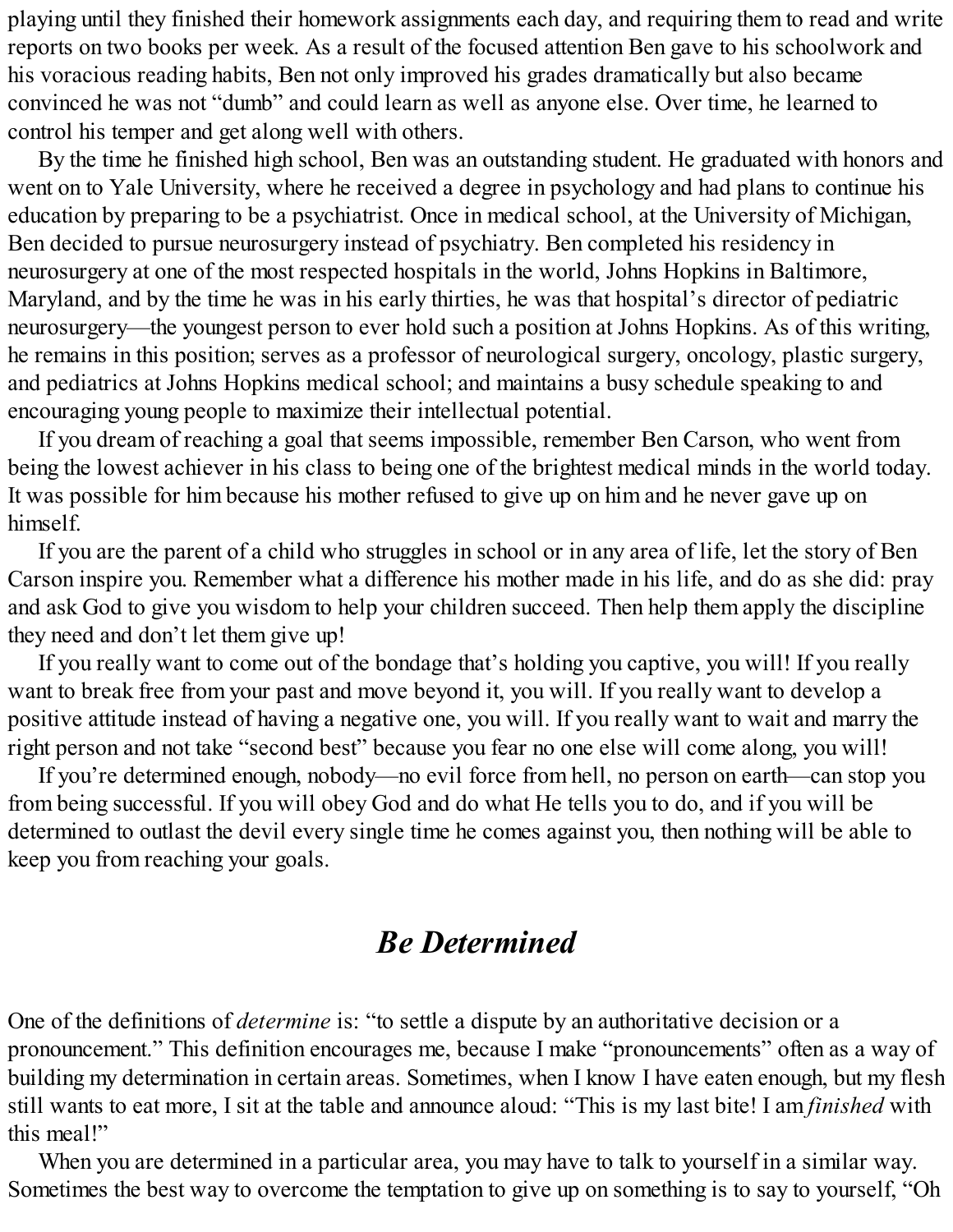no, you don't! Stop your whining and straighten up right this minute!" Over the years, when I have felt like giving up and had no one to encourage me, I have said to myself: "Joyce, you can make it! It may be hard, but you *can* make it and don't you dare think you can't!"

> *Sometimes the best way to overcome the temptation to give up on something is to say to yourself, "Oh no, you don't! Stop your whining and straighten up right this minute!"*

At one point in my life, I went through a ten-year period of suffering from various physical problems. *Ten years!* I had lots of symptoms, some of which involved low blood sugar, but most of which were rooted in stress caused from working too hard. I was also going through the "change of life," which was not easy for me. Hormone changes in my body caused migraine headaches and at one point in 1989, as I mentioned, I even had breast cancer and needed surgery.

I can't count the number of times during those ten years I walked onto a platform to preach thinking, *I wonder if I can stand here long enough to preach my message.* I prayed fervently for God to heal me. He did not take away my problems completely, but He did give me strength to do what I needed to do *in spite of them*—every single time. But I didn't want the strength to press through; I wanted the problems gone! Trying to keep going through those years was hard, *really* hard, but I was determined to not be defeated and to not give up. I realize now that my faith became strong during those years and I gained a genuine compassion for the sick.

I thank God for giving me a solution to my problems after ten years. I wanted it to be sooner, but our times are in His hands. Now I'm doing great, and it's wonderful to do what I do and feel good! But many times I had to say, "I would rather do my job and feel good, but hear this devil: I will do it, whether I feel good or not."

While I was suffering, I had to speak words of determination out loud: "I would rather feel good while I do this. Doing it this way is hard, but I am going to fulfill God's call on my life no matter how I feel. I'll do everything God wants me to do and be all He wants me to be!" I remember one morning when I felt really bad. I barely had any strength, but I prayed and told the Lord, "I may not have much strength, but whatever I do have I will use it to serve You the rest of my life." Each time I made a decision like that one, the devil was losing and God was winning.

The primary reason I was so determined to obey God's will whether I felt well physically or not was that I love God. I also knew I would be miserable if I tried to do anything less than everything God called me to do. You may not always want to make the effort to be determined, but I guarantee that you do not want to risk being outside God's will simply because you will not commit to doing everything required to obey it.

### *Settle the Dispute*

Remember, the definition of *determine* carries the idea of settling a dispute. This is important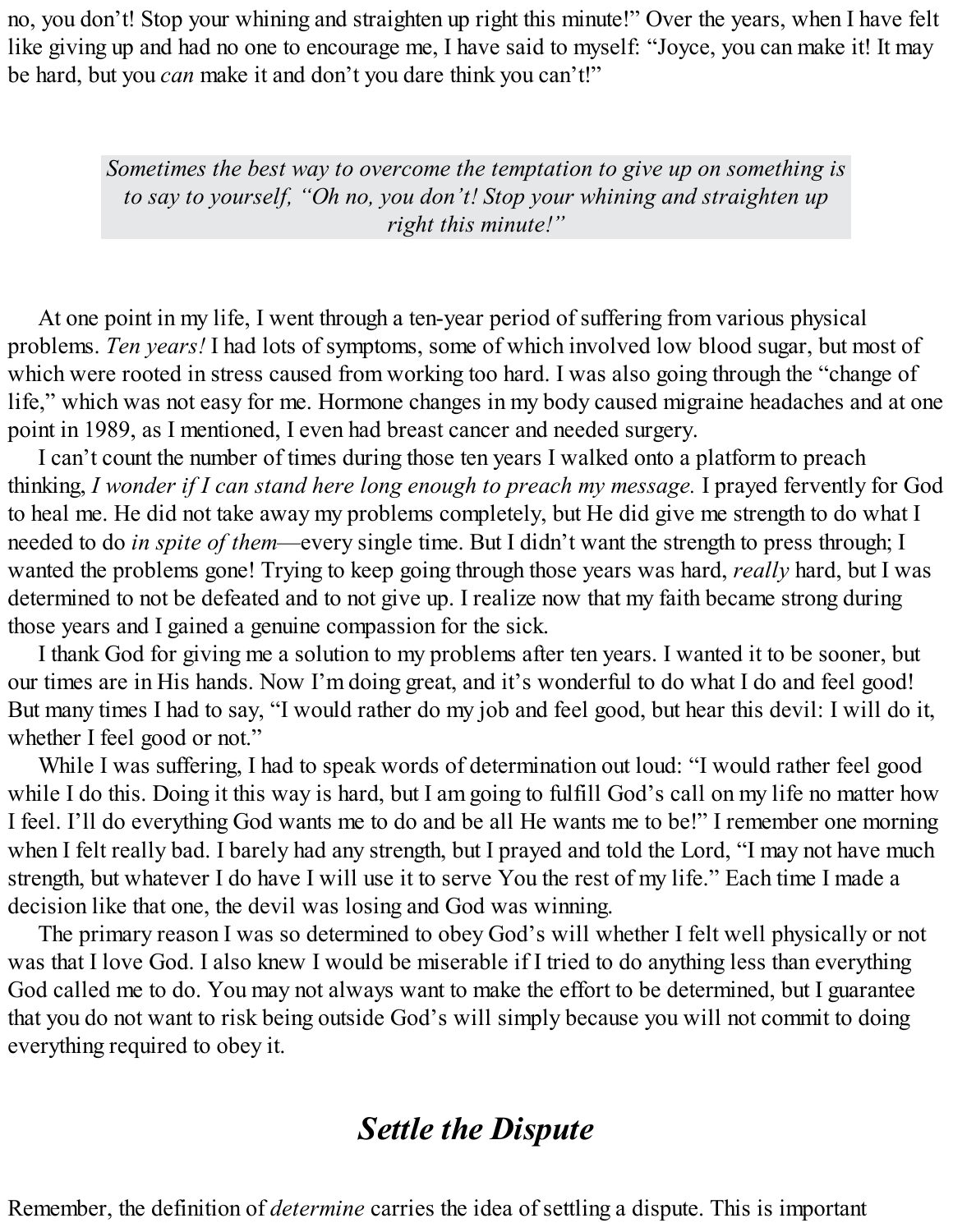because if you are going to commit to anything, you will have to settle the never-ending dispute between your flesh and your spirit. I often say the flesh is a "gambler," but the spirit is an "investor." As you follow the Holy Spirit and His leading in your heart (your spirit), you will invest in tomorrow by making right choices today.

Galatians 5:17 says, "For the desires of the flesh are opposed to the [Holy] Spirit and the [desires of the] Spirit are opposed to the flesh (godless human nature); for these are antagonistic to each other [continually withstanding and in conflict with each other]." This verse is basically telling us a war rages within us all the time. The flesh and the spirit do not ever get along; they always fight against each other.

This happens in all of us. We have a desire, an impulse, or a sense about something, and we know in our hearts it is right. But our minds try to talk us out of acting on it. Let's say you sense you are to give some money to a family in need. Your heart believes it is the right thing to do, and you believe it will please God and is even inspired by His Spirit. Your flesh will say, "You should not give away that money. You know you need it" or "Don't give anything to those people, they have never done anything for you." The flesh rages against the spirit, and you begin trying to figure out which one to listen to.

I am convinced we miss many blessings in our lives because we try to understand so much instead of simply allowing the Holy Spirit to lead us. We need to settle the dispute between the flesh and the spirit and be determined to obey God, no matter what.

# **WAITING ON THE LORD**

God compares His people to eagles: "But those who wait for the Lord [who expect, look for, and hope in Him] shall change and renew their strength and power; they shall lift their wings and mount up [close to God] as eagles [mount up to the sun]; they shall run and not be weary, they shall walk and not faint or become tired" (Isaiah 40:31). I believe God chose to liken us to eagles to motivate us to rise to our potential in life and to encourage us to wait on Him and find our strength in Him. When success does not come easily, when we find ourselves frustrated and weary in our efforts, we need to wait for the Lord.

What does it really mean to wait for the Lord? It simply means spending time with Him, being in His presence, meditating on His Word, worshipping Him, keeping Him at the center of our lives. One meaning of the word *wait* is "to be twisted or braided together." If we think about a braid in someone's hair, we realize that the hair is woven together so that we cannot tell where one strand ends and another begins. That is the way God wants us to be in our union with Him—so intimately intertwined and tightly woven together with Him that we are truly one with Him, that we are direct representatives of His character. As we wait on Him, we become more and more like Him. Waiting is not passive; it is very active spiritually. While we wait, we need to aggressively expect God to do great things in us and in our lives.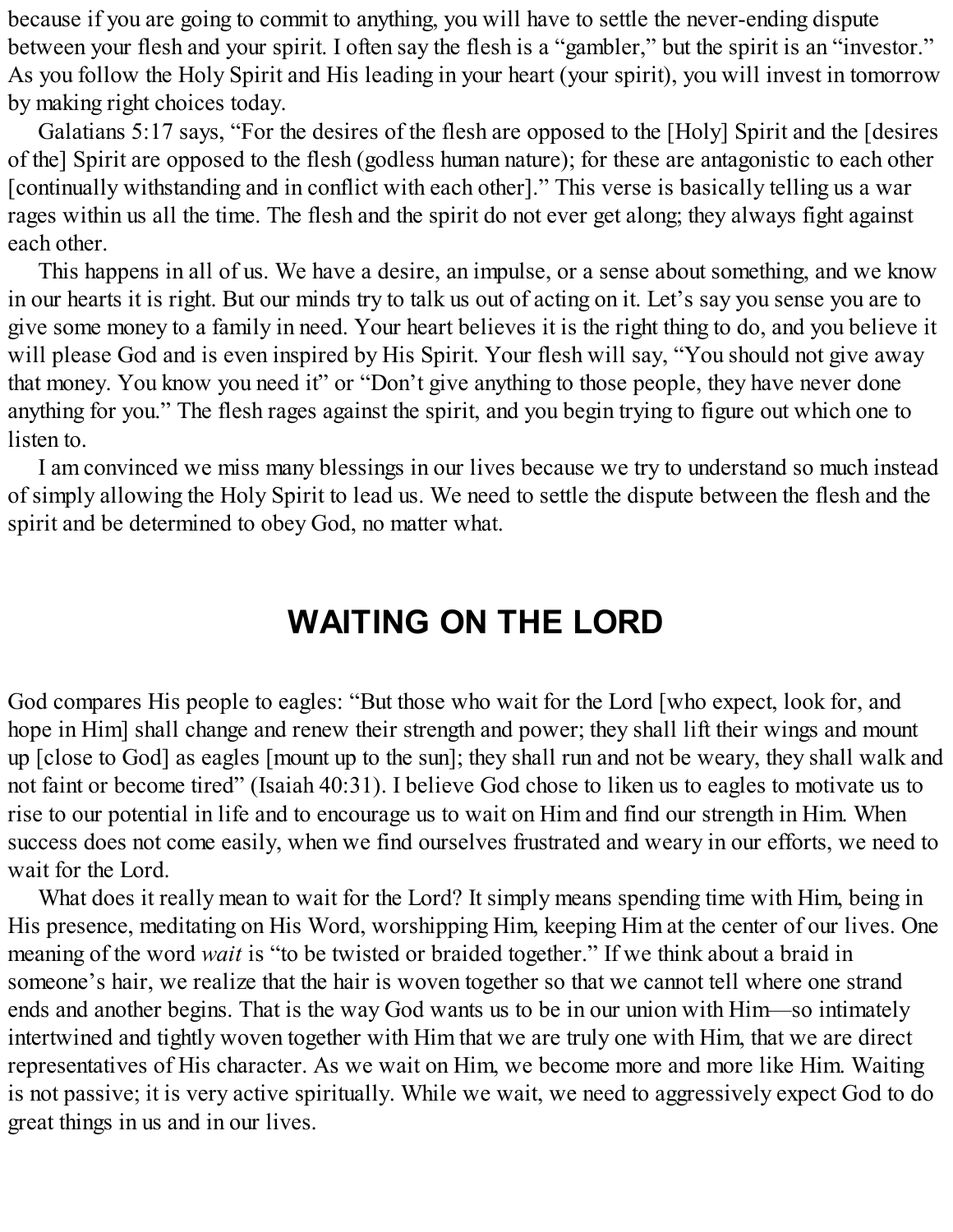An intimate relationship with God will strengthen you in the innermost part of your being. It will strengthen your heart; it will carry you through the hard times in your life with a sense of peace and confidence that all is well, no matter what is happening. It will give you the strength to endure tough situations in such a way that many of the people around you may not even be able to detect even the slightest stress in your life. When you wait on the Lord in the way I describe, you draw everything you need from Him. He is your refuge, your enabler, your joy, your peace, your righteousness, your hope. He gives you everything you need to live in victory over any circumstance.

Isaiah promises that when we wait on God and spend time with Him, becoming more like He is, we will renew our strength. That little prefix *re* means "to go back again, to be made new, to go back to the beginning of something." When we wait on God, our strength is made new again; we can fly as eagles do, over the storms of life; we can walk and run and not faint. We can approach a situation in which we have grown weary with fresh energy and passion. We are encouraged, energized, and less likely to want to give up when success eludes us.

One reason eagles symbolize strength is that they know how to make their strength work for them. They don't expend their energy needlessly. Just as these magnificent birds know how to allow the thermal currents of the physical world to carry them, "eagle Christians" understand the currents of the Holy Spirit. They perceive the moving of the Spirit and can flow through life easily, without strain, striving, and undue stress. This comes from waiting on God and enables them to go through life with strength, power, and vitality.

People often ask me, "How can you and Dave do what you do at your age?" The truth is, we probably feel better than many of the thirty-year-olds in our audiences. One reason for this is that we take care of ourselves physically. We eat healthily; we exercise; we drink plenty of water; and we get enough sleep. We strive to keep excess stress out of our lives and we have learned to wait on the Lord. Jesus said that the weary, the worn out, and the exhausted should come to Him (see Matthew 11:28) and He would cause them to rest.

Many times, between speaking sessions at our conferences, I lie on the bed in my hotel room and rest my body. I also use that time just talking to the Lord. I don't say anything fancy, just, "I love You, Lord; I need You. Help me tonight. Thanks for what You did today." In those moments, I am not only resting my physical body, I am also resting spiritually by trusting God to be my helper and my strength.

Sometimes I grow weary—not just physically, but in other ways too, and need more than a quick rest. When that happens, I spend a day or two being alone as much as possible. I just want to go somewhere with my coffee and sit in a chair and be quiet. I want to spend quiet time with God, and I know that time with Him will renew my strength.

No one is exempt from the need for renewal; everyone needs times of rest, refreshing, and restoration. As you go through life, you grow weary. As you experience disappointments, you grow weary. As you work to meet deadlines and budgets and quotas, you grow weary. As you study for exams, you grow weary.

When weariness sets in, bad situations can arise. Weary people often make comments without thinking, take shortcuts they later regret, and settle for less than the best because they are tired of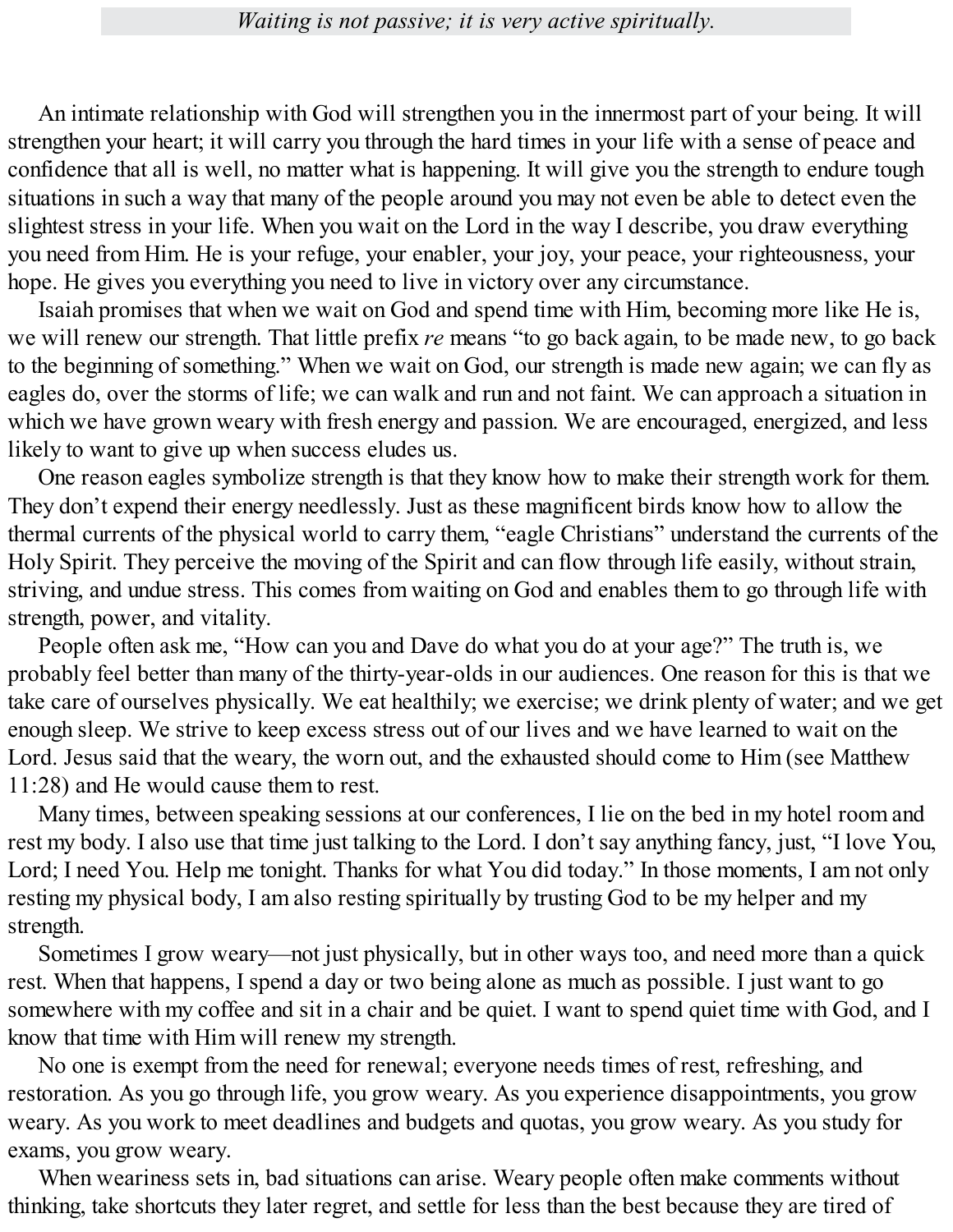waiting. Weary people are being unwise if they do not allow their strength to be renewed. I believe many people make poor decisions because they become worn and fail to take the time to draw close to God and wait on Him so they can be strengthened and restored.

I'm convinced that people would make better choices in life if they would simply spend time with God on a regular basis. If they will seek God, they will hear from Him. Many times, they may not even realize He is speaking, but they will find themselves knowing what to do and what not to do in certain situations.

Begin to take time to wait on God and allow Him to renew your strength so you can soar. Begin today to take breaks as soon as you feel weary and say, "I love You, Lord. I need You. I feel a little weary, Lord. Strengthen me."

> *Take time to wait on God and allow Him to renew your strength so you can soar.*

You may not be able to go on a two-week vacation right now, but you can start with several fiveminute vacations each day. You may not be able to go away for several days, but even if you have to escape to a bathroom stall or play a worship song in your car, get alone with God for a few minutes and say, "Jesus, I need a little renewal. I love You. I worship You. Strengthen me and renew me." He wants to strengthen and restore you so you will be able to persevere and enjoy success. Waiting on the Lord does not have to be complicated. Just put Him at the top of your priority list. He wants you to have and enjoy a quality of life you may be missing because you are not spending time with Him.

### **RENEWAL**

Psalm 103:2-5 says:

Bless . . . the Lord, O my soul, and forget not [one of] all His benefits—Who forgives [every *one of] all your iniquities, Who heals [each one of] all your diseases, Who redeems your life from the pit and corruption, Who beautifies, dignifies, and crowns you with lovingkindness and tender mercy;* Who satisfies your mouth [your necessity and desire at your personal age and situation] with good so that your youth, renewed, is like the eagle's [strong, overcoming, soaring]! *(emphasis mine).*

Most of us find the idea of having our youth renewed very appealing. We'd like to look younger and have the kind of energy we had in our earlier days. But I believe that what the psalmist calls "youth" we refer to as "young at heart"—a fresh, vibrant approach to life, rather than a tired, jaded, negative outlook. Youth is not just a matter of chronological age; it's what goes on inside of you. You live in a body, but you are a spirit, and if you keep your spirit strong, it will affect your body, your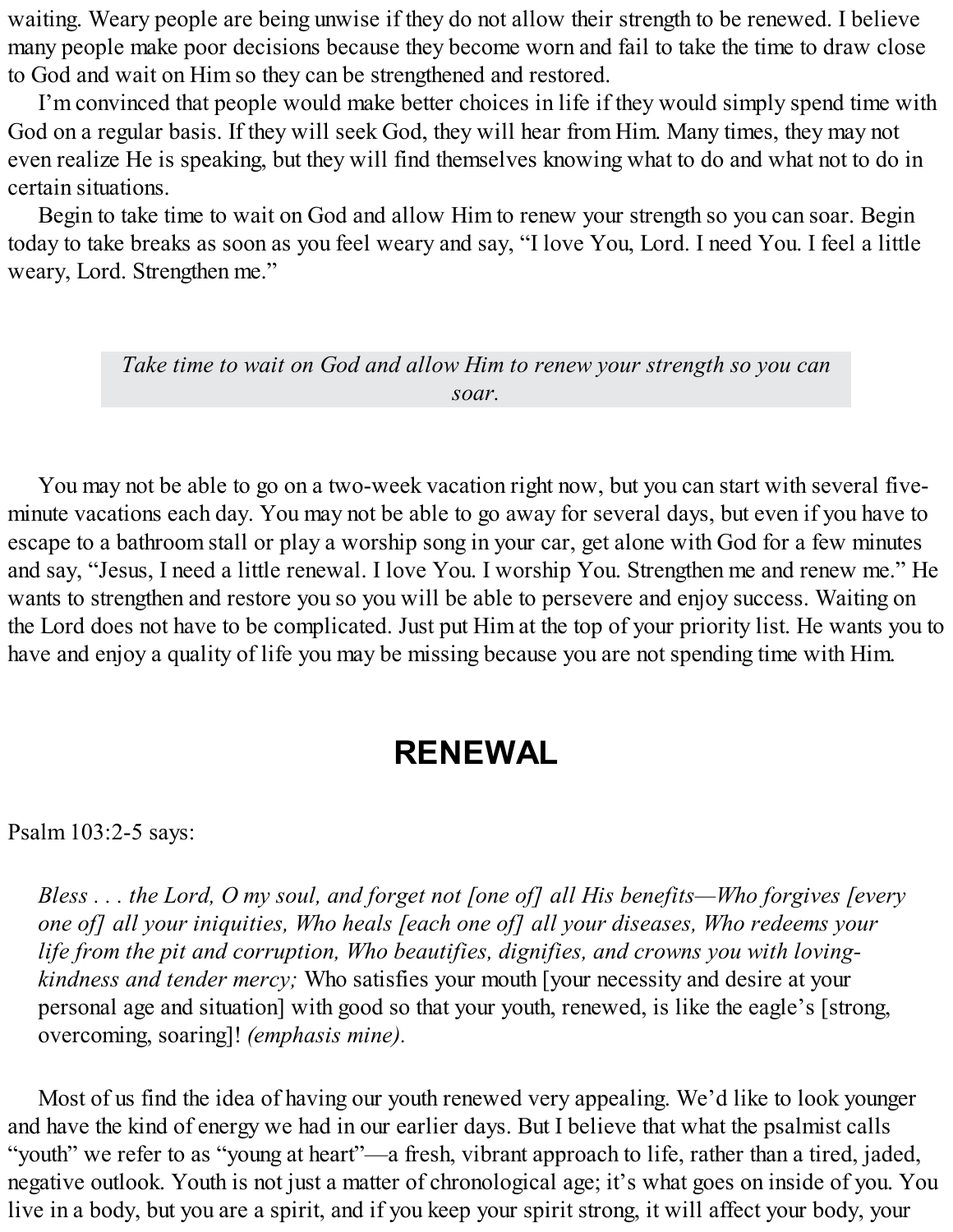mind, your emotions, and your decisions in positive ways.

The psalmist would not have mentioned having our youth renewed like the eagle's if the eagle did not teach us something about renewing youth. I find the eagle's renewal process fascinating and awesome, and I hope you will too.

#### *The Process of Renewal*

There comes a time in the eagle's life when he is not as quick as he once was. His takeoff is not as fast as it was years ago; he is slower in flight; his previously sharp talons have grown dull; calcifications have formed on his beak; his feathers have worn and now give off a telltale whistle when he dives for his prey. He's still an eagle, but he has lost much of his strength and prowess.

When this happens, the eagle settles onto a high rock as close to the sun as he possibly can and begins to pluck out his feathers one by one—sometimes as many as seven thousand of them. He's not nearly as concerned with the pain as with the progress. He then seeks a cool, refreshing stream in which to clean himself. The water washes away all the caked mud and dirt, parasites, and insects that may have collected on him over time. When he is fresh, clean, and practically naked, the eagle stands before the sun and begins to wait.

The regrowth he needs will take about forty days. During that time, he sharpens his talons and beak by rubbing them back and forth on a rock. He uses that same rock to beat the calcification off of his beak. Other eagles who have already been through this process may drop food to him. He goes through a quiet season of relative weakness, but then his strength is renewed.

I believe God wants us to learn something from this process the eagle endures. There are times we feel dry, weak, defeated, and discouraged. There are times when life deals us bitter blows and our dreams crumble right before our eyes, when someone we love hurts us, when someone we trust betrays us, when we really thought something was finally going to work out and did not. These are the kinds of situations that make us want to quit. During those times, we really need to be renewed. If we don't take time for renewal, we are in danger of reacting to our circumstances emotionally, which always means responding without wisdom and often contributes to making bad situations even worse.

These are the times we really have to get serious with God. We need more than we usually get from our daily devotional routines. Some people may need to take a lesson from the eagle and set aside a forty-day period of prayer and fasting, seeking God, worshipping Him, and pouring out their hearts to Him. To those who have never fasted this may sound extreme, but desperate people do desperate things in desperate times. Other people need to get *radical* about bringing peace into their lives—turning off the television for a while or turning off their cell phones at a certain time each evening. Maybe you need time to examine your life to decide what is not bearing fruit and needs to be cut off.

I'm convinced that we all need extended or intense times of restoration and renewal. Personally, I try to schedule three or four each year to get away by myself for a week. I make the effort to take these times away, because I believe one of the best gifts we can give ourselves is time alone with God.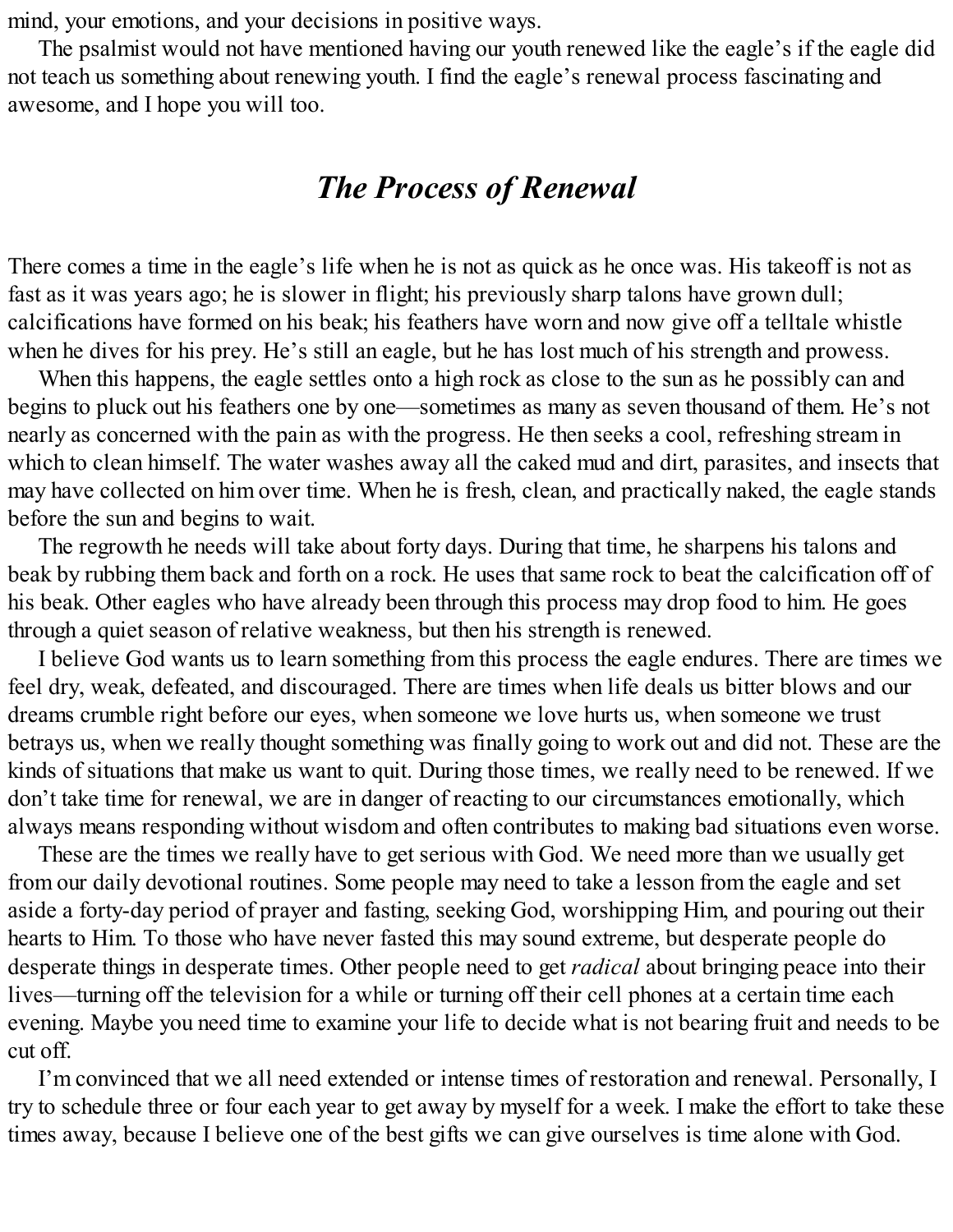We need times of real quiet because we can connect with God in awesome ways in those places of deep peace and quiet. We do not have to feel we have had a definite "word" from God, nor do we need to have a supernatural experience. Honoring God by giving Him special, set-apart time will produce great results in our lives and bring restoration and refreshment. We will find ourselves making better decisions, displaying godly character with ease, and enjoying all of life much more. Time is one of the most important things we can give God. It tells Him He is important to us and that we realize we cannot manage life properly without Him.

In your pursuit of success, remember to be committed and determined, and wait on the Lord and renew your strength. As you do, you will be empowered to keep going without giving up.

#### *A Voice in the Wilderness*

No stranger to hardship or persecution, Marian Anderson was born in 1897, in the "Negro Quarter" of Philadelphia, to a loving family with very limited financial resources. When her father died unexpectedly when she was only ten, money was tight, and her mother went to work as a cleaning woman and a laundress to support Marian and her two sisters.

Marian's amazing singing ability made a way for her to enjoy opportunities otherwise unavailable to her. She began singing in the choir of the Union Baptist Church, where people quickly noticed the quality, range, and richness of her remarkable voice. They knew it was something special. They also knew Marian's family could not afford formal vocal training for her, so the church sponsored a benefit concert, with ten-year-old Marian asthe featured soloist, to pay for her voice lessons.

Her family couldn't afford piano lessons either, so she taught herself to play. When she wanted to learn to play the violin, she took a job scrubbing steps to make money to buy her own instrument. Obviously, she was fiercely committed to her music. At one point, she went to apply for admission to a music school in Philadelphia and was treated rudely by a young receptionist. When Marian expressed her desire to pursue enrollment, the young woman replied, "We don't take colored."

At the age of nineteen Marian was introduced to well-known voice teacher Giuseppe Boghetti, who was her teacher, coach, and friend for years. As her abilities and exposure grew, she began receiving invitations to sing and even to tour. With her confidence strong and with strong supporters around her, she arranged to sing at New York's town hall in 1924. The concert was so poorly attended and so negatively reviewed that she considered abandoning music altogether.

But Marian soon bounced back. She went on to win a voice competition sponsored by the Philadelphia Philharmonic Society and then to triumph over more than three hundred other contestants in the Lewisohn Stadium competition. She began touring again, and in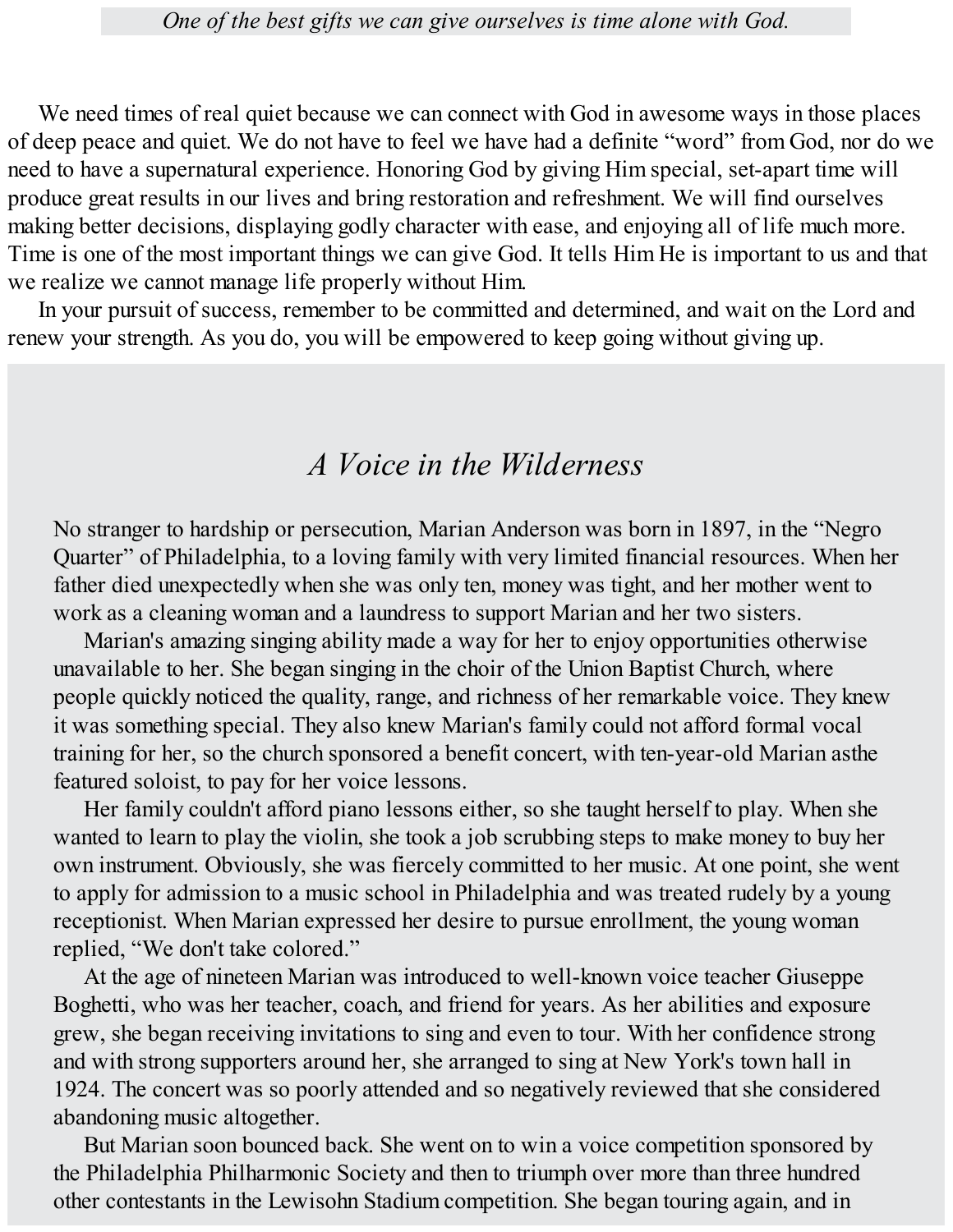1928, she sang a solo recital at Carnegie Hall.

In 1939, despite her remarkable accomplishments, Anderson was still denied opportunities because of racism. That year, the owners of Washington DC's Constitution Hall refused to allow her to sing because of her race. When Eleanor Roosevelt, wife of the president of the United States, heard what had happened, she made arrangements for Marian to sing at the Lincoln Memorial instead. Approximately seventy-five thousand people attended that outdoor concert. That event was a significant moment in the advancement of civil rights in America and gave many other people who suffered from racism and injustice the courage to pursue their dreams.

Anderson went on to become the first African American to appear as a soloist at New York's Metropolitan Opera. She also sang at inauguration ceremonies and received many prestigious awards, including the Presidential Medal of Freedom in 1963 and a Grammy Award for Lifetime Achievement in 1991. As her outstanding career drew to a close, she launched her 1956 farewell tour with a triumphant concert at a place that once refused to even allow her inside its doors—Constitution Hall in Washington DC.

No matter what doors seem closed to you today, keep going and never give up. Persevere with determination, and opportunities that seem impossible today will open for you tomorrow.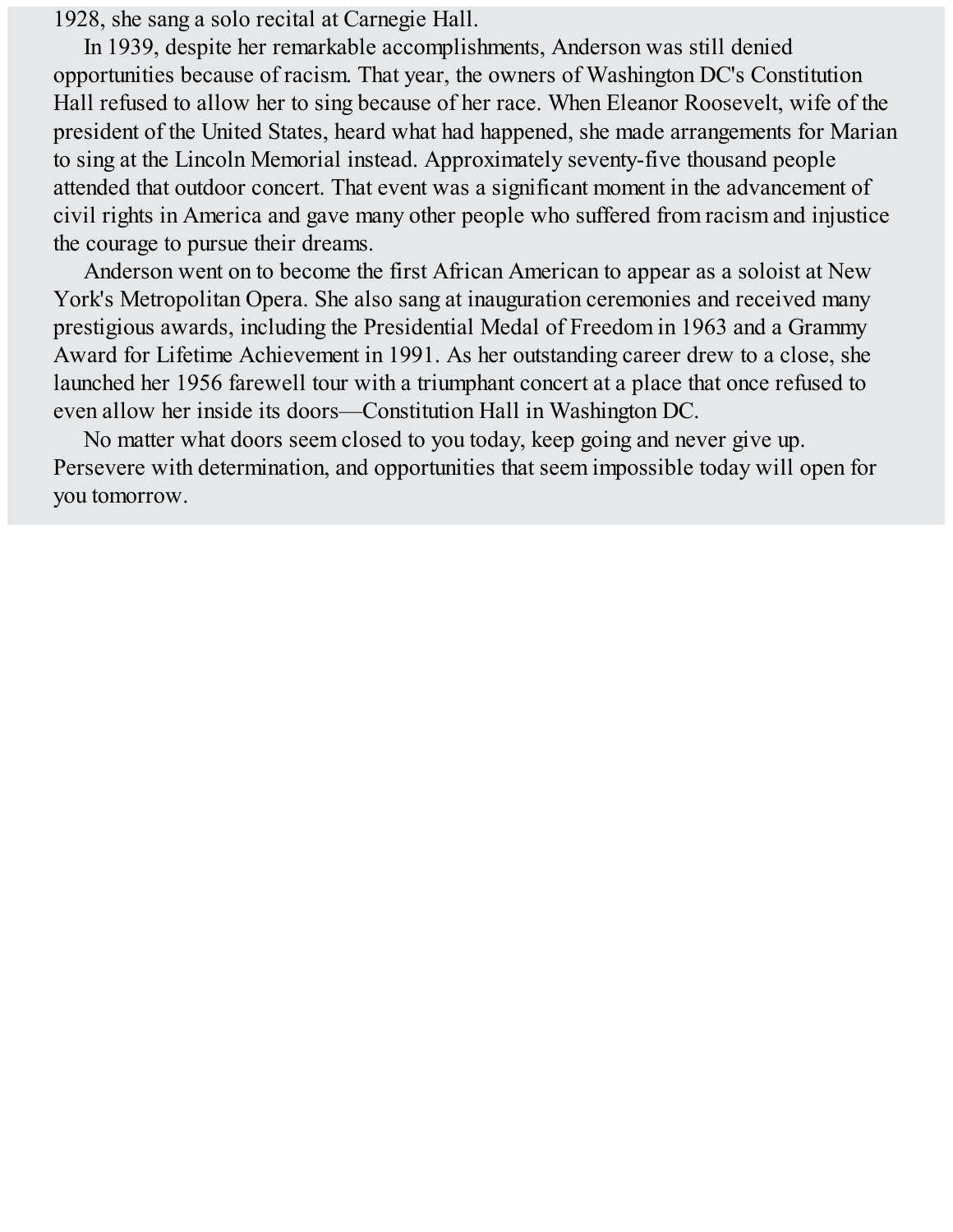### **[CHAPTER](#page-2-1) 9**

# **[OVERCOMING](#page-2-1) THE OBSTACLES TO SUCCESS**

"When you get into a tight place and everything goes against you, till it seems as though you could not hold on a minute longer, never give up then, for that is just the place and time that the tide will *turn."*

#### HARRIET BEECHER STOWE

ඥාල

**A**donkey fell into <sup>a</sup> deep well, and the farmer who owned him had no idea how to get the donkey out. After much thought, he concluded the best solution would be to call some of his friends to help bury the donkey in the well. After all, he reasoned, the donkey was old and trying to get him out of the well was going to be a lot of trouble.

The neighboring farmers arrived with the shovels and they all began to pitch dirt into the well, on top of the donkey. The donkey began to make horrible noises—for a while. Then the donkey was silent. The men peered down into the well and saw an amazing sight.

Every time they threw a shovel full of dirt into the well, the donkey simply shook it off, so it ended up under his feet instead of on top of him. They kept shoveling, trying to bury the helpless donkey and he kept shaking off the dirt! Before long, the pile of dirt with which they were trying to bury him became tall enough to raise him out of the well, and he simply stepped off of the pile onto level ground.

If the donkey had just stood there and allowed the dirt to bury him, he would not have survived. But he was determined to get out of that pit. Every time a shovel full of dirt landed on him, he shook it off and climbed on top of it.

I want you to be like the donkey. Use the difficulties and obstacles you face as stepping-stones to your goals in life. When a seemingly impossible situation comes your way, do not just allow it to bury you. Be creative about overcoming it and determined to make it work for you, not against you. Turn it to your favor, even if you have to get on top of it one step at a time. Let the circumstances that could suffocate you be the very situations that strengthen you and raise you to a new level. Be a person who is willing to work with God to develop a determined, "can do" attitude; act on the truth that His power is at work within you and that you can do all things through Christ who strengthens you (see Philippians 4:13), no matter what stands in your way.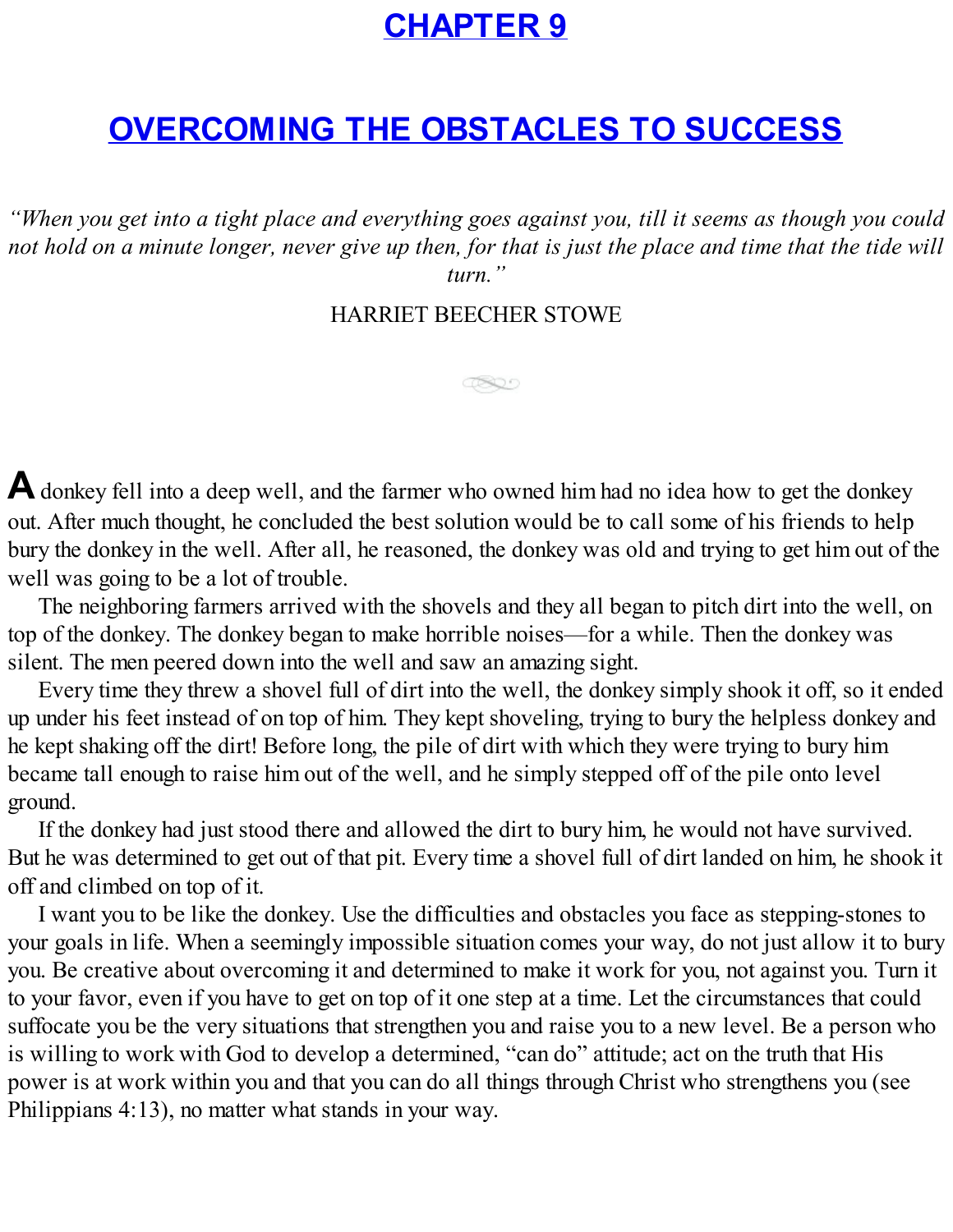# **CERTAIN TO SUCCEED**

True success does not come easily or without hurdles for anyone. It is the result of hard work, patience, determination, creativity, sacrifice, and moving beyond mistakes—but it does come. The only way you will ever be a failure is to give up, and you'll be most tempted to do so when you face opposition.

Scripture clearly teaches us we have an enemy who wants to frustrate and defeat us. His primary goals are to "steal and kill and destroy" us (John 10:10), and he spends his time roaming around "like a lion roaring [in fierce hunger], seeking someone to seize upon and devour" (1 Peter 5:8). He will oppose and interfere with our success in every possible way, doing his best to discourage us so we will give up.

I want you to be successful in every area of your life—your work, your relationships, your marriage, your parenting, your finances, your health, your ministry, your creative expressions, your pursuit of God's plans, and everything else in which you are involved. But I know lasting success requires effort, and as you work toward it, the enemy will be there to try to steal, kill, or destroy it. It's crucial to learn to keep moving forward in strength when success does not come as easily as you would like and when you face the obstacles you are sure to encounter along the way.

# **CLEARING HURDLE #1: THE TEMPTATION TO QUIT**

The temptation to quit is part of being human, but giving in to it is equal to giving up. We do not avoid the temptation by sitting still and refusing to deal with it or wishing God would remove it. It's one of the realities of the Christian life and a hindrance to success we must work to overcome. The Bible tells us in Luke 22:40, "Pray that you may not [at all] enter into temptation." Tempting believers is part of the devil's job. As long as we live, we'll be tempted; and as long as we follow Jesus, our job is to resist temptations.

> *Tempting believers is part of the devil's job. As long as we live, we'll be tempted; and as long as we follow Jesus, our job is to resist temptations.*

Because we don't always realize that feelings of discouragement and thoughts of quitting are from the enemy, we don't always resist such temptations as we should. Some thoughts the enemy may plant in your mind to tempt you to give up might sound like this:

- This is too difficult. It will require too much effort.
- I really am not qualified to do this.
- I am facing too many problems and can't possibly solve them all.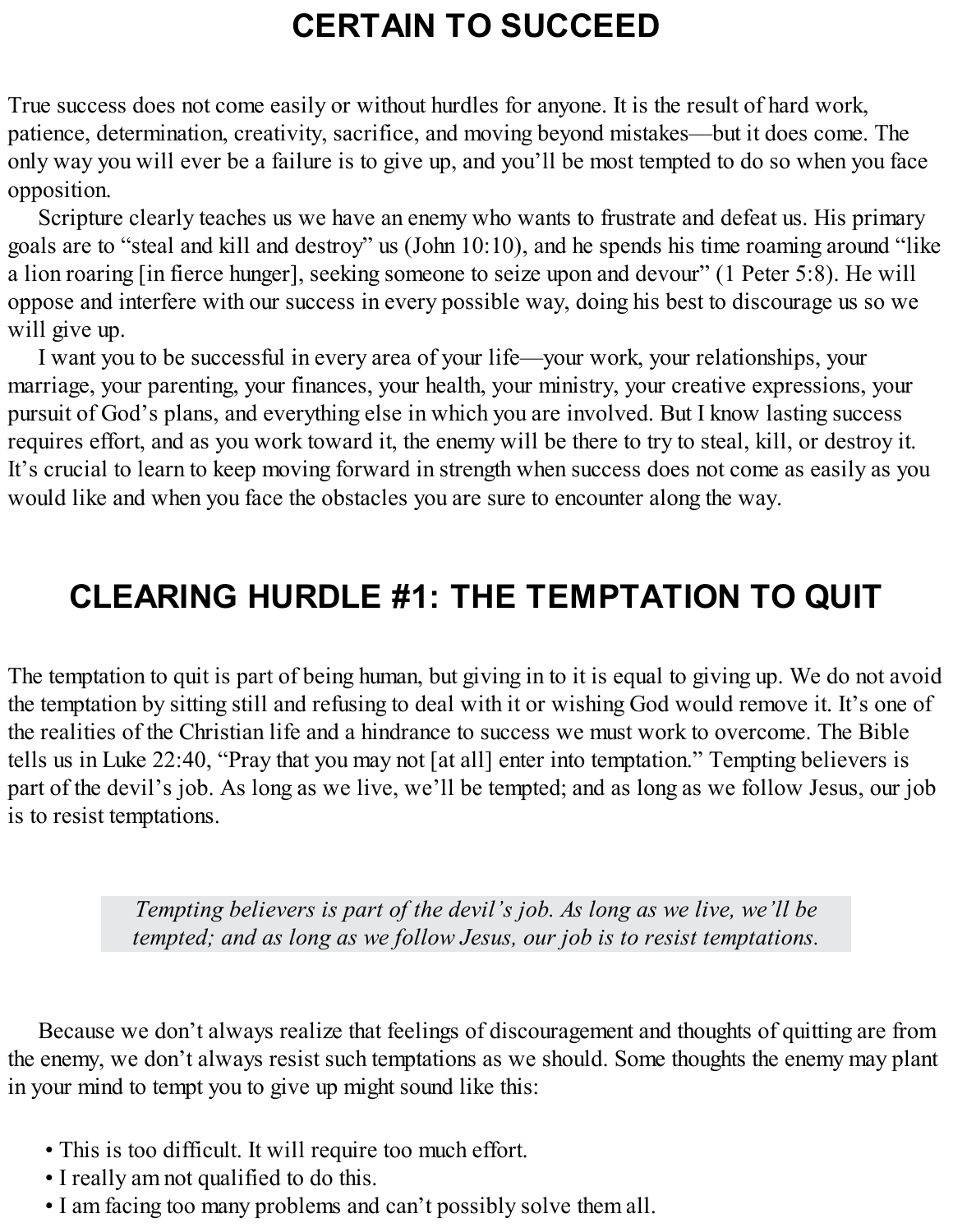- I have no one to help me.
- My friends and family think I'm crazy for pursuing this.
- This will require too much of a sacrifice.
- I don't have the money to do this.
- I'll never be able to finish this.
- What was I thinking when I agreed to this assignment?
- I knew this would never work.
- I need to go back to my old job/city/way of life/ministry. Everything was better there.

I encourage you to begin to recognize temptations to quit as works of the enemy; and I want you to start resisting each temptation with everything in you. Don't flirt with temptation or consider any temptation insignificant. Don't let the devil lure you into passivity or wait until you've been in a depressed, hopeless slump for three days, listening to the enemy list reasons to abandon your cause. Resist the devil at his onset! Declare war against temptation. Show the enemy no mercy. The *instant* you feel tempted to give up, you need to say aloud, "*I will not quit.* I *refuse* to give up. I *will* finish what God has called me to do."

In over thirty years of ministry, I've often been tempted to quit, especially during the early years when we traveled extensively. There were many occasions when I woke up in hotel rooms, exhausted from preaching the previous night and weary of hearing about problems at the office—someone quit; an urgent matter needed my attention; we received a bill we weren't expecting; and so on. At times I became extremely discouraged, sometimes to the point of tears. I didn't always want to get dressed and go preach to people about pressing through their difficulties when I felt overwhelmed by the pressures in my own life.

Over the years, I've had to resist many temptations to want to give up, and I've learned the best way to work at resisting temptation is to do your job in prayer. It's far wiser and more effective to pray and ask for God's help as you stand against temptation than to try to exert willpower alone. When you seek His strength, He gives it to you.

Jesus told the disciples twice in one day to pray that they wouldn't enter into temptation. If it was that serious a threat in His eyes, we'd better take it seriously too. Look at Luke 22:40 and the verses following: "And when He came to the place, He said to them, Pray that you may not [at all] enter into temptation. . . . And when He got up from prayer, He came to the disciples and found them sleeping from grief, and He said to them, Why do you sleep? Get up and pray that you may not enter [at all] into temptation" (Luke 22:40, 45-46).

Be sure that you work with God and pray that you won't surrender to the temptation to give up. Ask Him to help you finish what He has called you to do, be all He wants you to be, do all He wants you to do, and have all He wants you to have.

# **CLEARING HURDLE #2: PERSONAL PROBLEMS**

When the enemy sees we are determined to complete an assignment from God, one of his favorite and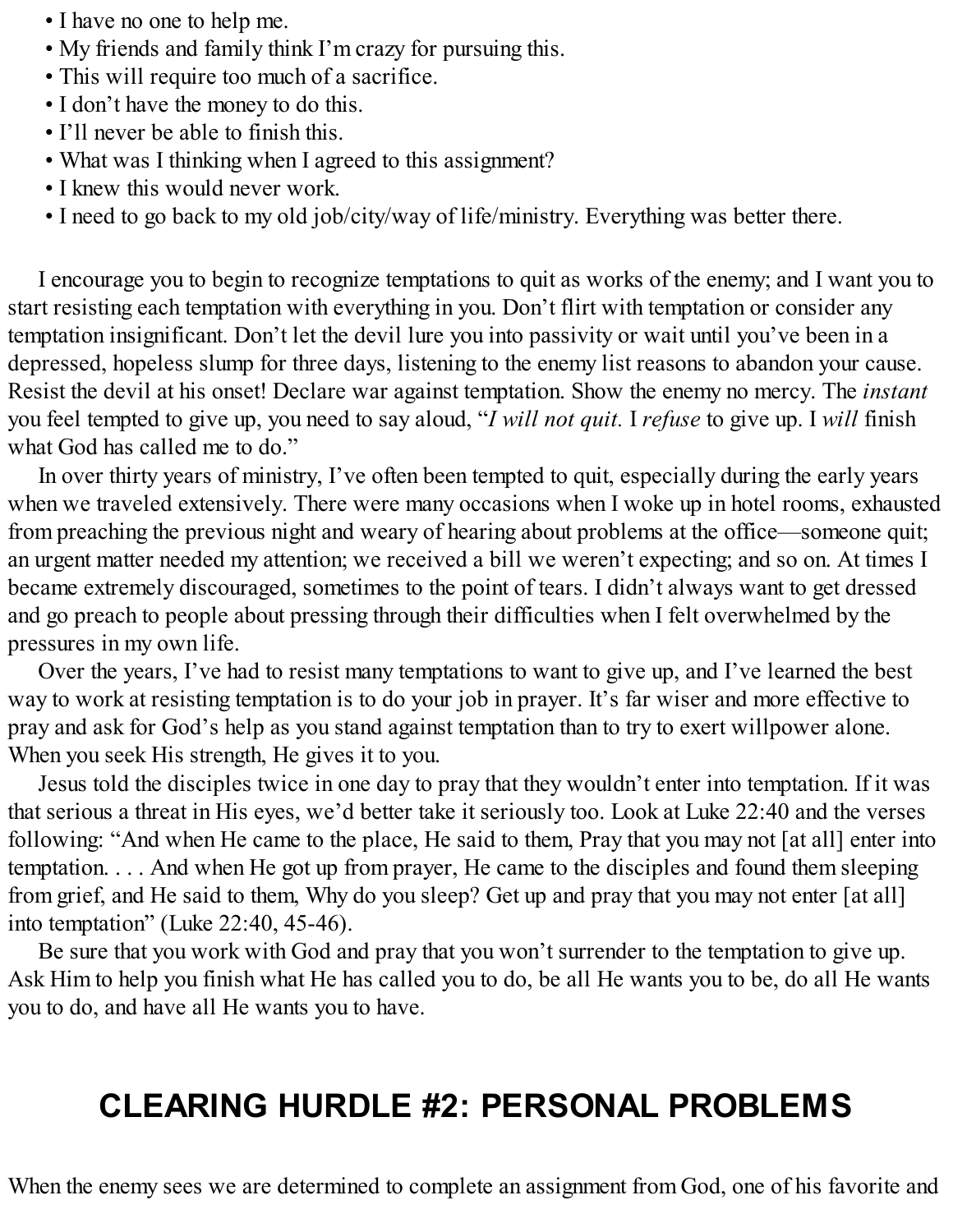most effective tools to make us give up is personal pain. I've seen so many people who face personal crises and problems as they walk through life, and I've experienced personal pain myself as I've headed toward the accomplishment of goals or the fulfillment of dreams.

I once had to conduct a seminar during a time when I was really heartbroken over a serious situation involving one of our children. The place where I was speaking had a small room behind the platform, a nice place for speakers to take breaks and be refreshed between speaking sessions. When the time came for me to speak, I would walk onto the platform and conduct the meeting as usual. Then I would go behind the platform and cry. When the next session began, I dried my tears and carried out my responsibilities again; then I went back to that little room and cried some more. I repeated that cycle for the duration of the seminar. I was hurting personally, but I still fulfilled my responsibility.

To be people who remain determined and diligent, we must learn how to make it through times of personal pain. People of character simply don't say, "Well, I'm not going to do my job tonight because I have a problem! I'm going through a personal crisis, so how could people expect me to minister to them?"

That may sound silly to you, but there are people who allow their personal problems to rule their lives and dictate which commitments they keep and which ones they cancel. If they have personal problems, they decide they can't work in the church nursery on their assigned Sunday. They don't want to do their jobs or keep their word. They fail to do what they said they would do because they think their individual crises should excuse them from their commitments.

Helping someone when you're struggling with pain of a personal nature is extremely difficult; it takes commitment and determination. As a minister, I can assure you, ministering to hurting people when you are hurting too is quite a challenge. Listening to other people's problems when you have problems of your own can be extremely hard. But it helps you develop great compassion and it makes you stronger.

When you're suffering, you still need to keep your word if at all possible and do your best to help others. In fact, those are precisely the seasons when you need to be diligent to keep your commitments and actively look for ways to bless the people around you. Times of personal testing are exactly the times you *need* to go all the way through what you promised God and keep serving Him.

We all experience personal problems, and there are times in life when it is impossible for us to keep a commitment, but we should do our best to keep those times to a minimum. Our challenges may pertain to our health, our children, our marriages, aging parents, stress at work, time management and the list goes on. We cannot allow these difficult circumstances to derail us as we head toward fulfilling God's plan for our lives. The people who refuse to be deterred are the ones who are determined to stay focused on their jobs, who stay devoted to God, who remain committed to their families, who are determined to confront every obstacle that comes their way. They are winners in life.

# **CLEARING HURDLE #3: REJECTION**

When people reject you, you may not want to keep doing what you're supposed to do; you may want to find a place to hide and nurse your wounds, but don't! Keep moving forward, no matter who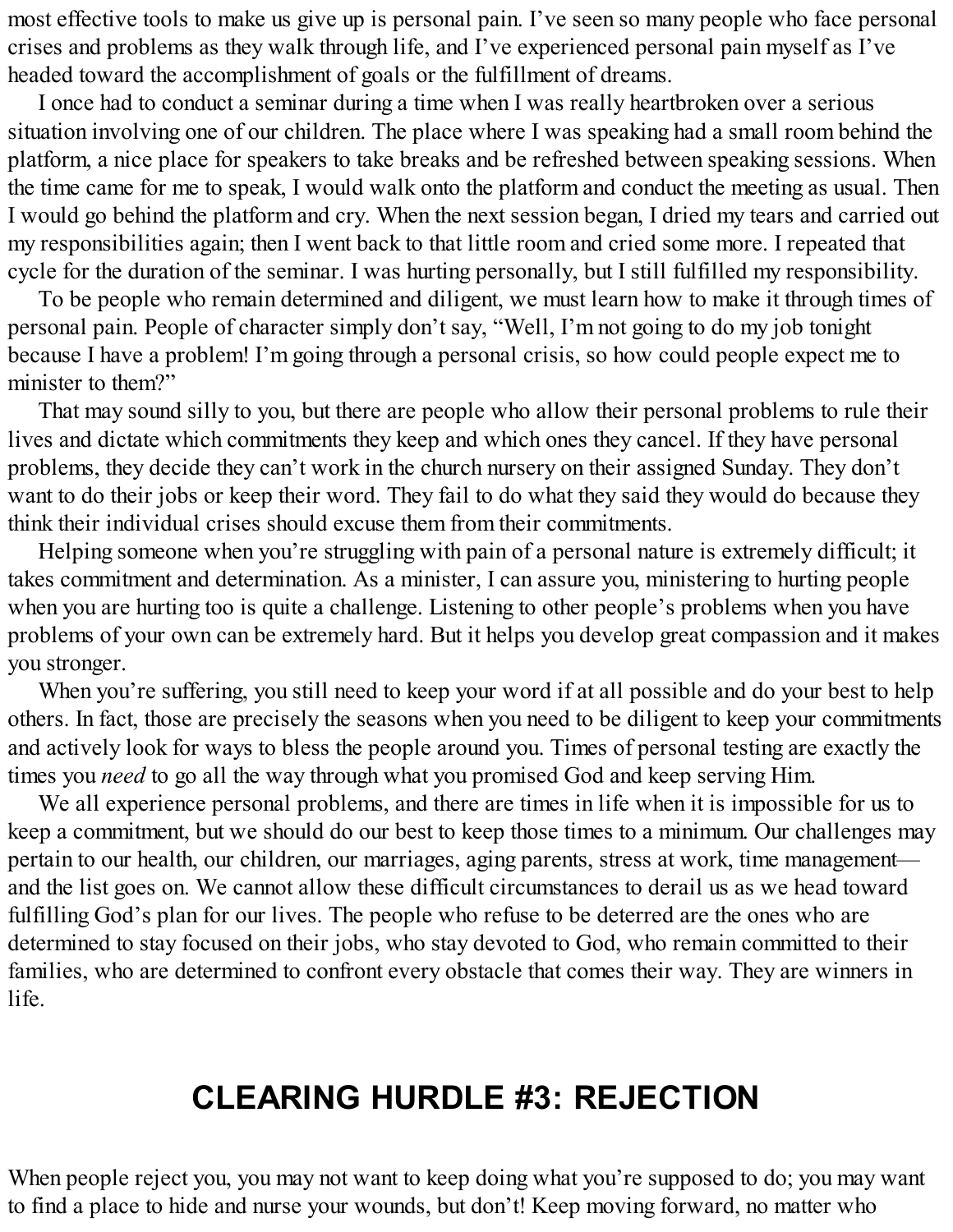disapproves or tries to stop you.

If you look back over the course of your life, you'll probably find that every time God has tried to take you to a new level, someone usually disapproved. In some way, that person sent you the message "If you do this, I'm not going to be your friend." Do you know why this happens so often? Probably more than anything, Satan uses the pain of rejection from other people to keep us from pursuing God's will. The pain of being rejected by those we love is so powerful it often causes us to abandon our determination to do what God has called us to do. Rejection causes us to convince ourselves we cannot do anything to please anybody and makes us want to give up. We need to remember that we may not please people all the time, but if we please God, that is what really matters.

Jesus dealt with the issue of rejection in Matthew 10:5-14. In this passage, He warned His disciples that some people would reject them, and He told them how to handle that rejection: "And whoever will not receive and accept and welcome you nor listen to your message, as you leave that house or town, shake the dust [of it] from your feet" (v. 14). In a very real sense, they were to "shake off" the rejection and go on.

When God filled me with the Holy Spirit, He was equipping me for the call He was about to release in my life—to begin teaching His Word. As soon as that happened, I experienced quite a bit of rejection, which I mentioned earlier. Almost every friend I had thought I was crazy. At that time, in the circles in which I moved, women did not preach and teach the Bible. When everyone around me seemed to reject me, I had to be determined to not give up on what God called me to do.

Many people will want to attach themselves to you when you are going "up" in life—when you are doing something others think is good or when you are gaining visibility, prestige, or respect. But when you do something unpopular or out of the ordinary, you may lose some friends. If you want to do anything great for God, you may have to be willing to endure rejection and loneliness for a while. It is worth it, though, and in the end, you will be glad that you pressed through. Realize that no matter how much rejection you face, God accepts you completely. He wants you to break through the barrier of rejections and keep making progress toward your goals.

# **CLEARING HURDLE #4: WANTING TOO MUCH TOO SOON**

People have asked me through the years, "What has been the most difficult aspect or experience of your ministry?" I always respond, "Not giving up when we were laying the foundation." Though we have certainly faced our share of situations that tempted us to want to give up, nothing has been as challenging as staying focused and diligent during those early years, when so much of the ministry was unseen and unknown. We certainly wanted a fruitful ministry, but we knew we needed a strong foundation before we could build one. That meant everything needed to be done with excellence.

Dave and I were growing personally at the same time we were trying to grow the ministry God had called us to. He spoke to our hearts about excellence, integrity, and keeping all strife out of our personal lives and ministry. We were being stretched like never before. Dave and I were learning how to work together, and keeping strife out of our personal relationship was something we both had to work hard to achieve.

We didn't have many people to help us and we had no experience, so everything we did was a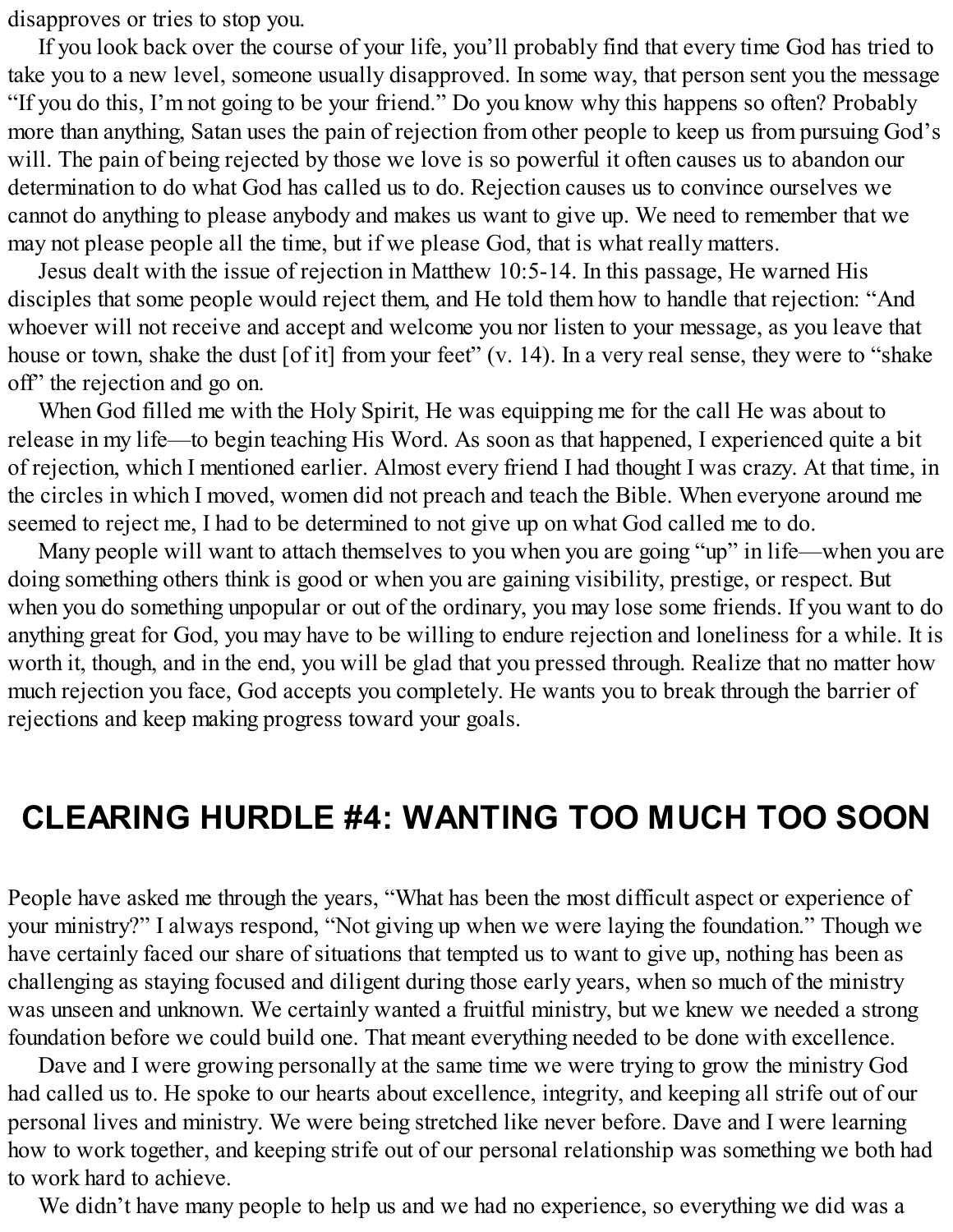huge step of faith. Every decision seemed major to us and we were learning how to hear from God. It was often tiring and discouraging, especially when we did our best and the growth was painfully slow.

I began by teaching a Bible study in my living room for five years. For the last half of that time period, God added a second Bible study in someone else's home, so I taught two Bible studies per week, with approximately twenty-five or thirty people in each one. I also did other types of ministry —counseling, helping people gain freedom from various types of bondage, passing out evangelistic tracts on downtown streets, praying (a lot)—anything I could do to serve God. I had quit my job in order to minister to others and, although we struggled with finances, God gave us the grace to not give up.

After five years, God promoted me. I went to work at a church in St. Louis, and I worked there for five years. My first paycheck was sixty-five dollars and that seemed like a fortune to me. There, I started a women's meeting. God's hand was upon that gathering; it grew very quickly and we soon had about five hundred ladies attending each week.

Over time, I became an associate pastor in that church and then went on to teach at the church's Bible college. Little by little, God trained me and strengthened me, but I often wanted more.

The time came when God spoke to my heart and said, *Now I'm finished with your work in this church. Take your ministry, and go north, south, east, and west.* As I obeyed that word, which took time, I found myself with more meetings than I had held before, but they were smaller in size. I felt as though I was starting all over again! I was ministering to more people, but they were in smaller groups—seventy-five in one place, sixty in another, one hundred over here, eighty-five over there. When we had meetings of one hundred and fifty or two hundred people, we thought we were really doing something! I was working harder than ever and had more responsibility.

Each year, the ministry grew and our meetings became larger and larger. We reached three hundred, then four hundred, then four hundred and fifty. By that time we were becoming known and beginning to travel to hold meetings in other cities. And then the growth stopped—at least for a season.

But one morning while Dave was getting ready for work, the Spirit of God visited him in a powerful way and he began to weep. God showed him the condition in which many people live and said to Dave, *All these years I've prepared you to go on television. Now I want you to go on television. It's time for this ministry to go on television. You have the answers people need.* We had those answers because God had used the times of slow growth to teach us what He wanted us to share with others.

When we went on television, our ministry tripled in three months. Since then, it has grown so quickly we've been running to keep up with God. We now have more people on staff than used to attend my meetings. We have great vision and plans for the future, and I can honestly say God has caused our ministry to grow in exactly the right way and at precisely the right times. I'm glad He has led us as patiently as He has, even though I grew frustrated at times.

Whatever you believe God wants to do in your life, be patient as He brings it to pass. Eagerly embrace the times of teaching and preparation He takes you through, even when it seems painfully slow. Don't long for too much too fast, but be thankful every day that God is bringing growth, expansion, and new opportunities your way in His perfect timing.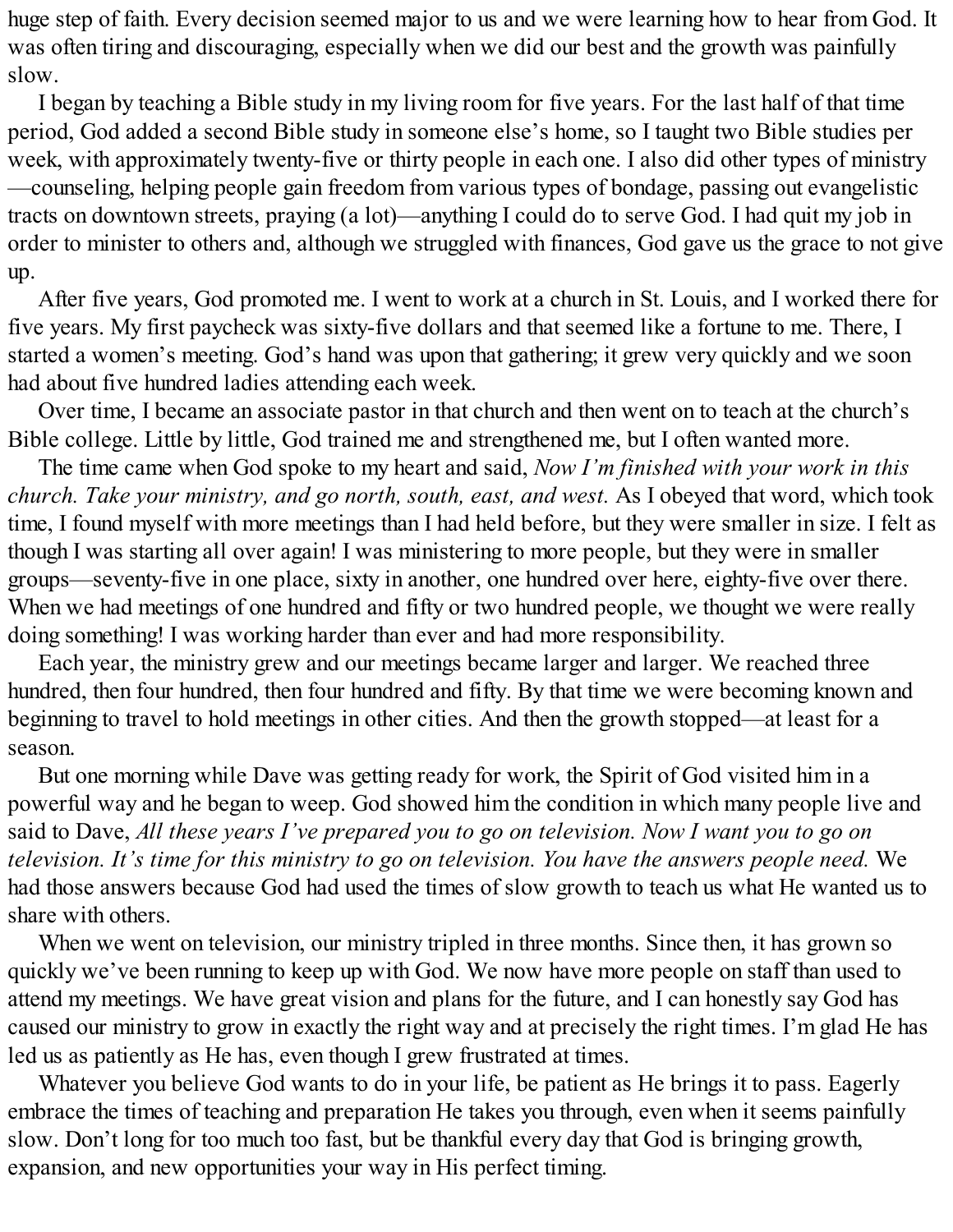# **CLEARING HURDLE #5: INCONVENIENCE**

We live in an "instant" society. We want everything to be easy, comfortable, and convenient. When faced with a little work we say, "Oh, woe is me. That's too hard. I have to unload the dishwasher." I was around before dishwashers existed and all I have to say to those who complain about dishwashers is, be thankful you didn't have to wash the dishes by hand! And you didn't have to dry them!

We have escalators and elevators so we don't have to climb stairs. We have push-button microwaves so we can cook our food in seconds, so we will not miss our favorite television programs. We have instant potato flakes so we do not have to peel, boil, and mash our potatoes. We have drive-through windows so we don't have to get out of our cars for our prescriptions, dry cleaning, or tacos. We have push-button this and push-button that, and instant this and instant that. We are addicted to ease and comfort.

The sad part about all these conveniences is, although we view them as "good," they actually work against us in many ways. They cause us to seek the easy way out when taking the more difficult way just might build something of worth in us. You will never face an obstacle God is not aware of. When your journey becomes difficult, remember that even though the world prefers "the easy road," God did not build you for comfort. He designed and equipped you for adversity, whether you know it or not. He made you in such a way that the best comes out of you when you face hard situations and you experience joy and strength when you overcome them.

### **CLEARING HURDLE #6: JEALOUSY**

Years ago, Dave and I both smoked cigarettes, and God was dealing with us about quitting. It was not good for our health, and it was an expensive, stinky habit. Dave simply said to God, "Well, I know I need to stop smoking, but I am going to continue as I am until You give me the grace to quit. I'm not going to worry about it; I cast my care on You." The next day, he got up not wanting to smoke, and to this day, he has never wanted another cigarette.

Do you think I was able to stop smoking as easily as Dave was? No! Let me repeat: *No!* I had to *suffer!* I tried to quit so many times I lost count. My routine of "walking it out" went something like this: I couldn't stand to be without a cigarette, so I went and bought a pack. Then I reminded myself I was quitting, so I threw it away. Then I reached the point where I had to have a cigarette, so I rummaged through the trash can to find one! Then I felt terrible about smoking, so I put out the cigarette and threw it away again. And in the middle of the night I would dig it out and relight it! There I was, in the wee hours of the morning, puffing on a cigarette under the biggest load of condemnation you can imagine!

At that time, Dave and I attended a Spirit-filled church and after services, I would make a beeline to the parking lot, roll down my car windows, lie down in the car, and smoke a cigarette—and I thought none of our church friends knew. They probably thought our car was on fire because of the smoke rolling out of the windows.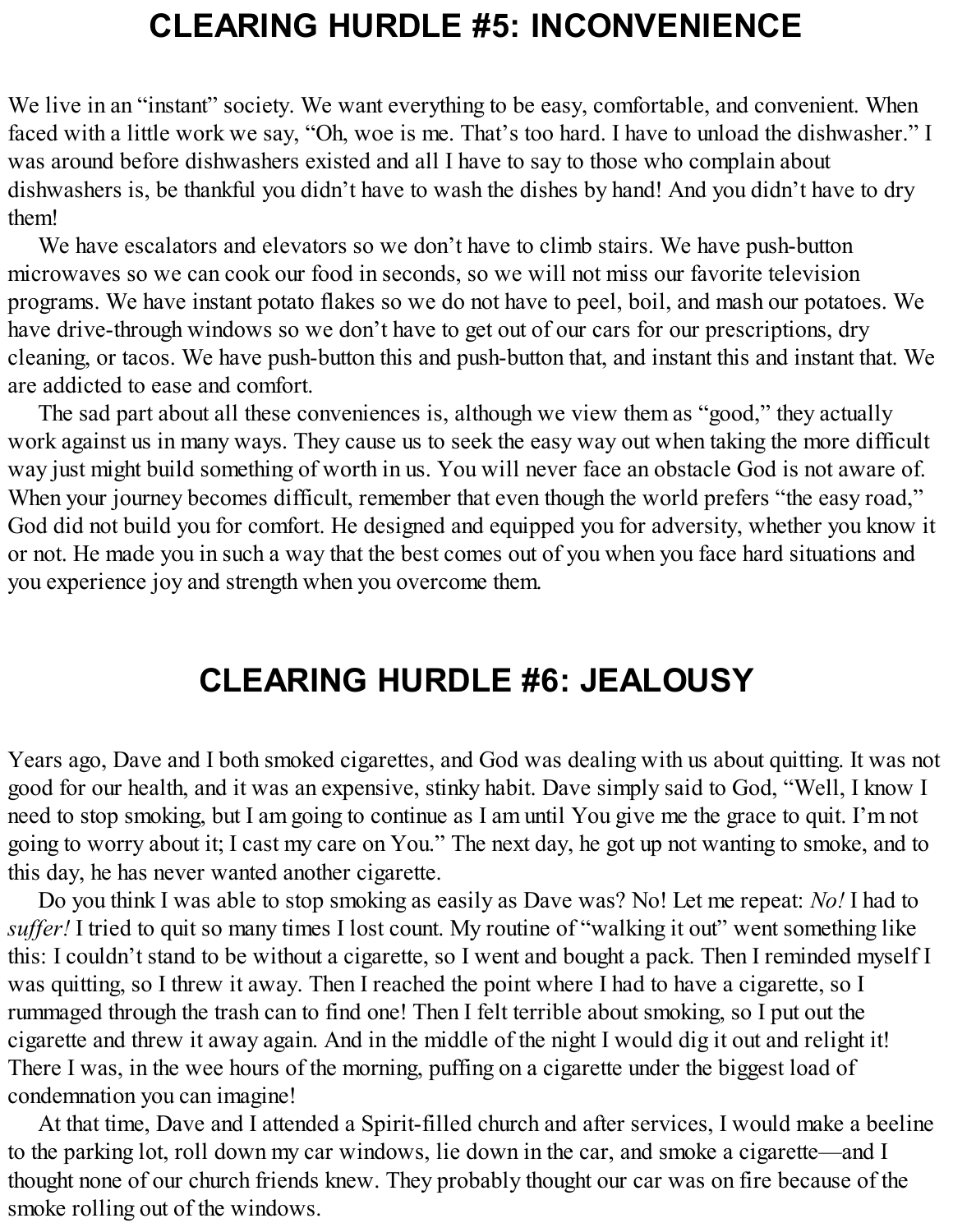All this time, Dave was going through life smoke-free. Many times I asked, "Dave, isn't this *hard* for you?"

"Oh no," he responded. "God's grace is on me."

Furious and wanting a cigarette, I wanted to scream, "Well, where is His grace for *me?!*" Perhaps I didn't have enough faith at the time to receive His grace for me, but whatever the problem was I kept smoking and resented Dave because quitting had been so easy for him.

Since that time, I've learned that one obstacle to experiencing the breakthroughs we long for is the tendency to look at others and become jealous of the way God brought breakthrough in their lives. We think something is unfair about the fact that they enjoyed quick success, seemingly without effort, while we have to struggle and suffer. Part of overcoming the obstacle of jealousy is trusting God enough to believe that His plan for each of us is perfect. It may not seem fair at times, but God does know what He is doing and He knows how He wants to use us in the future.

In my case, I finally got determined and said with much prayer and leaning on God, "I am going to quit smoking! With God's help I *will* quit smoking! I do not care how hard it is, *I am going to quit!*" After that, I went through a difficult period for about thirty days and then it was over. I finally had a breakthrough and have never smoked or wanted to smoke again.

Why didn't God deliver me the easy way like He did Dave? I don't know. But I do know that I learned an important lesson about trusting His timing for me without being jealous of the way He works for others.

# **CLEARING HURDLE #7: SELFISHNESS**

Another obstacle to the pursuit of our goals is the fact that we can be selfish, especially with our personal space and our freedom. If we're going to be committed to never giving up, we're going to have to sacrifice our selfish wants at times. Persistence and determination are hard on the "self." After all, if I'm committed to something, then what happens when the time comes and I don't feel like doing it? We often think freedom is being able to do whatever we want to, whenever we want to do it. But the truth is, if we ever could live that way, it would just drive us to be more and more selfish and self-centered.

If we aren't determined to never give up, it's easy for the devil to talk us out of doing whatever we should be doing by appealing to our selfish desires. Persistence requires us to discipline our feelings and do what is right, no matter how we feel about it.

We need to surrender our freedom and our personal space once in a while and learn to say no to ourselves. We cannot trust our flesh; it won't get us where we need to be when we need to be there. It will want to stop when we need to keep pressing on. It will tempt us with our personal space and freedom—at the expense of our personal growth. It says that feeling good right now is more valuable than living a disciplined, committed lifestyle that will result in the achievement of our goals and the fulfillment of our destinies.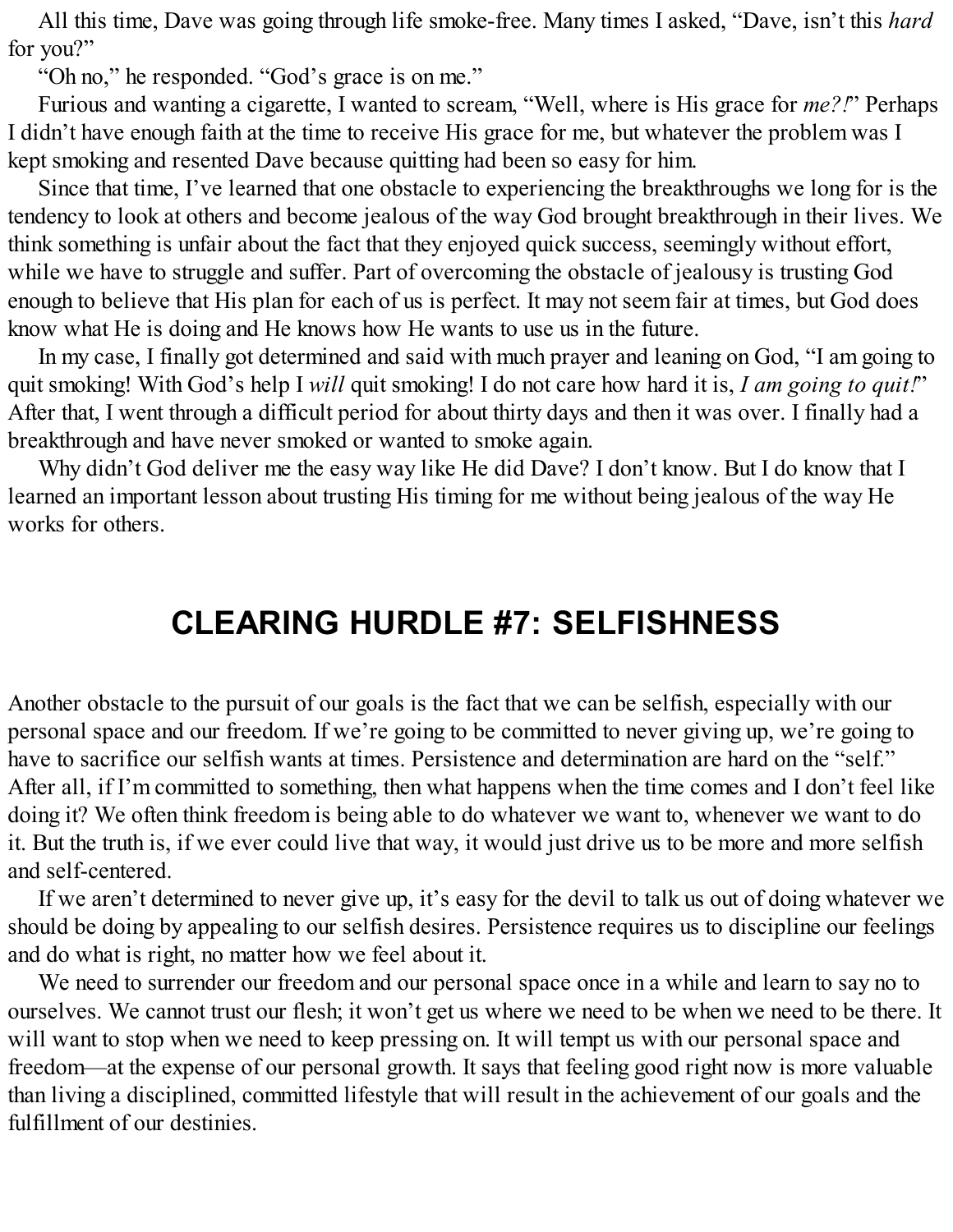*We need to surrender our freedom and our personal space once in a while and learn to say no to ourselves.*

Not only does God want you to succeed, He *created* you to succeed. And He does not want you to settle for anything less. Don't allow failures or mistakes to cause you to give up; let them teach you what to avoid the next time around. As you move toward success, wait on the Lord and let Him renew your strength. Success will not come easily, but it *will* come, if you persevere.

### *The Freedom Fighter*

British political leader William Wilberforce is one of the world's best-known champions of freedom and opponents of cruelty and injustice. In 1780, this Cambridge-educated son of a wealthy merchant became a member of Parliament when he was twenty-one years old, the youngest age permitted. A charming and articulate speaker, Wilberforce enjoyed representing his constituency in Parliament, but did not align himself with any particular cause or legislative agenda during his early years.

In 1785, Wilberforce had what can only be called a remarkable encounter with God. After that, he wanted to do everything he could do to serve God and thought he had to choose between his political career and full-time ministry. Eventually, he realized he didn't have to be a professional minister to do God's work, but that he could do God's work most effectively outside the walls of a church, in the halls of government.

By 1787, Wilberforce had emerged as Parliament's dominant voice against the slave trade. He had very few supporters, because the wealth of the British Empire depended on slave labor and Britain led the world in taking slaves from Africa and shipping them under horrific conditions to docks where they were sold like livestock to plantation owners and then forced into manual labor and often treated terribly.

Speaking of the slave trade, Wilberforce said: "Let the policy be what it might, let the consequences be what they would, I am from this time determined that I would never rest until I have affected its abolition." Wilberforce certainly did not rest in his efforts. He endured sickness, hardship, controversy, the betrayal of colleagues he believed supported him, and the mockery of others, as he tirelessly and passionately worked to stop human

trafficking. He presented his bill for the abolition of the slave trade to Parliament eighteen times before it finally passed.

In 1807, Wilberforce finally saw the goal for which he had labored, sacrificed, and endured ridicule accomplished. The slave trade was officially abolished. However, the end of the slave trade did not liberate people who were already enslaved, so that became Wilberforce's next objective. Wilberforce died in 1833, knowing the end of slavery was imminent. One month after his death, the law abolishing slavery was enacted.

Injustice continues to run rampant in the world today. You may or may not be called to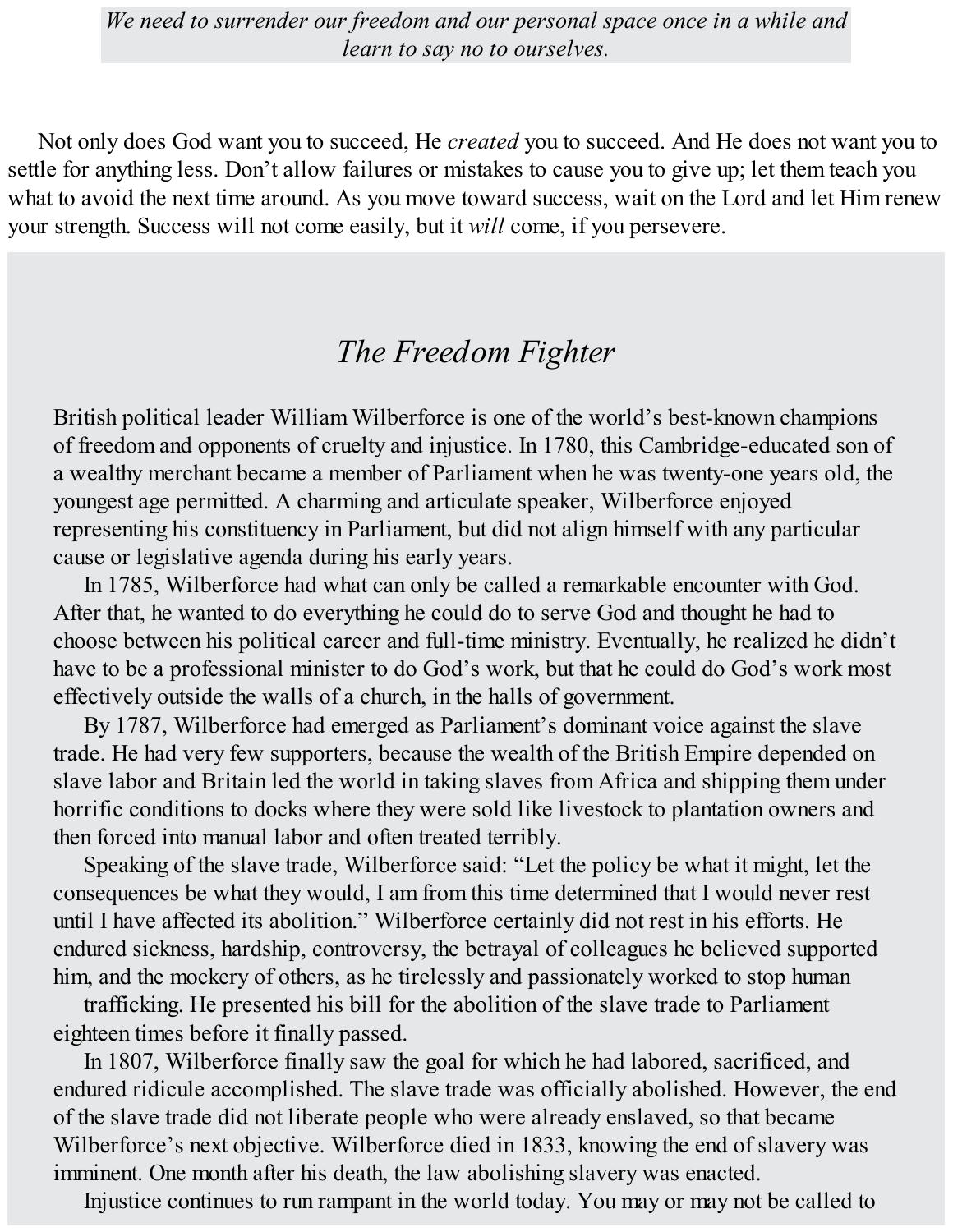publicly champion a specific cause, as Wilberforce was, but you can treat people well, stand up for what is right in your life, and help those who cannot stand up for themselves. Like Wilberforce, you can serve God wherever you are—as a university student, a businessperson, a stay-at-home mother, a medical or legal professional, or whatever you do. Be a person who knows what is right, according to the Word of God, and who never gives up in your efforts to see right prevail.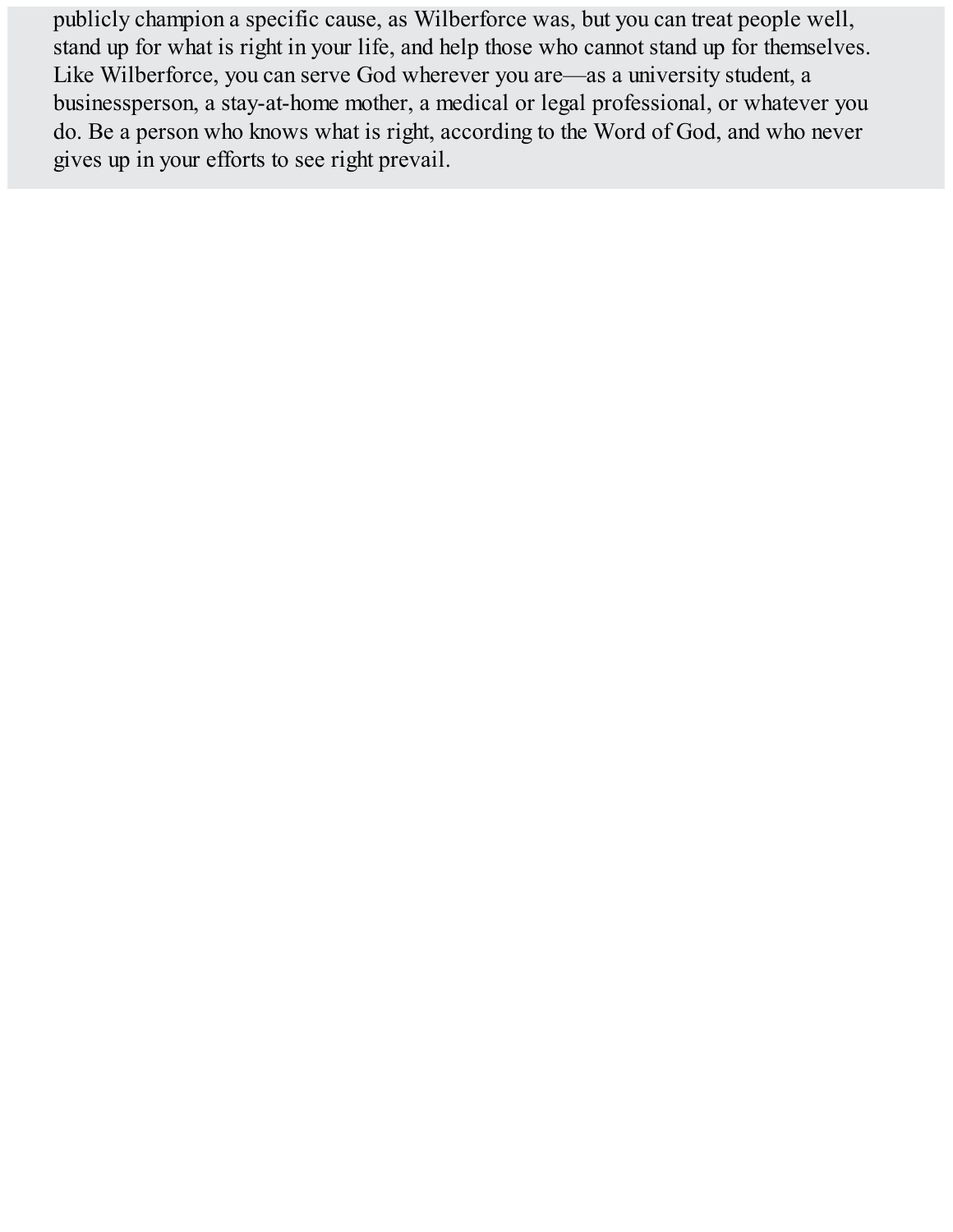## **[CHAPTER](#page-2-2) 10**

# **[TESTIMONY](#page-2-2) BEGINS WITH T-E-S-T**

*"Accept the challenges so that you may feel the exhilaration of victory."* GENERAL GEORGE S. PATTON

æo

**I**'m sure you know people with amazing stories of the way God has worked in their lives. <sup>I</sup> always love to hear a great testimony, but I also know that behind every extraordinary account of someone's life lies some kind of challenge or difficulty. No one ever has a testimony without a test.

We must pass all kinds of tests as we go through our lives, and passing them is part of never giving up. It's vital for us to understand the important role that tests and trials play in our lives, because understanding them helps us endure them and actually be strengthened by them. Everything God permits us to go through will ultimately be good for us—no matter how much it hurts, how unfair it is, or how difficult it is. When we encounter tests and trials, if we will embrace them and refuse to run from them, we will learn some lessons that will help us in the future and become stronger.

> *It's vital for us to understand the important role that tests and trials play in our lives.*

In this chapter, I want us to explore five of the most common, most important tests we must pass in life.

# **TRIALS AND TESTS**

Trials "try" us, and tests "test" us. Most of the time, the purpose of them is to show us who we really are, to reveal character in us. We can think all kinds of good thoughts about ourselves, but until we are put to the test, we don't know whether those things have become realities in us or not. We may consider ourselves generous, honest, or deeply committed to a particular truth or ideal, but the depth of these dynamics only reveals itself when we're under pressure.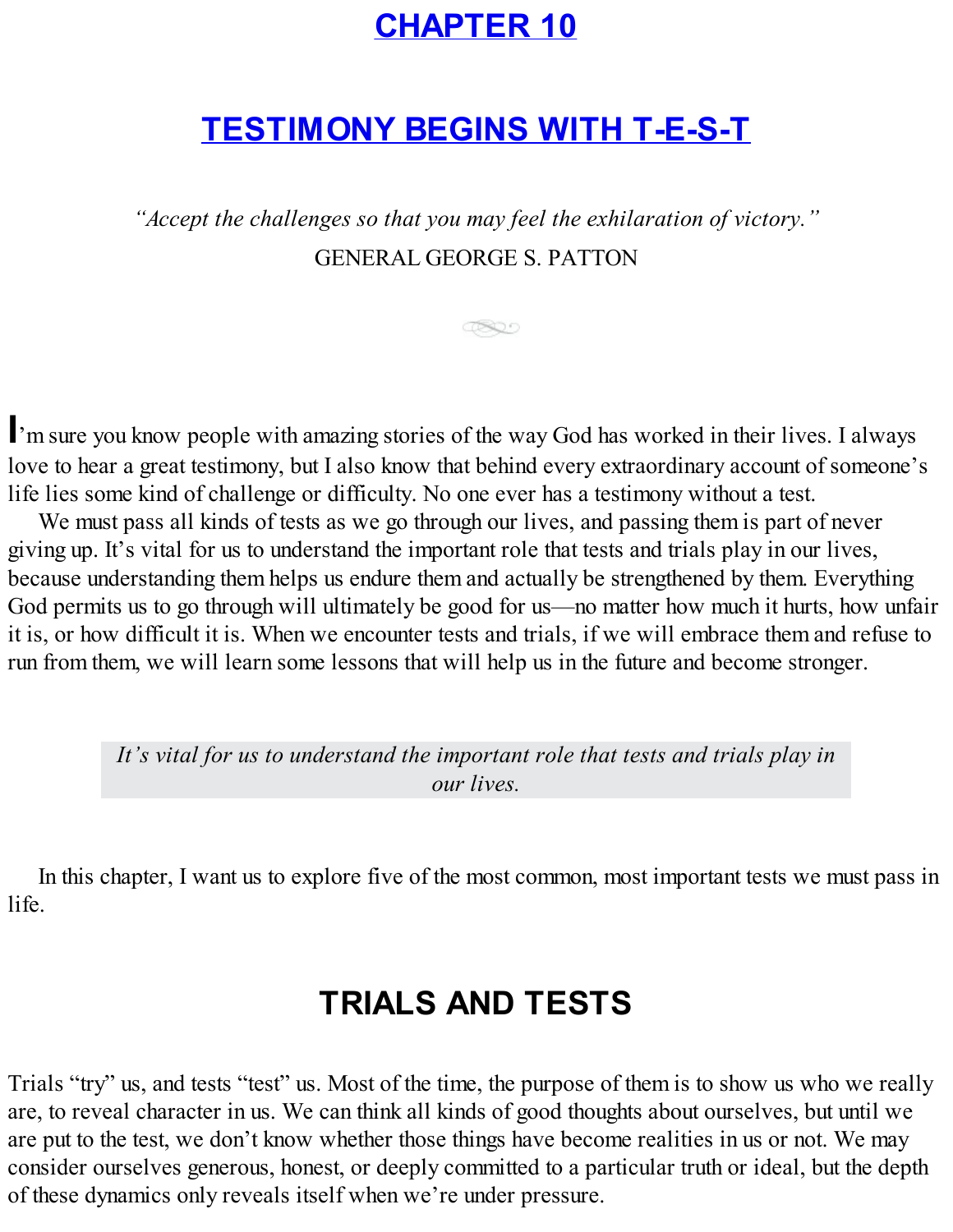We never know what we really believe until our beliefs are tested. We never know how godly we are until our faith is tried. We can't predict how we will behave under pressure until the stress hits an all-time high. We don't know whether we really are nice people until we have to be kind to someone when we don't feel like it. When we go through tests, we learn whether or not we really have the character and commitment we think we have. I believe it's very important for us to really know ourselves; so tests are good for us because they affirm strengths and reveal weaknesses. Don't be afraid to face your weaknesses. God's strength is available specifically for our weaknesses.

#### *Don't be afraid to face your weaknesses. God's strength is available specifically for our weaknesses.*

Why did Jesus—our perfect Jesus—have to go out into the wilderness so the devil could tempt Him for forty days and forty nights? God the Father already knew Jesus would not succumb to the temptation. I believe that, in His humanity, Jesus went into the wilderness to build His own confidence and to show the devil He would be faithful to His heavenly Father, no matter what.

Other people cannot always pray all your giants away; they cannot fight all your battles for you. Your pastor can only go so far with you, but then you have to take the ball and make the touchdown. Your best friend or work colleague can only pray you a certain amount of the way through, but sooner or later, you have to learn how to pray. You have to learn how to find your own scriptures. You have to learn how to stand your own ground. You have to get to the point where every single time you have a problem, the first place you run is to God. You get your answers and advice from Him, not from your pastor, your best friend, or the person who sits next to you at work.

First Peter 4:12 gives us great insight into the purpose of trials: "Beloved, do not be amazed and bewildered at the fiery ordeal which is taking place to test your quality, as though something strange (unusual and alien to you and your position) were befalling you."

One reason we must go through trials is to test our quality. Often, we find ourselves wishing we had the faith of Sister so-and-so. I can assure you, if she has a strong and vibrant faith, she did not develop it easily. Just as muscles are built through exercise, firm faith comes from the furnace of affliction.

Sometimes people say to me, "Oh, I wish I had the kind of ministry you have, Joyce." Well, I did not get it by wishing. These people were not around when I was feeling I couldn't hold on one more second, begging God to help me not to quit or give up. They don't know the tests and trials I've faced along the way.

No one who does anything worthwhile for God has traveled an easy road. Doing great things for God requires character, and character is developed by passing life's tests and staying faithful to Him through the trials.

*No one who does anything worthwhile for God has traveled an easy road.*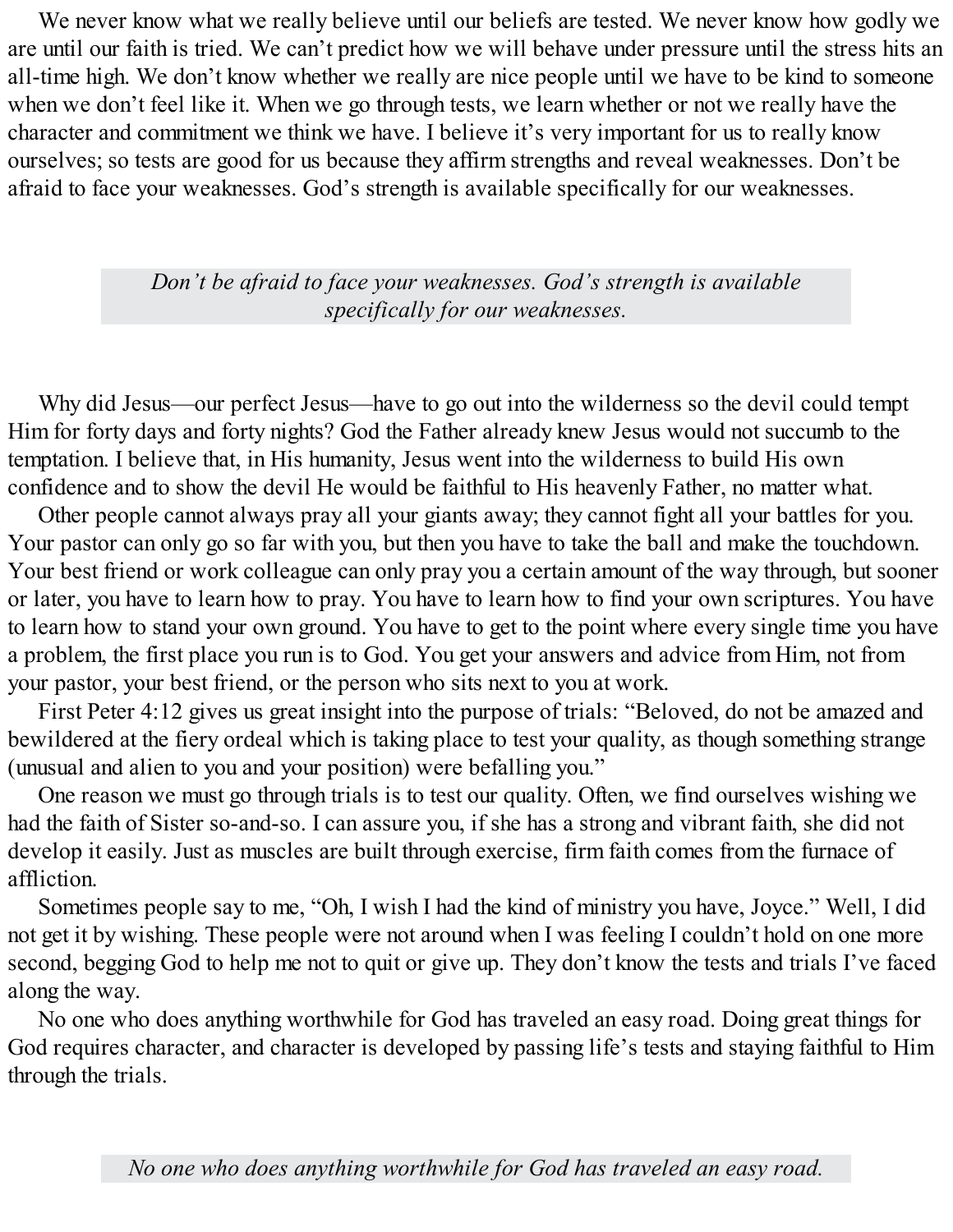After many years of tests and trials, I have become more steadfast and patient than I ever thought possible. I'm still growing in these areas, but circumstances do not move me the way they used to. James 1:2-3 says: "Consider it wholly joyful, my brethren, whenever you are enveloped in or encounter trials of any sort or fall into various temptations. Be assured and understand that the trial and proving of your faith bring out endurance and steadfastness and patience."

I must say that before my trials worked steadfastness and patience in my life, they brought out many other negative qualities, mind-sets, and attitudes I didn't know I had. One reason God allows us to go through tests and trials is so the hidden things in our hearts can be exposed. Until they are exposed, we cannot do anything about them. But once we see them, we can begin to face them and ask God to help us. God does not allow us to go through difficult times because He likes to see us suffer; He allows us to walk through them so we will recognize our need for Him. Never be afraid of the truth, because it is the truth that makes us free (see John 8:32).

Look again at James 1:3. The point is that everything you go through ultimately does work out for your good because it makes you stronger and builds your endurance; it develops godly character; it helps you to know yourself and to be able to deal with things on an honest level with God and take care of them so you can go on.

The next time you encounter some sort of test or trial, determine to believe it is for your good. Say to God: "Okay, Lord, I believe this is going to work out well for me. It doesn't feel good. I don't like it at all. I don't understand it! It hurts! It doesn't seem fair! But I believe You will use it for my good." Placing your faith in God opens the door for Him to work miracles out of messes!

# **THE "GET OVER IT" TEST**

Another test we all have to pass in life is the "get over being offended" test, which can also be called the "bitterness-resentment-unforgiveness" test. The only way to get over being offended is to forgive. The sooner you do it, the easier it will be. Don't let offense take root in your heart, because it will be more difficult to deal with if you do.

One of our first responses when someone hurts or offends us should be to pray: "God, I choose to believe the best. My feelings are hurt, but You can heal me. I refuse to be bitter; I refuse to be angry; I refuse to be offended." You need to say with your mouth that you will not be offended because offense is a trap! It's the bait of Satan. He uses offenses to pull us away from God and His principles.

The word *offense* comes from the Greek word *skandalon*. A skandalon was the part of an animal trap that held the bait; its purpose was to lure a victim. Offense is the devil's bait to lure us into a trap of full-blown bitterness, resentment, and unforgiveness, so he can destroy our lives.

We Christians must learn to be good at forgiving people, because we will be doing it all of our lives. When we forgive, we are actually doing ourselves a favor. We are freeing ourselves from the agony of anger and bitter thoughts. As long as we live, we will encounter people who hurt us, reject us, disappoint us, use the wrong tone of voice with us, fail to understand us, or let us down in times of need. Those dynamics are part of human nature and they are part of the territory that comes with relationships. Why should we ruin our lives over other people's bad behavior? We need to take the high road and forgive!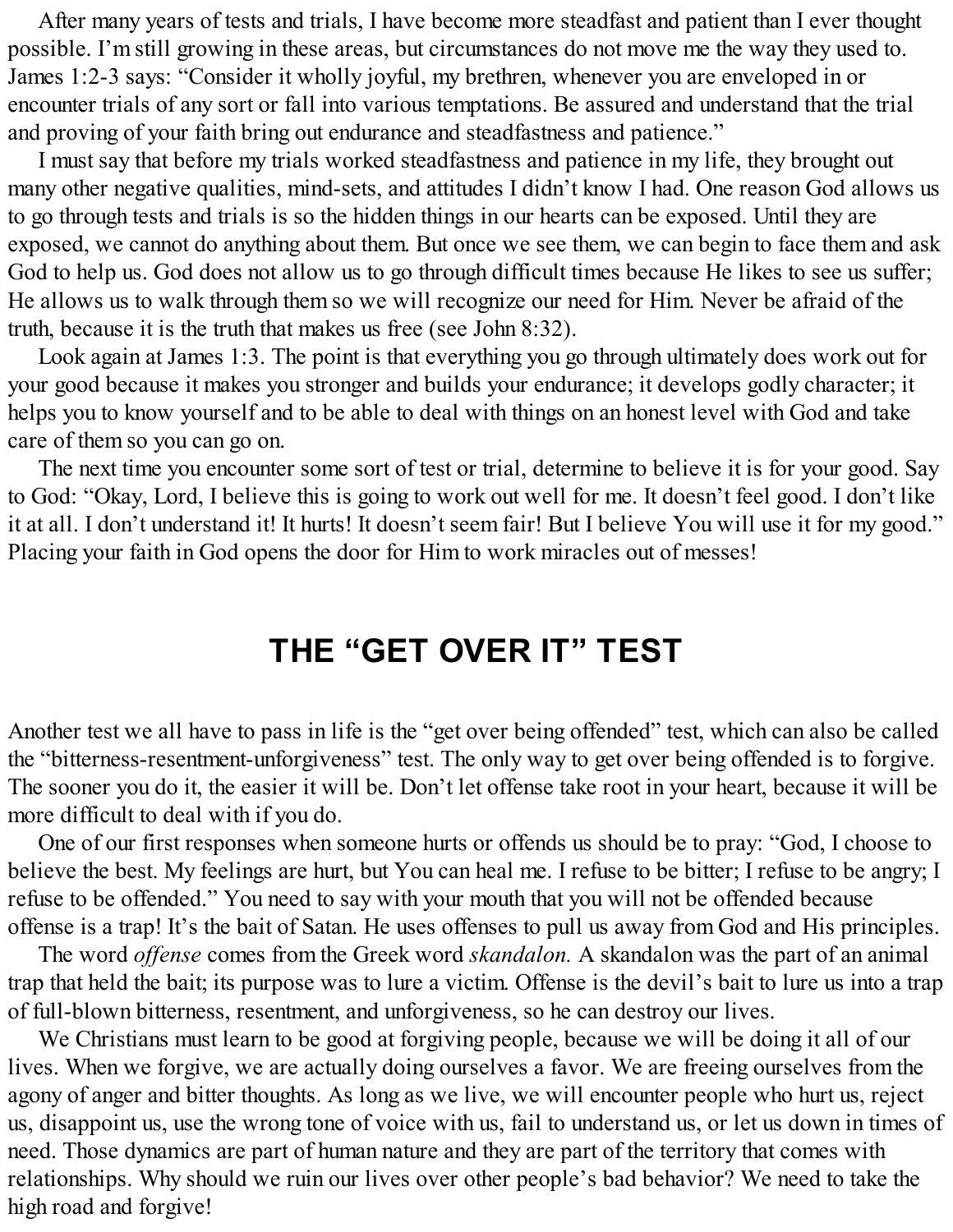*We Christians must learn to be good at forgiving people, because we will be doing it all of our lives.*

Jesus knew this truth. That is why He responded as He did when Peter asked Him: "Lord, how many times may my brother sin against me and I forgive him and let it go? [As many as] up to seven times?" Jesus answered: "I tell you, not up to seven times, but seventy times seven!" (Matthew 18:21- 22). What He meant was: "Forgive and keep on forgiving. Just keep it up, keep it up, keep it up, keep it up." Every time you decide to forgive, you are maintaining your freedom! You're refusing to be filled with negative thoughts and emotions and your decision enables God to release you from the trap of resentment.

We bless other people when we forgive them, but forgiveness is more for our benefit than for the benefit of those who hurt us. We extend forgiveness for ourselves because holding bitterness, resentment, and unforgiveness only hurts us. Most of the time, those who have offended us don't even realize what they have done and are not even aware we are suffering.

When people hurt or offend you, you may not be able to help the way you feel, but you can help what you do about it. If you are hurt, you are hurt; but God will heal your feelings if you will *by faith* obey His Word, pray for your enemies, and bless those who mistreat you (see Matthew 5:44). Turn the entire situation over to God and refuse to be offended.

I heard a story about a pastor I know. He was hosting a guest speaker in his church and the guest made critical remarks about the way the church handled their services. The guest preacher was young and inexperienced, and the pastor decided not to let his comments offend him. He sat in the front row of the church and repeated in a low whisper, "I will not get offended. I will not get offended." This story has stuck with me for a long time because it is an excellent example of someone who took quick action to make sure no root of offense or bitterness got into his heart.

Jesus tells us to bless those who hurt us (see Matthew 5:44), but how do we do that? One way is by not speaking negatively about them or telling others what they did to us. I believe we invite trouble into our lives when somebody does something wrong or hurtful to us and we tell other people about it for no reason except to gossip. When we hurt, we want sympathy, we tend to want people to know who hurt us and how it happened, but God does not want us to respond that way. He wants us to keep our mouths closed, to refuse to speak ill of others, and to pray for them and bless them. This is one way we overcome evil with good (see Romans 12:21)!

The Bible is full of stories of people who refused to be offended. Job was doubly blessed when he prayed for those who hurt him (see Job 42:10). Moses prayed for Miriam and Aaron right away when they judged him and came against him (see Numbers 12:13). You see, Moses was a godly man. When wronged, he fell on his face before God, saying basically, "Oh, God, oh, God, forgive them, forgive them, forgive them. They don't know what they're doing."

> *The next time someone hurts you, do yourself a favor and forgive quickly, refuse to be of ended, and bless and pray for that person.*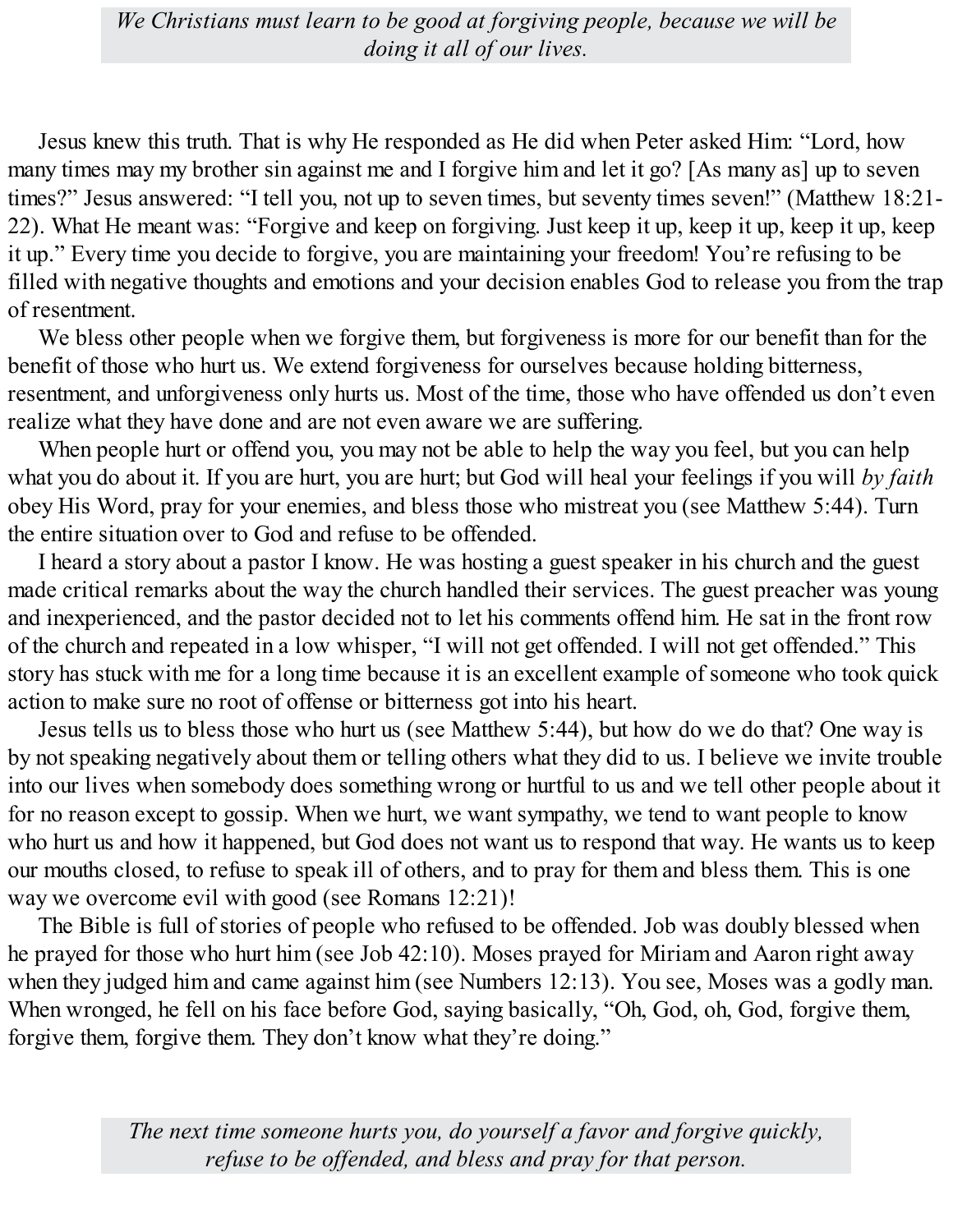The next time someone hurts you, do yourself a favor and forgive quickly, refuse to be offended, and bless and pray for that person. Do this over and over again. You will have many opportunities in life to pass the tests of offense, and I want you to pass with flying colors!

### **THE "JUDAS KISS" TEST**

Judas was the disciple who betrayed Jesus with a kiss. He agreed to reveal who Jesus was for thirty pieces of silver, and said he would do it by kissing him, which was an acceptable greeting in Jesus' day. The "kiss" traditionally is a greeting of love and affection; therefore, the "Judas kiss" inflicts a deeper wound than ordinary offenses do. This kind of attack comes from someone with whom you have a close relationship, someone you love and trust. Many times a person who becomes a "Judas" in your life is someone you have helped and treated well.

There are many sad stories about pastors who have mentored young men in their congregations, taught them everything they know, given them opportunities to grow in their ministry gifts, and helped them earn respect, only to have these men leave their churches to start new ones, taking many of the members of the original church with them. This is an excellent example of a "Judas kiss." I believe such a situation is one of the worst tragedies that can happen to a church and one of the most painful situations a pastor can endure when he or she has invested his life in training an emerging leader.

What a sad turn of events we read about in Luke 22:48, when Judas betrayed Jesus with a kiss—a sign of love. It was not just anybody who betrayed Jesus; it was one of His twelve disciples; one of His close associates; one of His personal friends; someone to whom He gave a position of honor. Judas betrayed Jesus for *money* because he was greedy, so he *sold* Jesus for a few pieces of silver. And he did it with a kiss!

Being betrayed by someone you love is one of the hardest situations you will ever endure, but if it happens, you must let God heal you and move beyond it, or it will destroy you. You will simply be alone with your hurt, your resentment, and your pain. In addition, your ability to enjoy God and His good plan for you will be diminished, if not entirely destroyed. Do yourself a favor and totally forgive. God never asks us to do anything without giving us the ability to do it. You don't have to spend your life feeling hurt, bitter, angry, and offended. You can forgive and be free!

# **THE "MOTIVE" TEST**

I like to define a motive as "the *why* behind the *what."* A motive is the reason we do what we do. We often say we are doing things for God, but sometimes we do not understand why we do them. We only know *what* we are doing, but we have not taken the time to truly understand what motivates us. Impure motives can cause many problems, one of which is being overcommitted, which results in unnecessary stress in our lives. Surely we won't live with extreme stress if we are obeying God and doing only what He wants us to do.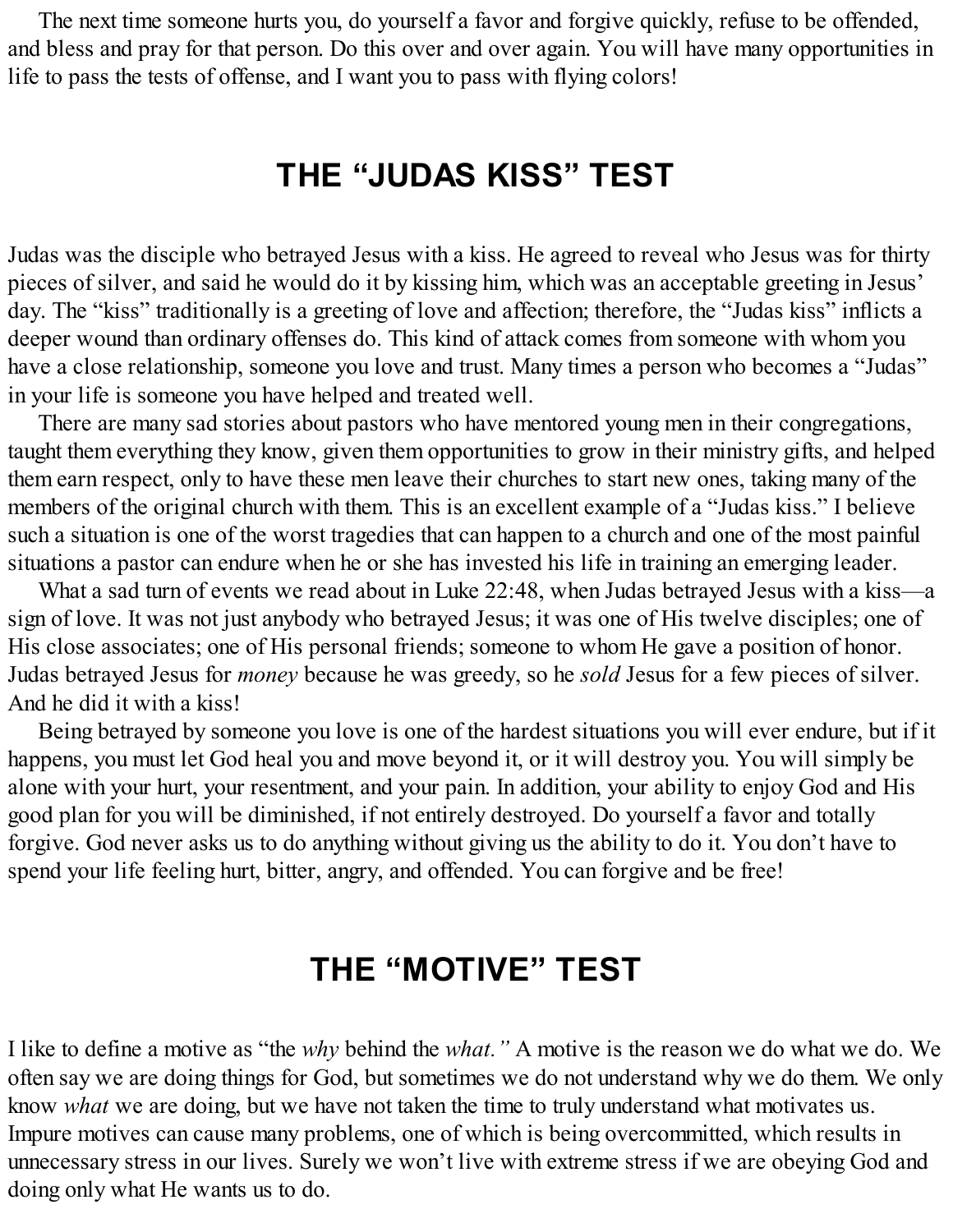Never agree to do something in order to impress people or because you fear what they may think or say about you if you don't. God wants us to help and bless people, but a "good work" done with a wrong motive is no longer a good work. Don't say yes with your mouth if your heart is screaming no.

Take the motive test as often as you can. Begin to ask yourself questions that will help you assess your motives, such as:

- Why did I agree to serve on that committee? Am I looking for recognition?
- Why did I want to attend a certain function? Am I seeking social status?
- Why did I say I would lead the missions group at church? Do I really have a heart for evangelism and a longing to serve God, or do I want people to talk about what a good church member I am?
- Why do I really want that promotion at work so much? Is it motivated by God or worldly ambition?

As you evaluate your motives, you will begin to see what is in your heart. Pass the test by making sure your motives are pure and right before God. The motive test is a lifelong test. I frequently reevaluate my motives and discontinue things I find I am doing for the wrong reason, and that helps me keep my priorities in order.

# **THE "LOVING THE UNLOVELY" TEST**

We all face the "loving the unlovely" test. When we ask God to teach us about love, we shouldn't expect Him to send us someone who is easy to love; that would not be much of a test. The test of loving those who are unlovely takes place when people come into our lives and affect us like sandpaper on our souls. These are the people who grate on our nerves, people we would rather not interact with. And yet, we know in our hearts God Himself has put these people in our lives. Galatians 6:1-3 basically tells us how to pass the "loving the unlovely" test:

*Brethren, if any person is overtaken in misconduct or sin of any sort, you who are spiritual [who are responsive to and controlled by the Spirit] should set him right and restore and reinstate him, without any sense of superiority and with all gentleness, keeping an attentive eye on yourself, lest you should be tempted also. Bear (endure, carry) one another's burdens and troublesome moral faults, and in this way fulfill and observe perfectly the law of Christ (the Messiah) and complete what is lacking [in your obedience to it]. For if any person thinks himself to be somebody [too important to condescend to shoulder another's load] when he is nobody [of superiority except in his own estimation], he deceives and deludes and cheats himself.*

This passage teaches us that when we are around people who are difficult to deal with, we will still treat them well and help restore them if we are truly spiritual. We won't make more out of their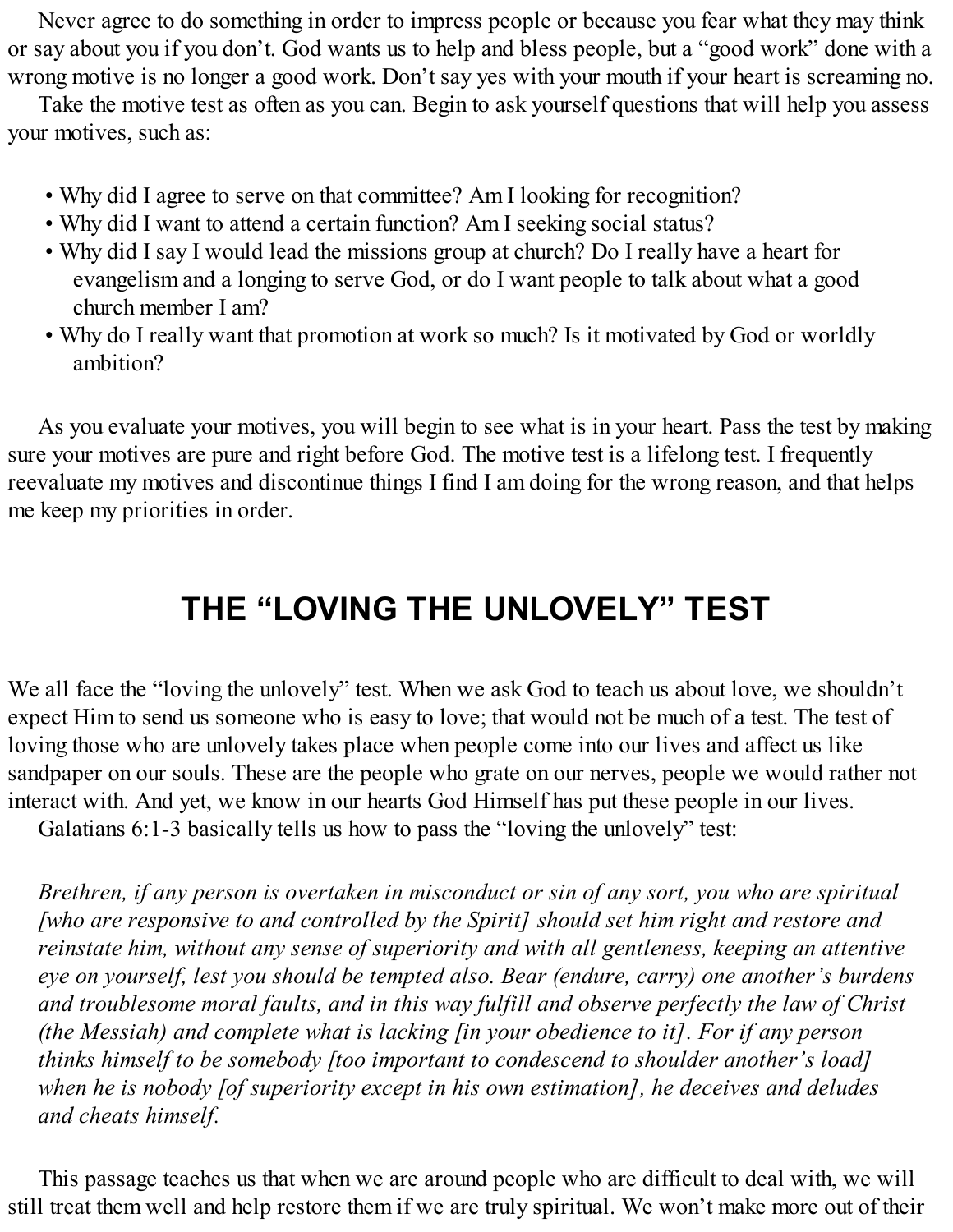faults than necessary; and we will look for the good and not just the bad in them. We'll be concerned more about them than about how they're making us feel. Instead of judging them, we'll examine ourselves. We'll try to understand our weaknesses and ask God to help us rather than focusing on how much we think He needs to help those "unlovely" people. Loving those we consider unlovely is one of the most Christlike qualities we can develop.

# **THE "TEST OF TIME"**

The final test to which I want to call your attention is the "test of time." Will you still be here following God, obeying Him, living by His Word—five years from now? Will you still be doing everything He has called you to do ten years from now? Will you walk with Him every day for the rest of your life, even through difficulties, and refuse to give up?

Let me encourage you as you think about passing the test of time: Make every effort to be on fire for God. Don't be passionate for Him for six months and then allow yourself to become lukewarm. Don't be disciplined one day and be lazy the next, or be diligent to live your life by the Word for one week and then ignore what God says a week later. Have staying power; be consistent over the course of time; be committed to God for the long haul. I have been serving God seriously for more than thirty years and I believe my greatest testimony is simply, "I'm still here!"

Whatever you may be facing right now, go ahead and go through it the right way so you won't have to go through it again. Remain stable in your attitudes and actions. Keep your commitments and continue reaching out in love to others who are hurting also.

In God's school, we never fail. We get to keep taking our tests over and over again until we pass them. I want you to pass your tests the first time so you don't have to waste the time I did in my life going around and around the same mountains. God's ways are always best, and the sooner we submit to them, the better our lives will be.

#### *Not Your Average Cosmetic Change*

Chances are, anytime you see a Cadillac in a certain shade of pink, you know what it means: the owner is a tremendously effective salesperson for Mary Kay cosmetics.

In 1963, the Mary Kay company had eleven salespeople. In 2007, it had more than 1.7 million sales representatives, called "Independent Beauty Consultants," in more than thirty countries around the world. What was the secret behind such phenomenal growth? A woman who never gave up, Mary Kay Ash.

She was born in 1918, in Hot Wells, Texas. By the time Mary Kay was six years old, she had the great responsibility of caring for a seriously ill relative while her mother worked, often more than fourteen hours per day, to provide for the family. Anytime Mary Kay faced a new or challenging situation, her mother told her "You can do it." Because of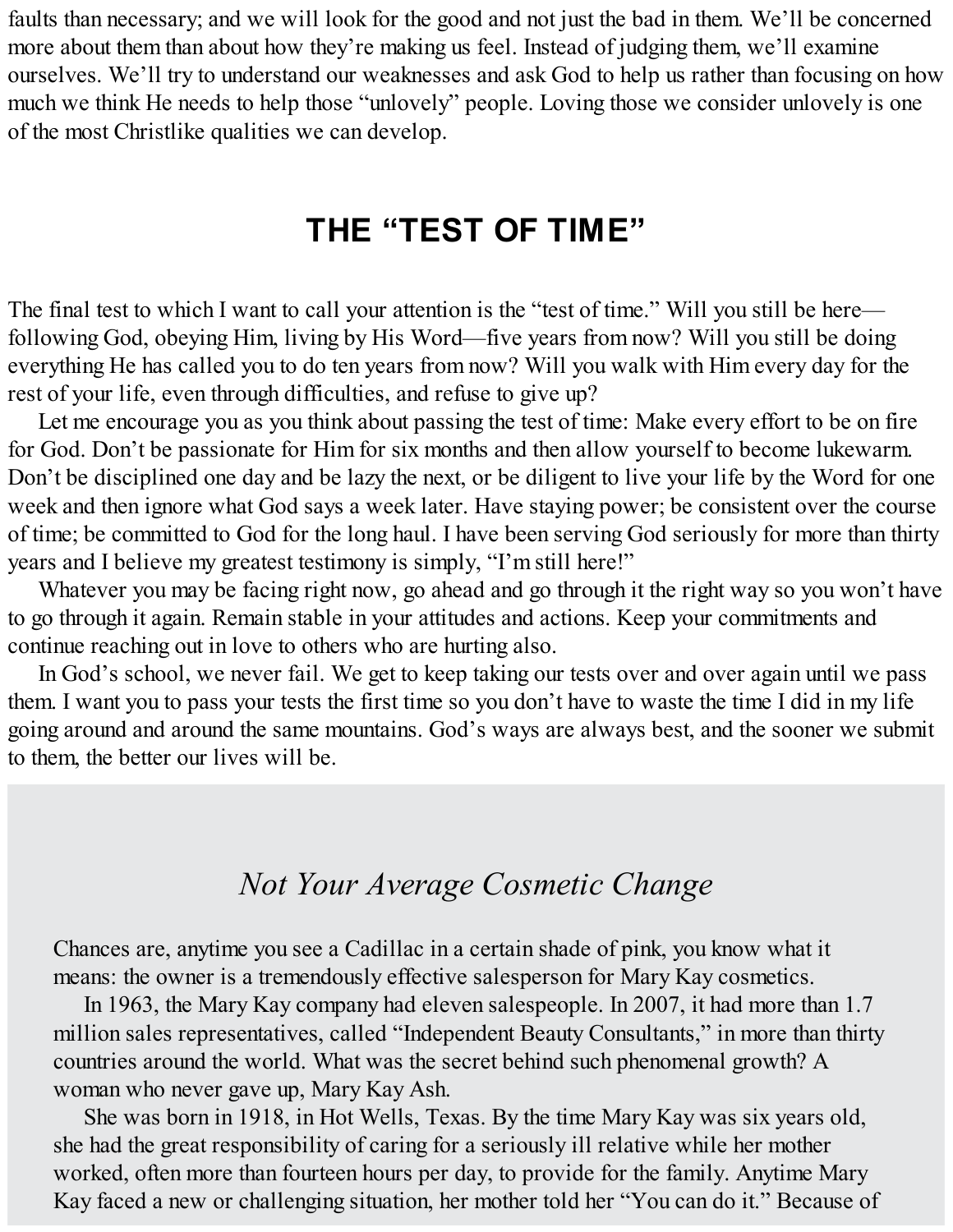her mother's encouragement, she grew up feeling empowered, confident, and truly able to do anything.

As a young girl, Mary Kay wanted to grow up and become a doctor. In 1938, while studying to pursue that dream, she took a part-time sales job selling household goods for Stanley Home Products and quickly realized she was extremely talented as a salesperson. She soon chose business over medicine because she enjoyed such amazing success in sales.

Several years later, Ash went to work for a gift company, where she eventually became national training director. After twenty-five years as an outstanding employee in the area of direct sales, Ash resigned from the company because a man she had trained was promoted over her and received double the salary she was making.

But Mary Kay kept going. She realized she was not the only woman being treated unfairly in corporate environments, so she decided to write a book to help other women enjoy the opportunities that were not available to her. As she penned her thoughts, she realized she was not only offering women advice, she was writing the strategy and philosophy of a new company. She once said, "I envisioned a company in which any woman could become just as successful as she wanted to be. The doors would be wide open to opportunity for women who were willing to pay the price and had the courage to dream."

By 1963, she had a wealth of sales experience, a plan, five thousand dollars, and a twenty-year-old son to help her start her new business, called "Beauty by Mary Kay." According to the company Web site, "It was a first—a company dedicated to making life more beautiful for women. It was founded not on the competitive rule but on the Golden Rule—on praising people to success—and on the principle of placing faith first, family second and career third." Mary Kay often called it "a company with heart."

As a woman, Mary Kay had to struggle to achieve her full potential in the business world. Because she refused to give up, she was able to start an enormously successful company that would empower other women to do great things. I want to encourage you with a statement this innovative and determined businesswoman once made: "With your priorities in order, press on, and never look back."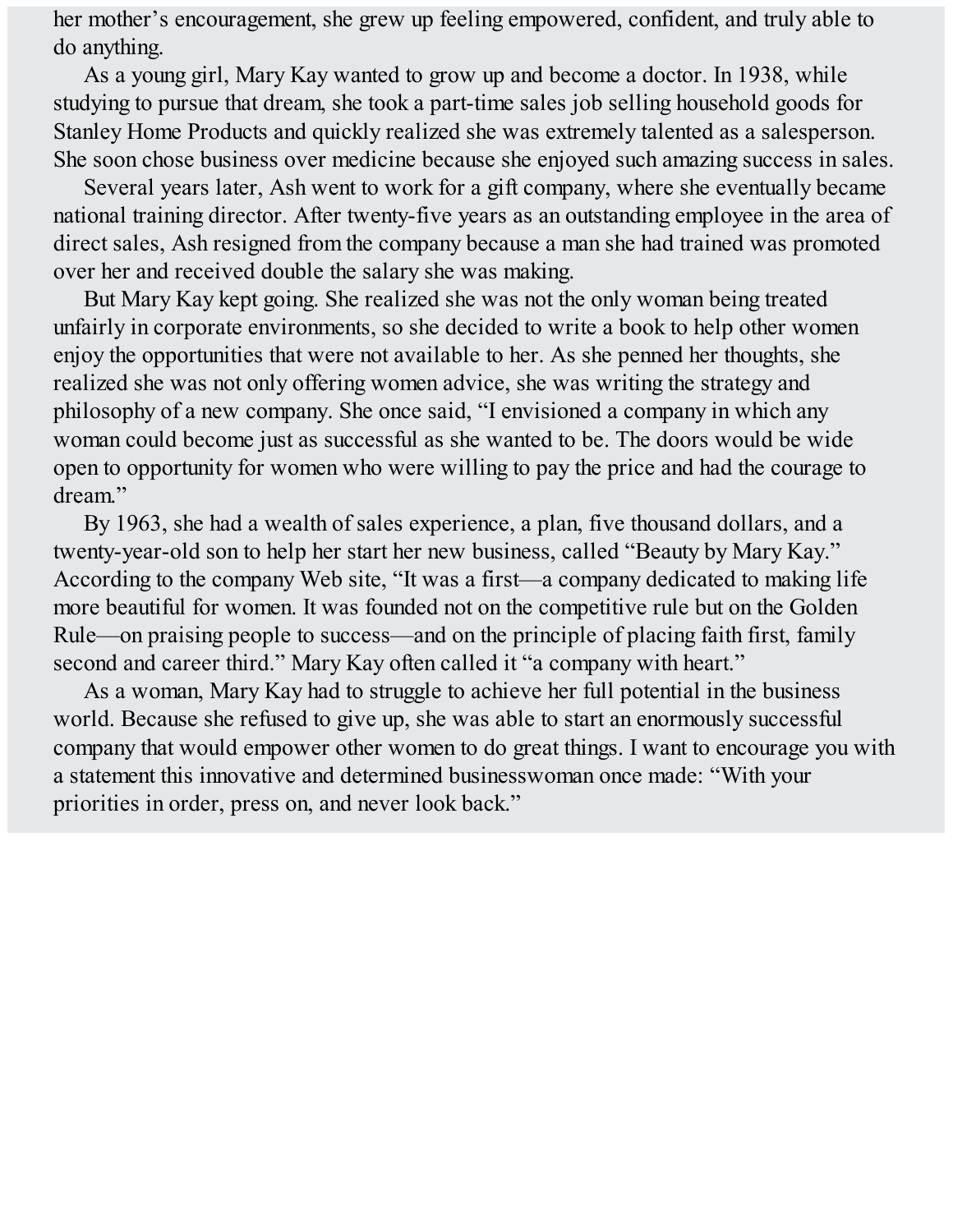#### **[CHAPTER](#page-2-3) 11**

## **TRY [SOMETHING](#page-2-3) NEW**

*"You are never too old to set a new goal or to dream a new dream."* C. S. LEWIS

ඥාල

Someone once said, "Never be afraid to try something new. Remember, amateurs built the ark. Professionals built the *Titanic.*" Sometimes we're tempted to give up because whatever we're doing doesn't work. When that happens, we have to try something new. As long as we're making progress in life, we will have new opportunities and face new challenges. We have dreams and goals that we want to pursue, but we also need solutions to the challenges that we experience along the way. If we know what to do, then we need to do it; if we don't, then we have the privilege of trusting God to guide us. The Bible says we are to do what the crisis demands and then stand firmly in our place (see Ephesians 6:13). Do what you can do and God will do what you cannot do.

As we continue learning to be determined and to not give up, we must understand how to embrace new things. Many times we say we want something new and then when new things come, they frighten us. New experiences and opportunities can be daunting, but they don't have to be. If we insist upon clinging to old methods, old ideas, old relationships, or old mind-sets and refuse to accept or embrace the new, we aren't going to progress in our lives. I want you to go forward—as far and as fast as God's will dictates—without giving up when you face a challenge that requires you to think or act in a new way. I believe God is doing a new thing in your life, and I want you to be ready to embrace it with passion.

You remember that God chose Joshua to succeed Moses as the leader of the Israelites and to take them into the Promised Land. God gave him the daunting task of leading an entire nation into a new place, a place where they'd never been before. They knew they were leaving behind a land of terrible oppression and hard labor as slaves in Egypt, and they heard they were headed to a land flowing with milk and honey, but they had never seen that land before. It was going to be new to them. Their story, even though it took place thousands of years ago, teaches us some important lessons about new experiences in our lives today.

In Joshua 3, we read that officers went through the Israelites' camp, "Commanding the people: When you see the ark of the covenant of the Lord your God being borne by the Levitical priests, set out from where you are and follow it" (v. 3).

The ark contained the Ten Commandments, which represent the will of God, and a piece of manna —the same manna with which God fed the Israelites in the wilderness for forty years. The manna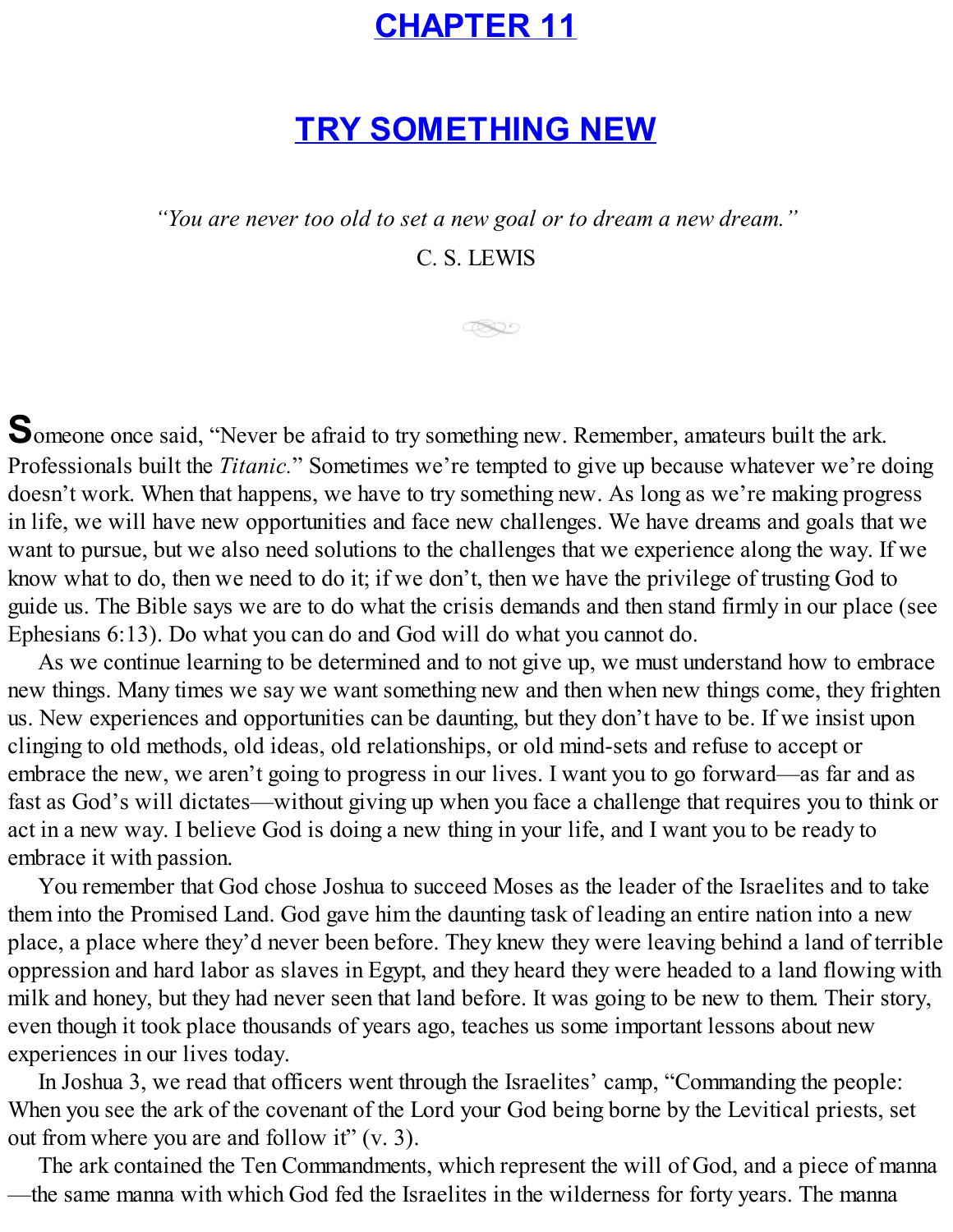represents God's presence and His miraculous provision. On our journey through life, when we are headed into new situations, we need to follow the ark, figuratively speaking, just as the Israelites followed the ark literally as they headed toward a new homeland. To "follow the ark" in our day is to follow the leading of the Holy Spirit, who lives within all believers.

The first question we need to ask when we face a new situation is, "Is this God's will for me?" The second is, "Do I have inner peace about this?" We also need to ask ourselves if we sense His presence in the new situation. If we believe it is God's will, we can trust God to provide everything we need each step of the way.

As a young woman, I didn't know how to seek God as I do now, and I made a decision I don't believe I would have made had I known how to follow the ark.

At eighteen years of age, I married the first young man who paid attention to me because I was afraid no one would ever want me, due to the sexual abuse I experienced as a child. I received Jesus as my Savior at the age of nine, but I never had any spiritual education or training after that point, so I'd never heard the idea of "being led by the Holy Spirit." I didn't know how to seek His guidance or realize that asking Him to lead me was important.

I look back now and see that the Holy Spirit was trying to lead me all along, because deep in my heart, I knew the relationship I was about to enter was not right. My mind told me I shouldn't miss this opportunity, but deep inside I felt uneasy about it. I simply didn't know what to do with the still, small voice telling me, "This will never work." But I was so desperate for someone to love me, I refused to pay attention to what I knew inside and I just followed my head, my flesh, my emotions, my plan, and my "want to."

The situation became five years of a terrible mess. This man and I often traveled to other states, and on two occasions—once in Oakland, California, and once in Albuquerque, New Mexico—he simply left me stranded and I had to leave all my meager possessions behind and return home on a bus. I was eighteen years old, lonely, frightened, and confused.

For most of the time we were married, he refused to work. He ran around with other women, lied, stole from me, and ended up going to prison for writing bad checks. One night I woke up and he was trying to remove my wedding ring from my finger so he could sell it. I could have saved myself five years of heartache and trouble had I simply known how to listen to God and allow Him to lead me into His perfect will for my life.

We need to "follow the ark" instead of following our personal desires, our fears, our emotions, our good ideas, or the advice of others. We follow the ark by taking one step of obedience to God after another.

The ark will lead us to new places, just as the Old Testament ark did the Israelites, because God does not take us backward. As we follow Him, we will find ourselves in unfamiliar places, uncomfortable places, or places in which we may be unsure of ourselves. Our journeys may not be easy, but personally, I would rather follow God into a new and uncomfortable place than remain in a place that is no longer life-giving for me.

> *I would rather follow God into a new and uncomfortable place than remain in a place that is no longer life-giving for me.*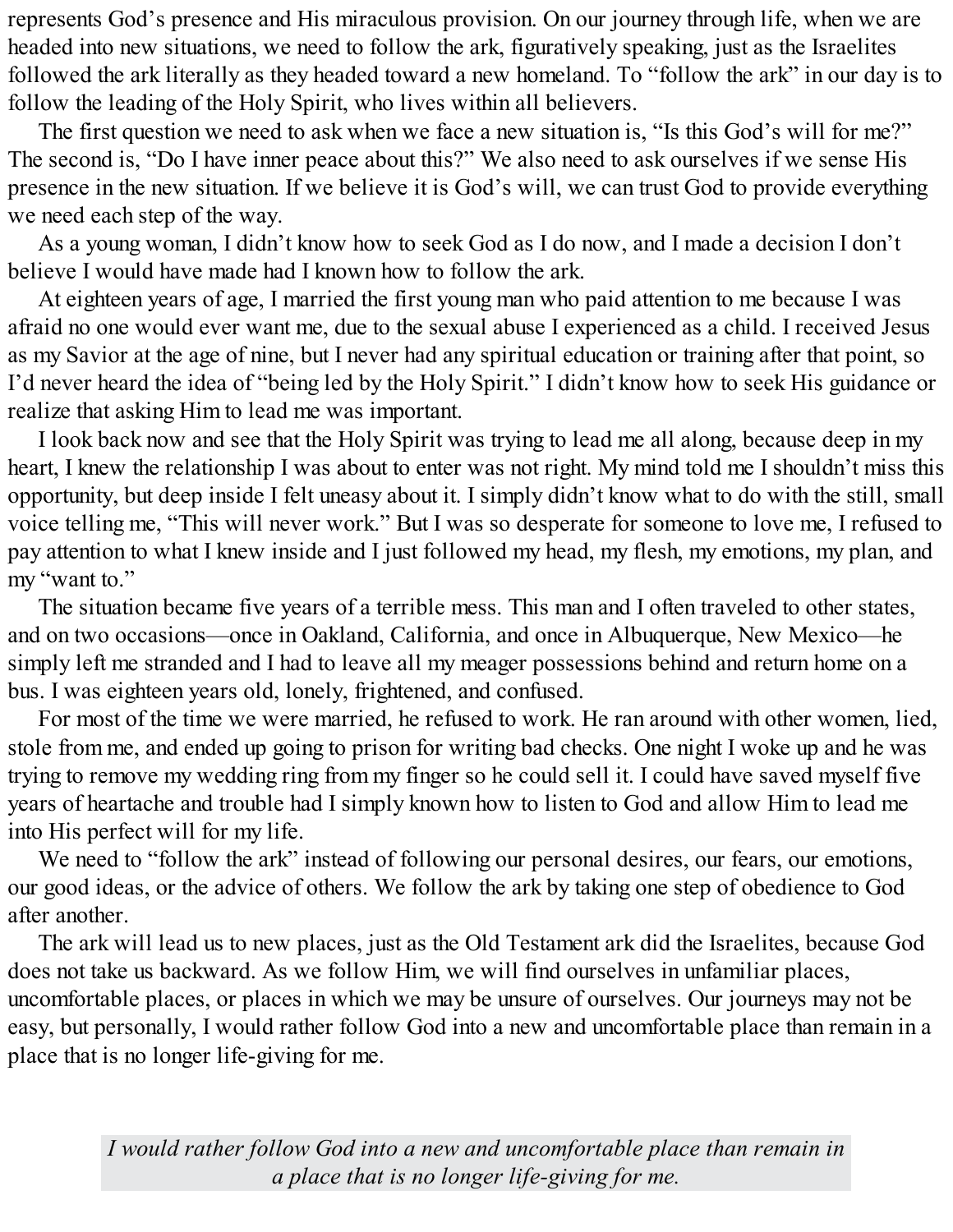# **FAILING TO FOLLOW**

When we do God's will, His presence is with us and we are sure to succeed. But when we fail to follow Him, we invite all kinds of problems.

Some people have miserable lives for no other reason than the fact that they refuse to follow the leading of the Holy Spirit. Some people keep friends who influence them negatively. They may be fun to be with, or perhaps they've been friends for a long, long time, but they don't want to listen to God and obey His will. It's always best to have close friends who can build your faith in God rather than those who diminish it. Don't just decide who you'll be friends with, but ask God to give you relationships that are right for you.

Sometimes we pray for something but aren't willing to follow the Holy Spirit even when He tries to lead us into the answer to our prayer. For example, I know of people who refuse to attend singles groups at church because they don't want to go by themselves. Even when they believe God wants them to do so, they won't go. They want to date and eventually get married, but they want God to work on their terms. I can understand where it might take some courage to go alone, but doing the difficult thing is often good for us. It stretches our faith and often leads us into the very thing we are looking for. We must be careful that we are not planning and praying that our plan will work, when we should be praying first and then following God's plan.

Are you willing to say yes to God even if it means saying no to your friends or even to yourself? What if you're invited to go somewhere with friends or a family member, but you don't have peace about going? It might be a party where people will be using drugs, or a movie that contains nudity. You'll have to compromise your conscience in order to go. What will you do? Are you willing to spend the evening at home alone in order to follow God?

In each of these situations, people who go ahead and do what they want to do are following their own desires over God's will. Is it possible, if they were to follow the leadership of the Holy Spirit, something truly wonderful would happen? Maybe a nice evening at home would provide the peace, quiet, rest, and refreshment they need after a hectic work week. Maybe they would make some new friends they could really enjoy if they would be bold enough to attend the singles group alone.

My daughter Sandra met her husband when she attended a church event all by herself. She was determined to follow God's leading, and she received a great blessing. I remember that it was difficult for her to go alone, but she told me that she was not going to sit home, get depressed, and complain about her life when she could make a different choice.

We need to be people who want to obey God and follow Him more than anything else. We need to be strong and courageous and do whatever God leads us to do. Even if you are the only person in the whole world doing the right thing, I encourage you to obey God. Do not follow your flesh, your friends, or your own wishes. Be like the Israelites who followed the ark and, by doing so, followed God into the good things He had for them.

# **YOU HAVE NOT PASSED THIS WAY BEFORE**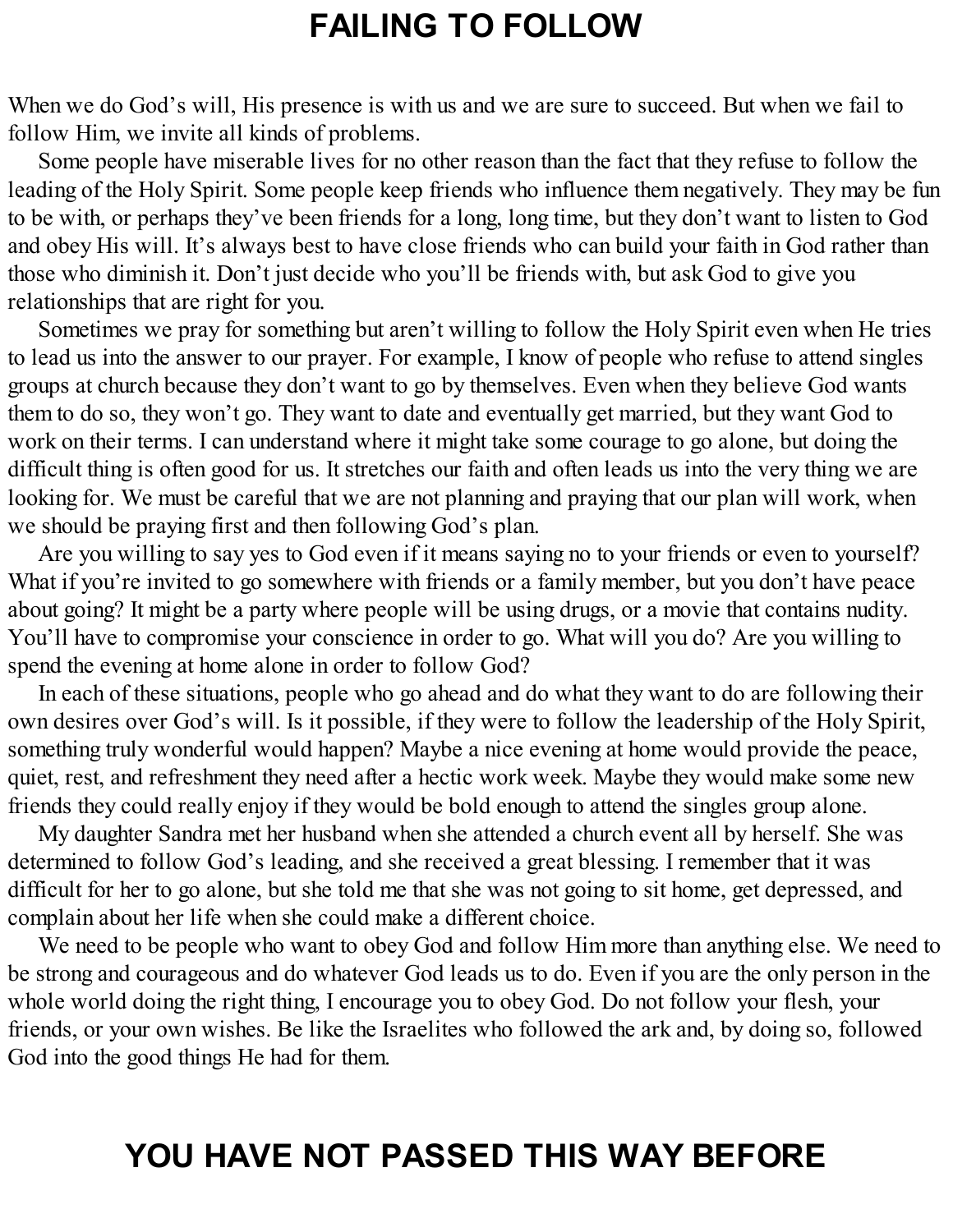I believe one of the most important verses in Joshua 3 is verse 4: "Yet a space must be kept between you and it, about 2,000 cubits by measure; come not near it, that you may [be able to see the ark and] know the way you must go, *for you have not passed this way before*" (emphasis mine).

These words grip my heart, and I want you to pay particular attention to them: "you have not passed this way before." Everything about those words says "new." Whether it is a job, a place to live, a relationship, an addition to your family, a position of influence, an exercise program, a church, a hobby, or a way of serving your community—if you have not passed that way before, it is new to you. You may not know how to get there or what to do when you do. But if you follow the ark (God), you will arrive at your destination and He will direct you in everything you need to do.

One of the biggest obstacles to following God is fear—simply because "you have not passed this way before." Things we have never done before always make us feel a little more timid than usual. People have asked me if I'm ever nervous or fearful, and my answer is yes. When I am doing something for the first time, or something I have no experience with, I am tempted to lose my confidence just like everyone else. My best advice is: press forward into what you believe God's will is for you. Don't let the feeling of fear rule your decisions. Be diligent to apply God's Word to your life and to stay close to Him.

When you follow God into a new place, you may feel stretched. Perhaps you receive a job promotion and you know you don't have all the natural skills and knowledge you need to do the new job well. Then you become worried or fearful because you think you're "in over your head." The job may be over your head, but it's not bigger than God. If He leads you into it, He will help you fulfill the responsibilities that go with it. God's power and presence enable us to do things we could not do on our own.

It's important to remember God is on your side as you go into new situations, because the enemy will always be lying in wait to try to keep you from following Him. Most of the time, he attempts to make us turn around and go back to our old circumstances by using the "what if" strategy. The goal of this scheme is to stir up such fear that you decide to not walk into the new place. In actuality, it looks something like this.

A man gets a new job in a new city. He and his wife have been praying for a new opportunity and a better job for him, and they believe this is it. They are so excited because God has orchestrated every aspect of the job search, the interview, and the offer. He has even blessed the man with a nice raise, and the new company is willing to pay moving expenses.

As the man prepares to write his resignation letter at his current job, a question enters his mind: *What if I end up having to work a lot more overtime than I have to work here?* He brushes that aside, but soon he wonders, *What if the cost of living is so much higher where we're going that my raise doesn't make much dif erence in our lifestyle?* Then he asks himself, *What if I don't even like the job after I've done it a while?*

That night, his wife says to him, "*I've been thinking: What if the children don't like their new* school as much as they love their school here? What if we can't find a church as wonderful as our *church here?*"

The man and his wife find themselves being tempted to walk away from the answer to their prayers, because of "what if" questions and lies. They have to stop relying on their minds and follow what God has placed in their hearts. They have to refuse to fear and begin thinking, *What if we are so* radically happy in our new city we never want to come back here again? What if this job is the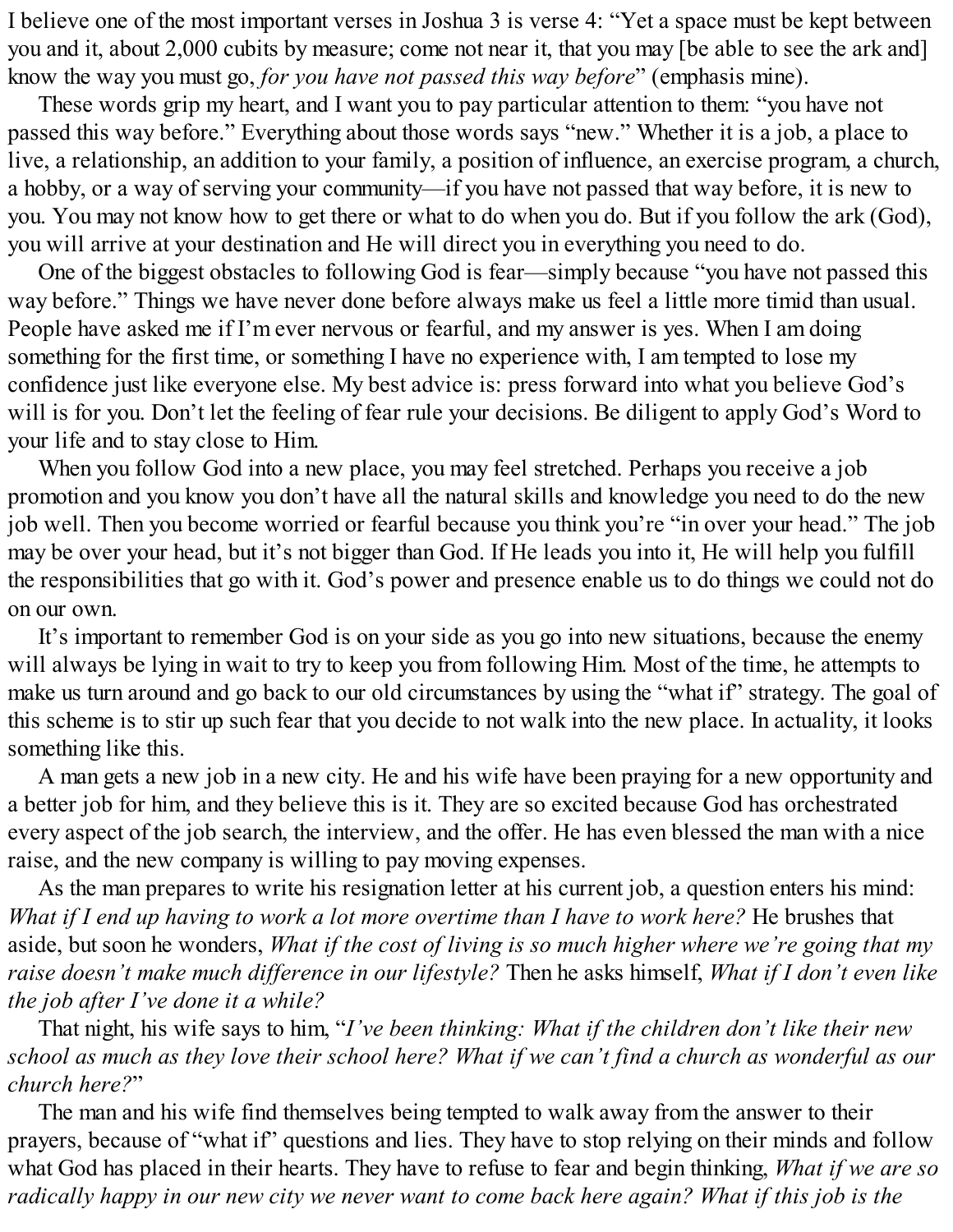*best thing to ever happen to our family?*

The enemy will call to your attention every possible "negative" about a new situation, but he will not bother to mention any of the positives. To focus on the positives, you have to spend time with God and be willing to follow the ark, as the Israelites did.

> *Don't be afraid to step out and do something new. Perhaps you haven't passed this way before, but God is with you.*

Don't be afraid to step out and do something new. Perhaps you haven't passed this way before, but God is with you, so press through the fear and opposition, and refuse to give up.

# **BE SENSITIVE TO GOD'S TIMING**

Once you know something new is God's will for your life, you may want to step into it before God releases you to do so. Or, after you have had to wait for a while, you may decide you do not want to do it after all! We should not run ahead of God or lag behind Him. God has an appointed time for every purpose under heaven (see Ecclesiastes 3:1).

I tried to go on television before God opened the door for me, and my project failed miserably. When His time came, I was thinking about settling into an easier schedule, and I didn't want to start a major new endeavor. My plan at that time was to work less, not more. Following God frequently means that we don't get to do things our own way or according to our own timing.

Moses is a classic example of a man who struggled with God's timing. God spared his life as a baby and then sent him to grow up in Pharoah's palace. God had a great plan for Moses' life—a plan for Moses to lead His people out of the bondage and slavery of Egypt into freedom. But before God told Moses it was time to step out, he took steps of his own. He saw an Egyptian mistreating one of his kinsmen and, acting on his emotions, he killed the man. When he found out two Hebrew men witnessed the murder, he was afraid and he fled to the desert, where he stayed for forty years. The very fact that Moses behaved emotionally and fearfully shows he wasn't yet ready for the task God had in mind for him.

During his time in the desert, God worked with Moses, helped him grow up, and eventually revealed Himself to him in the burning bush (see Exodus 3:2). When God was ready to use him, Moses didn't want to cooperate. He asked God repeatedly to use someone else and gave Him all sorts of reasons he would not be a good deliverer. But Moses was God's choice, and after considerable protest, he did stand before Pharoah and speak on God's behalf. Like many of us, first he tried to step out too soon and then, when the time was right, he didn't want to step out at all.

I want you to know that God has His own timing. He may drop a dream, vision, or idea in your heart at one point in your life and then not ask you to do anything about it for years. In Moses' case, he underwent a forty-year training period in the desert before he was prepared to fulfill God's call on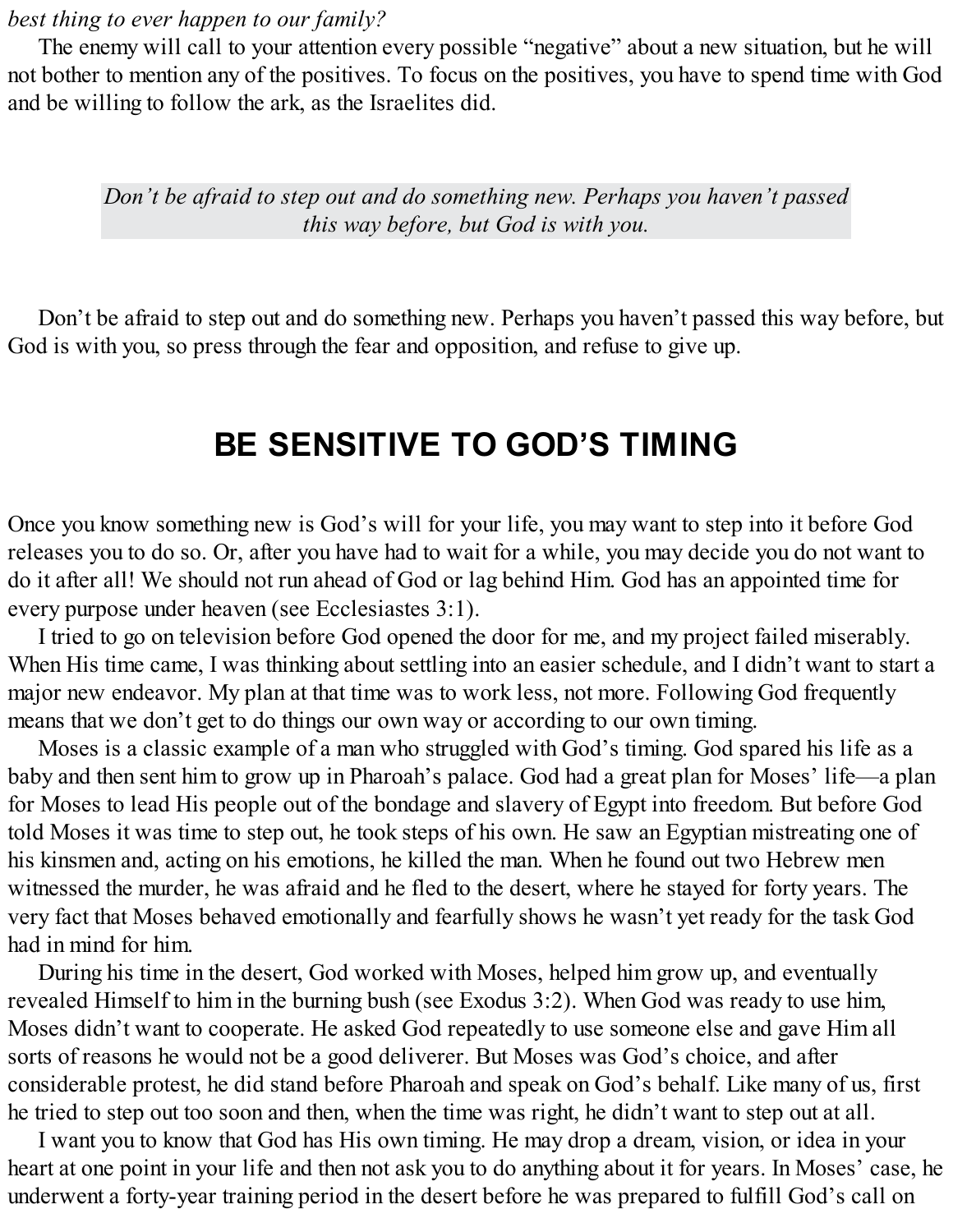his life. I hope you do not have to wait that long, but if you do, just be patient. Resist the urge to get out in front of Him; and don't allow yourself to lag behind Him. Trying to move outside of His timing —either too quickly or too slowly—will cause you the kind of frustration that makes you want to give up, because His presence will not be there. Whether God asks you to wait two weeks or two decades, be sensitive to His timing in your life and be willing to wait for Him as He leads you into the next new place He has for you.

# **GOD WILL BE WITH YOU**

In chapter 3, I made a brief reference to God's promise to Joshua: "As I was with Moses, so I will be with you" (Joshua 1:5). God repeats this pledge in Joshua 3:7: "This day I will begin to magnify you in the sight of all Israel, so they may know that *as I was with Moses, so I will be with you*" (emphasis mine).

God was calling Joshua into new territory. He was saying: "Come on now, Joshua, you've never done this before. You've never passed this way before. Previously, you worked under Moses. Moses carried all the main responsibility and you just helped him, but now Moses is gone. But you don't have to be concerned, and here's why: because as I was with Moses, so I will be with you."

I believe we allow ourselves to become overly concerned about our weaknesses. When faced with a new situation or opportunity, we often think of all the reasons why we can't do it: *I don't have enough experience. I don't have a college degree. I don't speak well in public. My computer skills* are rusty. I don't know how to run a household. I'm not sure I will be a good parent. I've never been successful on a diet in my life. I just don't know if I will be able to do this new assignment. This kind of self-doubt will sabotage you before you ever get to the new place God has for you. You will paralyze yourself with your own thinking. I call this "the paralysis of analysis."

The truth is, you don't have to be worried about your weaknesses. God is not at all surprised by them because He knows everything there is to know about you. God is not looking for *ability;* He's looking for *availability*. I encourage you to wake up every day and say: "Here I am, God. Is there anything You want me to do? Do You have something new for me? I'm going to be bold and courageous in You, Lord. If You want me to keep doing the same thing for another ten years, I can do it. And if You want me to launch out into something I have never done before, I can do that too because You are with me."

> *The truth is, you don't have to be worried about your weaknesses. God is not at all surprised by them.*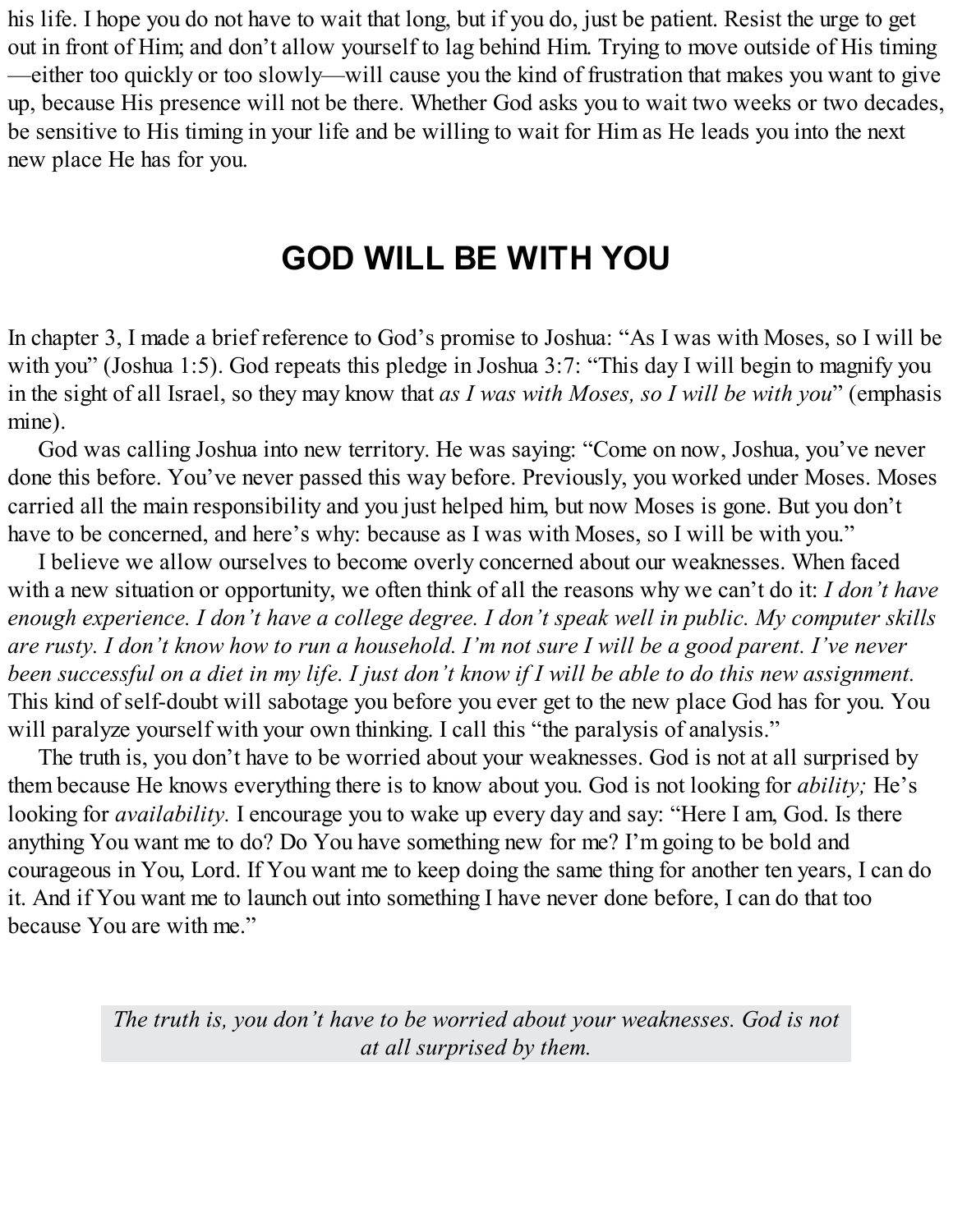#### *The Germinator*

In Europe and the United States during the nineteenth century, many women died after giving birth in hospitals. Up to 25 percent of these new mothers contracted the aggressive infection puerperal sepsis, which was commonly called "childbed fever," and never recovered.

In the late 1840s, Dr. Ignaz Semmelweis, a young Hungarian doctor, worked in the maternity wards of a hospital in Vienna. The hospital had two maternity wards. Male medical students and physicians delivered babies in one, while female midwifery students attended the other. Semmelweis noticed that the rate of death from childbed fever was three to five times higher in the ward staffed by medical students than in the ward where midwives delivered babies.

At that time, no one understood the relationship between germs and disease, so the only way for Semmelweis to figure out why so many more women died at the hands of male physicians and medical students than under the care of midwives was to figure out what the two groups did differently. He soon realized the medical students often went straight from classes during which they performed autopsies and dissected corpses to attend women in labor.

Semmelweis acted on his hunch that the students might somehow be transferring disease from deceased patients to birthing mothers and ordered the men working in delivery rooms to wash their hands with a solution of chlorinated lime water before they examined the women. The results were astounding. With the hand-washing policy in place, the death rate in the ward dropped from more than 18 percent to less than 1.5 percent.

We might think Semmelweis would be applauded for his outstanding work, but instead, he was widely and sharply criticized and even met with hostility. The director of the hospital where he worked felt Semmelweis had undermined his leadership, so he refused to grant the doctor any promotions or the teaching position he desired. His colleagues ridiculed him to the point that he eventually resigned and left his position at the hospital and returned to Hungary. In Hungary, Semmelweis took a job at a hospital where his methods reduced mortality rates from childbed fever to less than 1 percent.

Members of the medical community continued to dismiss Semmelweis's assertion that hand washing was a necessary step in reducing infection and death. In the midst of opposition, he held firm to his beliefs and wrote a book about them in the early 1860s. The scientific establishment ridiculed his book and continued to criticize his work.

In 1865, Semmelweis suffered a mental breakdown, which some attribute to the constant hostility and rejection he endured over his discovery of the importance of hand washing. His friends committed him to a mental institution where he died, ironically, of an infection of childbed fever, which he contracted through a cut finger.

We know today that Semmelweis was right. Science has proven the connection between germs and disease, and thorough hand-washing procedures are now mandatory in medical environments. Thankfully, Semmelweis never gave up on his scientific convictions and was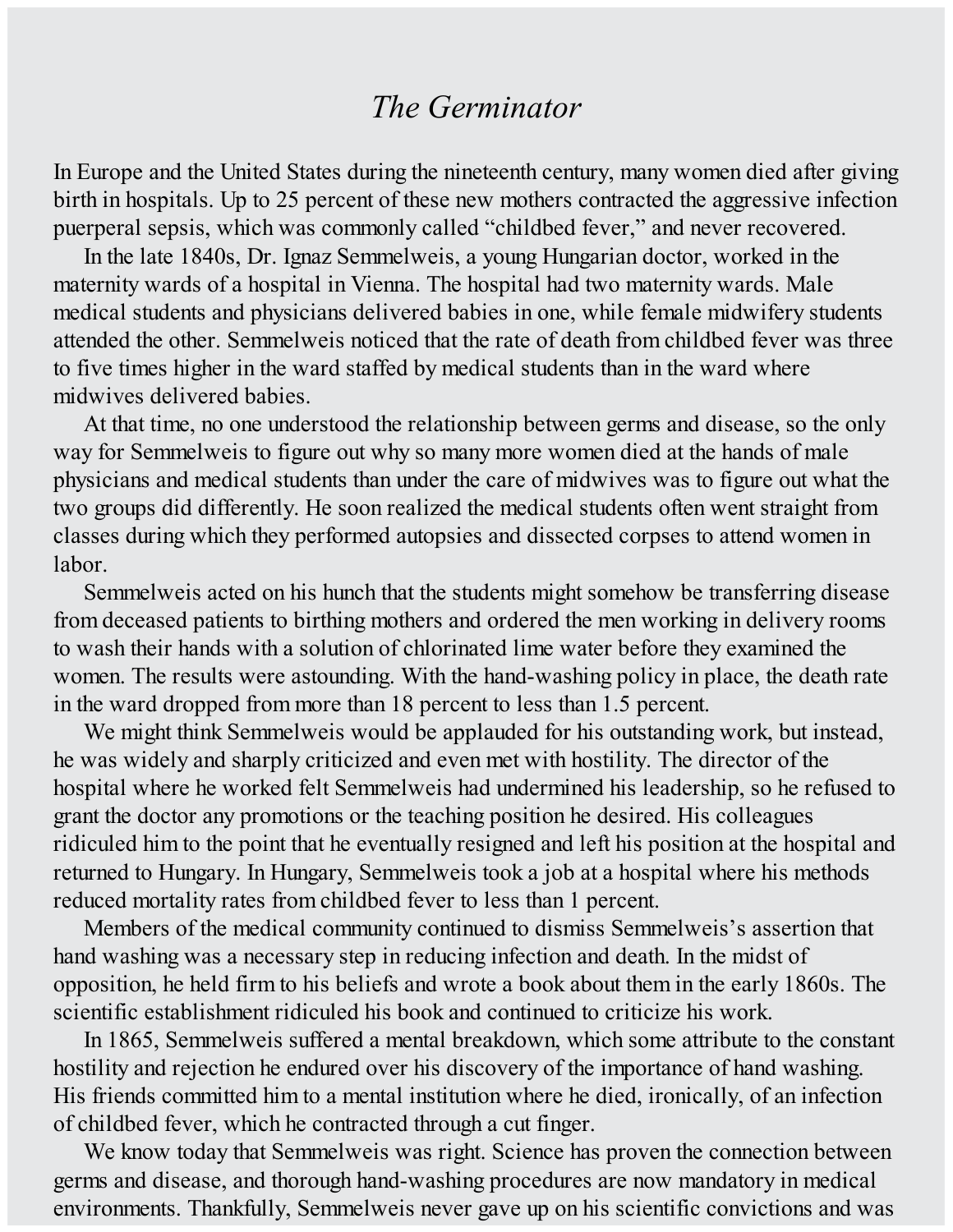willing to suffer for them so countless lives could be saved.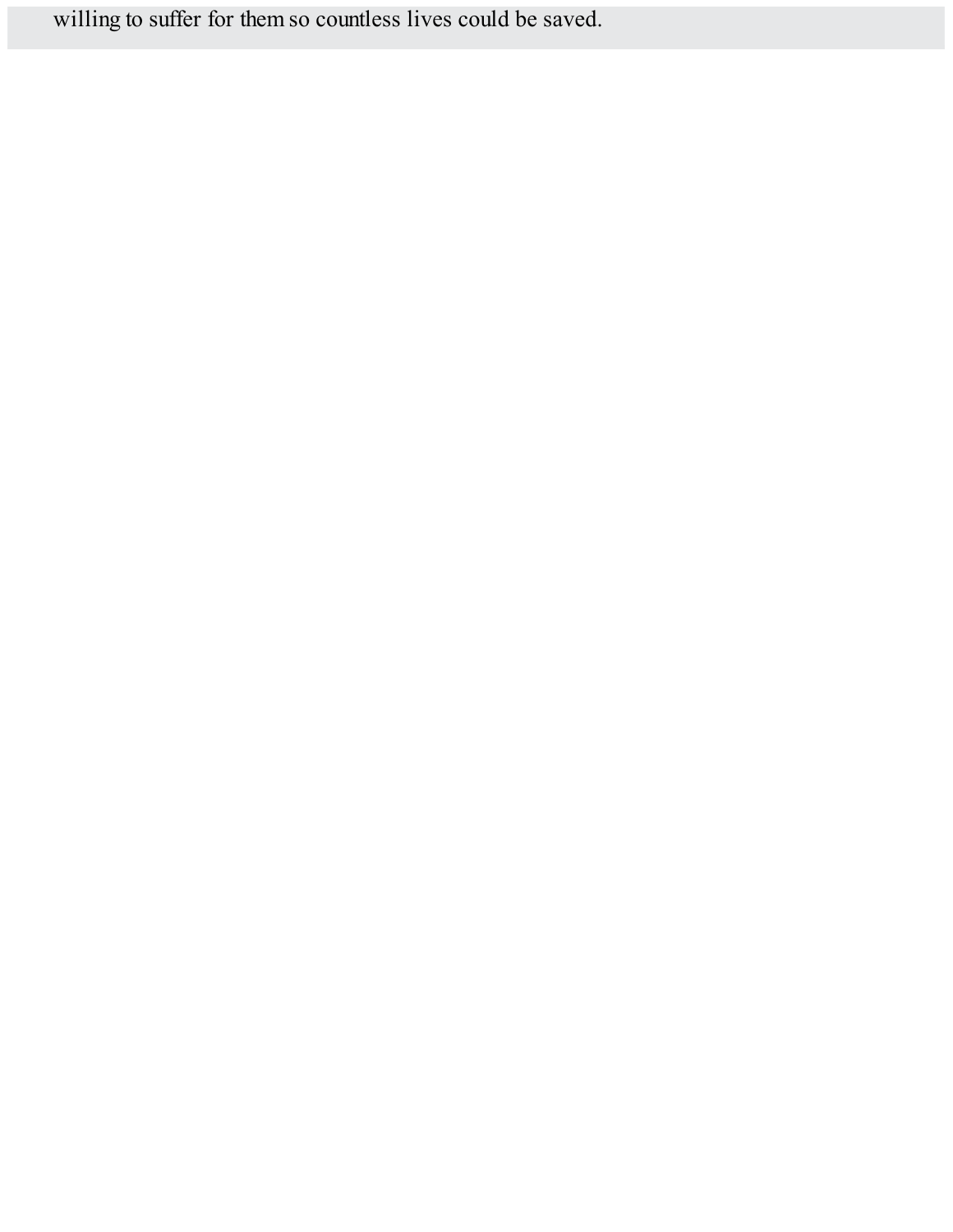### **[CHAPTER](#page-2-0) 12**

# **YOUR OWN [WORST](#page-2-0) ENEMY**

*"Nothing is more wretched than the mind of a man conscious of guilt."* PLAUTUS

**4300** 

**A**merican poet and author Maya Angelou is known all over the world. <sup>I</sup> once read <sup>a</sup> biographical sketch on her and I want to share a portion of it with you:

*Maya Angelou was born Marguerite Annie Johnson in Saint Louis, Missouri. Her parents divorced when she was only three years old, and she and her brother, who gave her the nickname "Maya," were sent to live with their grandmother in the small town of Stamps, Arkansas. There, the young Maya endured racial discrimination, which was legal in America's southern states at that time. Also in Arkansas, she observed and absorbed powerful faith in God and the gentle manner and courtesy that marked the tradition of her African American people. Angelou says her grandmother and extended family taught her the values that later shaped her life and work.*

*When Maya was seven years old, she went to visit her mother in Chicago, where she suf ered sexual abuse by her mother's boyfriend. The shame of that incident so paralyzed Angelou that she shared it with no one except her brother, with whom she had a close relationship. Later, she heard the news that her uncle had killed her attacker. The little girl believed, in some way, her words had murdered the man, and she did not speak for five years.*

Can you imagine being a child and carrying such guilt you didn't speak for five years? Guilt is *that* powerful; it can silence a voice as eloquent and powerful as Angelou's. Feeling guilty is like being locked in an invisible prison cell. Guilt robs you of the ability to believe you are worthy of success in life, and you are never truly free as long as you carry its burden.

Jesus came to break the bondage of guilt in our lives. He paid with His life for everything we have ever done wrong and everything we will ever do wrong. When we believe in His work on the cross and receive Him as Lord and Savior, He looks at us and says, "Not guilty." We are justified in Christ Jesus, which means that God sees us as if we had never sinned. His sacrifice gave us the right to a brand-new life that includes success and enjoyment.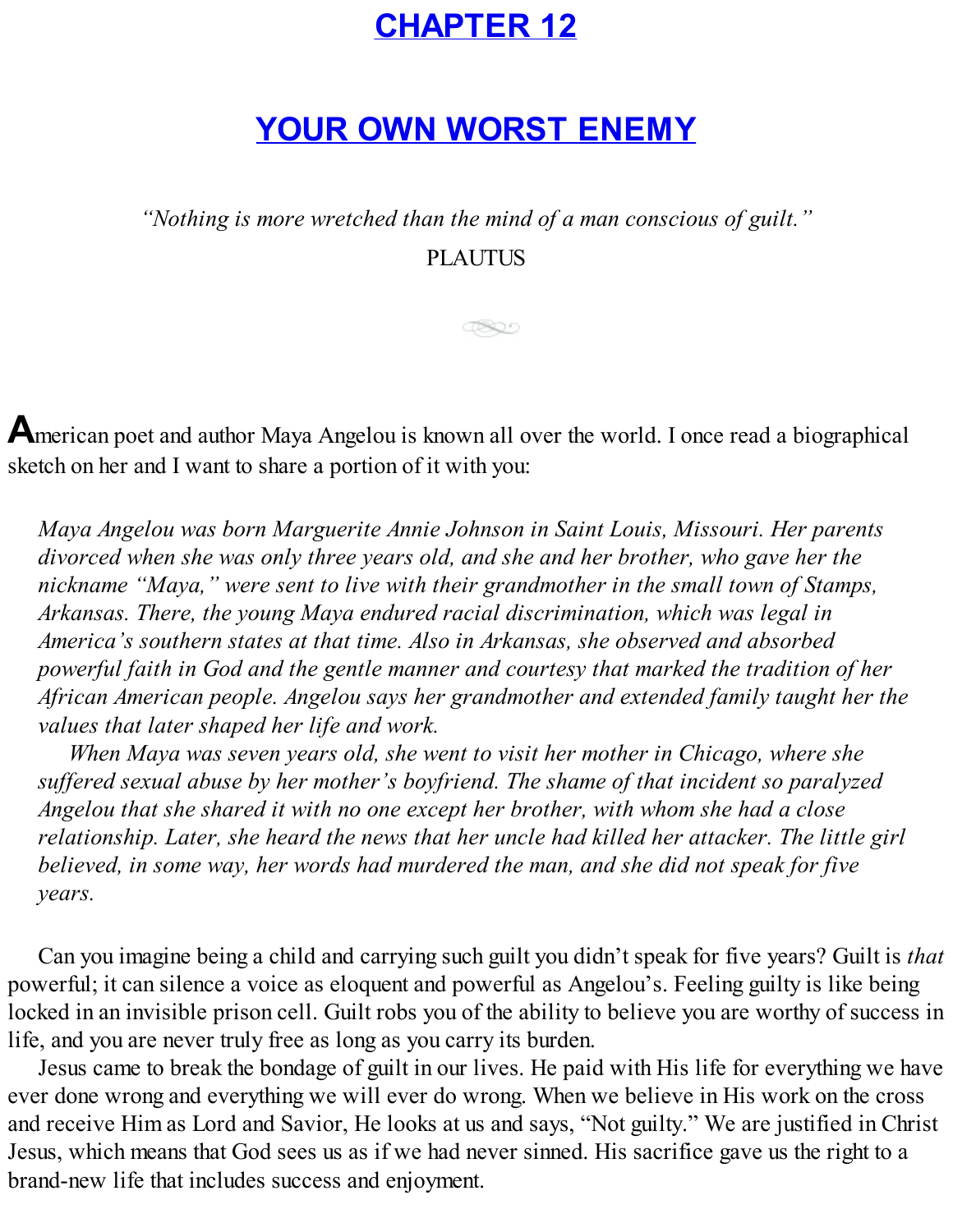# **NO CONDEMNATION**

"We all make mistakes." That phrase has been around for years, and it is certainly true. Equally true is the fact that most of us really *hate* making mistakes, doing things wrong, or causing problems. Many times, the guilt we feel over our mistakes is much worse than the mistakes themselves.

#### *Many times, the guilt we feel over our mistakes is much worse than the mistakes themselves.*

We should of course be sorry when we do wrong, and we should always repent, which means to be willing to turn away from the sin and begin doing what is right with God's help. We may even need a brief time of grieving over very serious mistakes. But we are not supposed to hate ourselves, reject ourselves, and feel guilty and ashamed for days and weeks on end when we sin or make mistakes. We may feel *convicted* of sin when we do something wrong, but we should not experience condemnation. We are supposed to receive the forgiveness God freely offers us and go on with our lives, constantly seeking to know God better and better.

The apostle Paul had plenty of reasons to feel guilty. He'd persecuted and killed many Christians before he had a personal encounter with Jesus Christ and began to follow Him. In Romans 8:1, this man who knew what it means to be both guilty and free of guilt writes: "Therefore, [there is] now no condemnation (no adjudging guilty of wrong) for those who are in Christ Jesus, who live [and] walk not after the dictates of the flesh, but after the dictates of the Spirit."

Human nature causes us to feel condemned when we make mistakes, and no one likes feelings of condemnation. Many people I know want to do everything right, but that isn't going to happen as long as we're in bodies of flesh. If we could be perfect in our behavior, we wouldn't need God and we would miss out on the enjoyment and blessings of a relationship with Him. Jesus died for us because we could not be good enough on our own to enjoy a relationship with God who is completely holy.

Sometimes, because we feel guilty over our sins or mistakes, we struggle to enjoy God or the lives He has given us. No matter how hard we try, we will never be able to live without making mistakes. If we believe we have to suffer and feel terrible and go on a guilt trip every time we make a mistake, then our lives will be miserable. The way to overcome this is by faith.

> *No matter how hard we try, we will never be able to live without making mistakes.*

We must believe the truth of God's Word more than we believe our emotions or our thoughts. It really is possible to *know* in the depths of our hearts that we are not guilty, even if we *feel* we are. At such times, we need to confess the truth of God's Word instead of focusing on our feelings.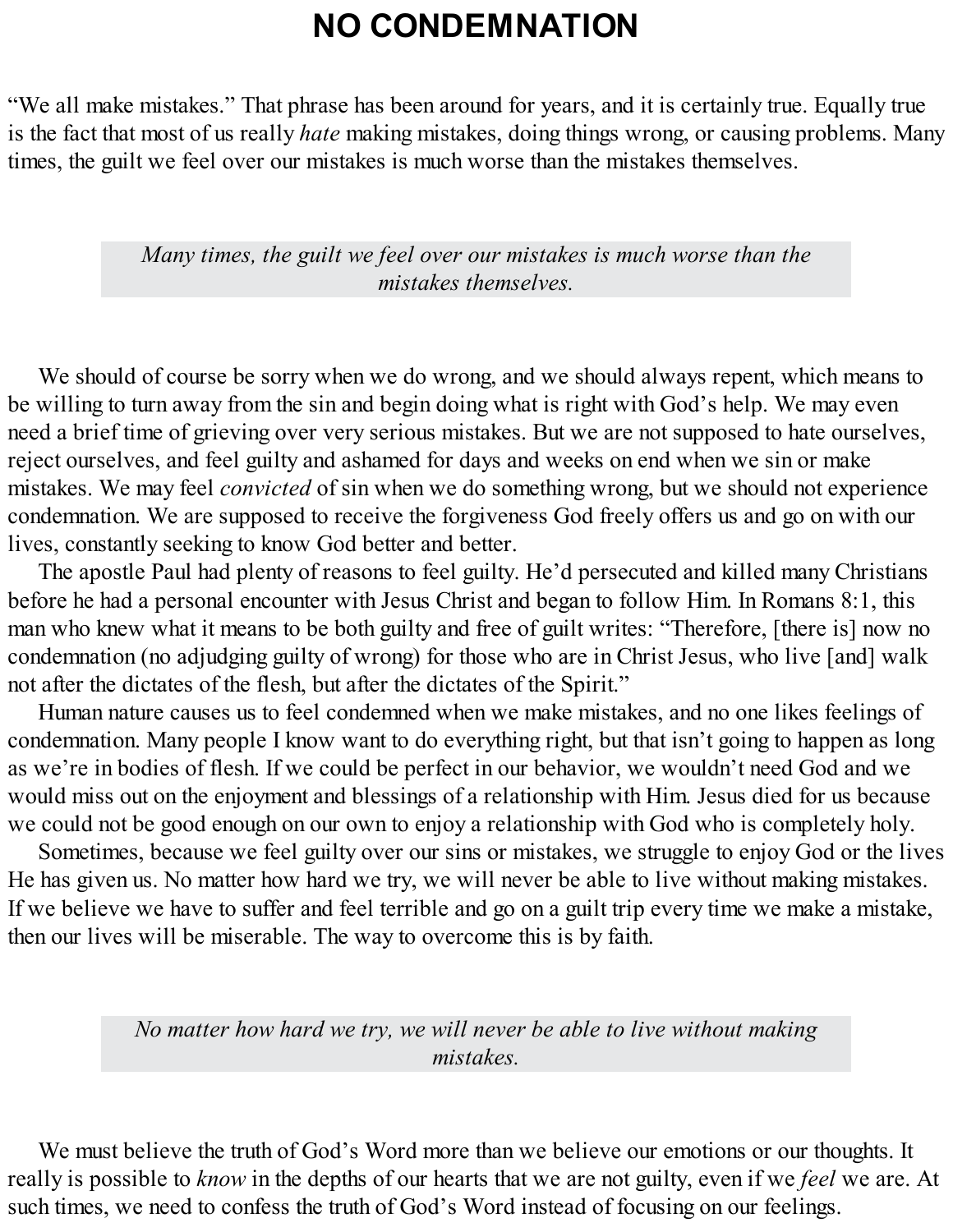If you want to honor God, put your faith to work believing God forgives you immediately when you ask Him to do so. Even if you *feel* guilty you can be assured you are not because 1 John 1:9 says: "If we [freely] admit that we have sinned and confess our sins, He is faithful and just (true to His own nature and promises) and will forgive our sins [dismiss our lawlessness] and [continuously] cleanse us from all unrighteousness [everything not in conformity to His will in purpose, thought, and action]." When feelings of guilt and condemnation arise, press through them in faith and say, "I don't care how I feel. I have been forgiven!" People will never enjoy God's plan for their lives unless they stop making decisions based on feelings. Honor God by deciding to trust His Word more than you trust your feelings.

### **PAID IN FULL**

Reportedly, the IRS once received a letter that read:

"Dear IRS, I have cheated on my taxes many, many times. I can't remember ever paying what I owed. I feel so guilty about this that I cannot sleep at night. Please find enclosed a check for \$20,000.00. P.S.: If I still have trouble sleeping, I'll send more money."

Guilt will cause people to do unusual things. Most of the time, guilt is nothing more than our pathetic way of sacrificing something to make up for what we've done wrong. The truth is, either Jesus did a complete and thorough job when He paid for our sins at the cross and does not need our help, or He did not finish the work. I assure you, He finished the work; He was the final, the only, the complete sacrifice ever needed for our sin. No additional sacrifice will ever need to be made. In my case, I finally realized that I was punishing myself with feelings of guilt and refusing to do anything I might enjoy as a way of paying for my imperfections. I also realized that my pathetic attempt was not pleasing, nor was it acceptable to God at all.

We humans tend to divide our sins into categories. We determine how big or bad we think a certain sin is and then decide how long we should feel rotten about it in order to pay for it. We also feel we have no right to be blessed, succeed at anything, or enjoy ourselves until we satisfy the debt.

You may be thinking, *Now wait a minute,Joyce, I can't just do something wrong and not care about it.* I have even thought that myself in the past. Let me say this: if you are a true believer in Jesus Christ, there is no way you could ever sin and not care. That is not possible because He has given you a new heart. You know sin offends God, and you love God, so of course you will care. But there is a difference between caring about your sin and feeling condemned because of it. Caring about it simply means the convicting power of the Holy Spirit is at work in a heart that is tender toward God, but feeling guilty and condemned is an indication that the enemy is at work. Always remember to receive conviction, which is from the Holy Spirit, but aggressively reject condemnation, which is from the enemy.

# **THE GUILT CYCLE**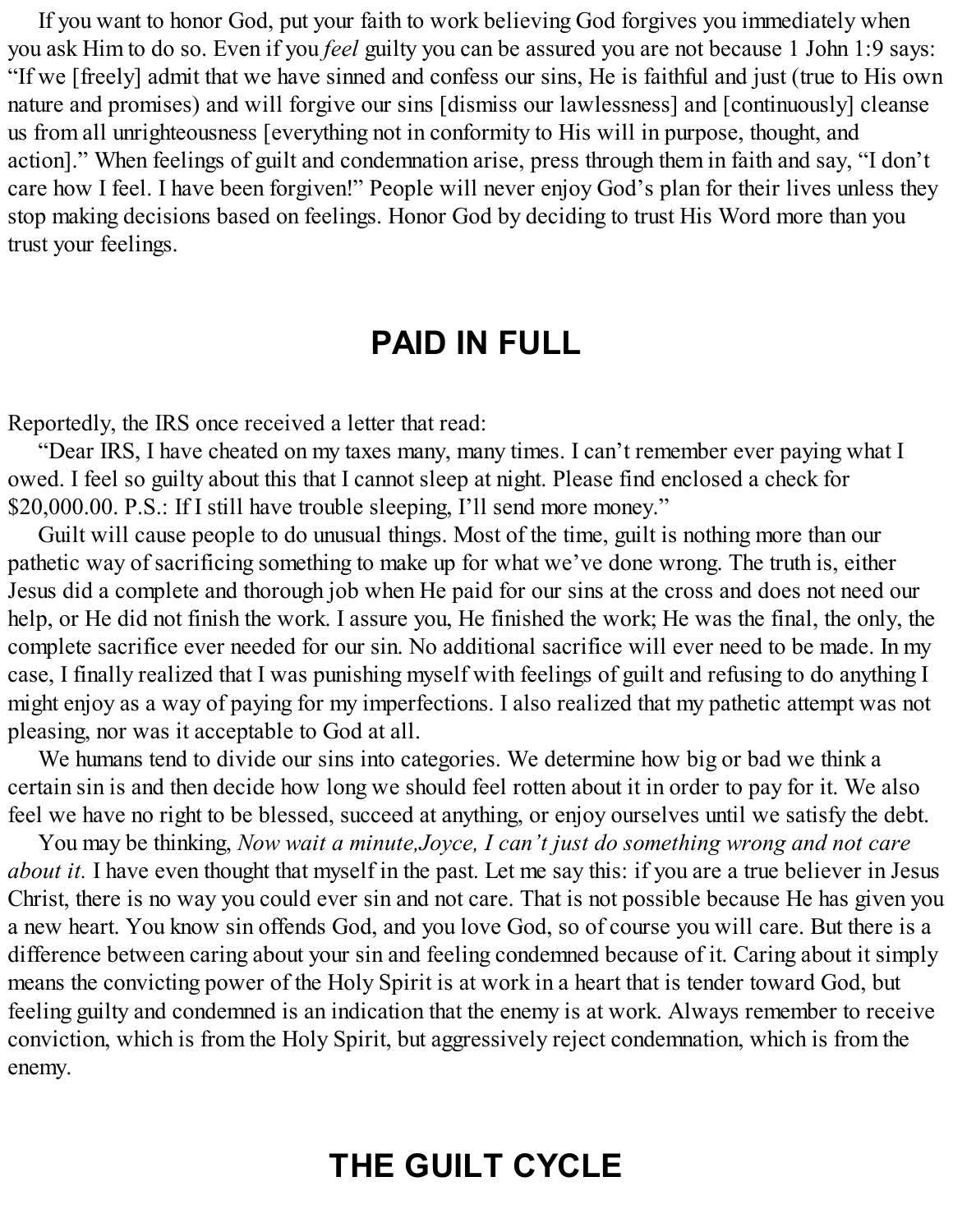Many years ago, I was on the evangelism board at a church Dave and I attended. Every Wednesday night, we walked around neighborhoods, knocking on doors and telling people about Jesus.

At that time, I really loved God, but I was "doing" witnessing, not *being* a witness. I didn't understand that Jesus promised that the Holy Spirit would give us power to *be* His witnesses, not simply to do the activity of witnessing (see Acts 1:8). In order to *be* a witness, I had to let God teach me the truth of His Word and change my heart and behavior. I was controlling, manipulative, selfish, and angry. I was frustrated, aggravated, upset, and generally hard to get along with.

Over time, I did receive the power to "be." That doesn't mean I never make mistakes or never have a bad day, but it does mean I have more good days than bad ones. My behavior has improved dramatically since those days and continues to get better and better all the time.

I want you to understand that my improvement was very difficult and extremely slow for a long time. I didn't make much significant progress until I learned how to break the cycle of guilt in my life. If I made a mistake on Monday, I spent Tuesday, Wednesday, and part of Thursday feeling guilty about what happened on Monday. So I ruined not only Monday for myself but also Tuesday, Wednesday, and Thursday. By the time Thursday afternoon rolled around, I finally felt a little better because I believed I had suffered long enough to pay for what I did on Monday.

> *I didn't make much significant progress until I learned how to break the cycle of guilt in my life.*

Then what do you think happened on Thursday afternoon, just as I was finally starting to feel good about myself again? I made another mistake on Thursday night. Then Thursday night was ruined, which led to my feeling bad on Friday, Saturday, and Sunday. In the course of an entire week, I had only a few hours of freedom from guilt. What a miserable existence!

We must realize guilt does not change us, but it does trap us in the cycle of sin and more guilt. The truth is, the guilt itself is sin because the Bible says whatever is not of faith is sin. Guilt is certainly not something we have by faith, because it is rooted in fear. A right response to sin is to receive conviction from God, admit the sin, confess it, turn from it, and receive God's complete forgiveness through Jesus Christ.

I have learned to receive forgiveness quickly, because I know God wants me to have a joyful, blessed life. He wants the same for you. Guilt will steal your joy and blessings, but you can enjoy life and have the strength to keep going if you learn to repent *quickly,* receive forgiveness *quickly,* and *quickly* get back to doing what you are supposed to do instead of staying trapped in guilt and condemnation.

> *You can enjoy life and have the strength to keep going if you learn to repent quickly, receive forgiveness quickly, and quickly get back to doing what you are supposed to do.*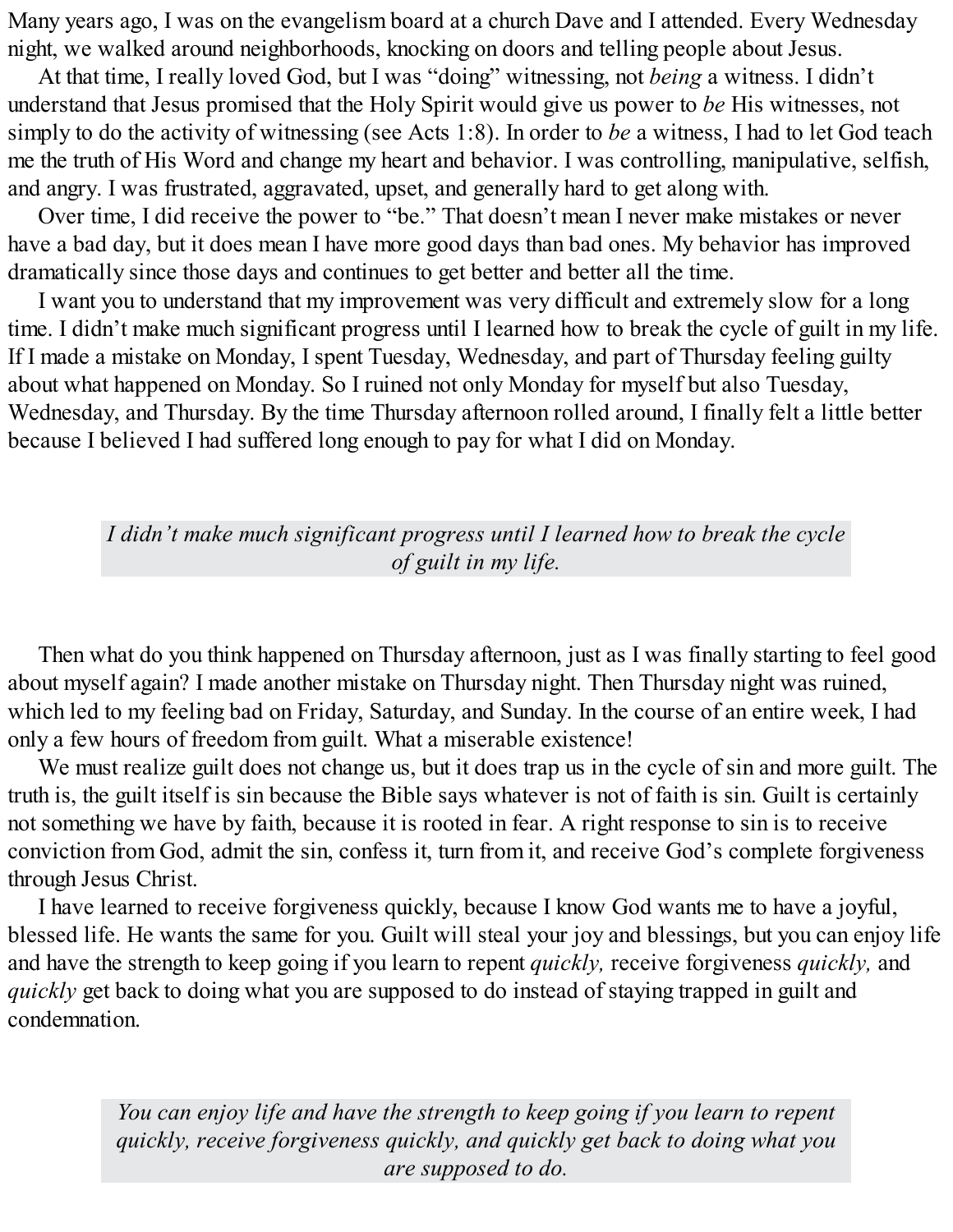# **DOUBLE PAYMENT**

In Philippians 3:8-12, Paul is basically saying he wanted to be perfect, but had not yet attained it; he knew he had not yet "arrived." Read his words in verses 13-14: "I do not consider, brethren, that I have captured and made it my own [yet]; *but one thing I do* [it is my one aspiration]: forgetting what lies behind and straining forward to what lies ahead, I press on toward the goal to win the [supreme and heavenly] prize to which God in Christ Jesus is calling us upward" (emphasis mine).

Notice Paul writes: "but one thing I do." What was his "one thing," the thing he knew would help him make more progress than anything else he could do? It was forgetting what was behind him. How do we forget what lies behind us, the situations in our pasts, especially those things that cause us to feel guilty? We simply stop thinking about them and stop talking about them, and we press on to the good things ahead.

Many times when we teach on Philippians 3, we stop with verse 14, but I want you to see something powerful in verses 15-16: "So let those [of us] who are spiritually mature and full-grown have this mind and hold these convictions; and if in any respect you have a different attitude of mind, God will make that clear to you also. Only let us hold true to what we have already attained and walk and order our lives by that."

Paul is saying people who are spiritually mature know how to let go of past mistakes and go on without suffering for days on end. He is indicating that people who feel guilty and bad about themselves every time they make mistakes still need to grow up in God because they are spiritually immature.

Spiritual maturity says, "I have a job to do. God's called me; He's gifted me; He's put me in this place; I have an assignment. I don't have time to be trapped in guilt over what I did wrong last week; I need to live today! I want to change and grow spiritually, but I know I must let go of past mistakes. Jesus' sacrifice gives me the right to succeed."

We must come to the point in life where we decide whether we really believe what the Bible says or not. Do we believe Jesus took our sins upon Himself and that He took our punishment, rose from the dead, and is interceding for us before the Father right now? Do we believe Jesus is our substitute and that what He did for us we do not have to do again? If we do believe He did these things for us, then we need to act on that belief and refuse to stay trapped in yesterday's mistakes. He always calls us to go forward, so we need to forget what lies behind us and go on.

I remember well when God taught me this lesson in a profound way. I was a committed Christian; I already had a ministry; and I was teaching a Bible study. But I felt guilty almost all the time. I always had a vague feeling on the inside that something simply was not right about me. Over and over again in my mind, I wondered, *What's wrong with me?*

One day I went shopping and parked my car in the back of the store's parking lot. I still chuckle when I think of that because it certainly was not the kind of car anyone would want to steal. Maybe I parked in the back of the lot because I felt so pitiful, as though I didn't deserve to park closer to the store.

I had done something wrong that day, and as I was walking into the store, the Lord posed a question in my heart, asking me how I was going to deal with my sin.

I responded, "Oh, I'll just receive the sacrifice Jesus made when He died on Calvary."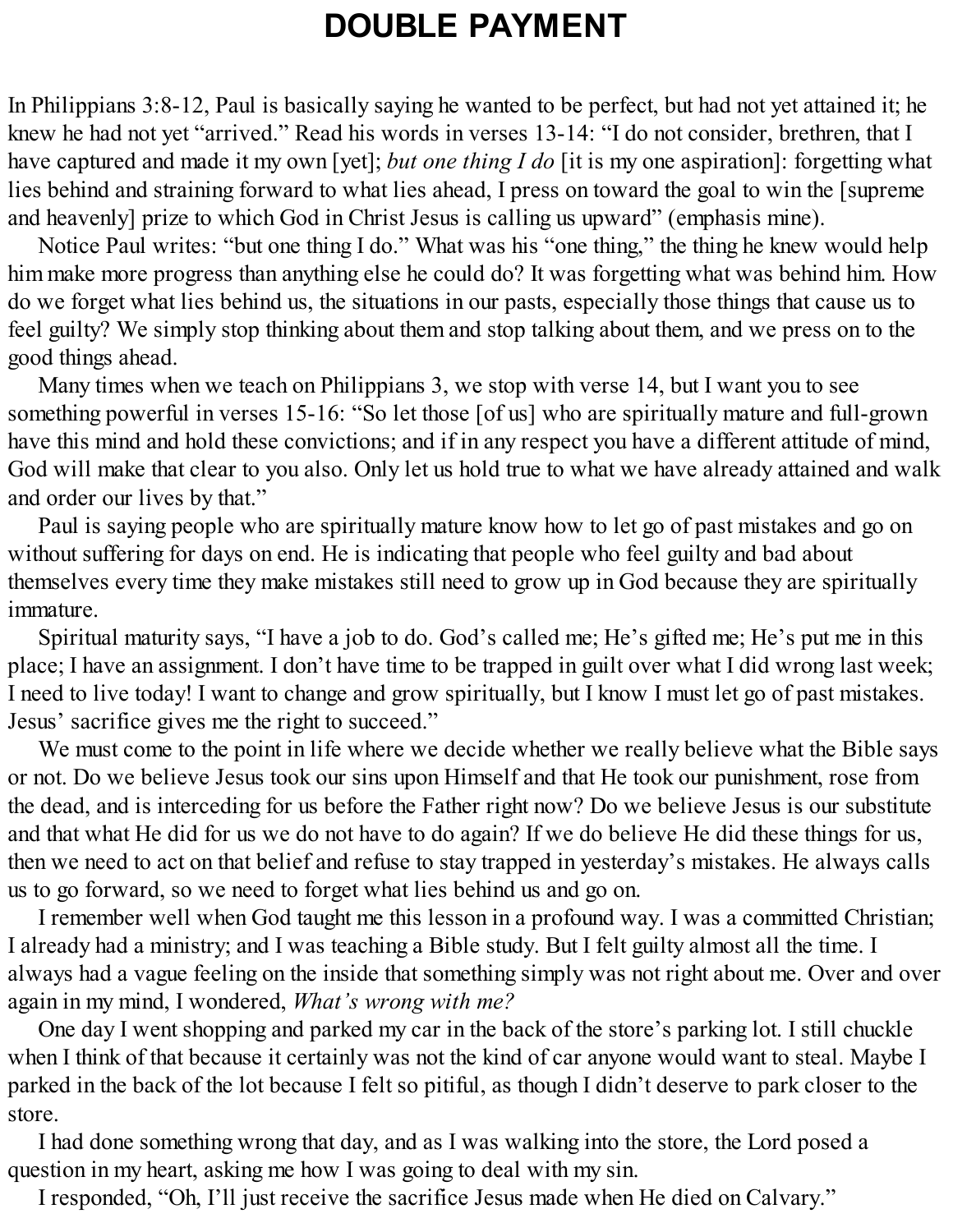God then continued to place different things in my heart: *I see, and when do you plan to do that?* I suddenly understood what He was trying to show me, and said, "Oh, probably in about three days."

He continued: *Don't you realize all you are doing is trying to pay for your sin and I have already done that? You can't pay for your sin. I've done it through the sacrifice of My Son.*

The Lord then impressed upon me that I would be doing Him a favor to receive His forgiveness and simply let go of the guilt and get on with His business. He showed me He was trying to use me and I was of no value to Him in the negative, downtrodden position I was in.

None of us can be of value to God while we're trapped in guilt and condemning feelings. Only immature Christians beat themselves up for every mistake they make. But mature believers apply the work of the cross in their lives, accepting by faith that Jesus shed His blood to forgive our sins, receiving His forgiveness, and going on about the things God has called us to do without a trace of guilt. This may be a new way of thinking for you, but it is biblical and it is your right as a believer in Jesus Christ.

# **THE RIGHT TO FEEL GOOD**

You have a blood-purchased right to feel good about yourself and to succeed in life without feeling guilty. I want you to think about this: Jesus paid for your freedom with His own blood. He purchased you and set you free from slavery to sin and guilt. *You have a right to feel good about yourself and to succeed in life without feeling guilty.* You do not even have to be in the neutral zone and feel "okay" about yourself; you can actually feel good. Not only have you been set free from feeling bad about yourself, you can like yourself!

Dave is a very happy, peaceful person. For years, people have asked him, "What's it like for you for Joyce to be the one in front of people? Doesn't that bother you?"

Dave did go through some transition in the early years, but it didn't take him long at all to accept completely that I was called to be more visible than he is. He is the type of person who simply sets his mind to agree with God.

When our ministry first began to take on a public component, Dave complained to God, saying, "Well, this doesn't seem fair. The man is usually the one who is most visible and 'out front.' Why haven't You anointed me to teach, God?"

Dave knew God does not have to explain Himself or justify His actions to anyone. I'm not sure exactly how He answered Dave's question, but I do know Dave soon came to me and said, "It's obvious that God has anointed you to do what you're doing. It's obvious He has called you and I believe He wants me to back you up and be your covering. I just want to tell you, from now on I'm with you; I'm for you. I'll go where you go."

One of the main reasons Dave is such a happy, contented person is that he never walks around feeling belittled because I often receive more public attention than he does. He does not feel guilty about what he is not called or anointed to do. He knows what he is anointed to do; he is great at those things; and he enjoys doing them. He is never in competition with me. He is happy because he knows who he is and he likes himself.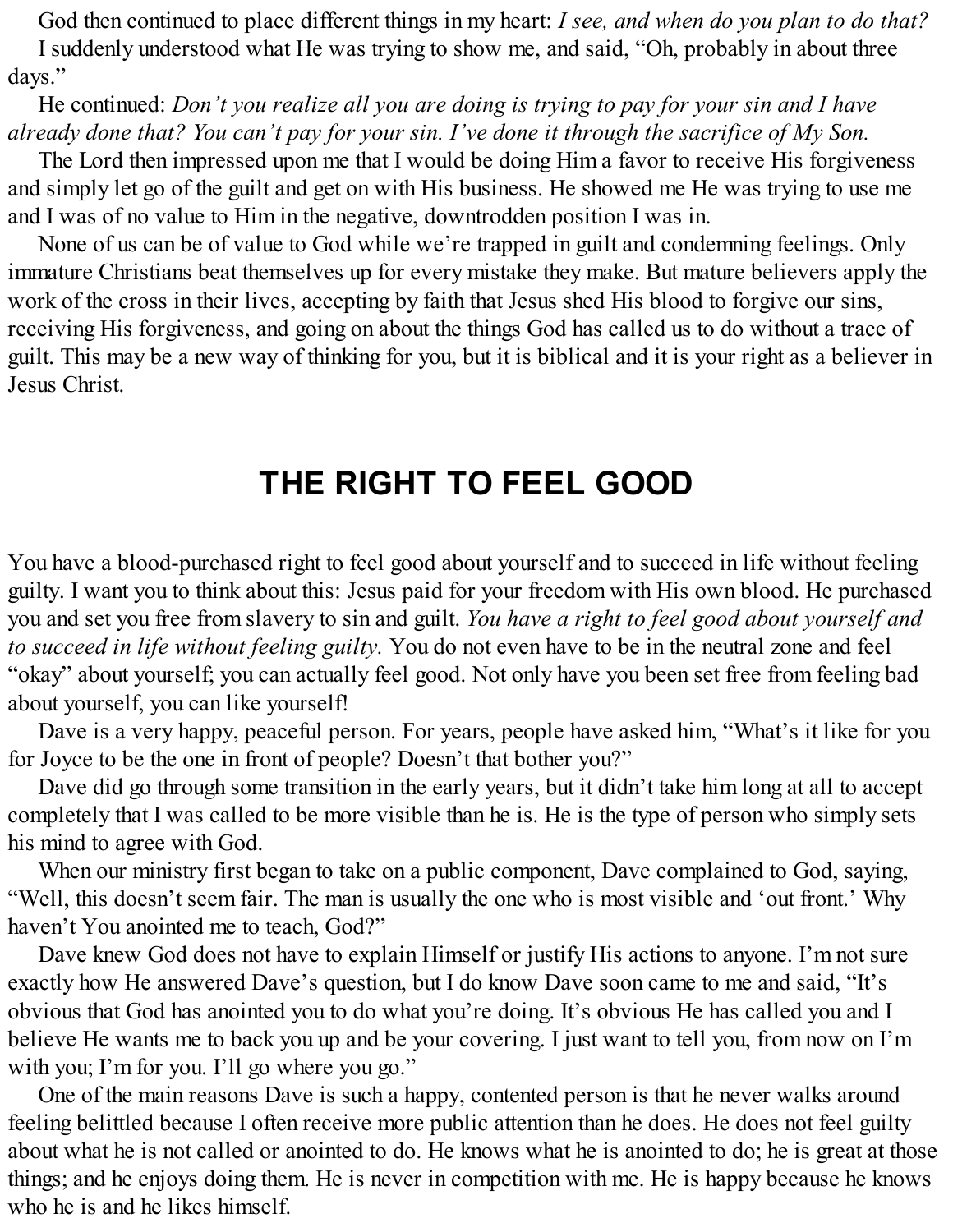Many people are not like Dave, though. They don't like themselves and they don't feel secure in who they are. In fact, I used to be that way. But now, I have a good relationship with myself. I like the person God created when He made me.

I'll never forget being in a certain city and seeing the newspaper headline that read: "Meyer says she likes herself!" I am not sure why that was newsworthy, but perhaps it was because society views having a low self-image as admirable and has somehow convinced us we are arrogant if we actually like ourselves. I believe something is wrong with that mentality. Self-hatred is often connected with being religious; and it leads to all kinds of bondage. God loves us, so we need to love ourselves, not in a haughty way, but in a healthy, balanced, biblical way because we believe He who knew no sin became sin for us so we might be made the righteousness of God in Christ (see 2 Corinthians 5:21). We have no right to hate what God purchased with the blood of His Son, our Lord and Savior, Jesus Christ. God loves us and we need to agree with Him, not with the devil who tries to make us feel guilty.

### *Small Change, Big Changes*

Some of the greatest blessings of my life have resulted from opportunities to be a blessing to someone else. One of the most powerful stories I know is the remarkable account of Osceola McCarty, a woman who refused to give up on her dream of helping others receive a benefit she never had.

The Mississippi native was born in 1908 to a mother who had to work long, hard hours to raise young Osceola alone. She worked as a cook for a local county clerk and sold candy at the local school to make extra money. Surrounded by need and influenced by her mother's work ethic, Osceola began working at a young age and saved the money she earned by ironing after school.

Osceola had already decided she wanted money to help care for her grandmother in her old age, and when she was in the sixth grade, she also realized one of her aunts needed her help. That aunt had no children, so when she was unable to walk after a hospital stay, Osceola had to help her. By the time her aunt had improved enough for Osceola to return to school, her fellow students had advanced so far beyond her she decided to not go back.

So the kindhearted young girl began a career that would last decades. She simply did what she knew how to do—washing and ironing. And she did it for years. Osceola charged \$1.50 to \$2.00 per bushel to do laundry in the early days. As the cost of living increased, so did her prices. When she reached the point where she had to charge \$10.00 per bushel, the frugal washwoman became more committed than ever to saving money. She put it in her existing savings account, and more remarkably, she refused to take it out. She just left it and it grew.

As her savings became significant, her bankers encouraged her to let her money work for her, suggesting ways it would earn more interest than it did in savings accounts. She took their advice, and her balances continued to increase. Even though Osceola, who never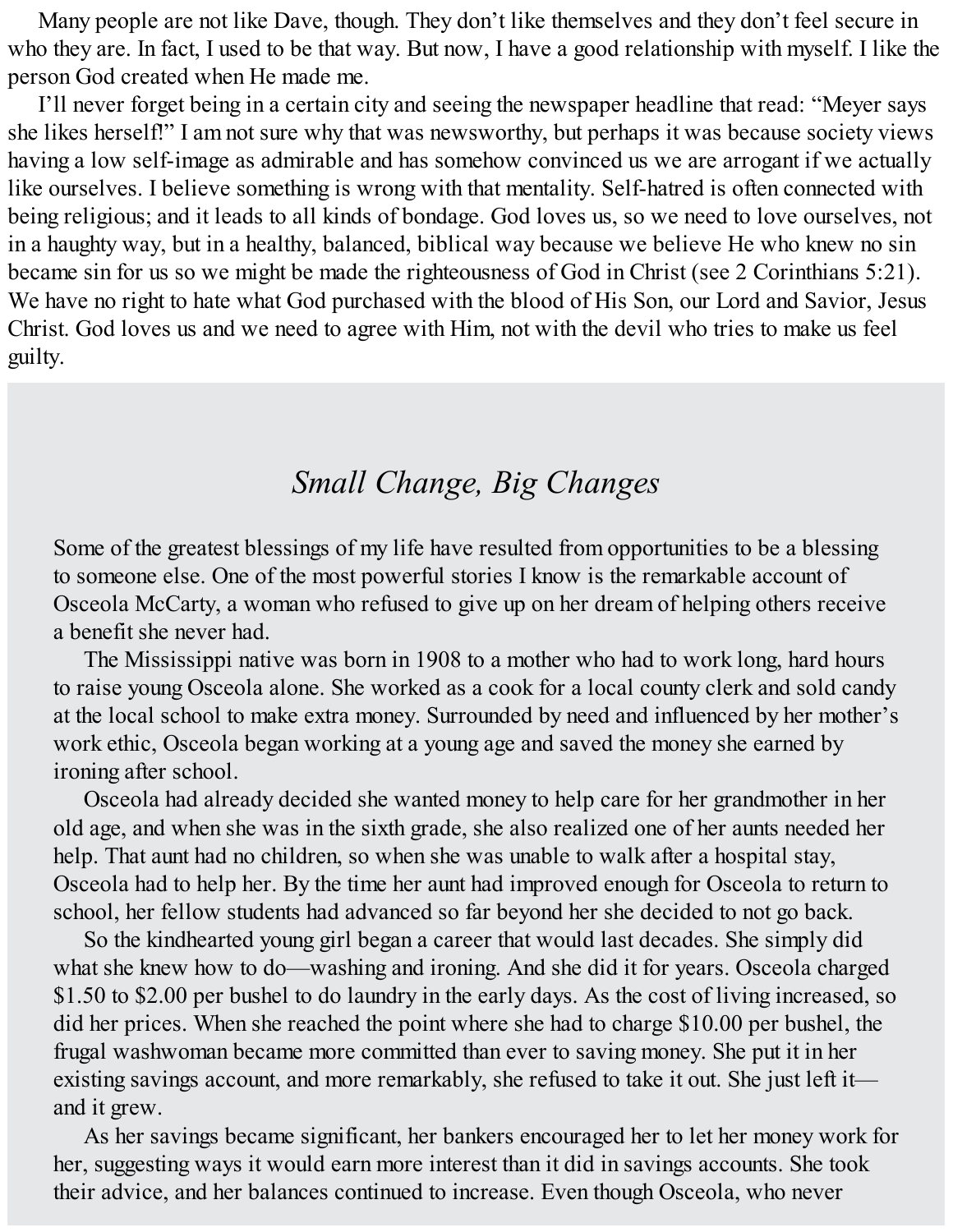married, had money in the bank, she kept washing and ironing. She lived conservatively; she did not have a car; her house was not air-conditioned for many years; and she walked everywhere she went, even pushing her own shopping cart about a mile to buy groceries.

Osceola's hometown of Hattiesburg, Mississippi, is also home to one of the state's universities—the University of Southern Mississippi. At one point during Osceola's lifetime, the school did not admit black students. By the time she was older, they did—the woman with only a sixth-grade education wanted to use her money to give deserving African American students in financial need the opportunity to receive a college degree. So, in 1995, she donated \$150,000 to the university and established the Osceola McCarty Scholarship. In an interview after her gift became public knowledge, McCarty said: "I can't do everything, but I can do something to help somebody. And what I can do, I will do."

Let me encourage you to think of ways you can bless others, as Osceola McCarty did. Have some kind of dream that involves more than getting ahead personally, but that also includes helping people. Be as committed to that dream as you are to other goals you set in life.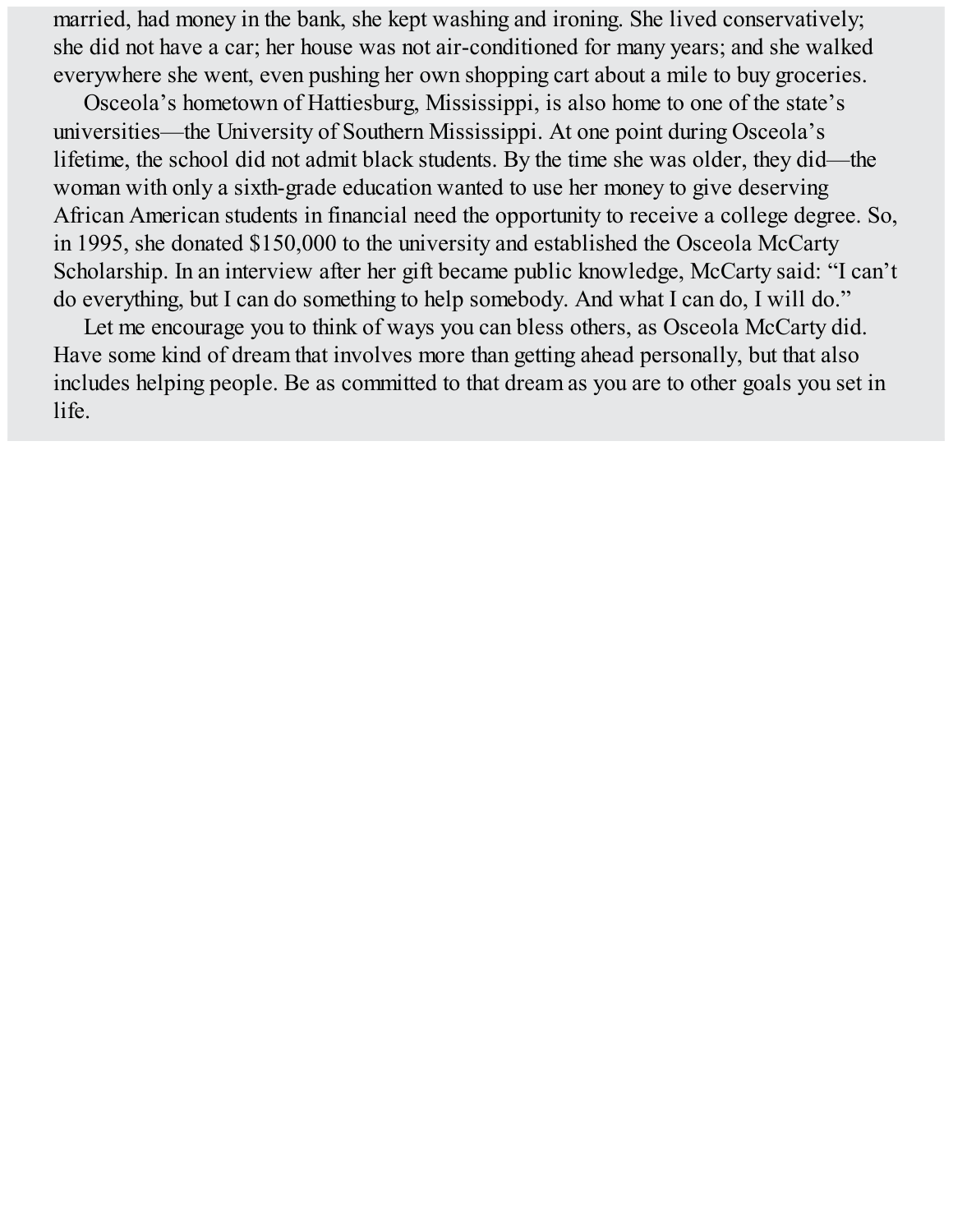### **[CHAPTER](#page-2-1) 13**

# **NEVER BE [ASHAMED](#page-2-1)**

*"True innocence never feels shame."* JEAN-JACQUES ROUSSEAU

ඥාල

You may know the story of a quiet, courageous woman named Rosa Parks, a hardworking African American seamstress who refused to surrender her bus seat to a white man. At that time, in the mid-1950s, the law required African Americans to give their seats to white people, to use separate restrooms and water fountains, and to submit themselves to all sorts of shameful rules and regulations for no other reason than the fact they were not white. These people suffered terribly because of who they were, not because of anything they did.

Rosa Parks pressed past the shame society put on her because of her race when she kept her seat that December day in 1955. Upon her death in 2005, she was the first woman to lie in state at the United States Capitol. Imagine that! A woman who was once refused a seat on a bus because of who she was decided one day to throw off the cloak of shame she had worn all her life. Her refusal to submit to shame launched a movement that rolled the reproach off an entire race of people, and her courage earned her a place of honor in American history.

# **IT'S ABOUT WHO YOU ARE**

You cannot press through the challenges and difficulties of life if down deep inside of you, in the core of your being, you are ashamed of who you are. I'm not talking about being embarrassed because of something you've done, but about *who you are.* Guilt is a feeling you have about what you do; shame relates to who you are as a person. Shame and guilt are very close relatives, but shame lodges far deeper in a person's heart than guilt does, and I believe it is a more serious issue.

Shame often hides in your very nature, in the depth of your soul. It manifests itself as a constant feeling of uneasiness, a low-level but continual sense of condemnation, and a never-ending internal whisper that tells you, "You're not good enough." It is evident in the way you feel about yourself, relate to others, view relationships, and think about opportunities that present themselves to you.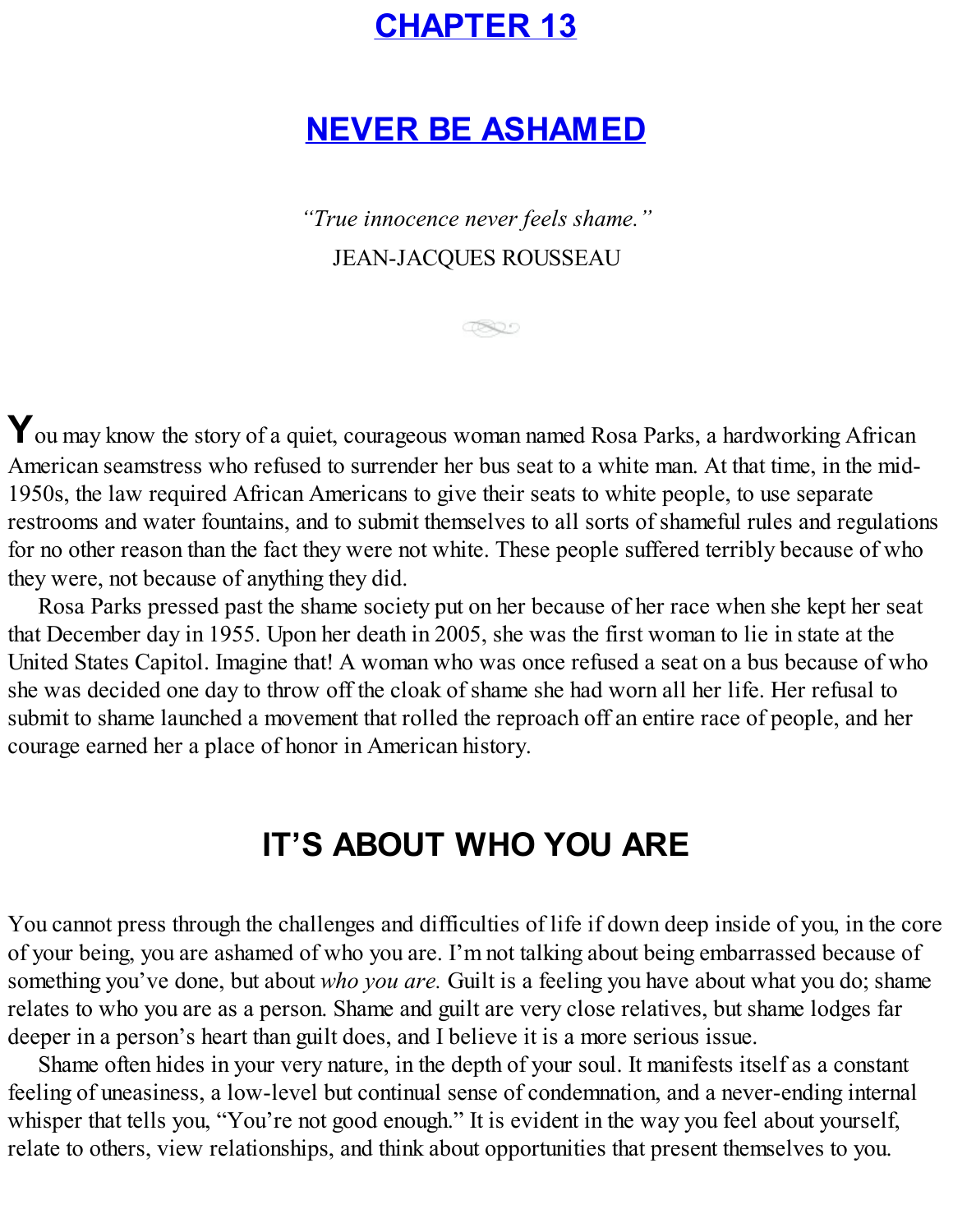# **YOU'RE NOT WHO YOU WERE**

A person who is abused almost always develops a shame-based nature. That was certainly true for me. The sexual abuse I suffered as a child produced a root of shame deep inside of me. Early on, I was simply ashamed of what my father was doing to me, but at some point during my childhood, I stopped being ashamed of what he was doing and became terribly ashamed of myself because he was doing it to me. I thought, *Something must be wrong with me if he wants to do this to me.* I now understand that by thinking that way, I poisoned my soul. Everything in me became tainted as the destructive power of shame coursed through my thoughts and personality. I took on a false sense of responsibility; I took on myself the blame and shame for someone else's sin.

Now that shame is gone. I have been set free through God's love and acceptance. I am able to say, "I was abused as a child; I was filled with hatred and bitterness; I was unwilling to forgive my father for abusing me; I was ashamed of who I was; I became a very unpleasant person who tried to control everything and everyone." I can tell you all about what I was because the events that caused such shame are in the past and the characteristics I previously displayed do not describe me anymore. When Jesus died on the cross, I died with Him; when He was raised to a new life, I was raised with Him. I am a new creature in Christ; old things have passed away and all things are made brand new (see 2 Corinthians 5:17). The same thing is true for you if you have accepted Jesus as your Savior.

Whatever is in your past, do not feel ashamed and as if you must hide it. Telling everyone you know for no reason might not be wise, but if you do need to tell someone, don't be ashamed to do it. What God has delivered you from may encourage other people to believe they can receive help too.

When I think about the terrible situations I encountered as a child—some of the things I endured and especially when I have a reason to talk about them, I honestly feel I am talking about someone I knew long ago, not myself. Freedom is not letting your yesterday affect your today. What you were is not what you are! You are God's child now, and your future is bright.

*Freedom is not letting your yesterday af ect your today.*

# **CHARACTERISTICS OF A SHAME-BASED NATURE**

I believe, more than anything, that all of us simply want to be free to be who we are and to be accepted for who we are—and shame keeps us from being able to do that. The word *shame* means "to be confounded, confused, dry, disappointed, and stopped." To be confounded means "to be defeated, overthrown, and damned." The word *damned* means "doomed to punishment." Therefore, if we have shame-based natures, we are doomed to punishment. We punish ourselves every day by hating ourselves, rejecting ourselves, and being ashamed and embarrassed because of who we are. People in this condition have no idea how wonderful life could be if they would simply stop being ashamed and learn to accept themselves.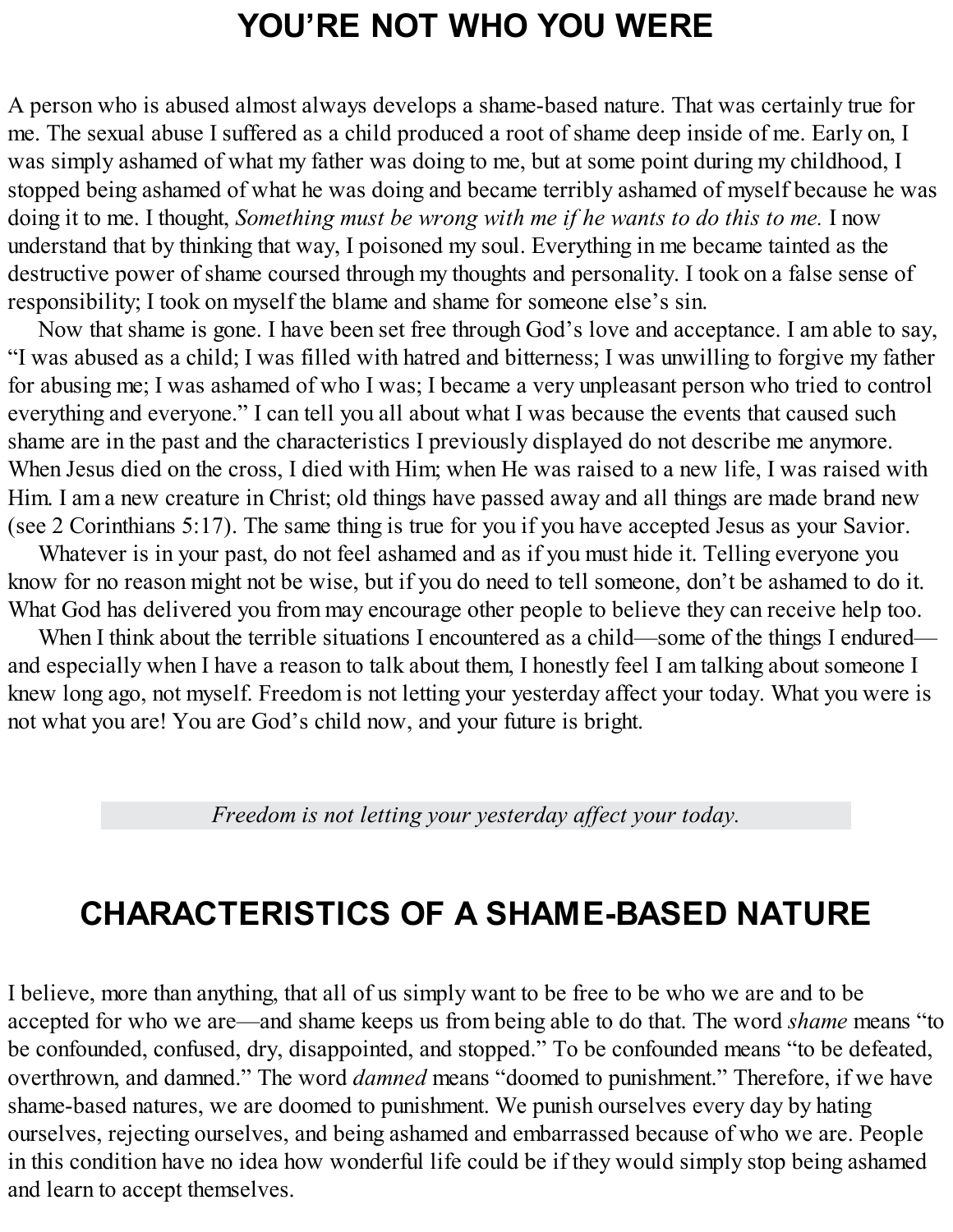People with shame-based natures may exhibit a variety of personality traits or struggle with a number of issues because of the shame and sense of unworthiness in their lives. I want to call some of these issues to your attention so you can overcome them or help someone else break free from shame and live in the wonderful acceptance Jesus died to give us.

### *Depression*

People who have shame-based natures often are depressed. They're emotionally down, discouraged, and hopeless because they feel terrible about themselves. Many people battling depression alienate themselves from others. They live isolated lives full of self-doubt and totally lacking in confidence. If you've had a lifetime struggle with depression, ask yourself, *How do I feel about myself?* No medicine can change the way you feel about yourself. I encourage you to see a doctor if you need to, but more importantly you should saturate yourself with the truth of God's Word and begin to renew your mind on who He says you are, because that will change the way you feel about yourself.

I know many people struggle with anxiety, depression, and other conditions that significantly reduce their ability to enjoy life. With God's help, I have overcome many of these issues, but I have experienced few "instant breakthroughs" on the road to healing. Most of the time, leaving these problems behind has to be done one step at a time.

### *Perfectionism*

Perfectionists receive their self-worth by trying to do everything right so people will applaud them and tell them how perfect they are. Some become addicted to approval from others. Do you know how painful it is to be addicted to approval and the kind of person who becomes angry or unhappy if others offer healthy constructive criticism, correction, or even suggestions? You have to get to the point where somebody can say, "I don't like your hair that way," and you can say, "You know what? I do." Or someone might say, "I don't think that color looks good on you." But you can say, "Okay, but I love it." This does not mean you should be belligerent and never take advice from anybody. Please keep the balance. I'm simply saying that if you are addicted to others' approval, you will never have any freedom. Satan can arrange ten times every day to find somebody who gives you the wrong look, the wrong glance, or the wrong word that will cause you to try to change yourself to suit others; so, therefore, you are never true to yourself.

Because of the abuse I endured as a child and the root of shame it produced, I suffered horrible guilt every time I failed to perform perfectly. That intense guilt and shame rendered me unable to do much that would make a difference or amount to anything for God. It was an underlying pressure that drained me of the ability to enjoy anything I did.

### *Hard-Heartedness*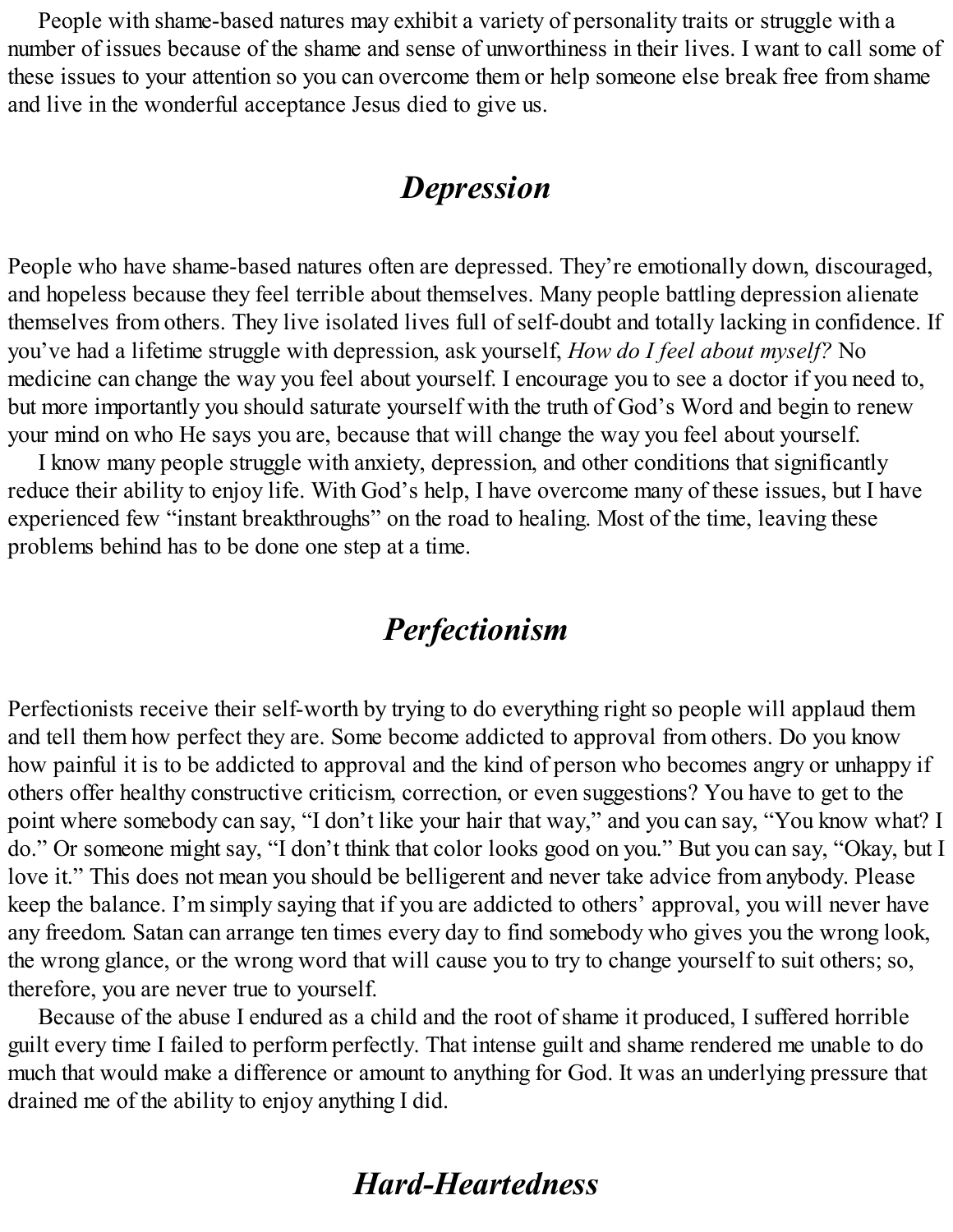People who struggle with toxic, poisonous shame are often cold and unfriendly. I was like that extremely hard-hearted, cold, and unfriendly. I thought I didn't need anyone. I refused to allow anyone to really get close to me because I imagined they wouldn't like me if they really knew me. I was afraid to open my heart to anyone because I thought they would hurt me. So I managed to keep them out. People living with this kind of shame are often quick-tempered. Deep down inside they're angry about their lives and the things that have happened to them, but they express it wrongly. Hard-hearted people usually have an edge of harshness about them and spend their lives being misunderstood. Everyone thinks they are mean, but in reality they're deeply wounded and hurt. Always remember, "hurting people hurt people."

#### *Fear*

Shame-based nature produces timidity and fear of all types, and compulsive issues such as: eating disorders, gambling, drugs, alcohol, excessive spending, stealing, lying, and sexual perversions. People who suffer these things may become workaholics. Or they often hide by spending excessive time on the computer or watching television. They can even hide from themselves by sleeping too much. They say they are just tired, but the truth is they are probably tired of themselves.

### *False or Excessive Responsibility*

I never really knew what neurosis was until I studied it—and then I realized it was a big problem for me. People who are neurotic take on too much responsibility, and in conflict they always assume they are at fault.

For many years, I had a false sense of responsibility. I didn't know that was what was wrong with me, but I felt so pressured—so burdened—under the weight of everything I thought people expected me to do and all of my so-called assignments in life. The only problem was: I had assigned them to myself! No one had put those burdens on myself but me.

Once again, this issue was rooted in my childhood. While I was being abused by my father, I was trying to keep it from my mother. My mother was a sweet lady who got hurt all the time; I didn't want her to hurt anymore. I was afraid of my father. He said to me repeatedly, "You'd better not tell." Under those circumstances, I constantly tried to keep everyone "fixed." I didn't want to make Daddy angry, and I didn't want Daddy to become upset with Mom because I knew his anger would cause him to mistreat her. So I had to keep Daddy happy; I had to keep Mother happy. I had one brother, and I tried to keep him from finding out or getting hurt. I thought I had to keep everything fixed. So in an almost unconscious way, I became the peacemaker in the house. The minute anything went wrong, I tried to fix it. I spent my life thinking, *Uh-oh, Dad's getting mad. What can I do to bring peace?* This habit led to a false sense of responsibility that I dealt with for years and years and still have to guard against.

Being responsible is a good quality, but taken too far, even a good thing can become a problem.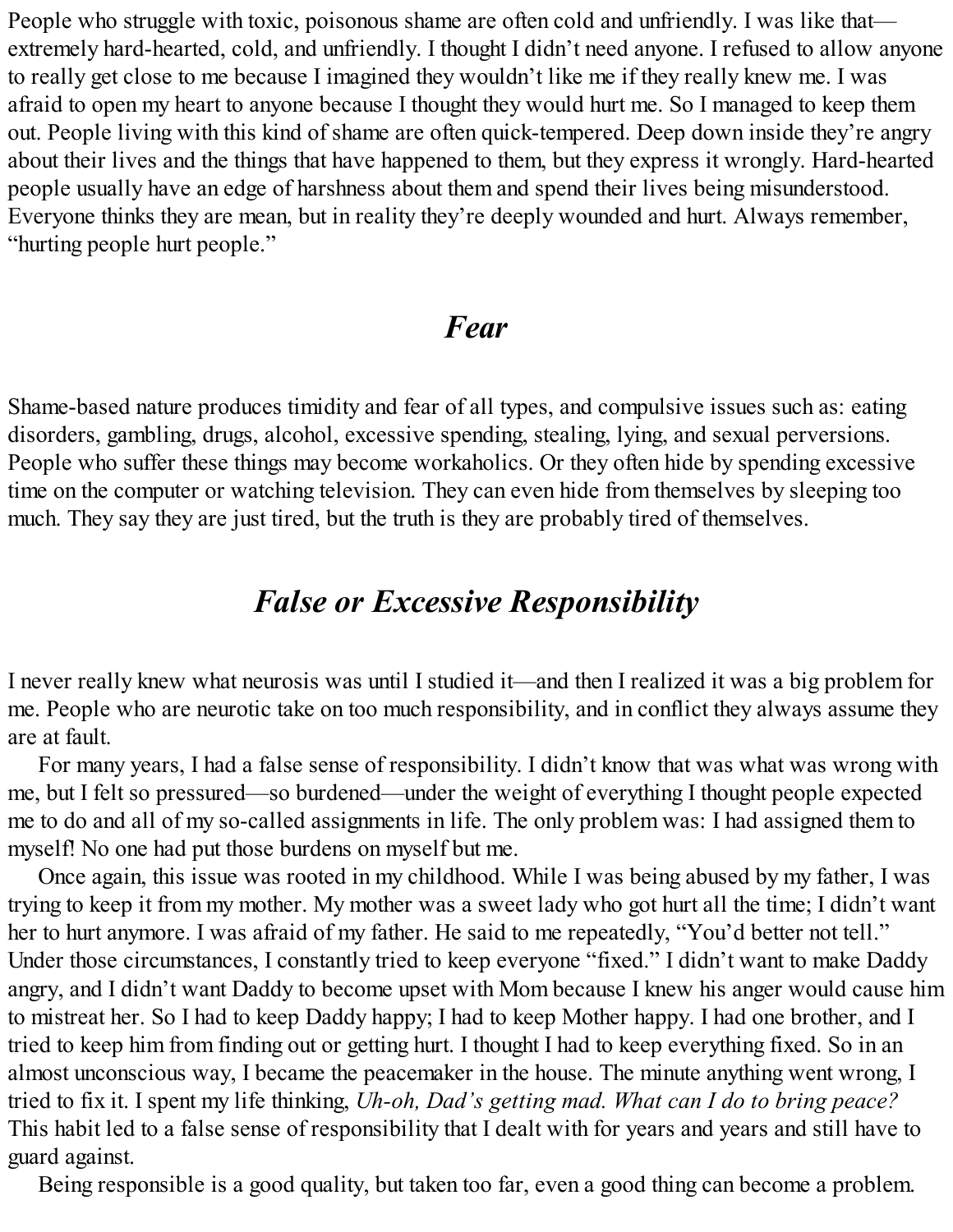Do you tend to feel responsible for everything that doesn't work out right? If you have a child who didn't turn out as you hoped, do you think it's your fault? Neurotic people always assume situations and circumstances are their fault. You may be wondering, *What could I have done differently so my child would have turned out better?* You know what? Sometimes you can do everything right, and people still make wrong choices in their lives. We must stop taking the responsibility for everything that goes on in the world, and begin to live our own lives and enjoy them. Don't let someone else's bad choice affect your joy.

# **NAKED AND UNASHAMED**

The Bible says that Adam and Eve were in the garden with no sin; they were naked and unashamed. I believe this lets us know that God wants us to be completely open and honest, first with ourselves and then with others. If we want to live victorious Christian lives, we have to accept the fact that Jesus took our shame on the cross.

There is far too much pretense in the world. People try really hard to cover up their weaknesses, mistakes, and sins. Even though many people hide behind much pretense, they're actually longing to see someone who is genuine and real. As Christians we should be willing to set examples for the world to follow.

In Genesis 3:7, 21 we see Adam and Eve tried to cover themselves after they sinned. Similarly, we try to cover up all kinds of things about ourselves. How do we do this? We make excuses; we blame other people; we pretend things do not bother us when they do.

My daughter Sandra had frequent outbreaks of pimples as a teenager. She put so much makeup on those pimples trying to cover them up that she actually drew attention to them. Similarly, I tried so hard to cover up the abuse in my childhood that I ended up with a rough, tough "I don't need anybody" attitude that actually drew attention to me. People knew something was not right. They didn't know what it was, but I do recall being asked, "What is wrong with you?"

The truth is I was hurting and lonely and afraid, but I didn't know how to tell anyone, so I tried to cover it with a pretend personality I thought would keep others from getting too close to me.

Many people do not know who they are. They have tried to be so many people, they lost themselves long ago. If this describes you, I encourage you to stop trying to be like somebody else. Stop trying to put on an act for others and just be real. You do not need to cover yourself or hide behind anything or anybody. Be brave enough to put your shame aside and let the real you step into the light for the people around you to see and enjoy. Start by being really open with God. Tell Him everything about yourself—your secret thoughts, fears, and desires. He already knows everything before you tell Him, but doing so will be a type of release as you begin being totally honest with someone you can trust, and God is that someone. He knows all about you and loves you unconditionally. The more you are open with yourself and God, the more you will be able to be genuine with other people.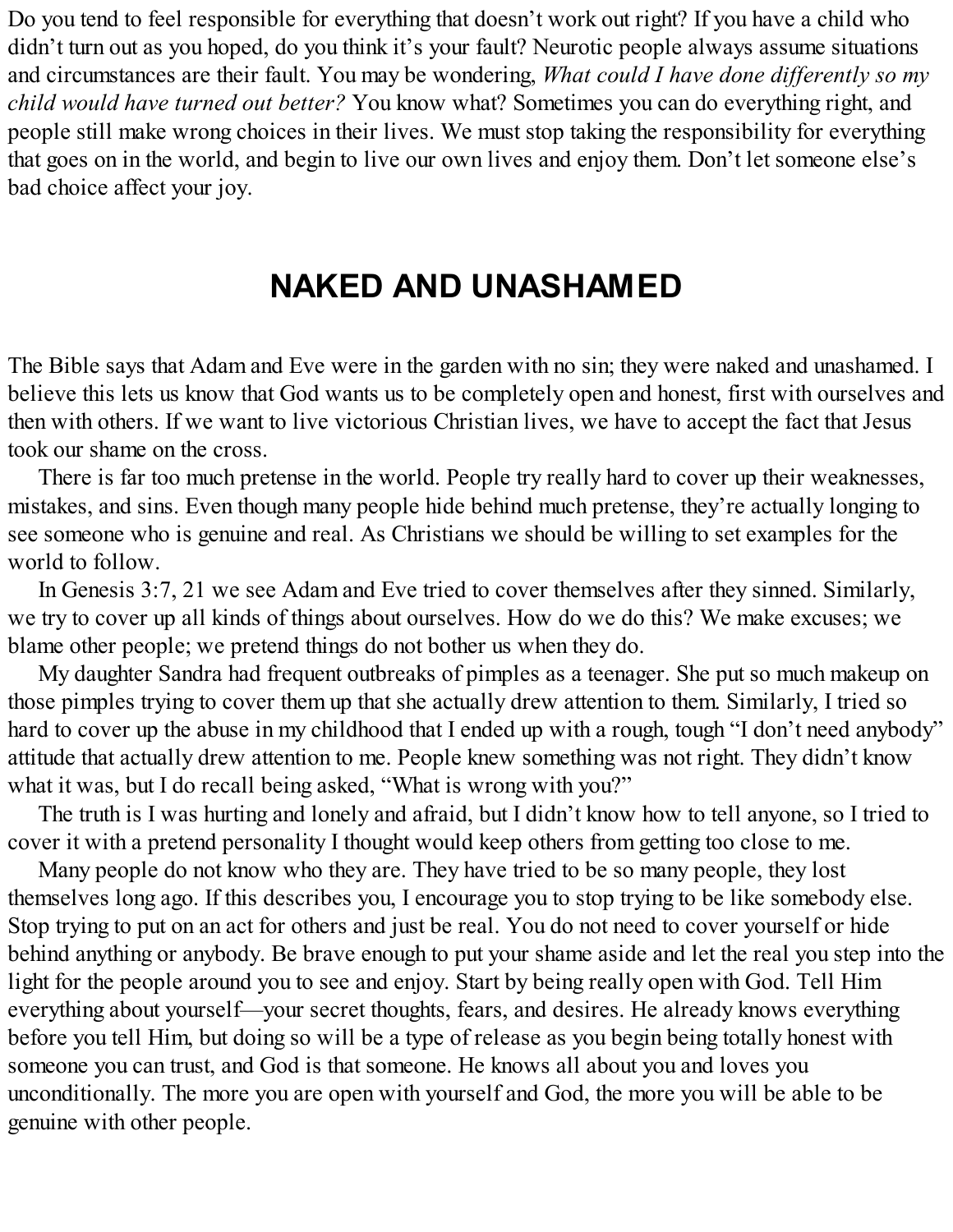*The more you are open with yourself and God, the more you will be able to be genuine with other people.*

# **LET ME INTRODUCE YOU**

You are a wonderful person, and if you have suffered under the weight of shame for most of your life, allow me to reintroduce you to yourself. You need to meet the *real* you because you have been deceived into thinking you are someone you are not. You might say you have been the victim of identity theft. You are a child of God. His power is in you and He will enable you to do whatever you need to do in life. You are a new creation, the righteousness of God in Christ (see 2 Corinthians 5:17,21). You have an assignment from God and a great future. Your past has been washed away in the blood of Jesus. You are awesome—totally, absolutely awesome! The Bible says many wonderful things about you, and you need to learn what they are by reading and studying it. Don't ever allow what someone else thinks or says about you to be the factor that determines your value, because what God says is the only things that really matters.

Psalm 34:4-5 says, "I sought (inquired of) the Lord and required Him [of necessity and on the authority of His Word], and He heard me, and delivered me from all my fears. They looked to Him and were radiant; their faces shall never blush for shame or be confused."

Let me urge you today to seek the Lord, require Him in your daily life, and trust the authority of His Word. Look to Him, and He will set you free from shame. As you press past the shame you have carried in your life, you will be able to be and do everything God has called you to be and do. Embrace the unconditional acceptance God offers you through Jesus Christ and you will have the power to never give up.

#### *From Darkness Into the Light*

During the fall of Michelle's sophomore year in college, her life became overwhelming to her—even though nothing identifiable was wrong with her. In addition to anxiety, she struggled with everyday activities, she suffered a dramatic loss of energy, and her sense of hope for the future—and the present—took a major nosedive. Without intervention, Michelle's hope, energy, and coping abilities began to return as spring approached. By April of that year, she was her old self again.

Little did she know that depression would become the norm for her for months at a time over the course of the next twenty years. At first she thought she simply struggled adjusting to school each fall, but even after she finished college and began her career, every autumn as the leaves fell to the ground, her moods and outlook on life plummeted too. Her symptoms grew worse with every passing year—to the point that she often wanted to die and be with the Lord and thought she had done so when she awoke in the middle of the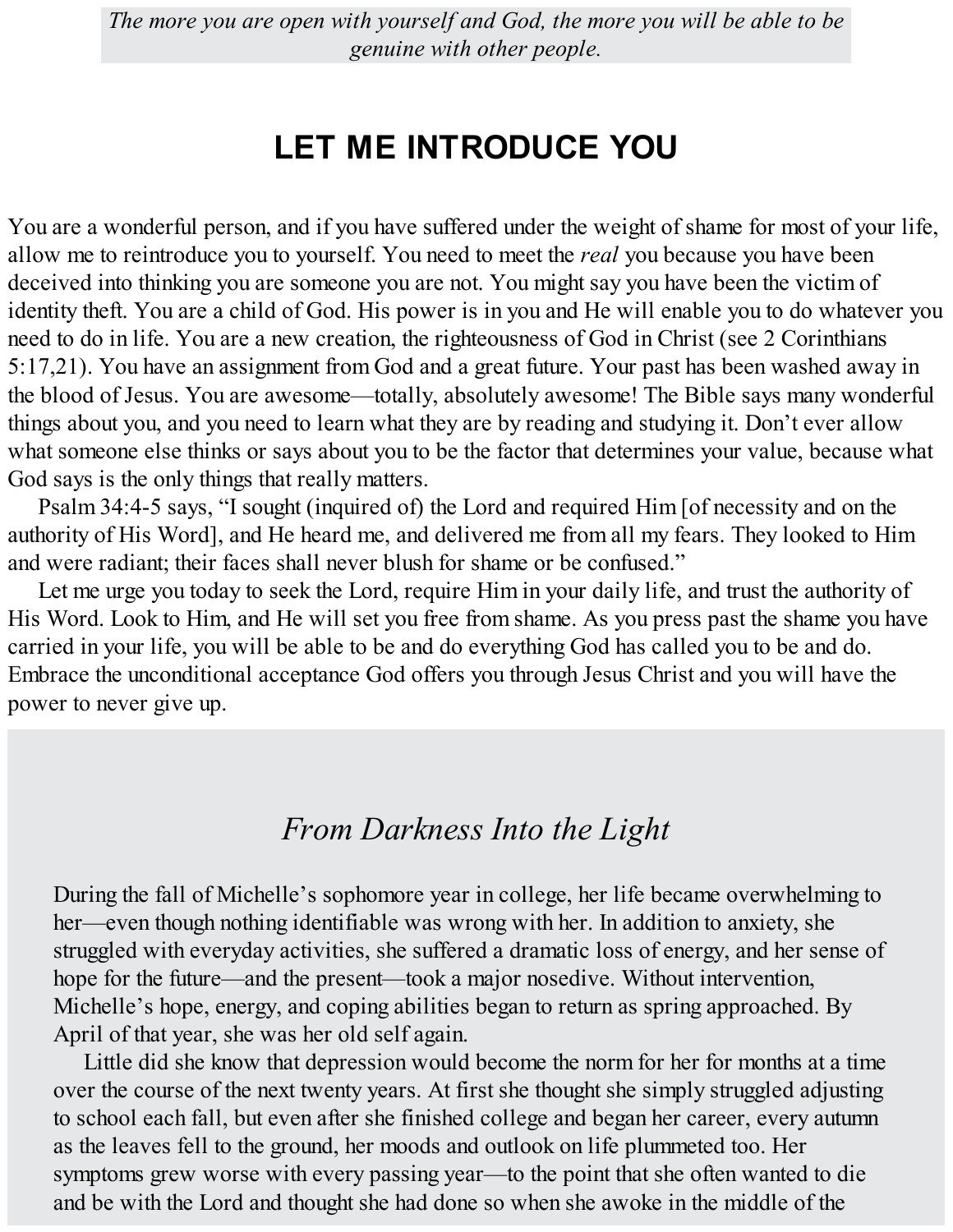night.

Michelle sought all kinds of help—counseling (both psychological and pastoral), doctors, nutritionists—but no one could help her. She eventually enrolled in a clinical trial at the National Institutes of Mental Health in Bethesda, Maryland, and became one of the first people in the world to be diagnosed with seasonal affective disorder.

Thrilled to have a diagnosis, but deeply upset by the knowledge of that ongoing chemical glitch in her brain chemistry, she returned to her home and career in New York and tried to hold on to her life. For the next seven years, she and her doctor worked to find the right balance of extending her day artificially by sitting

for four hours a day under a very bright full spectrum light and taking antidepressant medication, which was extremely difficult for her to choose to do. Her Christian training and upbringing had taught her that her daily walk with God would give her strength, and that God could heal her depressions.

Today, Michelle knows the Lord saved her life. "I was so frustrated for so many years," she says. "I couldn't understand why God wouldn't give me relief . . . it seemed so little to ask. But God's ways aren't our ways, and His timing is often different than ours would be. But He does give us the strength to go through our afflictions and the insight to be able to use our suffering in constructive ways. Now I know that although God didn't heal me, He did save my life. Without His grace, I can say without hesitation that I wouldn't be here today."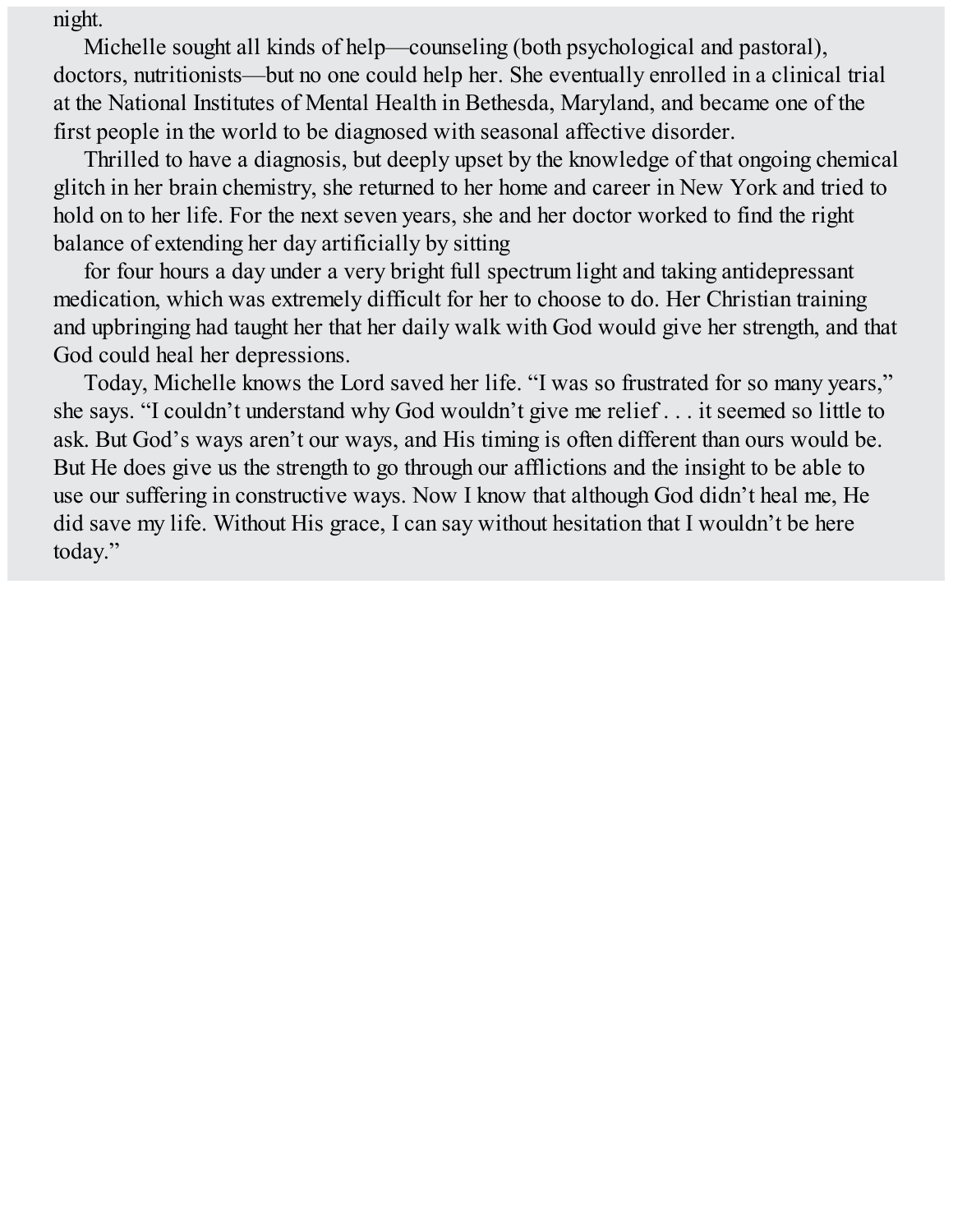#### **[CHAPTER](#page-2-2) 14**

# **YOUR SECRET [WEAPON](#page-2-2)**

*"How much more grievous are the consequences of anger than the causes of it."* MARCUS AURELIUS

**4300** 

**V**incent Newfield worked at our ministry, and <sup>I</sup> want you to read this story that he shared with us:

*Has God ever spoken something very strong in your heart? He did to me in November 1998. While sitting in my closet praying, the Lord spoke to my heart and said,* I am moving you and your family to St. Louis to work for Joyce Meyer. Your gift will be a blessing to her, and you and your family will be blessed greatly.

*Wow! Was that really God*? *He had never spoken to me that way before. Repeatedly, His* words rang in my ears for weeks. The strange thing was, I had yet to fill out an application *or send in my resume. But in January 1999, I did. Within weeks my references were being called. I was in awe.* Could God have really spoken to me? *I thought.* Is He really moving us to St. Louis? *A new journey of faith began to unfold.*

*March came and I was contacted by the ministry. After two interviews by phone, I was sent a sample writing assignment. After sweating it out for three weeks, I received word that they liked it. The next step would be a face-to-face interview in June. I couldn't believe it! What God had said in my heart was* actually *happening, and rather quickly. Excitement,* hope, and joy filled my soul. My faith had risen to an all-time high. Then  $\dots$  the bottom *dropped out.*

*On May 12, 1999, I received one of the most discouraging phone calls of my life. "Vincent, I am sorry to inform you that the interview has been cancelled. The writing position you applied for has been put on hold for six months to a year." My heart sank within me. All hope, happiness, and faith were gone.* What happened? I don't understand. Things were moving along, and then suddenly it's over. *Allison, my wife, stood faithfully beside me, encouraging me to not give up hope. "If God spoke to you, it's going to happen," she said. "It's just a matter of time."*

*After three days I mustered enough faith to listen to a teaching tape by Charles Stanley fittingly titled* Unshakable Faith. *Slowly but surely, God encouraged me as I drove and listened. A ray of hope began breaking forth on the horizon of my heart. Then all of a sudden,* WHAM! *I found myself in one of the worst accidents ever. My car was totaled, and*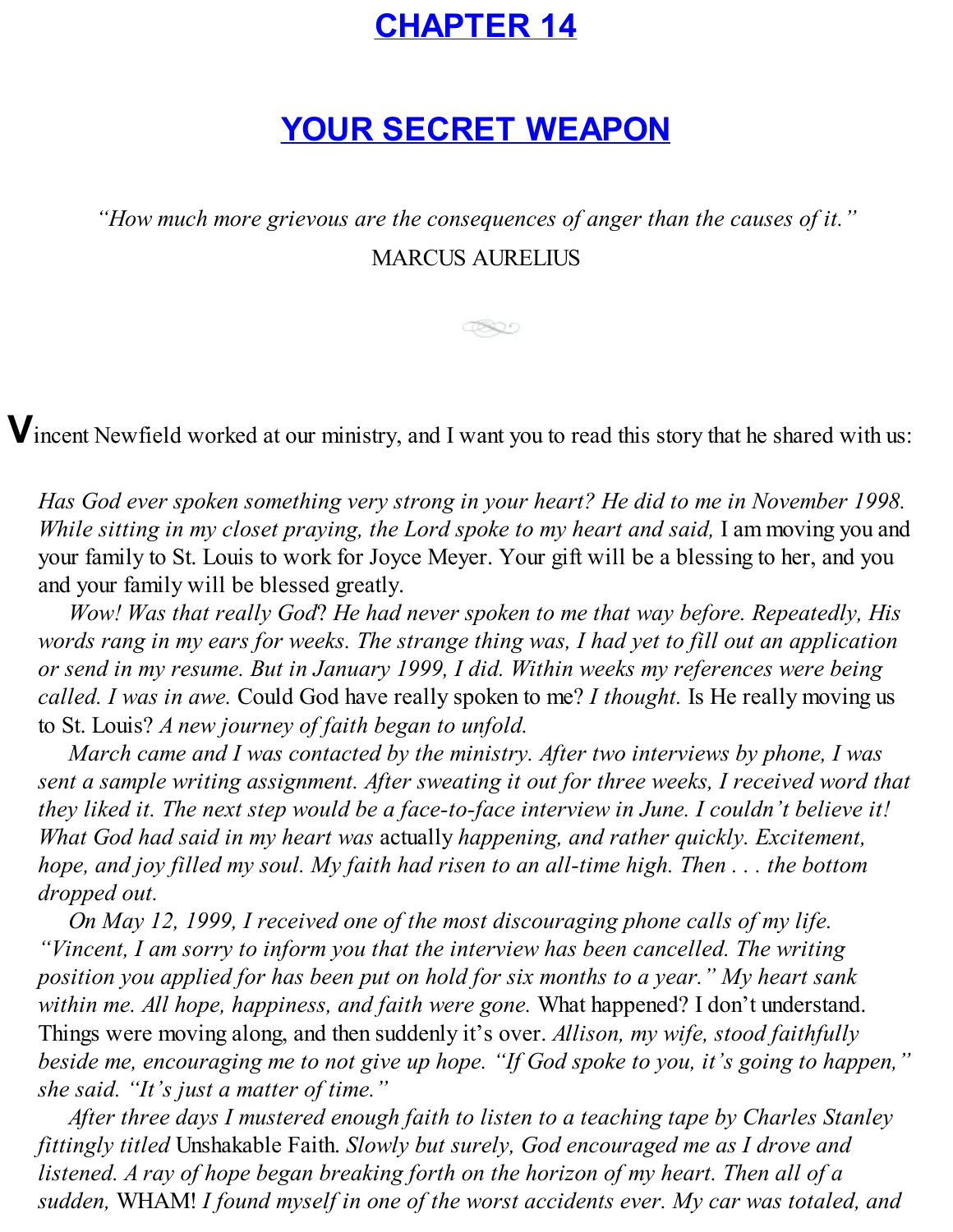*I was further humiliated to find that the accident was my fault. Feeling totally discouraged, I returned home and discovered that both of our computers broke earlier that day. We published a magazine and this meant it couldn't be finished. Its theme, ironically, was "Encouragement in the Face of Hopelessness."*

*Seething anger was now surging. "Where are You, God? What are You doing? I don't understand? Why are You allowing this in my life?" For days on end, disappointment, discouragement, and despair became very close friends. Question after question filled my mind. The biggest one that would haunt me was:* Did I really hear from God about moving to St. Louis? *I tried with everything in me to forget about St. Louis and working for Joyce Meyer, but it* never *went away. It seemed like everywhere I looked, I saw St. Louis, Missouri —license plates, garbage can lids, household cleaners, you name it.*

*God made a way for us to finish that issue of the magazine and taught me a tremendous lesson in patience, endurance, and trusting Him. My faith had been put to the test. Each day* I had a choice to believe God had spoken to my heart or reject it. I cried many tears and *experienced a wide range of emotions, including anger and depression. But deep inside, I wanted to believe, and my willingness to trust in God's track record kept me going.*

*Over a year had passed; it was now July 2000. Allison and I had published the last issue of our magazine, and I was looking for new employment.* One more time, *I thought.* I'll send Joyce Meyer Ministries some updated sample work and call them one more time. *That was nearly seven years ago. Since then I have been given the awesome privilege of writing for Dave and Joyce and overseeing her monthly magazine, which impacts millions every month.*

*My point: If God has put something in your heart that will not seem to go away, keep on* believing. He will bring it to pass. Cry if you have to ... work through anger, frustration, *and doubt . . . but don't give up.*

# **PUSH THROUGH ANGER AND UNFORGIVENESS**

Vincent admitted that he was angry at times during the long process of making the changes he wanted. Everyone is tempted to be angry occasionally; we may even be tempted to stay angry for days, weeks, or months on end. The Bible acknowledges that we will be angry at times, but it clearly instructs us not to stay angry. We need to be people who are "calm, cool, and collected" because we have learned how to handle our anger and disappointment in a biblical way. Scripture plainly tells us: "When angry, do not sin; do not ever let your wrath (your exasperation, your fury or indignation) last until the sun goes down" (Ephesians 4:26). We can *be* angry, but we must not *stay* angry; we can be disappointed, but we need to get reappointed. God will always give us a new beginning when something did not work out the way we planned. We need to learn to keep our hearts completely cleansed of all negative emotions because they war against our peace.

If we don't deal with our negative emotions, we will soon find ourselves with all kinds of problems, including physical ones. For example, if we are angry with someone and stay angry long enough to let that anger take root in our hearts, we will develop a root of bitterness (see Hebrews 12:15) and become resentful and miserable. The longer we allow ourselves to remain that way, the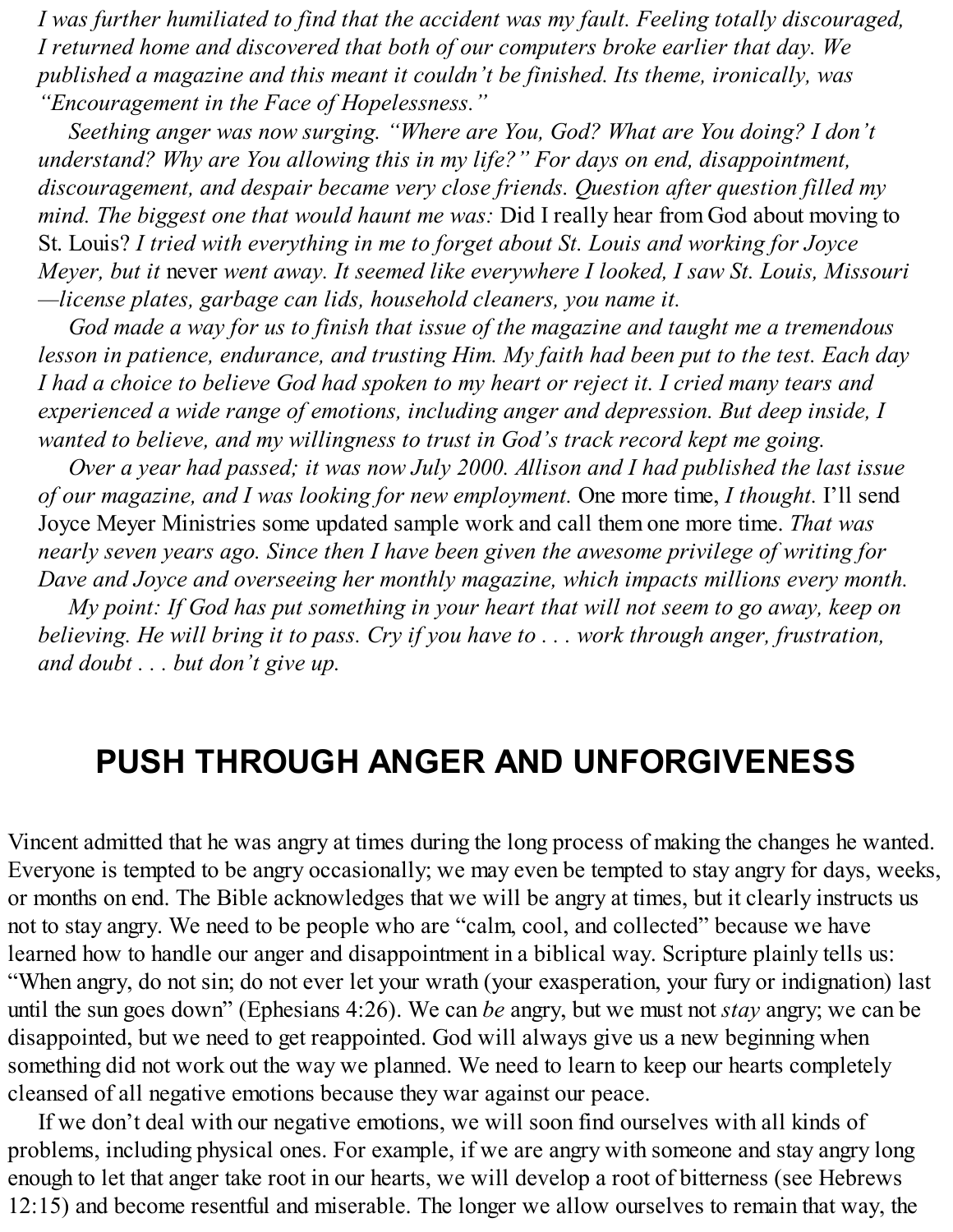more negatively it affects our health. Try to remember that being upset takes a lot of energy and unless you have energy to waste I suggest you learn how to stay calm, cool, and collected.

I am continually amazed by the number of people I encounter who love God and are trying to move forward with Him while still harboring anger, unforgiveness, or other negative emotions in their hearts. Sometimes they are angry at someone for a situation or offense that happened many years ago. They often say, "Well, I have really tried to get over this, but I just can't." Yes, they can. God does not ever ask us to do anything impossible. If He tells us to forgive, then we can forgive. If He tells us not to be offended, then there is a way for us to keep from being offended. He tells us to stay calm, cool, and collected; therefore, it is possible to do it.

> *God does not ever ask us to do anything impossible. If He tells us to forgive, then we can forgive.*

# **WHAT'S THAT SMELL?**

Many times, where anger and other negative emotions are concerned, we stuff them deep in our hearts and pretend nothing is wrong. Negative emotions buried alive never die; they have to be thoroughly dealt with or they will keep showing up one way or another. Anger and unforgiveness, for example, have roots, deep underlying feelings that result in angry outbursts and unkind actions. They can even be the root cause of depression. We may develop ways of ignoring our negative feelings and finding temporary relief, but rotten roots always produce rotten fruit; and before long, that root of anger will produce more ugly feelings and behaviors, which may be a little different from our previous feelings, but still come from the same root.

I'm sure you have experienced opening your refrigerator door and noticing a bad odor. Immediately you wonder, *What's that horrible smell?* The only way to eliminate the smell is to find its source. You may cover it up temporarily with some kind of deodorizer, but unless it's completely eliminated, it always comes back.

Most of the time, the odor doesn't come from something in the front of the refrigerator. It is usually something hidden, something you would not even think could cause such a stink. You have to take everything out of the refrigerator, piece by piece, to discover the source of the smell. You have to clear the shelves and go through the drawers until, at last, you finally find an old, moldy, unidentifiable piece of food you had long forgotten!

I've run across many people who say their lives are like their refrigerators—they stink. When this happens, they have to examine every aspect of their hearts to find the cause of the problem. Often, the source is anger or offense they have denied, covered, or tried to hide. It lurks in the hidden places of the heart, causing great damage and breeding rottenness in the core of a person. Just as a little puff of deodorizer will not cover a terrible smell in a refrigerator, trying to camouflage deeply rooted anger and unforgiveness or other negative emotions will not eliminate the cause of the bad attitudes and actions that result.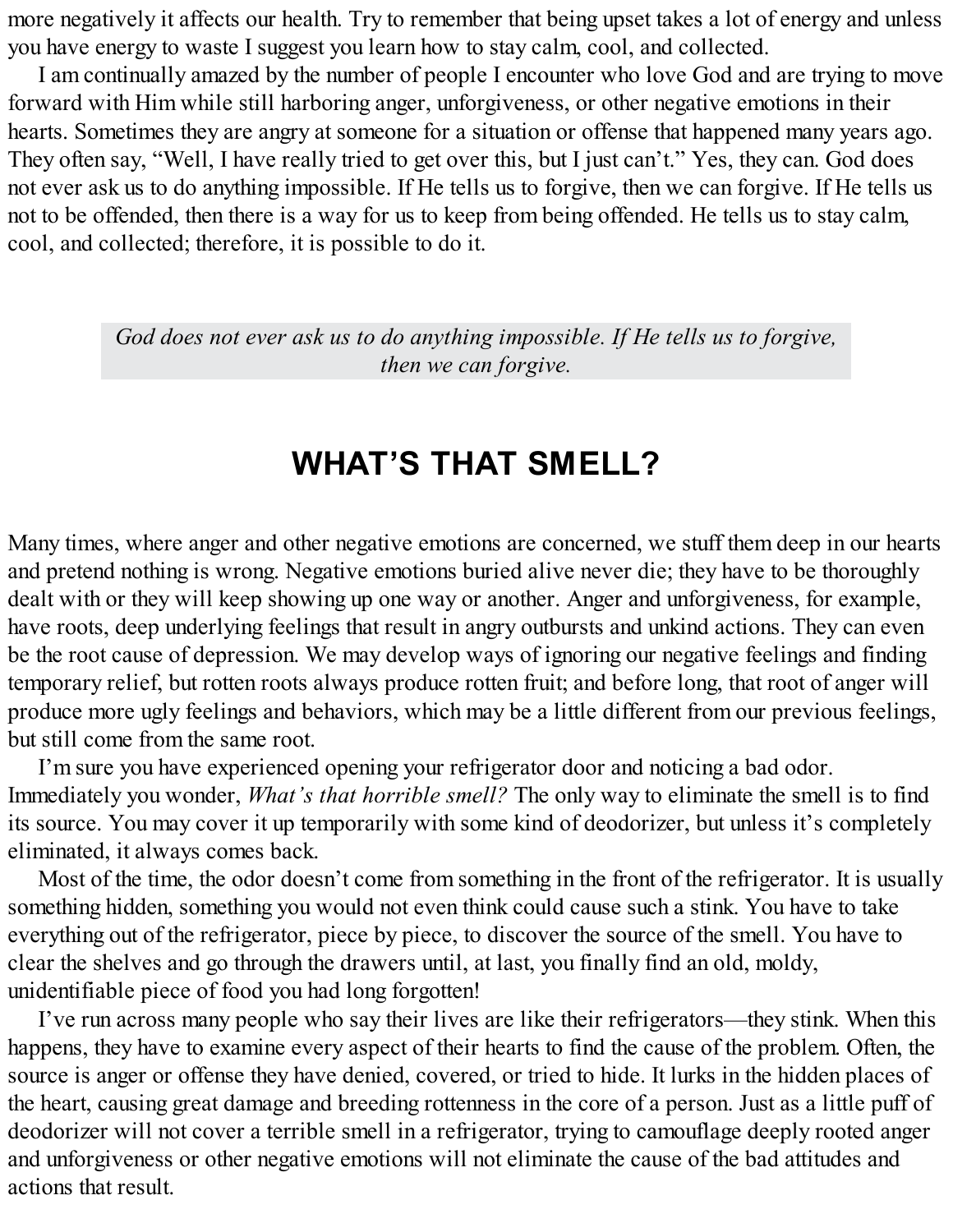We must stop trying to spray deodorizer on our lives. We cannot continue to say, "Well, I'll just go to church today and I'll be better" or "I will ask the minister to pray for me and everything will be fine." No, we must begin to ask ourselves what is making us miserable, and we must examine our hearts until we find out what they hold. We need to start asking ourselves, "What is this really all about?"

Many times, people say, "Well, so-and-so made me mad. You wouldn't believe what he did to me!" I need to tell you today that it is never about what other people do to us. We must "own" our responses. Instead of blaming other people for our bad behavior, we need to start asking ourselves: "Why am I so angry and frustrated most of the time? Why do I get upset so easily? What is going on in my heart that causes me to explode so often? Why do I get angrier than seems appropriate in certain situations? Why am I so insecure that I blow up every time someone tries to give me even the tiniest piece of advice? Why do I get upset every time things don't go according to my plan?"

We have to let God deal with other people. We need to leave them to Him and get busy working with Him in our own lives to learn how to live in a world full of difficult people and still have peace and not allow them to control us. Even if the person who hurts us so often were to go away and leave us alone, someone else would show up to take that role! The answer is not to eliminate challenging people or situations from our lives; the answer is for us to change so we can learn to deal with them and stay calm, cool, and collected.

### **STOP STUFFING YOUR STUFF**

One of the primary ways people avoid dealing with pain is to "stuff it." So often, when people hurt us, we stuff it down deep in our hearts instead of dealing with it—and when we stuff pain for too long, it finally explodes in one big ugly fit of anger. It took me years to understand why I would explode over some seemingly minor situation that certainly was not sufficient cause for my ridiculous behavior. I now know that the explosions came from many negative emotions I had stuffed deep inside and was refusing to deal with. The "incident" that seemed to be the problem was just the trigger for the explosion that was hidden and ready to go off at any time.

I was ignoring the real problem and blaming my bad behavior on anything and anyone I could. No matter how spiritual I pretended to be on Sunday at church, my family knew the real me. I managed to ignore the problem for years by making excuses and blaming others, but eventually I had to let God "clean out the refrigerator" so to speak and get to the root of the problem.

God uses the truth to set us free (see John 8:32), but it is not the truth about someone else that sets us free; it is the truth about ourselves that we need! Facing truth about myself was very difficult and emotionally painful, but it was also the beginning of my healing. Whatever the truth is, go ahead and admit it. If you're angry, admit it. If you're afraid, admit it. If you are jealous of someone, admit it. Go to God and say, "You know what, God? I know I have a bad attitude. It really stinks and I can smell it. I want to understand why I have this problem with jealousy. What is in me? Would You show me why I have this problem?"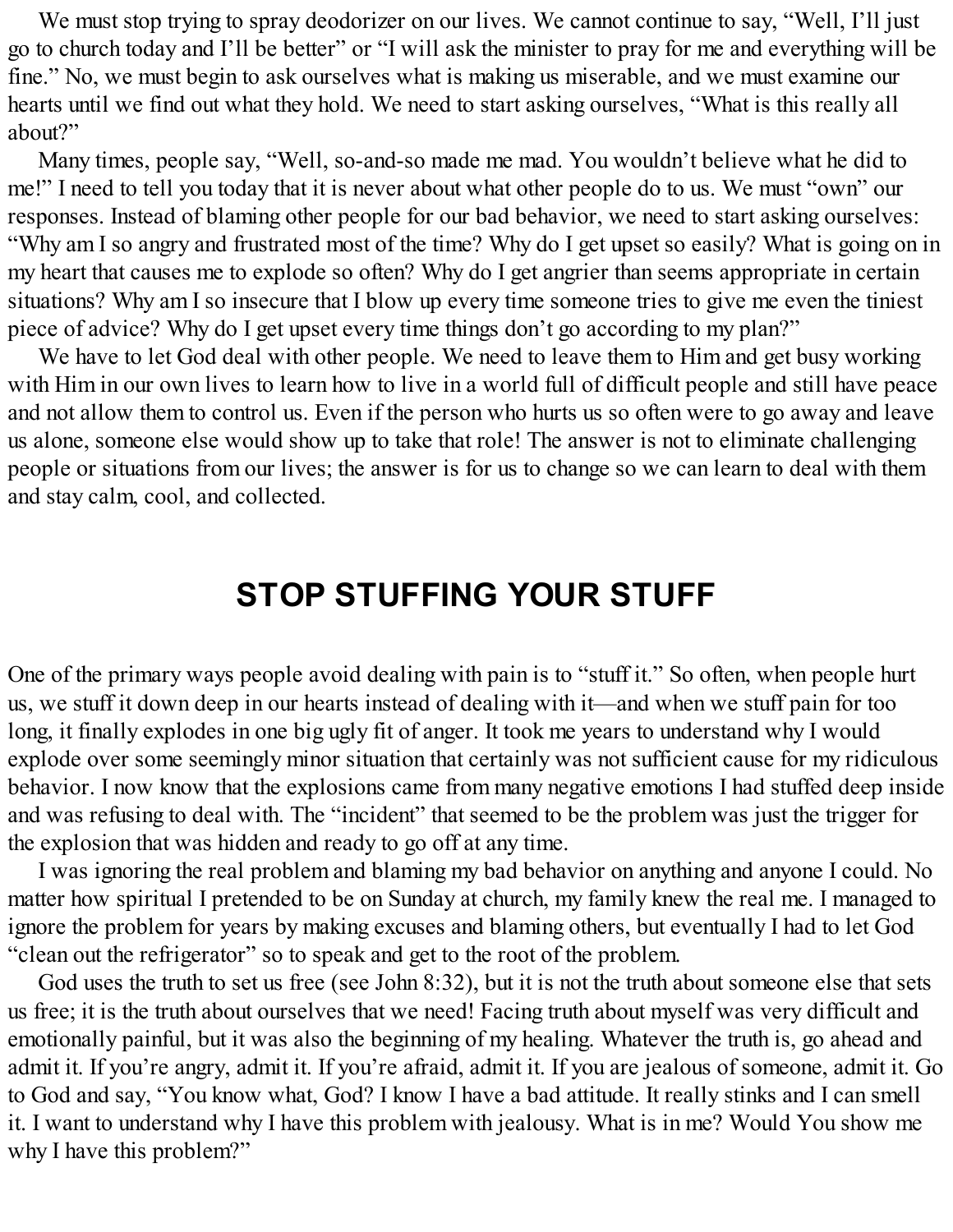*God uses the truth to set us free (see John 8:32), but it is not the truth about someone else that sets us free; it is the truth about ourselves that we need!*

Maybe the Lord will show you immediately what your struggle is. Perhaps you are insecure; maybe you do not know who you are in Christ. You may compare yourself to others too often. Perhaps you suffered a major hurt or disappointment years ago and you have not been willing to forgive or allow God to heal you yet.

Make a commitment to start being honest and owning your feelings; refuse to stuff them and immediately stop making excuses and blaming others for your negative emotions. You will probably have to talk to God a lot, and you may even need to seek help from a trustworthy friend or minister, but whatever you have to do is worth doing if it helps you to be free and enjoy life.

Whatever has hurt, offended, or angered you, determine today that you are going to go through the pain of facing it and dealing with it. A friend of mine who is a pastor told me recently that when he has a day where he feels depressed, impatient, frustrated, or easily upset he asks himself what happened the day before that he has not dealt with. He said God almost always shows him something he did not deal with the previous day and helps him recognize that as the root of his bad behavior.

One night I tossed and turned until almost 5:00 a.m. and finally asked God, "What's wrong? Why can't I sleep?" He immediately brought to my remembrance a situation that occurred the previous day in which I had been unkind to someone and made an excuse to myself rather than apologizing as I should have. As soon as I asked for His forgiveness and determined I would apologize as soon as I could, I was able to go to sleep. Make a habit of asking, "God, what is this mood or attitude really all about?" You may be surprised by some of the things you learn.

In my life, I've had situations and circumstances hurt and anger me, and over a period of time, I learned how to deal with them. I won't tell you that letting myself feel the pain those situations inflicted and making myself confront my hurt and my anger was easy, but it has been the only way for me to overcome and move beyond them. Facing ourselves and taking responsibility for our attitudes and actions is one of the most difficult things we can ever do, but it is also one of the most important.

### **OWNING MY ANGER**

Dave and I married when he was twenty-six years old and I was twenty-three. One day, he began talking about all the fun he enjoyed as a child. Even though his family didn't have much money and his father died as a result of heavy drinking, Dave had happy memories of his childhood. He had a godly mother who prayed for her children and loved them and kept her family together. Her goodness overrode every difficult thing and every bad thing about Dave's younger days. In the course of conversation, Dave made a comment that hit me hard: "I just remember all the fun we had growing up."

When I heard those words, a feeling of deep sadness came over me and I thought, *I cannot ever remember having fun as a child. In fact, I never even got to be a child.* My father always made me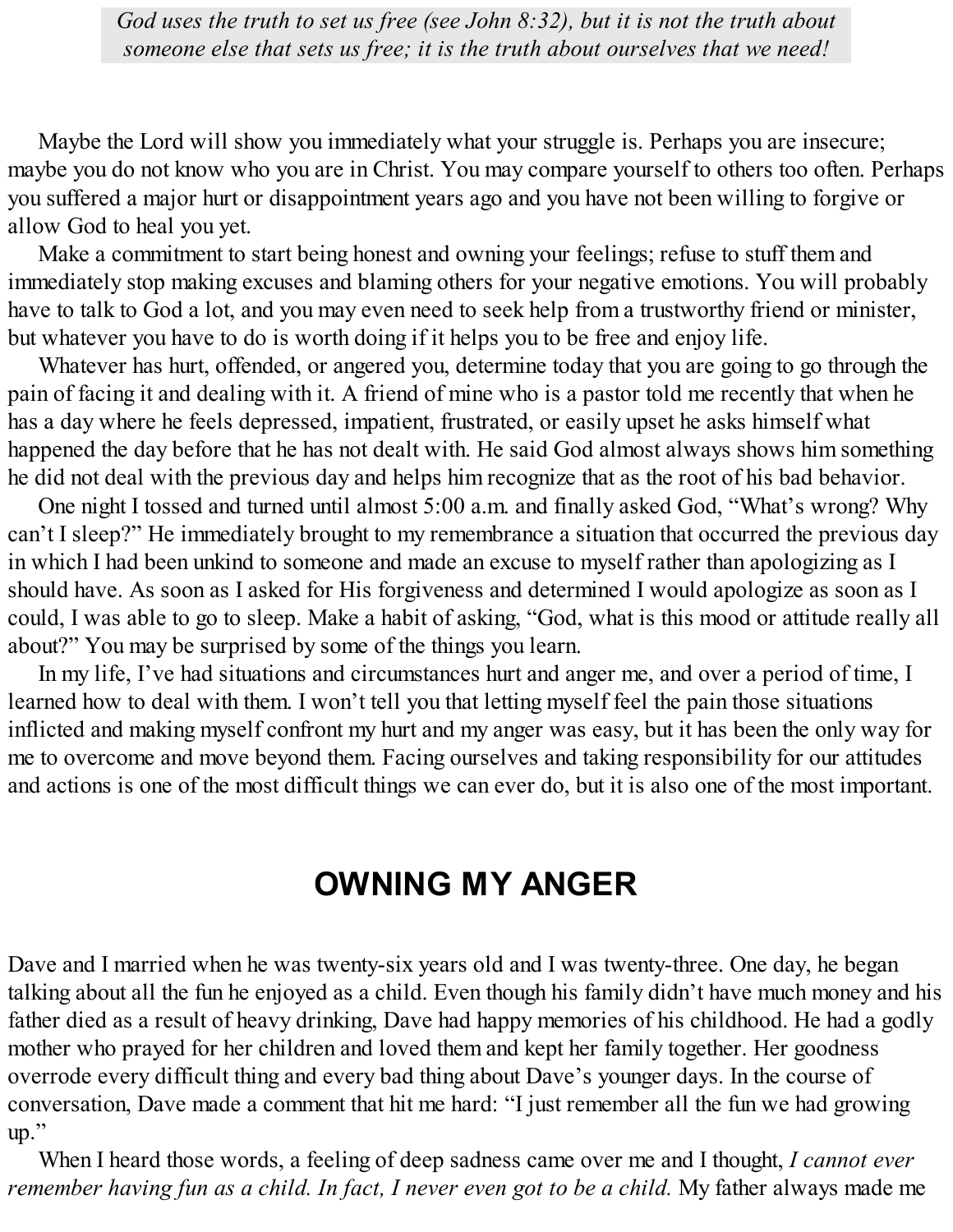feel guilty if I ever tried to play and have fun as a little girl. In our house, laughter was "noise." So when I grew up, all I ever did was work. I actually became a workaholic because I never learned to play and I thought work was the only activity others approved of. As an adult, the more I thought about my past and all the good I was never able to experience in life, the angrier I became without even realizing why.

As I grew older and developed a relationship with God and came to know His Word, I learned Ephesians 6:12: "For we are not wrestling with flesh and blood [contending only with physical opponents], but against the despotisms, against the powers, against [the master spirits who are] the world rulers of this present darkness, against the spirit forces of wickedness in the heavenly (supernatural) sphere." That verse taught me my father was not my enemy. Yes, he was the one who violated me, but he was under the influence of the enemy. He was simply the devil's puppet. I had to stop blaming my father and begin to heal. I had to stop allowing the devil to continue the cycle of pain he had initiated in my life.

When I realized my childhood had been stolen and I could never get it back, I became angry. I was so angry that it came out in ways that made no sense. I finally realized I was not capable of getting my childhood back, but that God's Word promises He would give me double blessing for my former trouble (see Isaiah 61:7). I learned that we don't overcome evil with more evil, but according to Romans 12:21, we overcome evil with good. If I wanted to "get the devil back" for what he stole from me, I needed to spend the rest of my life helping as many people as I could.

I can now say that I am no longer angry and that I have forgiven my father completely. That did not happen overnight; in fact, it was a long, painful process. But I did confront my anger, rather than try to hide it, pretend it did not happen, or act like it was okay. I was able to release my father to let God deal with him and to press through it and get to the place of peace and forgiveness where I am now.

I will never be able to be a child again. My father, who is now deceased, could never repay what he stole from me. He could never compensate for my losses. But God is my Restorer! When I was about fifty years old, I began to learn how to be a child again. I am laughing and smiling and relaxing and having fun. I may not have had a good start in life, but I am going to have a great finish—and that would never be possible without pressing through my anger and learning to forgive.

As believers, we have an enemy. He will oppose us any way he can. My book *Battlefield of the Mind* makes clear that he uses our own thoughts and feelings to come against us. I like to say that the devil sets us up to get upset. The enemy knows we cannot enjoy power if we have no peace. He knows that the love of God cannot flow through us if we are upset. He will always attempt to upset us, but we can learn to stay calm, cool, and collected at all times. The next time something happens that could easily upset you, ask yourself if it is worth it. Will being upset change it? Can you afford to waste your energy being upset? Will it distract you from God's purpose for your life? Every day we are faced with good and evil; we decide which to choose.

# **USE YOUR SECRET WEAPON**

Every time we suffer hurts, injustices, or offenses, we need to remember that people are not our enemies; Satan is our enemy. God has given us a secret weapon, one that is sure to defeat the devil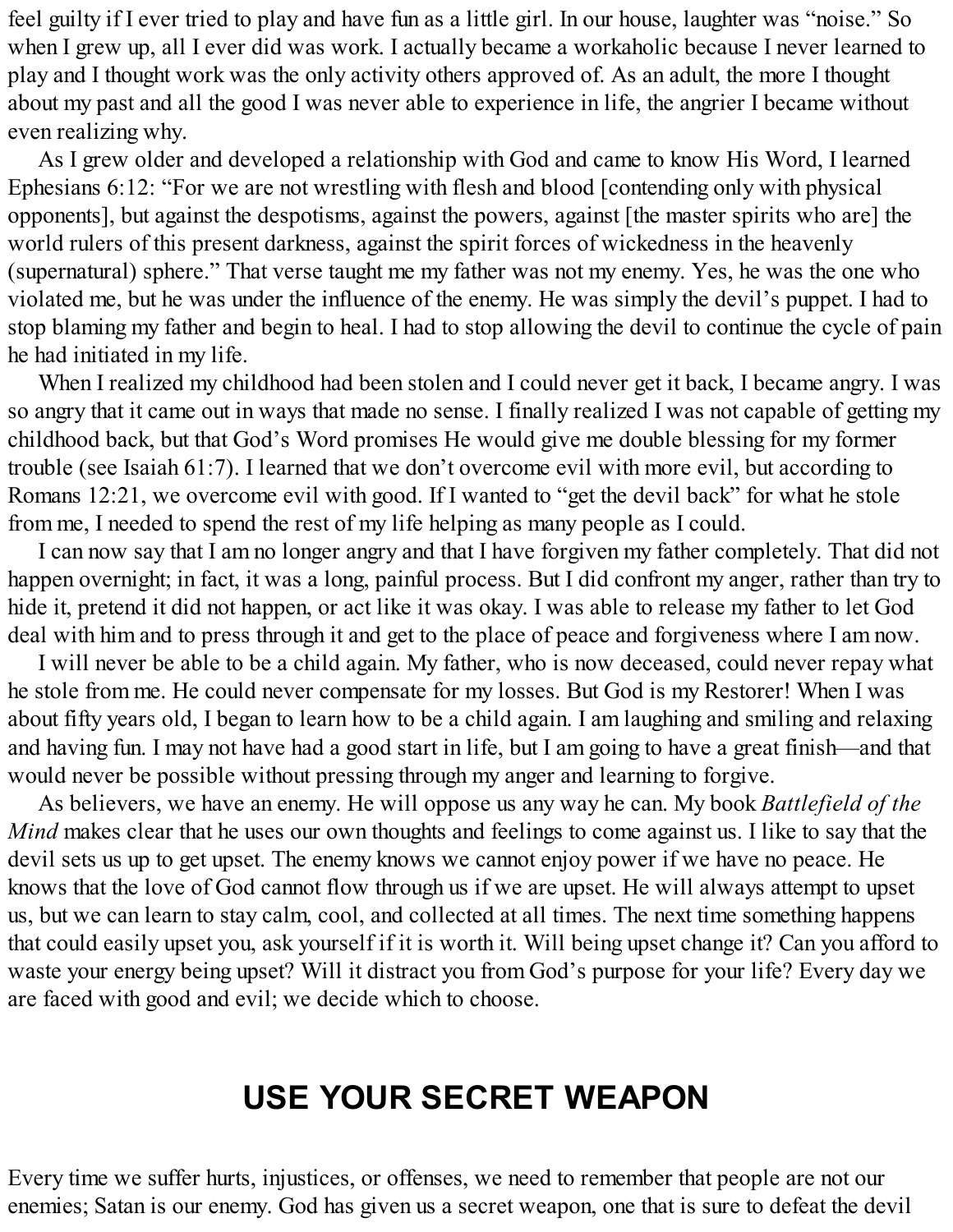and destroy his strategies and plans. I mentioned it earlier, but I want to stress how truly important and powerful it is. It's found in Romans 12:21: "Do not let yourself be overcome by evil, but overcome (master) evil with good."

You have a secret weapon against the enemy, and he absolutely hates it because he knows he cannot stand against it. I call it a secret weapon because most people miss it. Your weapon is your God-given ability to be good to people who offend you. Your flesh may want revenge, but God says press through your pain by repaying evil with good. This is difficult to do when you are emotionally distraught; it is much easier to do if you can train yourself to remain calm, cool, and collected no matter what the devil is doing.

When I teach on this scripture, someone always says, "But I can't be good to that person who hurt me. I just can't do it!" Yes, you can. As I wrote earlier, God does not ask us to do things without giving us the ability to do them.

When you do not think you can obey Romans 12:21, all you have to do is say, "God, by Your grace and mercy, I am going to be good to that person. I am not going to tell others what he has done to me. I will not speak ill of that person, but I will pray for him, as You want me to. If I see the person who hurt me, I am going to walk right up to him and say hello. I am going to be kind and obey Your Word and overcome evil with good, by Your grace."

You may not have warm, fuzzy feelings toward a person who has hurt you, but as a follower of Jesus Christ, you must deal with your anger in a biblical way. Do that, as an act of your will, and the right feelings will eventually follow.

To me freedom means I am able to make choices about how I will behave and not be a prisoner to negative emotions. I can act according to God's Word instead of reacting to situations. The devil may be alive and well on earth, but he is not going to control me any longer and he has no right to control you either. God is on your side, and that makes you more than a conqueror.

> *Freedom means I am able to make choices about how I will behave and not be a prisoner to negative emotions.*

### *Strength in Weakness*

Sometimes, all it takes is a little teamwork to turn complete failure into phenomenal success. That was the case with Spencer Silver and Art Fry, two chemists who worked at the 3M company during the 1970s.

In an effort to develop a new adhesive stronger than those in use at the time, Silver achieved the opposite result. He created an adhesive that was less sticky than most of 3M's current products and did not dry. It did stick to certain objects but peeled off easily. Silver could not think of a single use for his not-so-sticky adhesive—nor could anyone else. He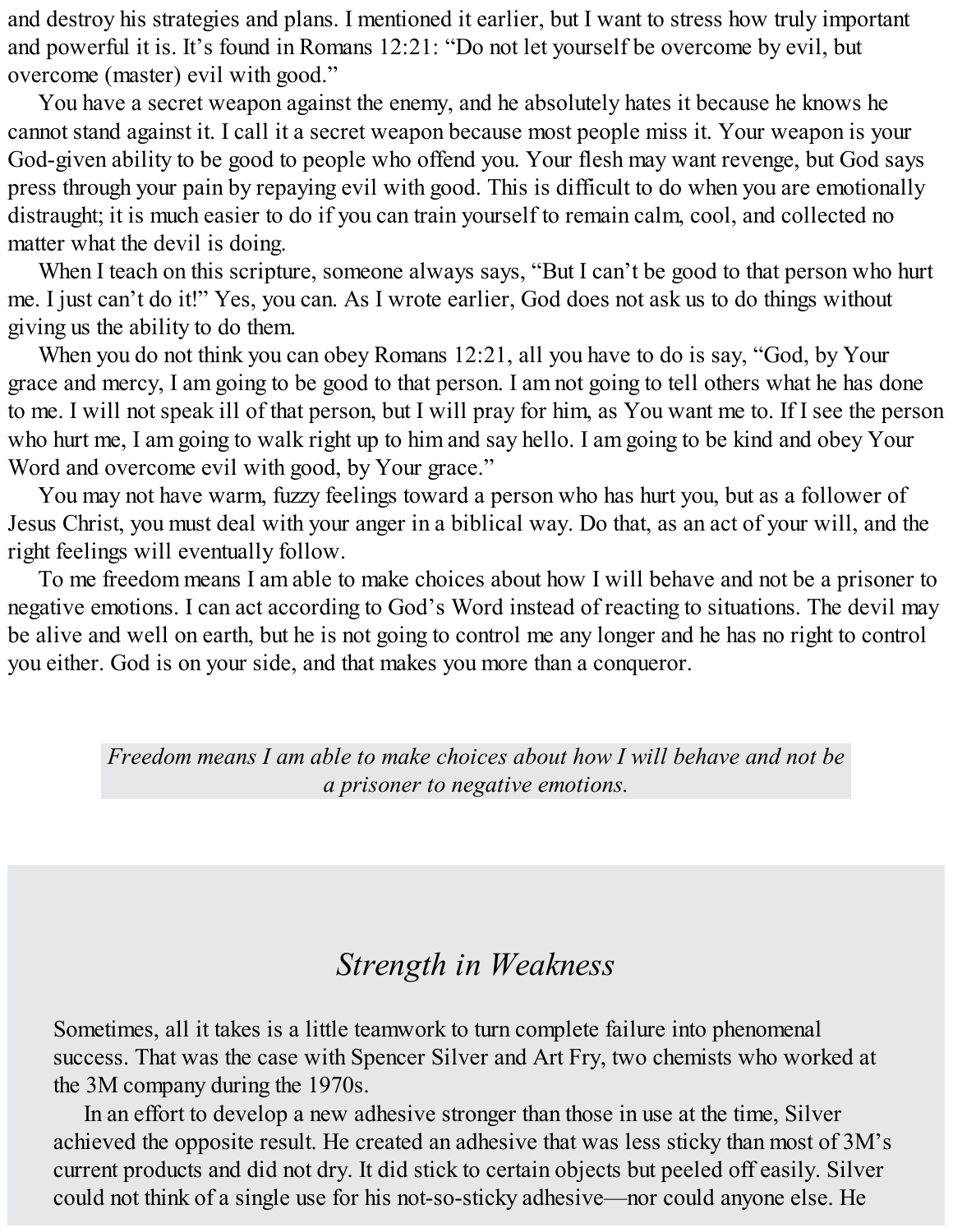completely failed to formulate the stronger, stickier glue 3M had hoped to develop.

Four years later, Silver's 3M colleague Art Fry found himself frustrated every Sunday when he sang in his church choir. He liked to place bookmarks in his hymnal to mark the pages of the hymns to be sung each week so he could locate them quickly and without flipping too many pages. Week after week, Fry's bookmarks fell out of his hymnal. He could have taped or glued them—but the adhesives in tape and glue were too strong to keep from damaging his pages when he removed his bookmarks.

One day, Fry remembered that Silver had developed a weak adhesive and applied some of Silver's product to his bookmark. It was exactly what he needed! His bookmarks stuck to his hymnal pages, but lifted off easily and without damaging the paper.

Before long, Fry began using his "bookmarks" for other purposes—attaching notes to files, leaving brief messages for colleagues, or using them to organize papers or notebooks. His co-workers were intrigued and began wanting the little notes with weak adhesive for themselves.

In the late 1970s 3M coined the name Post-it® for Fry's bookmarks. They tested the product in 1977 and found little interest in the market. But they knew their self-attaching notes represented a stroke of brilliance and they refused to give up. So, in 1979, they launched a massive promotional and consumer sampling effort in an attempt to catch the attention of the American public with their ingenious new product. In 1980, more than ten years after Spencer Silver's apparent failure with weak adhesive, 3M introduced Post-it® notes across America. Today, Spencer Silver's mild adhesive coats little notes of all sizes, shapes, and colors and can be found in homes, offices, and schools around the world.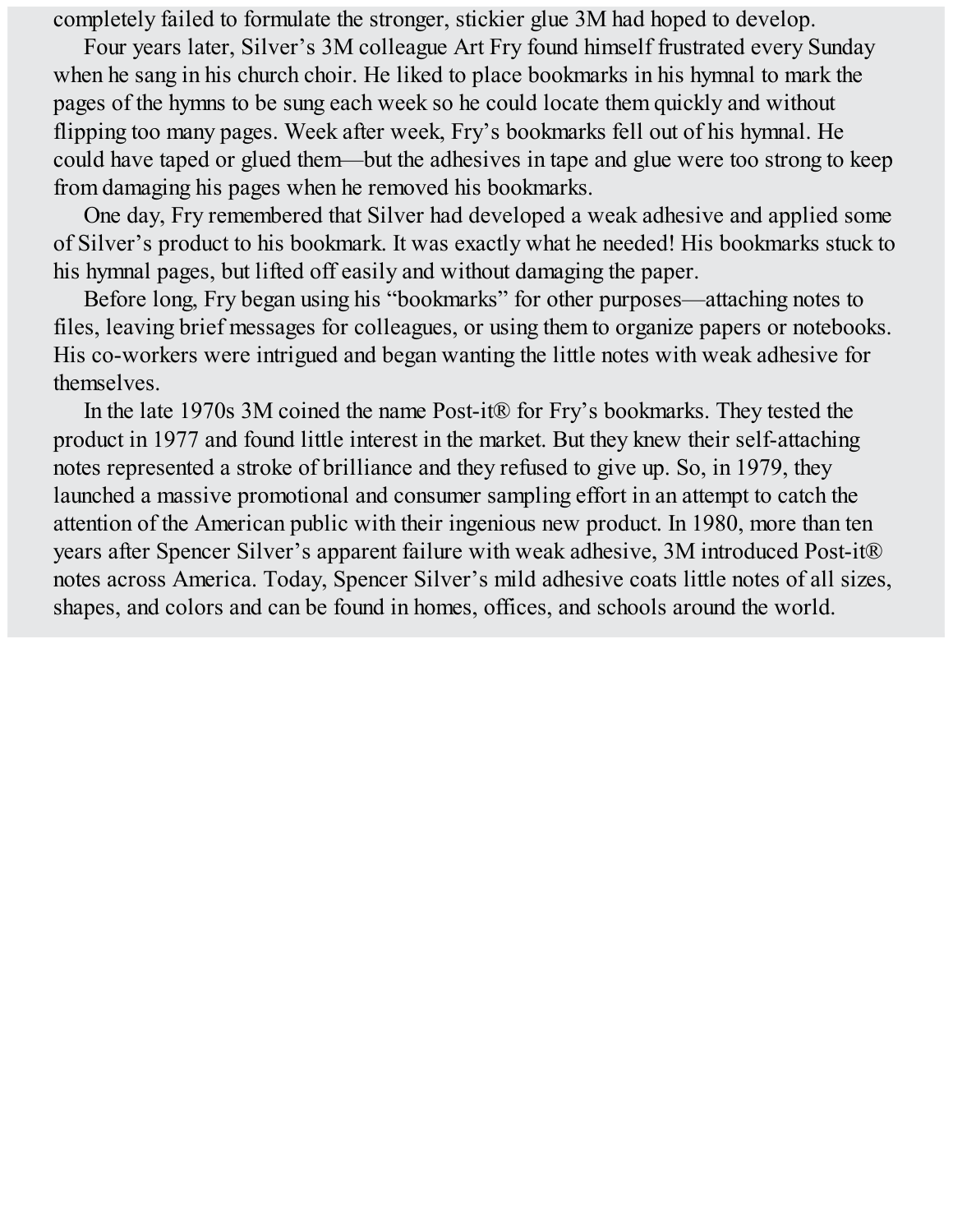### **[CHAPTER](#page-2-3) 15**

# **THE [STRENGTH](#page-2-3) TO SOAR**

*"Refuse to be average. Let your heart soar as high as it will."* A. W. TOZER

420

**B**eing <sup>a</sup> person who never gives up does not mean barely surviving or simply making it through life with no strength or joy at the end of each day. No, there is a quality of strength, a certain kind of victory, a sense of triumph, and a unique passion that accompanies a person who will not quit. Such a determined, persistent, overcoming individual has not only the ability to survive but the power to thrive.

Think again about the eagle. A person who thrives doesn't scratch around the chicken yard with roosters and hens, nor do they behave fearfully, as chickens do. Instead, he or she has the spirit of a conqueror and the strength to rise and soar like a majestic eagle.

### **LEARNING TO FLY**

Deuteronomy 32:11 says: "As an eagle that stirs up her nest, that flutters over her young, He spread abroad His wings and He took them, He bore them on His pinions." I want you to notice the action in this verse: the eagle stirs up her nest, flutters over her young, spreads her wings broadly, and bears her young on her wings.

If we are going to have strength to soar, we need to understand all this verse means. Let me begin by sharing with you about the eagle's nest. The eagle builds its nest high on a rock, with sturdy sections of rock behind and beneath it. The strong foundation of the nest is composed of tree limbs that can be as large as two inches by six feet. An eagle's nest can weigh as much as two tons when complete and can be up to twenty feet deep and eight to ten feet wide.

Once the foundation is laid, the female eagle stops gathering materials for the foundation and stays home to do the "finish work," but the male eagle continues to bring home vines, leaves, animal fur, anything he can find to build and "furnish" the nest. When the nest is nearly complete, the female lays two or three eggs. In preparation for the eaglets to be born, she pulls feathers from her own breast to pad the nest for the babies. Like most mothers, she is willing to suffer herself in order to bring comfort to her babies. While she watches over the eggs, the male eagle brings her all her food and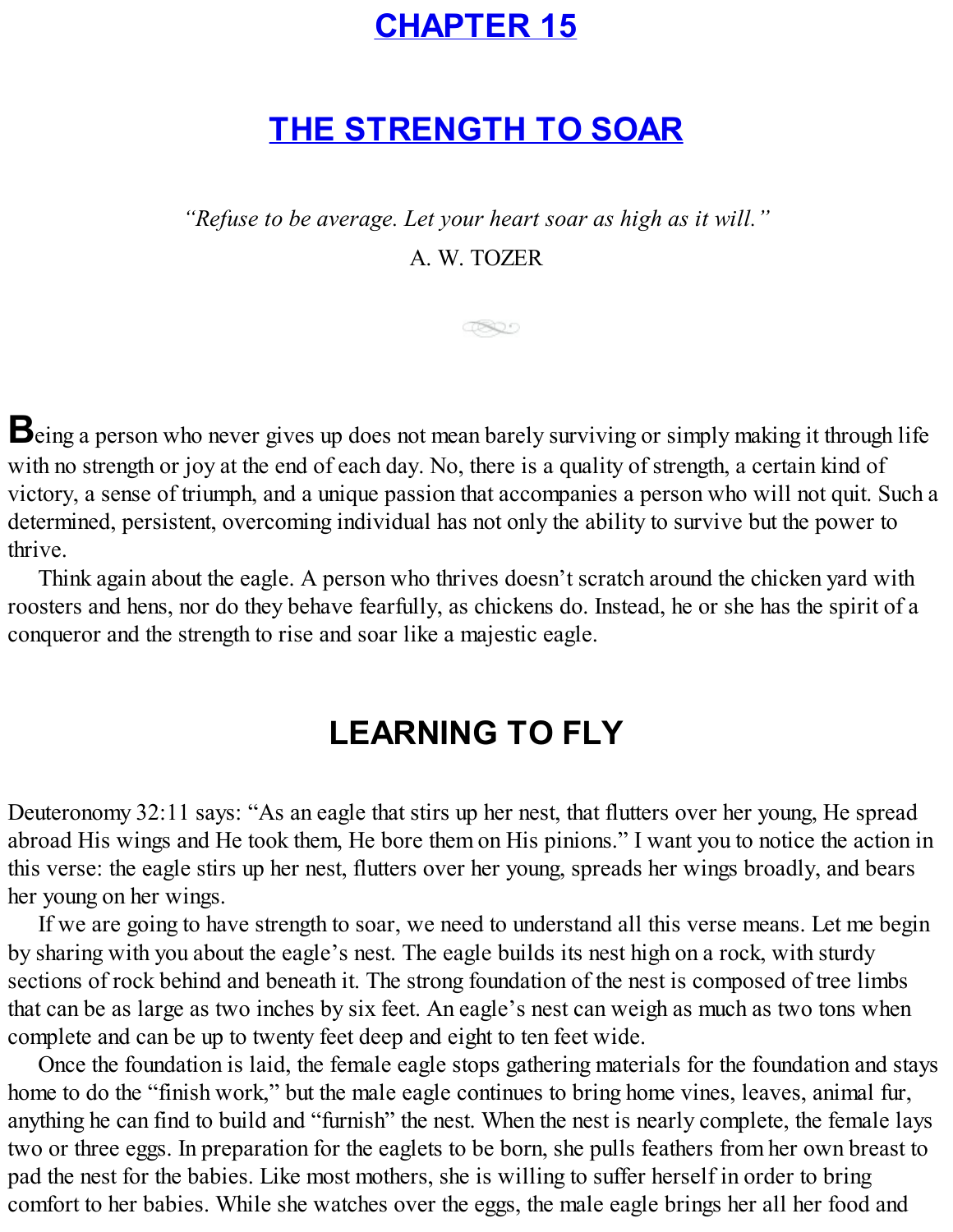lets her stay in bed. (I am going to suggest that Dave go eagle watching!)

The male eagle continues to collect things for the nest. He may leave the nest one day and return several times with items such as golf balls, tennis balls, old shoes, tin cans, and any kind of shiny metal he can find. If the mother eagle thinks the nest is too crowded with junk, she throws out what she does not want. I probably tell Dave two or three times each week, "Throw that away. We will never use it!" Sometimes I just do it myself when he isn't watching!

Meanwhile, when the time comes for the baby eaglets to be born, they begin to peck on the shells of their eggs with a small, tooth-like appendage on the end of their beaks. The eaglets use this "tooth" to peck and peck and peck and peck and peck until they finally break through the shell.

God puts that kind of determination in the baby eagles from the very beginning. It is necessary because it helps prepare them for the adversities they will face later in their lives. In fact, I have read if a person tries to intervene and help an eaglet break through its tough shell, the baby may die. It needs to have the opportunity to be tenacious and press through the obstacle of its shell in order to live the way God intended. If it doesn't learn to not give up in the face of difficulty, it cannot survive.

The baby eagles spend the first three months of their lives in the comfortable nest their parents have prepared. It's deep; it's wide; it's sturdy; it's cozy. Momma's there; and everything is great. Their lives are easy; they are well cared for.

But the eaglets get a big surprise when they are about twelve weeks old. Their mother suddenly begins to throw all of their toys out of the nest. She gets in the nest and starts beating around with her wings, throwing things overboard and getting rid of them. Next, she begins to pull out all of the comfortable material in the nest—the feathers and the animal fur—and leaves the babies sitting on thorns and sticks. This is what the Bible means when it mentions that the mother eagle "stirs up her nest." The reason she stirs the nest is that she wants her babies to get out and fly. She knows she must teach them to fly or they will not survive.

Before long, the mother eagle becomes more proactive. She actually begins to nudge them out of the nest. The little eaglets, who have no idea how to fly, fall through the sky, probably very frightened. They do not know what is happening to them, and I am sure they do not want to look at the ground that is fast approaching. Soon, though, they hear a *whoooooooosh* as the mother eagle sweeps up under them to catch them.

I can only imagine what a little eagle would say if he could: "Oh! Thank God! Oh, Momma, boy, was I scared. I was wondering if you loved me, but you must love me because you saved my life. I don't know why you did that to me, but can we just go back to the nest, please? I want my toys back."

At that point, the mother eagle takes the babies right back up to the nest and then nudges them out again. She keeps repeating the process, over and over again, until they finally understand that they have no choice but to fly. The mother eagle does this because she loves them and wants them to have the best life they can possibly have. Most baby eagles won't get out of the nest without this push. Similarly, most of us will also choose comfort over challenge unless we have no choice.

Do you feel God is working in your life the same way the mother eagle does with her young? Has He been taking some of your toys away from you lately? Has He been pulling some of the padding out of your nest so you find yourself sitting on prickly branches? Is He making changes in your life that are leaving you uncomfortable? Is He saying to you, "Come on, it is time to fly"?

Sometimes we feel God has dropped us. We do not know what is going on in our lives; we feel as though we are plummeting toward the earth and we dread the crash landing. We must not be tempted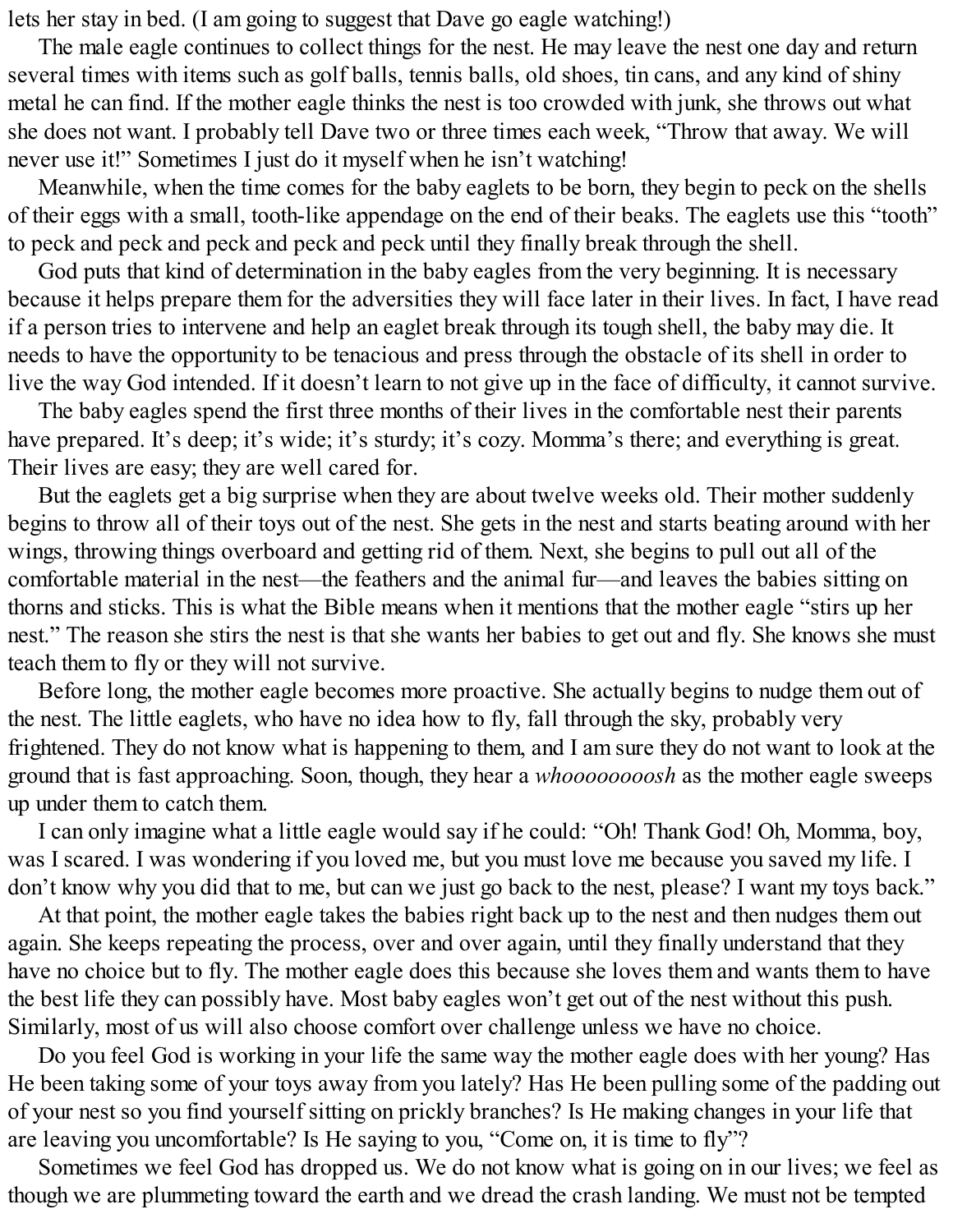to give up in these situations. We cannot allow ourselves to be afraid when we go through situations we do not understand. God is simply trying to teach us how to fly—and before we fall too far, we'll hear it: *whoooooooosh!* He will be there just in time to save us!

# **PREENING AND PREPARATION**

An eagle begins every day sitting on a rock, systematically passing each of his wing feathers (as many as one thousand two hundred on each wing), through his mouth, one by one. He exhales onto each feather and oils it with oil from a special gland located near his tail. This is called preening; it takes about an hour; and it is similar to a steam cleaning. It reconditions, waterproofs, and prepares the eagle's feathers for the flying he will do that day. This preparation is vital to the eagle's survival and ability to function at his optimum capacity.

Some believers never gain the strength to soar because they do not take time to prepare themselves to be their best every day. I don't know about you, but I have to prepare every day before I go out and deal with people or do anything else. The best form of daily preparation for maximum strength is time with God. Nothing will prepare you to face what you have to face at work, at home, in relationships, or in daily life like taking some time to commune with God before your busy day begins.

When I first understood that I needed to prepare myself for every day by spending time with God, some of my children complained. "Every morning you get up and go to your study, Mom. Can't you just act like a normal mother and fix our breakfast once in a while?"

They were teenagers by that time, so they really didn't need help with breakfast. I replied: "Listen, you're old enough to put cereal in a bowl and pour milk on it. And you should be glad I go to my study every morning. You will have a much nicer day if I take this time with God!"

My daughter Sandra, who is thirty-eight years old now, is spending some time with me while I am working on this book. Yesterday morning, I told her I was going to spend my early morning time with the Lord, and she replied, "Are you going to get nice?" We both laughed because we've learned that even something as simple as being nice to others can be impossible without that daily preparation in God's presence and Word.

I know many people feel extremely pressed for time, and the very thought of adding something else to your schedule makes you shudder. I can hear you now: "Well, I have a house full of children and teenagers. How do you expect me to spend time with God?" Or, "I work three jobs. How do you expect me to spend time with God?"

All I have to say is, the more you have to do and the busier you are, the more you really need to spend time with God. I do not know how you need to adjust your schedule, but I know the time you give to God is no different than the money you give to God. If you give Him time, He will give it back to you. He is in charge of time; He knows how much time you need to accomplish the things you really need to do, and He can protect and help you manage it if you will spend time with Him. Stop trying to fit God into your schedule and make a decision to put Him first; then work the rest of your schedule around Him.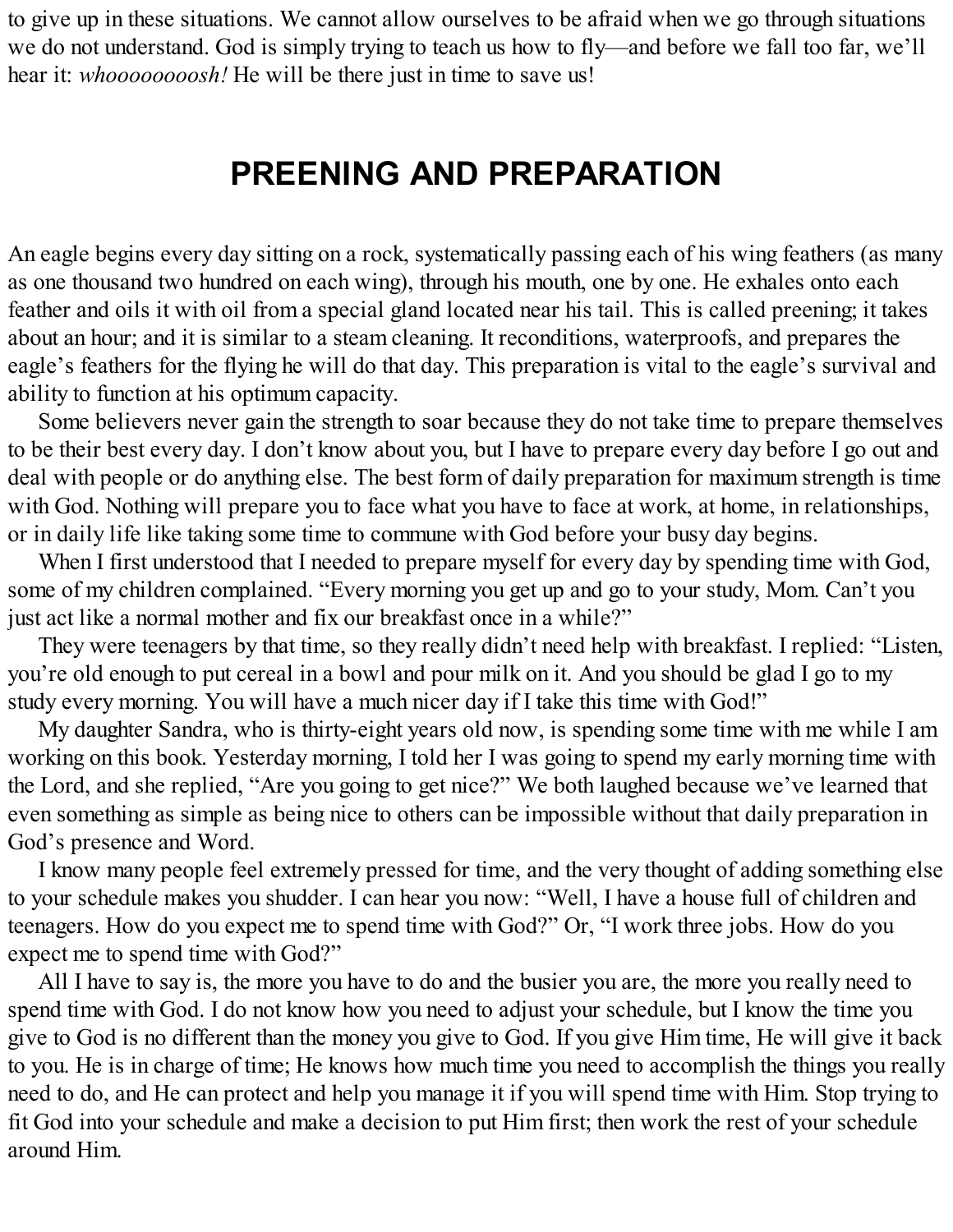You don't have to live life feeling as though you'll go over the edge any minute or thinking you simply cannot make it one more day. If you're in a difficult marriage, the best thing you can do for yourself, before you do anything else, is spend time with God right away, every day. If your job entails great responsibility and high stress, the best thing you can do for yourself is to take some of your lunch break, get in your car, and spend time with God. If you have a child who is challenging to raise and hard to deal with, spending time with God before you begin your day will be the best investment you can make. Taking a few five-minute "spiritual vacations" throughout the day is also helpful. Pause for even a few minutes and pray or meditate on scriptures that encourage and strengthen you.

Life does not have to overwhelm you or catch you off guard. Prepare yourself for the challenges you will face each day, and prepare yourself to soar with the eagles by taking time to be with God every day.

# **COME UP HIGHER**

In addition to spending time with God in order to stay strong, eagle Christians also have to be careful to allow the right influences in their lives. Who are you spending time with? Who has input in your life? Who are you listening to?

As I wrote earlier, an eagle who hung out with chickens all the time would surely soon begin to take on some qualities of chickens. Proverbs 4:23 instructs us: "Keep and guard your heart with all vigilance and above all that you guard, for out of it flow the springs of life." Notice these words are a command: "guard your heart." It is your job to guard your heart. Guarding your heart is not something God will do for you.

The very issues of life—the most important things—flow out of your heart, so be very diligent to guard it. On a practical level, this means to be very careful what you allow into your life through the "ear gate" (what you listen to), and through "the eye gate" (what you look at and watch).

Be very careful who you spend time with, and remember, an eagle does not fly with all kinds of other birds, so you cannot hang around with just any group of people. If you spend time with negative people, you will develop a negative attitude. On the other hand, if you surround yourself with those who are positive, you will find your attitude becoming more optimistic. If you spend time with stingy people, you are going to get stingy; but if you hang out with givers, their attitudes and actions will challenge you to come up higher and be more generous.

We need to be the kind of people who *want* to be challenged by others, because that helps us maintain our strength to soar. Let me encourage you to pray for God to put people in your life whose behavior will convict you to live at a higher level. God wants all of us to come up higher. I believe we should live with the goal of never giving up or being content where we are, but to always be pressing forward to come up higher and move to the next level in our faith and in our lives.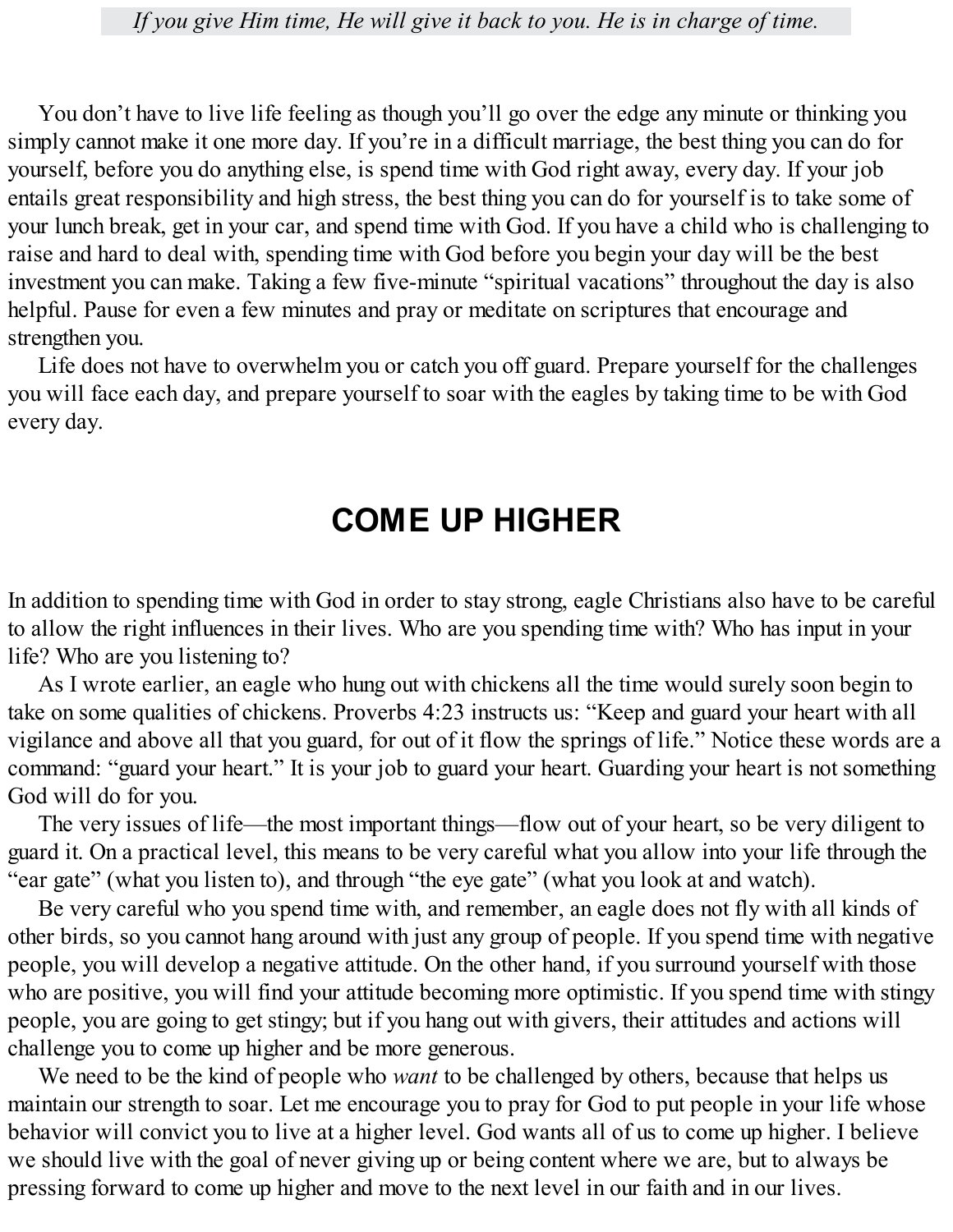# **BUILD YOUR SPIRITUAL MUSCLES**

God wants you to be strong enough to soar over the storms of life and to fulfill all the plans He has for you. For that to happen, you have to build spiritual muscles. You cannot simply *wish* you had spiritual muscles; you have to *build* them just as you have to build muscles in your physical body.

It would be great if we could develop muscles by taking a pill or having someone pray for us. Everyone would want those prayers! We all know that is a silly idea because the only way to develop muscles is to work out!

I always said I would *never* be the kind of person to go to a gym three times a week because I hated exercise! I was okay if I was doing an activity I liked such as walking or golfing (and happened to be getting exercise while I was doing it); but I didn't care much for the whole "let's just exercise" routine. As I mentioned earlier, I now go to the gym three times a week to work out. What made me change my mind? I finally wanted to be stronger, be healthier, and have more energy. That was enough to make me do what I needed to obtain my desired goal.

I'll tell you exactly what happened. God spoke to my heart and said, *You need to do something now so you'll be strong for the last third of your journey.* He wants me to have strength to soar.

I believe I am in the "last trimester" of my ministry, and I want to give birth to everything God has planned for me. In order to travel internationally, do conferences, and fulfill my other responsibilities, I have to have a strong body to house my spirit.

I found a coach and started working out. I started with five-pound weights, and at first I thought I would never be able to lift them. Then I went to seven and a half, then to ten, then to twelve and a half, then to fifteen. Now I can lift twenty pounds easily and sometimes even twenty-five, depending on the exercise I am doing.

It only took nine weeks to work up to this level. You will be amazed at the progress you make if you'll simply be willing to start doing whatever God is leading you to do. It may not be lifting weights, but I am sure He is dealing with you about something because God is always urging us upward. Doing the difficult things God asks is what helps us build spiritual muscle.

Difficult situations, ones that are hard to bear, are the ones that give you strength to soar, so do not run away from them. You will reach the point where circumstances that were once very difficult for you become easy. In fact, you rise above the storms of life, just as the eagle does.

> *Dif icult situations, ones that are hard to bear, are the ones that give you strength to soar, so do not run away from them.*

> > *The Gilded Cage*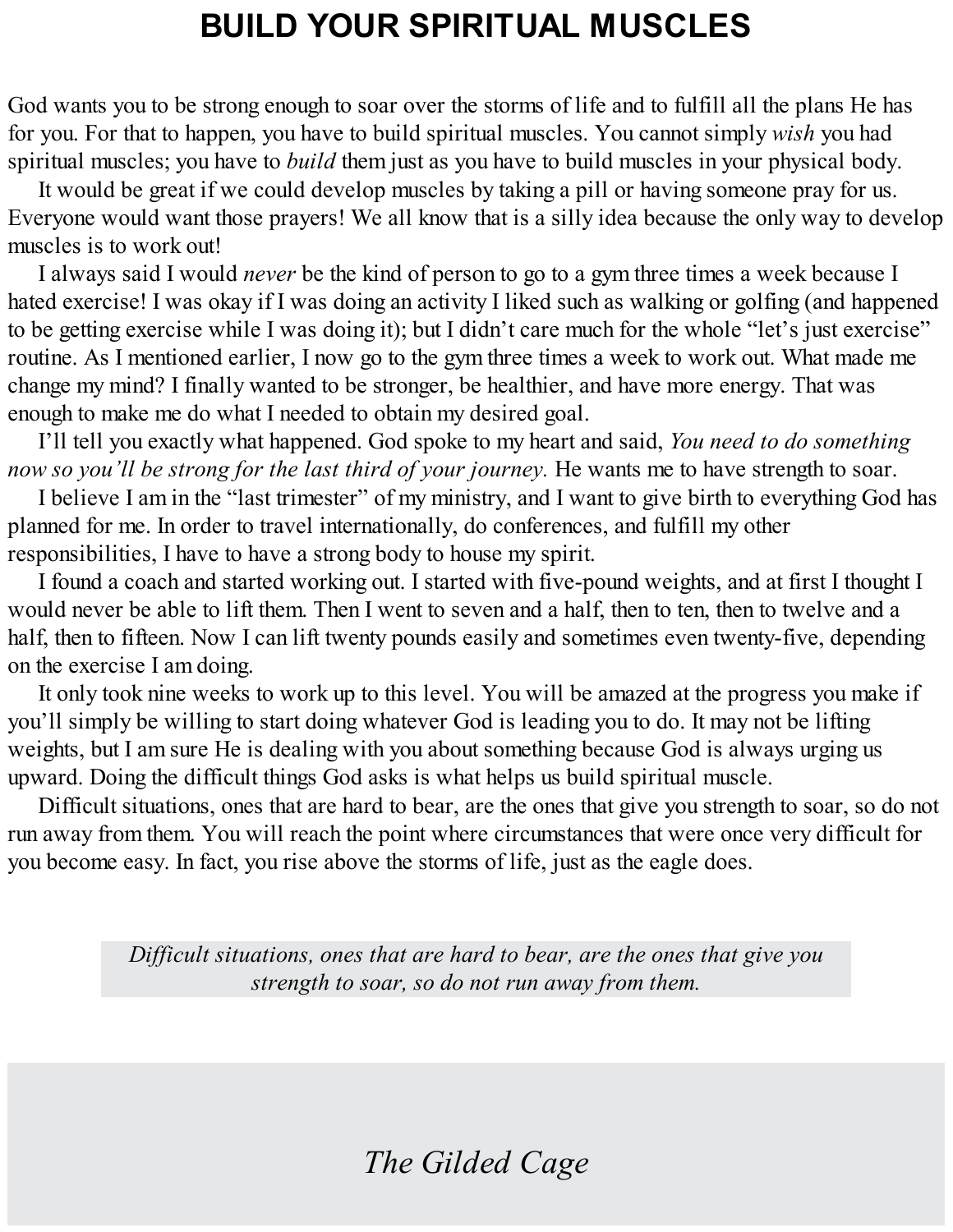Many times when we think of people who refused to give up, we think of those who overcame obstacles such as poverty or economic disadvantage, physical or mental handicaps, or some other kind of tragic circumstance. But this is not always the case. People born to lives of privilege have challenges too, as we learn from the life of Florence Nightingale.

She was named after the city in which she was born—Florence, Italy—in 1820. The daughter of wealthy parents who had enjoyed a two-year honeymoon in Europe after their wedding, Florence Nightingale was expected to pursue the interests of the privileged, marry well, and live the traditional life of a sophisticated upper-class Englishwoman.

But Florence had other plans. In 1837, in the garden of her family's Hampshire home, she received a "call" from God, in which she sensed Him calling her to do His work, but she did not know specifically what He wanted her to do. Eventually, she realized she was supposed to be a nurse, but her parents felt nursing was "beneath" Florence because of her social background, academic ability, vivacious personality, and beauty. In their opinion, a woman of such distinction should not even consider such a "low class" occupation, and they refused to allow Florence to seek the training she needed to follow her God-given desire to become a nurse.

After considerable conflict in the family, Florence's parents eventually but reluctantly agreed to allow her to take a three-month course in nurse's training. This positioned her to become superintendent of a women's hospital in London in 1853.

In March 1854, the Crimean War broke out when Britain, France, and Turkey declared war on Russia. British newspapers soon reported that wounded soldiers were unable to receive proper medical care because of inadequate medical facilities on the front. A British official and acquaintance of Florence's asked her to oversee the process of staffing military hospitals in Turkey with female nurses who could provide proper care for the men injured in battle. She arrived in Turkey with thirty-eight nurses ready for duty in November 1854.

At first, doctors did not want the nurses working with them and refused to ask for their help. But within days, the medical needs of wounded soldiers overwhelmed the doctors and they recognized the importance and value of having the nurses assist them. As a result of Florence's work, military hospital conditions improved dramatically and mortality rates dropped significantly. Florence earned the deep respect of British soldiers not only for her skills as a nurse and administrator but also for her kindness and compassion to them.

Florence won many prestigious awards throughout her lifetime and made invaluable contributions to the modern health care system, and her influence extends throughout the nursing profession to this day. She raised nursing to an admirable occupation for women and wrote classic books on nursing, books that are still in print.

Florence Nightingale had to overcome enormous family opposition and social pressure to do what she believed God called her to do. She never gave up on His plan for her life and stayed faithful to it until her death at age ninety. Like Florence, be willing to risk the disapproval of others to follow God and stay committed to everything He asks you to do.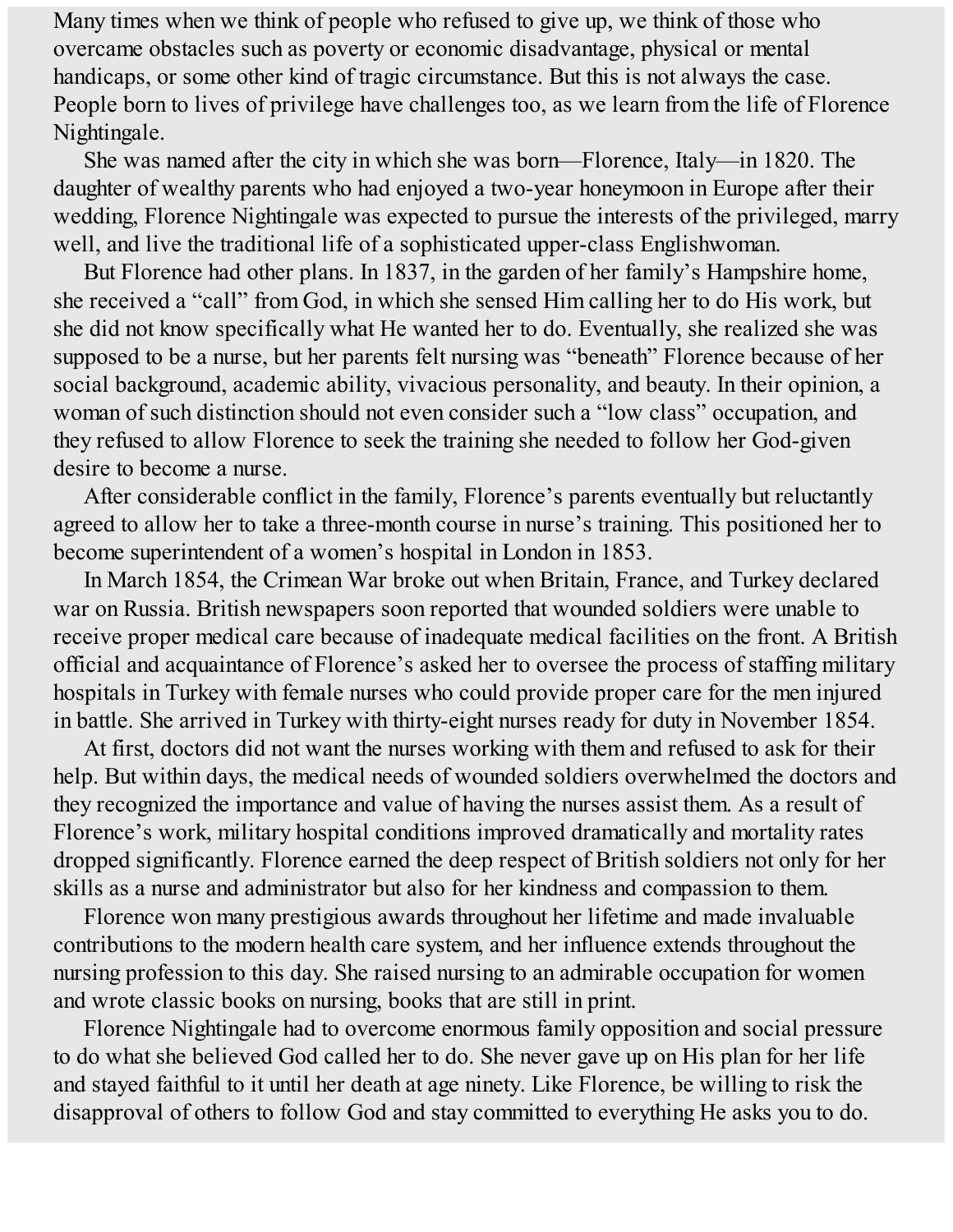### **[CHAPTER](#page-2-4) 16**

### **NEVER GIVE UP ON YOUR [FUTURE](#page-2-4)**

*"My interest is in the future because I am going to spend the rest of my life there."* CHARLES F. KETTERING

ඥාල

**T**hroughout this book I've been urging you to never give up. Never giving up means marching into your future with boldness and confidence, seeing each new day as an opportunity to move forward in all the best God has for you and taking each new challenge as a mountain to be climbed instead of a boulder that will crush you.

You have a great future ahead of you, but you will not be able to fully enter into it and enjoy it if your past still holds you captive. The past has the potential to keep you from experiencing the joy, freedom, and blessings of the present and the future—*if you let it.* God wants you to break free from your past and set your face toward your future with hope, courage, and expectation. And the best way I know to never give up on your future is to refuse to be trapped in your past.

### **DON'T LOOK BACK**

God is serious about setting you free from your past. Perhaps no story in the Bible better illustrates this than the unfortunate account of Lot's wife. Let me remind you.

A man named Lot and his family lived in a city consumed by wickedness and sin. God was angry at the degradation in that city and one nearby, so He decided to destroy them. He sent two angels to Lot's house to tell him to take his family and flee. The angels warned them: "Escape for your life! *Do not look behind you* or stop anywhere in the whole valley; escape to the mountains [of Moab], lest you be consumed" (Genesis 19:17, emphasis mine). Lot's wife made the mistake of disobeying the command to not look back. Right then and there, she turned into a pillar of salt.

Jesus did not want us to forget what happened to this woman. Luke 17:32 is a very short Bible verse in which Jesus spoke only three words: "Remember Lot's wife." That was His way of saying: "Stop looking back. The past is finished. Don't look behind you; look to the future ahead!"

As long as I thought and talked about my past, I felt I had no future. God was providing one, but I would have totally missed it had I not finally understood I had to "let go in order to go on!"

Sometimes when we focus on our past, we can't even see our future. We become discouraged,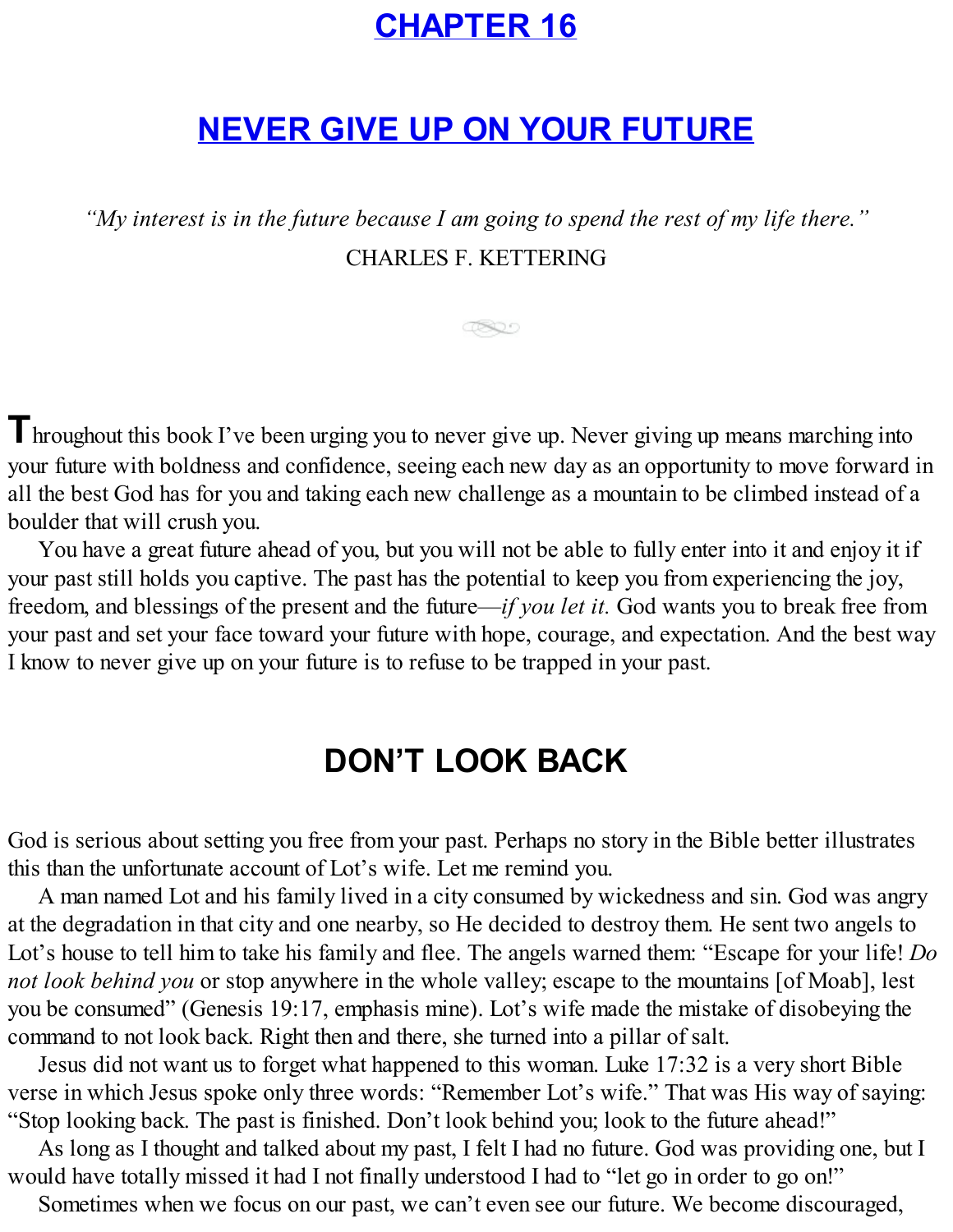hopeless, and depressed. Don't behave as if your past is more important than your future by giving it too much of your time. If you do, it will keep you trapped in days gone by and steal your enjoyment of the present moment and your hope for the future. When Lot's wife looked back, she lost her life. She lost her family, and she lost her future. I want you to know: you can be destroyed by looking back! You probably will not turn into a pillar of salt, but you can become as "dead" as a pile of salt on the inside if you allow excessive focus on the past to steal the life you have today.

# **NEW EVERY MORNING**

Holding on to your past only gives you opportunity to relive it. The Bible says that as a man thinks so is he (see Proverbs 23:7). I like to make this point by saying, "Where the mind goes the man follows." If I put my mind on the past, I will keep repeating it one way or another, but if I put it on the future I will make progress toward God's dream for me.

You don't have to be afraid of repeating the past. If you believe God is greater than your sins, mistakes, and shortcomings, you will have the spiritual energy and the strength and the grace of God to help you do better in the future. The dreams of your future have no room for the disappointments of the past. They will keep you weighted down and stuck.

Many times, before your feet even hit the floor in the mornings, the enemy begins to remind you of everything you did wrong the previous day or everything that did not work out well. In doing so, the enemy's goal is to use yesterday to keep you from living today. He always wants to use your past against you. But God does not want us living under the tyranny of the past. Every day can be a new beginning if we allow it. God's mercy is greater than yesterday's mistakes.

*The enemy's goal is to use yesterday to keep you from living today.*

God's mercies are new every single day! So every morning when you wake up and Satan starts reading you an inventory of yesterday's failures, you need to say aloud: "God's mercies are new every morning. I receive Your mercy right now, God. I thank You for forgiveness. Thank You for putting my past behind me and calling me forward into a great future." Instead of wondering what terrible thing will happen before the end of the day, start the day by saying, "Something good is going to happen to me today!"

Chances are, the enemy will be there to whisper to you, "Well, you will just be disappointed and you won't do any better today than you did yesterday"; but you can say, "I don't know exactly what the day holds, but I am going to have a positive attitude. I am going to press forward and do my best, and at the end of this day, I will get over the mistakes I make and get ready for the next new day. You might as well leave me alone, devil, I will never give up on the new mercies God gives me every morning and I refuse to be trapped in my past." You will be amazed at how much some good positive self-talk will help and even energize you. Being negative drains us all, but faith, hope, and a positive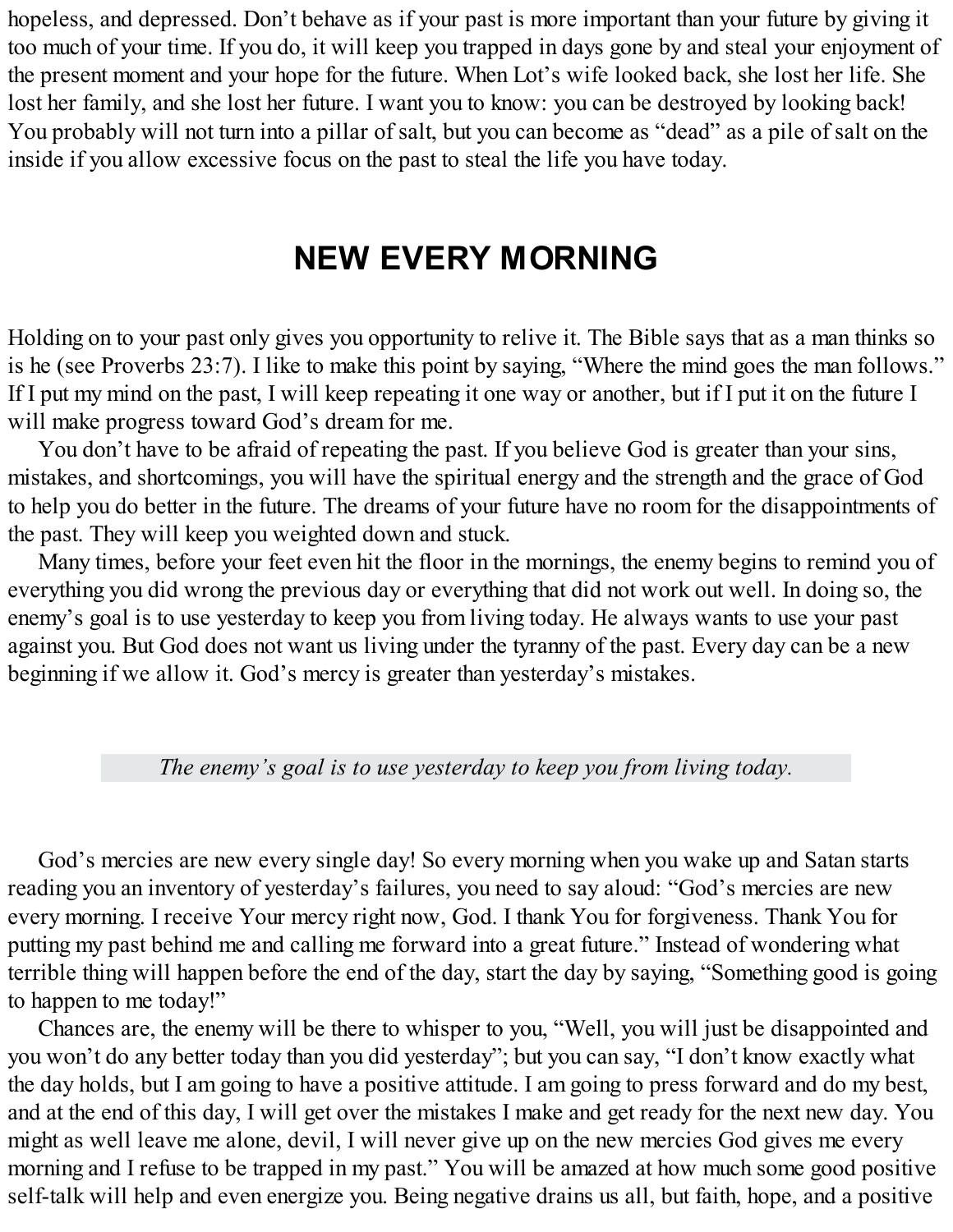attitude open the door for God to work miracles.

You are the only one who can silence the enemy when he rehearses the past. No one can do it for you. If you are determined to overcome him and to press into the wonderful future God has for you, you will need to learn to talk back to the devil. You cannot borrow someone else's determination; you have to dig down deep and get a firm grip on your inner strength and say: "I will not give up! The enemy will not use my past to steal my future! I am not going to let yesterday affect today!"

Fulfilling your destiny demands letting go of what lies behind. I had to stop mourning over what I had lost and take an inventory of what I had left. I offered that to God, even though it did not seem like much, and He has done wonderful things in my life. He will do the same thing for you if you will work with Him instead of against Him. God called Himself "I AM" (see Exodus 3:14). He said that was His name. Why? What kind of a name is that? He is making a strong point that He is ever present, ready to work in our lives right now. He is with us to help us right now! He is able to make even past mistakes work to our benefit if we trust Him. Will you let go of the past and live every day fully while you press into your future?

# **FORGET THE FORMER THINGS**

The prophet Isaiah urges us to forget the past: "Do not [earnestly] remember the former things; neither consider the things of old" (Isaiah 43:18). Remembering and considering are processes of the mind, so Isaiah is basically saying: "Get your mind off your *old* sins, your *old* failures, your *old* mistakes, your *old* friends, your *old* life, the *old* nature, your *old* job—everything about your past. Do not let your mind dwell on such "former things."

After I left the job in which I taught well-attended Bible studies at a church and was leading Joyce Meyer Ministries, people who remembered the Bible studies occasionally asked: "Don't you miss the good old days when we were all together at the church for Bible study? Weren't those good times?"

Yes, those were good days. They were so important to the development of the ministry I have today, and we did have wonderful times studying the Word together. But I have to say I really don't miss those times. They were good days, but the days I am living now are better! If we miss the "old days" long enough and keep thinking about them and talking about them, we will completely think ourselves out of the ability to enjoy today or the future.

I don't know exactly what God has in His plan for me, but I do know it will be good. I am excited about walking it out with Him, and in order to do that I have to refuse to allow my mind to "drift" into directions that will not benefit me. Do your own thinking on purpose, and don't just wait to see what happens to fall into your mind.

We see things with our mind. What do you see? After Abraham had endured a great loss, God led him to a mountaintop. He told him to look north, south, east, and west and then said, "You can have whatever you see!" (see Genesis 13:14-17). Wow! That sounds like a good plan to me. Why look back and get more of what we have had when we can look forward and enjoy things too wonderful for us to even imagine?

As we continue reading in Isaiah 43, God says: "Behold, I am doing a new thing! Now it springs forth; do you not perceive and know it and will you not give heed to it? I will even make a way in the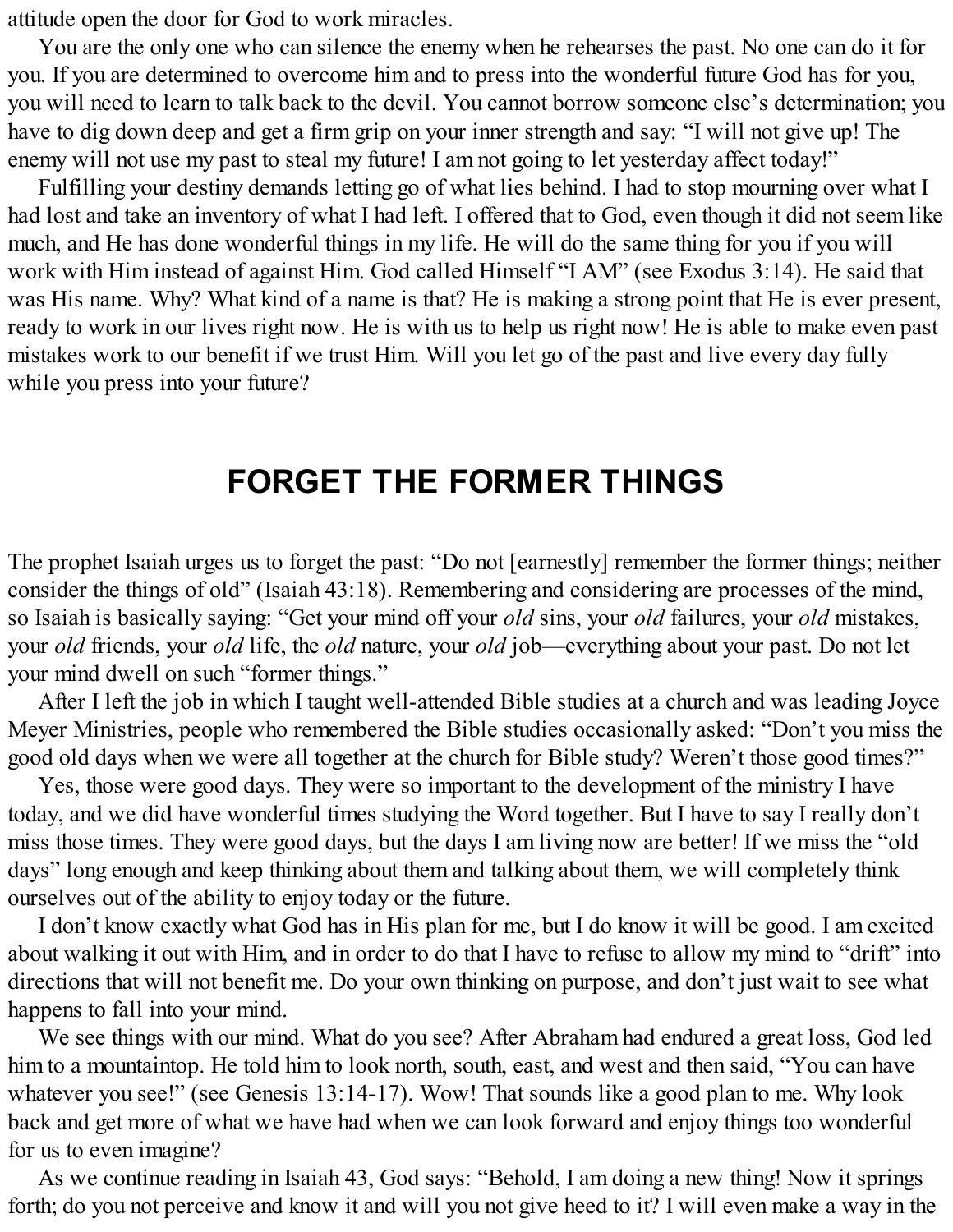wilderness and rivers in the desert" (v. 19).

Notice, God does not say, "I *will* do a new thing"; He says, "I *am doing* a new thing." God is doing a new thing, but to experience it, you have to turn your focus away from what God did in the past, and onto what He is doing now. Failing to do this will result in a life full of regret.

To regret means "to feel sorry or to grieve over; to mourn; a sense of loss and longing for something or someone gone; distress over desire unfulfilled or an action performed or not performed." Regret binds you to your past and keeps you focused on former things. But God is doing a new thing *now.* Be a person who lets go of past regrets, lives in the present, and never gives up on a fabulous future.

*Be a person who lets go of past regrets, lives in the present, and never gives up on a fabulous future.*

I do not believe God releases the blessings He allots for us each day if we live in the past. He knows we will not enjoy them if we are stuck in a memory fifteen years old or if we cannot get past a mistake we made in high school. Come into the present; receive the blessings God has for you today, and look forward to the future with great anticipation.

### **GOD FORGETS!**

Do you really believe God forgets your sins once you repent? He does. Elsewhere in this book, I mentioned that Jesus paid in full the price for our sins, that we are forgiven and have no reason to feel guilty or condemned once we have repented. Now I want to go a step further and make sure you understand God not only *forgives* but also *forgets* all your sins. He does not forgive you and then say: "Oh boy, I remember when I had to forgive Johnny for pulling his sister's hair and making her cry. Now he wants me to forgive him for cheating on his algebra test. His list of forgiven sins is getting awfully long!" No, if Johnny were to say to God, "I know You've already forgiven me for pulling my sister's hair a couple of years ago, but now I need Your forgiveness for cheating on a test," God would say, "Your sister's hair? You asked me to forgive you for that? I have absolutely no recollection of that; there's no record of it anywhere. Now, what did you want to tell Me about your algebra test?"

In both the Old and New Testaments, God makes sure we understand how completely He forgets our sins. In Jeremiah 31:34 He says: "For I will forgive their iniquity, and I will [seriously] remember their sin no more." In Hebrews 10:17, the writer references Jeremiah's words: "And their sins and their lawbreaking I will remember no more."

I want us to see this verse in context:

*For by a single of ering He has forever completely cleansed and perfected those who are*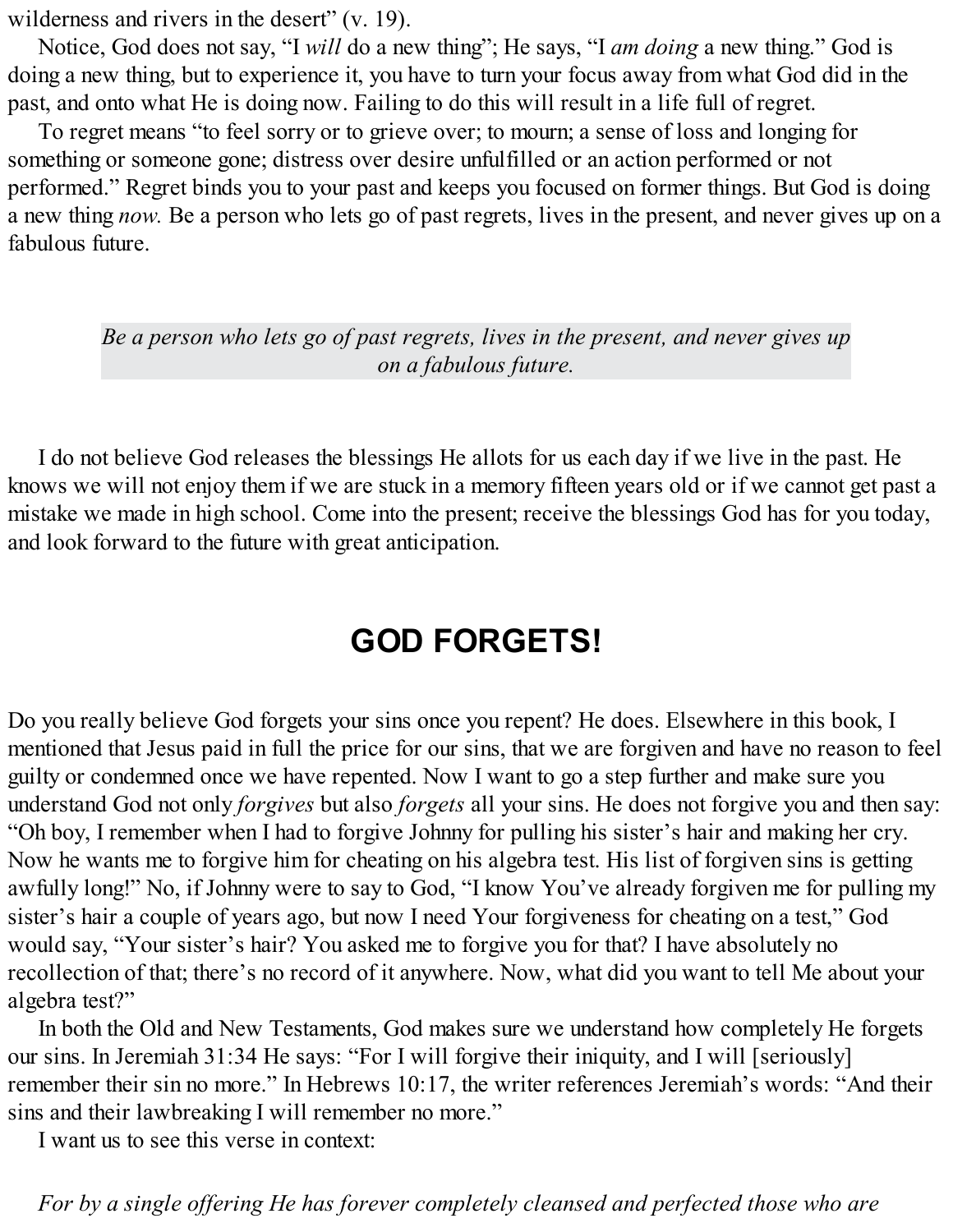*consecrated and made holy. And also the Holy Spirit adds His testimony to us [in confirmation of this]. For having said, This is the agreement (testament, covenant) that I will set up and conclude with them after those days, says the Lord: I will imprint My laws upon their hearts, and I will inscribe them on their minds (on their inmost thoughts and understanding), He then goes on to say, And their sins and their lawbreaking I will remember no more (vv. 14-17).*

This passage is not talking about a forgiveness that happens the day we receive Christ and takes care of all of our *previous* sins. God's forgiveness is ongoing for the duration of our lives; it is for every day. When Jesus died on the cross two thousand years ago, He not only forgave everything we had done in our pasts, but He also committed Himself to forgive every sin we would commit in the future. He knows our thoughts before we think them; He knows our words before they come out of our mouths; He knows every wrong decision we will ever make—and it's all already covered. All we have to do is stay in relationship with Him. After all, what He wants from us more than anything else is not perfect performance, perfect behavior, or perfect attitudes, but hearts that really love Him. Always remember, God is not surprised by our bad behavior. He knew about it long before we did and He wants us anyway. He is excited about helping us grow into all He knows we can be.

God buries our sins—past, present, and future—in the sea of forgetfulness and remembers them no more. Often, we preach God's forgiveness, but we fail to focus on the fact that He also forgets them. "I will remember your sins no more!" says God. Determine today to stop remembering what God has forgotten.

Throughout this book, I have mentioned many of the devastating and dysfunctional situations of my past, and for years I allowed the impact of those circumstances to keep me from moving forward into my future. I did not progress into the new life God had for me because I kept using my past as an excuse to continue in old thought patterns and behaviors.

Jesus said, "And you will know the Truth, and the Truth will set you free" (John 8:32). When we are willing to face the truth about ourselves, we will be set free. When I accepted the fact that I was blaming other people and the circumstances of my past for my failure to go forward into the future, I was finally able to take responsibility for my life, deal with my past, and become free to pursue my future. I found the strength to believe 2 Corinthians 5:17: "Therefore if any person is [ingrafted] in Christ (the Messiah) he is a new creation (a new creature altogether); the old [previous moral and spiritual condition] has passed away. Behold, the fresh and new has come!"

Being a new creation in Christ does not mean all your problems and weaknesses vanish into thin air the minute you make a commitment to live for God. It means you become brand-new spiritual "clay." Let me explain.

Jesus, who is called "the Seed," comes to live in us as the seed of Almighty God, bringing with Him a seed of everything God is. In the physical world, seeds must be planted; they need time to become rooted and grounded; and they must be nurtured. They need sunlight and water. Someone has to keep the weeds from choking the life out of them and hindering their growth.

A similar process is necessary in our spiritual lives. We do not become "new creations" overnight, but through a process. God's Word needs to be planted in our hearts, and it needs time to take root in us. We need the water of God's Word (see Ephesians 5:26) and the light of His Spirit to strengthen us. It is also extremely helpful to take advantage of every opportunity we have to be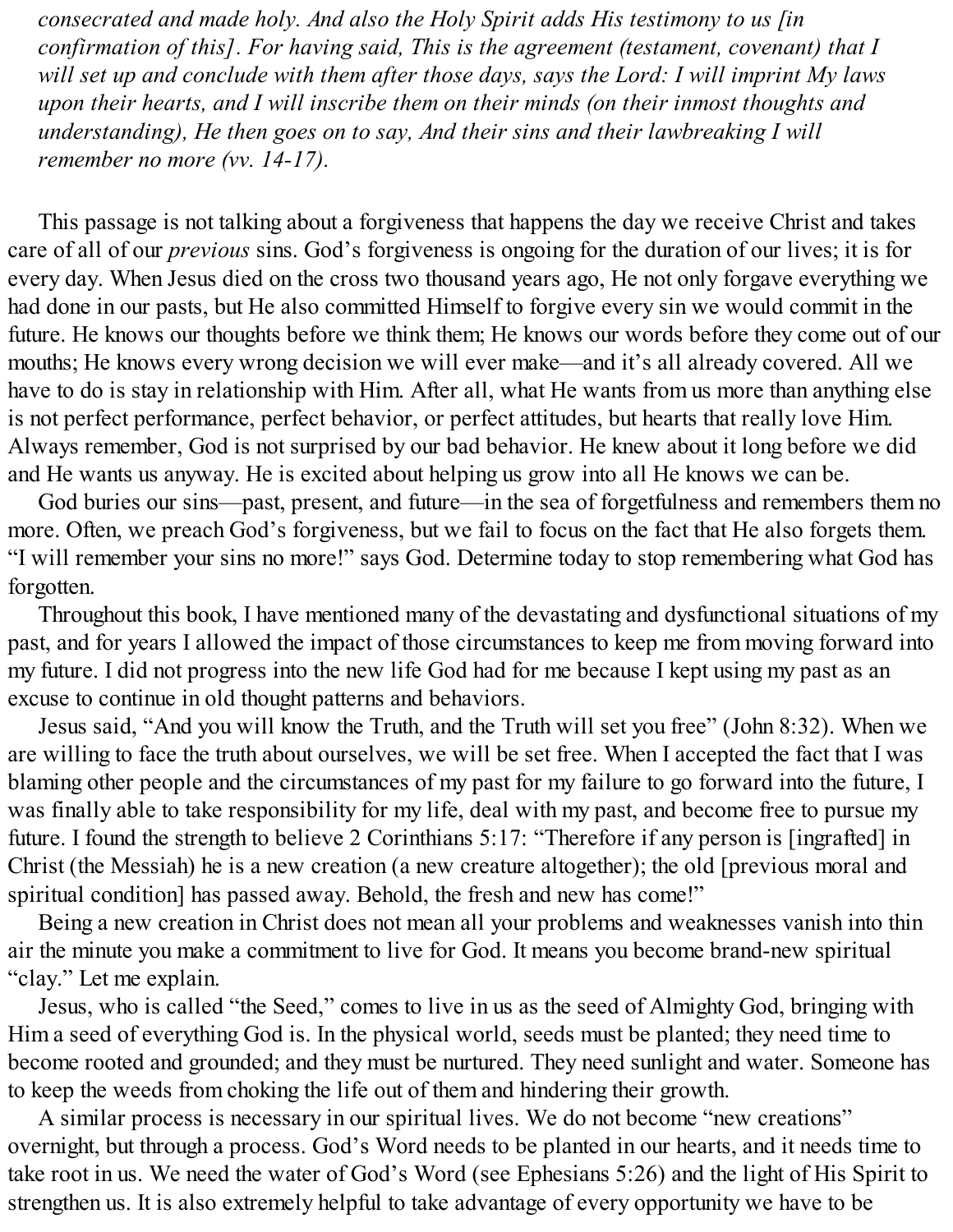nurtured by more mature believers who can guide us.

As we continue and continue and continue in these good, godly habits, those seeds God planted in us begin to grow up like plants and become trees of righteousness (see Isaiah 61:3). Over time, we realize we are changing not because of our own effort but because we are spending time with God and growing in His Word. As we dwell in His presence and live by His truth, His image is re-created in us and we truly become new.

## **THE PAST IS PAID FOR**

The enemy loves to remind you of your past. He takes the mistakes, disappointments, hurts, and offenses from former seasons in your life and replays them in your mind like broken records. In between every verse of those same old songs, he sings this chorus: "Now you have to pay. You have to pay for everything you did wrong. You have to pay! You have to pay! You have to pay!"

As I mentioned earlier, many people believe the lie that we somehow need to compensate for the misjudgments or wrongdoings of our pasts. I do not want you to fall into this trap. Let me urge you not to ever try to "pay" for your past by giving up your future. Do not believe the lie that a bad past disqualifies you for a great future. Do not allow yourself to believe you have made so many mistakes in the past that you have no hope for the future.

In Jeremiah 29:11, God says: "For I know the thoughts and plans that I have for you, says the Lord, thoughts and plans for welfare and peace and not for evil, to give you hope in your final outcome." No matter what your past may hold, determine in your heart to believe that God has good plans for you. Your mistakes cannot change this truth. The only way it would not be true in your life would be for you to reject it. If you are not willing to believe it, you are not likely to see it come to pass for you. But if you will believe it and not stop believing it, you will soon see God's thoughts and plans toward you are for your welfare and peace, not for evil, regardless of your past. He is for you; He has great plans for you; and you have every reason to have hope for your future.

### *He Stuck with It*

You may never have heard of Thomas Adams, but you have probably enjoyed the product developed as a result of his persistence. Let me explain.

During the 1860s, success seemed impossible for Adams. After failing at several jobs and trades, he became a photographer. He was creative and enjoyed his work, but struggled to make a living at it.

About the same time, Mexican general Antonio de Santa Anna went into exile in the United States and stayed at Adams's home in Staten Island, New York. Santa Anna encouraged the innovative Adams to see what he could do with chicle, a substance derived from the sapodilla trees of Mexico. Santa Anna believed the chicle might be used to make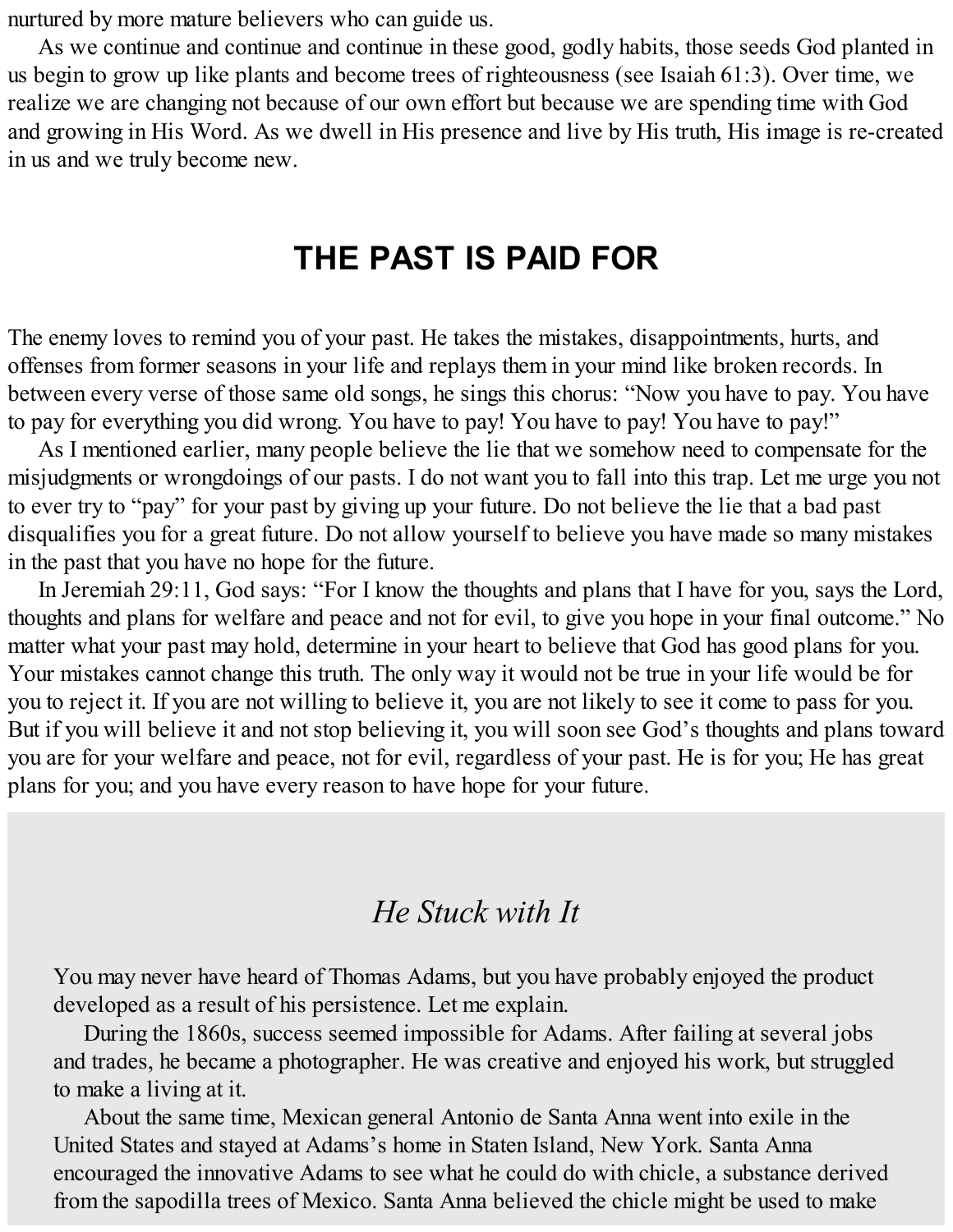synthetic rubber and told Adams he could secure the substance for him at very little cost from friends in Mexico.

So Adams went to work experimenting with chicle in a warehouse in New York City. He tried mixing it with rubber to make bicycle tires, but failed. He also tried to make toys, masks, rain boots, and other items, but he never succeeded. After experimenting diligently for about a year and finding no use for chicle, he decided to throw his remaining chicle stock in the East River and forget about it.

Before he disposed of the chicle, he paid a visit to a local drugstore, where he overheard a little girl asking to buy a piece of chewing gum for a penny. At that time, chewing gum in America was made from paraffin wax. In that moment, Adams realized he could probably make chewing gum from chicle, not realizing this had been taking place in Mexico for years. That night, Adams and his son made pieces of chewing gum from chicle —little pieces without any artificial flavors—and wrapped them in brightly colored tissue papers. They sold each stick of gum for a penny.

Adams finally found success selling his gum, which he called "Adams' New York Gum Number 1." In 1888, his "Tutti-Frutti" gum became the first to be sold in vending machines and by the end of the nineteenth century, he had established the most profitable chewing gum company in America. His company gained a monopoly in the chewing gum business in 1899 when it merged with the six largest chewing gum manufacturers in the United States and Canada. This company developed and sold Chiclets®, with tremendous success, beginning in the early 1900s.

Next time you see a package of chewing gum, remember Thomas Adams and let it remind you to never give up.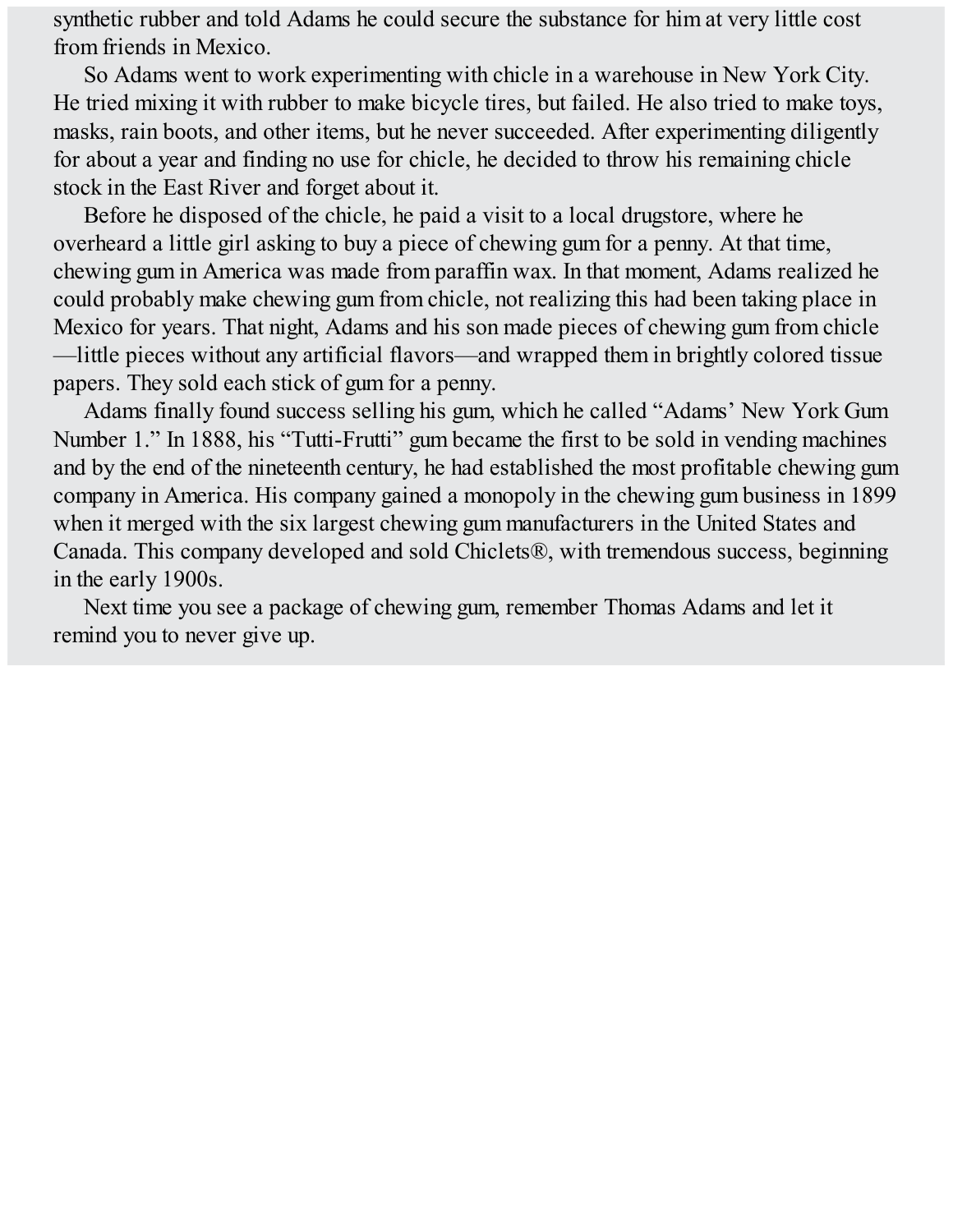## **[CHAPTER](#page-2-0) 17**

## **THE [POWER](#page-2-0) OF HOPE**

*"Hope is necessary in every condition."* SAMUEL JOHNSON

ඥාල

**O**<sup>n</sup> Christmas Eve 1981, <sup>a</sup> group of people embarked on <sup>a</sup> tragic journey they would never forget. <sup>A</sup> woman named Pat, her husband Gary, her two teenage stepsons, and a close friend were flying to Colorado to go skiing. Gary was piloting the small plane that was to get them to their destination. He had his pilot's license but had not yet been instrument certified, so he did not file a flight plan.

Flying over the mountains taxed the small engine, and they began to go down. Gary saw a tiny clearing along the tree line in the middle of the mountain range. He aimed for it and although they crash-landed, he was able to keep much of the plane intact and right side up.

The impact of the crash broke Pat's back, but everyone else's injuries were minimal. Pat was unconscious for a while, but she vaguely remembers her husband saying that he was leaving to get help.

The four stayed in the cramped cabin of the plane and waited overnight for help to arrive. The next day they thought their prayers had been answered. About a hundred yards away a military helicopter landed and a group of soldiers jumped out. The stranded passengers thought their ordeal was over. They assumed Gary had made it to safety and that this was their rescue. A few minutes later the group realized the men were *not* looking for crash victims. Horrified, they screamed for help, but the helicopter engine was so deafening the soldiers could not hear them. The white top of the plane blended into the snow; the snow was too deep for the boys to make it very far away from the plane, and they had nothing to use as a signal. There was nothing else they could do. The helicopter took off. The cold silence of the mountain crushed their spirits.

The victims ate snow for Christmas dinner and tried to build a fire, to no avail. They sat in the freezing temperature and endured the pitch-blackness of night. In the back of Pat's mind, she asked God, If we are all going to die, can I go first? I can't watch the others die in front of me.

Thankfully, they had a Bible with them. Through it, the Lord began to encourage them to press on when it seemed there was no hope.

Because no flight plan was filed, no one knew the group was missing. However, the emergency transponder was sending out a signal. Little did the crash victims know a commercial jet flying overhead heard the signal, but since there was no report of a missing plane, it was assumed that the transponder was being used as a drug drop. (In the 1980s, drug traffickers dropped loads of drugs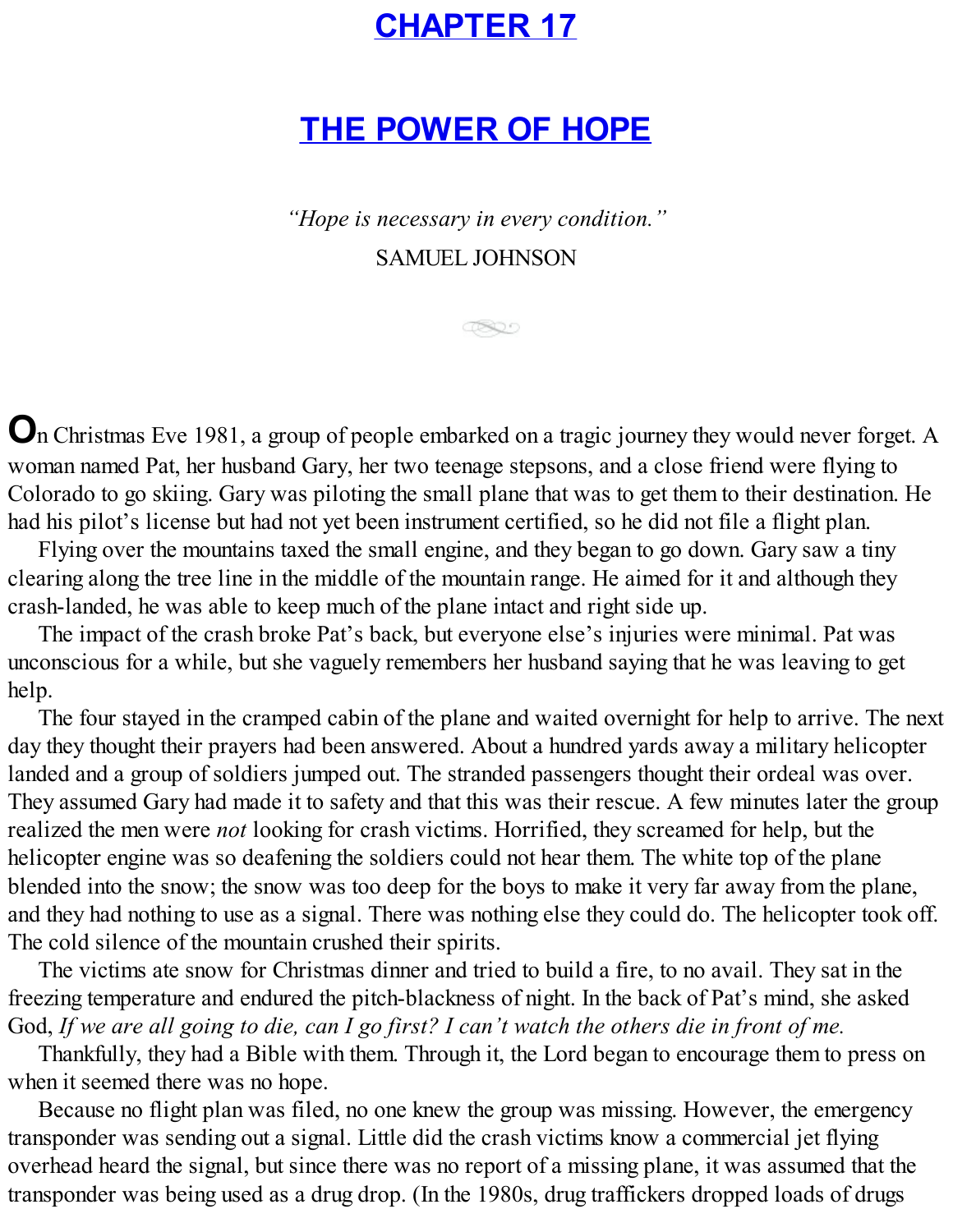packed with transponders so teams on the ground could locate them.) However, when the same flight heard the transponder a couple of days later, the alert went out and hundreds of people began to search the mountains. It was difficult to pinpoint the location of the transponder because the signal echoed off the mountains.

The weather grew worse the sixth day; a blizzard was setting in. But then the cold and hungry survivors began to hear noises outside. Suddenly out of nowhere a man with a big smile appeared in the window of the plane! Reinforcements were called in. Even against orders a helicopter pilot landed his Huey on a jagged sheet of ice in blizzard conditions. Pat and the boys were loaded on the helicopter, but their friend would have to be skied down the next morning. The snow was chest deep now, so a team of rescuers with emergency supplies stayed with him overnight. The next morning it took seven hours to ski him to a landing zone.

Pat had surgery on her broken back and to this day has a steel rod helping to hold her back together. The boys both lost about half of each foot due to frostbite, and the friend lost both of his legs at the knee.

For months, no one had seen or heard from Gary. Pat knew he was gone.

It took several months, but Pat began to make a strong recovery. She was encouraged to press on. She began to feel God had something for her to do. She realized she could either feel sorry for herself and live as a victim, or go on with life.

Nine months after the accident, Gary's body was discovered. He had apparently fallen into a ravine and frozen to death.

Pat decided to press on and find the work God was calling her to do. She went through a decade of searching and emotional wilderness, trials, and pain—all in preparation for the work she now does with a man she married after Gary's death.

Always remember that you have two choices when you find yourself in difficult circumstances: you can give up or go on! Only you can make the choice, but if you choose to go on you can encourage many others throughout your life who are faced with the same choice you once had to make.

> *You have two choices when you find yourself in dif icult circumstances: you can give up or go on!*

# **HOLD ON TO YOUR HOPE**

Pat and the other plane crash survivors learned how to hope in a seemingly hopeless situation. People like Pat, who have seen God's faithfulness in the past, tend to be very hopeful. They know a bad situation can turn into a wonderful testimony in a matter of minutes. They know how to hold on to hope and refuse to give up.

People who have lost hope view life from the perspective of dread. Dread, which is closely related to fear, steals the ability to enjoy ordinary life and makes people anxious about the future. It keeps them from looking forward to the next hour, the next day, the next month, or the next decade.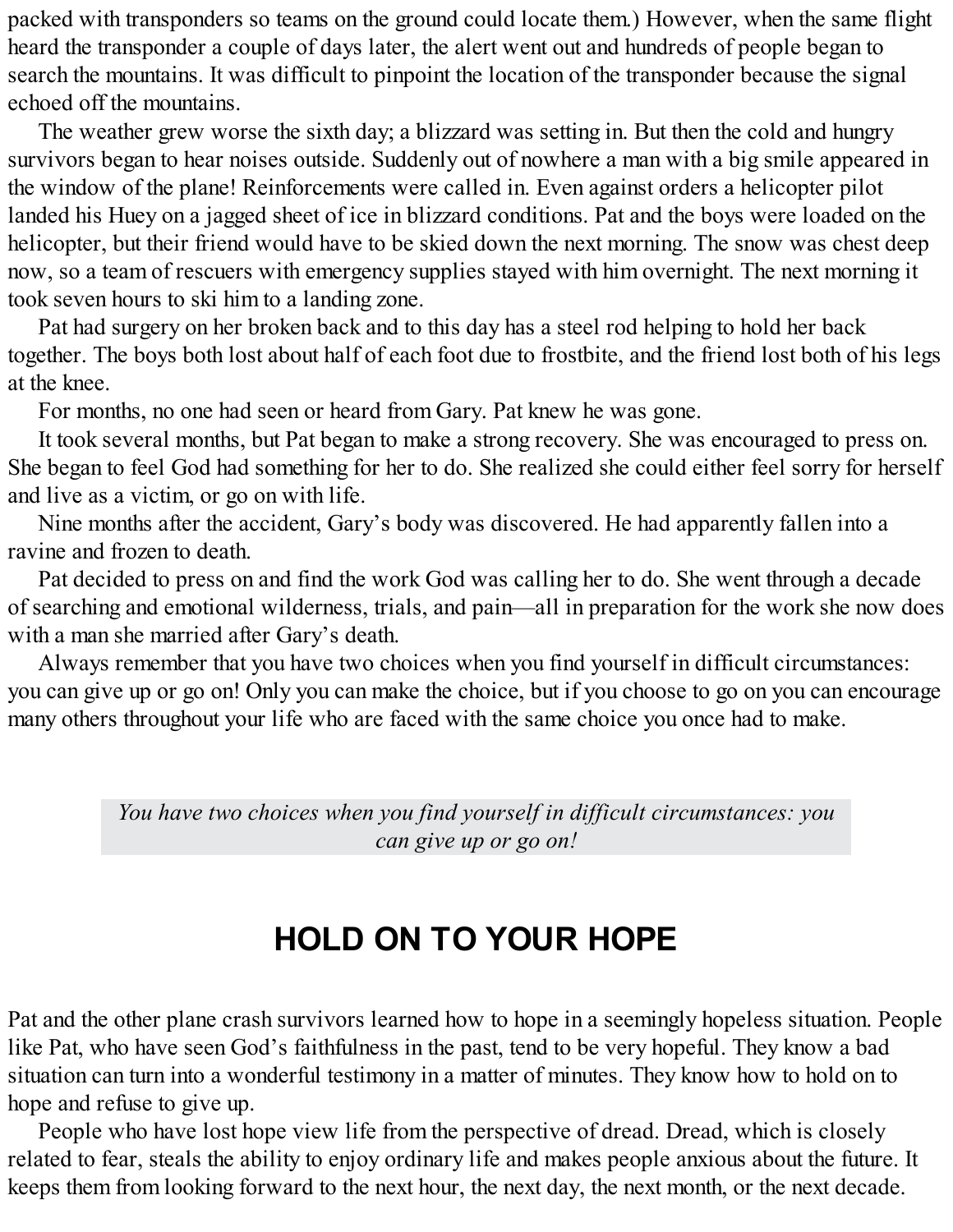Their thoughts about the present are negative and their outlook on the future is filled with fear, pessimism, doubt, and worry.

Hope, on the other hand, is the opposite of dread; and it is a close relative of faith. Hebrews 11:1 tells us faith is "the assurance (the confirmation, the title deed) of the things [we] hope for." When we have hope, our outlook on life and the future is positive. We can have hope because we trust in God's love, His power to provide for us, and His ability to lead us in every situation. Hope keeps us from worrying, allows us to leave our unanswered questions in God's hands, empowers us to stay at peace, and enables us to believe the best about the days to come. People with hope are happy, optimistic, and full of strength and courage.

Because hope is such a powerful force, the enemy goes after it with a vengeance. If he can steal your hope, he can set you on the path toward total despair and depression—and that's his intention. He will plant thoughts such as these in your mind:

- You have always been this way. You will never change.
- No one will ever want to marry you.
- You might as well settle into this entry-level job, because you will never be smart enough to get a promotion.
- You might as well go buy some clothes in a larger size because you will never lose this weight.
- Your children will never amount to anything.
- You will not have enough money for retirement.
- No one in your family has lived more than seventy years, so you cannot expect a long life.
- You will never own a new car.
- You will never own your own home.
- You will never get out of debt.

If you read these statements carefully, you will notice they have a common thread running through them: self-pity! The devil puts thoughts in our minds to make us feel sorry for ourselves and resent the people who have what we are convinced we can never have.

Self-pity is a very destructive negative emotion. Self-pity makes us blind to our blessings and the possibilities before us; it steals our hope for today and for tomorrow. People who pity themselves think, *Why should I try to do anything? I'll just fail.*

I used to love to sit and drink my coffee, feeling sorry for myself and thinking about how mistreated I was. But I finally realized self-pity is idolatry because it is self-focus carried to an extreme and it rejects God's love and ability to change things for us.

I encourage you to be determined to not waste one more day of your life in self-pity. When you lose hope and begin to feel sorry for yourself, stop right that minute and say, "I refuse to feel sorry for myself. I may be in a difficult season of life right now, but I will not stop hoping for better things! The Roman orator Cicero said, "While there's life, there's hope." This is true. As long as you are alive, you have the ability to hope.

The enemy wants you consumed with hopelessness and will tell you all sorts of things about yourself, your life, other people, and God if he thinks you will believe them and lose hope. But the devil is a liar; you must not believe anything he says. The psalmist refused to give up when the enemy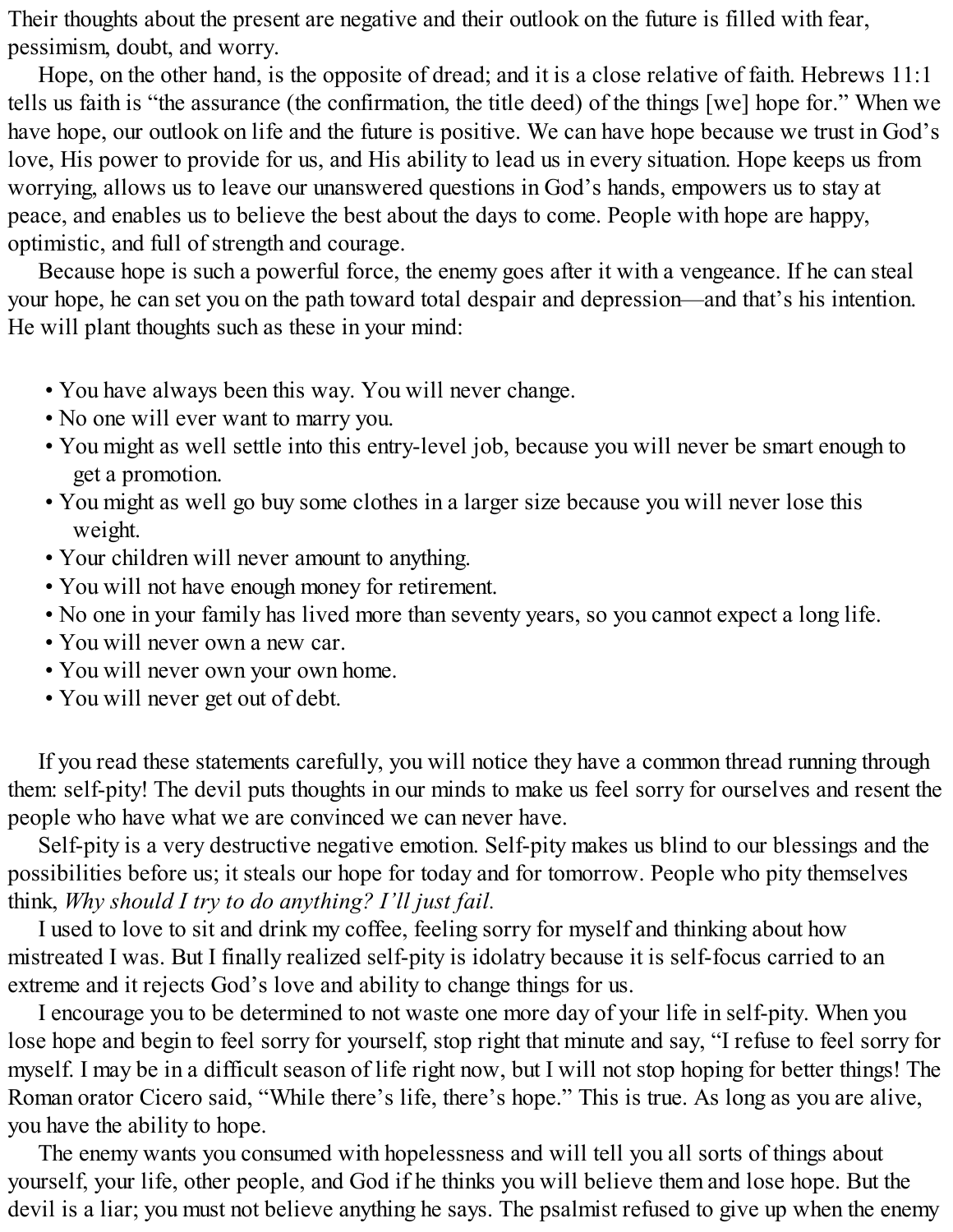assaulted him with hopelessness. He knew how to talk to himself to overcome such attacks, and said, "Why are you cast down, O my inner self? And why should you moan over me and be disquieted within me? *Hope in God* and wait expectantly for Him, for I shall yet praise Him, my Help and my God" (Psalm 42:5, emphasis mine).

Remember, God has thoughts and plans for your good, to give you hope for your future (see Jeremiah 29:11). If you will hold on to your hope and fight for it when the enemy tries to take it away, you will see amazing things take place in your life. Being hopeful helps you to press on instead of giving up.

# **HOPE IN THE MIDST OF DISAPPOINTMENT**

A friend recently told me a story that illustrates what happens when a person refuses to give up hope even after significant disappointment.

A pastor met with a member of his church, a businessman who was very excited and full of faith because God was working in his life in significant ways. The man's business was selling large equipment to companies, and he told his pastor he had recently bid on a very lucrative contract. He believed he would get this contract. In fact, the man was absolutely *convinced* the vendor would give him the business.

The pastor believed God showed him the man would not receive the contract and advised the man to reconsider his expectations so he would not be disappointed when it did not materialize. The man refused, saying, "I *know* I am going to get that contract. I'm believing for it. My faith is strong. I am going to get it."

He did not. The contract went to a competitor.

At first the businessman was upset, but then the pastor gave him some wise advice: "I believe the best course of action at this point is to go talk to the people who gave the contract to someone else and let them know you would be glad to help them and be involved in their business any way you can. Tell them you understand why they bought the equipment from someone else, but that you would like to do the installation because you have the best installers anywhere." He encouraged him to remain hopeful and refuse to be defeated by one setback or disappointment.

The businessman took his pastor's advice and decided to press through his disappointment and not give up hope for a relationship with the company that did not buy from him, even though he would have to accept a different type of relationship than he initially wanted.

He did get the contract for installation and while the businessman's employees were installing the equipment, the head of the company noticed what an excellent job they were doing. The next time he purchased a large piece of equipment, he bought from the businessman—and it was a much, much bigger sale than the first contract would have been. So he ended up with "the best of both worlds" because he refused to stop hoping in the face of a major disappointment.

When things don't work out the way we wish they would, we can either be sad about what we did not get, or we can be creative and look to see what we can do with what is left.

The businessman chose to have a positive, hopeful attitude toward a disappointing situation. He pressed through the temptation to be angry with the company that did not award him the first contract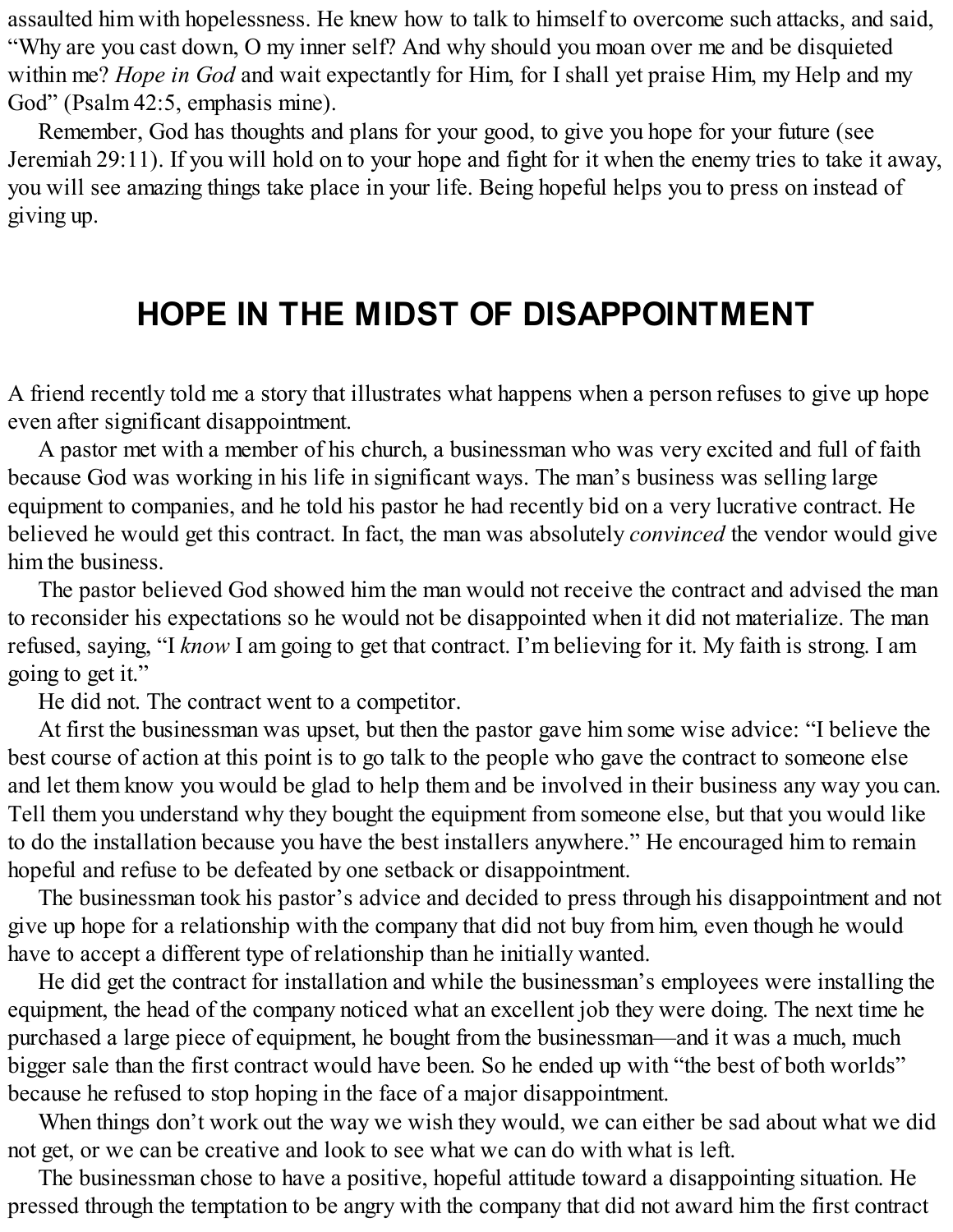or jealous of the people who did get it, and he ended up with the best deal of all. He thought God would bless him one way—with the first contract—but God rewarded him in another way. First, He blessed him with a profitable business arrangement, and second, He taught him the importance and value of staying hopeful in the aftermath of disappointment.

# **HOPE WHEN THE HEAT IS ON**

One way we develop hope is by learning about how God came through for people in seemingly hopeless situations, such as Pat and the businessman who sold large equipment. The Bible is also full of stories that give us hope and build our faith. One of them is the remarkable account of three young Hebrew men—Shadrach, Meshach, and Abednego—who insisted upon worshipping the one true God and refused to worship a golden image (see Daniel 3:1-6). As punishment for their rejection of the false god, the young men were thrown into a fiery furnace—turned up seven times hotter than its usual temperature. They would be incinerated instantly; their lives were finished; the situation was hopeless.

Was the situation really hopeless? Not with God involved. My favorite part of this story takes place when the king who tried to incinerate them looked into the furnace and saw a fourth man in the furnace with them (many scholars believe him to be the pre-incarnate Jesus), and then realized the chains or ropes with which the young men had been bound had become loose. When the three young men came out of the furnace unharmed, they received promotions in the king's government! Everything about a terrible, seemingly hopeless situation turned out well for them.

Like Shadrach, Meshach, and Abednego, you may be facing a situation that seems utterly hopeless. I urge you today to ask and allow the Lord to restore your hope. Hope simply says, "I believe something good can and will happen." Sadness, disappointment, and despair have to flee in the presence of hope. As long as you have hope, you will not be able to give up.

*Sadness, disappointment, and despair have to flee in the presence of hope.*

## *On the Right Track*

During his early years, Andrew Carnegie was expected to follow in his father's footsteps and become a weaver in his home country of Scotland. Prior to the industrial revolution, which brought steam-powered looms to Scotland in 1847, a weaver could make a decent living working with his hands. But when mechanized looms arrived, companies no longer needed hand loom weavers. When this happened to Carnegie's father, the family's standard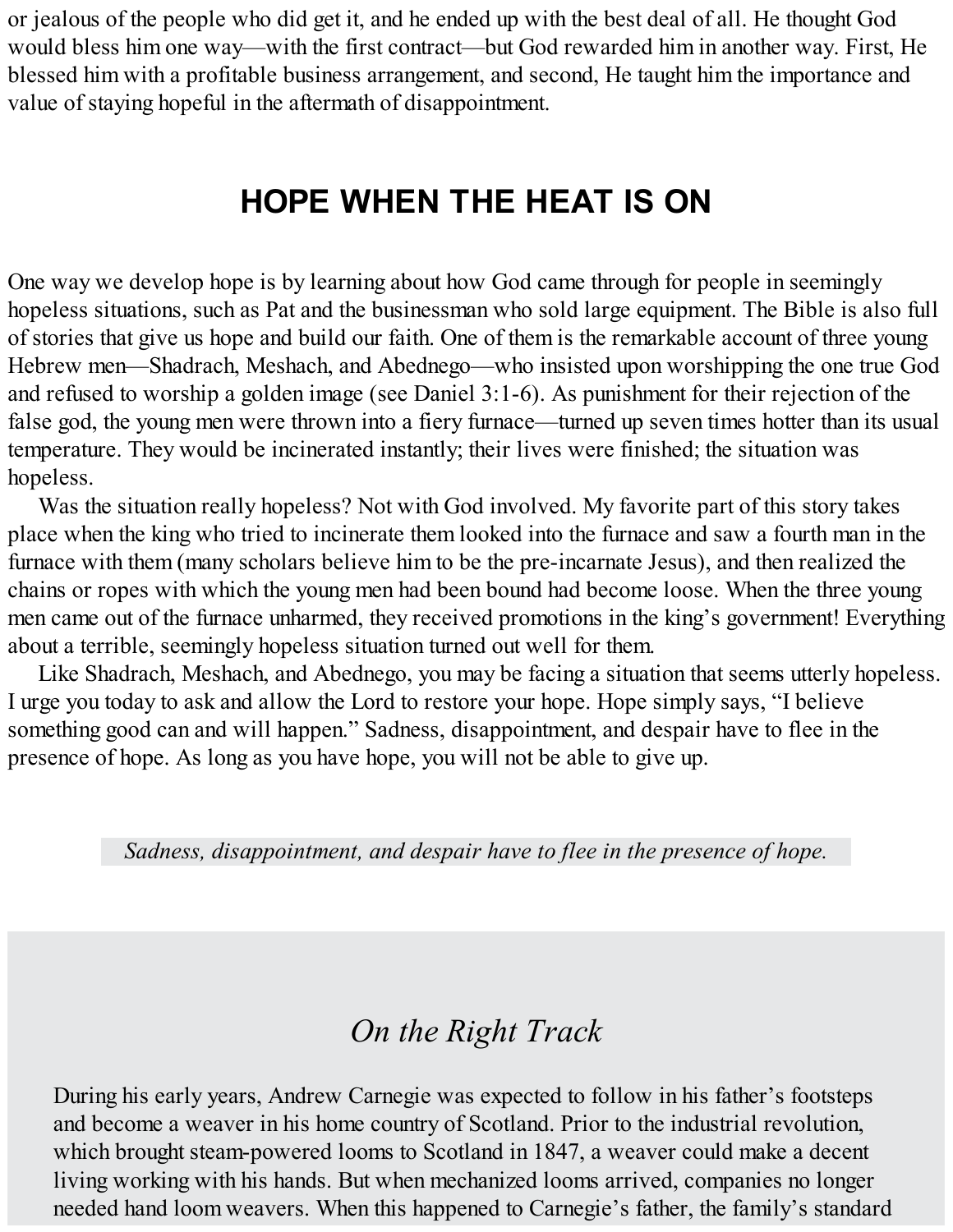of living dropped dramatically and his mother had to go to work. She opened a grocery store and made extra money mending shoes. Reflecting on those days, Carnegie wrote that that experience taught him "what poverty meant" as he watched his father beg for work. As a result, he wrote: "Then and there came the resolve that I would cure that when I got to be a man." He grew up with the determination to do all he could to provide jobs to hardworking people and to ensure he did not live an impoverished life.

In 1848, Carnegie's mother took a drastic step in an effort to avoid complete devastation and financial ruin for her family. She borrowed money to move herself, her husband, and her children to America. Two of her sisters had already settled in Pittsburgh, so the Carnegie family joined them there. Carnegie and his father both found work in a cotton factory.

Carnegie then took a job in Pittsburgh's telegraph office as a messenger boy. He distinguished himself by working hard and eagerly volunteering for new or additional responsibilities. At the same time, he developed a disciplined reading habit and found ways to see plays and experience other cultural and educational activities.

Through his work at the telegraph office, the diligent young Carnegie caught the attention of Thomas A. Scott of the Pennsylvania Railroad. Scott soon hired Carnegie as his personal secretary. Through dedication and an outstanding work ethic, Carnegie moved through the ranks at the Pennsylvania Railroad and became Scott's successor as superintendent of the Pittsburgh division.

After the Civil War, Carnegie saw great potential in the iron industry, so he resigned from the railroad and set out to make a fortune in iron. And make a fortune he did. With smart decisions, calculated risks, and a keen eye for disciplined spending, he became one of the wealthiest men and greatest philanthropists of his day.

Carnegie believed "the man who dies rich dies disgraced," so he began giving away money as he grew older, focusing on educational and cultural causes. By the time of his death, he had funded the establishment of two thousand five hundred public libraries and given away approximately 350 million dollars.

Hard work and the relentless pursuit of his goals made Andrew Carnegie, once the impoverished son of an unemployed weaver, a man his peers called "the richest man in the world." He set his mind to becoming a wealthy entrepreneur and one who employed others. By working hard, taking advantage of opportunities, and embracing responsibility, he did it. When you set your mind to the accomplishment of your goals and do what you can to reach them, you will achieve them.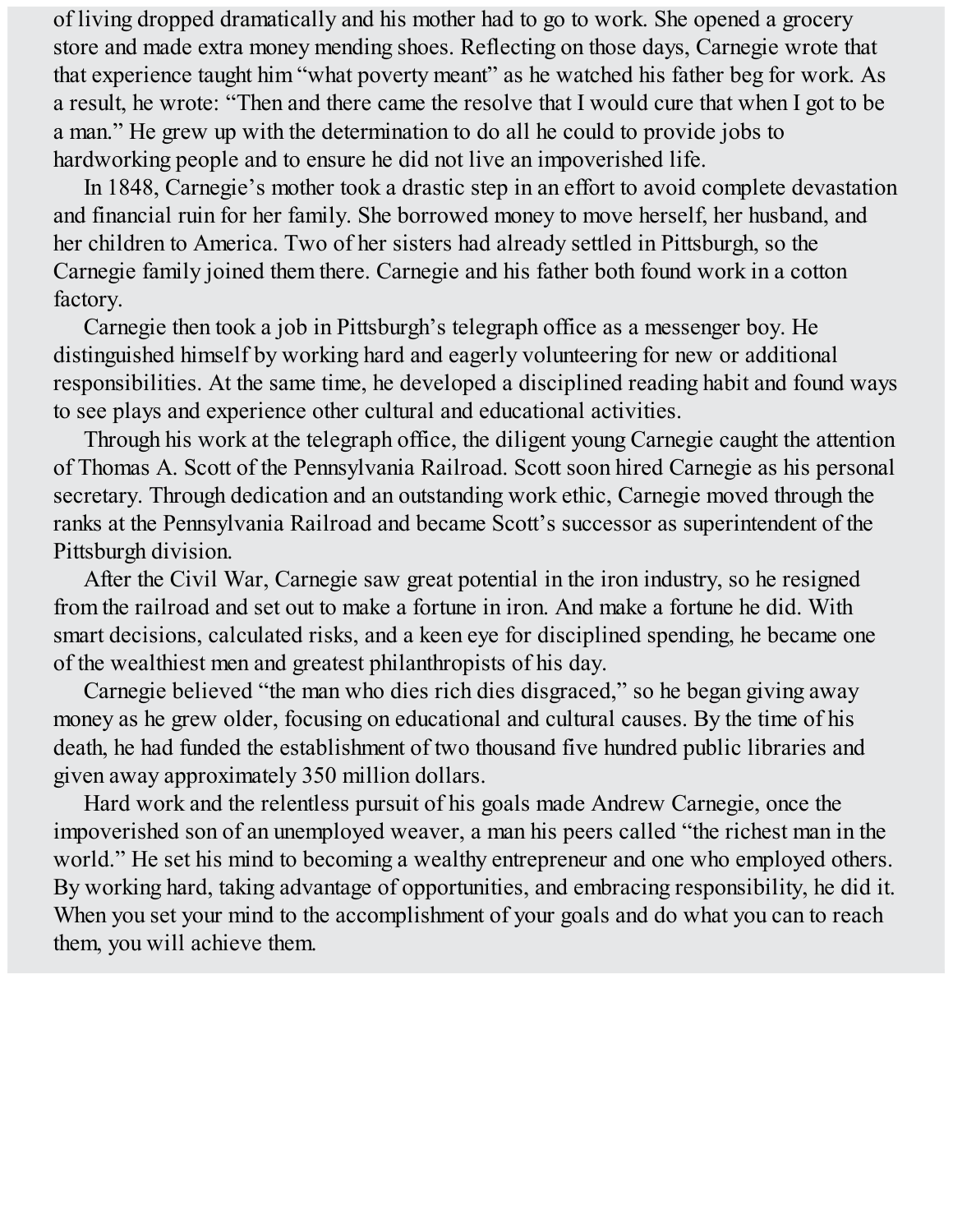### **[CHAPTER](#page-2-1) 18**

# **LIKE A [SUDDEN](#page-2-1) WIND**

"The highest reward for a man's toil is not what he gets for it but what he becomes by it." JOHN RUSKIN

ඥාල

**I** once heard <sup>a</sup> story called "The Obstacle in Our Path" that <sup>I</sup> want to share with you.

In ancient times, a king placed a boulder on a roadway. Then he hid himself and watched to see if anyone would remove the huge rock. Some of the king's wealthiest merchants and courtiers came by and simply walked around it.

Many loudly blamed the king for not keeping the roads clear, but none did anything about getting the big stone out of the way. Then a peasant came along carrying a load of vegetables. On approaching the boulder, the peasant laid down his burden and tried to move the stone to the side of the road. After much pushing and straining, he finally succeeded. As the peasant picked up his load of vegetables, he noticed a purse on the road where the boulder had been. The purse contained many gold coins and a note from the king saying that the gold was for the person who removed the boulder from the roadway. The peasant learned what many others never understand.

The important lesson to remember is that work has its rewards. This is true in corporate settings, in your home, in your relationships, and in every area of life. If you are willing to pay the price, you can have the prize. The same principle applies in our spiritual lives as we walk with God. He requires us to work to accomplish what He calls us to do, to fulfill His purposes for our lives, and to follow the dreams He plants in our hearts; and He promises that if we are diligent, we will have a reward.

I believe many people are unhappy today because they only want to commit to things that are easy or convenient. This saddens me because these people often cheat themselves out of the rewards God has for them simply because they want to avoid difficulty. If they would be willing to exert effort, they would reap great benefits.

God wants to bless us in many ways. Sometimes He requires us to do something difficult before we receive certain blessings because He wants those blessings to be rewards for our diligence. There are no rewards for starting something; there are no rewards for quitting. But if we never give up, we *will* receive our rewards.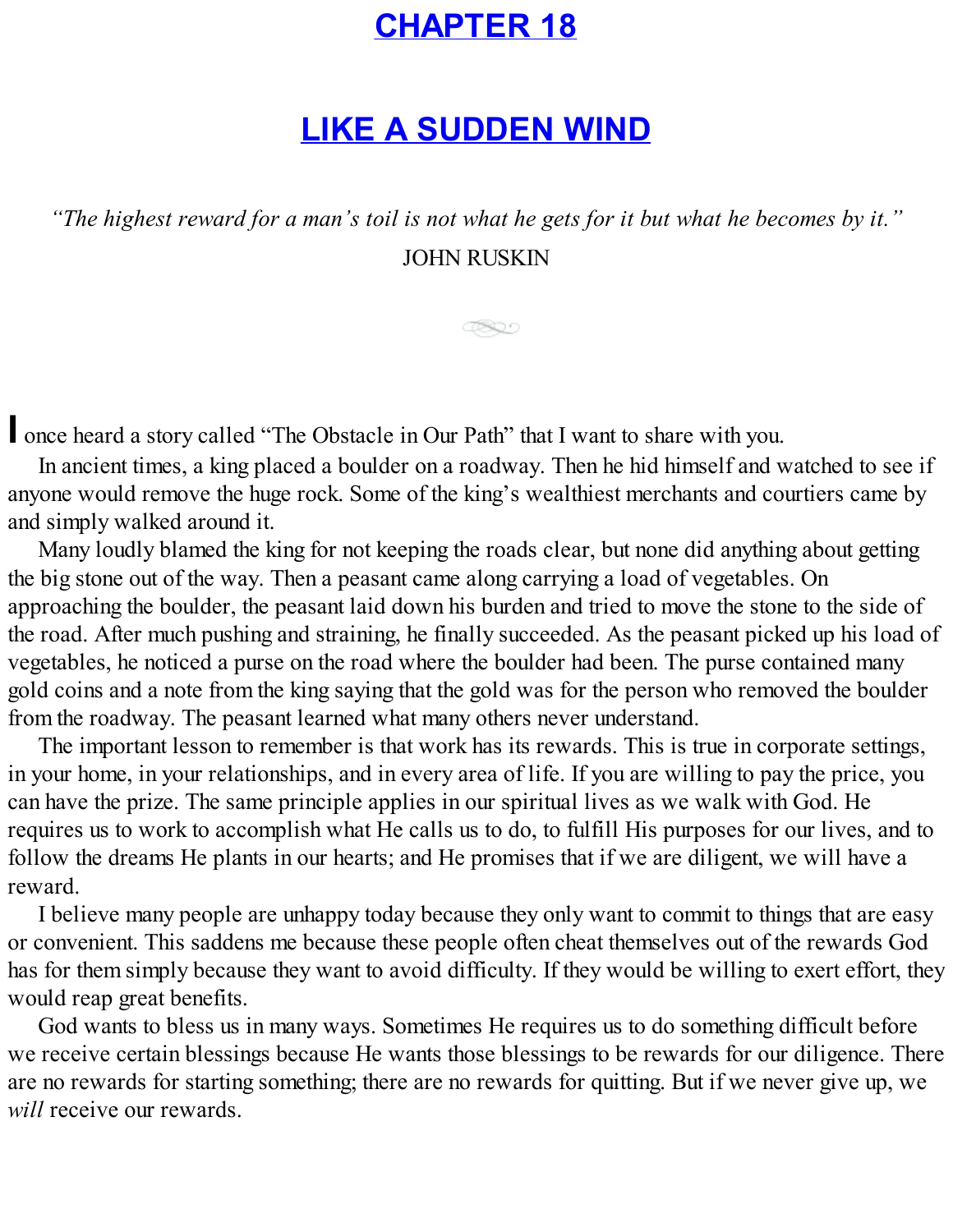# **GOD IS A REWARDER**

Perhaps the one verse that most clearly presents the promise that God rewards those who never give up is Hebrews 11:6: "He is the rewarder of those who earnestly and diligently seek Him [out]."

We must believe God is a *rewarder* of those who diligently seek Him. If we are diligent, we can expect rewards. We cannot manipulate God; we must believe His Word and do what He asks us to do. He tells us the diligent will be blessed, so we simply keep on keeping on and refuse to give up.

You know by now that doing something the right way one time does not necessarily bring great reward. It is doing what is right over and over and over and over that will bring the good result you desire. You must be diligent when everyone else around you slacks off or gives up. Diligence is not easy, but it has its rewards—and I guarantee you, they are worth every effort and every sacrifice you make.

## **THE WORK BEHIND THE REWARDS**

There is no such thing as a "drive-through" breakthrough! You can get a drive-through hamburger or a drive-through milkshake; you can even drop off and pick up your dry cleaning at a drive-through, but you do not have the option of drive-through convenience if you want a reward from God. There are no shortcuts with Him. If you want the reward, you have to do the work.

At this season of my life, I am living in the rewards that come with years of diligence—not one year, not two years, not even ten years, but *decades* of diligence. Knowing I have obeyed God and followed His call on my life is the most important reward, and being able to live my dream of ministering to others is an added benefit. It thrills me to realize that although I did not have a great beginning in life due to the devil's attack, I am having a great finish and God has been exalted as King.

I want to remind you that I did not see rewards quickly. For many years I actually felt that I was doing all I knew to do and still not making much progress. Actually, I was making progress, but there were so many things in my life that needed fixing I couldn't get past what was still wrong in order to see what had changed for the better. I want you to know this so you will not be discouraged if you struggle with similar feelings. Most of the time, you really are making progress when you do not think you are moving forward even one inch. God is working in you and moving you along, little by little, in such a way that you may not even notice you are no longer where you were last year. But God notices; and He wants you to keep going, even if you only advance one inch at a time. The Bible says God delivers us from our enemies little by little (see Deuteronomy 7:22). Merely refusing to give up is a victory in itself.

> *God is working in you and moving you along, little by little, in such a way that you may not even notice you are no longer where you were last year.*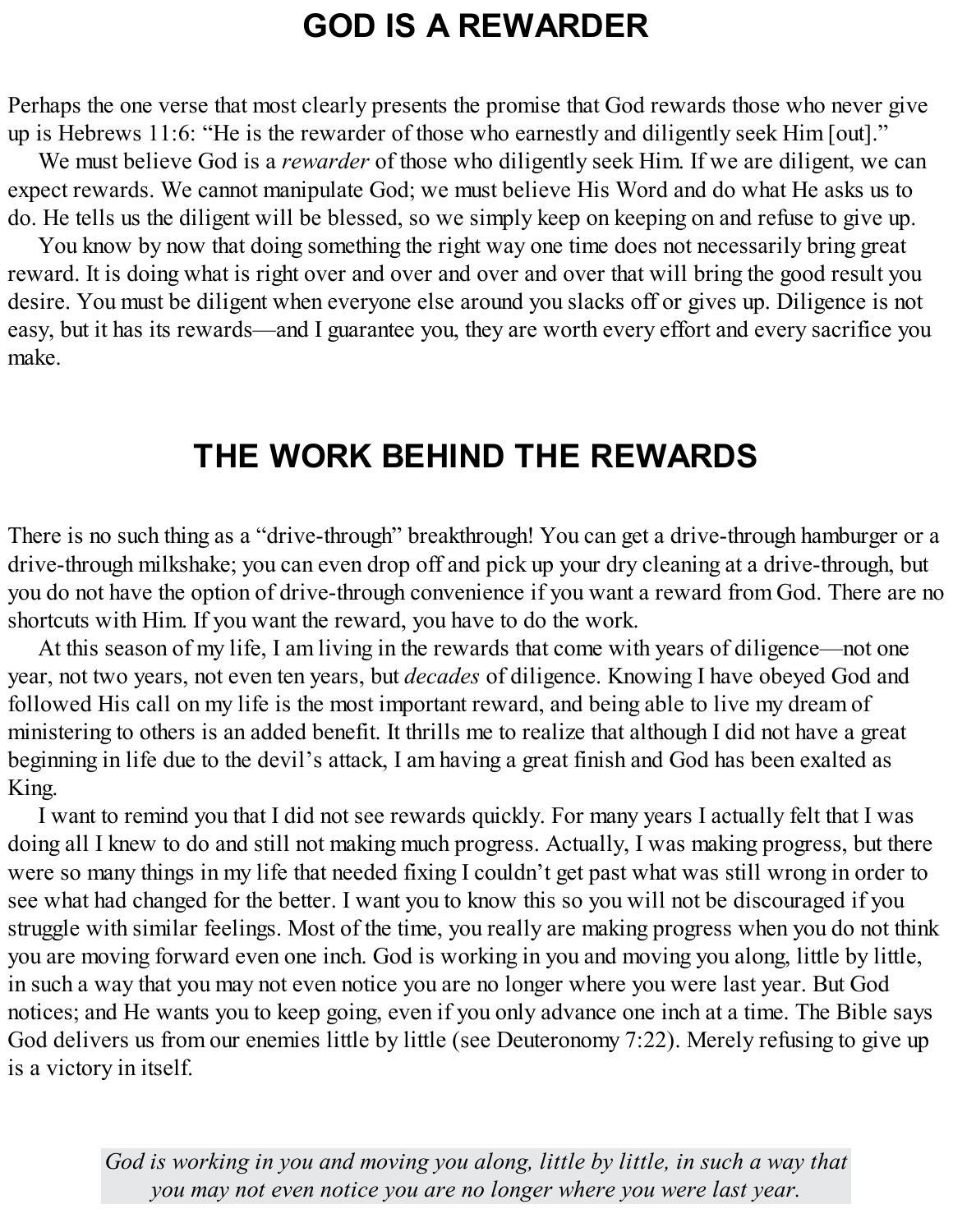# **THERE'S A REASON FOR THOSE BLESSINGS**

When we see people who seem to be showered with God's blessings and are prospering in life, people who appear perfectly at peace and are always joyful and seem to have everything work out in their favor, we wonder why they live such blessed lives. The world calls them lucky, but we know better. We know there is reason for the good life they now enjoy.

Most of the time, people we refer to as "blessed" did not start their lives in a blessed state. They have had their share of challenges and adversities; they have gone through difficulties; they have been diligent to live by God's Word; they have stayed faithful to Him; they have given to others when they had little to give; they have prayed when they did not feel like praying; and they have been patient, loving, and kind to people when they did not want to be nice to anyone. They did these things in obedience to God's Word, and because they knew doing them would bring joy to their lives.

When God saw that these people made wise decisions, followed Him wholeheartedly, and refused to give up over a period of time, He blessed them. He is a God who loves to bless us, but He does test us to see if we are determined and willing to live for Him even when we don't get what we would like.

In Matthew 5, Jesus says the pure in heart are blessed (see v. 8), but we must remember that becoming pure in heart is not easy or quick. He also says that the makers and maintainers of peace are blessed (see v. 9); but peacemaking and peacekeeping require humility, sacrifice, and a willingness to adapt and adjust to other people. God's blessings are provided freely by His grace, but we must be willing to obey Him if we want to enjoy them.

I have been through many difficult situations no one knows about. I had a lot of lonely times, and a lot of hard years. I endured many years of rejection and judgment and criticism as a woman in ministry. But now I have the reward. It was not easy, but it is worth it. Your reward will come too if you will refuse to give up! I shudder to think what my life would be like now had I given up during one of those times I was so tempted to quit. I thank God that He kept pushing me forward and sometimes even dragging me while I was kicking and screaming about every inconvenience. At times, I felt as if I could not go backward; I didn't know how to go forward, but God would not let me quit. He provided people to help, money to pay bills, open doors, strength, wisdom, and everything else I needed. The road was narrow, steep, and difficult to climb, but I eventually realized it was the only road that was truly going anywhere. I am so glad now that I did not give up, and if you refuse to give up, your reward will come also.

# **TO THOSE WHO OVERCOME . . .**

We have said that even though we like to be thought of as strong, determined, and able to overcome difficulties, we still try to avoid obstacles, opposition, and adversities that will eventually give us what we say we want. We can receive much encouragement from the book of Revelation because it is full of promises of rewards for those who overcome: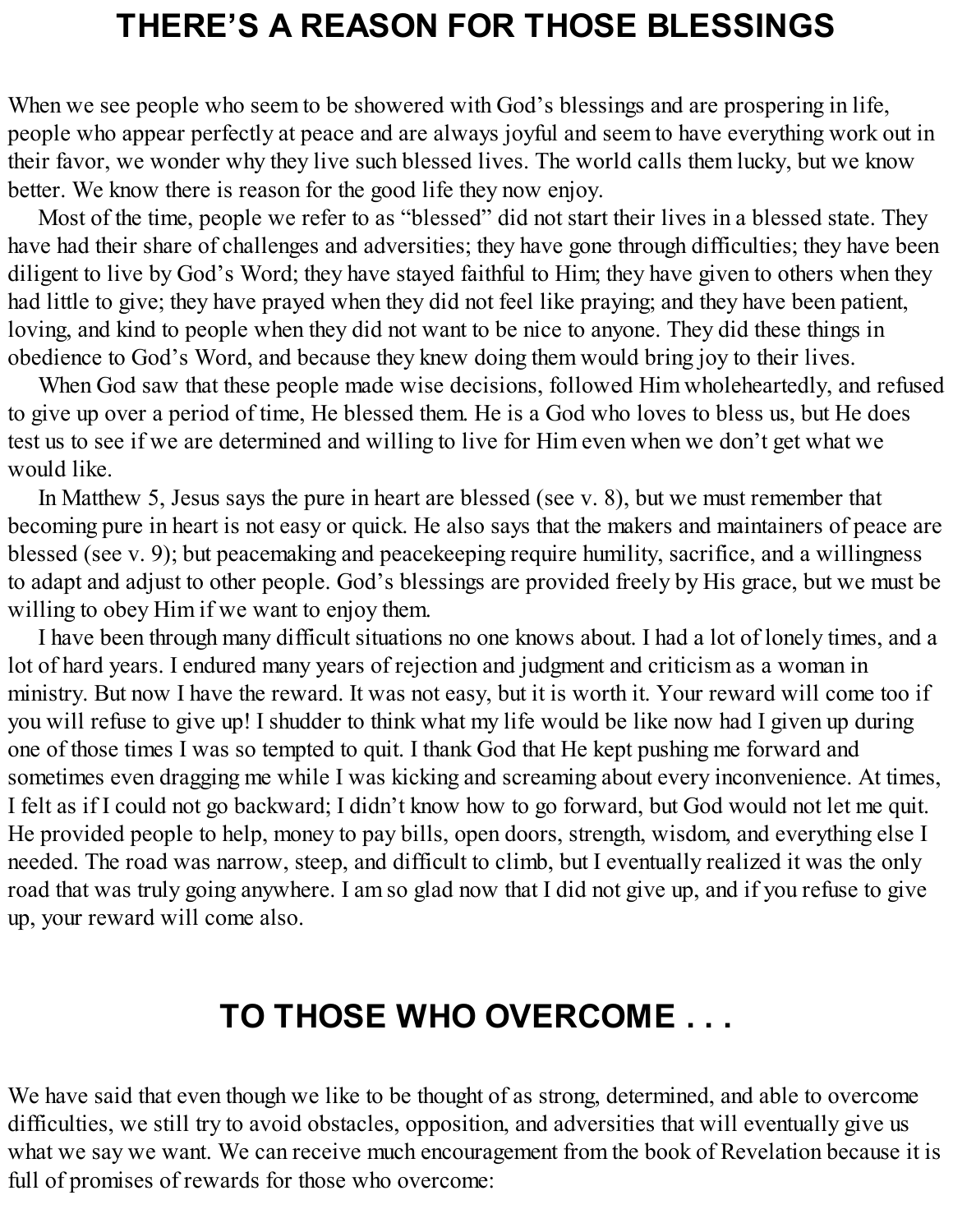He who is able to hear, let him listen to and give heed to what the Spirit says to the *assemblies (churches). To him who overcomes (is victorious), I will grant to eat [of the fruit] of the tree of life, which is in the paradise of God (Revelation 2:7).*

*He who overcomes (is victorious), I will make him a pillar in the sanctuary of My God; he* shall never be put out of it or go out of it, and I will write on him the name of My God and *the name of the city of My God, the new Jerusalem, which descends from My God out of heaven, and My own new name (Revelation 3:12).*

*He who overcomes (is victorious), I will grant him to sit beside Me on My throne, as I Myself overcame (was victorious) and sat down beside My Father on His throne (Revelation 3:21).*

These scriptures remind us of our heavenly reward when we overcome adversity with faith, perseverance, and character. We gain victory in our lives when we choose to embrace the difficult path of overcoming.

# **SQUEEZE THROUGH THE NARROW PLACE**

If you want to reach any worthy goal at all or do anything significant for God, you will find you always have to go through a narrow place. Any time God leads you toward a broader place—a position of greater influence, greater enjoyment in life, or a fulfilled desire—you will have to squeeze through a narrow place. Your narrow place may be a time when you have to walk away from negative relationships, when you have to discipline your mouth to speak positively instead of complaining, or when you have to put yourself on such a tight budget you can no longer afford some of the small pleasures of life, such as a cup of gourmet coffee or a movie ticket. You may have to choose to work while others are entertaining themselves. These kinds of disciplines will squeeze you and press you, but they will also lead you to the broad places and blessings God has for you. When you are pressed and squeezed to the point you feel you can hardly breathe, make sure you stay focused on the reward ahead. It is like working all week and looking forward to payday on Friday. When the devil tries to discourage you, just say aloud, "Payday is coming!"

Jesus spoke of the narrow gate in Matthew 7:13-14: "Enter through the narrow gate; for wide is the gate and spacious and broad is the way that leads away to destruction, and many are those who are entering through it. But the gate is narrow (contracted by pressure) and the way is straitened and compressed that leads away to life, and few are those who find it."

Many people never leave the broad road that leads to destruction. Why? Because there's plenty of room on the broad road. You will have plenty of company on the broad road. It is the easy way. Jesus calls it "spacious," and when I think of that, I think of a person who has room to carry all their fleshly baggage with them on that road! The broad road may be easy and wide, but it does not lead to anything good. In fact, it leads to destruction.

Those who really want to find life must follow what Jesus calls the "compressed" way. It's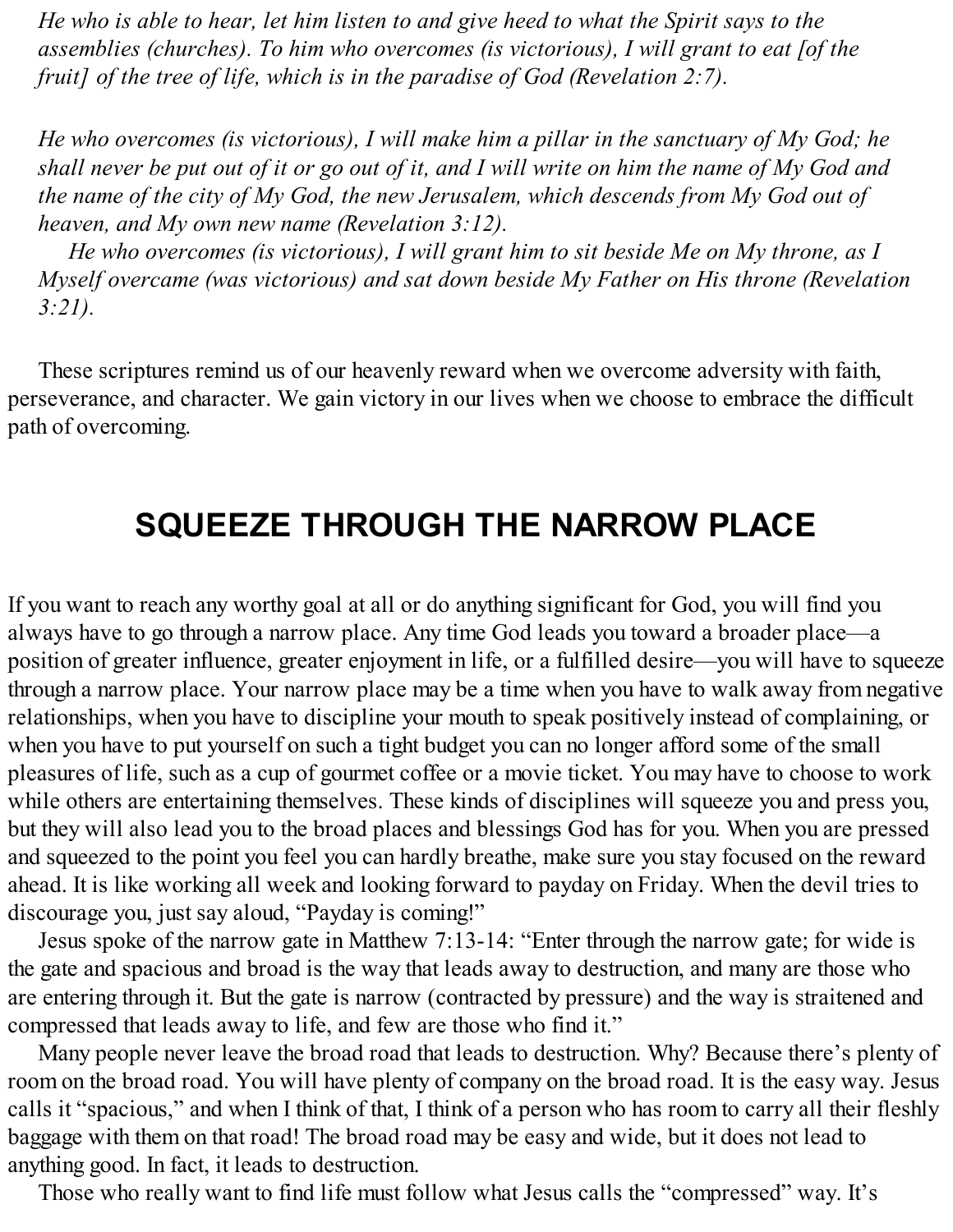straight; it's narrow; it's not as easy to walk as the broad road. When we decide to walk that narrow path, God begins requiring more of us. He starts taking away some of our fleshly baggage. He pulls the padding out of our nest. He asks us to let go of some of our old ways, to adjust some of our attitudes, to raise the standards in our relationships and conversations, and to make some changes in the ways we spend our time and money. Living on the narrow path requires that we let God out of the "Sunday Morning Box" we often try to keep Him in and invite Him into every day and everything. We cannot have any places in our lives where God is not welcome.

Everything God asks us to do as we walk the narrow way may not be easy, but it will be good for us. It may not feel like a blessing as we go through it, but it leads to blessing in the end. It will require us to overcome some things, but it will lead us to wonderful rewards.

I encourage you to get on the narrow road and stay there. There may not be many people on it with you, but if you look carefully you will see Jesus because the narrow way is always the road He travels. Do not go back to the broad road when the narrow one loses its appeal. The broad road is deceptive. It may be fun for a while, it may be easy, but it leads to trouble. Pay the price to stay with God on the road that leads to life.

## **PAYDAY IS COMING**

The promise of reward is one dynamic that keeps us moving in the right direction and refusing to quit through hard times. When you become discouraged or weary as you press through, do not give up, because the price you pay is worth it in the end. Payday is coming!

God may be giving you some tough assignments right now. He may be asking you to do some things you feel you absolutely cannot do, but I want you to know: if you will press in and press on and press through, God has a reward for you. The promise of reward is awesome. It keeps us motivated and encouraged.

A scripture that immediately comes to my mind when I think about the rewards God promises when we never give up is Hebrews 11:6, which tells us God "is the rewarder of those who earnestly and diligently seek Him [out]." We must always remember that God rewards those who diligently seek Him. His rewards may not come in the form you expect or at the time you expect, but they will come.

> *His rewards may not come in the form you expect or at the time you expect, but they will come.*

One of my favorite passages of scripture is Isaiah 61:7-8: "Instead of your [former] shame you shall have a twofold recompense; instead of dishonor and reproach [your people] shall rejoice in their portion. Therefore in their land they shall possess double [what they had forfeited]; everlasting joy shall be theirs. For I the Lord love justice."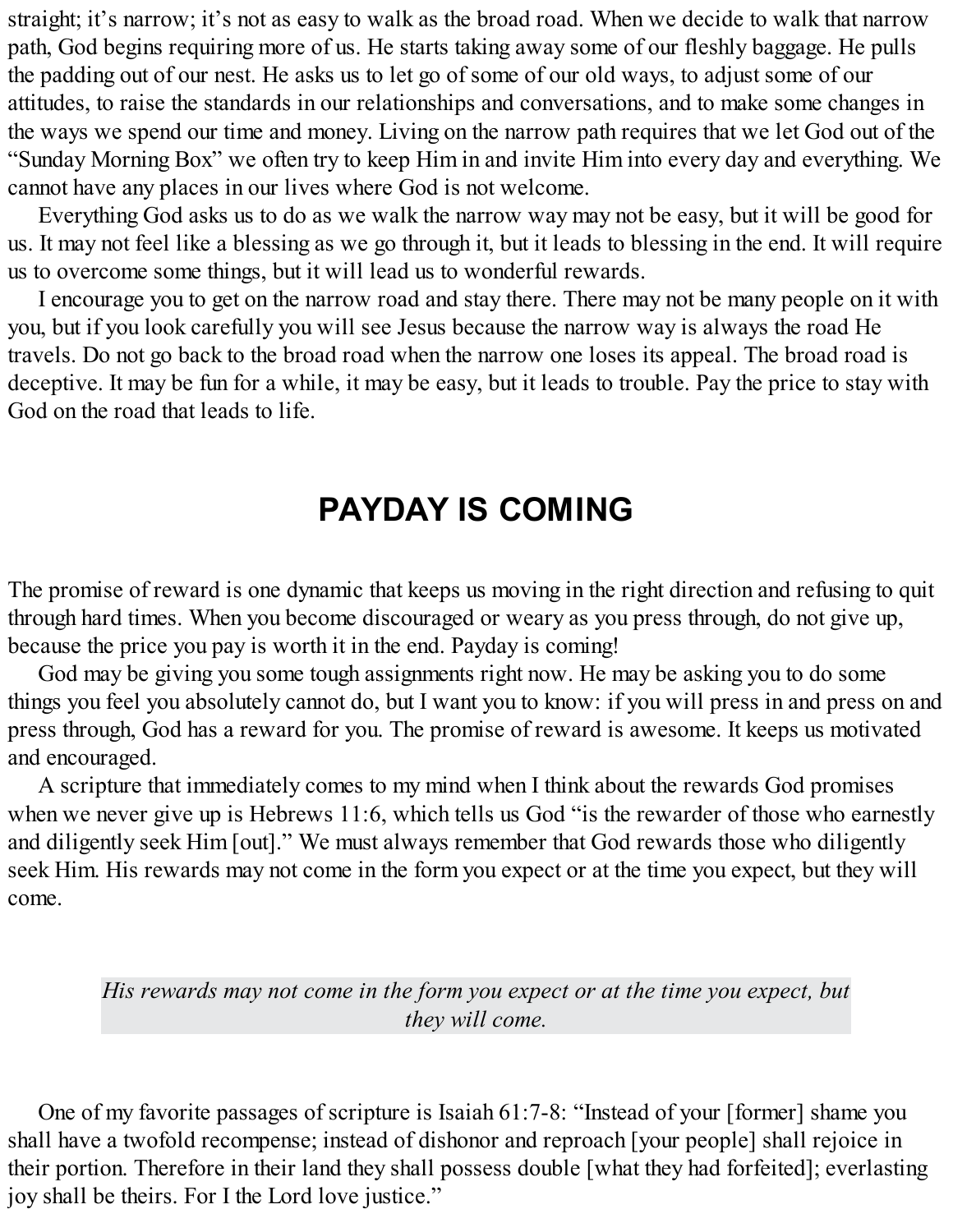Look with me at the first part of the passage: "Instead of your [former] shame you shall have a twofold recompense." The word *recompense* means "reward," or "payment for past hurts." Recompense reminds me of the word *compensation.* When I think of workman's compensation, I think of payment made to a person who has been injured on a job. Always remember, if we get hurt while working for God, He takes care of us; He "pays" us, so to speak. We are not on the world's payroll; God is watching over us. If someone comes against us, if someone hurts us, if someone rejects us, if someone wounds us, we need to keep serving God and doing right, and He will make sure we get what we deserve in the end.

Realizing that I did not have to try to collect from people who hurt me was life-changing for me. The truth is, they could not pay me. They could not give me back what they took from me, but God can always give you more than people take from you.

We find another promise of reward in Joel: "And I will restore or replace for you the years that the locust has eaten—the hopping locust, the stripping locust, and the crawling locust, My great army which I sent among you. And *you shall eat in plenty and be satisfied* and praise the name of the Lord, your God, Who has dealt wondrously with you. And My people shall never be put to shame" (Joel 2:25-26 emphasis mine).

Note the words I have italicized: "you shall eat in plenty and be satisfied." This part of the promise means so much to me because I spent so many years dissatisfied and discontent. No matter what I had, I wasn't satisfied. No matter what anybody did for me, I wasn't satisfied. No matter what I accomplished, I was not satisfied. Why? Because only God can satisfy.

Whatever you have lost in your life, He will restore. That's a promise. He will repay what has been stolen from you. As you trust Him, He will make sure you "shall eat in plenty and be satisfied and praise the name of the Lord."

# **YOU'RE ON YOUR WAY**

There is a reason you chose to read this book. I suspect something about its title, *Never Give Up!,* caught your attention. Maybe you have lived your entire life with a hope, a dream, or a goal you feel is so important it is worth never giving up on; you will make any sacrifice to see that dream come true or fight your way through any hardship to reach it. Perhaps you are facing a situation right now and you know the only way to survive it is to never give up. Maybe you have given up on something in the past and want to make sure you do not give up again.

Whatever the reason, I want to personally encourage you one more time to *never give up.* I also want to make sure you know God often moves suddenly when people have pressed in and pressed on for years, refusing to give up. Don't despair, because your breakthrough may "suddenly" come today, and if not today, then perhaps tomorrow or the next day. He hears every prayer you have ever prayed about your struggles, and He sees the commitment you demonstrate and watches you as you overcome adversity in pursuit of all He has for you. I believe there will be moments and seasons in which He will suddenly give you the provision you need, open the doors of opportunity you are waiting for, give you the ideas you are missing, align the relationships that need to come together, or do whatever you are longing for Him to do in your life. It will happen, and it may seem to be a "suddenly" for you.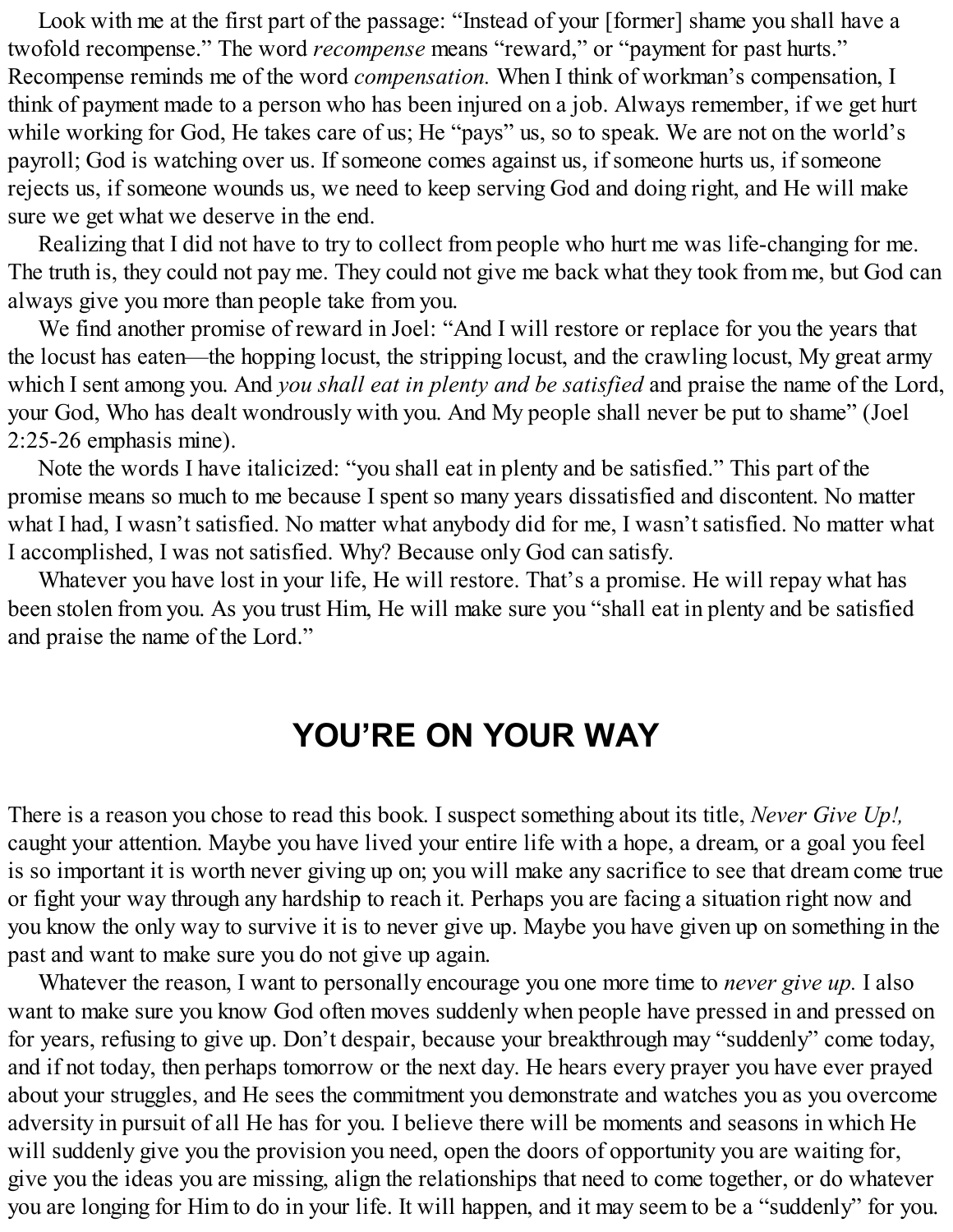I believe most of the time, only the *results* come suddenly. Behind every seemingly sudden victory, breakthrough, great opportunity, achievement, or blessing lies a degree of faithful perseverance and determination known only to those who have done the pressing.

*Most of the time, only the results come suddenly.*

You may have to wait much longer than you'd like before you finally enjoy the satisfaction of a goal accomplished or a desire fulfilled. Waiting—and waiting patiently and expectantly—are part of never giving up. Whatever you are believing God to bring to pass in your life, be patient, enjoy the journey, and refuse to give up.

You may not be able to change your circumstances, but you can be determined to wait on God and trust Him to do it. You may have to wait longer than you thought or hoped you would, but God will not be late. While you wait, you can be confident God will come through for you. When He does, you will be so glad you persevered.

God has a wonderful, unique plan for you, and I encourage you to be determined to see the fullness of that plan come to pass in your life. When life seems difficult and you are tempted to quit, remember those who have gone before you. Remember those who never gave up and eventually enjoyed the rewards of their faith and hope.

Will you decide right now that no matter what happens in life, you will never give up? The choice is up to you, but I assure you, whatever you have to overcome to reach your goals and enjoy the success God has for you will be worth the effort.

Be determined; be committed; be patient; and be diligent in every area of your life—and whatever you do, never give up!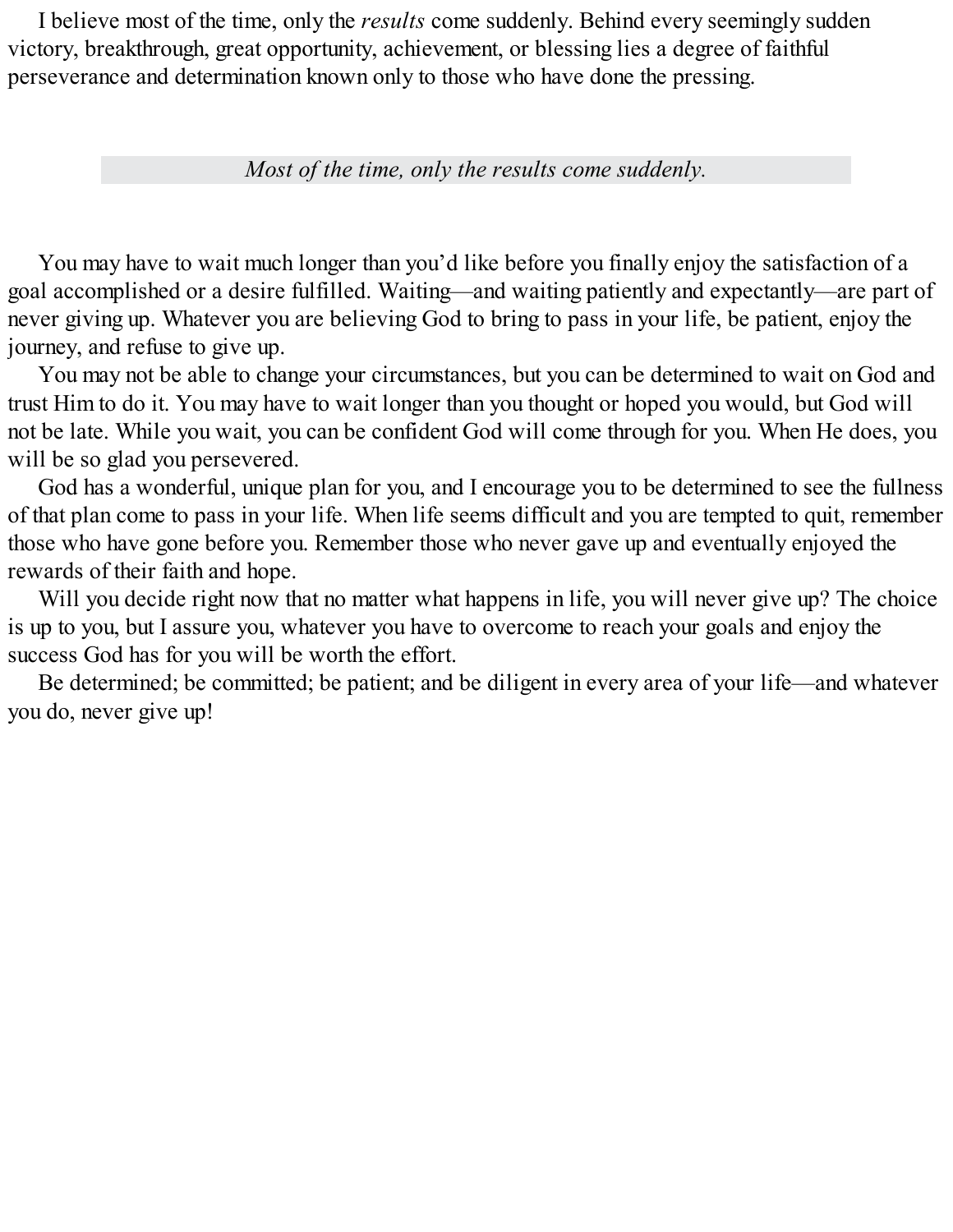#### **PRAYER OF SALVATION**

**4300** 

**T**he most important relationship of your life is <sup>a</sup> personal relationship with Jesus Christ. If you would like to receive Him as your Lord and Savior, and enter into the greatest relationship you have ever known, please pray the prayer below:

#### *Father,*

*You loved the world so much You gave Your only begotten Son to die for our sins so that whoever believes in Him will not perish but have eternal life.*

*Your Word says we are saved by grace through faith as a gift from You. There is nothing we can do to earn salvation.*

*I believe and confess with my mouth that Jesus Christ is Your Son, the Savior of the* world. I believe He died on the cross for me and bore all of my sins, paying the price for *them.*

*I believe in my heart that You raised Jesus from the dead and that He is alive today.* I am a sinner; I am sorry for my sins; and I ask You to forgive me. By faith I receive *Jesus Christ now as my Lord and Savior. I believe that I am saved and will spend eternity with You! Thank You, Father. I am so grateful! In Jesus' name, Amen.*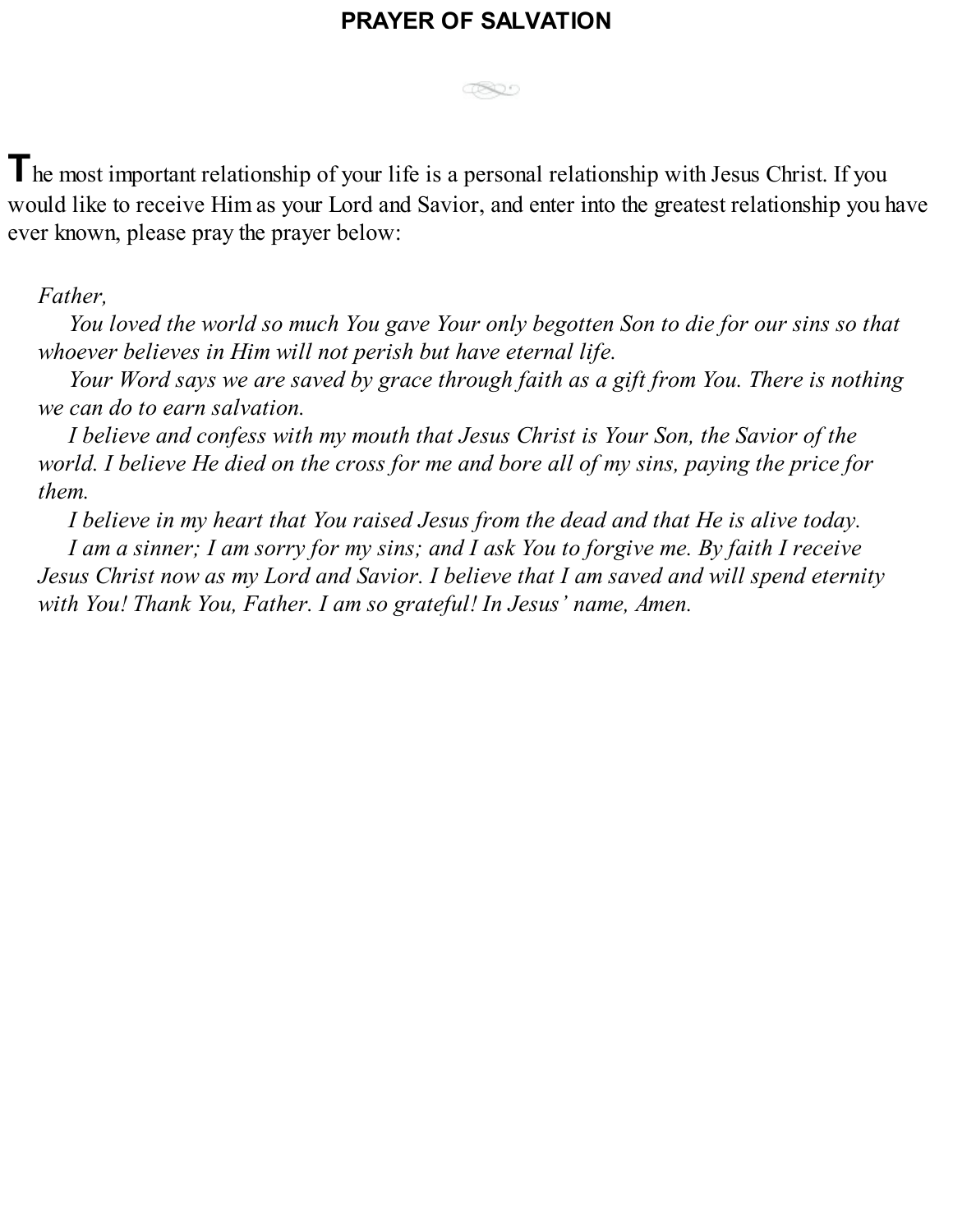

#### **STORIES OF INDIVIDUALS WHO NEVER GAVE UP**



#### *Introduction*

1. Henry Ford viii 2. Fred Astaire viii 3. Louisa May Alcott viii 4. Walt Disney viii 5. Enrico Caruso viii 6. Theodore Roosevelt ix 7. John Wesley ix 8. Abraham Lincoln ix

#### *Chapter 1*

| 9. Pennie Sheperd     | 8  |
|-----------------------|----|
| 10. Winston Churchill | 13 |

#### *Chapter 2*

11. Marie Curie 27

#### *Chapter 3*

| 12. Bessie Coleman         | 29 |
|----------------------------|----|
| 13. Peggy (ovarian cancer) | 36 |
| 14. Juliane Koepcke        | 37 |
| 15. Alexander Graham Bell  | 43 |
|                            |    |

#### *Chapter 4*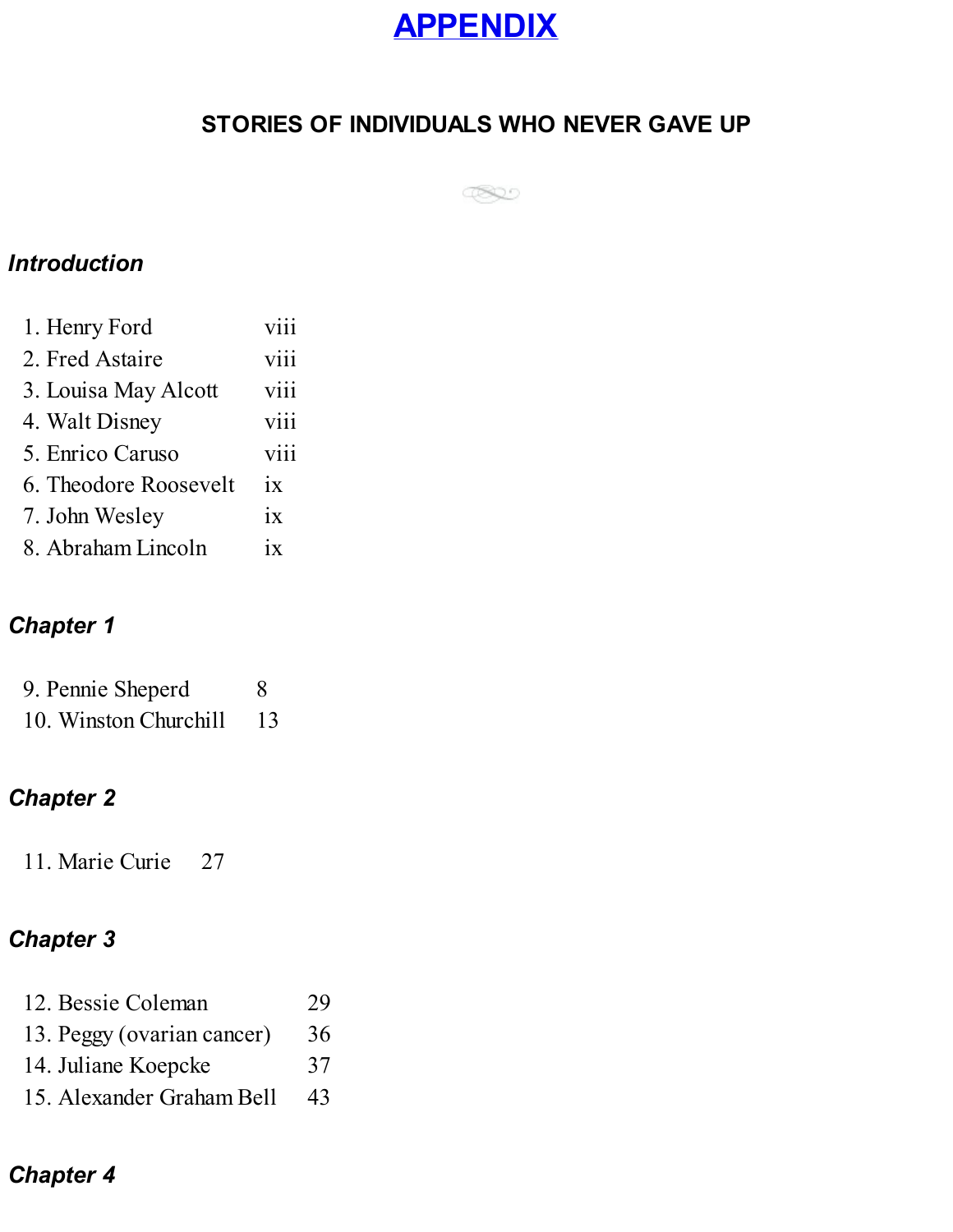- 16. Dr. Martin Luther King, Jr. 49
- 17. Helen Keller 58

#### *Chapter 5*

18. Wilma Rudolph 60 19. Caitlin Hammaren 62 20. Aron Ralston 73 21. Levi Strauss 76

#### *Chapter 6*

| 22. John Washington Roebling                 | 78 |
|----------------------------------------------|----|
| 23. Sarah Breedlove (Madame C. J. Walker) 91 |    |

#### *Chapter 7*

| 24. Stanley Praimnath         | 101 |
|-------------------------------|-----|
| 25. James Cash (J. C.) Penney | 107 |

#### *Chapter 8*

| 26. Ben Carson      | 113 |
|---------------------|-----|
| 27. Marian Anderson | 124 |

#### *Chapter 9*

28. William Wilberforce 140

### *Chapter 10*

29. Mary Kay Ash 153

#### *Chapter 11*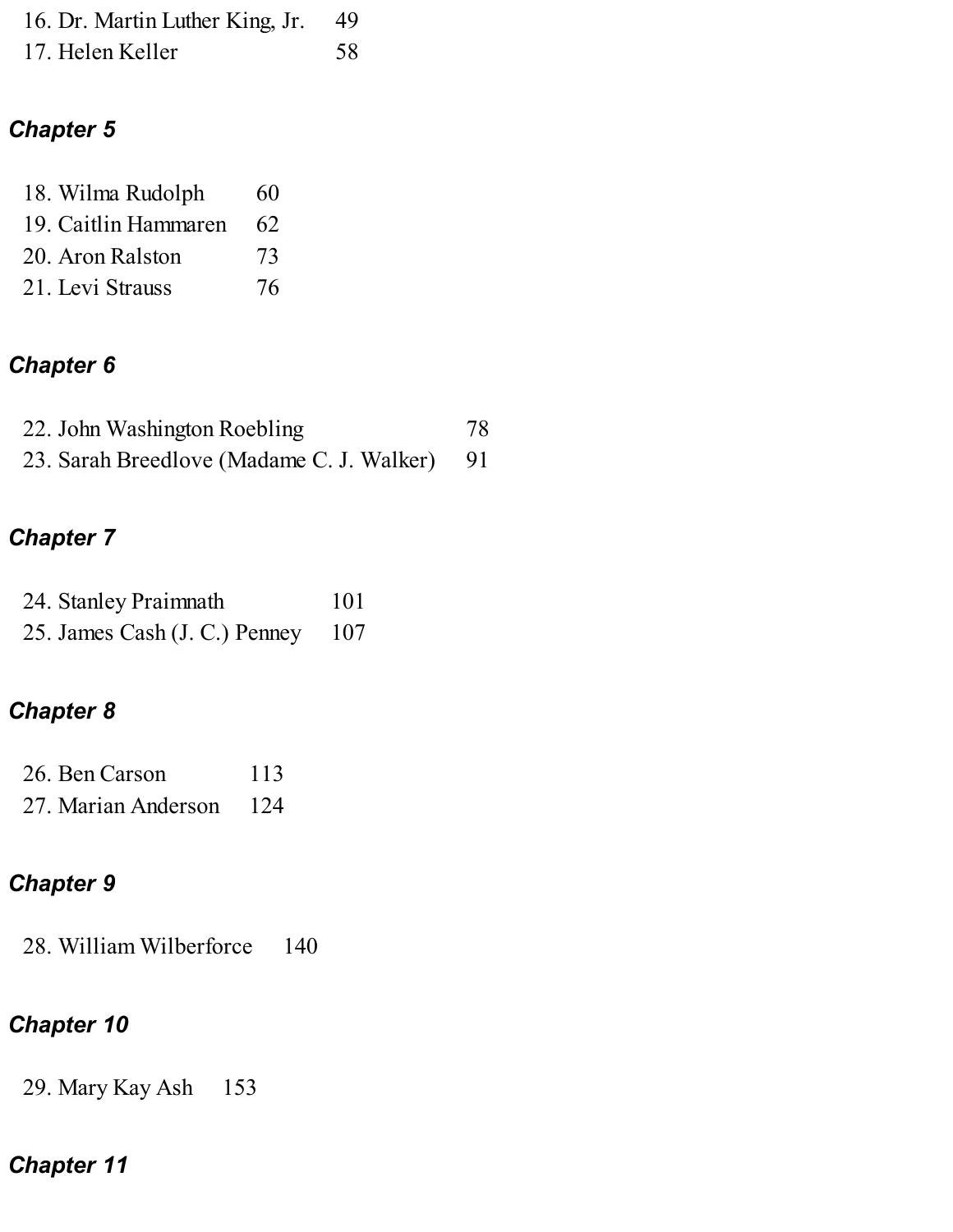30. Dr. Ignaz Semmelweis 165

### *Chapter 12*

| 31. Maya Angelou    | 167 |
|---------------------|-----|
| 32. Osceola McCarty | 178 |

### *Chapter 13*

| 33. Rosa Parks | 180 |
|----------------|-----|
| 34. Michelle   | 189 |

### *Chapter 14*

| 35. Vincent Newfield               | 191 |
|------------------------------------|-----|
| 36. Spencer Silver and Art Fry 202 |     |

### *Chapter 15*

37. Florence Nightingale 212

### *Chapter 16*

38. Thomas Adams 224

### *Chapter 17*

| 39. "Pat"               | 226 |
|-------------------------|-----|
| 40. Andrew Carnegie 234 |     |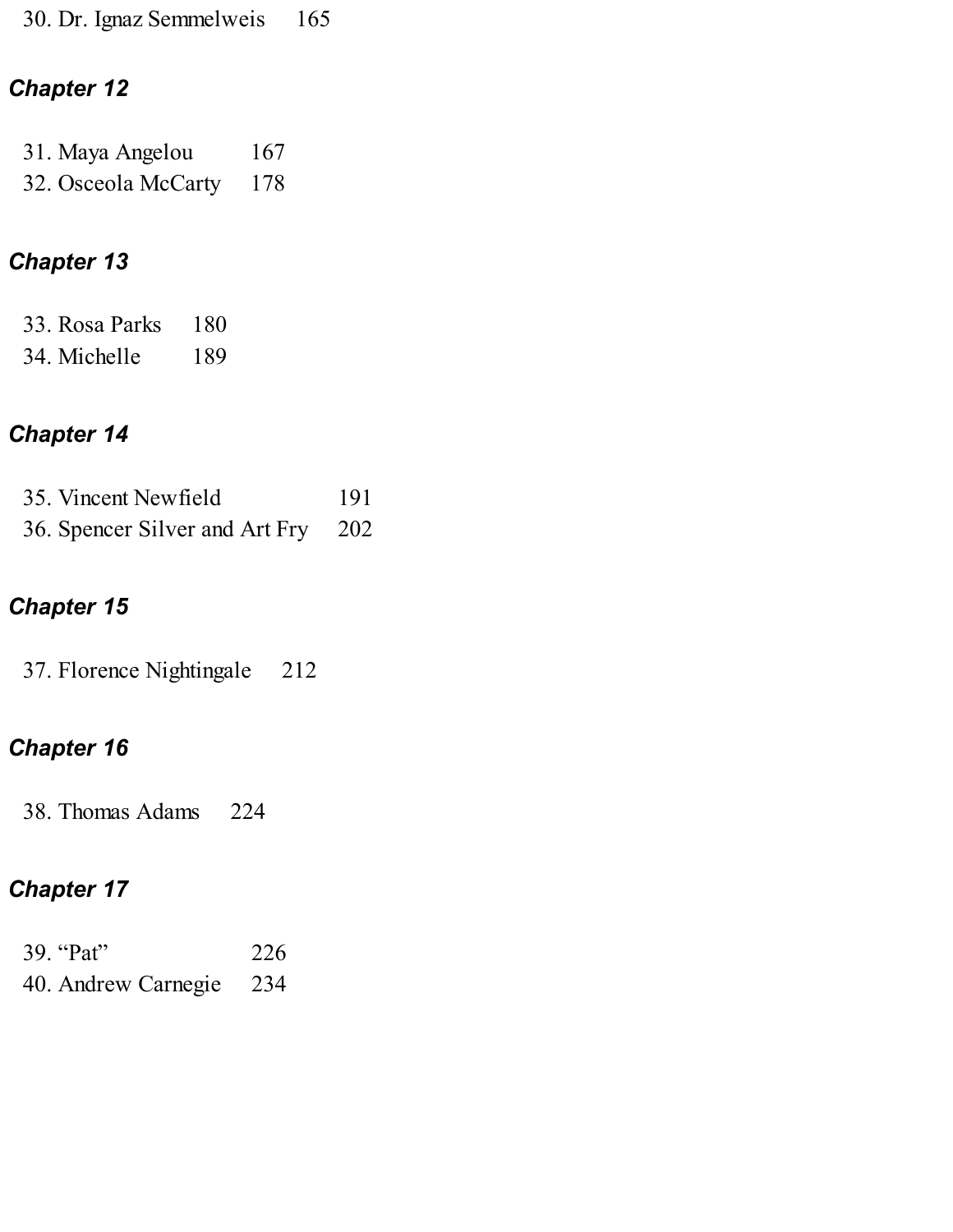# **ABOUT THE [AUTHOR](#page-2-3)**

**JOYCE MEYER** is one of the world's leading practical Bible teachers. A #1 *New York Times* bestselling author, she has written more than seventy inspirational books, including *The Confident Woman, I Dare You,* the entire *Battlefield of the Mind* family of books, her first venture into fiction with *The Penny,* and many others. She has also released thousands of audio teachings as well as a complete video library. Joyce's *Enjoying Everyday Life*® radio and television programs are broadcast around the world, and she travels extensively conducting conferences. Joyce and her husband, Dave, are the parents of four grown children and make their home in St. Louis, Missouri.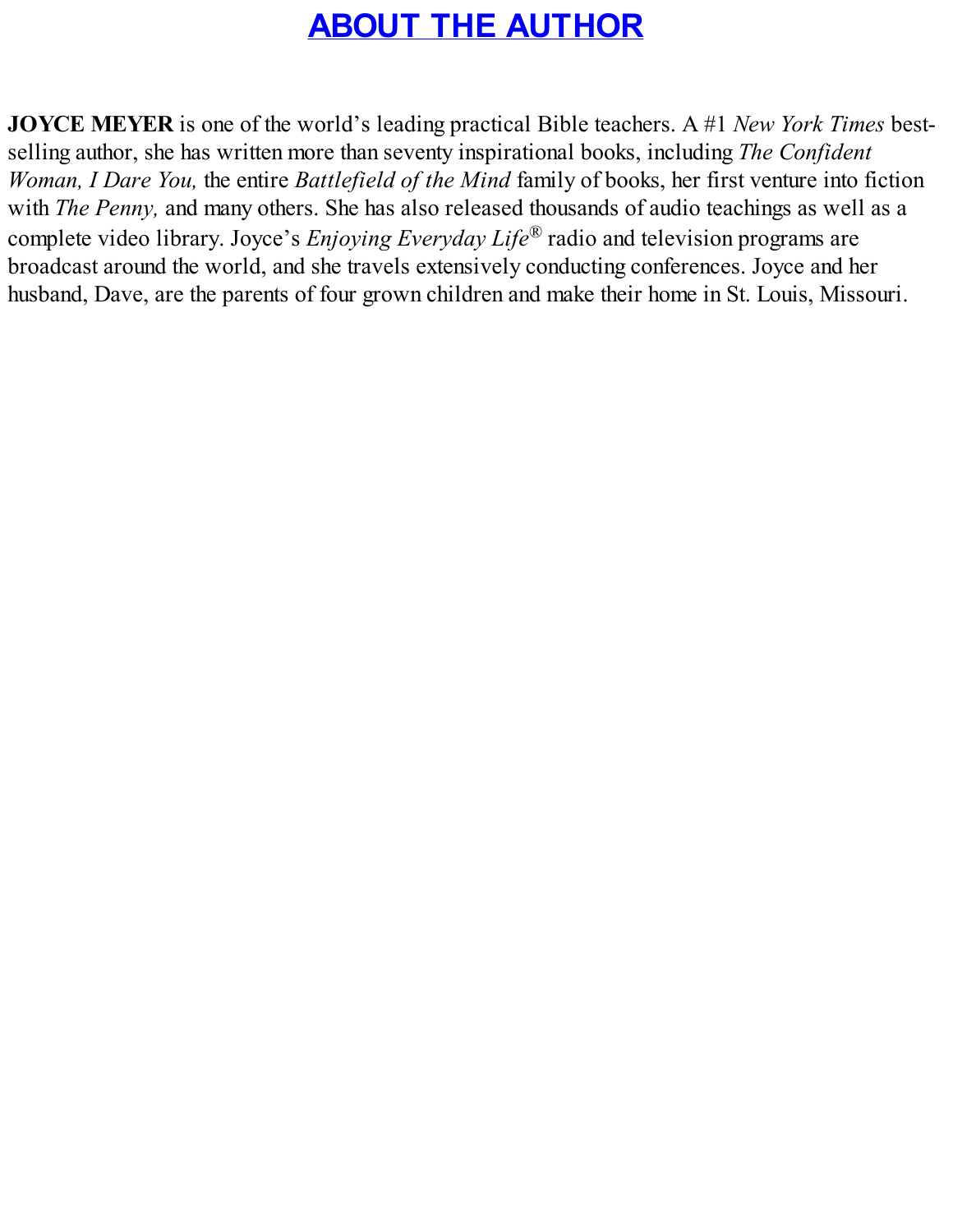Joyce Meyer Ministries P.O. Box 655 Fenton, MO 63026 USA (636) 349-0303 [www.joycemeyer.org](http://www.joycemeyer.org)

Joyce Meyer Ministries—Canada Lambeth Box 1300 London, ON N6P 1T5 Canada 1-800-727-9673

Joyce Meyer Ministries—Australia Locked Bag 77 Mansfield Delivery Centre Queensland 4122 Australia (07) 3349 1200

Joyce Meyer Ministries—England P.O. Box 1549 Windsor SL4 1GT United Kingdom 01753 831102

Joyce Meyer Ministries—South Africa P.O. Box 5 Cape Town 8000 South Africa (27) 21-701-1056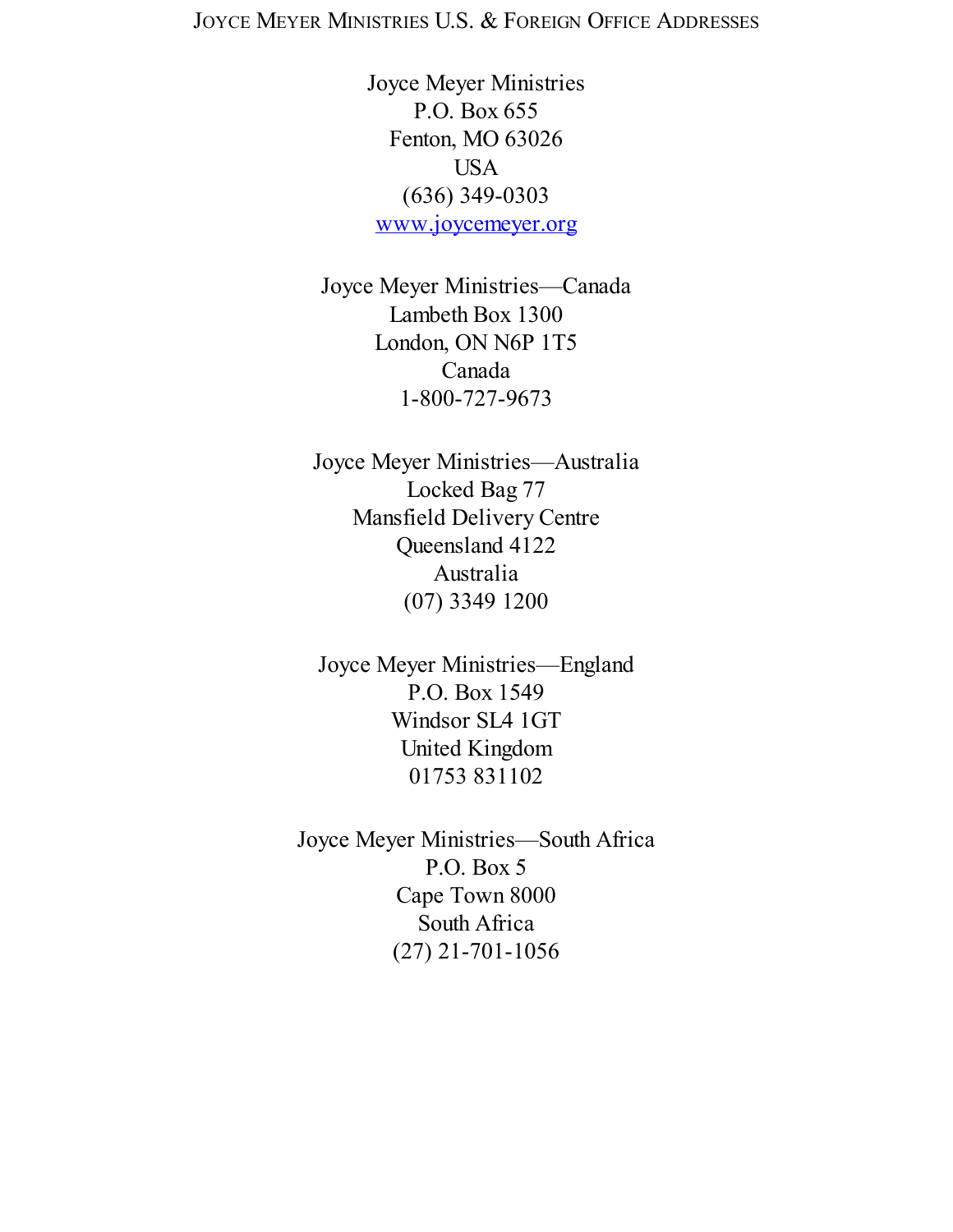#### OTHER BOOKS BY JOYCE MEYER

*New Day, New You Devotional I Dare You The Penny The Power of Simple Prayer The Everyday Life Bible The Confident Woman Look Great, Feel Great Battlefield of the Mind\* Battlefield of the Mind Devotional Battlefield of the Mind for Teens Battlefield of the Mind for Kids Approval Addiction Ending Your Day Right 21 Ways to Finding Peace and Happiness The Secret Power of Speaking God's Word Seven Things That Steal Your Joy Starting Your Day Right Beauty for Ashes* (revised edition) *How to Hear from God\* Knowing God Intimately The Power of Forgiveness The Power of Determination The Power of Being Positive The Secrets of Spiritual Power The Battle Belongs to the Lord The Secrets to Exceptional Living Eight Ways to Keep the Devil Under Your Feet Teenagers Are People Too! Filled with the Spirit*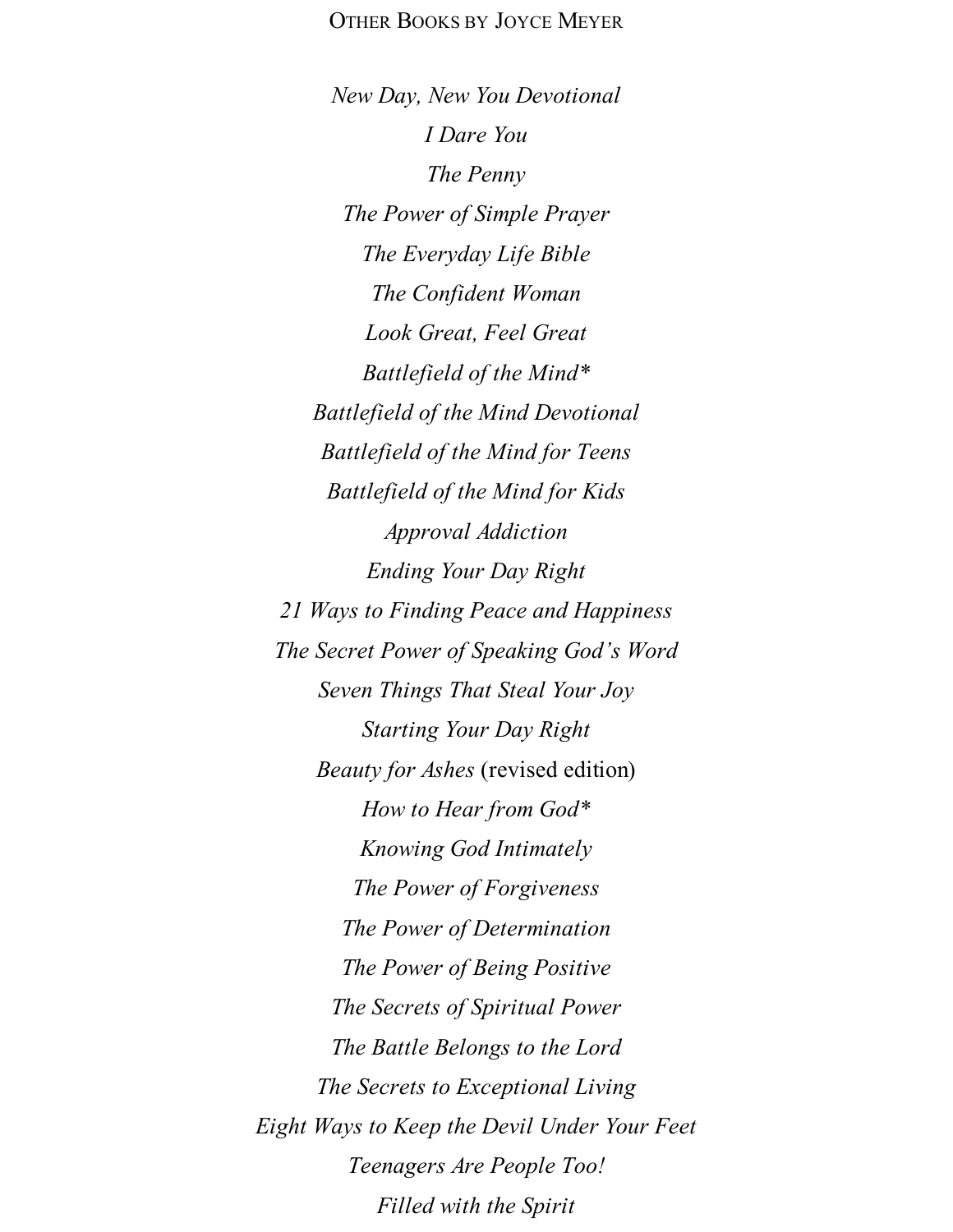*Celebration of Simplicity The Joy of Believing Prayer Never Lose Heart Being the Person God Made You to Be A Leader in the Making "Good Morning, This Is God!"* (gift book) *Jesus—Name Above All Names Making Marriage Work* (previously published as *Help Me—I'm Married!) Reduce Me to Love Be Healed in Jesus' Name How to Succeed at Being Yourself Weary Warriors, Fainting Saints Be Anxious for Nothing\* Straight Talk Omnibus Don't Dread Managing Your Emotions Healing the Brokenhearted Me and My Big Mouth!\* Prepare to Prosper Do It Afraid! Expect a Move of God in Your Life . . . Suddenly! Enjoying Where You Are on the* Way to Where You Are Going *A New Way of Living When, God, When? Why, God, Why? The Word, the Name, the Blood Tell Them I Love Them Peace If Not for the Grace of God\**